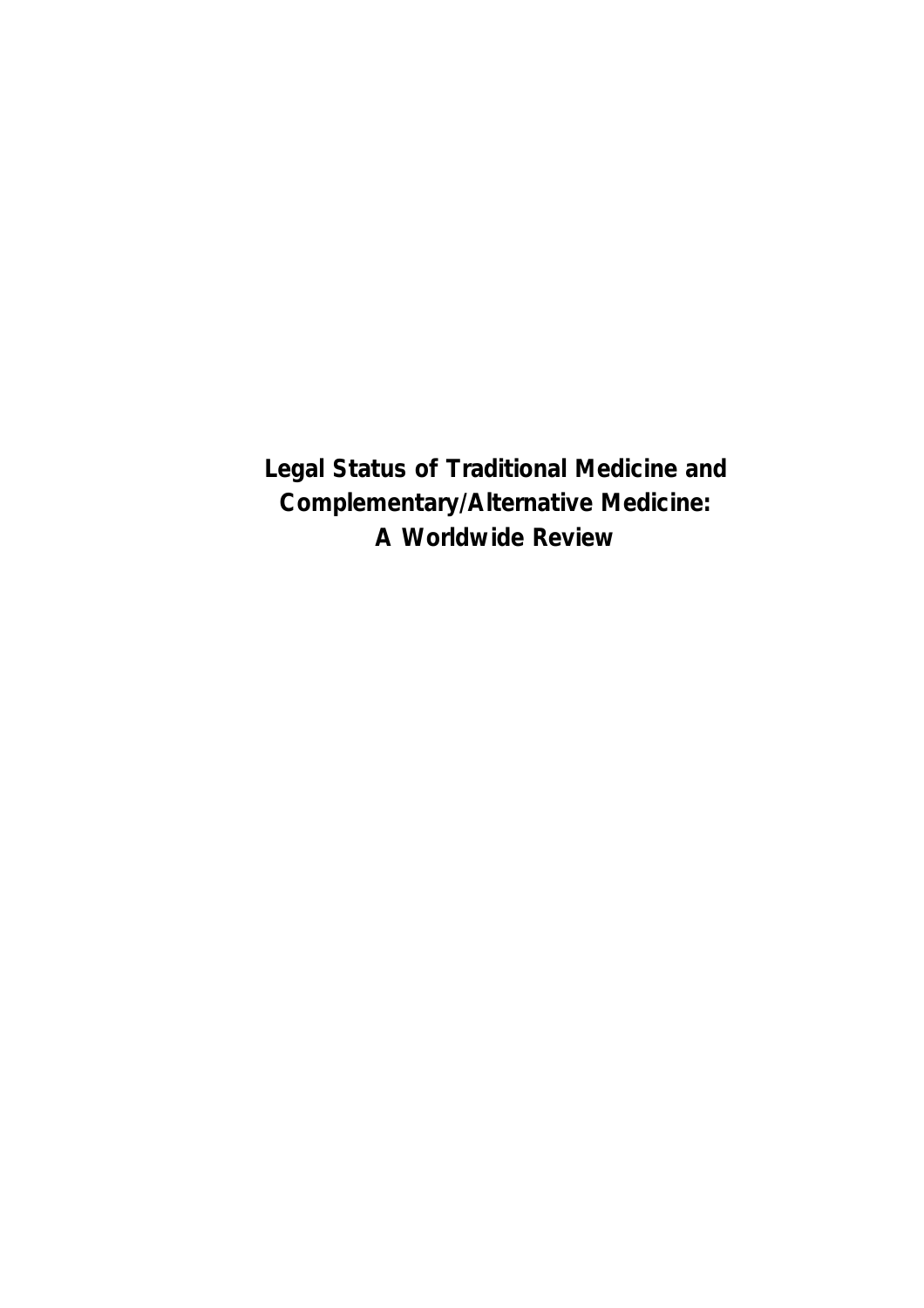**© World Health Organization 2001** 

The views expressed in this documents by named authors are solely the responsibility of those authors.

This document is not a formal publication of the World Health Organization (WHO), and all rights are reserved by the Organization. The document may, however, be freely reviewed, abstracted, reproduced and translated, in part or in whole, but not for sale or for use in conjunction with commercial purposes.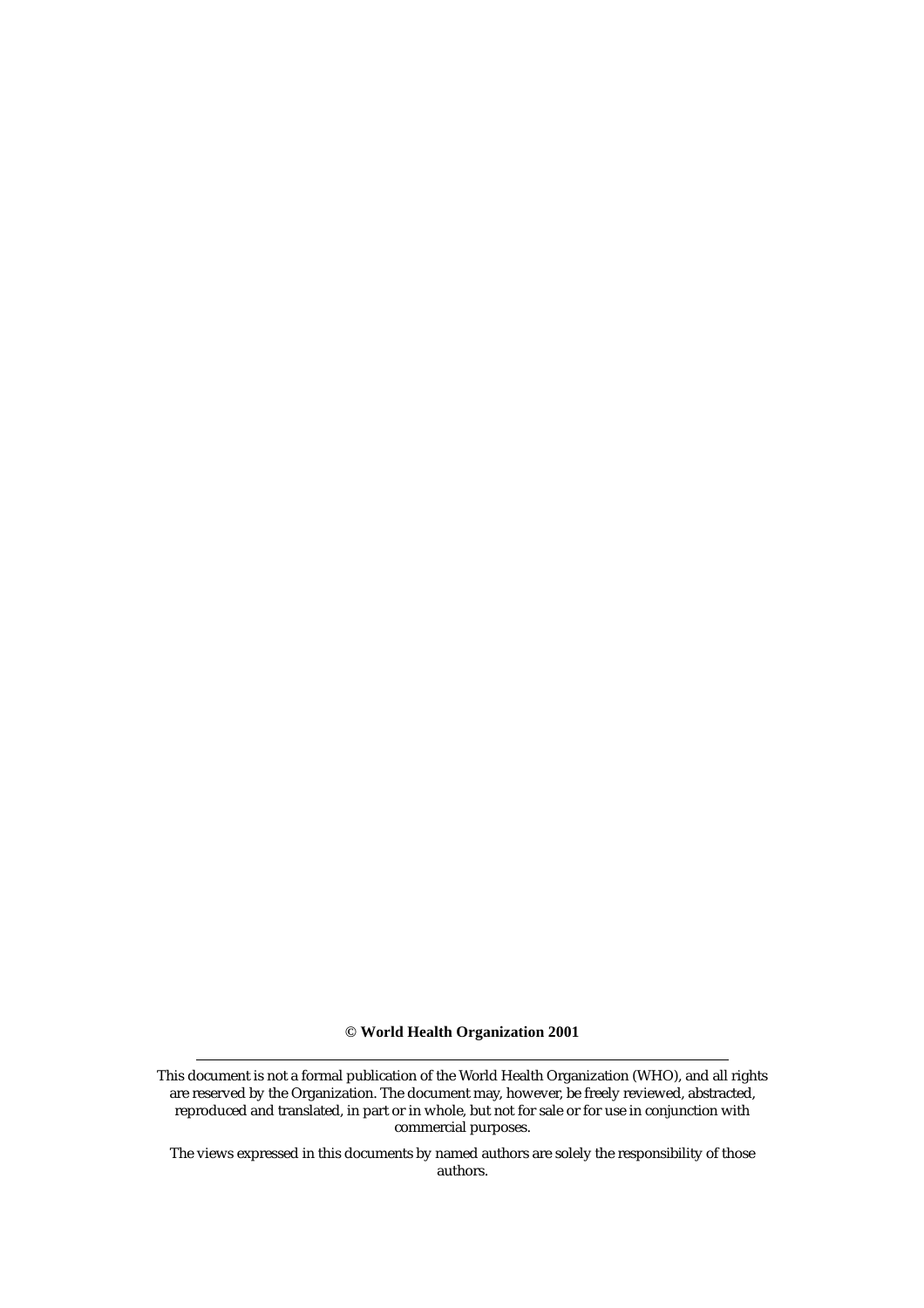# **Acknowledgements**

The World Health Organization (WHO) acknowledges its indebtedness to our Member States, regional offices, and WHO Member State representative offices for actively providing data on the practice and legal status of traditional and complementary/alternative medicine in their countries and regions. Thanks is also expressed to those international professional organizations, such as the World Federation of Acupuncture and Moxibustion Societies, World Federation of Chiropractic, World Chiropractic Alliance, and Liga Medicorum Homeopathica Internationalis, who provided valuable information specific to their relevant therapies. We especially thank Mr Neil Cummings (Canada), Mr Josh Gagne (USA), Ms Sophie Lasseur (France), Ms Yong Li (China), Mr Stefano Maddalena (Switzerland), Ms Magali Ramillien (France), Ms Valerie Truong (Canada), and Mr Guoliang Zhang (China) for drafting and revising the document and Ms Kathleen Sheridan (Netherlands) and Ms Diane Whitney (USA) for editing the final draft.

Appreciation is extended to the Norwegian Royal Ministry of Health and Social Affairs for providing the financial support to print this review.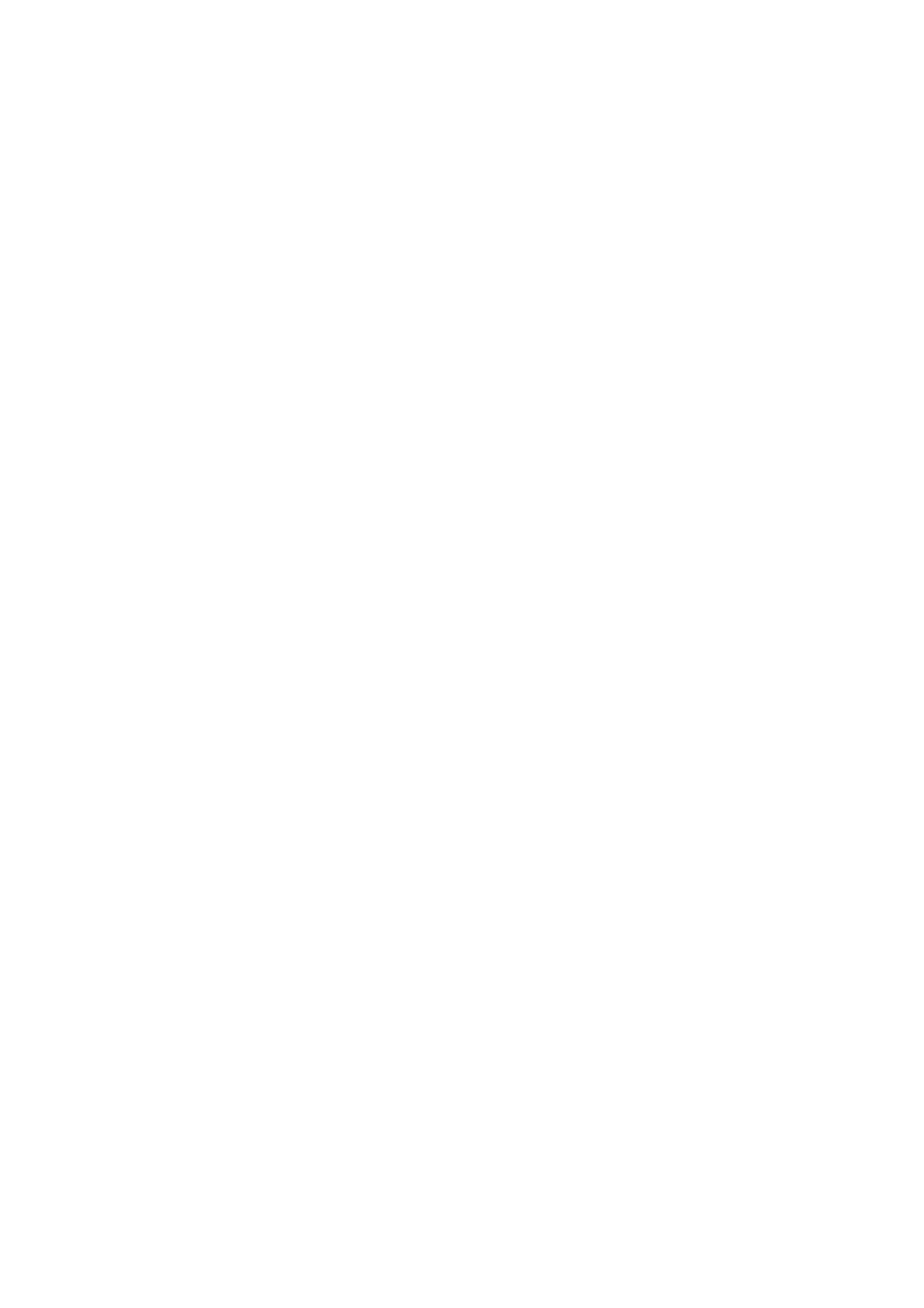# **Contents**

| Foreword…………………………………………………………………………………………… ix |  |
|------------------------------------------------|--|
|                                                |  |
|                                                |  |
| Widespread systems of traditional and          |  |
|                                                |  |
| The situation in the use of traditional and    |  |
|                                                |  |
|                                                |  |
|                                                |  |
|                                                |  |
|                                                |  |
|                                                |  |
|                                                |  |
|                                                |  |
|                                                |  |
|                                                |  |
|                                                |  |
|                                                |  |
|                                                |  |
|                                                |  |
|                                                |  |
|                                                |  |
|                                                |  |
|                                                |  |
|                                                |  |
|                                                |  |
|                                                |  |
|                                                |  |
|                                                |  |
|                                                |  |
|                                                |  |
|                                                |  |
|                                                |  |
|                                                |  |
|                                                |  |
|                                                |  |
|                                                |  |
|                                                |  |
|                                                |  |
|                                                |  |
|                                                |  |
|                                                |  |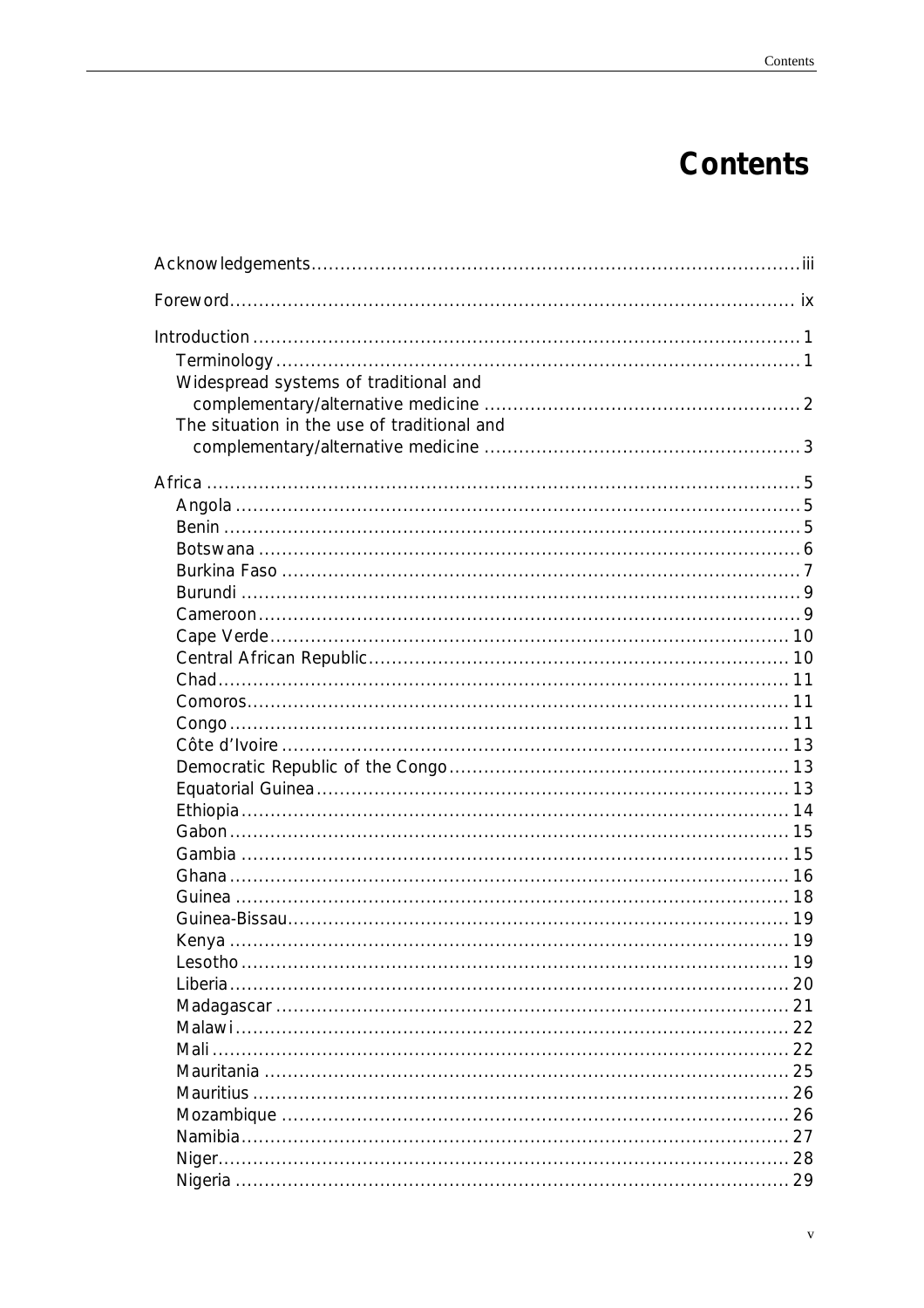| $\overline{71}$<br>Venezuela |  |
|------------------------------|--|
|                              |  |
|                              |  |
|                              |  |
|                              |  |
|                              |  |
|                              |  |
|                              |  |
|                              |  |
|                              |  |
|                              |  |
|                              |  |
|                              |  |
|                              |  |
|                              |  |
|                              |  |
|                              |  |
|                              |  |
|                              |  |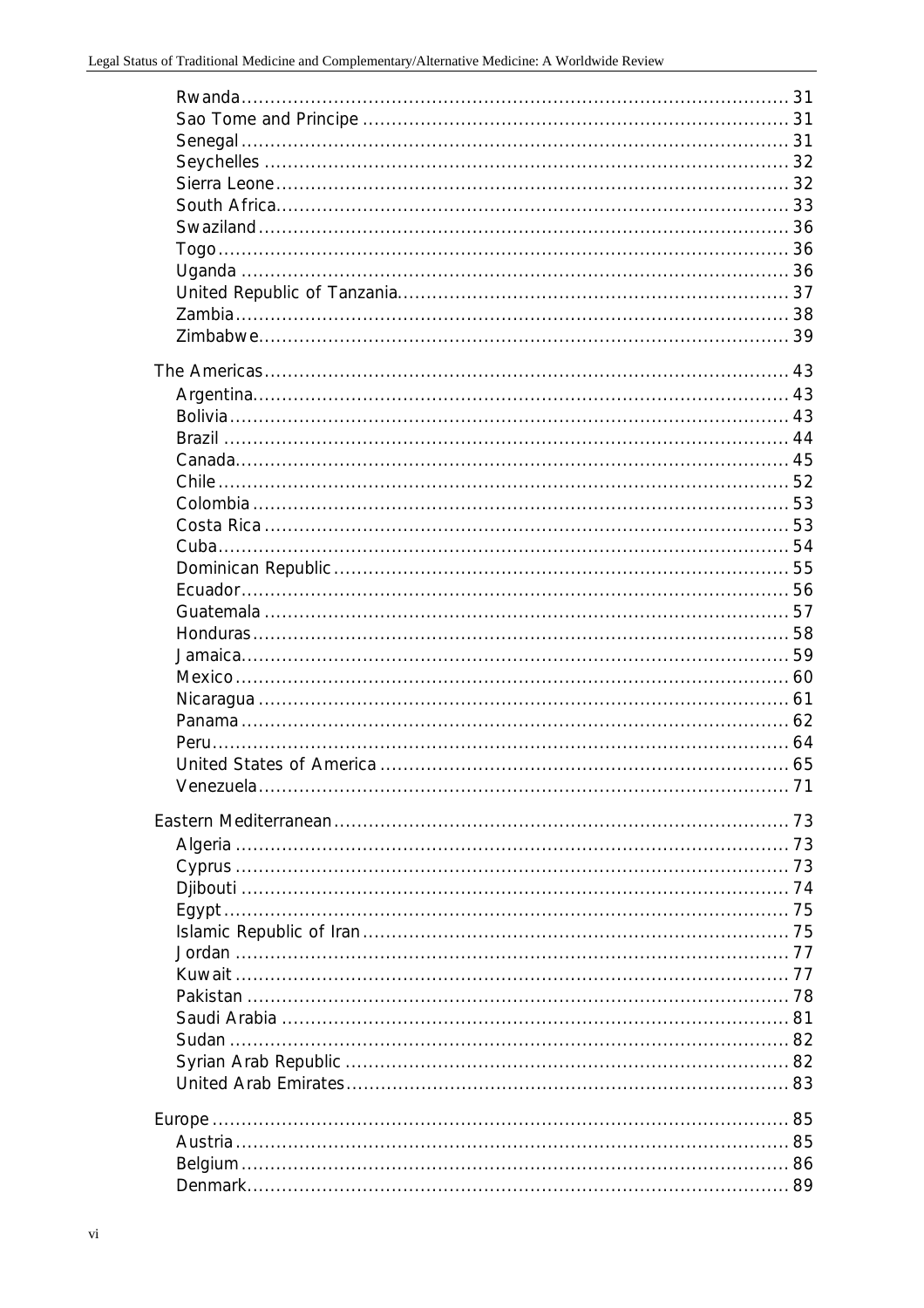| Camhodia<br>148                              |  |
|----------------------------------------------|--|
|                                              |  |
|                                              |  |
|                                              |  |
|                                              |  |
|                                              |  |
|                                              |  |
|                                              |  |
|                                              |  |
|                                              |  |
|                                              |  |
|                                              |  |
|                                              |  |
|                                              |  |
|                                              |  |
|                                              |  |
| Vanuatu …………………………………………………………………………………… 171 |  |
|                                              |  |
|                                              |  |
|                                              |  |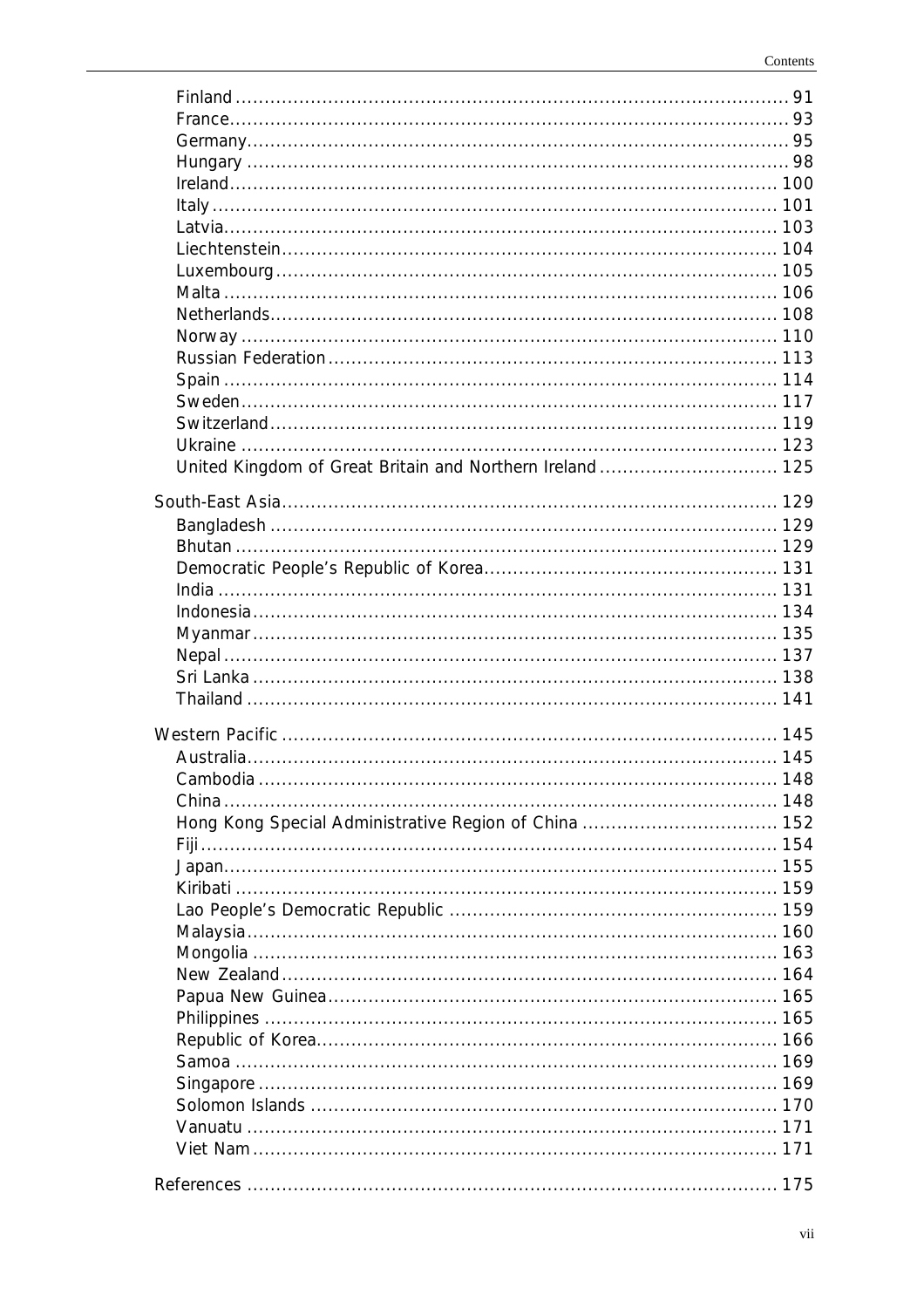| Free movement of patients and practitioners and insurance coverage of |  |
|-----------------------------------------------------------------------|--|
| complementary/alternative medicine products and treatments 188        |  |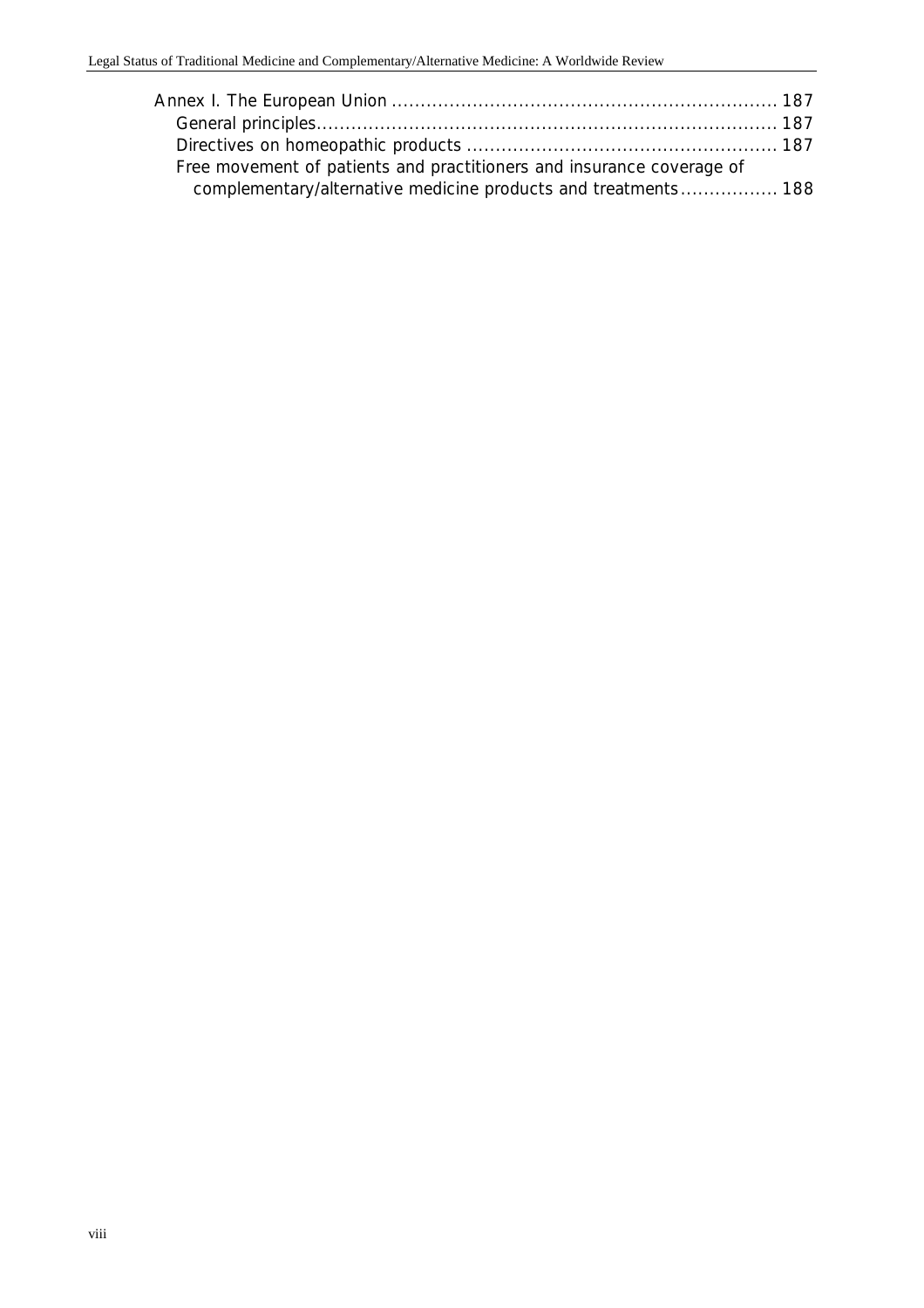# **Foreword**

National policies are the basis for defining the role of traditional and complementary/alternative medicine in national health care programmes, ensuring that the necessary regulatory and legal mechanisms are created for promoting and maintaining good practice; assuring authenticity, safety and efficacy of traditional and complementary/alternative therapies; and providing equitable access to health care resources and information about those resources.

As seen in this review, national recognition and regulation of traditional and complementary/alternative medicine vary considerably. The World Health Organization works with countries to develop policies most appropriate for their situations. This document provides information on the legal status of traditional and complementary/alternative medicine in a number of countries. It is intended to facilitate the development of legal frameworks and the sharing of experiences between countries by introducing what some countries have done in terms of regulating traditional and complementary/alternative medicine. This information will be beneficial not only to policy-makers, but also to researchers, universities, the public, insurance companies and pharmaceutical industries.

The preparation of this document took almost 10 years, largely because of a lack of financial resources. Not only was it difficult to obtain accurate, precise information on the policies of all of the World Health Organization's 191 Member States, but because of the constant work of policy-makers on health-related issues, it was impossible for us to collect current data and keep it current throughout the preparation and publication process. Although we have worked tirelessly to collect data and keep it as up to date as possible, new policies have made some information included here obsolete and basic information for many countries is still lacking. Regrettably, we were only able to include 123 countries in this review. Some countries are not included as we were unable to find sufficient information and, for some countries that are included, we may have mistakenly provided inaccurate or misleading information. We deeply apologize for any omissions or errors.

In this regard, we would sincerely appreciate countries and organizations providing necessary corrections and keeping us updated as their policies change, so that our next edition of this important document will be as accurate and complete as possible. Thank you!

> *Dr Xiaorui Zhang* Acting Coordinator Traditional Medicine World Health Organization Geneva, Switzerland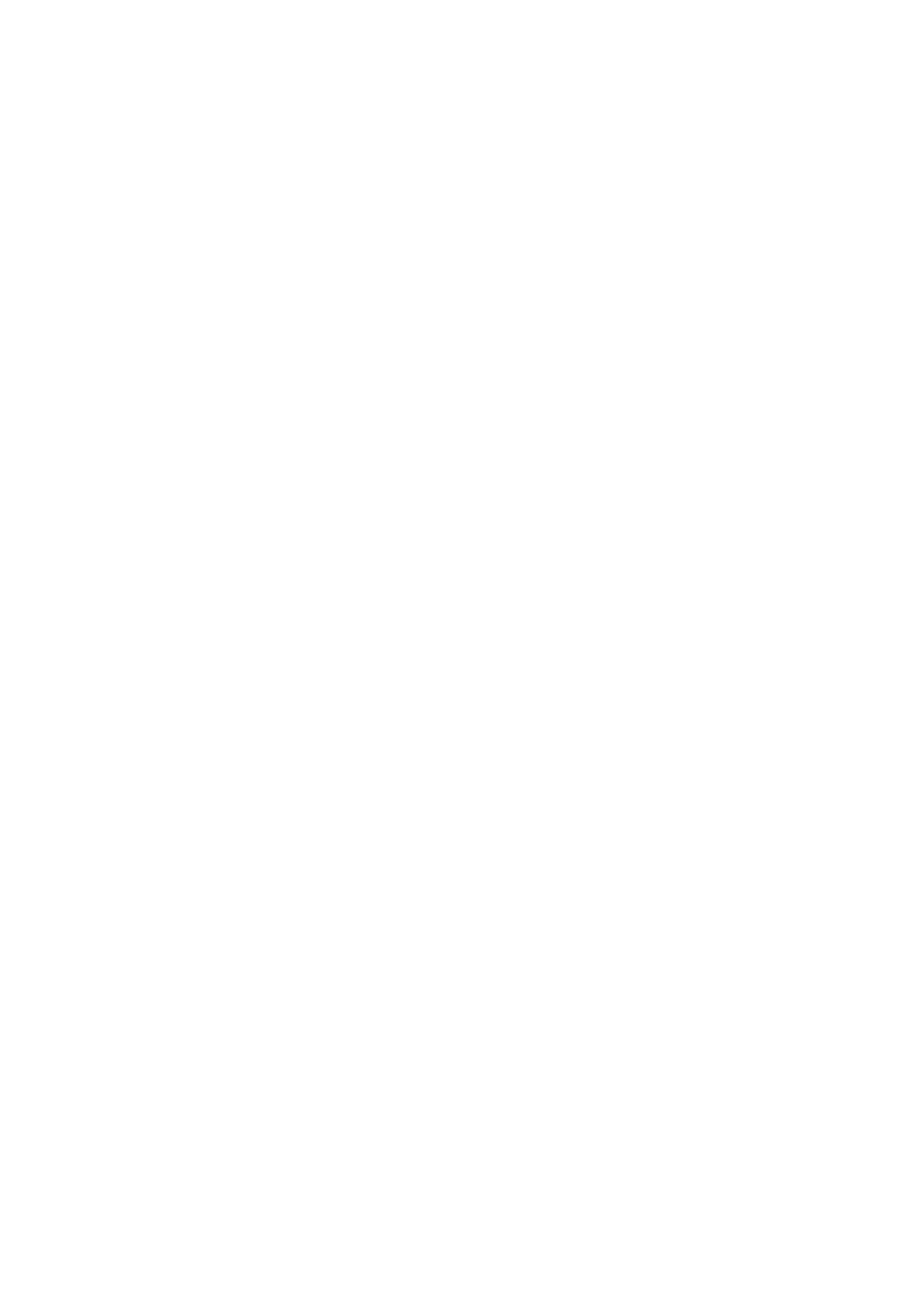# **Introduction**

# **Terminology**

In this document, medical providers and practices are generally described as traditional, complementary/alternative, or allopathic. "Provider" and "practitioner" are used interchangeably. In a few cases, particularly in the European section, the cumbersome term "non-allopathic physician" is used to refer to medical practitioners who are either not allopathic practitioners or who are allopathic providers but not physicians.

## **Allopathic medicine**

Allopathic medicine, in this document, refers to the broad category of medical practice that is sometimes called Western medicine, biomedicine, scientific medicine, or modern medicine. This term has been used solely for convenience and does not refer to the treatment principles of any form of medicine described in this document.

#### **Complementary/Alternative medicine**

The terms "complementary medicine" and "alternative medicine" are used interchangeably with "traditional medicine" in some countries. Complementary/alternative medicine often refers to traditional medicine that is practised in a country but is not part of the country's own traditions. As the terms "complementary" and "alternative" suggest, they are sometimes used to refer to health care that is considered supplementary to allopathic medicine. However, this can be misleading. In some countries, the legal standing of complementary/alternative medicine is equivalent to that of allopathic medicine, many practitioners are certified in both complementary/alternative medicine and allopathic medicine, and the primary care provider for many patients is a complementary/alternative practitioner.

#### **Herbal preparations and products**

Herbal preparations are produced by subjecting herbal materials to extraction, fractionation, purification, concentration, or other physical or biological processes. They may be produced for immediate consumption or as the basis for herbal products. Herbal products may contain excipients, or inert ingredients, in addition to the active ingredients. They are generally produced in larger quantities for the purpose of retail sale (*1*).

#### **Traditional medicine**

Traditional medicine includes a diversity of health practices, approaches, knowledge, and beliefs incorporating plant, animal, and/or mineral-based medicines; spiritual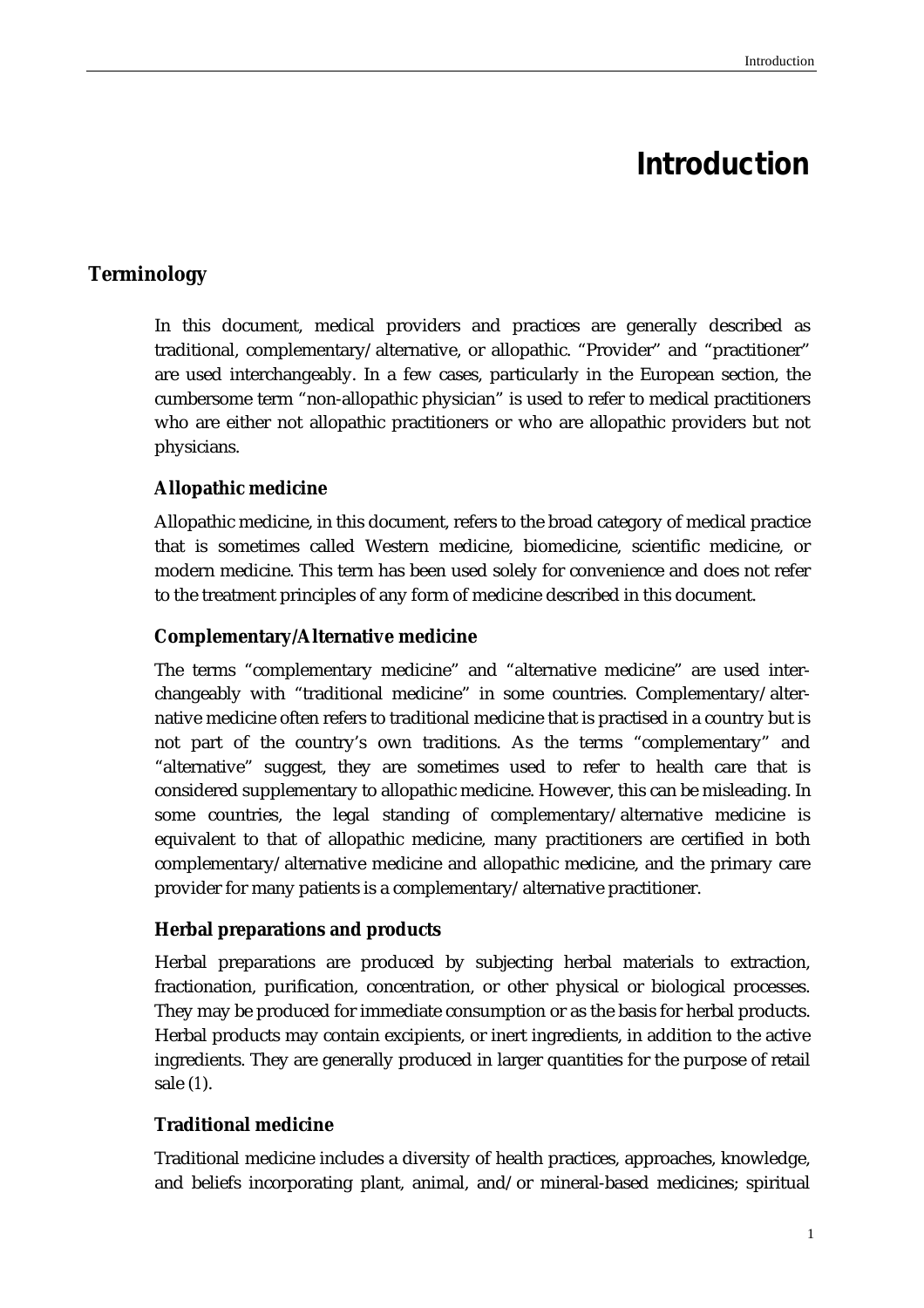therapies; manual techniques; and exercises, applied singly or in combination to maintain well-being, as well as to treat, diagnose, or prevent illness.

The comprehensiveness of the term "traditional medicine" and the wide range of practices it encompasses make it difficult to define or describe, especially in a global context. Traditional medical knowledge may be passed on orally from generation to generation, in some cases with families specializing in specific treatments, or it may be taught in officially recognized universities. Sometimes its practice is quite restricted geographically, and it may also be found in diverse regions of the world (see the section on complementary/alternative medicine, above). However, in most cases, a medical system is called "traditional" when it is practised within the country of origin.

# **Widespread systems of traditional and complementary/alternative medicine**

#### **Ayurveda**

Ayurveda originated in the  $10<sup>th</sup>$  century BC, but its current form took shape between the 5<sup>th</sup> century BC and the 5<sup>th</sup> century AD. In Sanskrit, *ayurveda* means "science of life". Ayurvedic philosophy is attached to sacred texts, the Vedas, and based on the theory of Panchmahabhutas — all objects and living bodies are composed of the five basic elements: earth, water, fire, air, and sky (*2*). Similarly, there is a fundamental harmony between the environment and individuals, which is perceived as a macrocosm and microcosm relationship. As such, acting on one influences the other. Ayurveda is not only a system of medicine, but also a way of living. It is used to both prevent and cure diseases. Ayurvedic medicine includes herbal medicines and medicinal baths. It is widely practised in South Asia, especially in Bangladesh, India, Nepal, Pakistan, and Sri Lanka.

#### **Chinese traditional medicine**

The earliest records of traditional Chinese medicine date back to the 8<sup>th</sup> century BC (3). Diagnosis and treatment are based on a holistic view of the patient and the patient's symptoms, expressed in terms of the balance of yin and yang. Yin represents the earth, cold, and femininity. Yang represents the sky, heat, and masculinity. The actions of yin and yang influence the interactions of the five elements composing the universe: metal, wood, water, fire, and earth. Practitioners of Chinese traditional medicine seek to control the levels of yin and yang through 12 meridians, which bring energy to the body. Chinese traditional medicine can be used for promoting health as well as preventing and curing diseases. Chinese traditional medicine encompasses a range of practices, including acupuncture, moxibustion, herbal medicines, manual therapies, exercises, breathing techniques, and diets (*4*). Surgery is rarely used. Chinese medicine, particularly acupuncture, is the most widely used traditional medicine. It is practised in every region of the world.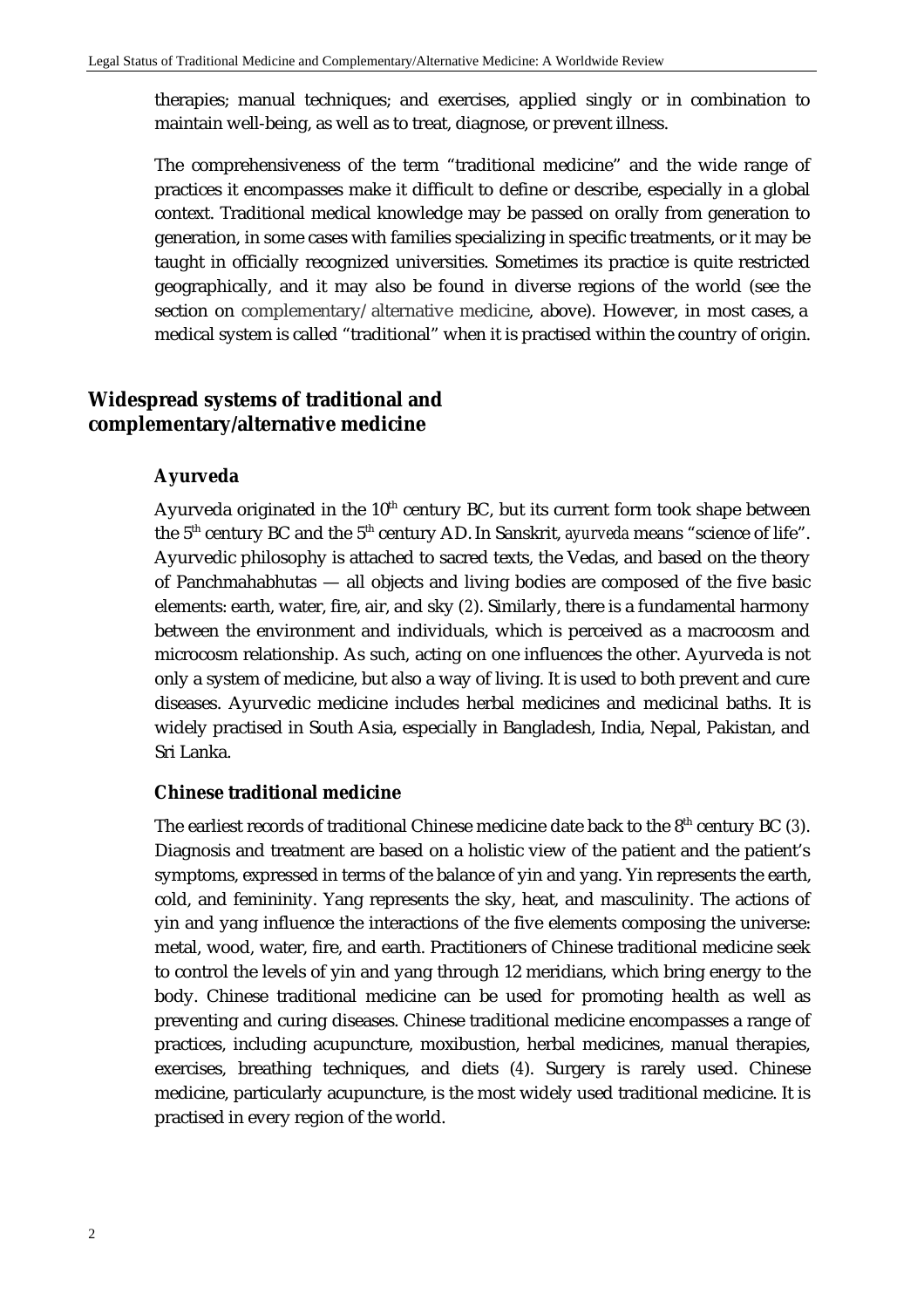#### **Chiropractic**

Chiropractic was founded at the end of the  $19<sup>th</sup>$  century by Daniel David Palmer, a magnetic therapist practising in Iowa, USA. Chiropractic is based on an association between the spine and the nervous system and on the self-healing properties of the human body. It is practised in every region of the world. Chiropractic training programmes are recognized by the World Federation of Chiropractic if they adopt international standards of education and require a minimum of four years of full-time university-level education following entrance requirements.

#### **Homeopathy**

Homeopathy was first mentioned by Hippocrates (462–377 BC), but it was a German physician, Hahnemann (1755–1843), who established homeopathy's basic principles: law of similarity, direction of cure, principle of single remedy, the theory of minimum diluted dose, and the theory of chronic disease (*2*). In homeopathy, diseases are treated with remedies that in a healthy person would produce symptoms similar to those of the disease. Rather than fighting the disease directly, medicines are intended to stimulate the body to fight the disease. By the latter half of the  $19<sup>th</sup>$  century, homeopathy was practised throughout Europe as well as in Asia and North America. Homeopathy has been integrated into the national health care systems of many countries, including India, Mexico, Pakistan, Sri Lanka, and the United Kingdom.

#### **Unani**

Unani is based on Hippocrates' (462–377 BC) theory of the four bodily humours: blood, phlegm, yellow bile, and black bile. Galen (131–210 AD), Rhazes (850–925 AD), and Avicenna (980–1037 AD) heavily influenced unani's foundation and formed its structure. Unani draws from the traditional systems of medicine of China, Egypt, India, Iraq, Persia, and the Syrian Arab Republic (*5*). It is also called Arabic medicine.

## **The situation in the use of traditional and complementary/alternative medicine**

Traditional and complementary/alternative medicine is widely used in the prevention, diagnosis, and treatment of an extensive range of ailments. There are numerous factors that have led to the widespread and increasing appeal of traditional and complementary/alternative medicine throughout the world, particularly in the past 20 years. In some regions, traditional and complementary/alternative medicine is more accessible. In fact, one-third of the world's population and over half of the populations of the poorest parts of Asia and Africa do not have regular access to essential drugs. However, the most commonly reported reasons for using traditional and complementary/alternative medicine are that it is more affordable, more closely corresponds to the patient's ideology, and is less paternalistic than allopathic medicine. Regardless of why an individual uses it, traditional and complementary/alternative medicine provides an important health care service to persons both with and without geographic or financial access to allopathic medicine.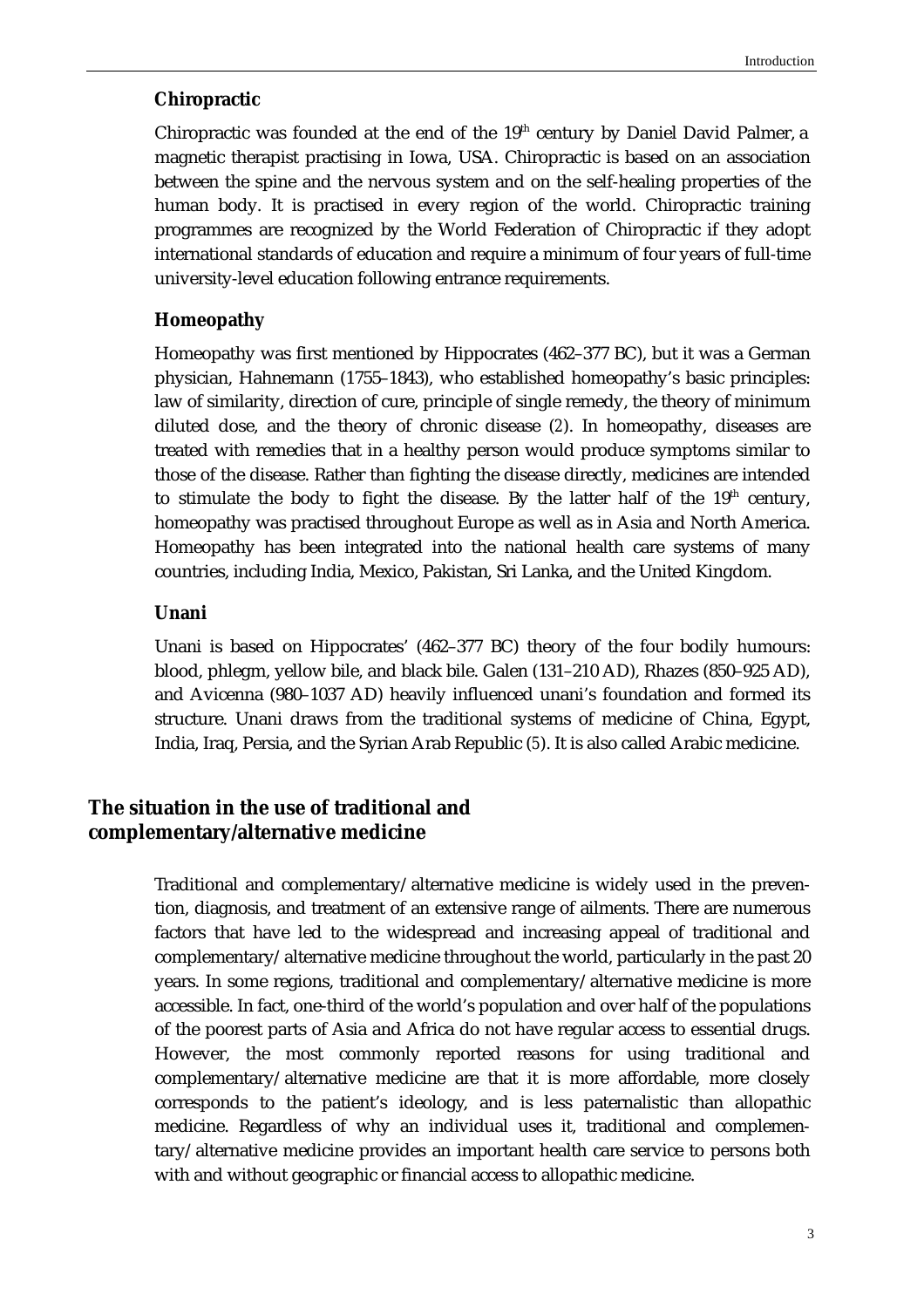Traditional and complementary/alternative medicine has demonstrated efficacy in areas such as mental health, disease prevention, treatment of non-communicable diseases, and improvement of the quality of life for persons living with chronic diseases as well as for the ageing population. Although further research, clinical trials, and evaluations are needed, traditional and complementary/alternative medicine has shown great potential to meet a broad spectrum of health care needs.

Recognizing the widespread use of traditional and complementary/alternative medicine and the tremendous expansion of international markets for herbal products, it is all the more important to ensure that the health care provided by traditional and complementary/alternative medicine is safe and reliable; that standards for the safety, efficacy, and quality control of herbal products and traditional and complementary/alternative therapies are established and upheld; that practitioners have the qualifications they profess; and that the claims made for products and practices are valid. These issues have become important concerns for both health authorities and the public. National policies are a key part of addressing these concerns.

Each year the World Health Organization receives an increasing number of requests to provide standards, technical guidance, and informational support to Member States elaborating national policies on traditional and complementary/alternative medicine. The World Health Organization encourages and supports Member States to integrate traditional and complementary/alternative medicine into national health care systems and to ensure their rational use. Facilitating the exchange of information between Member States through regional meetings and the publication of documents, the World Health Organization assists countries in sharing and learning from one another's experiences in forming national policies on traditional and complementary/alternative medicine and developing appropriate innovative approaches to integrated health care.

In 1998, the World Health Organization Traditional Medicine Team issued the publication *Regulatory situation of Herbal Medicines: A Worldwide Review*. Although it only includes information concerning the regulation of herbal medicines, this document attracted the attention of the national health authorities of World Health Organization Member States as well as of the general public.

*Legal Status of Traditional Medicine and Complementary/Alternative Medicine: A Worldwide Review* is much more comprehensive. Both an update and an expansion of the 1998 document, it includes information on the regulation and registration of herbal medicines as well as of non-medication therapies and traditional and complementary/alternative medical practitioners. It is an easy reference, providing summaries of the policies enacted in different countries and indications of the variety of models of integration adopted by national policy-makers. Through country-specific sections on Background information, Statistics, Regulatory situation, Education and training, and Insurance coverage, it is designed to facilitate the sharing of information between nations as they elaborate policies regulating traditional medicine and complementary/alternative medicine and as they develop integrated national health care systems.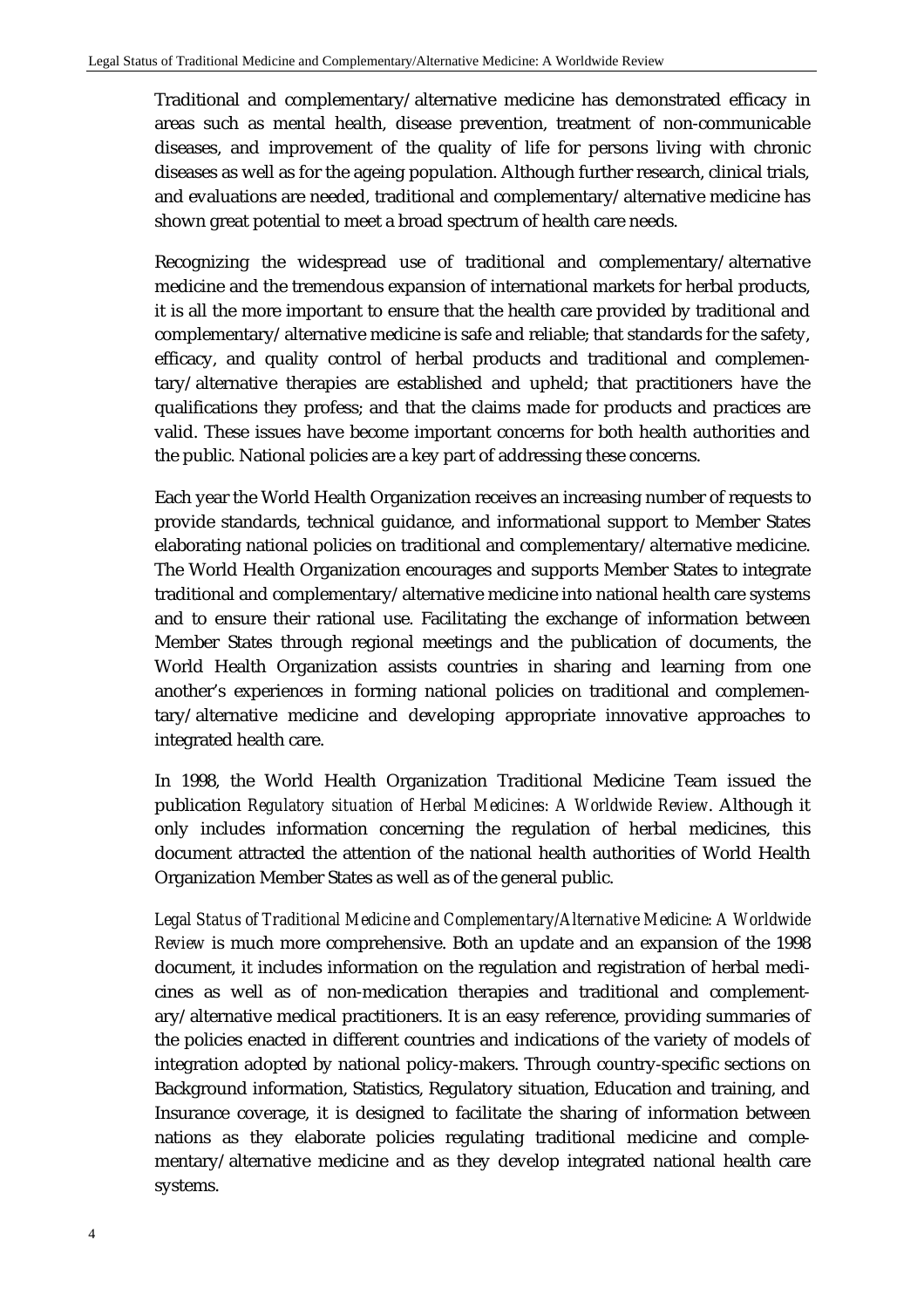# **Africa**

# **Angola**

#### **Regulatory situation**

Although there is a registry of traditional health practitioners, there are no official legislative or regulatory texts governing the practice of traditional medicine, no licensing procedures for traditional medicine practitioners, no system for the official approval of traditional medical practices and remedies, and no local or national councils in charge of reviewing any problems concerning traditional medicine (*6*).

Traditional medicine practitioners are not involved in Angola's primary health care programme at the local or national level (*6*).

#### **Education and training**

Angola does not have any official training facilities or programmes for traditional medicine (*6*).

#### **Benin**

#### **Background information**

Widespread reliance on traditional medicines can be partially attributed to the high cost of allopathic pharmaceuticals, particularly after the devaluation of the Central African franc (*7*). Numerous persons from other countries use Beninese traditional medicine (*7*).

#### **Statistics**

Eighty per cent of the population relies on traditional medicine (*7*).

In the Regular Budget 1998–1999, US\$ 14 000 was allocated to traditional medicine (*8*).

#### **Regulatory situation**

There is a licensing process and a registry of traditional medicine practitioners in Benin (*6*). Local officials are allowed to authorize the practice of traditional medicine in their administrative and/or health subdivisions. Some traditional medicine practitioners are involved in the primary health care programme in Benin (*6*). There are national as well as provincial intersectoral councils and groups in charge of reviewing problems concerning traditional medicine (*6*).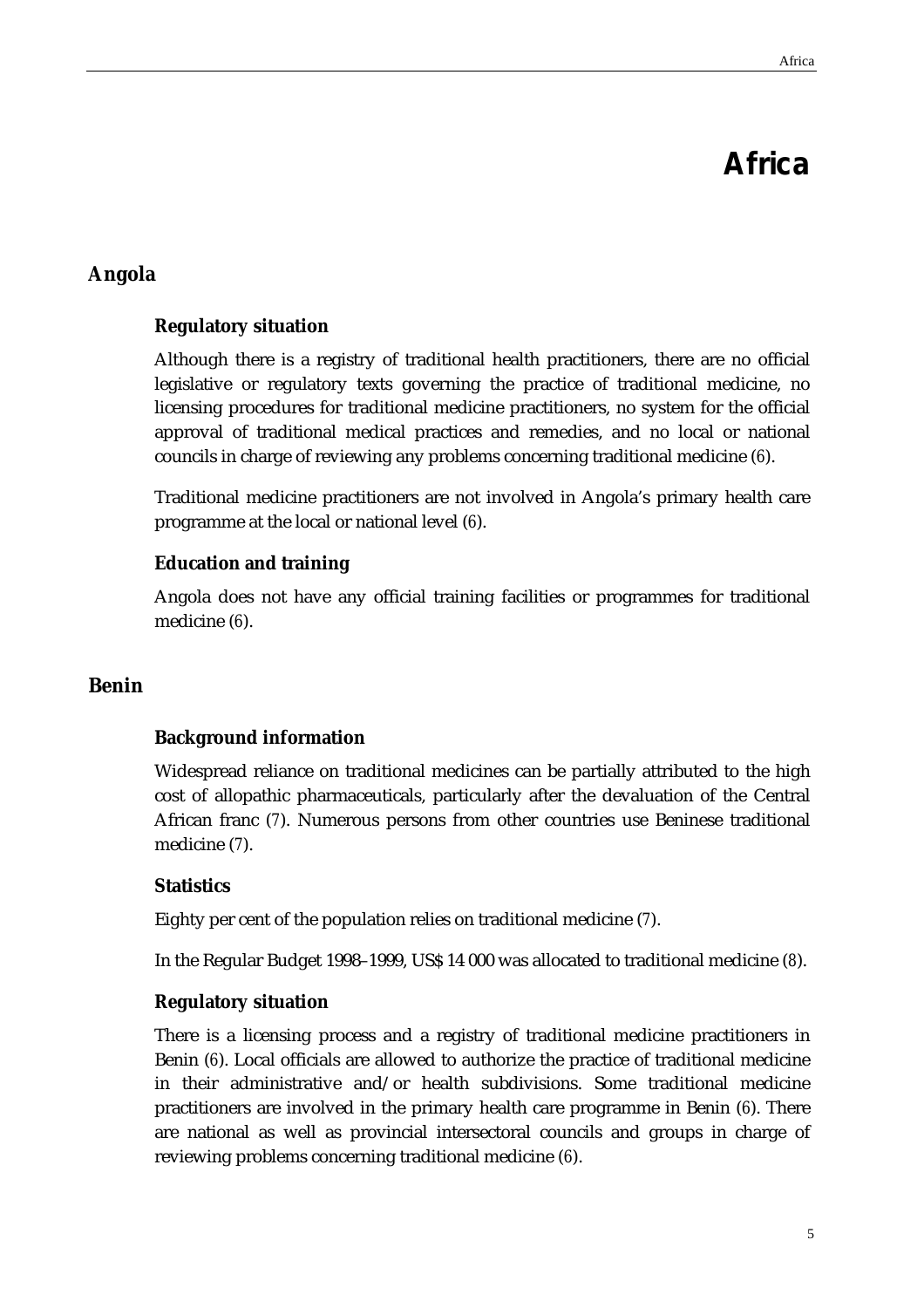Section 3 of Code 3.4, Quality of Health Care and Health Technology (*9*), relates to traditional medicine. One objective under this section is the promotion of traditional pharmacopoeia through the following:

- ♦ updating and distributing a national list of traditional medicine practitioners by field of speciality—US\$ 5000 is set aside for this task;
- ♦ developing and distributing a guide for the rational use of traditional pharmacopoeia—US\$ 9000 is allocated for this task.

The Ministry of Health perceives obstacles to the promotion of traditional medicine in Benin to include the following (*7*):

- ♦ lack of means to evaluate the quality, safety, and efficacy of traditional medicine products;
- ♦ lack of training in proper sanitation techniques for practitioners of traditional medicine, leading to unfavourable conditions in the practice of traditional medicine.

In consideration of these obstacles and in order to protect consumers, the Government has prioritized the following projects (*7*):

- ♦ a census of non-governmental organizations operating in the field of traditional medicine;
- ♦ a census of practitioners of traditional medicine;
- ♦ evaluation of the possibilities of integrating traditional medicine into the national health care system, particularly into health centres at the sub-prefecture level;
- ♦ training traditional medicine practitioners to refer serious cases of certain illnesses, such as malaria and HIV/AIDS, to allopathic health centres.

The Government envisions many opportunities for traditional medicine in Benin; these projects are just the first steps in a long process (*7*).

#### **Botswana**

#### **Background information**

Practitioners of traditional medicine provided the only health care services available in most of Botswana until the first part of the decade following independence in 1966. The recent introduction of allopathic services throughout the country appears to have reduced the influence and activities of traditional medicine practitioners, but only to a limited extent and mainly with respect to younger and more formally educated population groups. Traditional health practitioners are well respected and influential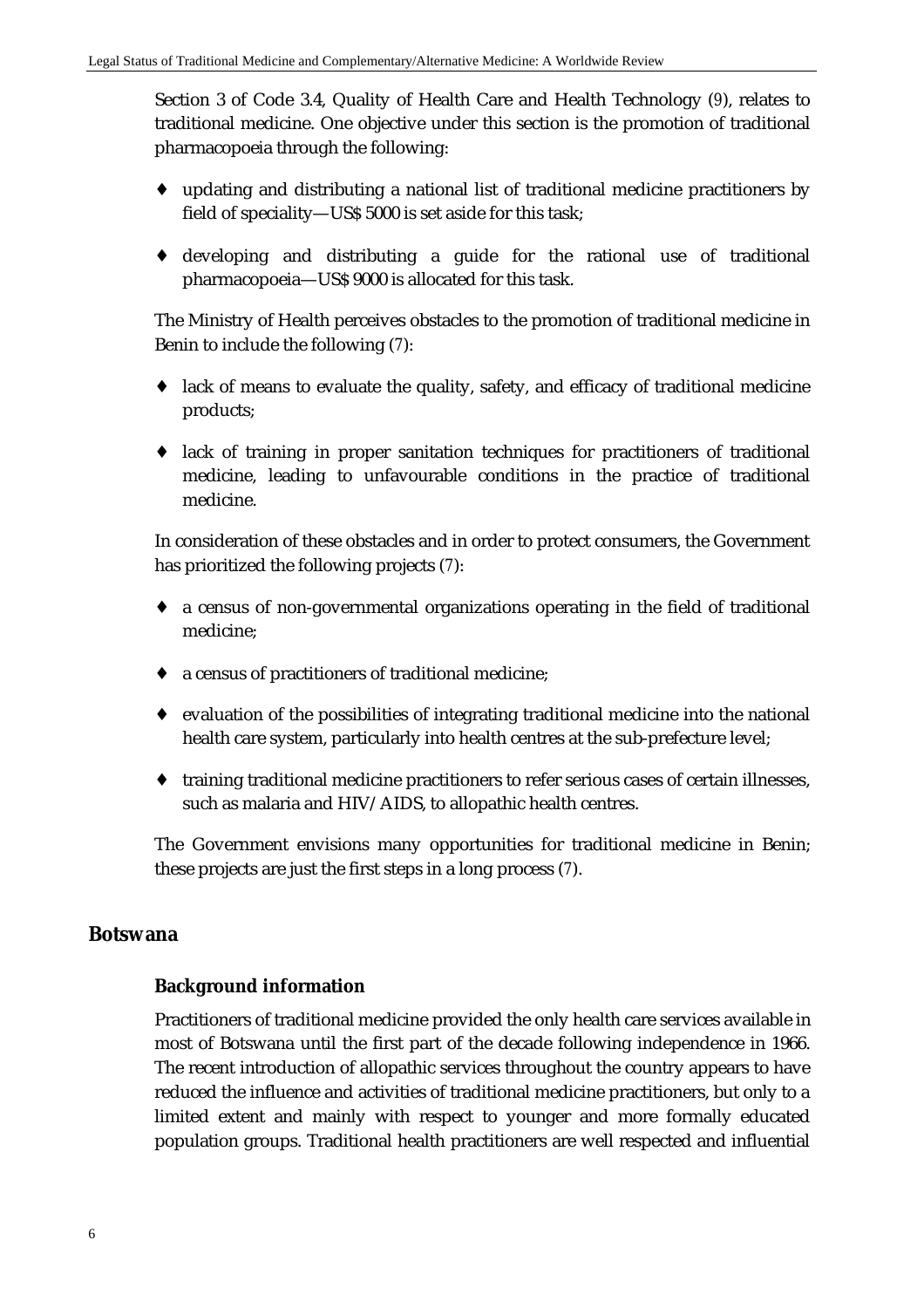in rural areas and remain central figures in the everyday lives of the majority of the rural population.

#### **Statistics**

There are about 3100 traditional health practitioners in Botswana, approximately 95% of whom reside in rural areas (*10*).

#### **Regulatory situation**

The first reference to the official acceptance of traditional medicine practitioners in Botswana appears in Section 14.86 of the National Development Plan of 1976–1981:

Although not part of the modern health care system the traditional healer (*ngaka*) performs a significant role in Botswana, especially in the rural areas. . . . The policy of the Ministry is to evaluate further the contribution of traditional healers to the health care system of the country and possibly then to seek ways of closer cooperation and consultation.

Similarly, Section 13.28 of Chapter 13 of the National Development Plan of 1979–1984 (*10, 11*) reads:

There are a large number of traditional practitioners of various types who are frequently consulted on health and personal matters. The Ministry of Health will continue its policy of gradually strengthening links with traditional practitioners both diviners, herbalists, and faith healers. The emphasis will be put on improving mutual understanding, especially about the practices and techniques of the traditional practitioners. No full-scale integration is envisaged, but referrals between modern health care services and traditional practitioners will be encouraged where appropriate.

The Medical, Dental, and Pharmacy (Amendment) Act of 1987 (*12*) outlines registration requirements for chiropractors, osteopaths, naturopaths, acupuncturists, and other complementary/alternative medical professionals in Botswana.

#### **Burkina Faso**

#### **Background information**

Under colonialism, traditional medical practices were outlawed as harmful and dangerous. Only after independence did the Government promote traditional medicine and begin to restore esteem to traditional medical practices. However, due to a lack of political initiative and significant mistrust between allopathic practitioners and traditional medicine practitioners, it was not until the 1980s that noticeable efforts were made. In 1983, the Government encouraged the formation of associations of traditional medicine practitioners as well as pharmacopoeia units within decentralized sanitary structures of the health system.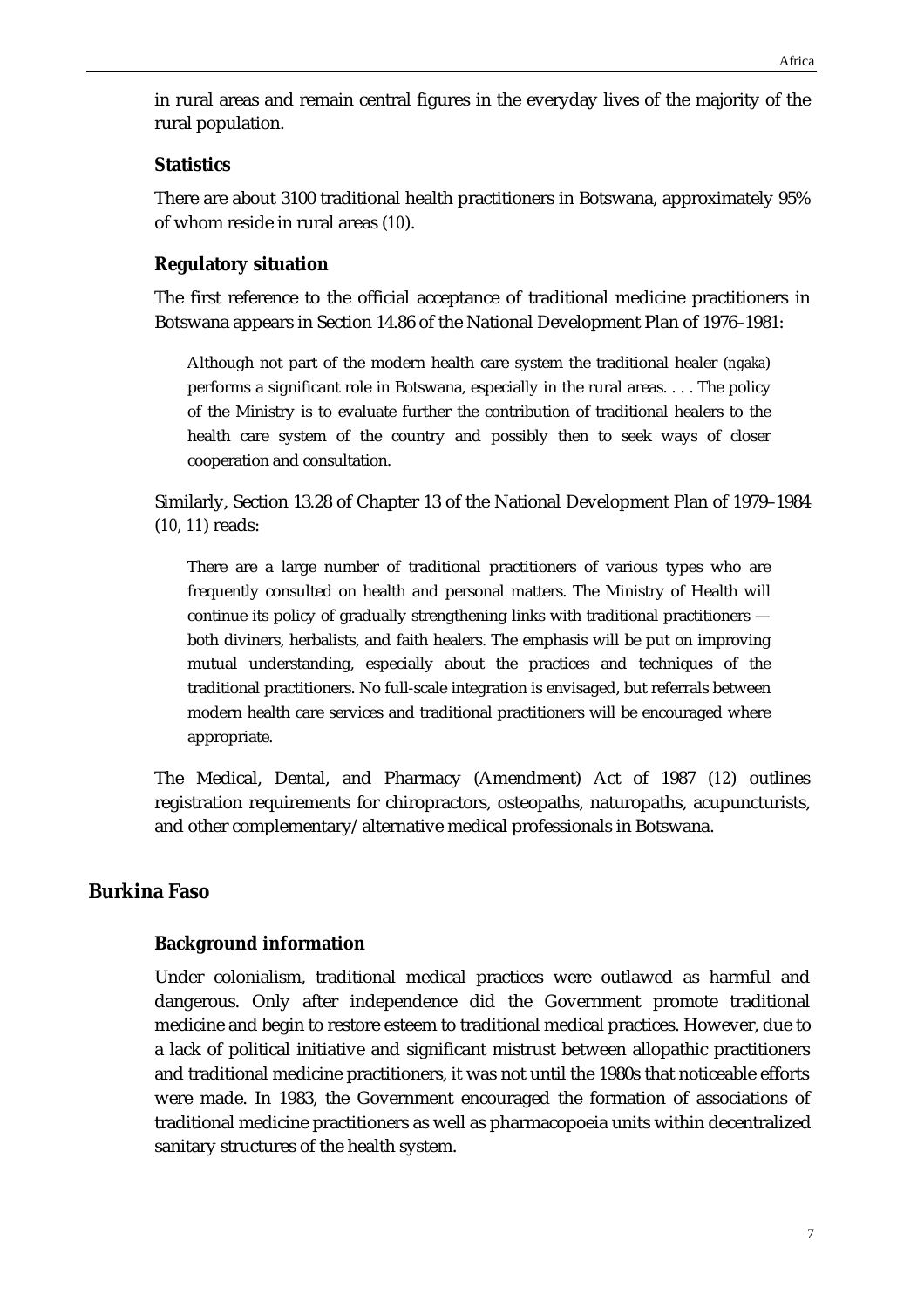According to the Burkina Faso Government, traditional medicine will always remain an important source of health care for the majority of the population since traditional medicine is part of African sociocultural foundations.

#### **Statistics**

More than 80% of the population in Burkina Faso use traditional medicine.

#### **Regulatory situation**

The Natural Substances Research Institute and a Health Ministry service were created in 1978 to promote traditional medicine and pharmacopoeia. In 1979, traditional medicine practitioners were officially recognized in Burkina Faso. Title IV of the Public Health Code of 28 December 1970 (*13*) pertains to traditional medicine. Section 49 states:

The practice of traditional medicine by persons of known repute shall be provisionally tolerated; such persons shall remain responsible, under civil and penal law, for the acts which they perform.

Subsequent items of legislation shall define the practice of this form of medicine and the status of persons engaged therein.

A medical and scientific commission appointed by the Minister responsible for Public Health shall conduct a study of the practice of traditional medicine and shall undertake investigations, notably in respect to traditional therapeutics, in order to identify the mode of action and posology of the drugs involved.

The Practice and Organization of Traditional Medicine, Chapter IV of Law 23/94/ADP of 19 May 1994 (*14*), promulgates the Public Health Code. This chapter defines traditional medicine and traditional medicine practitioners and reiterates their official recognition in Burkina Faso.

In July 1996, the Government approved the National Pharmaceutical Policy. In 1997, the National Pharmaceutical Directive Plan was adopted to define the global objectives of the National Pharmaceutical Policy in concrete terms. One of the aims, as designated by the Ministry of Health, was the development and promotion of traditional medicine and traditional pharmacopoeia within the official Burkina Faso health care system in order to improve the health care delivered to the population. The Plan will be taken into consideration in the development of the National Sanitary Policies, which will cover the years 2001–2010.

Decrees on the following issues are currently being elaborated: the modalities of private practice of traditional medicine, the creation of and assignments to the National Commission of Traditional Medicine and Traditional Pharmacopoeia, and an inventory of improved traditional medications. In an effort to balance conservation of natural resources and the development of traditional medicines, the Government is also in the process of developing regulations on the exploitation of traditional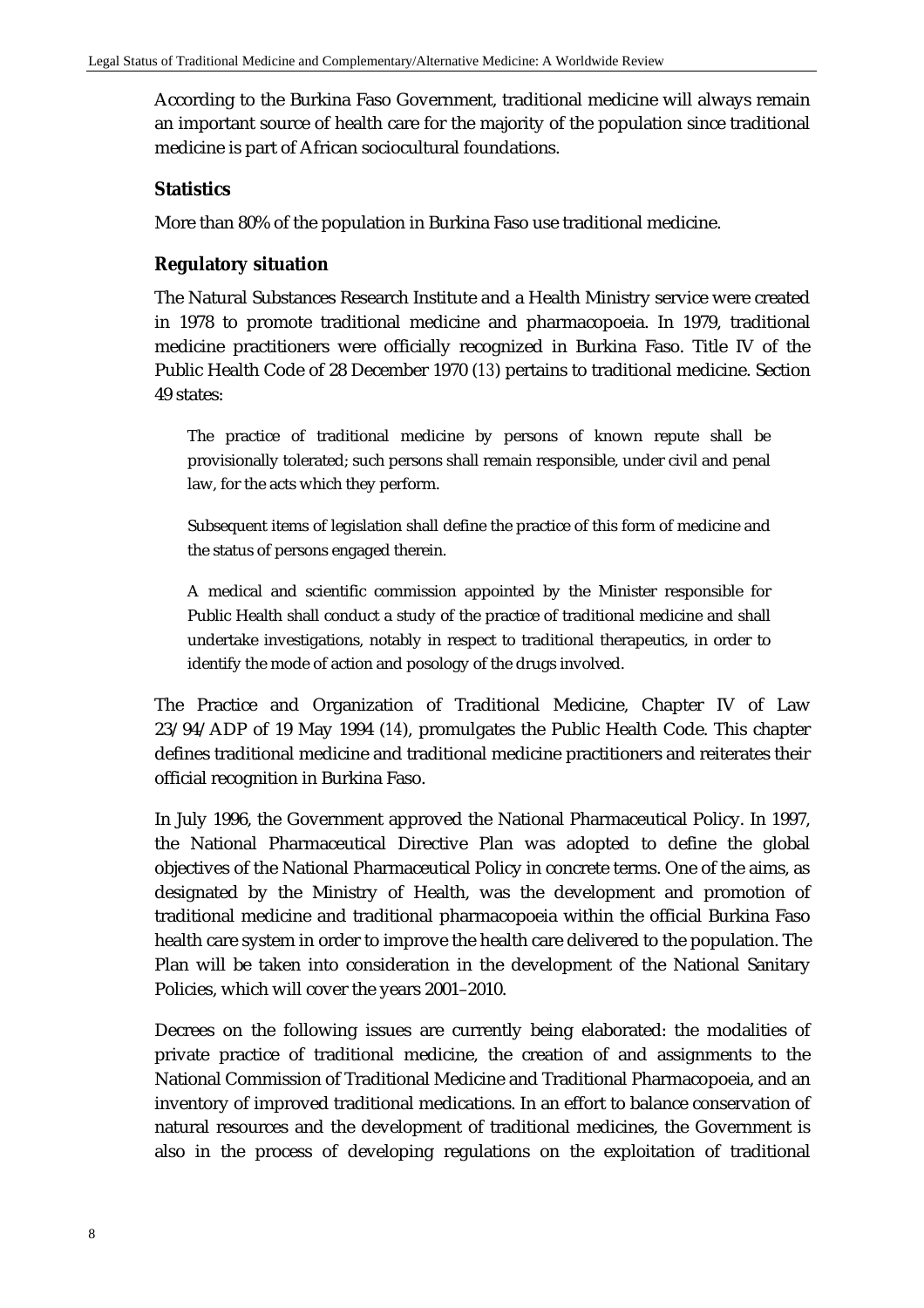pharmacopoeia products with the collaboration of national and international partners, such as the World Health Organization.

Burkina Faso has local and national intersectoral councils in charge of reviewing problems related to traditional medicine (*6*). Local officials in Burkina Faso are allowed to authorize the practice of traditional medicine in their administrative and/or health subdivisions. Some practitioners of traditional medicine are involved in the primary health care programme (*6*).

#### **Education and training**

There is no official recognition for the qualifications of traditional health practitioners. However, there is a formal training programme in traditional medicine (*6*).

### **Burundi**

#### **Regulatory situation**

There are no procedures for the official approval of traditional medical practices or remedies. Traditional health practitioners are not licensed, and local officials are not allowed to authorize the practice of traditional medicine in their administrative and/or health subdivisions, nor are traditional medicine practitioners involved in primary health care programmes at the local or national level in Burundi. Burundi does not have any official or legislative texts regulating traditional medicine (*6*). However, in Burundi's Public Health Code of 1982 (*15*), which limits medical licences to those persons with formal training in tropical medicine, it is stated that practitioners currently treating patients by means of traditional medicine may continue to practise under the conditions and in accordance with the detailed regulations laid down by the Minister responsible for public health.

#### **Education and training**

Burundi does not have any official training facilities or programmes for traditional medicine (*6*).

#### **Cameroon**

#### **Regulatory situation**

Law 81/12 of 27 November 1981 approved the Fifth Five-Year Social, Economic, and Political Development Plan (1981–1986) of Cameroon (*16*). Section 16-1.3.1.5 states the following:

During the Fifth Plan, measures will be taken to lay down a joint strategy and method to effectively integrate traditional medicine into the national health plan by implementing a program on traditional medicine in conjunction with some of our neighbouring countries.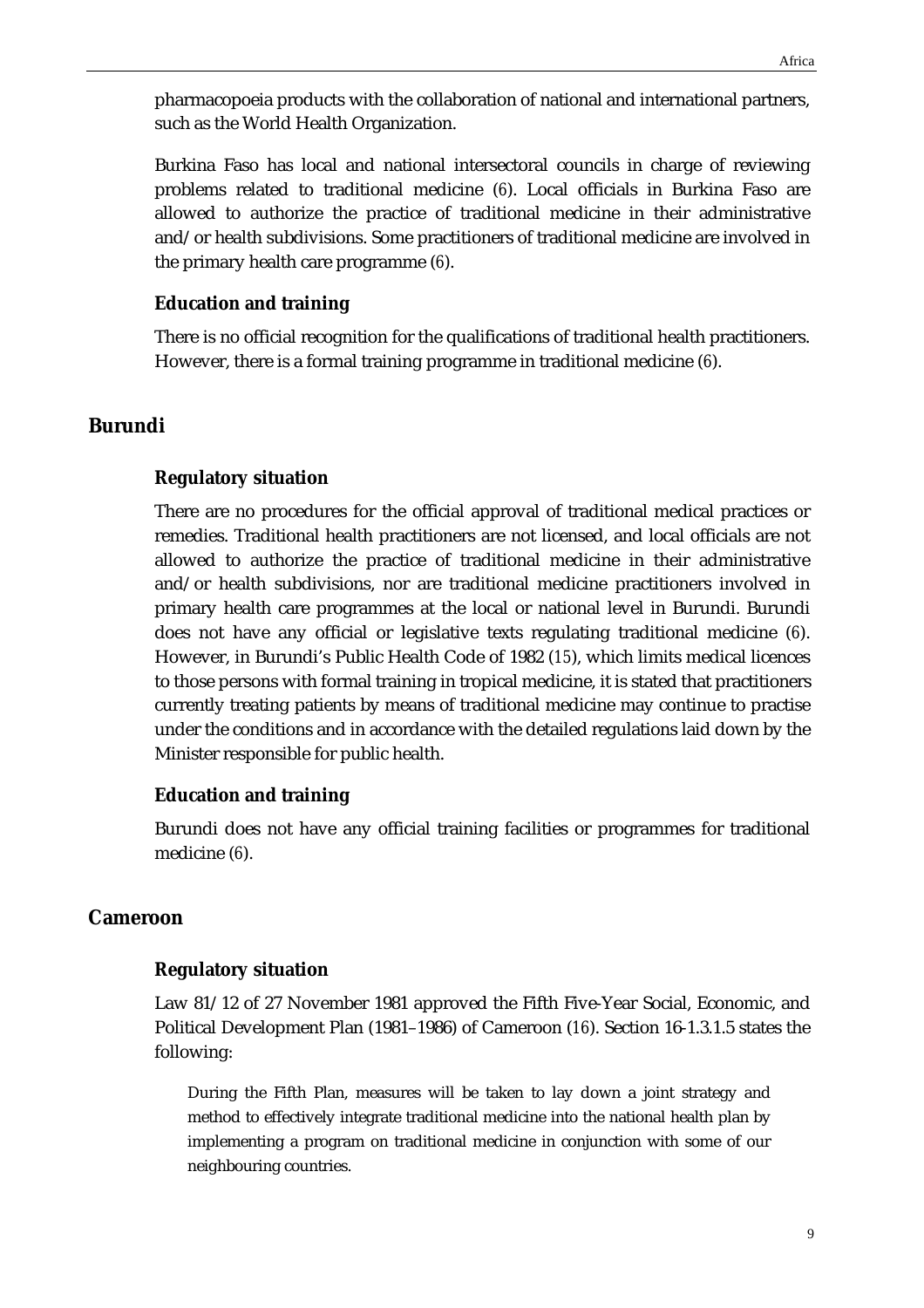Under this plan, Cameroon created the Traditional Medicine Service within the Unit of Community Medicine in the Yaounde Central Hospital and set up the Office of Traditional Medicine in the Ministry of Public Health. A number of research projects on traditional medicine and training programmes for traditional medicine practitioners have also taken place (*17*).

Local officials are allowed to authorize the practice of traditional medicine in their administrative and/or health subdivisions, and some traditional medicine practitioners are involved in Cameroon's primary health care programme (*6*).

# **Cape Verde**

#### **Regulatory situation**

Cape Verde does not have any official legislative or regulatory texts governing the practice of traditional medicine. There are no licensing procedures for traditional medicine practitioners, nor are there any procedures for the official approval of traditional medical practices and remedies. Traditional medicine practitioners are not involved in Cape Verde's primary health care programme at either the local or national level (*6*).

#### **Education and training**

Cape Verde does not have any official training facilities or programmes for traditional medicine (*6*).

## **Central African Republic**

#### **Regulatory situation**

The Central African Republic has local intersectoral councils for traditional medicine and a registry of traditional health practitioners. However, there are no official legislative or regulatory texts governing the practice of traditional medicine. There are no licensing procedures for traditional medicine practitioners, nor are there any procedures for the official approval of traditional medical practices and remedies. Traditional medicine practitioners are not involved in the Central African Republic's primary health care programme at the local or national level (*6*).

#### **Education and training**

The Central African Republic does not have official training facilities or programmes for traditional medicine (*6*).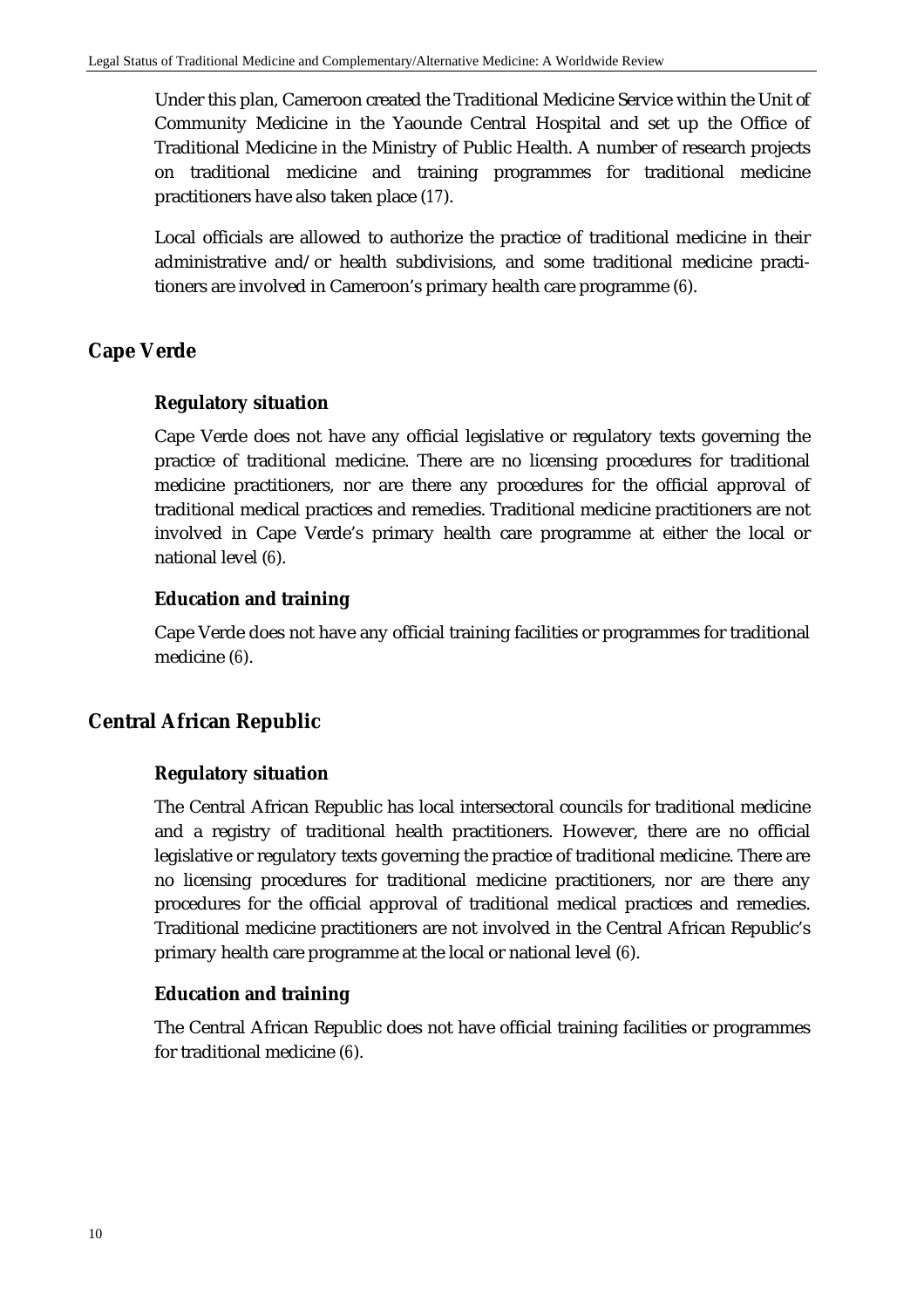# **Chad**

# **Regulatory situation**

Although traditional medicine practitioners are involved in Chad's primary health care programme, Chad does not have any official legislative or regulatory texts governing the practice of traditional medicine. There is no licensing process for traditional medicine practitioners, nor are there procedures for the official approval of traditional medical practices and remedies (*6*).

# **Education and training**

Chad has no official training facilities or programmes for traditional medicine (*6*).

# **Comoros**

## **Regulatory situation**

Comoros does not have official legislative or regulatory texts governing the practice of traditional medicine. There is no licensing process for traditional health practitioners, nor are there procedures for the official approval of traditional medical practices and remedies. Traditional medicine practitioners are not involved in the primary health care programme in Comoros at either the local or national level (*6*).

# **Education and training**

Comoros does not have official training facilities or programmes for traditional medicine (*6*).

# **Congo**

# **Background information**

In rural areas, herbalists and spiritualists are the two most common practitioners of traditional medicine. In urban areas, acupuncturists and natural medicine providers — medical practitioners who treat with mineral and animal products — are more common.

Through scientific analysis, independent researchers have confirmed the efficacy of a number of Congolese traditional medical products — such as manadiar, antougine, meyamium, and diazostimul — leading to their distribution throughout Africa.

## **Statistics**

For the treatment of pathologies of the reproductive system, 59.9% of Congolese women use traditional medicine. Of these women, 38.2% report having experienced complications or side effects after using these medicines.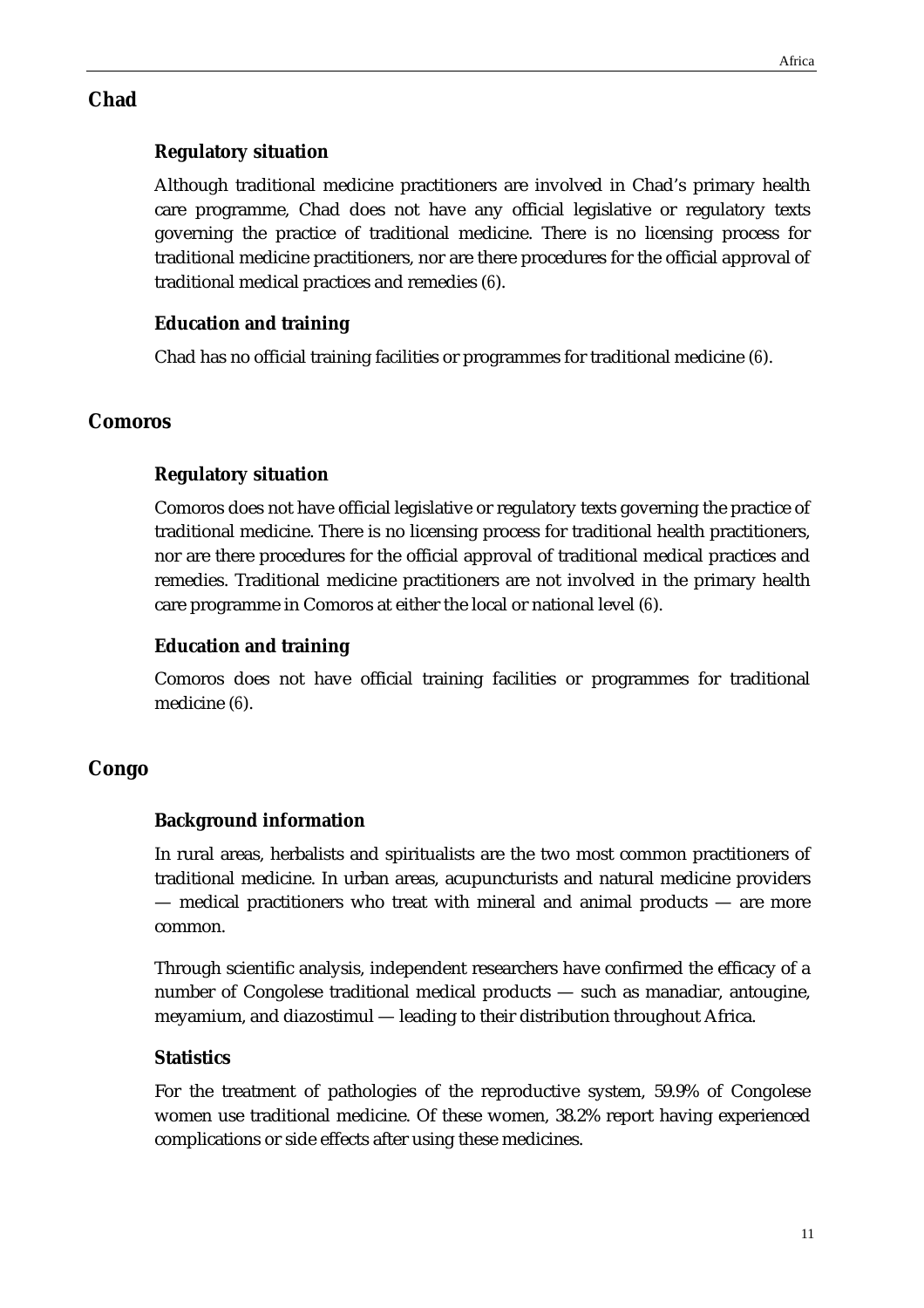#### **Regulatory situation**

The traditional medicine branch of the Ministry of Health and Social Affairs was created in 1974 to develop a national herbarium and determine the number of traditional medicine practitioners in the country. In 1980, the National Union of Tradi-Therapists of Congo was founded. In 1982, the traditional medicine branch was expanded, becoming the Traditional Medicine Service. The Service, led by a pharmacist, was charged with conducting research, enriching the national herbarium, gathering medicinal formulas, popularizing traditional medicine, and integrating traditional and allopathic medicine.

In 1987, the National Centre of Traditional Medicine was established to promote research, manufacture traditional medical products, exchange information with other traditional medicine institutions, train allopathic doctors and students in traditional medicine, and teach techniques for the aseptic preparation of medicines to practitioners of traditional medicine. Failure to collaborate with traditional medicine practitioners and a poor relationship between traditional medicine practitioners and allopathic practitioners proved to be obstacles to the Centre's work.

Congo has official legislative/regulatory texts governing the practice of traditional medicine. It also has local and national intersectoral councils for traditional medicine. Local officials in Congo are allowed to authorize the practice of traditional medicine in their administrative and/or health subdivisions. Some traditional medicine practitioners are also involved in the primary health care programme of Congo; however, in certain centres this integration is very weak (6).

There is a licensing process, a national association, and a registry of traditional health practitioners. The Management of Health Services of the Ministry of Health, the National Union of Tradi-Therapists, and other professional traditional medicine associations review the qualifications of traditional medicine practitioners, although there are no set criteria for these qualifications.

Traditional medicine practitioners are recognized by the Government and are well tolerated. In 1996, legislation on the recognition of traditional medicine and complementary/alternative medicine was drafted, but it has not yet been finalized because of the 1997–1999 armed conflict. Under current regulations, only herbalists are permitted to practise in the official health care system.

#### **Education and training**

No training in traditional medicine is integrated into the university medical curriculum.

#### **Insurance coverage**

An attempt has been made to standardize the fees of traditional medicine practitioners in Congo, although no patient reimbursement exists for such fees (6).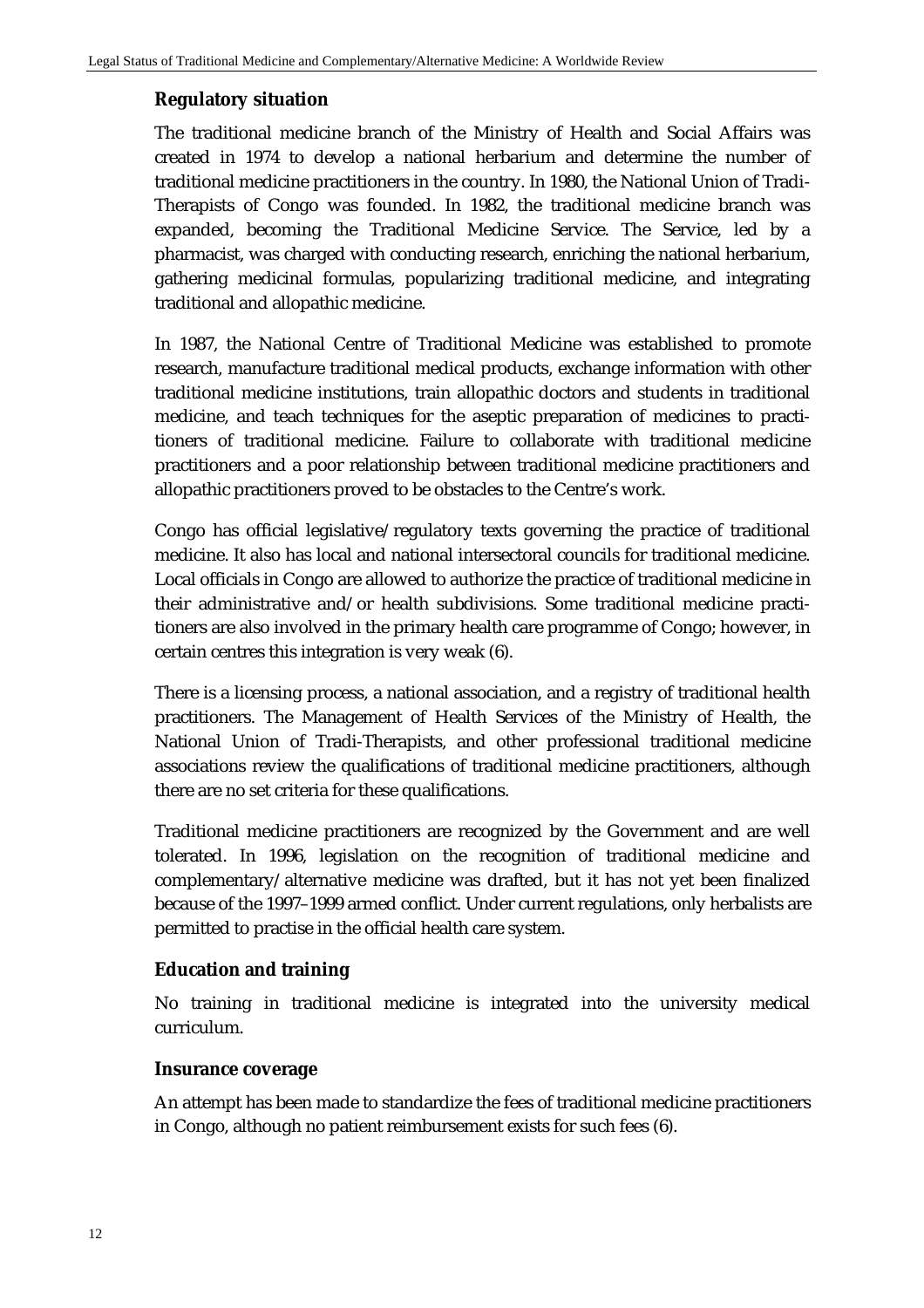#### **Côte d'Ivoire**

#### **Regulatory situation**

Côte d'Ivoire has neither official legislative nor regulatory texts governing traditional medicine. There is no licensing process for traditional health practitioners, nor are there procedures for the official approval of traditional practices or remedies. Traditional medicine practitioners are not involved with primary health care in Côte d'Ivoire on either the local or national level (6).

#### **Education and training**

Côte d'Ivoire does not have official training facilities or programmes for traditional medicine (*6*).

#### **Democratic Republic of the Congo**

#### **Regulatory situation**

The Democratic Republic of the Congo retains health care legislation from the colonial era, including the Decree of 19 March 1952 on the practice of medicine, as amended (*18, 19*). The Decree grants exemplary status for traditional medicine practitioners, but also places limitations on their practice. Section 15 states the following:

The provisions of this Decree shall not be applicable to nationals of the Belgian Congo or of neighbouring African territories who, in population groups where such customs prevail, carry out treatments and administer drugs in accordance with the usage custom provided they do not constitute a breach of public order.

The Second Ordinary Congress of the Popular Revolutionary Movement in Zaire adopted a resolution in November 1977 (*20*) encouraging research into the rehabilitation and recognition of traditional medicine as a complement to allopathic medicine and urging the establishment of a division dedicated to traditional medicine within the Department of Health.

#### **Equatorial Guinea**

#### **Regulatory situation**

Equatorial Guinea has official legislative/regulatory texts governing the practice of traditional medicine. There is a licensing process and a registry of traditional health practitioners. However, Equatorial Guinea does not have procedures for the official approval of traditional medical practices or remedies. Local officials in Equatorial Guinea are not allowed to authorize the practice of traditional medicine in their administrative and/or health subdivisions. Traditional medicine practitioners are not involved in Equatorial Guinea's primary health care programme (*6*).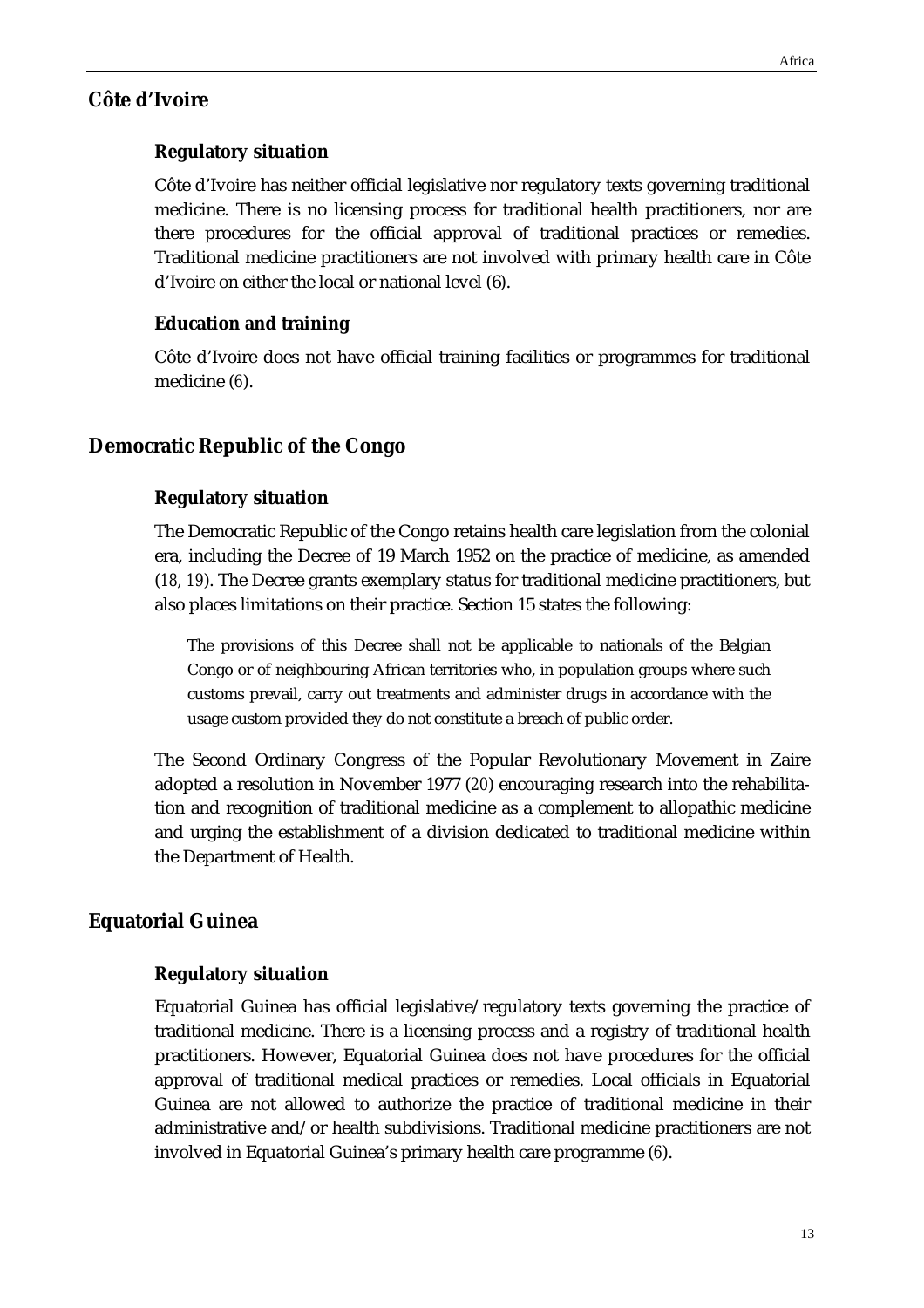#### **Education and training**

Equatorial Guinea has training facilities and programmes in traditional medicine for both health providers and lay persons (*6*).

#### **Insurance coverage**

An attempt has been made to standardize the fees of traditional medicine practitioners in Equatorial Guinea, although no patient reimbursement exists for such fees (*6*).

## **Ethiopia**

#### **Background information**

Traditional medicine in Ethiopia includes medicinal preparations from plant, animal, and mineral substances, as well as spiritual healing, traditional midwifery, hydrotherapy, massage, cupping, counter-irritation, surgery, and bonesetting. Traditional medical practices and remedies are recorded in oral tradition and in early medico-religious manuscripts and traditional pharmacopoeias, which, according to the estimates of some historians, date back to the  $15<sup>th</sup>$  century AD.

Traditional medicine is largely practised by traditional medicine practitioners, although, particularly for certain common health problems, it is also practised at home by the elderly and by mothers.

The Ethiopian Traditional Healers Association was organized to review the qualifications of practitioners where no regulations exist.

#### **Statistics**

Over 80% of the Ethiopian population rely on traditional medicine (*21*). This represents the majority of the rural population and sectors of the urban population where there is little or no access to allopathic health care.

In 1986, over 6000 practitioners of traditional medicine were registered with the Ethiopian Ministry of Health (*22*).

#### **Regulatory situation**

Proclamation 100 of 1948, Penal Code 512/1957, and Civil Code 8/1987 all state conditions for the practice of traditional medicine and the importance of the development and use of traditional remedies. The 1974 change of government in Ethiopia was followed by official attention to the promotion and development of traditional medicine, particularly after the adoption of the Primary Health Care Strategy in 1978. In November 1979, the Office for the Coordination of Traditional Medicine (*21, 23*), which is now a full-fledged department directly under the Vice-Minister of Health, was established to organize, train, and register traditional medicine practitioners, and to identify, describe, and register those traditional medicines with actual or potential efficacy. The Ministry of Health also incorporated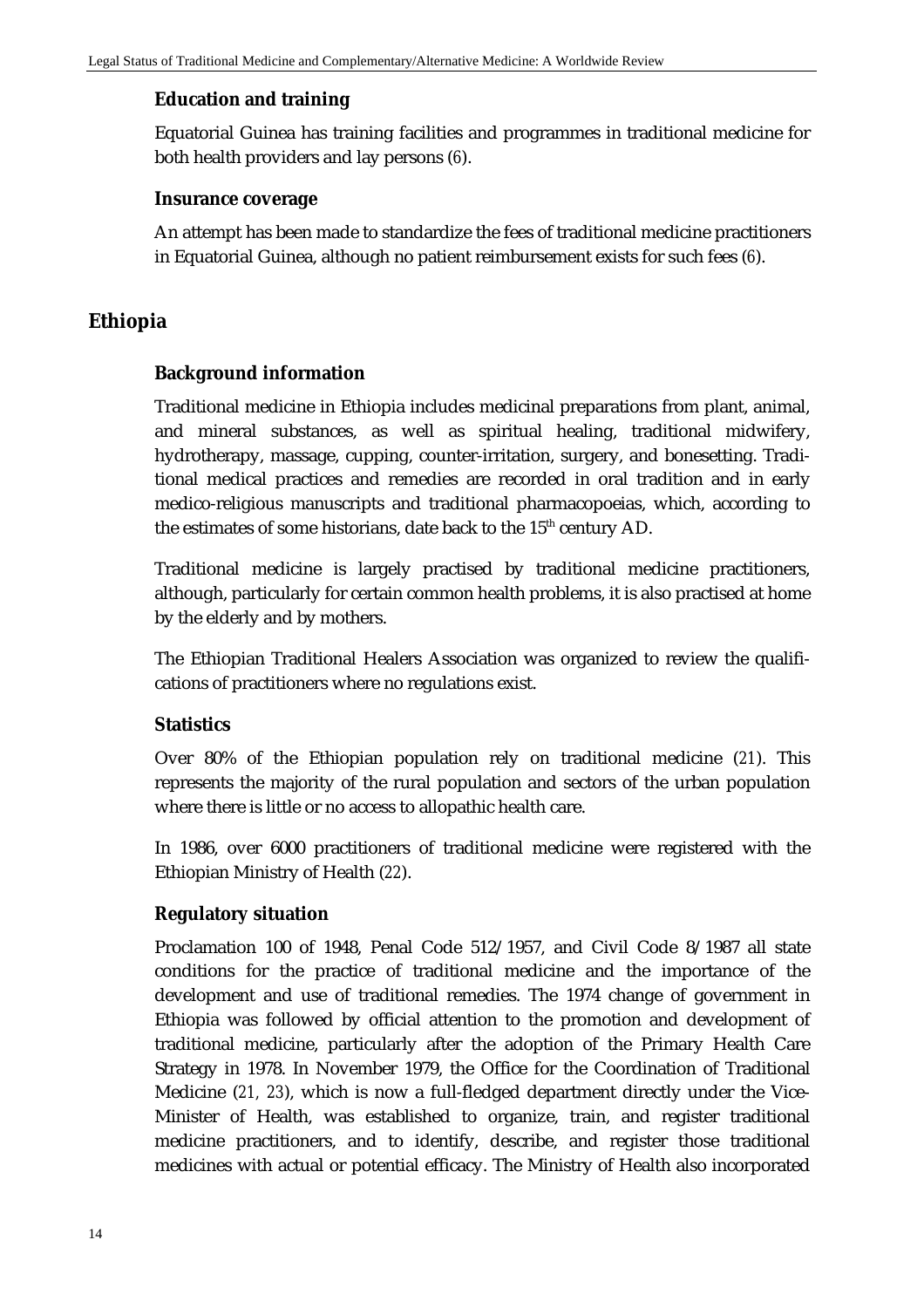traditional medicine into the National Ten-Year Perspective Plan 1984–1994 (*24*)*,* which called for the organization, training, and supervised use of traditional medicine practitioners in strengthening and expanding primary health care services.

The Health Policy and the Drug Policy of 1993 both emphasize the need to develop the beneficial aspects of traditional medicine through research and through its use in the official health delivery services. Proclamation 1999 was issued based on the National Drug Policy. In Article 6, Sub-Article 8 of the Proclamation, it is stated that the Drug Administration and Control Authority shall prepare standards of safety, efficacy, and quality of traditional medicines and shall evaluate laboratory and clinical studies in order to ensure that these standards are met. The Authority shall also issue licences for the use of traditional medicines in the official health services.

#### **Education and training**

No officially recognized education is provided in traditional or complementary/alternative medicine.

#### **Insurance coverage**

There is no national health care insurance or private insurance covering traditional medicine.

## **Gabon**

#### **Regulatory situation**

Practitioners of traditional medicine in Gabon are involved in the country's primary health care programme. However, Gabon does not have official legislative or regulatory texts governing the practice of traditional medicine. There are no licensing procedures for traditional health practitioners, nor are there procedures for the official approval of traditional medical practices and remedies (*6*).

#### **Education and training**

Gabon does not have any official training facilities or programmes for traditional medicine (*6*).

#### **Gambia**

#### **Regulatory situation**

Gambia has official legislative/regulatory texts governing the practice of traditional medicine. There is a licensing process for traditional health practitioners and some traditional medicine practitioners are involved in Gambia's primary health care programme (*6*).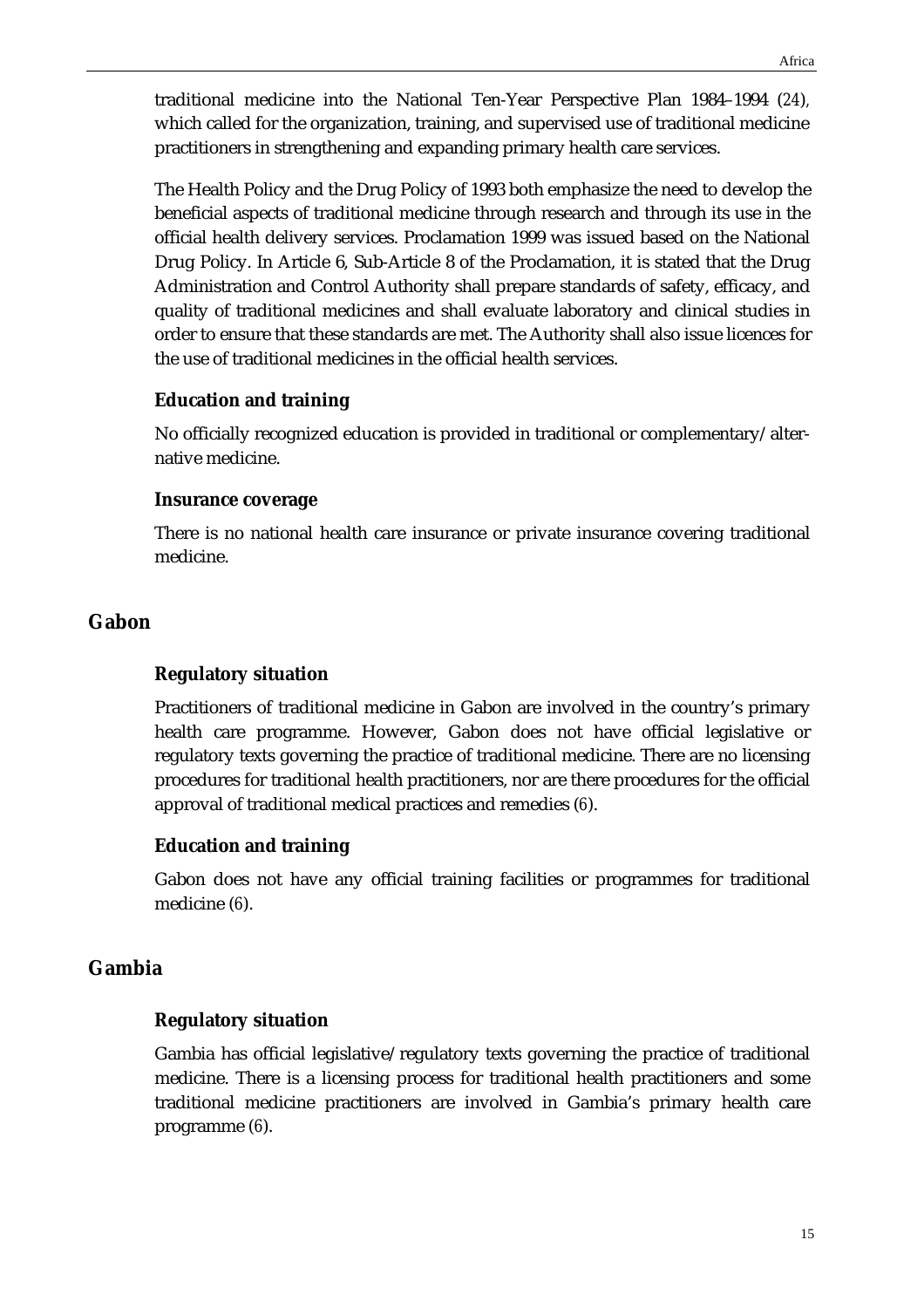#### **Education and training**

Gambia has a training programme in traditional medicine for health workers (*6*).

### **Ghana**

#### **Background information**

Missionaries introduced allopathic medicine to Ghana during the colonial period. After independence in 1957, the Government initiated a number of medical projects, promoting allopathic medicine as Ghana's official medical system (*25*). However, successive governments have recognized both traditional and complementary/alternative medicine, including acupuncture, homeopathy, naturopathy, osteopathy, and hydropathy.

Traditional medicine practitioners use herbs, spiritual beliefs, and local wisdom in providing health care.

There are a number of associations of traditional medicine practitioners, including the Ghana Psychic and Traditional Medicine Practitioners' Association, which was formed in 1961 (*26*). In 1999, the Government brought all the traditional medicine associations together under one umbrella organization, the Ghana Federation of Traditional Medicine Practitioners' Associations (*25*).

#### **Statistics**

In Ghana, about 70% of the population depend exclusively on traditional medicine for their health care. There is approximately one traditional medicine practitioner for every 400 people, compared to one allopathic doctor for every 12 000 people (*27*). With over 100 000 traditional medicine practitioners uniformly distributed nationally, they are not only more accessible to the public, but also the backbone of the health care delivery system (*28*).

#### **Regulatory situation**

Restrictions contained in the Poisons Order 1952 limit the use of the substances listed in the Order to registered medical practitioners.

The Medical and Dental Decree of 1972 and the Nurses and Midwives Decree of 1972 allow indigenous inhabitants of Ghana to practise traditional medicine, provided they do not practice life-endangering procedures.

The Centre for Scientific Research into Plant Medicine was established in 1975. In addition to its research capacity, the Centre operates a hospital providing both traditional and allopathic medicine.

Until the passage of the Traditional Medicine Practice Act, the Government worked with the Ghana Psychic and Traditional Medicine Practitioners' Association to license and register traditional medicine practitioners and to ensure a standard of care (*29,*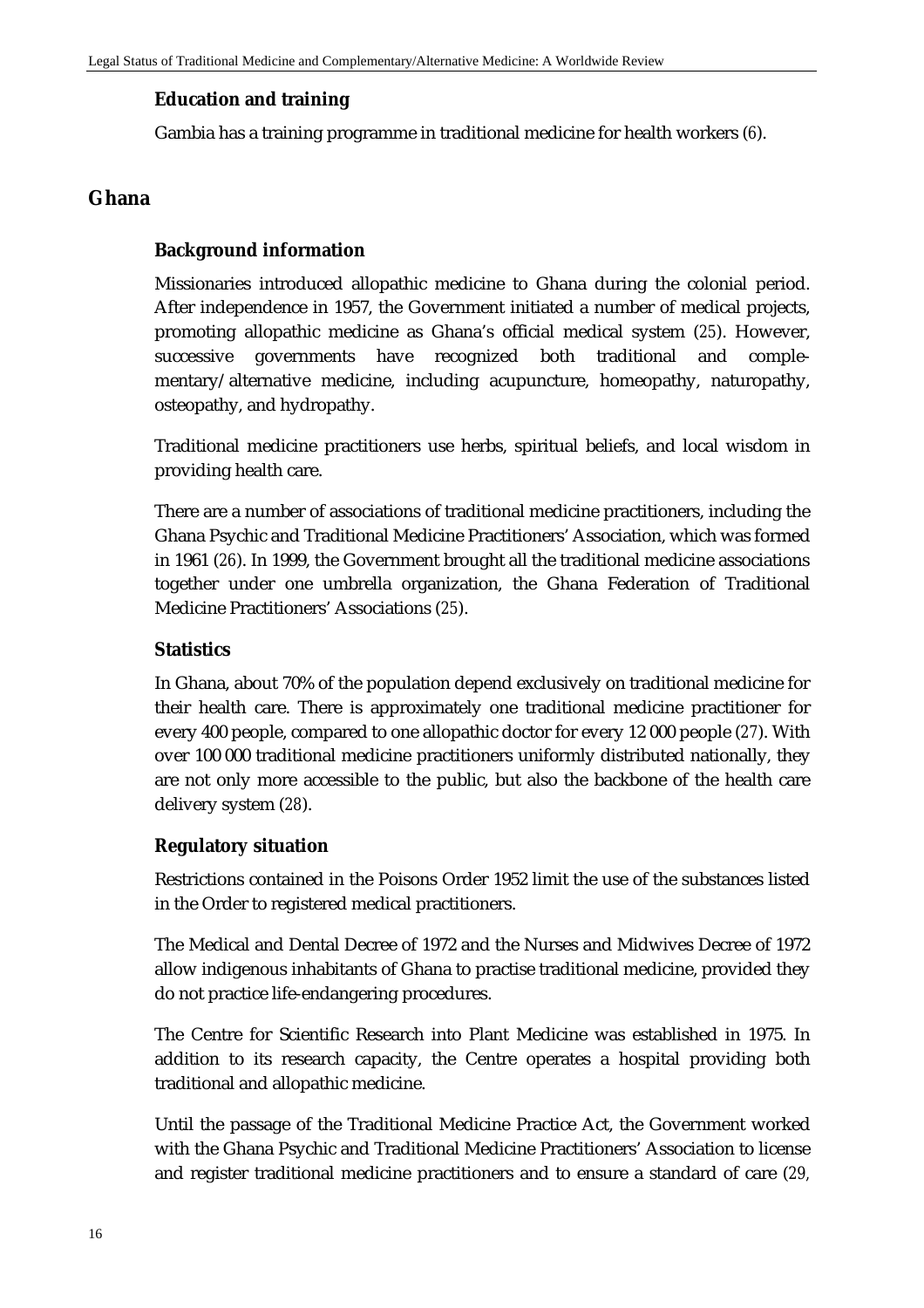*30*). The Traditional Medicine Practice Act 595 was drafted by traditional medical practitioners, placed before the Parliament in 1999, and passed on 23 February 2000. The Act establishes a council to regulate the practice of traditional medicine, register practitioners and license them to practice and to regulate the preparation and sale of herbal medicines.

The Act defines traditional medicine as "practice based on beliefs and ideas recognized by the community to provide health care by using herbs and other naturally occurring substances" and herbal medicines as "any finished labelled medicinal products that contain as active ingredients aerial or underground parts of plants or other plant materials or the combination of them whether in crude state or plant preparation" (*31*). The Act is divided into four parts (*26*).

Part I concerns the Traditional Medicine Practice Council, including its establishment; function; membership; tenure of members; meetings; the appointment of committees such as Finance, General Purposes, Research, Training, Ethics, and Professional Standards; granting of allowances to members; and the establishment of regional and district offices.

Part II covers the registration of traditional medical practitioners. Clause 9 states that no person shall operate or own a practice or produce herbal medicines for sale unless registered under this act. The qualifications for registration are given in Clause 10. Clause 11 provides for the temporary registration of foreigners who have a work permit, satisfy the requirements for registration under this act, and have a good working knowledge of English or a Ghanaian language. The rest of Part II deals with matters concerning renewal of the certificate of registration, suspension of registration of practitioners, cancellation of registration, and representation to the Council. In Clause 13, it is provided that the Minister of Health, on the recommendation of the Council in consultation with recognized associations of traditional medicine practitioners, may regulate the titles used by traditional medicine practitioners based on the types of services rendered and the qualifications of the practitioners.

Part III covers matters concerning the licensing of practices: mandatory licensing; method of application and conditions for licensing; issuance and renewal of licences; acquisition and display of licences; ownership and operation of a practice by a foreign practitioner; revocation, suspension, and refusal to renew a licence and representations to the Council by aggrieved persons; powers of entry and inspection by an authorized inspector; and notification of death to a coroner.

Part IV concerns staff for the Traditional Medicine Practice Council as well as financial and miscellaneous provisions, such as the appointment of a registrar, the provision of the Register of Traditional Medicine Practitioners, offences, and regulations. Clause 41 states categorically that the Act shall not derogate from the provisions of the Food and Drugs Board Law PNDCL 305B.

The Traditional Medicine Unit (*26, 31*) under Ghana's Ministry of Health was created in 1991. In 1999, this was upgraded to the status of a directorate. The Ministry, in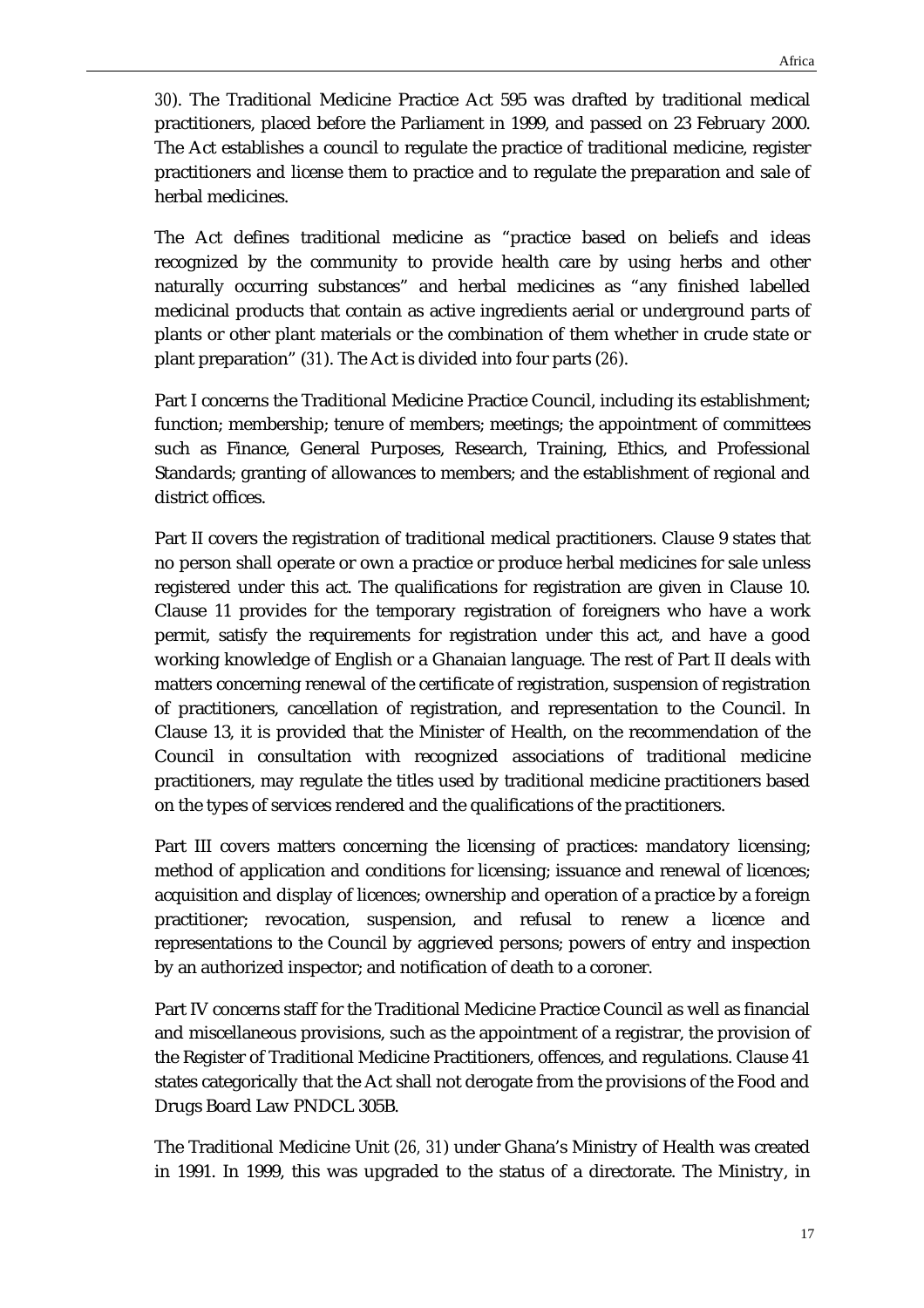collaboration with the Ghana Federation of Traditional Medicine Practitioners' Associations and other stakeholders, has developed a five-year strategic plan for traditional medicine, which outlines activities to be carried out from 2000 to 2004. It proposes, among other things, the development of a comprehensive training programme in traditional medicine from basic to tertiary levels.

Volume 1 of the *Ghana Herbal Pharmacopoeia* (*31*) contains scientific information on 50 medicinal plants. A second volume is currently in preparation. Efforts are being made to integrate traditional medicine into the official public health system. It is expected that by the year 2004, certified efficacious herbal medicines will be prescribed and dispensed in hospitals and pharmacies.

Local officials are allowed to authorize the practice of traditional medicine in their administrative and/or health subdivisions (*6*).

The Government of Ghana has set aside the third week of March every year as Traditional Medicine Week, starting from the year 2000 (*31*).

## **Education and training**

Training by apprenticeship is required, accepted, and promoted for practitioners of traditional medicine. The Ministry of Health is working towards including traditional medicine in the curricula of allopathic medical schools and towards the introduction of a diploma course in traditional medicine at the postgraduate level. As a step in this direction, in the year 2000, the Ministry is planning to assess the training needs for traditional medicine practitioners (*25*). There are official training programmes for traditional birth attendants (*30*).

## **Guinea**

#### **Regulatory situation**

In Guinea, Ordinance 189 PRG of 18 September 1984 (*32*) states that the profession of physician can only be practised by persons with a Guinean diploma of Doctor of Medicine, a foreign diploma granting equivalent status, or a foreign diploma that entitles its holder to practise medicine in his or her country of origin. Various activities that constitute the unlawful practice of medicine are set out in Section 9. However, traditional medicine seems relatively unaffected by this ordinance.

Guinea has official, applied, legislative/regulatory texts governing the practice of traditional medicine. There is a licensing process and a registry of traditional health practitioners as well as local and national intersectoral councils for traditional medicine (*6*). Local officials are allowed to authorize the practice of traditional medicine in their administrative and/or health subdivisions, and some traditional medicine practitioners are involved in Guinea's primary health care programme (*6*).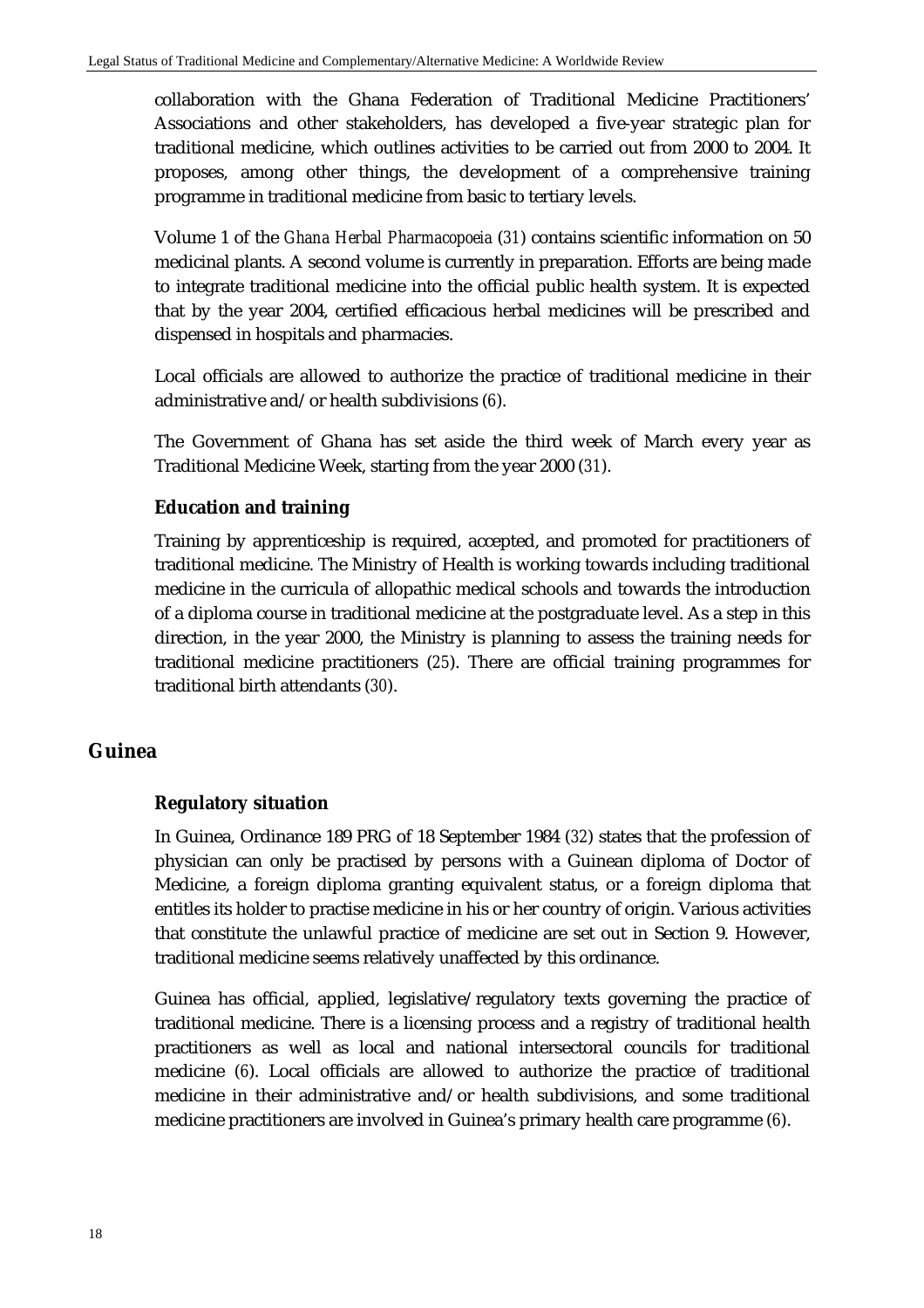#### **Guinea-Bissau**

#### **Regulatory situation**

Guinea-Bissau has local and national intersectoral councils for traditional medicine. However, Guinea-Bissau does not have any official legislative or regulatory texts governing the practice of traditional medicine and there is no licensing process for traditional health practitioners. Local officials are not allowed to authorize the practice of traditional medicine in their administrative and/or health subdivisions and traditional medicine practitioners are not involved with Guinea-Bissau's primary health care programme (6).

#### **Kenya**

#### **Statistics**

Traditional birth attendants deliver most of the babies born in Kenya — up to 75% in some regions (*33*).

#### **Regulatory situation**

Traditional medicine started being incorporated into Kenya's national health policy framework in the late 1970s. Kenya's Development Plan 1989–1993 (*34*) recognized traditional medicine and made a commitment to promoting the welfare of traditional medicine practitioners. The Ministry of Health and provincial authorities require the registration of traditional medicine practitioners.

In 1999, Kenya's patent law was revised to include protection for traditional medicines.

#### **Education and training**

Traditional birth attendants participate in official training programmes in some districts.

#### **Lesotho**

#### **Regulatory situation**

Lesotho has two statutes that regulate the practice of traditional medicine and limit it to registered practitioners. Section 2 of the Natural Therapeutic Practitioners Act of 1976 (*35*) defines natural therapeutics as the provision of services for the purpose of preventing, healing, or alleviating sickness or disease or alleviating, preventing, or curing pain "by any means other than those normally recognized by the medical profession". Natural therapeutics includes methods commonly employed by homeopaths, naturopaths, osteopaths, chiropractors, and acupuncturists. Section 3 prohibits non-registered persons from practising as natural therapeutic practitioners.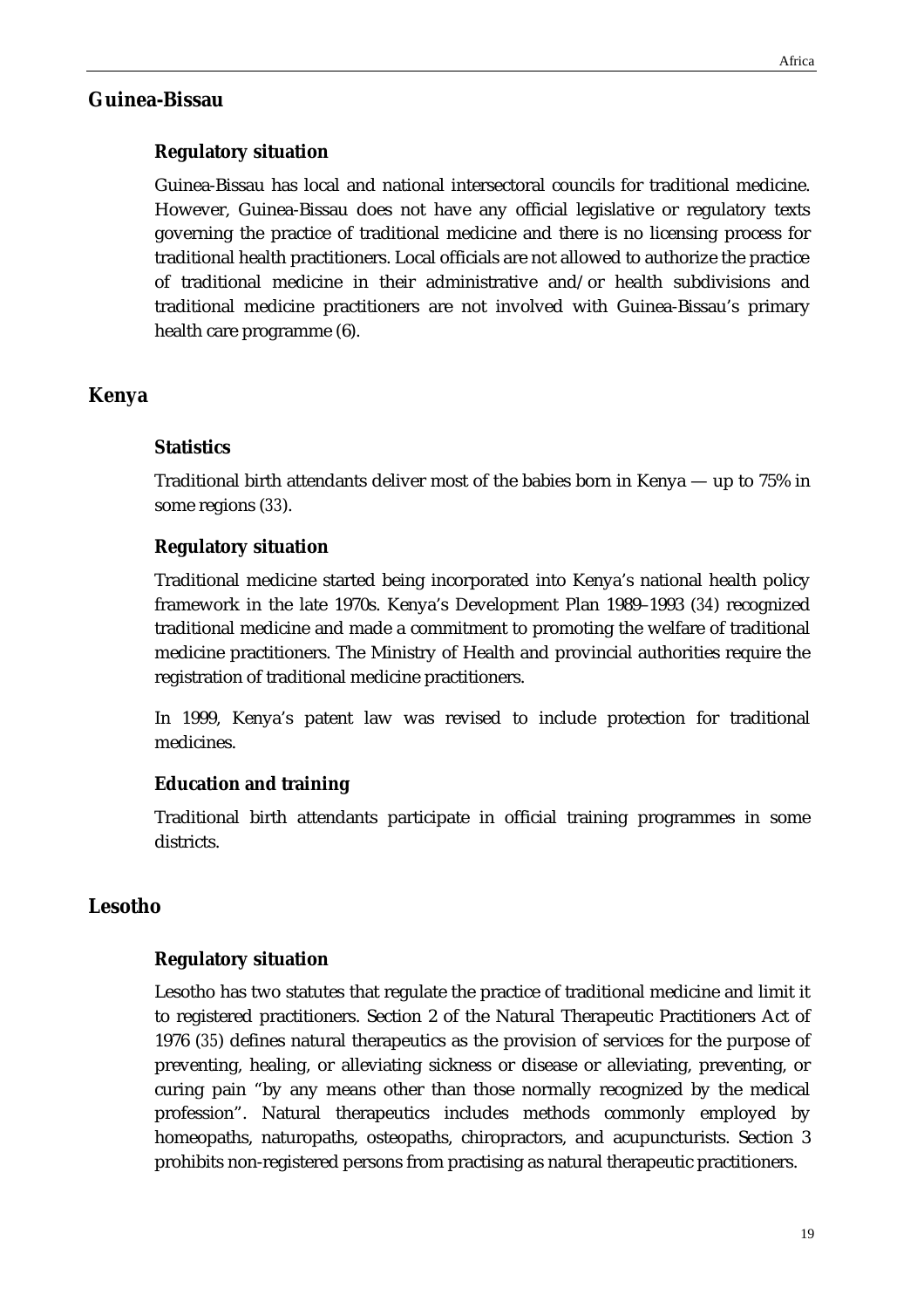Applicants for registration must be at least 21 years of age, citizens of Lesotho, and recommended as qualified by the Natural Therapeutic Practitioners Association of Lesotho. The Registrar of the register of natural therapeutics must be satisfied that it is in the public interest to permit the applicant to practise. Persons who were practising prior to the date of commencement of the Act are deemed to be qualified. Authorised persons under the Act are prohibited from carrying out certain procedures, including performing operations or administering injections, practising midwifery, withdrawing blood, treating or offering to treat cancer, performing internal examinations, or claiming to be or leading people to infer that the individual is an allopathic physician. The Act also prohibits preventing any person from being treated by an allopathic physician or improperly influencing any person to abstain from such treatment.

The Lesotho Universal Medicinemen and Herbalists Council Act of 1978 (*36*) followed the Act of 1976. It provides for the establishment of the Universal Medicinemen and Herbalists Council. Section 5 states the objectives of the Council: to promote and control the activities of traditional medicine practitioners, to provide facilities for the improvement of skills of traditional medicine practitioners, and to bring together all traditional medicine practitioners into one associated group. The Council is required to do all that is necessary to attain these objectives and to ensure that every traditional medicine practitioner has a valid licence to practise as such. The Council must also keep a register of all its members. Membership is open to every traditional medicine practitioner who pays the prescribed fee. It is an offence to form or encourage the formation of any other association of traditional medicine practitioners.

#### **Education and training**

Lesotho has a training programme in traditional medicine for health workers (*6*).

#### **Liberia**

#### **Regulatory situation**

Liberia has official legislative/regulatory texts governing the practice of traditional medicine. There is a registry of traditional health practitioners and there are local and national councils for traditional medicine. Local officials are allowed to authorize the practice of traditional medicine in their administrative and/or health subdivisions, and some traditional medicine practitioners are involved in Liberia's primary health care programme. However, Liberia does not have licensing procedures for traditional health practitioners or procedures for the official approval of traditional medical practices and remedies (*6*).

#### **Education and training**

Liberia has a training programme in traditional medicine for health workers (*6*).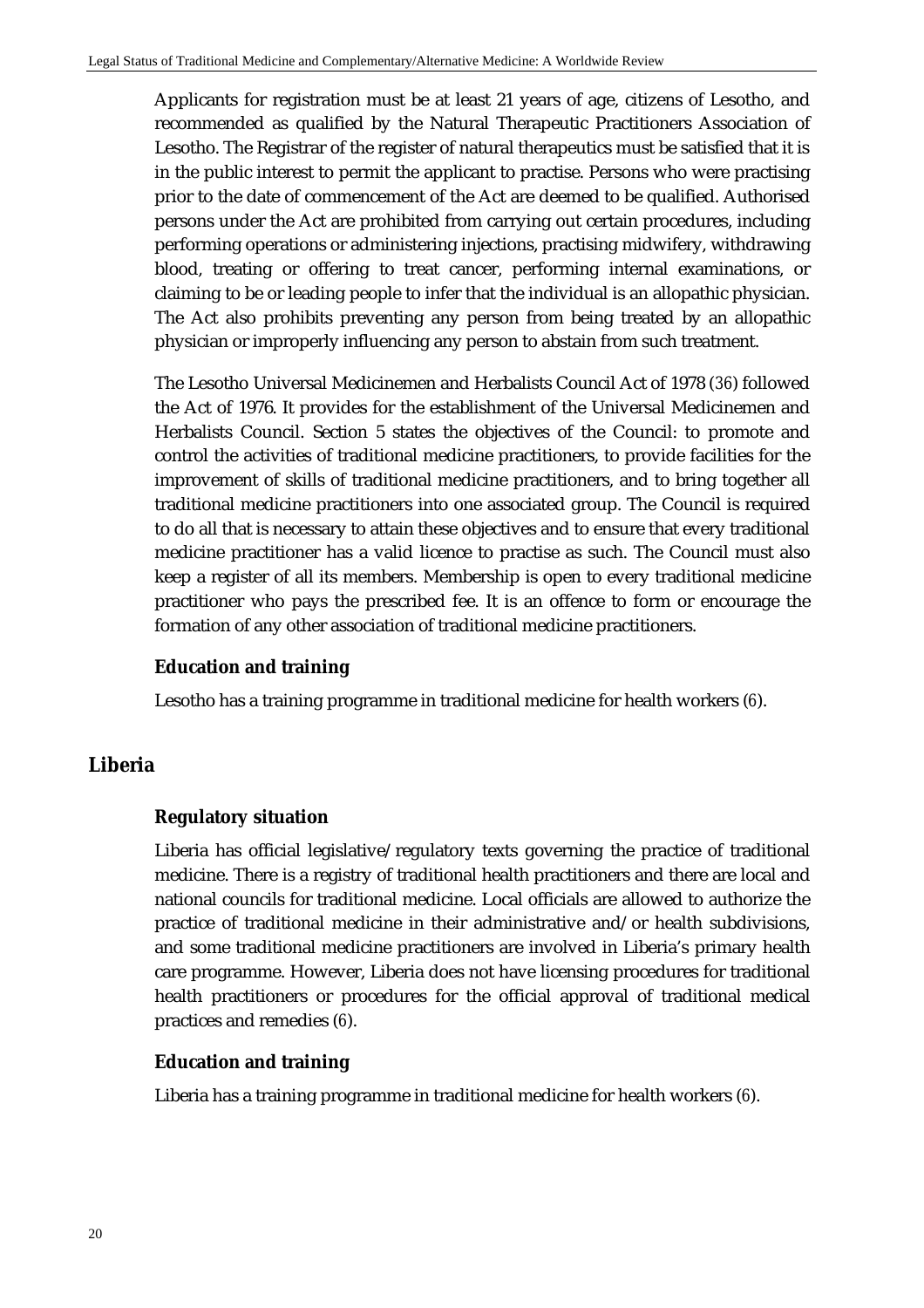## **Madagascar**

# **Background information**

The National Centre of Applied Pharmaceutical Research (NCAPR), founded in 1976, is composed of five technical departments: ethnobotanical and botanical, chemistry, pharmacodynamics, galenic pharmacy, and experimental clinics. NCAPR has the capacity to analyse herbal medicines from their ethnobotanical form to their manufactured form.

NCAPR received financial support from the United Nations Development Programme in 1984 to undertake several projects. In 1985, NCAPR and the World Health Organization agreed to a four-year collaborative project on research into traditional medicines. The main objectives were to establish an inventory of medicinal plants and their indications, investigate the therapeutic and toxic effects of the registered plants, and undertake research standardizing and improving the presentation of traditional medicines.

In 1995, NCAPR began reviewing the practice of traditional medicine as a whole by analysing the role of traditional medicine practitioners in the primary health care system.

The National Tradi-Therapist Association of Madagascar was formed in 1997.

## **Statistics**

Serving a population of 12.3 million, there are 4500 allopathic physicians, 220 pharmacists, 360 dentists, 1635 midwives, 3124 nurses, 1282 sanitary aides, and more than 10 000 practitioners of traditional medicine.

## **Regulatory situation**

Traditional medicine practitioners are involved in Madagascar's primary health care programme (*6*).

In 1992, Madagascar had no legislative/regulatory texts governing the practice of traditional medicine, no licensing process for traditional health practitioners, and no procedures for the official approval of traditional medical practices or remedies (*6*). In 1996, a commission was created to study the legal aspects of traditional medicine with the intention of regulating its practice. In 1998, a project to grant official legal recognition to traditional medical practice was launched. In the same year, a census of traditional medicine practitioners was conducted, and, in addition, a project in the eastern and northern parts of Madagascar began integrating traditional medicine practitioners into the official health system. In 1999, regulations for herbal medicines were drafted. These were approved by Parliament in 2000.

## **Education and training**

Madagascar does not have any official training facilities or programmes for traditional medicine for either health workers or lay persons (*6*).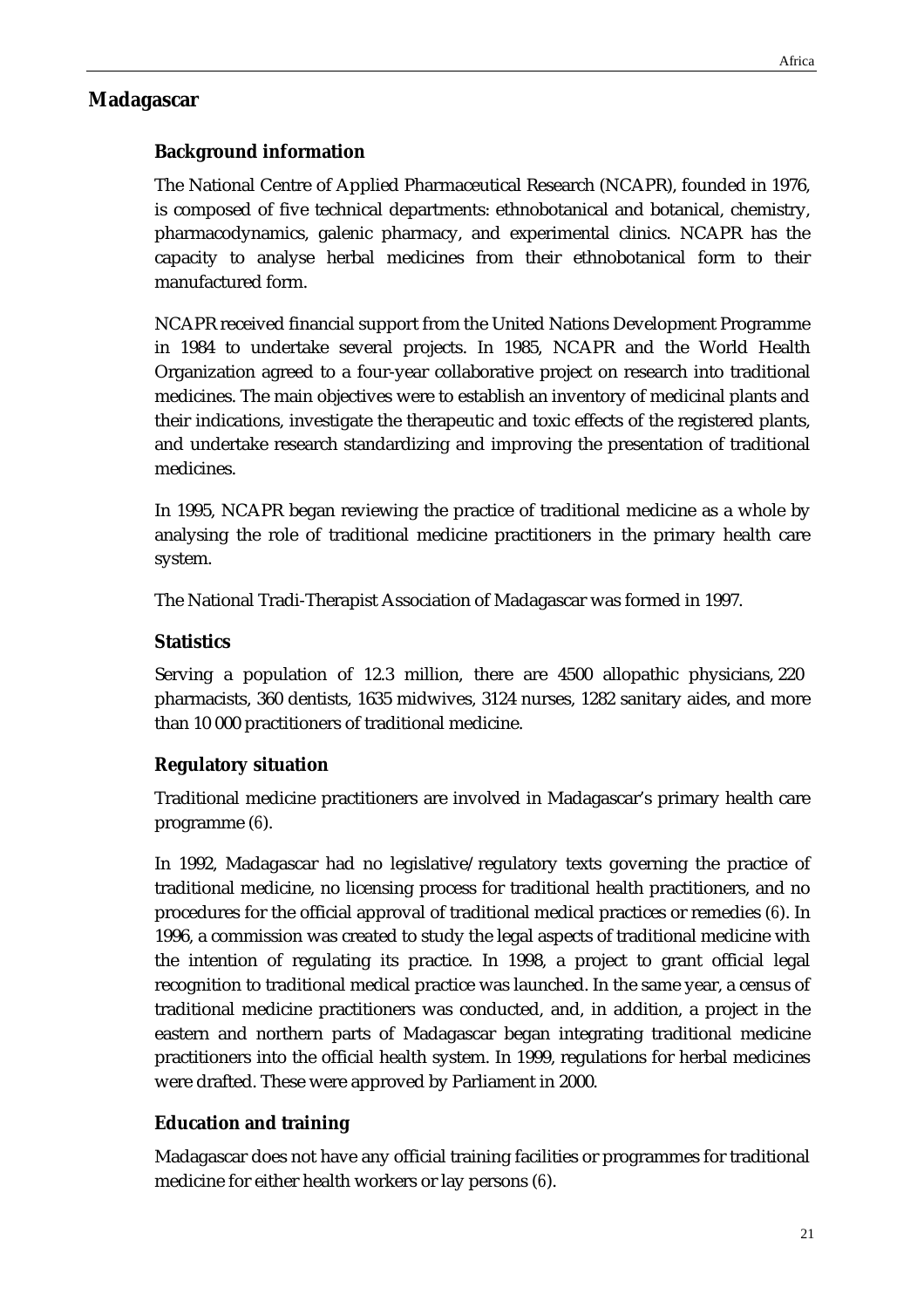## **Malawi**

## **Regulatory situation**

The Malawi Medical Practitioners and Dentists Act of 1987 (*37*) makes detailed provisions for the registration, licensing, and training of allopathic physicians and dentists. Regarding traditional medicine practitioners, Section 61 reads:

Nothing contained in this act will be construed to prohibit or prevent the practice of any African system of therapeutics by such persons in Malawi, provided that nothing in this section shall be construed to authorize performance by a person practising any African system of therapeutics of any act which is dangerous to life.

Some traditional medicine practitioners are involved in Malawi's primary health care programme (*6*).

#### **Education and training**

Malawi has a training programme in traditional medicine for health workers (*6*).

#### **Mali**

#### **Statistics**

Seventy-five per cent of the population of Mali uses traditional medicine. There is approximately one traditional medicine practitioner for every 500 inhabitants. Around 180 Herbalist Cards, 200 Therapist Cards, and 1000 Collaboration with the Traditional Medicine Department Certificates have been issued. There are 32 associations for practitioners of traditional medicine in the country.

#### **Regulatory situation**

The Department of Traditional Medicine and the National Research Institute of Medicine and Traditional Medicine were created in 1973. They were designated to demonstrate the value of traditional medicine resources through scientific research and to differentiate the roles of herbalists from those of other traditional medicine practitioners, which included defining their respective status, regulations, and code of ethics.

The Department of Traditional Medicine is mandated to inventory medicinal plants and their indications, verify the therapeutic and toxic effects of the recorded plants, undertake studies to improve and standardize the forms of presentation of traditional medicines, train researchers in the fields of traditional medicine and traditional pharmacopoeia, involve traditional medicine practitioners in the politics of primary health care, write technical notices related to traditional medicine, and set up expert advisory missions for national and international institutions interested in traditional medicine in Mali.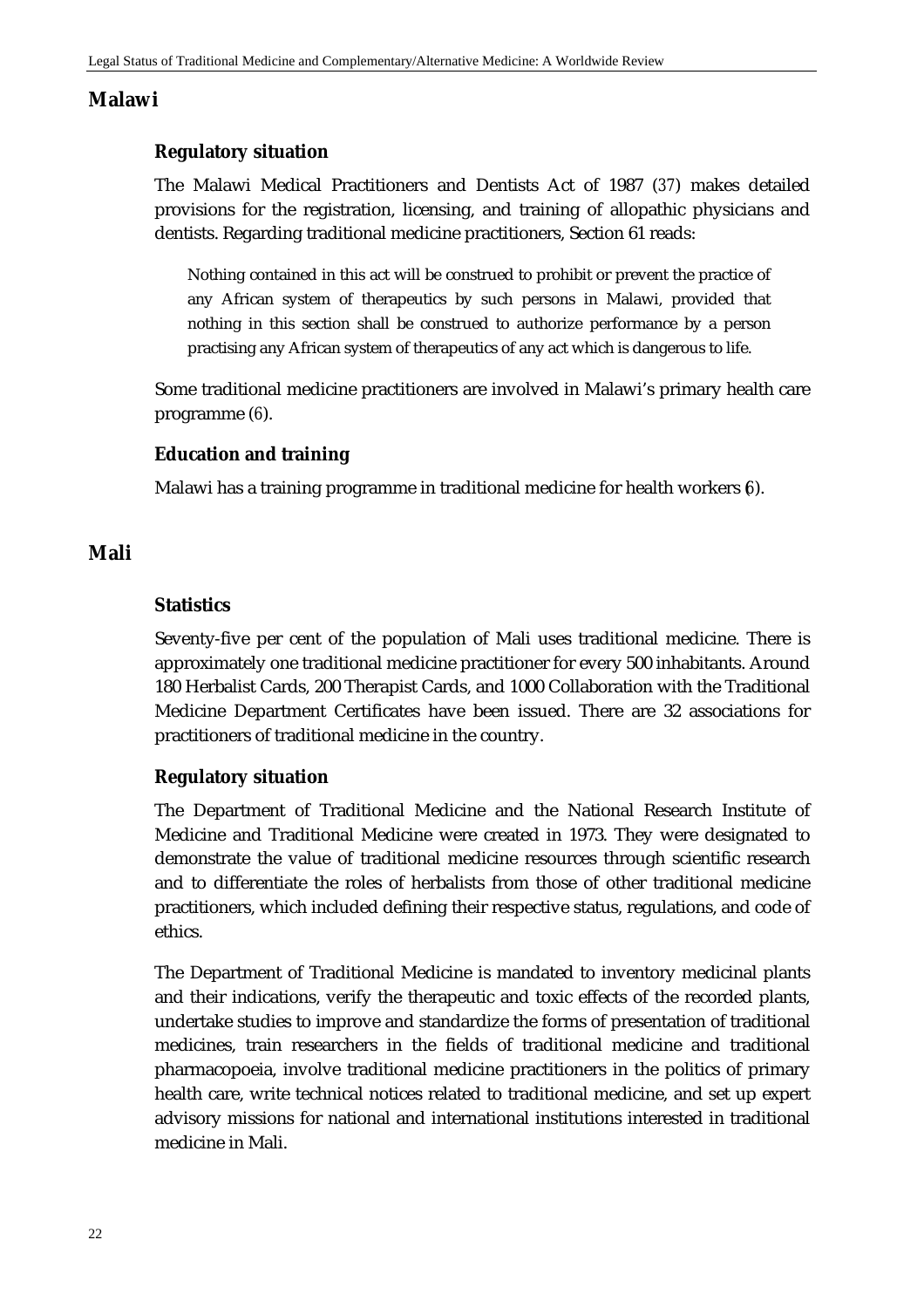In order to fulfil this mandate, the Department has planned the following: a census of traditional medical practitioners; an umbrella association to bring together the 32 traditional medicine practitioner associations; the production of improved traditional medicines, some of which have status as essential medicine in Mali and are indexed in the National Therapeutic List; the set up of phytochemical analyses as well as pharmacological and clinical tests of medicinal plants; the training of national and foreign researchers; and participation in symposiums, seminars, and workshops.

An order issued by the Minister of Public Health and Social Affairs on 16 May 1980 (*38, 39*) established a Scientific and Technical Committee to work in conjunction with the National Research Institute of Medicine and Traditional Medicine. The Committee, whose functions are defined in relation to the overall health care needs of the country, has drawn up draft regulations on the practice of traditional medicine.

By Decree 94/282/P-RM of 15 August 1994, the Government of Mali regulated the opening of private consultation clinics for traditional medicine, medicinal herbs stores, and improved production units for traditional medicine. According to the Decree, private consultation clinics for traditional medicine are establishments that provide traditional medical care to patients. Medicinal herbs stores are airy and clean premises, which possess shelves and a counter and are run by a chartered person. The only purpose of the stores is to sell medicinal plants or medicines made from plants. However, conventional pharmacists are also allowed to sell herbs. Improved production units for traditional medicine are semi-industrial or industrial units that transform raw materials into herbal preparations and herbal products.

Decree 95/1319/MSS-PA/SG of 22 June 1995 establishes organizational and functional rules for the private consultation clinics, medicinal herbs stores, and improved production units. Under this decree, membership in a registered and recognized traditional health practitioner association facilitates one's ability to obtain a certificate of notoriety and morality. Chartered traditional medical practitioners, medical staff, and retired traditional medicine paramedical staff may open private traditional medicine consultation clinics. Chartered medicinal plant sellers, graduates from the Katibougou Rural Polytechnic Institute (which specializes in water and forests) or its equivalent, and graduates from the Superior Normal School (which specializes in biology) or its equivalent are allowed to open medicinal herbs stores. Industrial exploitation of medicinal plants is authorized only when it involves herbs, leaves, stems, barks, and/or fruits and is permitted only when the plants are cultivated. Collection of wild plants for industrial exploitation is not permitted. Improved traditional medicine production units must be supervised by a pharmacist, and a pharmacist, chemical engineer, or biologist must monitor the control procedures.

Article 8 of Decree 95/009/P-RM of January 1995, establishing permits for pharmaceutical products, outlines special rules for requests involving traditional medicines made from plants. These requests should include the name and address of the person in charge of putting the product on the market, and if the latter is not the manufacturer, the name and address of the manufacturer; a summary of the product's characteristics (name, form, pharmacological properties, therapeutic indications,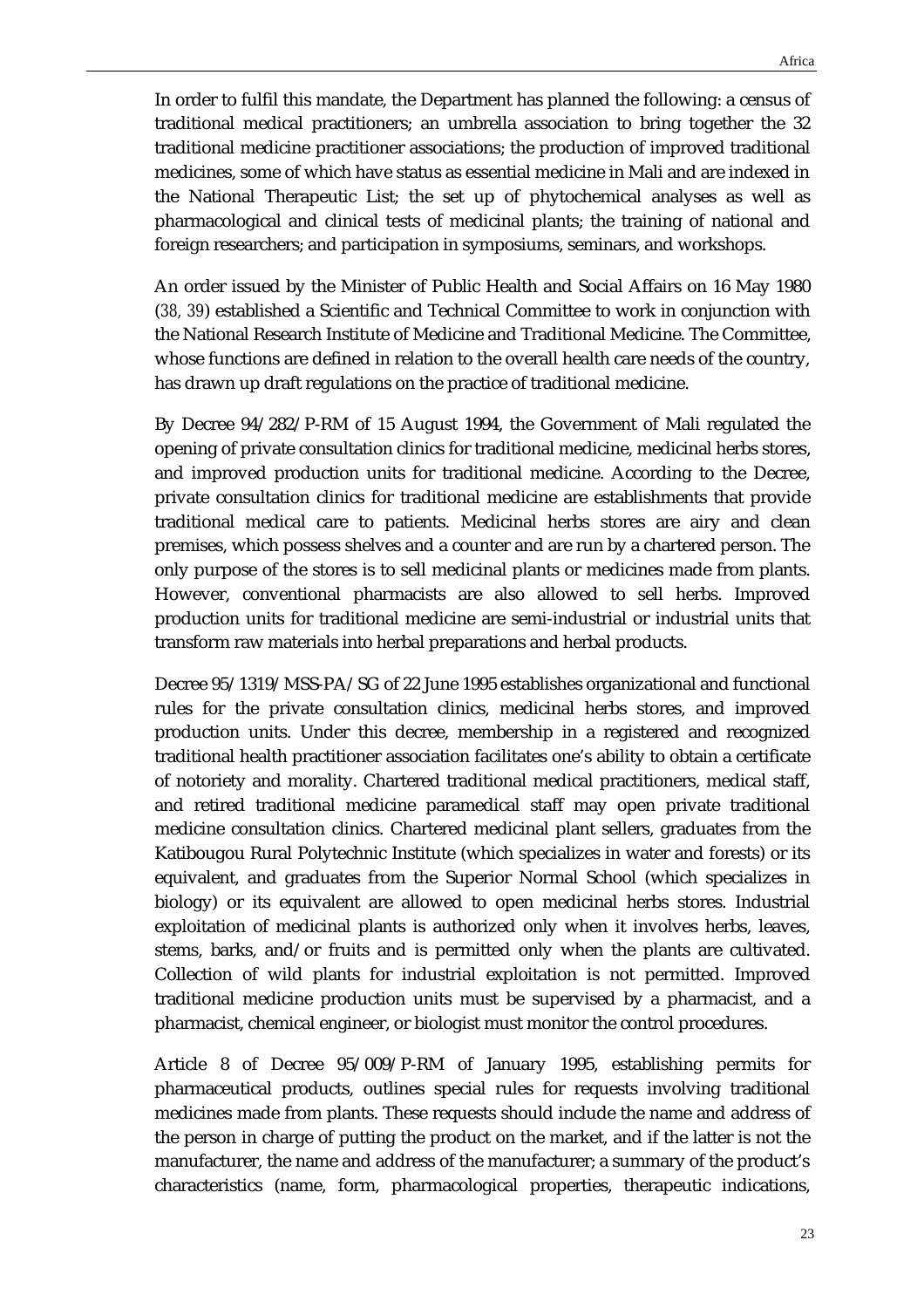posologies, and administration); chemical and pharmaceutical files; toxicological and pharmacological files; a clinical file; 10 samples of the product; and a receipt for the registration fee.

Local officials are allowed to authorize the practice of traditional medicine in their administrative and/or health subdivisions. Some traditional medicine practitioners are involved in Mali's primary health care programme (*6*).

### **Education and training**

Created in 1996, the Faculty of Medicine, Pharmacy, and Odonto-Stomatology of the University of Mali is responsible for training allopathic physicians and pharmacists. Among the requirements for students and researchers are courses directly related to traditional medicine and traditional pharmacopoeia, such as Botany, Pharmacognosy, Vegetal Substances, Chemistry, Pharmaceutical Legislation, and Public Health. Other schools, faculties, and institutes that collaborate with the Department of Traditional Medicine on training and research in traditional medicine include the Rural Polytechnic Institute, the Superior School of Health, the Central School of Commerce and Industry, the Rural Economy School, the Faculty of Science and Technology, and the Faculty of Arts, Languages, and Human Sciences.

Universities, organizations, and international and foreign research centres — such as universities in Burkina Faso, Côte d'Ivoire, France, Italy, Norway, and Senegal; the Centers for Disease Control and the National Institutes of Health, both in the United States; and ACCT, CAMES, and the World Health Organization — collaborate together on postgraduate training, research, thesis supervision, and examination boards.

Periodic meetings, seminars, and workshops have been organized with traditional medicine practitioners, sometimes through their associations. The main points of national health programmes on AIDS, mental health, and family health have been presented with the intention that traditional medicine practitioners act as intermediaries, informing the public, and in recognition of the fact that traditional medicine practitioners are involved in patient care. The Department of Traditional Medicine organizes and supervises exploratory meetings and missions between associations of traditional medicine practitioners and their foreign partners.

Each year the Department of Traditional Medicine organizes open houses on health information, education, and communication in traditional medicine. Radio and television programmes on traditional medicine with independent traditional medicine practitioners, representatives of associations, or persons in charge of technical services are regularly transmitted on public and private stations.

#### **Insurance coverage**

National health insurance covers allopathic medical care for only 500 000 to 1 000 000 of Mali's 11 000 000 inhabitants. It does not cover traditional or complementary/alternative medical care.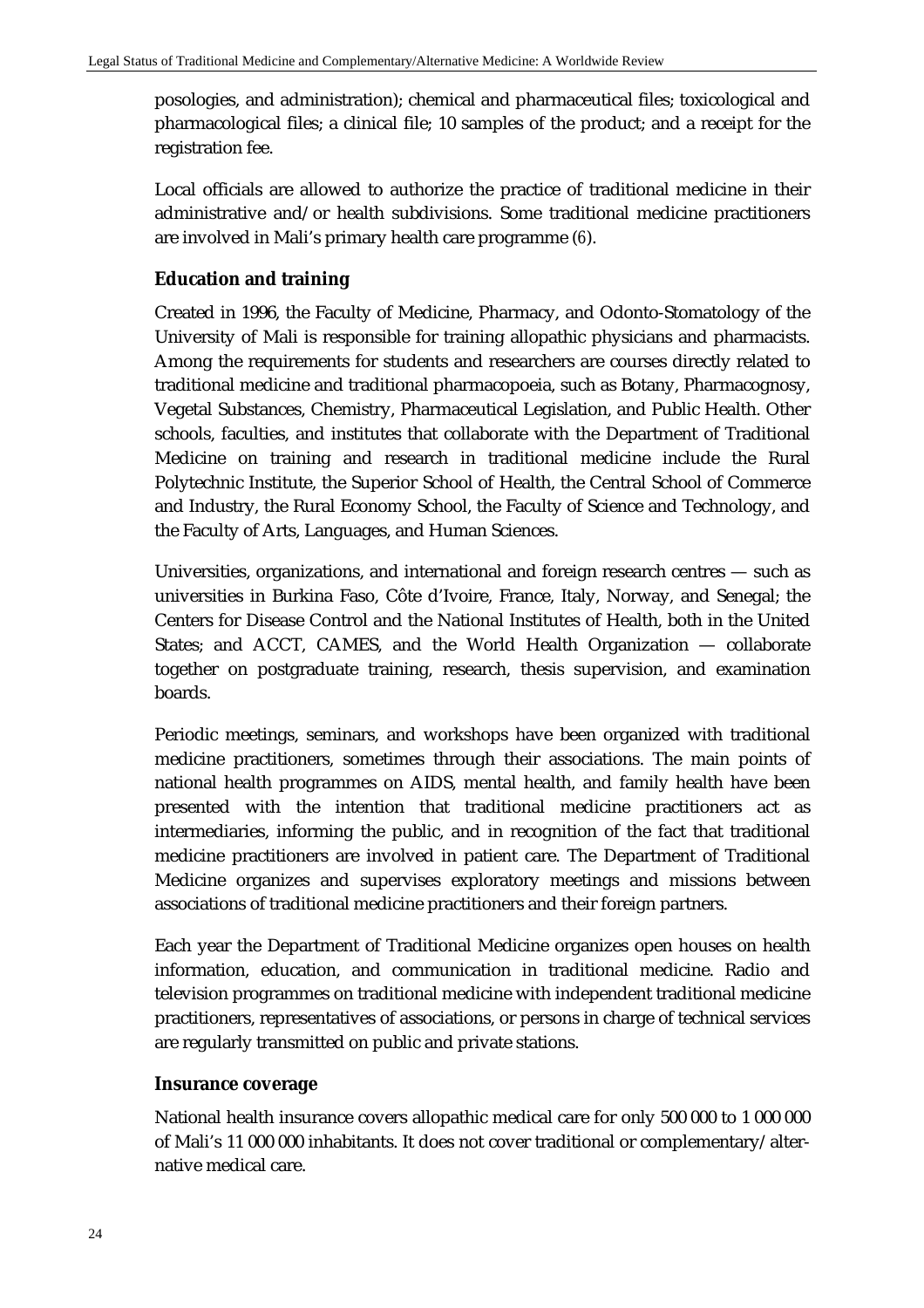## **Mauritania**

# **Regulatory situation**

Adopted in 1981, Decision 1831 (*40*) established a working group to examine problems concerning traditional medicine and traditional pharmacopoeia. Section 2 of the Decision reads:

The task of the working group shall be to determine the situation of traditional medicine and the traditional pharmacopoeia in Mauritania and, in particular:

- ♦ To examine the most appropriate and realistic ways and means of establishing an honest dialogue between the official health services and traditional practitioners in the spirit of the objective of health for all by the year 2000 through primary health care; and
- ♦ To propose the most appropriate mechanisms for identifying traditional practitioners who are amenable to such dialogue in order to determine and acknowledge the part that they can play in the system of comprehensive health care (health promotion, prevention of disease and disability, diagnosis and early treatment of disease, and rehabilitation*)*.

Section 56 of Ordinance 83–136 (*41*) on the practice of medical professions states that the Ordinance does not apply to traditional medicine and traditional pharmacopoeia, as they are to be covered by separate legislation.

However, as of 1992 (*6*), Mauritania did not have official legislative/regulatory texts governing the practice of traditional medicine, any licensing process for traditional practitioners, or procedures for the official approval of traditional medical practices and remedies. Traditional medicine practitioners are not involved in Mauritania's primary health care programme.

#### **Education and training**

Mauritania does not have any official training facilities or programmes for traditional medicine (*6*).

# **Mauritius**

## **Regulatory situation**

The Ayurvedic and Other Traditional Medicines Act of 1989 (*42*) governs traditional medicine in Mauritius. In this Act, traditional medicine is defined as "the practice of systems of therapeutics according to homeopathy, Ayurvedic, and Chinese methods". The central provisions of the legislation include the establishment of a regulatory body, the Traditional Medicine Board, and a registration system that requires practitioners to obtain a diploma in traditional medicine.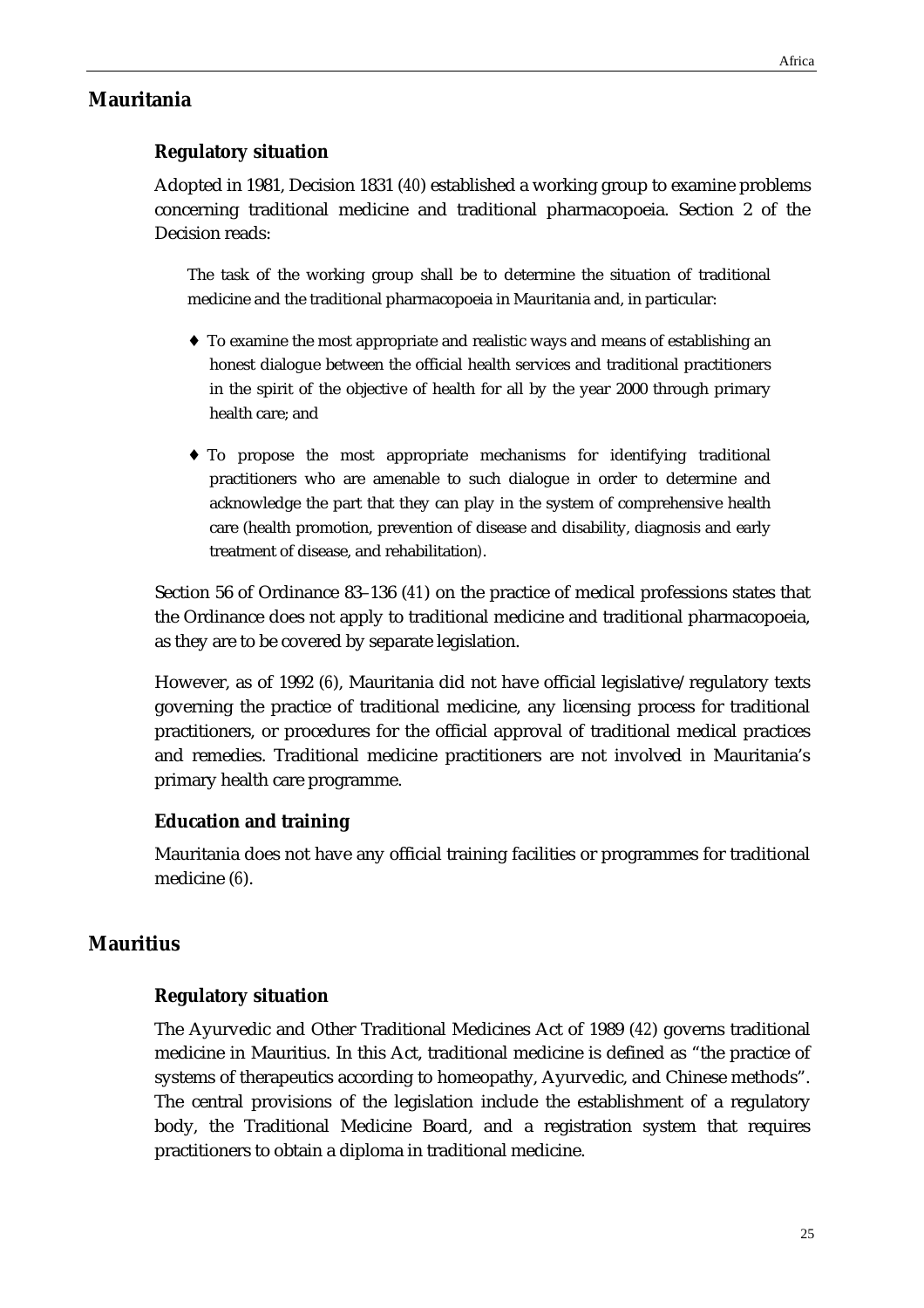The Traditional Medicine Board, established in Section 3 of the Act, is composed of Government officials, medical practitioners, persons knowledgeable in traditional medicine, and laypersons. The Board's functions, set out in Section 8, include disciplinary responsibilities, publication of a code of practice governing standards of professional conduct and ethics, and compilation of an annual list of traditional medicine practitioners.

The registration system for traditional Chinese medicine practitioners requires applicants to hold a diploma in traditional medicine. Under Section 24, non-registered persons are not entitled to practise any act of traditional medicine for gain, unless exempted from registration. However, no exemptions are listed in the Act. Unregistered persons are also prohibited from presenting themselves as registered practitioners. The Minister responsible for health has the power to make regulations, set out the basic qualifications required for studying traditional medicine, and establish the terms and conditions under which it may be practised. The Minister also has the power to impose restrictions on the practice of any aspect of traditional medicine.

Local officials are allowed to authorize the practice of traditional medicine in their administrative and/or health subdivisions in Mauritius (*6*). There is no chiropractic law.

# **Mozambique**

## **Regulatory situation**

Mozambique does not have official legislative/regulatory texts governing the practice of traditional medicine, any licensing process for traditional health practitioners, or procedures for the official approval of traditional medical practices and remedies (*6*). However, in 1991, a proposal was put forward for a three-year programme to establish a foundation for collaboration between the National Health Service and the practitioners of traditional medicine in Mozambique. The proposal suggested that traditional medicine practitioners constitute a separate, parallel, and self-regulating health service that collaborates with the Mozambique Government in the realization of specific public health goals. In this regard, the three-year programme would do the following:

- ♦ establish workshops to train traditional medicine practitioners in the treatment of priority diseases;
- ♦ establish a research-derived information base about traditional beliefs and practices;
- ♦ educate Government health workers at all levels in traditional beliefs and practices;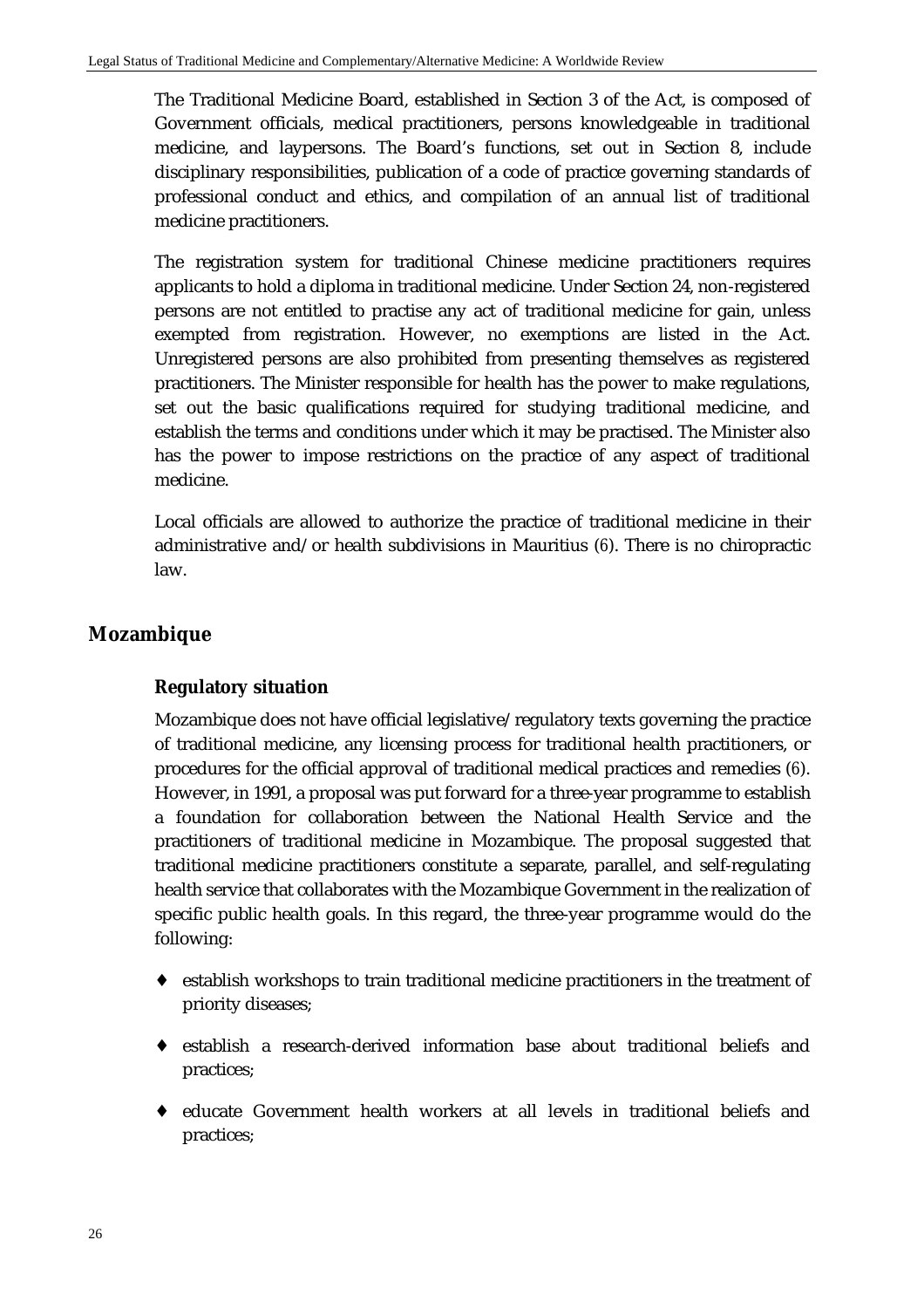coordinate research in traditional medicines, although, due to a tight budget, this research would not be funded by the Government itself.

Collaborative programmes with traditional medicine practitioners also take place under the umbrella of the Department of Health. In addition, there are a number of programmes sponsored by non-governmental organizations, most of which collaborate with either district or provincial health authorities (*43*).

# **Namibia**

# **Background information**

Before independence, health services were fragmented along racial lines, and traditional medicine was outlawed. After Namibia's independence in 1990, traditional medicine was legalised. Since then, the Ministry of Health and Social Services has adopted the primary health care approach to the delivery of health services, and major restructuring has been undertaken. The Namibia Eagle Traditional Healers Association was created in 1990.

# **Statistics**

According to the 1994 Lumpkin Report (*44*), there is at least one traditional medicine practitioner per 500 people in the Kavango and Owambo regions. In the Caprivi region, there is about one traditional medicine practitioner per 300 people. In Windhoek (Katutura), the ratio is one traditional medicine practitioner per 1000 people. There are three chiropractors practising in Namibia (*45*).

A joint study by the Ministry of Health and Social Services and World Health Organization in 1997 reported that traditional medicine practitioners in Namibia can be classified as herbalists, faith-herbalists, diviner-herbalists, diviners, faith healers, and traditional birth attendants.

# **Regulatory situation**

The Official National Primary Health Care/Community-based Health Care Guidelines were launched in 1992.

In 1994, Lumpkin carried out a preliminary survey on the use of traditional medicine in the country. The resulting report, *Traditional Healers and Community Use of Traditional Medicine in Namibia*, was submitted to the Ministry of Health and Social Services (*44*). Also in 1994, the Namibian Parliament passed an act requiring all health workers, including traditional medicine practitioners, to become legally registered. The act delegated each professional group to elect a board to facilitate the registration process. In 1996, the Namibian Traditional Medical Practitioners Board was created.

In 1997, the Ministry of Health and Social Services and the World Health Organization jointly undertook a study entitled *Scientific Evaluation, Standardization, and Regulation of Traditional Medical Practices in Namibia*. The findings of this study guided the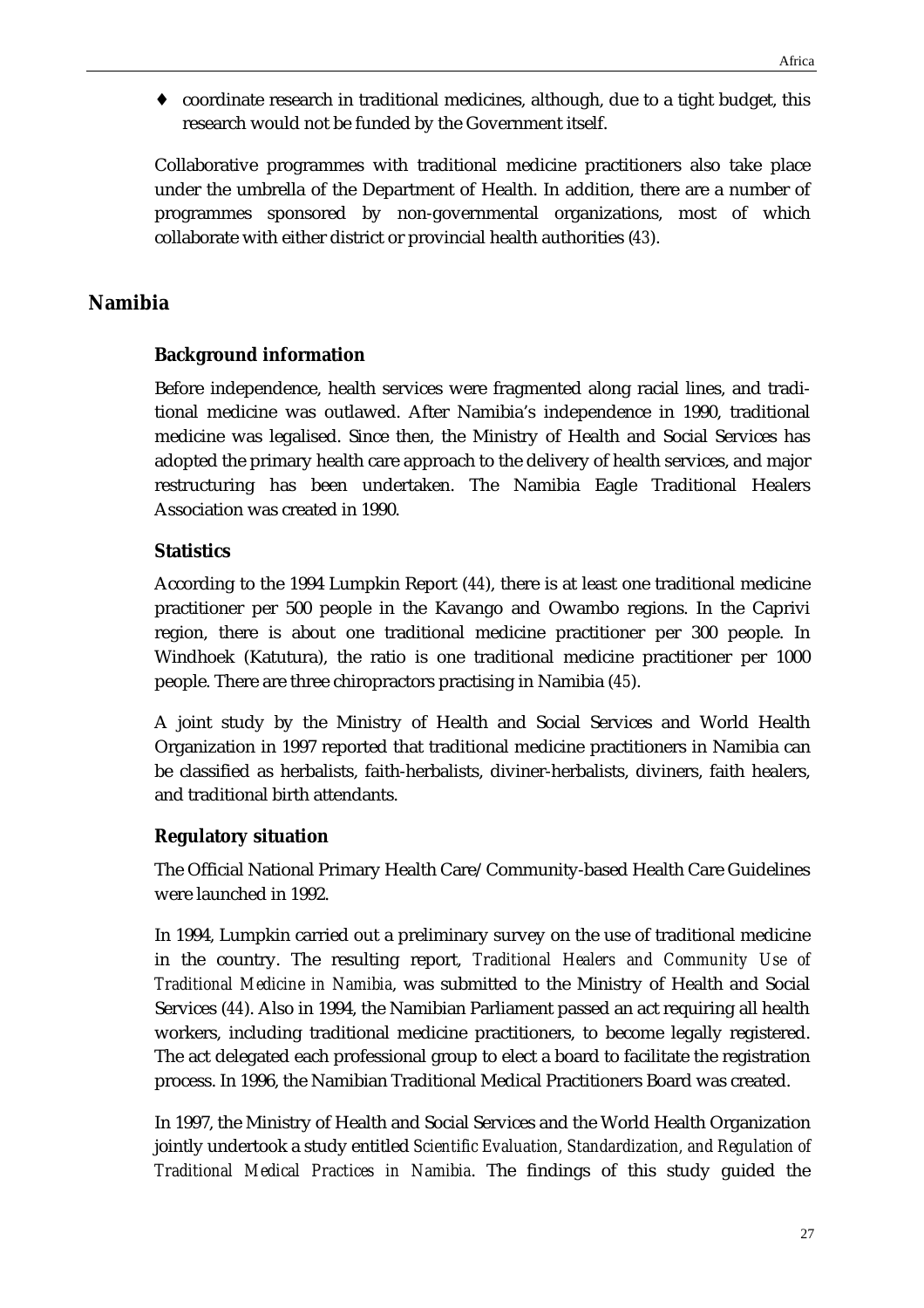development of the 1998 draft Traditional Healers Bill. They were also used to prioritize activities and to inform the planning process for the 2000–2002 programme on the regulation and integration of traditional medicine.

The Traditional Healers Bill will establish the Traditional Healers Council to oversee the registration and regulation of the practice of traditional medicine providers. The Council will be given the task of supervising and controlling the practice of traditional medicine practitioners, fostering research into traditional medicines, and making loans or grants available to traditional health practitioners. Traditional medicine practitioners in Namibia, many of whom come from other African countries, are not currently registered and operate without any guidelines from the Ministry of Health and Social Services. The aim of the Bill is to protect the public from dangerous and opportunistic practices as well as to promote acceptable aspects of traditional medicine in Namibia.

Once legislation is in place, the Government intends to include traditional medicine practitioners in community-based health care programmes and incorporate the traditional medical system into the country's official health services referral system.

The Allied Health Service Professions Act of 1993 (*46*) permits the relevant Minister to create a professional board to regulate the chiropractic profession. The objectives of the board, stated in Section 2, shall be to assist in promoting health, oversee professional training, and control the practice of chiropractic.

### **Education and training**

According to the joint study by the Ministry of Health and Social Services and World Health Organization in 1997, all traditional medicine practitioners, except traditional birth attendants, undergo apprenticeships ranging from one to three years.

# **Niger**

### **Regulatory situation**

In Niger, candidates for the licence to practise traditional medicine are assigned to the National Hospital in Niamey (*47*), where they practice under the supervision of the Chief Physician. Once satisfied with the skills of the traditional medicine practitioner, the Chief Physician then recommends that the Ministry of Public Health and Social Affairs issue a licence.

A 1989 order established the Committee for Studies on Traditional Medicine and Traditional Pharmacopoeia (*48*). The Committee's tasks include formulating the basic premises for a national policy on traditional medicine, preparing statutes for a national institution to be responsible for improving and developing the regulation of traditional medicine, and drafting legislation governing the practice of traditional medicine.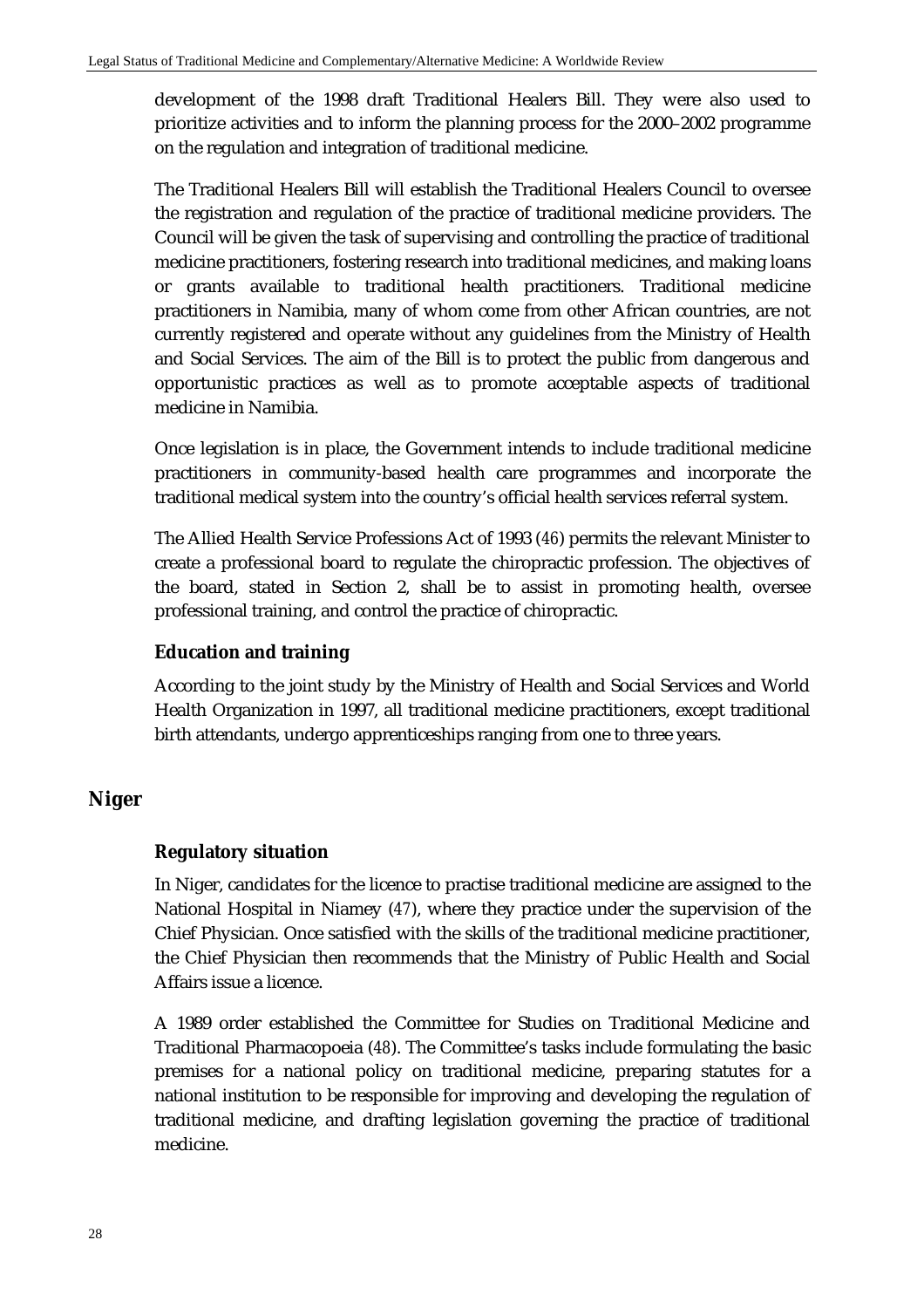# **Nigeria**

# **Background information**

There has been a rapid expansion of allopathic health care in Nigeria over the last three decades, including an increase in the number of allopathic health care providers. At the same time, because the majority of Nigerians use traditional medicine, the Government of Nigeria has shown appreciation for the importance of traditional medicine in the delivery of health care.

# **Regulatory situation**

Though informal interaction between the Government and traditional medicine practitioners can be traced back to the  $19<sup>th</sup>$  century, formal legislation promoting traditional medicine dates to 1966 when the Ministry of Health authorized the University of Ibadan to conduct research into the medicinal properties of local herbs. Efforts to promote traditional medicine continued throughout the 1970s in the form of conferences and training programmes. In the 1980s, policies were established to accredit and register traditional medicine practitioners and regulate the practice of traditional medicine. In 1984, the Federal Ministry of Health established the National Investigative Committee on Traditional and Alternative Medicine. A committee to research and develop traditional and complementary/alternative medicine was formed by the Federal Ministry of Science and Technology in 1988 (*49*).

The Nigerian Medical and Dental Practitioners Act of 1988 (*50*) forbids the practice of medicine or dentistry by unregistered practitioners, specifically the issuance of death certificates, performance of post-mortems, or certification of leprosy or mental disability. However, traditional medical activities are protected by a provision in Section 17.6, which reads as follows:

Where any person is acknowledged by the members generally of the community to which he belongs as having been trained in a system of therapeutics traditionally in use in that community, nothing in [the provisions of the Act dealing with offences] shall be construed as making it an offence for that person to practise or hold himself out to practise that system; but the exemption conferred by this subsection shall not extend to any activity (other than circumcision) involving an incision in human tissue or to administering, supplying, or recommending the use of any dangerous drug within the meaning of Part V of the Dangerous Drugs Act.

Registration requirements for chiropractors and osteopaths are outlined in the Medical Rehabilitation Therapists (Registration, etc.) Decree of 1988 (*51*).

A 1992 decree (*52*) created the National Primary Health Care Development Agency with a broad mandate concerning health matters, including the endorsement of traditional birth attendants. Among other things, the Agency is responsible for supporting village health care systems by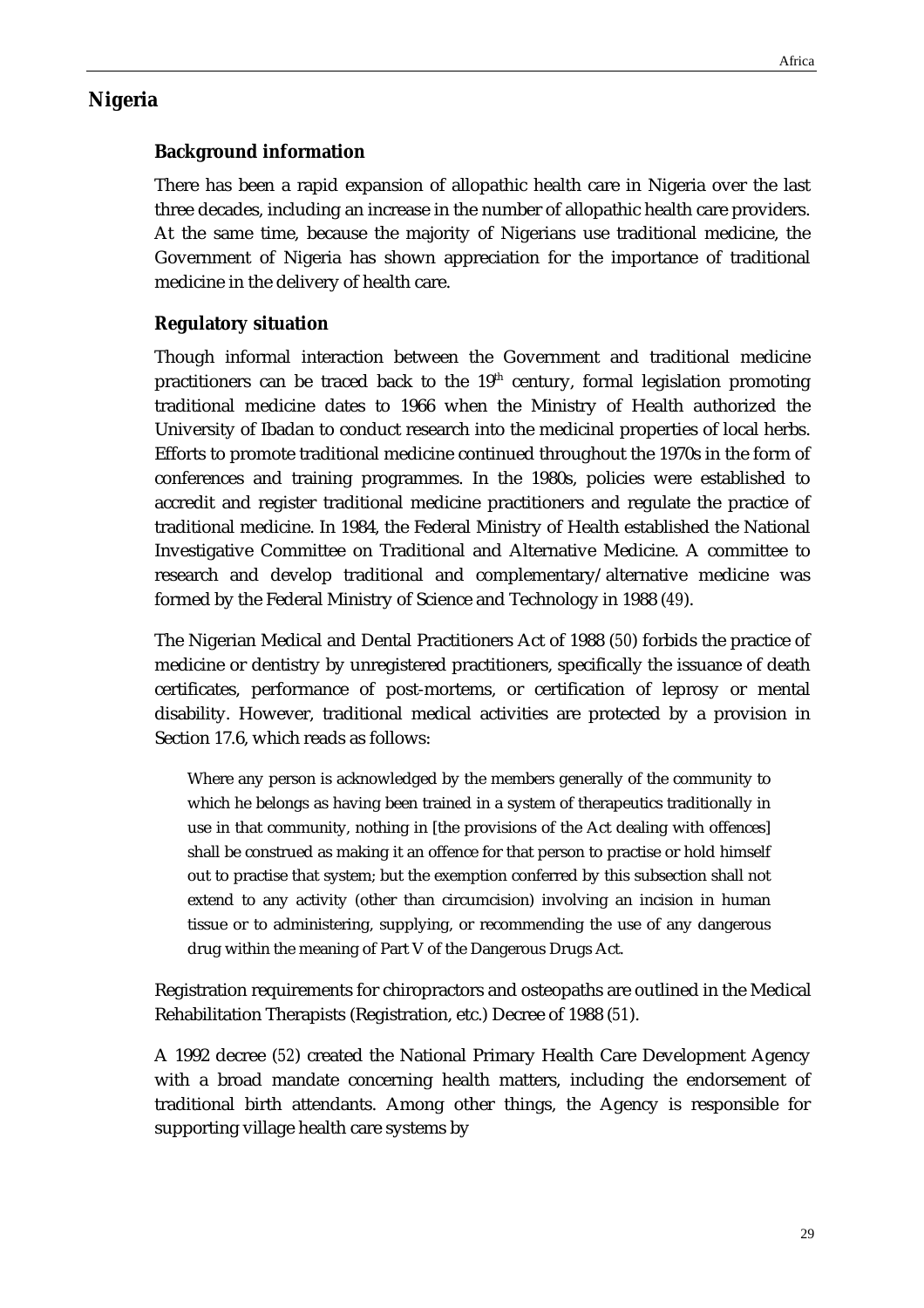- ♦ paying special attention to and providing maximum support for the training, development, logistic support, and supervision of village health workers and traditional birth assistants, along with the relationship between those workers and their communities and the mechanisms that link those workers to other levels of the health system;
- ♦ paying special attention to the involvement of women and grassroots organization of women in the village health system.

In 1994, all state health ministries were mandated to set up boards of traditional medicine in order to enhance the contribution of traditional medicine to the nation's official health care delivery system (*49*).

The National Traditional Medicine Development Programme was established in 1997. Since then, the Federal Ministry of Health has been instituting measures to formally recognize and enhance the practice of traditional medicine. These measures include the constitution and inauguration of the National Technical Working Group on Traditional Medicine; development of policy documents on traditional medicine, including the National Policy on Traditional Medicine, National Code of Ethics for the Practice of Traditional Medicine, the Federal Traditional Medicine Board Decree, and Minimum Standards for Traditional Medicine Practice in Nigeria; and advocacy for traditional medicine at all levels and in relevant forums, such as the National Council on Health (since 1997), Consultative Meetings of the Honourable Minister of Health with State Commissioners for Health and Local Government Chairmen (in 1999), and the Presidential Think Tank Forum (in 1999).

In 2000, the Traditional Medicine Council of Nigeria Act was proposed. The functions of the Council include facilitating the practice and development of traditional medicine; establishing guidelines for the regulation of traditional medical practice to protect the population from quackery, fraud, and incompetence; liaising with state boards of traditional medicine to ensure adherence to the policies and guidelines outlined in the Federal Traditional Medicine Board Act; establishing model traditional medicine clinics, herbal farms, botanical gardens, and traditional medicine manufacturing units in the geopolitical zones of the country; and collaborating with organizations with similar objectives within and outside Nigeria. The Nigeria Medical Council is contemplating integrating homeopathy into the country's health care delivery system (*53*).

# **Rwanda**

# **Regulatory situation**

Rwanda has local and national intersectoral councils for traditional medicine and a registry of traditional health practitioners. However, Rwanda does not have official legislative/regulatory texts governing the practice of traditional medicine, a licensing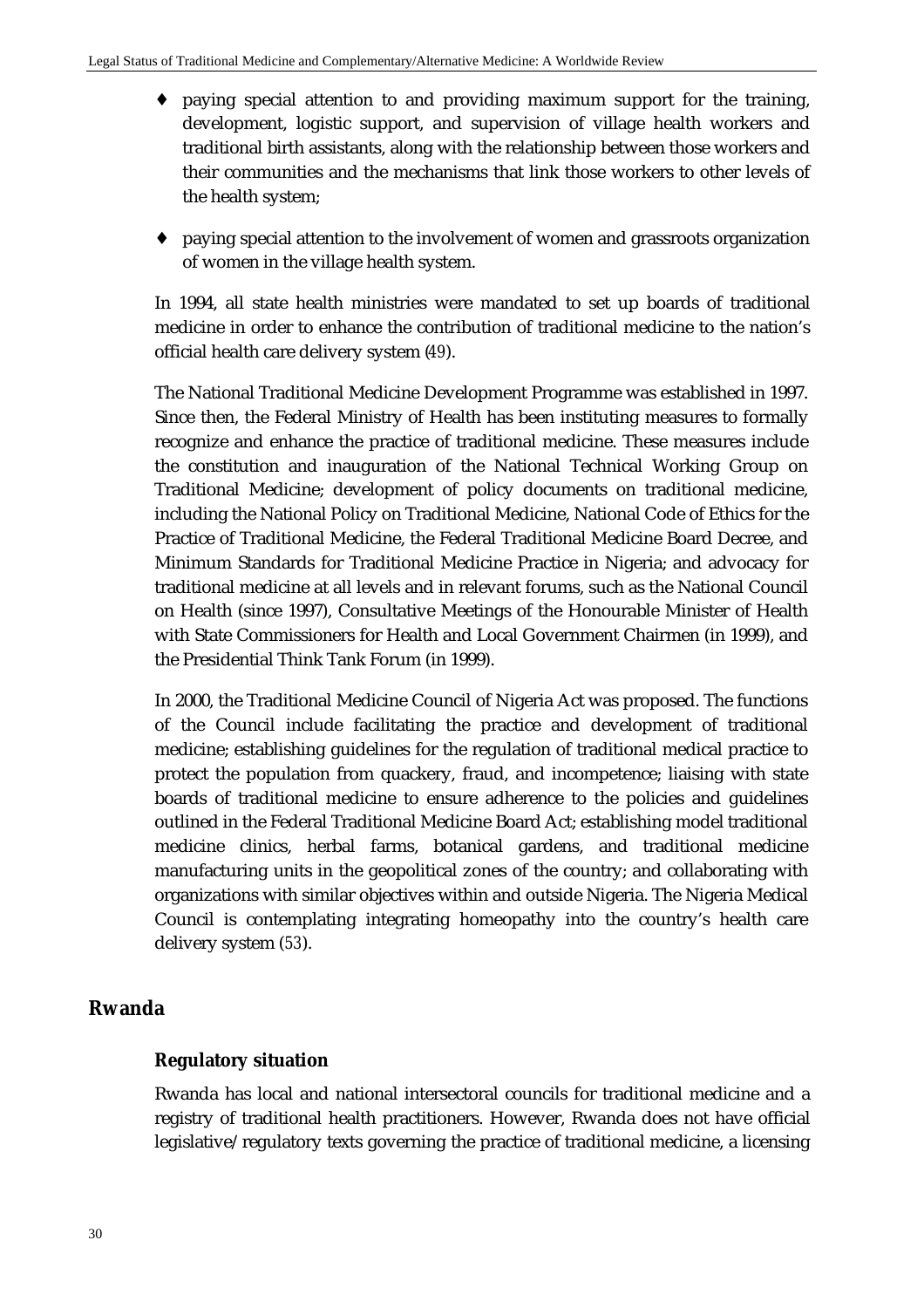process for traditional health practitioners, or procedures for the official approval of traditional medical practices and remedies (*6*).

### **Education and training**

Rwanda has traditional medicine training facilities for lay persons (*6*).

# **Sao Tome and Principe**

### **Regulatory situation**

Sao Tome and Principe has local and national intersectoral councils for traditional medicine. However, there are no official legislative/regulatory texts governing the practice of traditional medicine, no licensing process for traditional health practitioners, and no procedures for the official approval of traditional medical practices or remedies. Traditional medicine practitioners are not involved in Sao Tome and Principe's primary health care programme (*6*).

### **Education and training**

Sao Tome and Principe does not have any official training facilities or programmes for traditional medicine (*6*).

### **Senegal**

### **Background information**

Despite repressive laws against the practice of traditional medicine during the colonial period, almost every village in Senegal has a traditional medicine practitioner (*54*).

The Experimental Centre for Traditional Medicine was established in Senegal in 1987. It now has an active patient roster of over 30 000 persons and is made up of a professional staff of both allopathic and traditional medicine practitioners (*55*).

Whether or not spiritualists should be considered as traditional medicine practitioners is currently being debated in Senegal.

### **Regulatory situation**

Traditional medicine was officially recognized by the Government of Senegal in 1985 (*55*). Senegal has a registry of traditional health practitioners (*6*). The Health Ministry advocates the promotion and rehabilitation of traditional medicine and traditional pharmacopoeia. There are official strategies and activities to encourage collaboration between traditional and allopathic medical practitioners.

### **Education and training**

Senegal has traditional medicine training facilities for lay persons (*6*).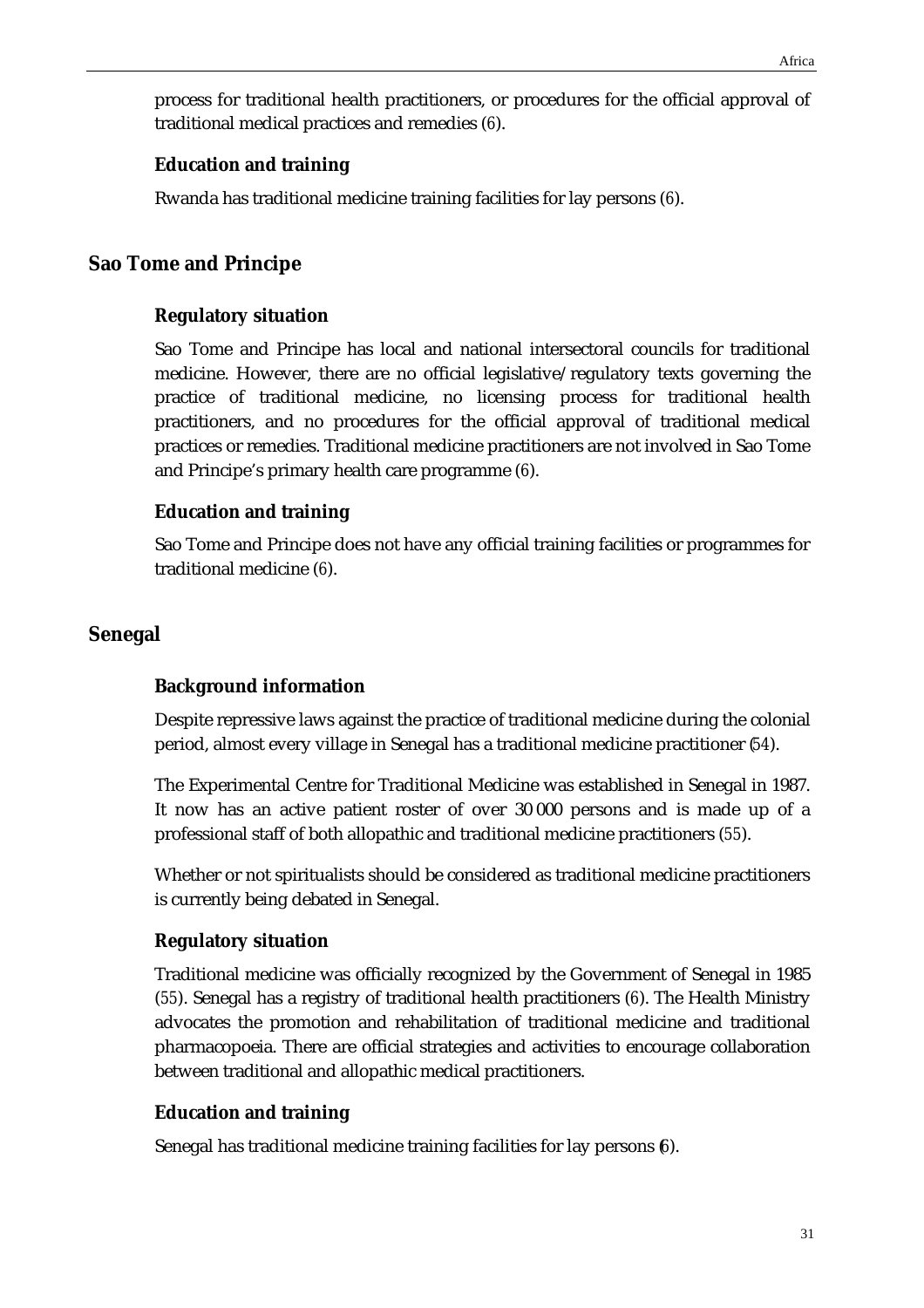# **Seychelles**

# **Regulatory situation**

Seychelles does not have official legislative/regulatory texts governing the practice of traditional medicine, a licensing process for traditional health practitioners, or procedures for the official approval of traditional medical practices and remedies. Practitioners of traditional medicine are not involved in Seychelles' primary health care programme (*6*).

# **Education and training**

Seychelles has no official training facilities or programmes in traditional medicine (*6*).

# **Sierra Leone**

# **Regulatory situation**

In Sierra Leone, the Medical and Dental Surgeons Act of 1966 (*56*) states that nothing in the Act is to be construed as prohibiting or preventing the practice of "customary systems of therapeutics", provided that such systems are not dangerous to life or health. The Medical Practitioners and Dental Surgeons Decree of 1994 (*57*) repeals the Medical and Dental Surgeons Act of 1966. However, it retains exemptions for traditional medical practitioners. Section 43 reads as follows:

Nothing in this Decree shall be construed to prohibit or prevent the practice of customary systems of therapeutics or the practice of druggists authorized by any law; but nothing in this Decree shall be construed to authorize the practice of any customary system of therapeutics which is dangerous to life or health.

In Sierra Leone, some traditional medicine practitioners are involved with the primary health care programme (*6*).

The Traditional Medicine Act of 1996 regulates the profession of traditional medicine and controls the supply, manufacture, storage, and transportation of herbal medicines. The Act establishes the Scientific and Technical Board on Traditional Medicine and two committees under it: the Disciplinary Committee to advise the Board on matters relating to the professional conduct of traditional medicine practitioners and the Drugs Committee to advise the Board on the classification and standardization of traditional medicines.

The Scientific and Technical Board is charged with securing the highest practicable standards in the provision of traditional medicine in Sierra Leone by promoting the proper training and examination of students of traditional medicine, controlling the registration of traditional health practitioners, and regulating the premises where traditional medicine is practised.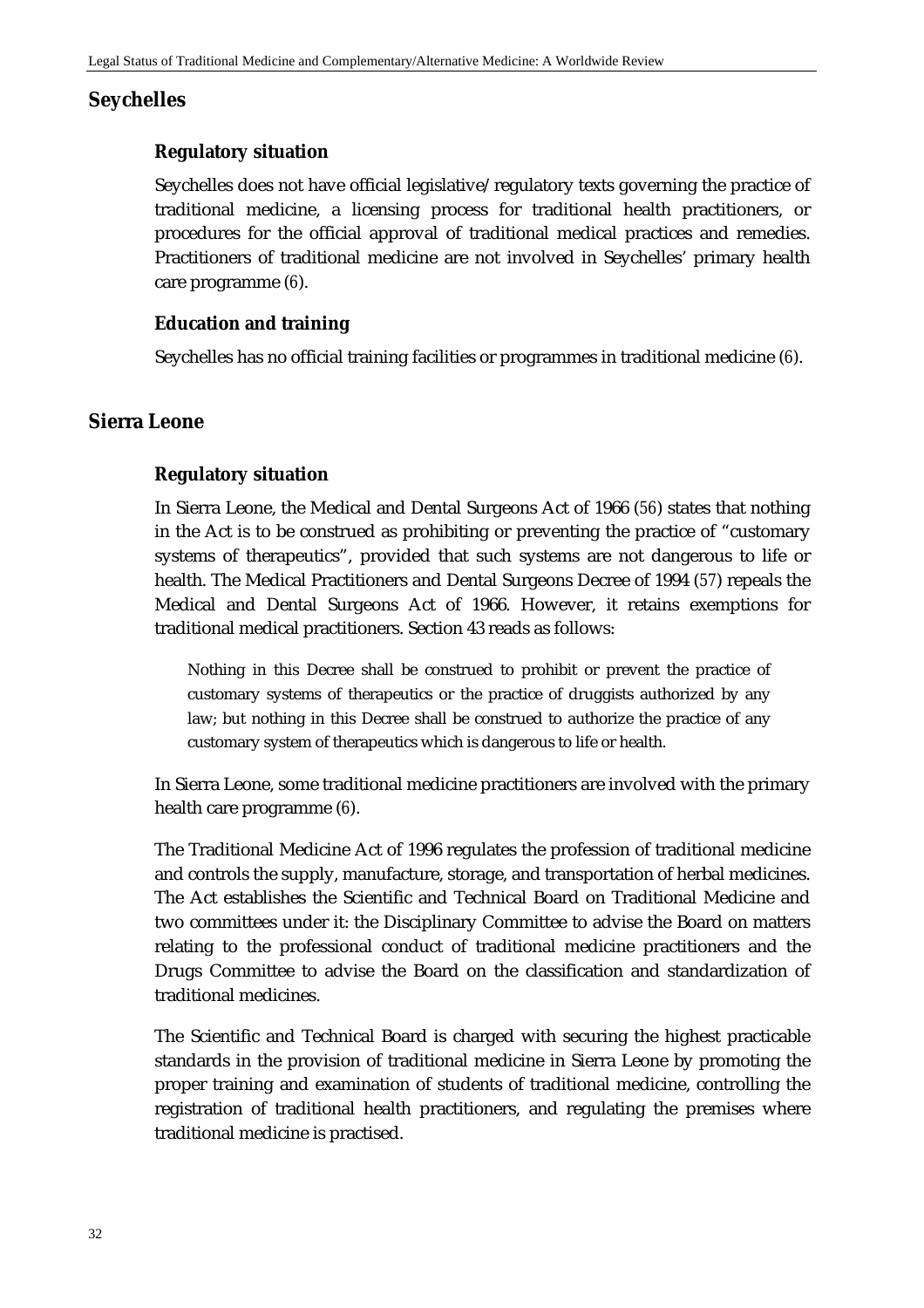It is provided in the Traditional Medicine Act that the Board shall have a registrar who shall make and keep the Register of Traditional Medical Practitioners. Anyone whose name is entered in this Register shall be regarded as a member of the Sierra Leone Traditional Healers Association. Cancellation and suspension of registration, annual publication of the list of registered traditional medicine practitioners, restriction on use of the title "Traditional Medical Practitioner", and the provision of medical aid by traditional medicine practitioners are also covered by the law. Part IV of the Act contains a list of the diseases for which traditional medical providers may not advertise treatments.

# **Education and training**

Sierra Leone has no official training facilities or programmes in traditional medicine (*6*).

# **South Africa**

# **Background information**

Traditional healers — in South Africa known as *inyangas*, *sangomas*, and witchdoctors — have a crucial role in providing health care to the majority of South Africans. They are deeply interwoven into the fabric of cultural and spiritual life. In 1980, the Traditional Healers' Organization was created.

The National Department of Arts, Culture, Science, and Technology funds consortium research projects into traditional medicines (*58*).

# **Statistics**

Traditional healers are present in almost every community. They are the first health providers to be consulted in up to 80% of cases, especially in rural areas (*59*). There are over 200 000 traditional healers in South Africa and only 27 000 allopathic medical practitioners. The Traditional Healers' Organization currently represents more than 180 000 traditional healers from South Africa and a number of neighbouring countries, including Swaziland, Zambia, and Zimbabwe (*60*). There are approximately 200 chiropractors practising in South Africa (*45*).

Every year 1500 tons of traditional medicines are sold in medicine markets in Durban alone. The traditional medicine industry is worth up to 2 300 000 South African rand per year.

# **Regulatory situation**

South Africa regulates general traditional healers, herbalists, chiropractors, homeopaths, osteopaths, and naturopaths under the Associated Health Service Professions Act of 1982, as amended (*61*). This Act sets up a registration and licensing scheme for various professions. Registration entitles medical providers to practise for gain and call themselves members of that profession. Practice for gain by a non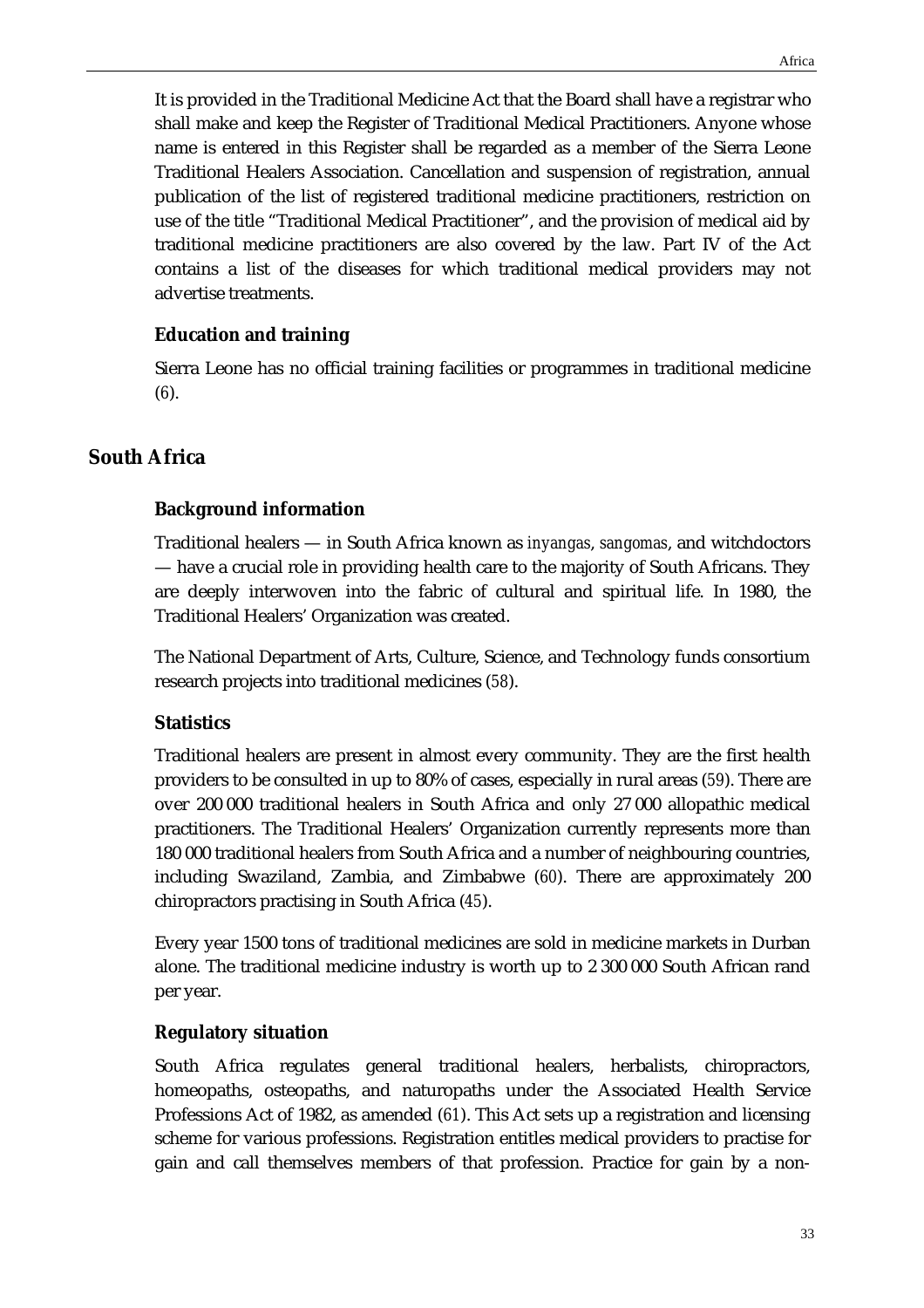registered person is an offence punishable by a fine and/or imprisonment of up to one year.

To qualify as a traditional healer, one has to serve an apprenticeship of between one and five years and must be well known within the community one serves and amongst other traditional healers. Qualified traditional healers register with the Traditional Healers' Organization and are given a book to certify that they are qualified healers. The qualifications are valid in Africa, Asia, Latin America, Europe, and Australia (*60*). However, Section 41 of the Associated Health Service Professions Act of 1982 states that the provisions of the Act shall not be read to "derogate from the right which a medicine man or herbalist contemplated in the Code of Zulu Law may have to practise his profession". The South African law also imposes restrictions on the professional nomenclature that can be adopted by traditional healers. Use of the title "Medical Practitioner", or a title suggesting that its holder is qualified as an allopathic medical practitioner, is prohibited.

Applicants for registration as chiropractors must show they hold a degree, diploma, or certificate demonstrating sufficient proficiency in chiropractic. Such qualifications are not, in contrast, required for the registration of an osteopath or naturopath. The Associated Health Service Professions Board may, on an individual basis, impose restrictions on the kind of work that can be carried out by chiropractors or require applicants for registration to obtain further practical experience, on terms stipulated by the Board.

Chiropractors and osteopaths are prohibited from performing operations, administering injections (other than intramuscular or hypodermic injections), practising obstetrics, and taking or analysing blood samples. Additionally, chiropractors and osteopaths may not "treat or offer to treat cancer or prescribe a remedy for cancer or pretend that any article, apparatus, or substance will or may be of value for the alleviation of the effects or for the curing or treatment of cancer". There is also a prohibition against preventing or improperly discouraging a person from obtaining treatment by an allopathic physician or health care professional. Osteopaths are subject to further restrictions, which, among other things, bar them from performing internal examinations or reading or interpreting Roentgen plates as part of a clinical diagnostic procedure.

In August 1998, the South African Parliament decided to enlist the help of traditional healers in achieving major goals in primary health care. However, whether traditional healers should become part of the Department of Health itself or belong to their own association in affiliation with the Department of Health remains controversial (*59*).

The National Department of Agriculture governs traditional medicines via the National Plant Genetic Resource Committee, of which a traditional healer is a member. The National Department of Health produced the National Drug Policy. For the purpose of implementing the National Drug Policy with respect to traditional medicines, the National Department of Health established the National Reference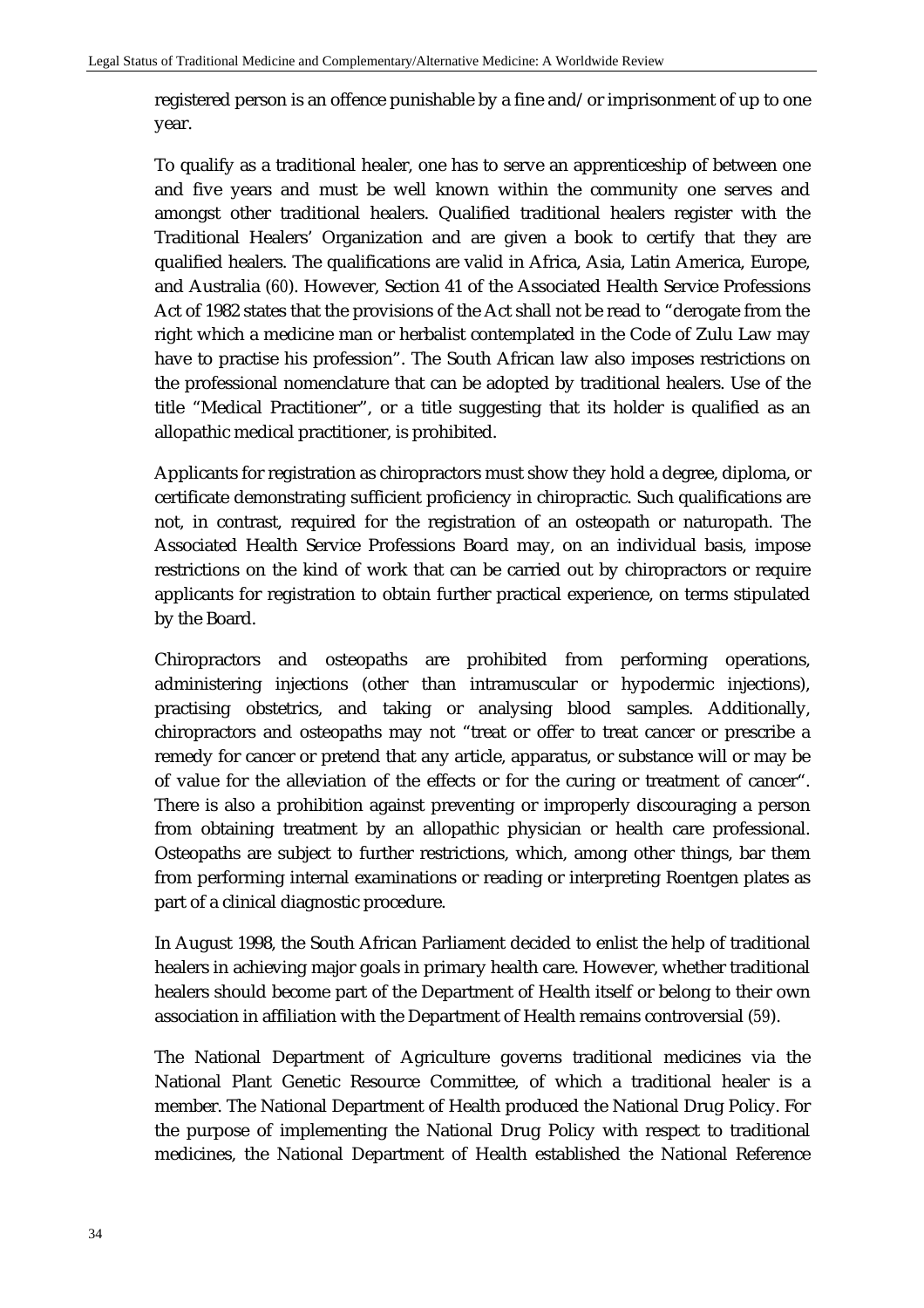Centre for Traditional Medicines. Traditional medicines are included in the Drug Policy section of the Government's Reconstruction and Development Programme.

The goals of the Traditional Medicines Programme of the Department of Pharmacology, University of Cape Town (*62, 63*), are to promote the use of safe, effective, and high-quality essential traditional medicines; to promote the documentation and scientific validation of traditional medicines; to contribute to primary health care by providing appropriate information to traditional healers and other health professionals; to support industrial development in this sector; and to contribute to the training of traditional healers. In 1994, the Programme participated in formulating an outline proposal on the registration and control of traditional medicines.

In 1998, the Parliament passed Act 132, the South African Medicines and Medical Devices Regulatory Authority Bill (*64*), covering the registration and regulation of traditional medicines and changing the regulation of medicines in the country. The Bill establishes the South African Medicines and Medical Devices Regulatory Authority to replace the Medicines Control Council, which was set up in 1965. The Medicines Control Council held allopathic, traditional, and complementary/alternative medicines to the same set of standards and procedures. The South African Medicines and Medical Devices Regulatory Authority Bill, in contrast, makes provisions for different procedures to be applied when registering allopathic medicines and traditional and complementary/alternative medicines. This is done by establishing separate expert committees for the two major types of medicine. In the case of traditional medicines, issues of safety and quality take precedence over demonstrations of efficacy. The aim is to regulate and not to prevent access to what many people use in preference to allopathic medicines.

### **Education and training**

In the 1960s, due to pressure from the South African Medical Council, non-allopathic medical colleges were closed. Those practising at the time were 'grandfathered' into a closed register. Allopathic medical doctors retained the right to practise homeopathy regardless of their level of homeopathic education. The Homeopathic Association of South Africa is currently working to gain recognition for homeopathic education as a pre-graduate and postgraduate university subject. The long-term vision is a chair of homeopathy at one of the universities. As a first step, there are overtures to the South African College of Medicine for accreditation and application for registration of a South African Faculty of Homeopathy (*53*). There are two institutions offering six-year chiropractic programmes leading to a Master's degree (*65*).

# **Swaziland**

### **Regulatory situation**

In Swaziland, the Control of Natural Therapeutic Practitioners Regulations of 1978 (*66*) limits the definition of "natural therapeutic practitioner" to persons practising chiropractic, homeopathy, naturopathy, or electropathy. The prohibitions on pro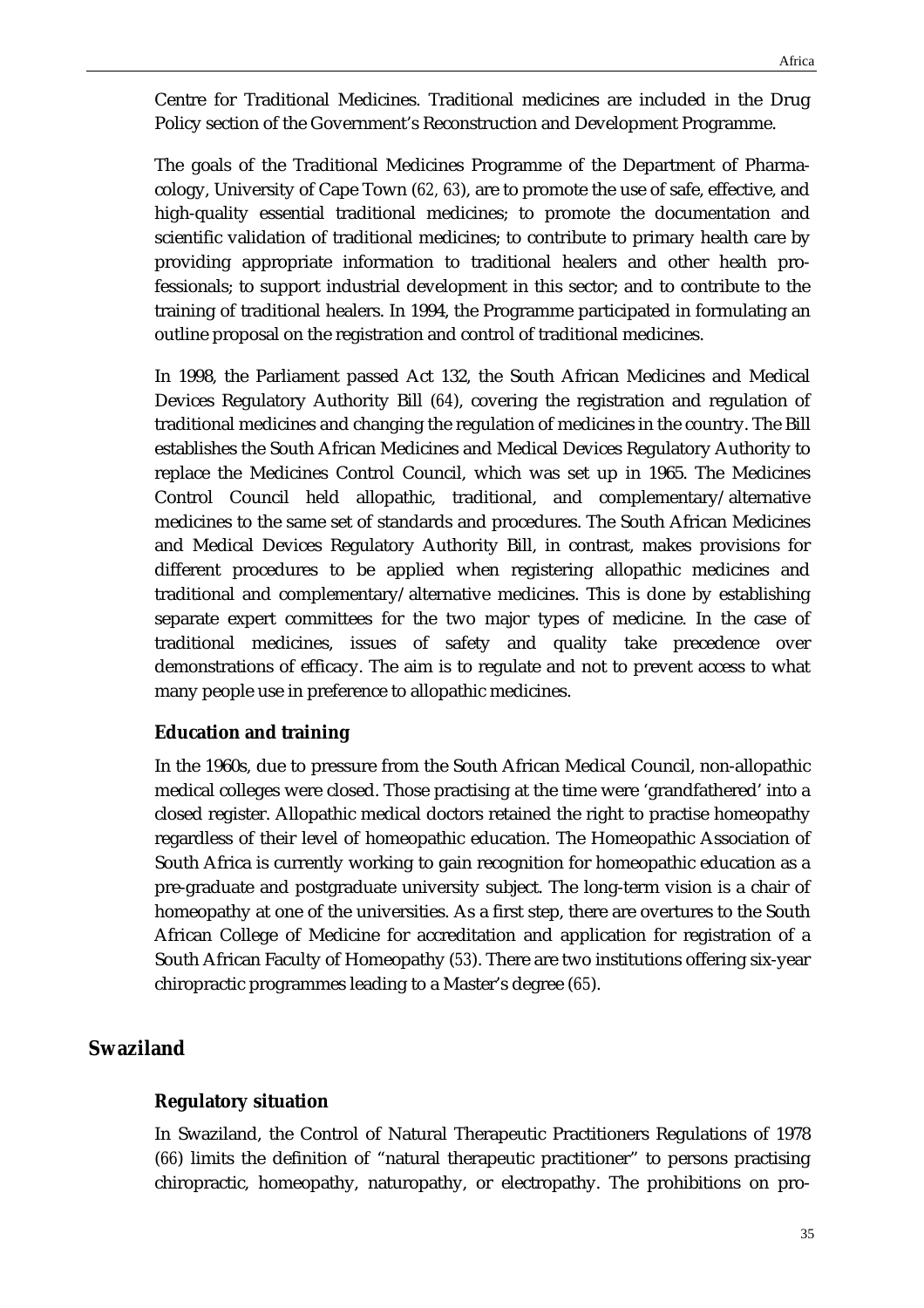fessional practice are similar to those in force in Lesotho. Some traditional medicine practitioners are involved with Swaziland's primary health care programme (*6*).

### **Education and training**

Swaziland has no official training facilities or programmes in traditional medicine (*6*).

# **Togo**

# **Regulatory situation**

Togo's law on health practitioners holds exemptions in favour of providers of traditional medicine. In the first paragraph of Section 68 of the Criminal Code of 1980 (*67*), the definition of the illegal practice of medicine very closely reflects Article L 372 of the French Code of Public Health. However, the second paragraph of Section 68, states the following: "The above provisions do not apply to medical practitioners who practise according to traditional methods."

Togo has a registry of traditional health practitioners. Some traditional medicine practitioners are involved with Togo's primary health care programme (*6*).

# **Uganda**

### **Background information**

Practitioners of traditional medicine vastly outnumber allopathic doctors in Uganda (*68*). The National Traditional Healers and Herbalists Association has recently put forth a proposal to establish a hospital in Mengo, Kampala, where traditional health care will be offered. This proposed 20-bed hospital would operate with facilities worth US\$ 8.9 million (*69*).

Traditional and Modern Health Practitioners Together against AIDS and other diseases (THETA) (*68*) is an indigenous non-governmental organization dedicated to improving mutually respectful collaboration between traditional and allopathic health practitioners in Uganda. THETA is working with traditional medicine practitioners in education, counselling, and improved clinical care for people with sexually transmitted diseases, including HIV/AIDS.

### **Regulatory situation**

The Medical Practitioners and Dental Surgeons Act 10 of 1968 prohibits unlicensed persons from practising medicine, dentistry, or surgery. However, Section 36 allows the practise of any system of therapeutics by persons recognized to be duly trained in such practice by the community to which they belong, provided the practice is limited to that person and that community. In Uganda, the Ministry of Health presides over allopathic practitioners, while the Ministry of Women in Development, Culture, and Youth presides over traditional medicine practitioners.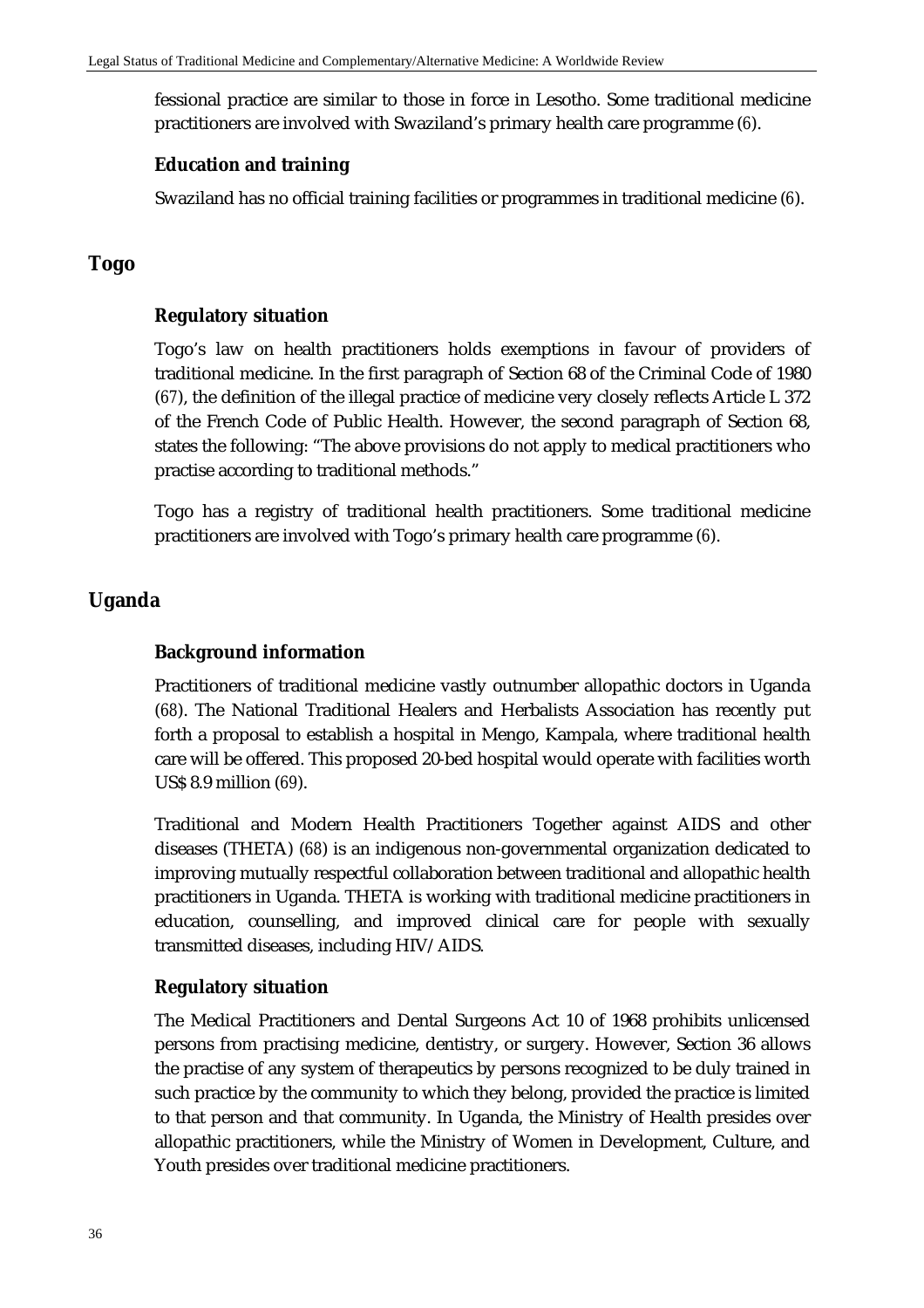The Government of Uganda has expressed interest in recognizing traditional health systems and has set up, under the Ministry of Health, the Natural Chemotherapeutics Research Laboratory to study the therapeutic potential of natural products (*69*). The intention is eventually to include in the National Health Service those products deemed efficacious. Research is conducted jointly with traditional medicine practitioners.

The Government of Uganda is in the process of developing a health policy emphasizing primary health care. The Health Review Commission (*69*) recommended that the Ministry of Health work closely with traditional medicine practitioners to achieve the objectives of health for all by the year 2000. The Commission specifically recommended including traditional health practitioners as members of community health teams and welcoming them to participate in primary health care.

# **Education and training**

THETA (*68*) organizes training programmes for traditional medicine practitioners and is establishing and managing a resource and training centre to facilitate the collection and dissemination of information on traditional medicine.

# **United Republic of Tanzania**

# **Background information**

Traditional medicine has been practised separately from allopathic medicine since the colonial period. The practice of traditional medicine is threatened by a lack of written documentation on traditional medical practices, which has made its promotion difficult, and by a decline in biodiversity, including traditional medicinal resources, in certain localities. There has also been a decline in the number of practitioners of traditional medicine (*70*).

Beginning in the 1990s, complementary/alternative systems of health care have emerged in Tanzania. These new medical options include magnetic therapy, homeopathic medicine, massage, and traditional Chinese, Korean, and Indian medicines.

# **Regulatory situation**

The Medical Practitioners and Dentists Ordinance (*71*), which was constituted before Tanzania's independence and is still in operation, holds exemplary status for traditional practitioners. Chapter 92.20 (*72*) states the following:

Nothing contained in this ordinance shall be construed to prohibit or prevent the practice of systems of therapeutics according to native methods by persons recognized by the community to which they belong to be duly trained in such practice.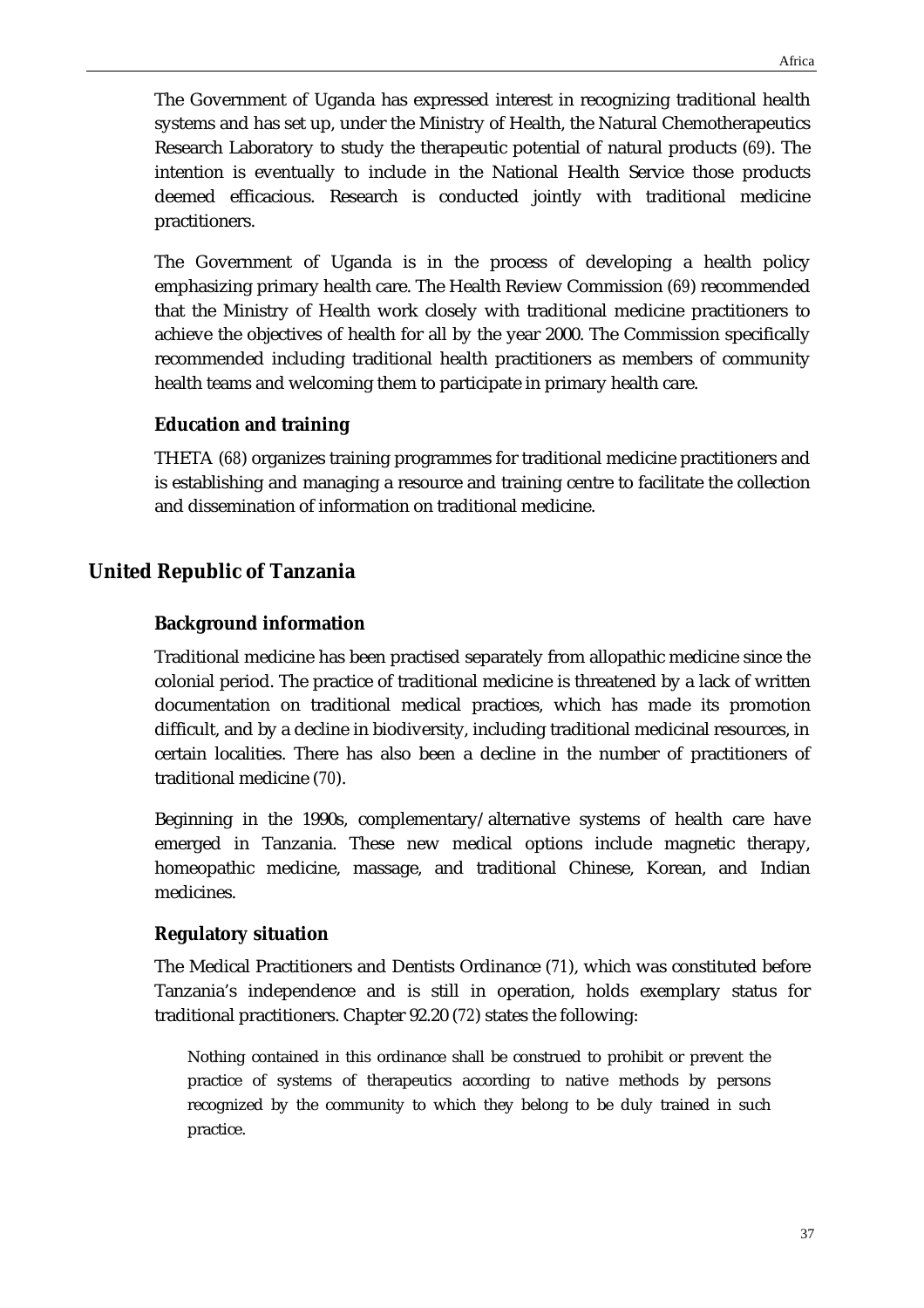Provided that nothing in this section shall be construed to authorize any person to practise native systems of therapeutics except amongst the community to which he belongs, or the performance of an act on the part of any persons practising any such system which is dangerous to life.

In an effort to promote and standardize traditional medicine, the Government established the Traditional Medicine Research Unit in 1974 as part of the University of Dar es Salaam and the Muhimbili Medical Centre (*73*). In 1985, the Government of Tanzania was in the process of developing a law to register and license traditional practitioners.

In 1989, governance of traditional health services was shifted from the ministry responsible for culture to the Ministry of Health, which has established a Traditional Health Services Unit (*70*). This Unit is working to unify traditional health practitioners and mobilize them to form their own association. The Unit is also involved in the formation of a traditional medicine policy, the overall goal of which is to improve the health status of the people through the use of effective and safe elements of traditional health care. Traditional health services are officially recognized in the National Health Policy of 1990 (*73*).

# **Education and training**

There has been no attempt to introduce or incorporate traditional medicine into the training curricula of allopathic medical students.

# **Zambia**

# **Background information**

During the colonial period, traditional medicine was denigrated. After independence in 1964, the Zambian Government did not enact legislation to regulate traditional medicine, nor was a clear policy on the practice of traditional medicine postulated. Nevertheless, traditional medicine continued to be practised and was tolerated by the authorities (*74*). Currently, herbal medicine, naturopathy, traditional Chinese medicine, reflexology, spiritualism, and other forms of medicine are practised in Zambia. Both Zambians and foreign nationals practise traditional and complementary/alternative medicine.

# **Statistics**

At least 70% of Zambians use traditional medicine. Traditional and complementary/alternative medicine is used and accepted by a great majority of the population, regardless of ethnic, religious, or social background. There are more than 35 000 members of the Traditional Health Practitioners' Association of Zambia, founded in 1978, and thousands of non-members (*74*).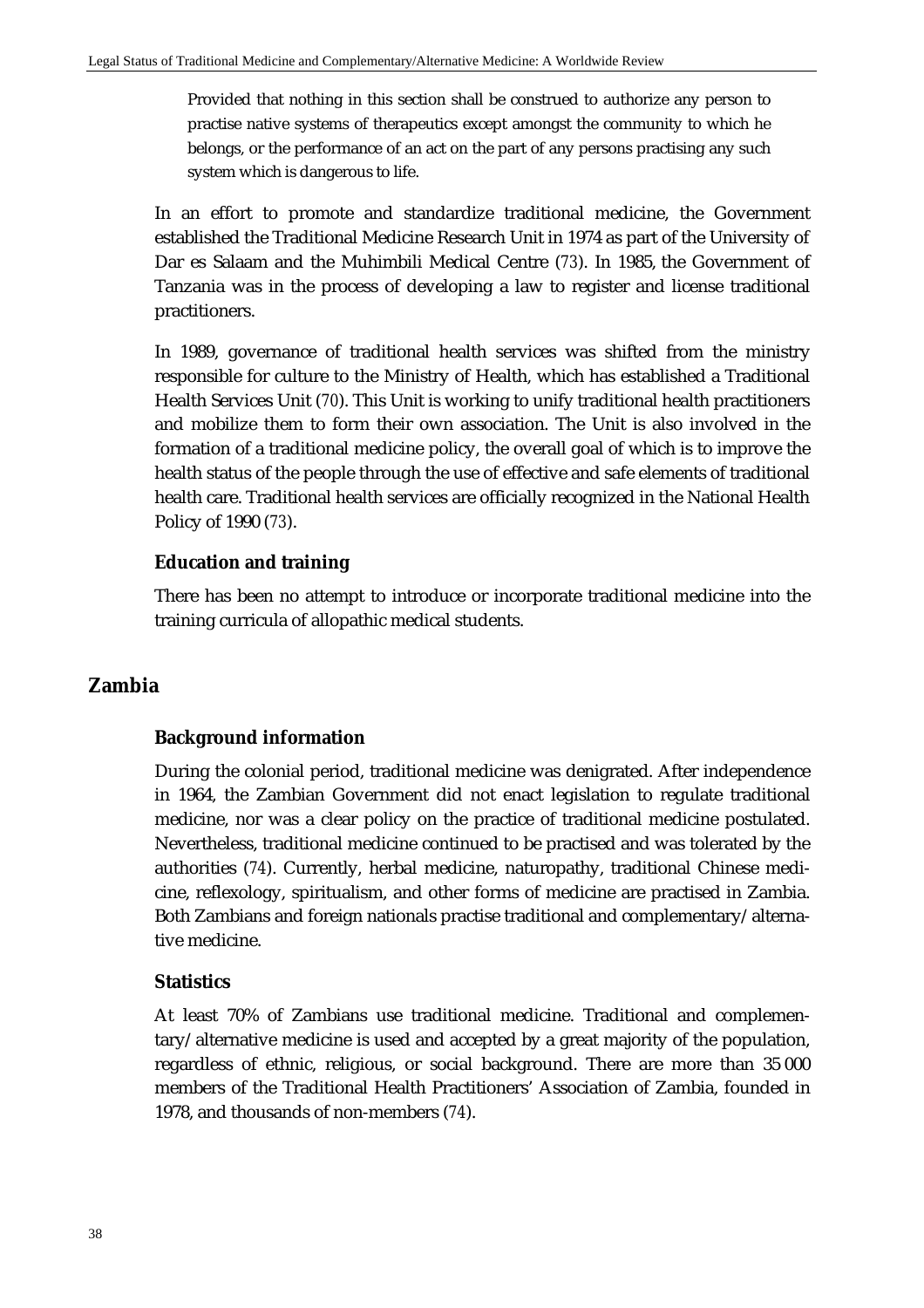#### **Regulatory situation**

The Government recognizes traditional and complementary/alternative medicine and there are national policies on traditional and complementary/alternative medicine. The Traditional Health Practitioners' Association reviews and registers traditional practitioners for licensing. Although there are no official regulatory measures for recognizing the qualifications of practitioners, plans are under way to develop such regulations.

Traditional medicine and complementary/alternative medicine are neither integrated with allopathic medicine nor into the national health system. However, Traditional Birth Attendants and Community Health Care Workers practise at the level of primary health care.

The National Drug Policy has a chapter on traditional medicines, which discusses the *materia medica* but not the practice of traditional medicine (*74*).

#### **Education and training**

There is no formal training in traditional or complementary/alternative medicine at any allopathic training institutions.

#### **Insurance coverage**

Traditional and complementary/alternative medicine are not covered by insurance in Zambia.

# **Zimbabwe**

### **Background information**

During the colonial period, although huge amounts of funds were allocated to the allopathic medical sector, no budgetary provisions were made for the traditional medical sector. Zimbabwe's independence in 1980 marked a turning point in the long antagonistic relationship between allopathic and traditional medicine (*75*). The Zimbabwe National Traditional Healers Association (ZINATHA) was formed the same year (*76, 77*), having been proposed at a meeting of 100 prominent traditional medical practitioners and Government officials organized by the then Minister of Health, Dr H. Ushewokunze.

The goals of ZINATHA (*76*) are to promote traditional medicine and practice, promote research into traditional medicine and methods of healing, promote training in the art of herbal and spiritual healing, supervise the practice of traditional medicine and prevent abuse and quackery, and cooperate with the Ministry of Health to establish better working relations between traditional and allopathic practitioners.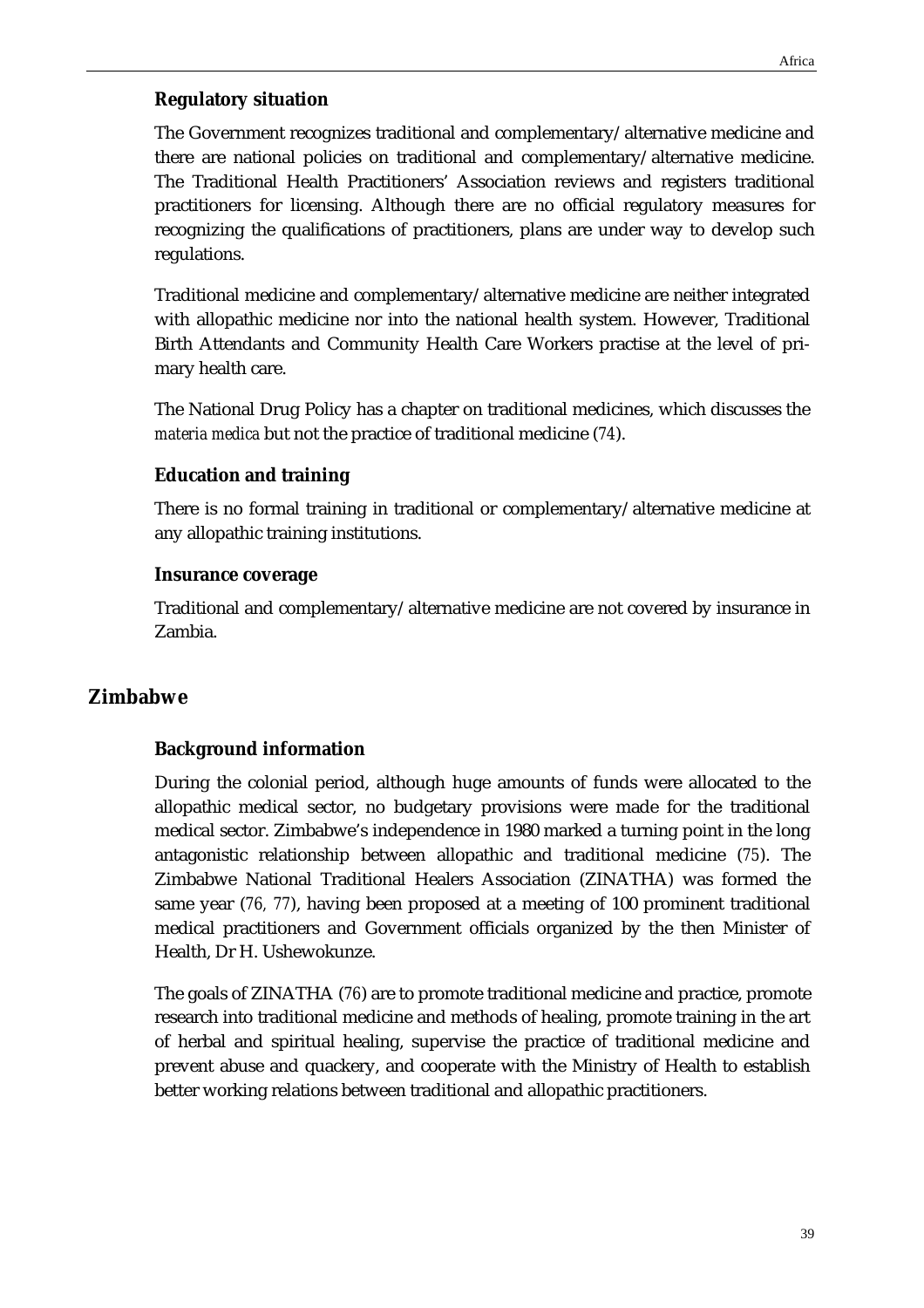### **Statistics**

In 1994, there were 11 000 workers in the allopathic health system in Zimbabwe. At the same time, ZINATHA had 24 000 qualified members (*69*). There are now over 55 000 traditional medicine practitioners registered with ZINATHA (*75*). There are four chiropractors practising in Zimbabwe (*45*).

### **Regulatory situation**

In Zimbabwe, the Minister of Health presides over both allopathic and traditional health sectors. In 1981, two significant statutes on the practice of traditional medicine were enacted in Zimbabwe. The comprehensive scope of these acts provides a sharp contrast to the general legalisation on the practice of traditional medicine adopted in other jurisdictions. The Natural Therapists Act of 1981 (*78*) regulates the organization and registration of *natural therapists*, a term that includes homeopaths, naturopaths, and osteopaths. It is an offence for an unregistered person to engage in the practice of these professions for gain or to claim to be a registered natural therapist. Licensing legislation regulates the educational standards and practice of chiropractic (*81*).

The Traditional Medical Practitioners Council Act of 1981 (*79*) is one of the most comprehensive pieces of legislation on the practice of traditional medicine that has been enacted anywhere in the world. Under the terms of the Act, the practice of traditional medicine includes every act the object of which is to treat, identify, analyse, or diagnose, without the application of operative surgery, any illness of the body or mind by traditional methods. The Traditional Medical Practitioners Council Act recognizes ZINATHA as the association for traditional medicine practitioners in Zimbabwe (*80*). This legislation also created the Traditional Medical Practitioners Council.

The objectives of the Traditional Medical Practitioners Council are to supervise the control and practice of traditional medical practitioners, promote the practice of traditional medical practitioners, foster research into traditional medical practice, develop knowledge of traditional medical practice, hold inquiries for the purpose of the Traditional Medical Practitioners Council Act, and make grants or loans to associations or persons where the Council considers this necessary or desirable for, or incidental to, the attainment of the purposes of the Council.

The Minister of Health is to appoint a registrar to establish a register of traditional medicine practitioners. The Traditional Medical Practitioners Council is to grant an application for registration if it is satisfied that the applicant possesses sufficient skill and ability to practise traditional medicine and is of good character. Where appropriate, the Council may grant the applicant a qualification as a spirit medium. The Minister of Health may also grant registration as an honorary traditional medical practitioner, with or without qualification as a spirit medium, to traditional practitioners of special standing. Registered practitioners may use the title "Registered Traditional Medical Practitioner" or "Registered Spirit Medium".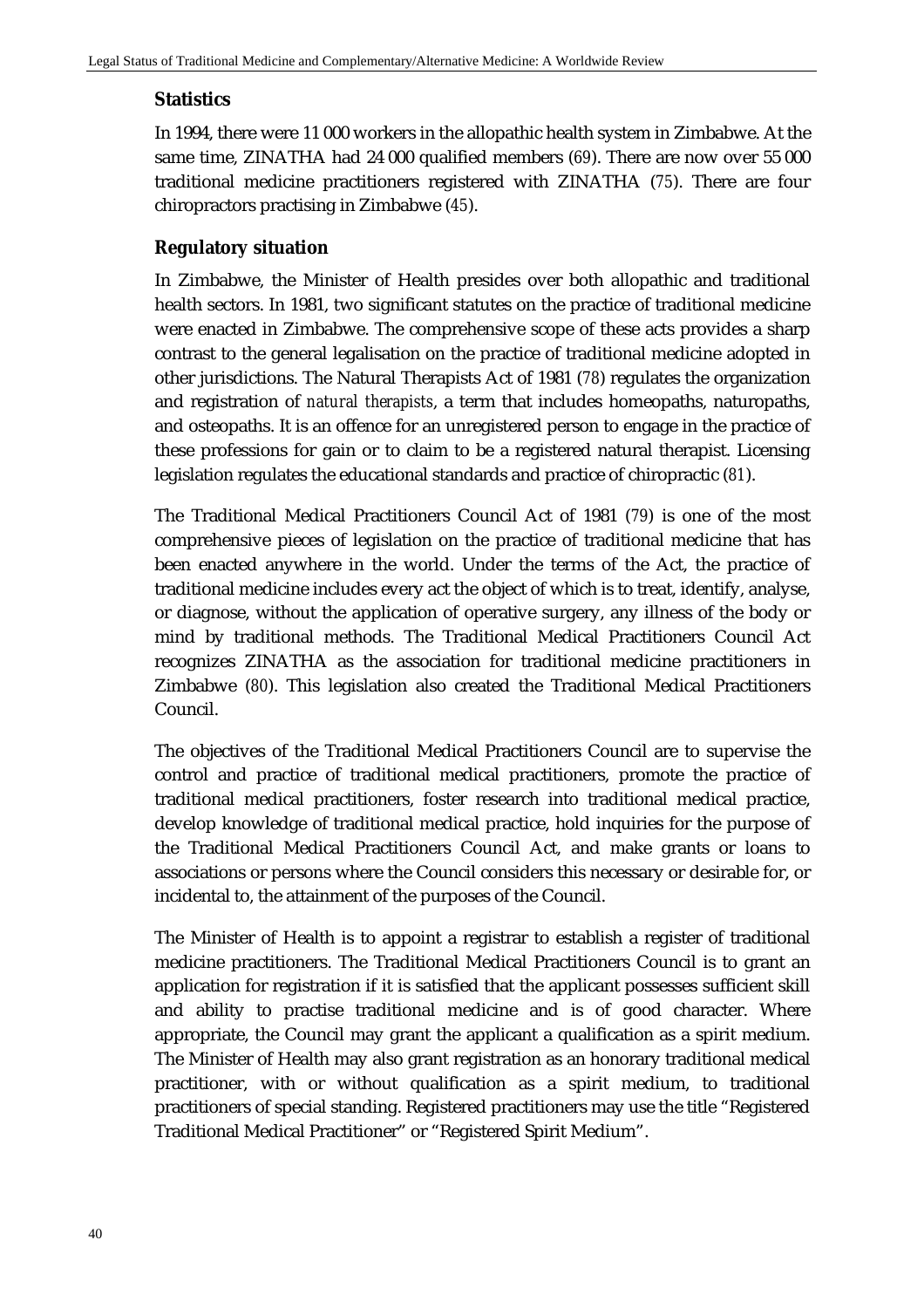An unregistered person commits an offence punishable by up to two years imprisonment and/or a fine if he or she practises or carries on business for gain as a traditional medical practitioner, whether or not purporting to be registered; pretends, or by any means whatsoever holds himself or herself out to be a registered traditional medical practitioner; or uses the title "Registered Traditional Medical Practitioner" or any name, title, description, or symbol indicating or calculated to lead persons to infer that he or she is registered as a traditional medical practitioner. Falsely claiming to be a registered spirit medium constitutes a similar offence.

The Council has the authority to make by-laws to define "improper and disgraceful conduct" in the case of registered traditional medical practitioners. A registered practitioner who is found guilty of such conduct or who is grossly incompetent is liable to disciplinary measures, which include cancellation or temporary suspension of registration.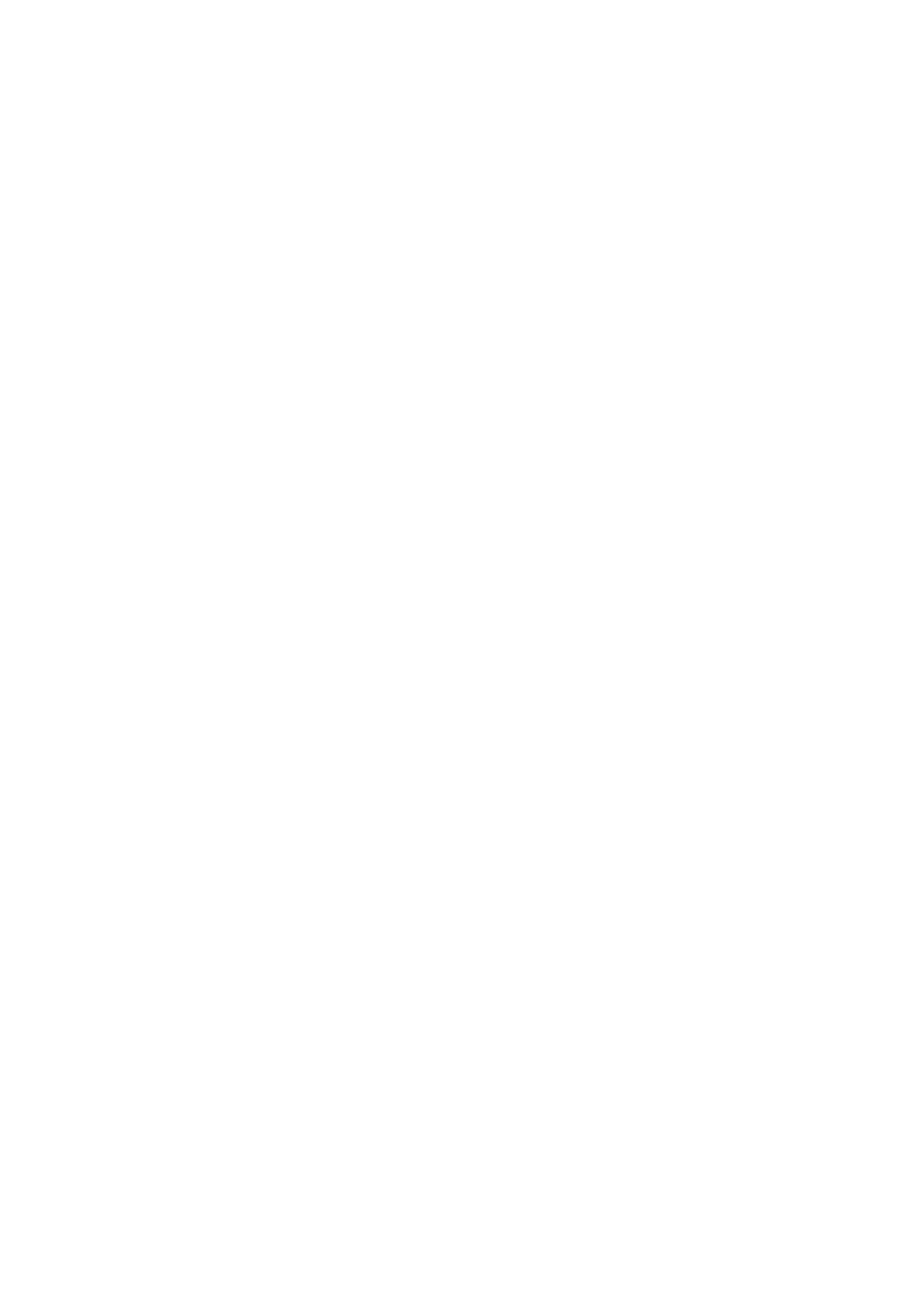# **The Americas**

# **Argentina**

# **Statistics**

In Argentina, an estimated 3000 physicians and 500 pharmacists practise homeopathic medicine (*53*). There are three practising chiropractors (*45*). Some kinesiologists are also members of the chiropractic association (*82*).

# **Regulatory situation**

Traditional medicine is regulated by Article 75-17 of the Constitution, Ley 23.302, Decreto 1269-96, and Resolution 83-94 (82). Only professionally qualified doctors who have graduated from recognized medical schools may legally practise homeopathy. In November 1997, the Chamber of Deputies of Cordoba Province regulated the prescription of homeopathic medications (*53*). There is no chiropractic law.

# **Education and training**

There are seven homeopathic schools offering regular three-year degree programmes as well as intensive programmes (*53*). A chiropractic college is being established (*82*).

# **Bolivia**

# **Background information**

The principal specialities of traditional medicine practitioners are *coca qawiri*, midwifery, *aysiri*, *materos*, *qulliri*, *milluris*, *qaquidores*, *paqos*, *layqiri*, and *rezadores* (*83*).

# **Statistics**

In Bolivia, where 50.5% of the population is indigenous, the proportion of the population with access to allopathic medicine ranges from 11% to 70%, depending on the region (*83*). There is a strong preference for traditional medicine. In southern Cochabamba, over 55% of the population prefer to use traditional medicine (*83*).

There are an estimated 5000 practising traditional health providers (*83*). There is one practising chiropractor (*45*).

# **Regulatory situation**

In 1985, the practice of traditional medicine was legally recognized (*84*). Laws governing traditional medicine in Bolivia include Traditional Medicine Practice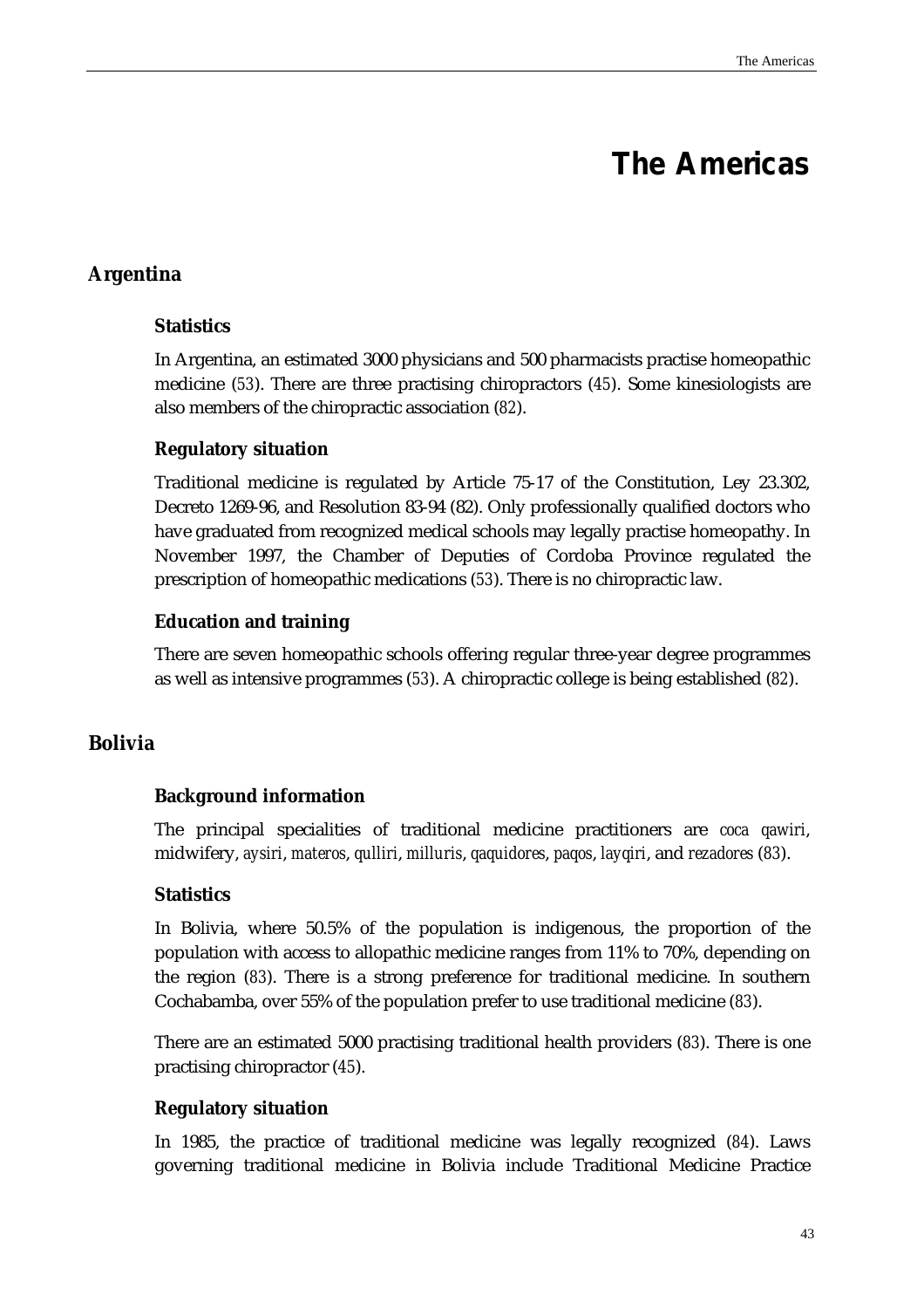Regulation 198771-1984, Resolución Suprema 198771-84, and Personería Juridica de la Sociedad Boliviana de Medicina Tradicional (*82*). In order to practice traditional medicine in Bolivia, it is necessary to have an official licence granted by the Ministry of Human Development. However, only an estimated 500 traditional medicine practitioners have this permit (*82*). Revalidation of one's Doctor of Chiropractic degree is required to practice chiropractic.

The National Division of Maternal and Child Health (*85*) was established in 1982 with regulations on the conduct of family health activities. This division is authorized to regulate traditional birth attendants.

There is no official programme linking traditional medicine with allopathic medicine (*83*). There is no formal registry of traditional medicine practitioners.

In 1982, the Ministry of Health established regulations on herbal medicines (*84*), and as of January 2001, all homeopathic medicines must be registered (*84*).

# **Education and training**

In 1982, the Ministry of Health set up a training programme for traditional practitioners at allopathic medical schools (*84*). KUSKA (a civil organization devoted to multi-disciplinary research in health, education, agriculture, ecology, and ecotourism) has two schools of traditional medicine: INKARI in Cochabamba and the Kallawaya Institute in La Paz. At these schools, experienced traditional health practitioners offer seminars, workshops, lectures, meetings, and trimester courses, as well as opportunities for students to observe and practice consultations and treatments.

Formal courses, workshops, and seminars in traditional medicine are also available through the official health sector. Workshops, principally sponsored by the Catholic Church, are offered for nurses and health promoters (*83*). Traditional medical knowledge may also be acquired through personal revelations and inspiration. In Rahay Pampa, traditional medicine is frequently taught to successive generations within a family.

# **Brazil**

# **Statistics**

In Brazil, there are an estimated 12 000 homeopathic physicians, 200 homeopathic veterinarians, 100 homeopathic dentists, 1300 homeopathic pharmacists, and six homeopathic laboratories (*53*). There is a chiropractic association in Brazil.

# **Regulatory situation**

Regulations governing traditional medicine in Brazil include La Política de Atención Integral a la Salud Indígena de FUNASA, which promotes respect for the traditional systems of health of indigenous communities (*82*). In 1980, the Brazilian Medical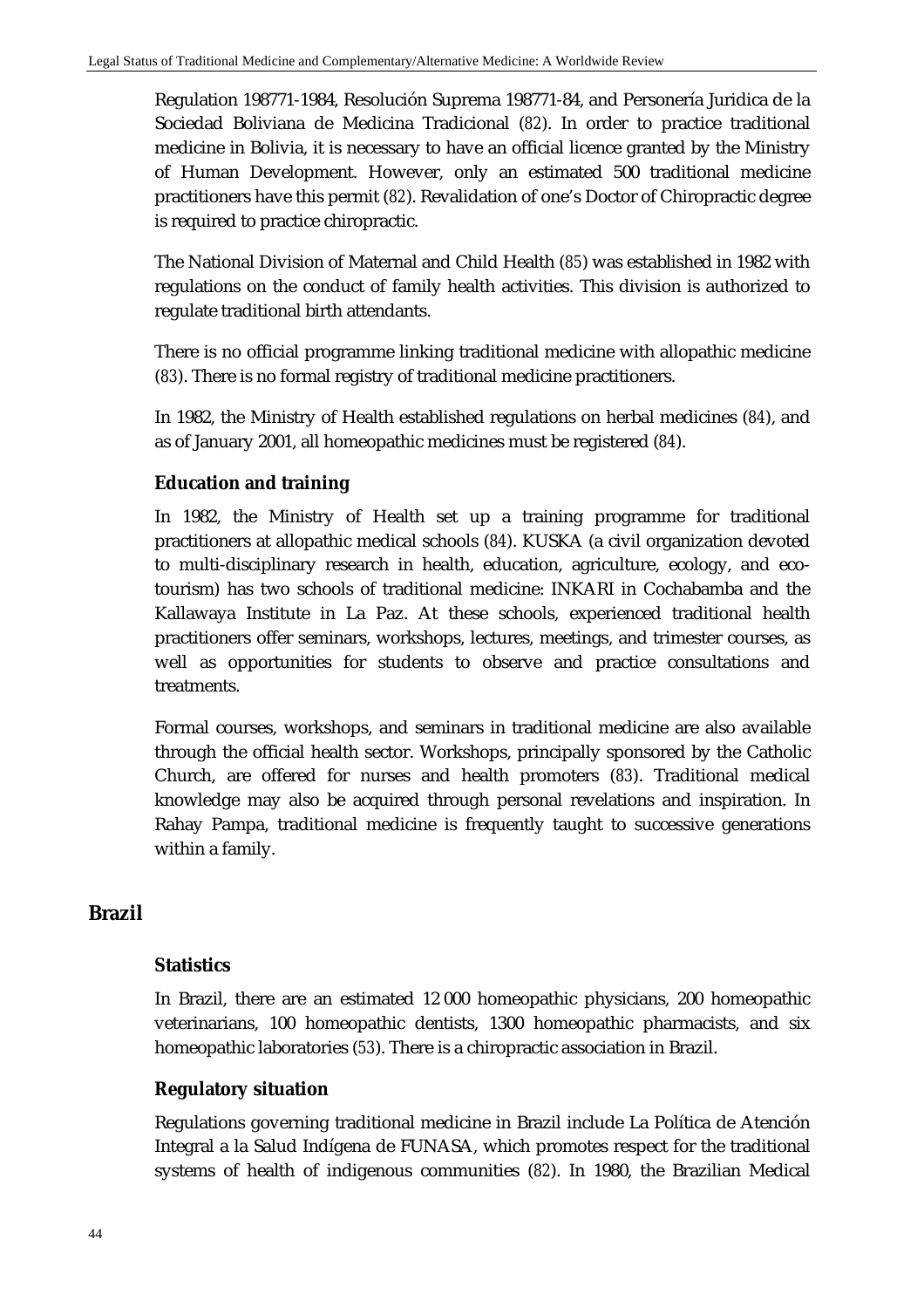Association recognized homeopathy as a medical speciality. In 1988, the Government recognized homeopathy and included it in the National Health System (*86*). Since 1995, the Federal Council of Pharmacy has recognized and standardized the title of "Specialist in Homeopathic Pharmacy" (*53*).

### **Education and training**

As of 1991, physicians seeking homeopathic specialization must complete a 1200-hour course: 450 hours of theory, 450 hours of practice, and 300 hours of monographs. The Feevale Central University and University of Anhembi Morumbi offer chiropractic programmes recognized by the World Federation of Chiropractic.

# **Canada**

# **Background information**

In Canada, complementary/alternative and traditional medicines are known as natural health products and are subject to food and drug regulations. Natural health products include herbal medicines; traditional Chinese, ayurvedic, and native North American medicines; homeopathic preparations; and vitamin and mineral supplements.

There are a number of associations of complementary/alternative medical practitioners. In 1983, the Chinese Medicine and Acupuncture Association of Canada (CMAAC) was established as a national organization (*87*). CMAAC works to unite practitioners and to lobby the Government for the regulation of traditional Chinese medicine and acupuncture. In 1987, the World Federation of Acupuncture and Moxibustion Societies was formed with the support of the World Health Organization. In 1996, allopathic physicians interested in traditional and complementary/alternative medicine in Canada created the Canadian Complementary Medical Association (*88*).

# **Statistics**

Several reports from the late 1990s found that between 15% and 70% of the Canadian population had used complementary/alternative medicine in the proceeding six to 12 months (*89, 90, 91*). A 1999 study, for example, reported 70% of Canadians had used one or more natural health products in the preceding six months, but only 24% consulted one or more complementary/alternative health practitioners (*92*).

The use of complementary/alternative medicine is increasing in Canada (*92, 93*). The following chart represents findings of the 1999 Berger Monitor survey on the sixmonth use of complementary/alternative health practitioners in 1993 and 1999 (*92*). According to a study by the Fraser Institute (*92*), of the Canadians who have used complementary/alternative medicine, 36% have consulted a chiropractor, 23% have used relaxation techniques, 23% massage, 21% prayer, 17% herbal therapies, 12% special diet, 12% folk remedies, 12% acupuncture, 10% yoga, 8% self-help groups, 8% lifestyle diets, and 8% homeopathy.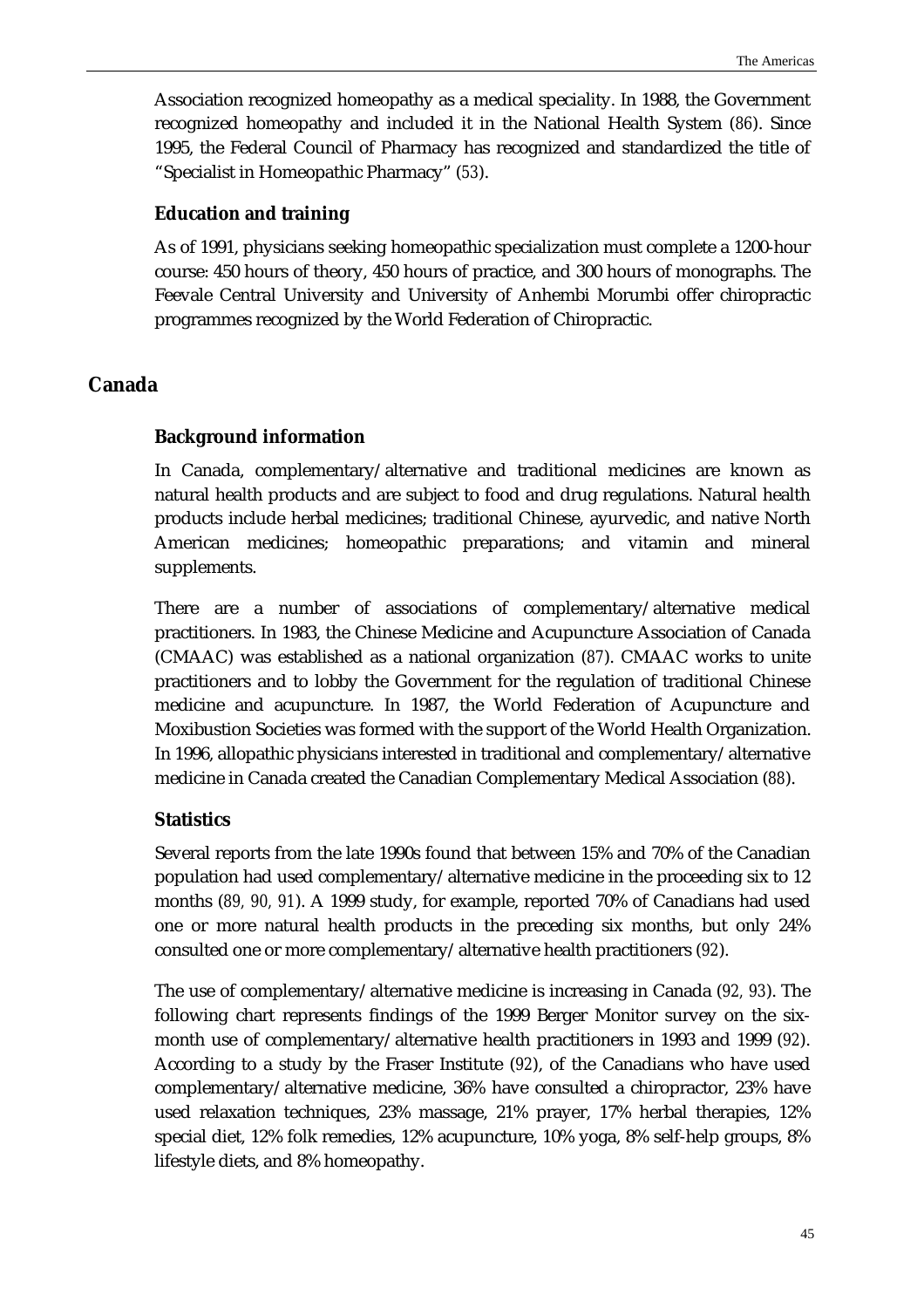|                                           | Respondents who had consulted a<br>practitioner of<br>complementary/alternative medicine |      |
|-------------------------------------------|------------------------------------------------------------------------------------------|------|
| <b>Complementary/Alternative medicine</b> | 1993                                                                                     | 1999 |
| Chiropractors                             | 9%                                                                                       | 12%  |
| Massage/masseuses                         | 4%                                                                                       | 10%  |
| <b>Herbalists</b>                         | $1\%$                                                                                    | 3%   |
| Acupuncturists                            | $1\%$                                                                                    | 2%   |
| Homeopaths                                | $1\%$                                                                                    | 2%   |
| Reflexologists                            | $1\%$                                                                                    | 2%   |

A significant proportion of Canadians report spending 30 Canadian dollars or more per month on complementary/alternative health services or natural health products. From 1996 to 1997, a total of 3.8 billion Canadian dollars was spent on complementary/alternative health care in Canada (*92*). The amount spent on vitamins and food supplements is rising by 20% a year (*88*).

In general, the use of complementary/alternative health care in Canada (*94*) is higher at younger ages, among women, among people with higher formal education and higher incomes, and in the West. Canadian users of complementary/alternative medicine have more good health habits and better overall health. However, these differences are partly minimized when adjusted for age, education, and household income. Users of complementary/alternative medicine make fewer visits than nonusers to both allopathic general practitioners and specialists.

The most common reasons for which patients consult complementary/alternative practitioners are problems of the musculoskeletal system and connective tissue. These complaints account for 56% of consultations. Other problems include respiratory diseases, injuries, poisonings, ill-defined conditions, and special investigations.

Complementary/alternative practitioners provide most complementary/alternative treatments. However, allopathic physicians are increasingly involved in the provision of complementary/alternative medicine. There are approximately 4500 chiropractors practising in Canada (*45*).

# **Regulatory situation**

Canadian physicians choosing to provide alternative treatments must comply with guidelines set by the relevant province's College of Physicians and Surgeons. The Federal Food and Drug Act does not recognize traditional Chinese doctors, naturopaths, homeopaths, or herbalists. However, the recent Federal Report (supra) noted that access to quality health care is tied to the education, training, and licensing of practitioners and products. As such, it seems likely that Canada will soon give formal recognition to more complementary/alternative practitioners.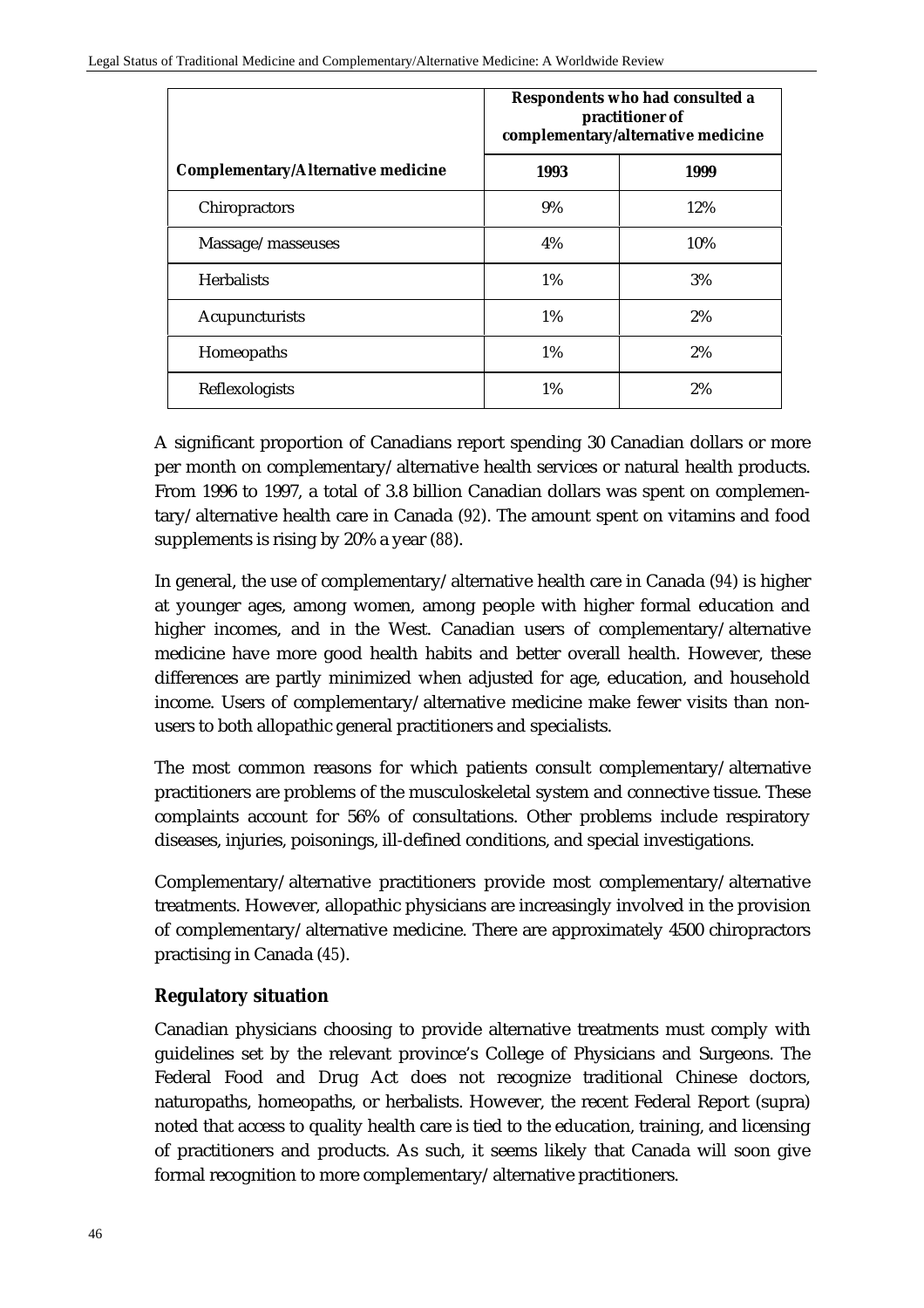Most of the health care legislation, such as the Canada Health Act, focuses on allopathic medical practitioners. However, the regulation of professionals is a provincial matter, and many provinces have become tolerant of non-allopathic health care providers. Ontario's Regulated Health Professions Act, S.O. 1991, c.18 is an example of the more inclusive legislation adopted by a number of provinces.

On 26 March 1999, the Federal Government accepted all 53 recommendations made by the Standing Committee on Health in their report, *Natural Health Products: A New Vision*. While the Health Minister's formal acceptance of these recommendations will not immediately change the status of natural health products in Canada, the policy direction has been set. A transition team was created and it is now working to implement these recommendations. One of the recommendations led to the creation of the Office of Natural Health Products, which regulates the safety, quality, and proper labelling of these products. It is also responsible for supporting epidemiological and social science research and for the dissemination of information to Canadian consumers to enable them to make informed self-care decisions.

Beginning in the spring of 2000, the Office of Natural Health Products invited comments and suggestions from a wide range of interested Canadians — including manufacturers, distributors, and retailers of natural health products — on the formation of a regulatory framework for natural health products, covering their production, import, sale, and use in Canada (*95*). In March 2001, the Proposed Regulatory Framework for Natural Health Products was drafted. The Framework contains provisions for natural products sold in Canada (*96*), including licensing of products and sites, good manufacturing practices, labelling and packaging, and reporting of adverse reactions. The intent is to address consumers' concerns for safety and product quality without being unduly restrictive of the natural health product industry.

The Expert Advisory Committee on Complementary Medicines was recently formed to provide scientific advice to the Therapeutic Products Programme of Health Canada on issues regarding the safety, quality, and efficacy of natural health products (97).

#### *Traditional Native North American medicine*

In the Yukon Territory, the Health Act of 1990 (*98*) endorses traditional native North American medical practices. Section 5 includes provisions to secure "aboriginal control over traditional aboriginal nutritional and healing practices and to protect these healing practices as a viable alternative for seekers of health and healing services". The Minister of Health also "promote(s) mutual understanding, knowledge, and respect between providers of health and social services offered within the health and social service system and the providers of aboriginal nutrition and healing".

In Ontario (*99*), traditional birth attendants providing midwifery services to aboriginal persons or members of an aboriginal community are exempt from the general rule that restricts "managing labour or conducting the delivery of a baby" to allopathic physicians, nurses, and midwives. Traditional birth attendants can adopt the title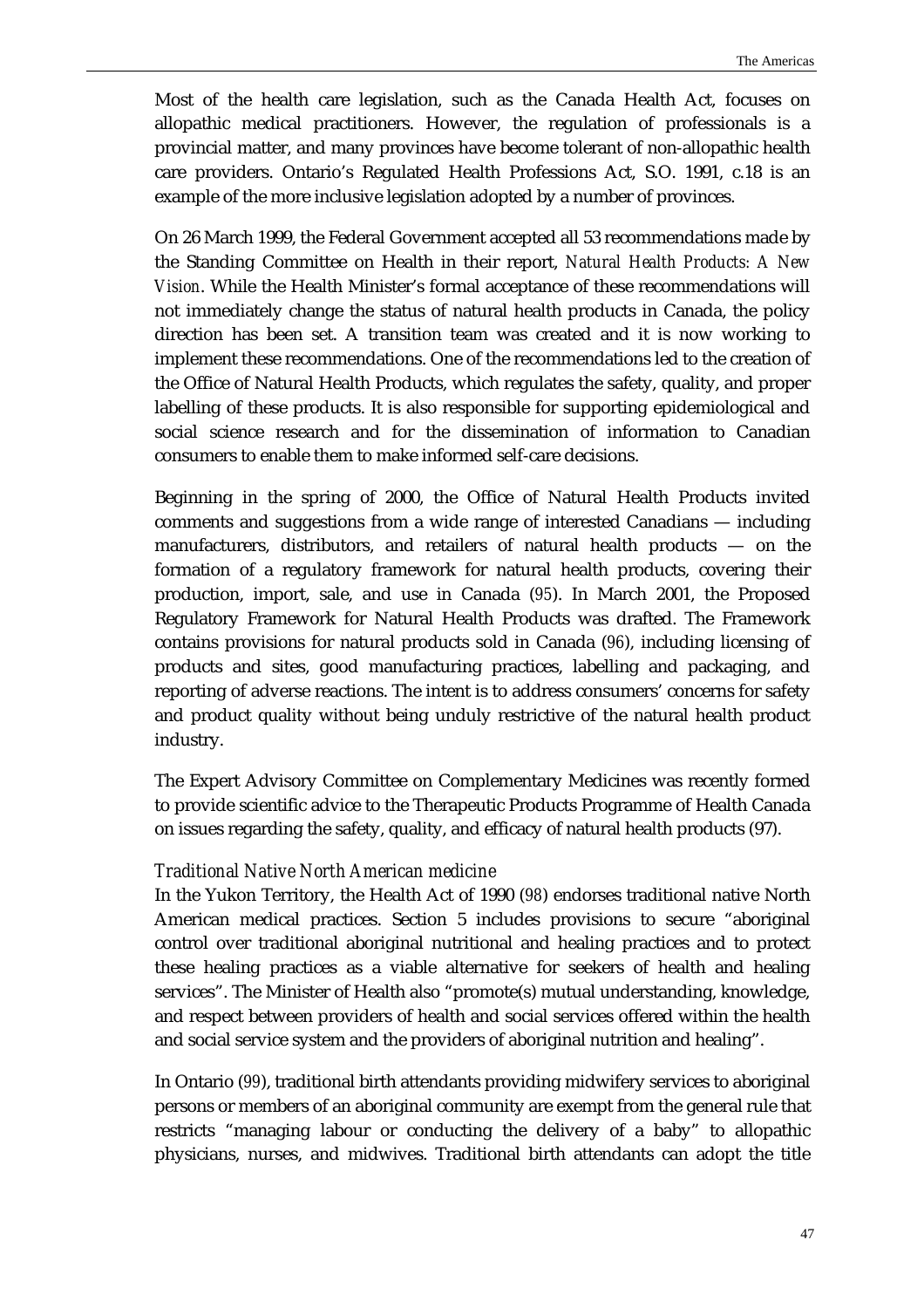"Aboriginal Midwife" as a professional designation and portray themselves as qualified to practise in Ontario.

### *Manipulative therapy*

In at least nine Canadian provinces, special statutes restrict the practice of manipulative therapy to persons who fulfil specific requirements and have been registered and/or licensed (*100*). All provinces have laws regulating the practice of chiropractic. In Ontario, manipulative therapy is regulated under the Regulated Health Professions Act of 1991 (*101*) and the Chiropractic Act of 1991 (*101*). The Health Professions Act states that it is an offence for a person to "move the joints of the spine beyond the individual's usual physiological range of motion using a fast, lowamplitude thrust" unless the person is authorized by one of the listed health profession acts, such as the Chiropractic Act. The Chiropractic Act limits the practice of chiropractic to members of the College of Chiropractors. The legislation permits the use of the title "Doctor" by members of the College of Chiropractors of Ontario.

No offence is committed under the Health Professions Act when an otherwise impermissible joint movement is performed in the course of "treating a person by prayer or spiritual means in accordance with the tenets of the religion of the person giving the treatment" or where the treatment is performed by an aboriginal medical practitioner providing traditional medicine services to aboriginal persons or members of an aboriginal community.

Chiropractors have professional status in Alberta (*102*). In 1994, Alberta introduced requirements for the continuing education of licensed chiropractors (*103*). Practitioners must acquire 75 hours of continuing education every three years as a condition for renewal of their annual licence. Full credit is given for participation in programmes accredited with listed professional bodies. Credit may also be given for other educational activities with an emphasis in chiropractic, such as research or university studies.

In Saskatchewan, the Chiropractic Act of 1994 (*104*) repeals the 1978 Act on the same subject and prohibits anyone other than a member of the Chiropractors' Association from using the titles "Chiropractor", "Doctor of Chiropractic", or "any word, title or designation, abbreviated or otherwise, to imply that the person is engaged in or qualified to engage in the practice of chiropractic." Section 22 of the Act lays out the restrictions on and exemptions to the practice of chiropractic in Saskatchewan:

- 1. No person other than a practising member shall engage, for fee or reward, in the practice of chiropractic.
- 2. Subsection 1 does not apply to a person providing first aid or temporary assistance in cases of emergency.
- 3. Nothing in this Act extends to or interferes with the privileges conferred on any person who practices a profession, trade or calling that the person is licensed or authorized to practise pursuant to any other Act.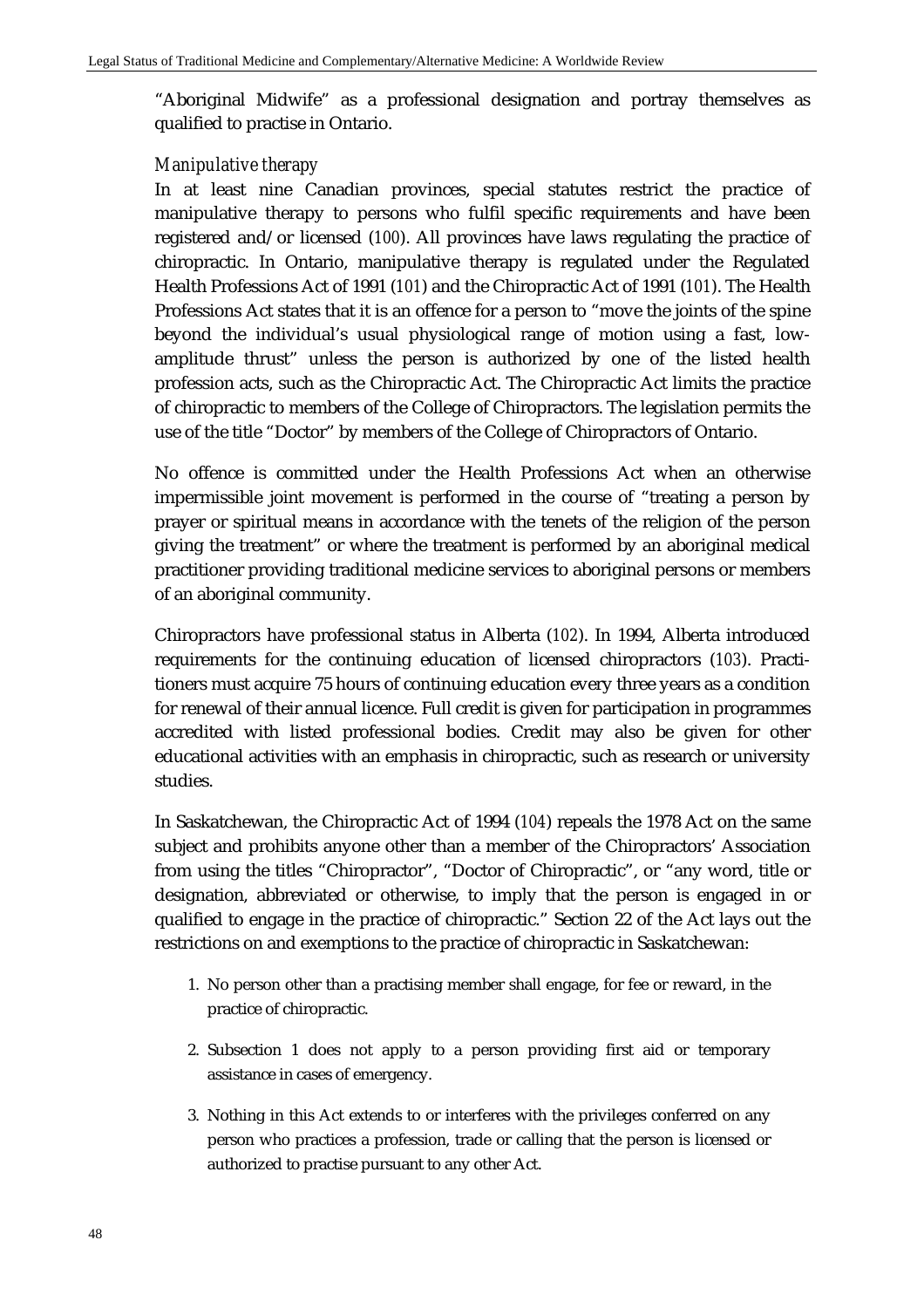### *Traditional Chinese medicine and acupuncture*

Health Canada, through the Therapeutic Products Programme, is actively pursuing the National Initiative on Traditional Chinese Medicine (*97*). British Columbia, Alberta, and Quebec include acupuncture among their regulated health professions. Saskatchewan and the Yukon Territory have guidelines on the practice of acupuncture.

A 1993 report by the British Columbia Health Professions Council (*105*) recommended the designation of acupuncture as a health profession with three limitations: acupuncture should not be used in the treatment of serious illnesses, such as cancer; acupuncture should not be used as anaesthesia during surgery, unless supervised by a physician or dentist; and the patient must be told to consult an allopathic physician, dentist, or naturopath if acupuncture fails to improve the patient's condition within two months.

The Ministry of Health in British Columbia has agreed that traditional Chinese medicine and acupuncture should be regulated. In April 1998, the British Columbia Health Professions Council (*106*) recommended designating "the profession of traditional Chinese medicine as a health profession under the Health Professions Act." The Council also recommended that a college be established to govern both practitioners of acupuncture and practitioners of traditional Chinese medicine. This college will ensure that practitioners complete adequate training based on Government standards.

The Health Disciplines Act of 1980 (*107*) sets out a framework for the recognition and regulation of health disciplines in Alberta. Acupuncture is governed by the accompanying Acupuncture Regulation. In order to be registered as a member of the acupuncture health profession, an applicant, who need not be an allopathic physician, must complete both an approved programme of study and an examination. Competence in English must also be demonstrated. However, this requirement may be waived where the applicant practices under the supervision of an English-speaking acupuncturist.

Before acupuncture treatment is administered in Alberta, the patient must have consulted with an allopathic physician or dentist and informed the acupuncturist of this. Acupuncturists are prohibited from implying to patients that acupuncture cures diseases or advising patients to discontinue treatment recommended by an allopathic physician or dentist. If an improvement in the patient's condition does not occur within six months, the patient must be referred to an allopathic physician or dentist.

In Alberta, permissible technical modes of practice are restricted to needle acupuncture, electro-acupuncture, moxibustion, cupping, and acupressure. Only noninvasive measuring equipment may be used in patient examinations. The Acupuncture Regulation also lists a number of procedures that cannot be delegated to non-acupuncturists, including taking patients' medical histories, using diagnostic instruments or therapeutic devices on patients, and inserting or removing acupuncture needles.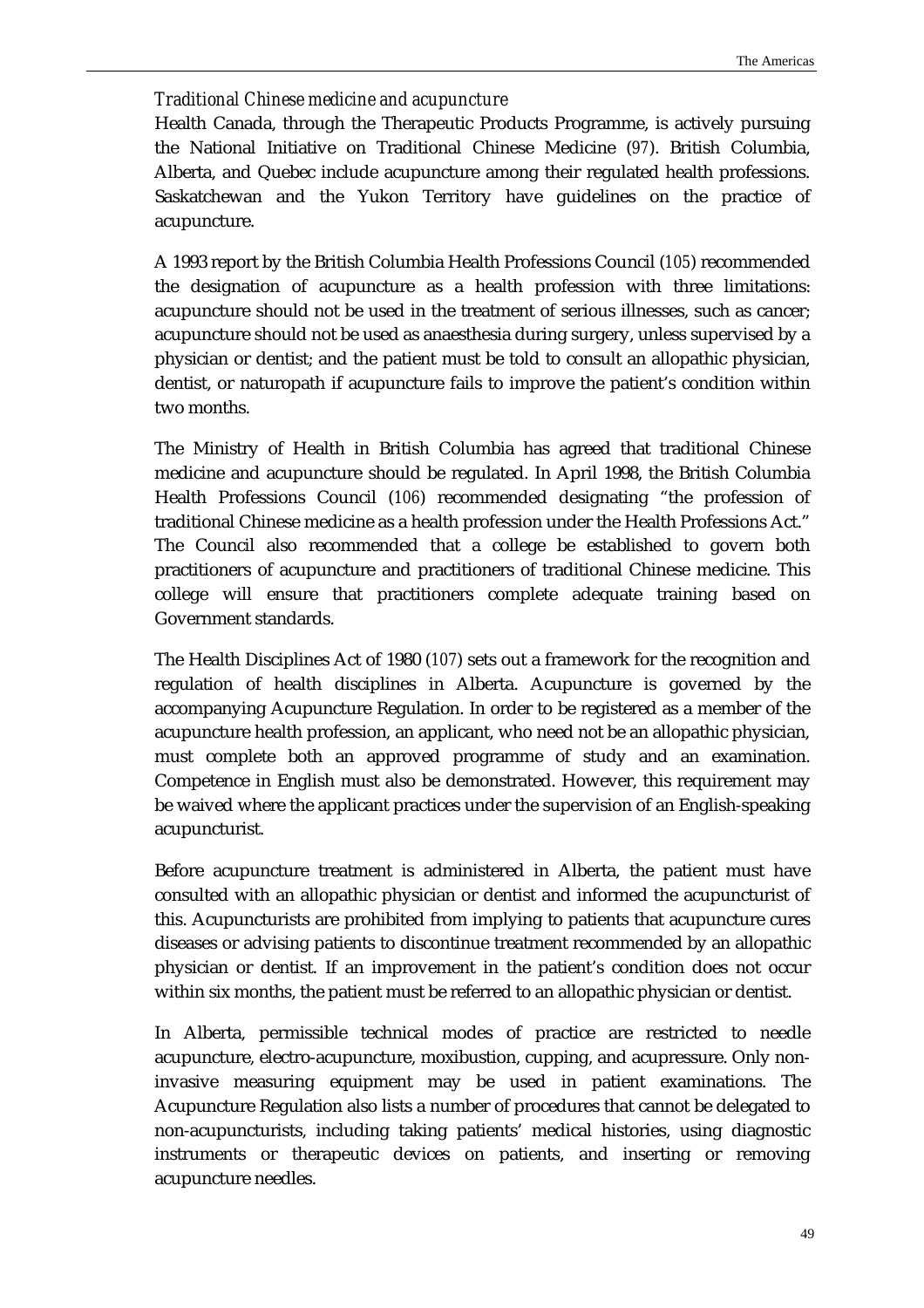The Quebec Medical Act of 1973 (*108*) required the Bureau of the Ordre des Médecins to enact rules for the training, practice, and annual registration of allopathic physicians practising acupuncture. Rules were also introduced concerning the practice of acupuncture by non-physicians (*109*). Non-physician practitioners must hold a recognized college diploma and pass an acupuncture exam set by the Quebec medical regulatory body. Detailed patient records must be kept covering matters such as diagnoses made, treatments rendered, and details of patient consultations with other medical professionals, including allopathic physicians.

Under Section 44 of the Medical Act of Quebec, no person can claim to be an acupuncturist unless he or she is a registered non-physician or allopathic physician who has undergone the required training in acupuncture. Moreover, non-physician practitioners are precluded from using the title "Doctor" or any title that may infer that status unless they have a doctorate in acupuncture, in which case they may use the title "Doctor of Acupuncture".

A number of medical professional regulatory bodies in Canada have published guidelines relating to acupuncture. In Saskatchewan, such guidelines were drawn up by the College of Physicians and Surgeons (*110*). These permit the practice of acupuncture by allopathic physicians who hold a recognized diploma. The guidelines do not mention the practice of acupuncture by non-physicians.

Guidelines issued by the Yukon Medical Council (*111*), however, state that acupuncture is a medical procedure that should only be performed by allopathic physicians or dentists with an appropriate level of training. The guidelines do not permit physicians to delegate acupuncture procedures to others, such as physiotherapists, "except in an approved institutional setting such as a public hospital". The reasoning behind this is that the Yukon guidelines acknowledge that acupuncture has a "valid role" in patient management but warn that, based on current knowledge, "it does not have a curative effect on the fundamental disease process". The guidelines strongly endorse two training programmes recognized by the College of Physicians and Surgeons in British Columbia, but stop short of requiring completion of a programme of study.

# *Naturopathy*

Naturopathy is regulated in Alberta, Manitoba, and Saskatchewan (*112*). In each of these three provinces, naturopaths must meet specified educational requirements and be registered in order to practise naturopathy or use the title of "Naturopath". Educational requirements include the completion of a four-year college programme. Manitoba and Saskatchewan also require an examination in anatomy, physiology, chemistry, general diagnosis, and the principles of naturopathy. In all provinces, naturopaths are prohibited from performing certain health care activities, such as the prescription and administration of allopathic drugs, obstetrical practice, and surgery.

In Alberta, two corresponding provisions in the Chiropractic Profession Act of 1984 (*113*) forbid dual registration as a naturopath and chiropractor. One states that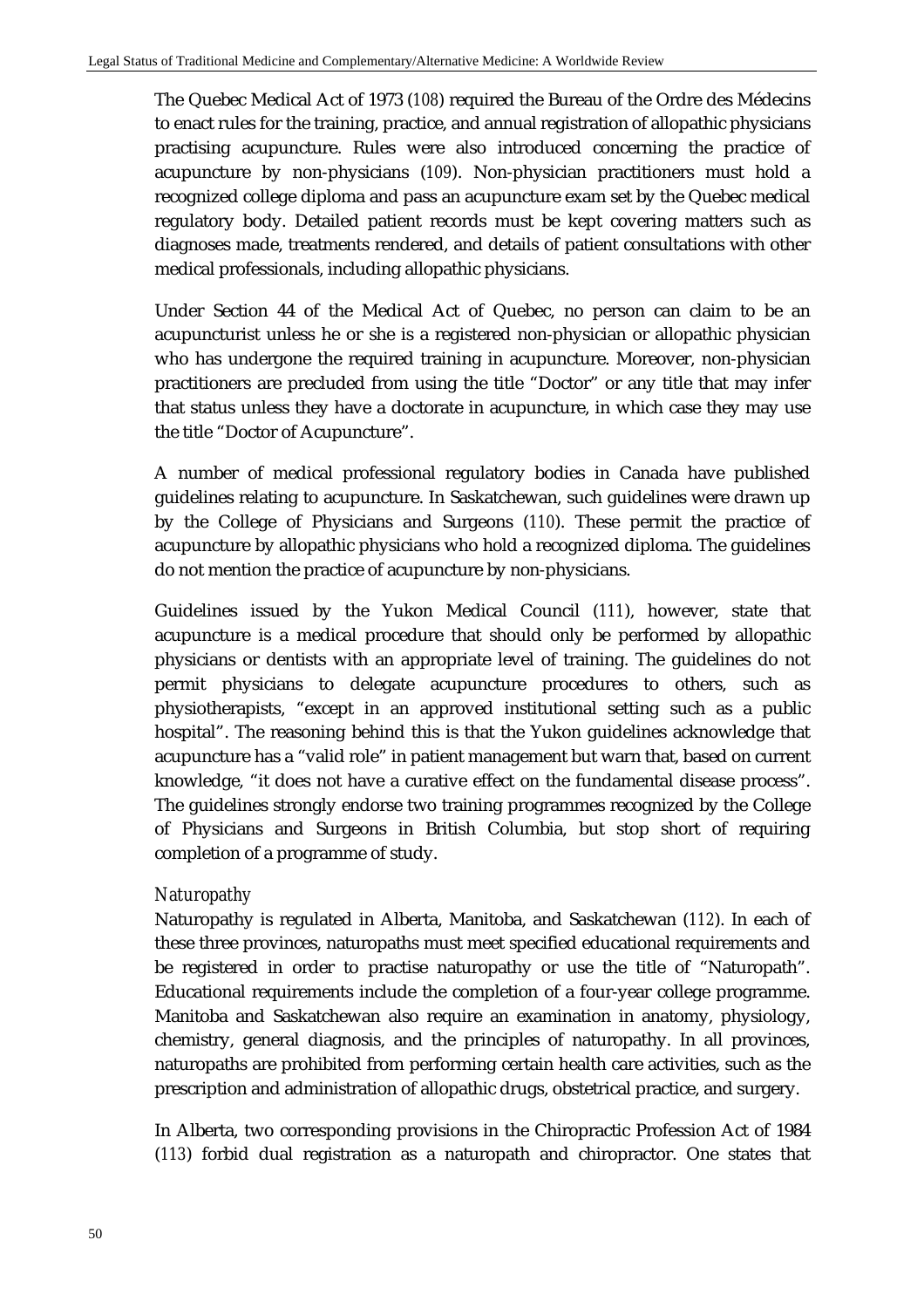registered chiropractors cannot practise naturopathy and the other that practising naturopaths cannot be registered as chiropractors.

### **Education and training**

Complementary/alternative training programmes are provided by private institutes, universities, and community colleges, but there is no universal system of accrediting and validating programmes (*92*). Though there is no standardized complementary/alternative component in allopathic curricula, most medical schools offer some form of training in complementary/alternative medicine to their students of allopathic medicine (*114*), but this usually takes the form of a two-hour to four-hour lecture. The 1998 Standing Committee Report states that there is increasing interest in having more training programmes and more standardized training curricula in complementary/alternative medicine for both complementary/alternative and allopathic providers.

In 1985, the Institute of Chinese Medicine and Acupuncture (*87*) was established to promote the training standards of the Chinese Medicine and Acupuncture Association of Canada. Students interested in entering the four-year programme offered by the Institute are required to have first completed three years of coursework in the sciences at a recognized university. There are two chiropractic colleges in Canada recognized by the World Federation of Chiropractic (*81*).

### **Insurance coverage**

Coverage of complementary/alternative therapies by provincial health insurance plans and workers' compensation boards is selective and minimal. Some provincial health insurance plans cover chiropractic (Alberta, British Columbia, Manitoba, Ontario, Saskatchewan, and New Brunswick only for seniors who purchase extended coverage), and one covers naturopathy (British Columbia) (*92*). Osteopathy is covered in Alberta (*115*).

Workers' compensation boards cover chiropractic in all provinces and territories. Workers' compensation boards in British Columbia, Newfoundland, Ontario, Prince Edward Island, Quebec, and the Yukon Territory cover acupuncture on a case-by-case basis or on prescription by an allopathic physician (*92, 116*). The Alberta Health Care Insurance Plan discontinued its coverage of acupuncture on 1 March 1994. Patients are now solely responsible for the cost of acupuncture treatment (*117*).

About 96% of the private health insurance coverage in Canada is group policies purchased primarily by employers. This insurance is a non-taxable benefit so long as, among other things, reimbursement is only provided for qualified medical practitioners, which include chiropractors, osteopaths, naturopaths, therapists, acupuncturists, and dieticians (*92*).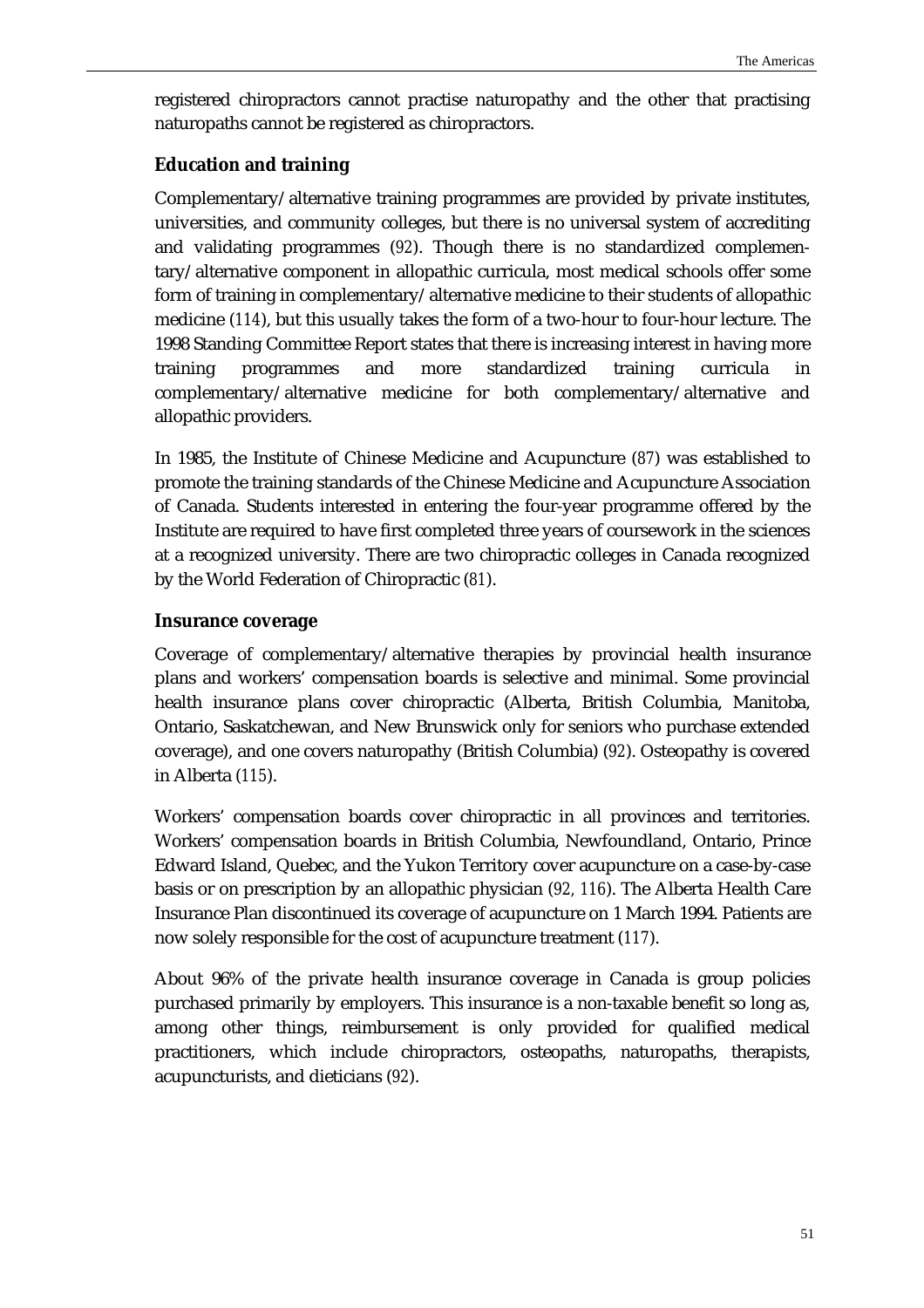# **Chile**

# **Background information**

The Mapuche Community Hospital (*118*) offers traditional and allopathic treatment options. Practising at the hospital are traditional medical providers, bonesetters, and two allopathic doctors. The hospital is affiliated with Mapuche University. Both the hospital and the university receive financial support from the Ministry of Health.

# **Statistics**

In Chile, 10% to 12% of the population is indigenous (*118*). Seventy-one per cent of the population uses complementary/alternative medicine (*82*). There are between 2000 and 10 000 traditional health practitioners in Chile. Principal traditional medical specialities are herbalism, spiritualism, traditional birth attendance, aromatherapy, bach flowers, acupuncture, bonesetting, and chiropractic (*83*).

# **Regulatory situation**

National policies emphasize equal treatment for traditional and allopathic medicine (*118*). Homeopathy and the *Homeopathic Pharmacopoeia* are legally recognized. The Public Health Institute recognizes homeopathic remedies (*53*). Traditional and complementary/alternative medicine are regulated by Ley 19.253 of October 1993, which takes into consideration their role in public health (*62*).

The Ministry of Health oversees the Unit of Traditional Medicine, which also governs complementary/alternative medicine, and the Unit of Indigenous Community Health. The Unit of Traditional Medicine was established in August 1992 (*119*). Its objectives are to set standards for the safety and efficacy of traditional medicines and to encourage the use of proven traditional medicines, including incorporating them into allopathic health programmes (*83*). The Unit of Indigenous Community Health develops the primary health care system at the community level (*118*).

The Health Ministry issues licences for the practice of traditional medicine, but very few traditional medicine practitioners are licensed. Unlicensed traditional health practitioners risk fines or the closure of their offices (*83*). There is no official registry of traditional medicine practitioners.

# **Education and training**

Mapuche University (*118*) offers programmes in traditional knowledge leading to Bachelor's, Master's, and Doctorate degrees. Students of these programmes may choose to specialize in traditional medicine. The university also cultivates medicinal plants and conducts research on traditional medicine. Most students of traditional medicine learn through apprenticeships with experienced providers. In some cases, these are family members. Some practitioners receive medical insight through personal revelations.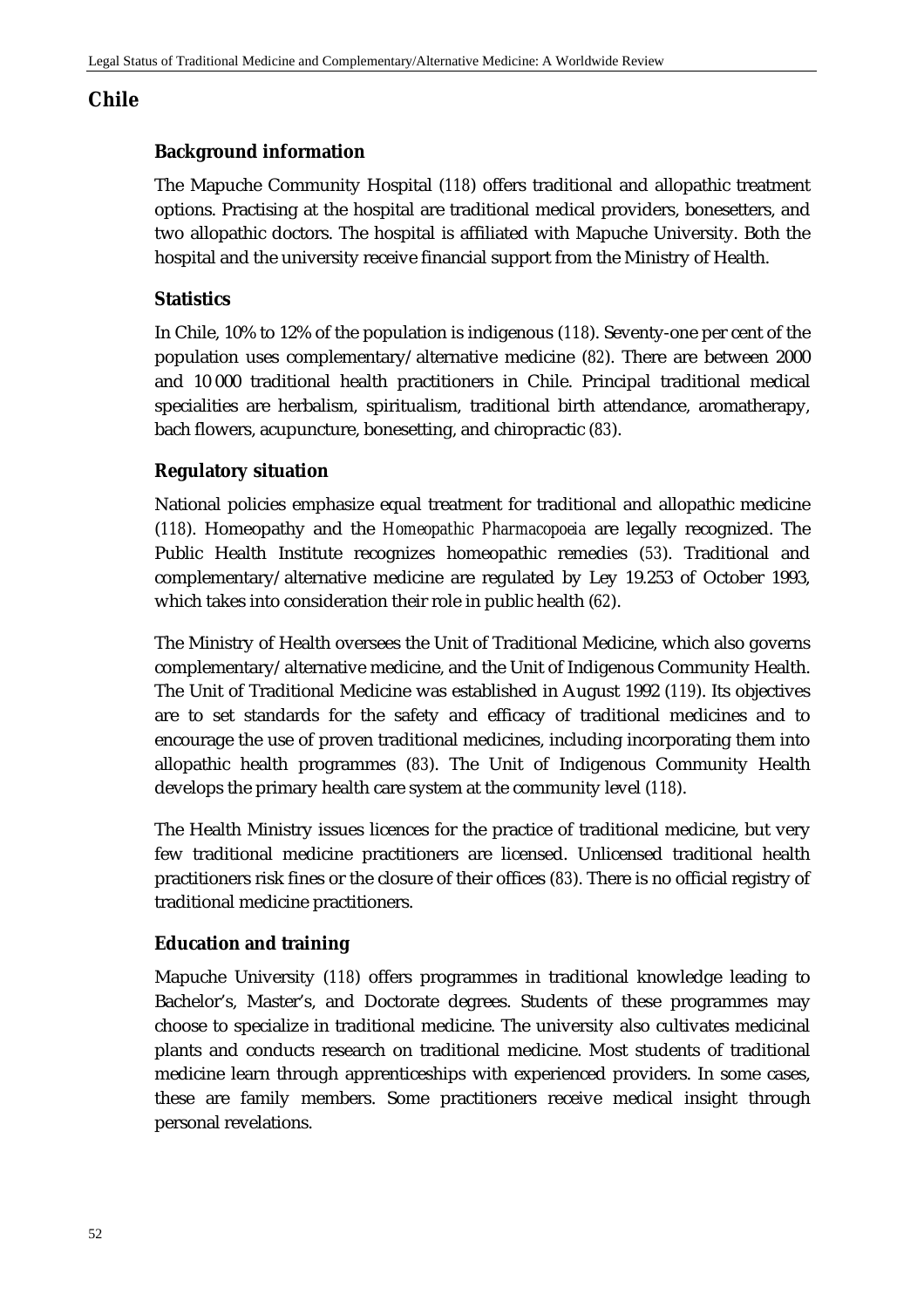Traditional medical training for official allopathic health personnel is not very extensive and consists of occasional informative events that may or may not be included in official training programmes (*83*).

The Government has recognized homeopathy as a medical system, but there are no officially recognized training programmes or examinations (*86*). A chiropractic college is being established (*81*).

# **Colombia**

#### **Background information**

Traditional medicine is widely practised in Colombia (*120*).

#### **Statistics**

Forty per cent of the population has used complementary/alternative medicine (*82*). There are six chiropractors practising in Colombia (*45*).

#### **Regulatory situation**

The Congress of Deputies officially recognized homeopathy as a system of medicine in 1905. In 1914, the Government standardized training requirements for homeopathic doctors and established a system of title protection (*86*). Only allopathic physicians may practice homeopathy. The Institute of Medicaments and Food regulates the manufacturing of homeopathic remedies. Integration of homeopathy into the Public Health Services is planned (*53*). Chiropractors are not permitted to use X-ray equipment. However, chiropractors may request radiologists to provide X-ray services for their patients.

#### **Education and training**

Homeopathy is taught in three schools authorized by the Ministry of Education. The regular three-year courses are limited to licensed allopathic physicians (*53*).

# **Costa Rica**

### **Background information**

There are no associations of traditional medicine practitioners in Costa Rica. Women do not practice traditional medicine (*83*).

#### **Statistics**

There are at least 19 practitioners practising indigenous traditional medicine (*83*). There are two chiropractors practising in Costa Rica (*45*).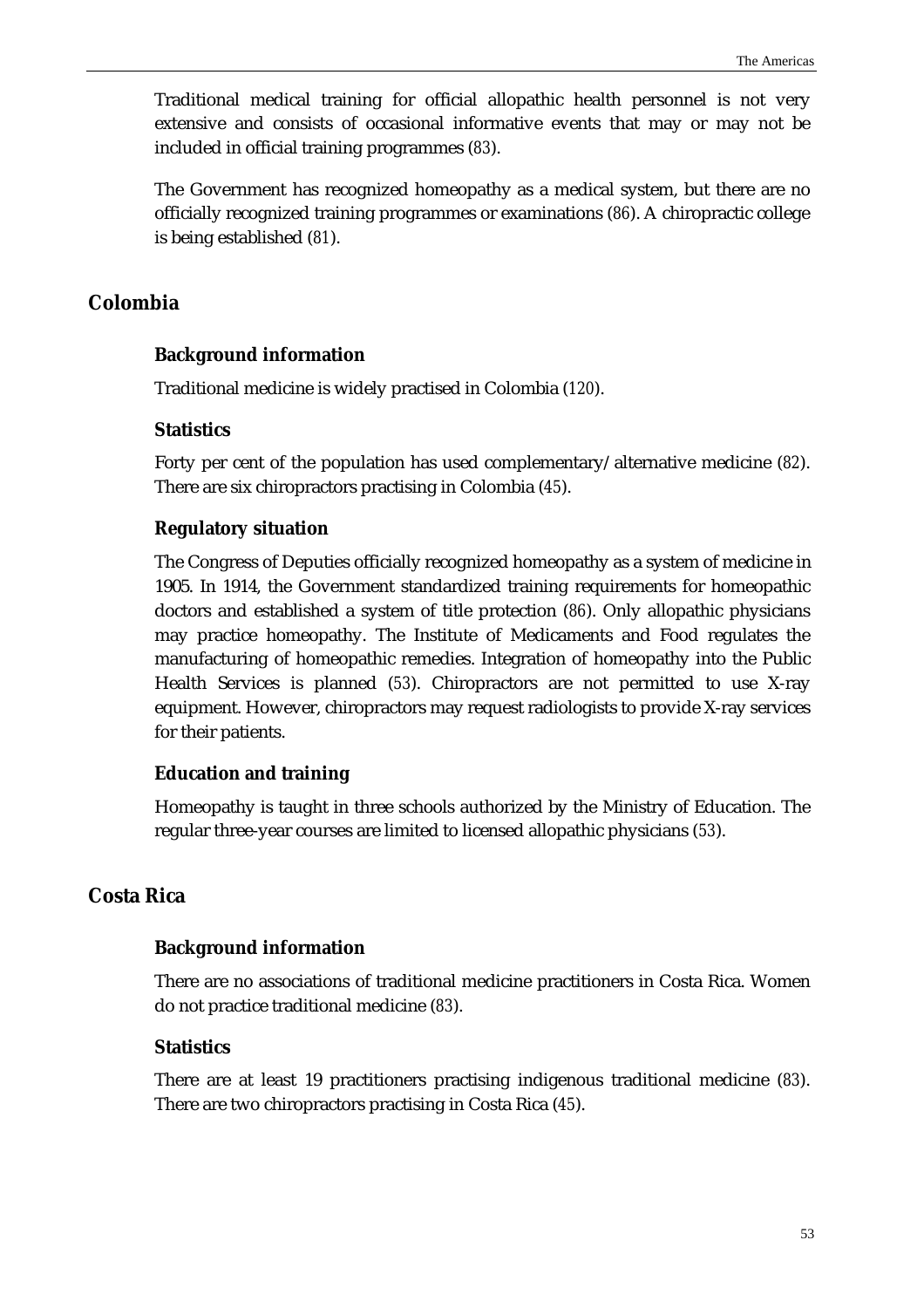### **Regulatory situation**

Though the production of traditional medications is regulated, the practice of traditional medicine is ignored in official health laws. There is no registry of traditional health practitioners in Costa Rica. Traditional medicine practitioners are not licensed, nor are they sanctioned for practising medicine. This may soon change, however, as the Legislative Assembly is currently considering a bill that would regulate traditional medicine.

There are no official programmes linking traditional medicine with allopathic medicine (*83*).

The College of Physicians and Surgeons recognized homeopathy as a medical speciality in 1994. By a pronouncement of the Sala de Jurisdicción Constitucional of the Supreme Court on 9 January 1998, allopathic medical doctors can be accredited postgraduate homeopathic studies under the Medical Speciality Regulations. Homeopathy is thereby treated as a branch of allopathic medicine and governed by the same regulations as other allopathic specialities (*53*). A chiropractic law is pending.

In 1996, a multidisciplinary committee composed of representatives from the Ministry of Health and colleges of pharmacy in Costa Rican universities convened to formulate regulations on herbal medicines (*121*). In 1998, the committee published Decree 26782S regulating the industrialization, registration, commercialization, and publication of herbal preparations and herbal products.

# **Education and training**

There are no institutions officially responsible for teaching traditional medicine (*83*). Postgraduate homeopathic studies are available through an institution recognized by the College of Physicians and Surgeons (*53*).

# **Cuba**

### **Statistics**

Sixty per cent of the population use traditional or complementary/alternative medicine (*122*). Sixty per cent of allopathic physicians are trained in traditional or complementary/alternative medicine (*122*). There are 579 registered herbal products made in Cuba. An additional 295 registered herbal products are imported (*122*).

### **Regulatory situation**

Following the 1959 revolution, Cuban health authorities forbade the practice of traditional medicine by anyone except traditional birth attendants. Traditional birth attendants were slowly integrated into Cuba's health services as ancillary staff (*123*).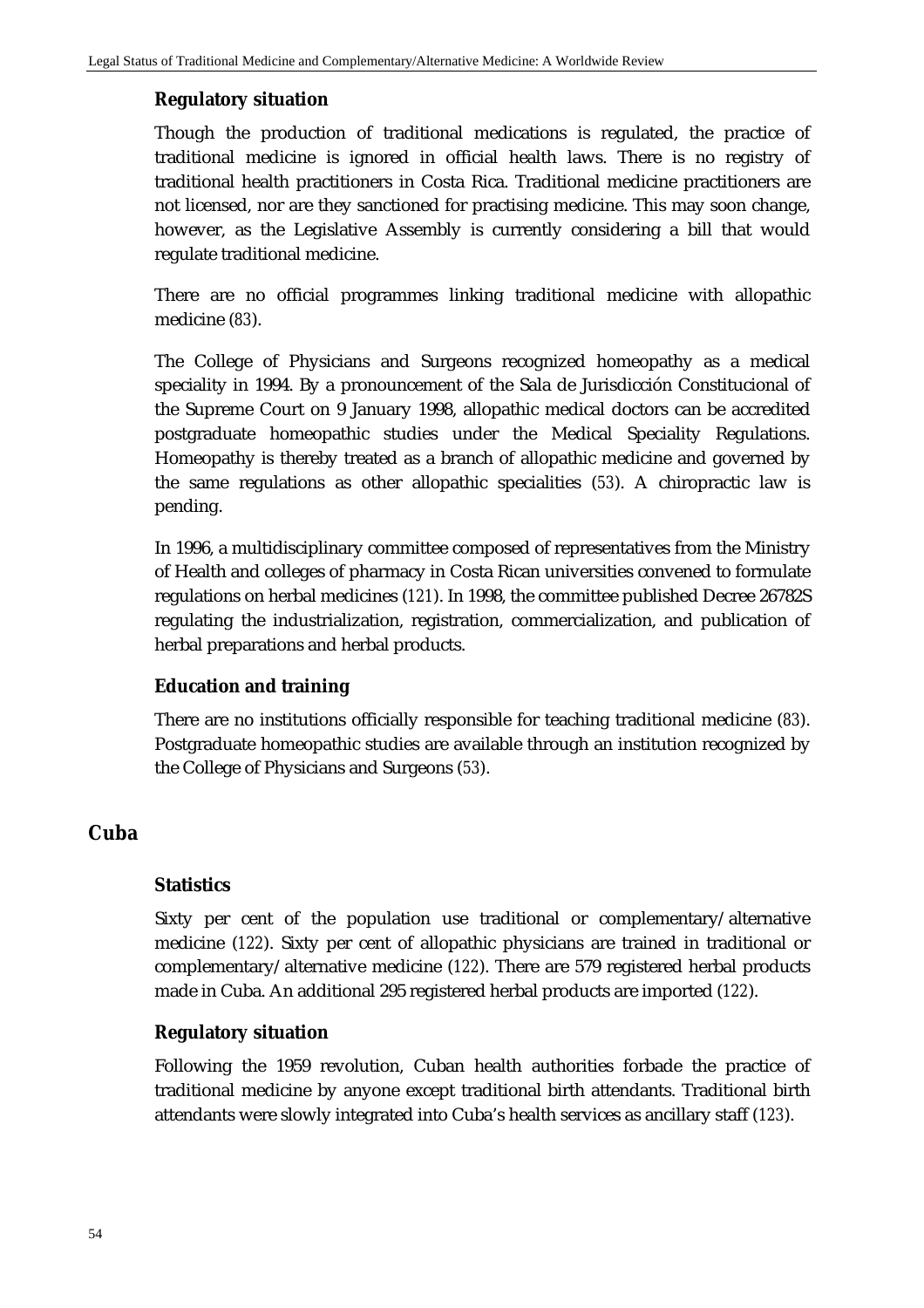The 1983 Cuban Public Health Law (*124*) puts forth strict requirements for the qualification of health care workers. Traditional medicine practitioners are not granted exemplary status. Section 90 states the following:

Medical, dental, and pharmaceutical activities and other health professions shall be practised by persons who have followed special courses and hold a qualification conferred by a centre of higher education in Cuba (or an equivalent foreign qualification*)*; the activities of health technicians, qualified staff, and other health workers shall be practised by persons who have followed special courses and hold a qualification granted by an institute, school, polytechnic, or centre for technical training in health.

A 1988 decree (*125*), which contains regulations for the implementation of the Public Health Law, prohibits the practice of medicine by persons who do not meet these qualification criteria.

In 1992, the Ministry of Health officially recognized homeopathy (*53*). National and international homeopathic congresses were scheduled during 1997 and 1998, and there are an increasing number of physicians using homeopathic remedies. Homeopathic dispensaries are spread all over the country. A standard good manufacturing practice for the manufacture of homeopathic remedies has been accepted. In 1992, acupuncture was integrated into the Cuban health care system (*122*).

In 1995, the Traditional Medicine Programme (*122*) was instituted, prioritizing the cultivation of medicinal plants, the education of practitioners, research into traditional medicine, and the integration of traditional medicine into the national health care system.

# **Education and training**

Courses on introductory and advanced homeopathy are given at the medical and pharmaceutical schools.

### **Dominican Republic**

### **Background information**

The principal traditional medical specialities are *vodun*, *ensalmadorismo*, and herbalism (*83*).

#### **Statistics**

There are between 2000 and 3000 practitioners practising traditional health in the Dominican Republic (*83*).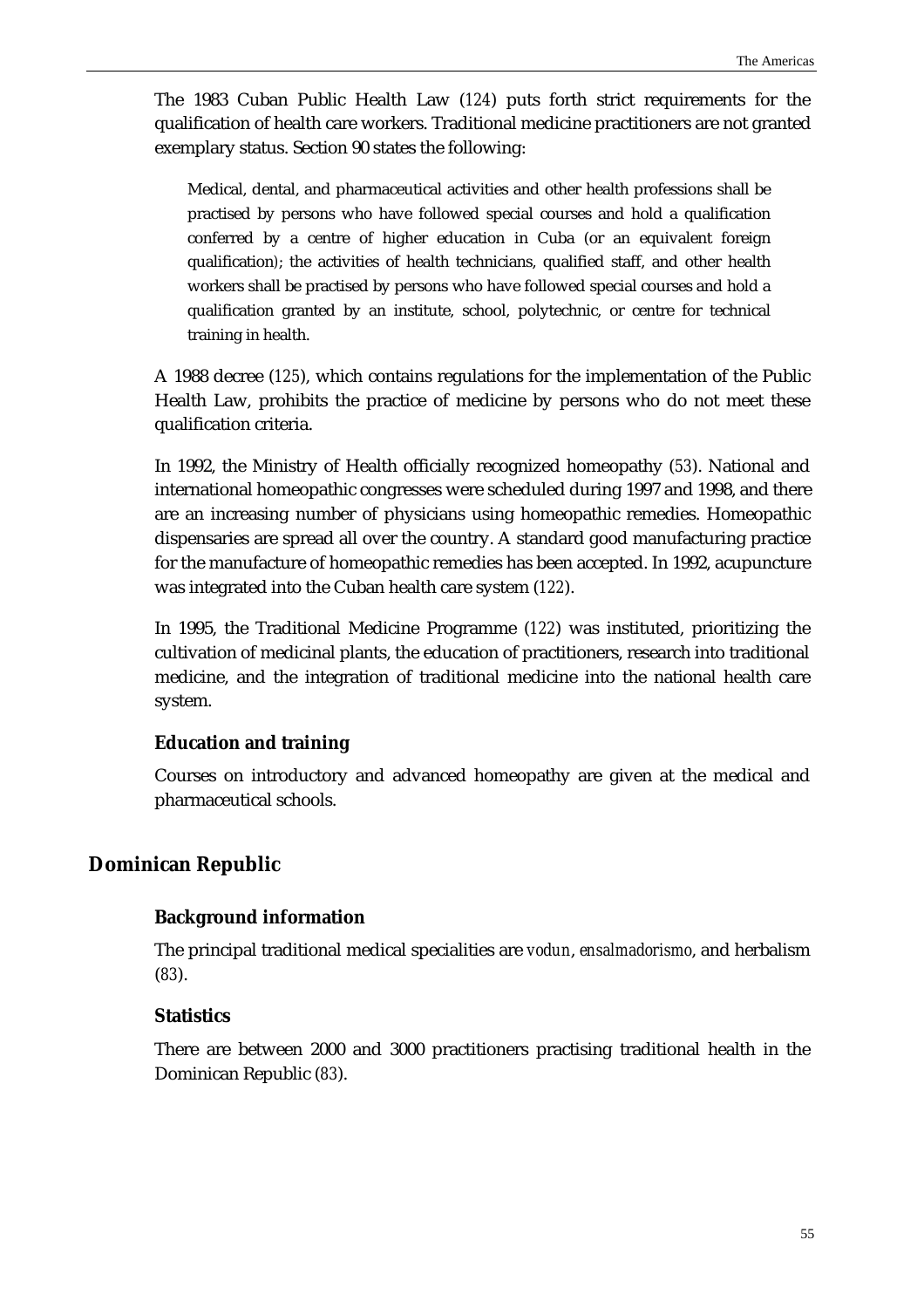### **Regulatory situation**

Although there is an official programme linking traditional medicine with allopathic medicine, there is no official registry of traditional health practitioners, and traditional medicine practitioners are not licensed in the Dominican Republic (*83*).

### **Education and training**

The Ministry of Health and Social Welfare offers training programmes for traditional birth attendants in hospitals and health centres throughout the Dominican Republic. The Pan American Health Organization assisted in revising these programmes in 1973 (*120, 126*). There are no other institutions that teach traditional medicine. Instead, traditional medicine is taught through apprenticeships with experienced practitioners. Traditional medical knowledge may also be transmitted through dreams and personal revelations. There are no official training programmes in traditional medicine for allopathic health personnel (*83*).

# **Ecuador**

### **Background information**

In Ecuador, there are associations of traditional medicine practitioners that work at regional and local levels. Some of these associations were created by indigenous organizations and others by state initiatives (*83*).

### **Statistics**

There are nine chiropractors practising in Ecuador (*45*).

### **Regulatory situation**

Section 174 of the Ecuadorian Health Code of 1971 (*127*) limited the practice of physicians, pharmacists, dentists, midwives, and other health practitioners to persons holding qualifications "granted or validated by the University of Ecuador". Under Section 179, health authorities were responsible for the detection and suppression of the illegal practice of medicine and allied professions "without prejudice to normal judicial proceedings". By Section 180, "It shall be automatically assumed that a person is illegally practising [medicine] . . . if, without holding a legally conferred qualification, diploma, or certificate, he possesses equipment or materials for such practice."

In the beginning of 1998, indigenous peoples proposed a bill to regulate traditional medicine (*83*). This bill was passed in June and came into force in August 1998. Based on this bill, the Constitutional Assembly included two articles in the Constitution that stipulate principles on which the practice of traditional medicine must be based. Chapter 4, Section 4, Article 44 reads as follows:

The State will formulate national health policy and will monitor its application. It will control the operation of the entities of this sector. It will acknowledge, respect and promote the development of traditional and alternative medicine, the practice of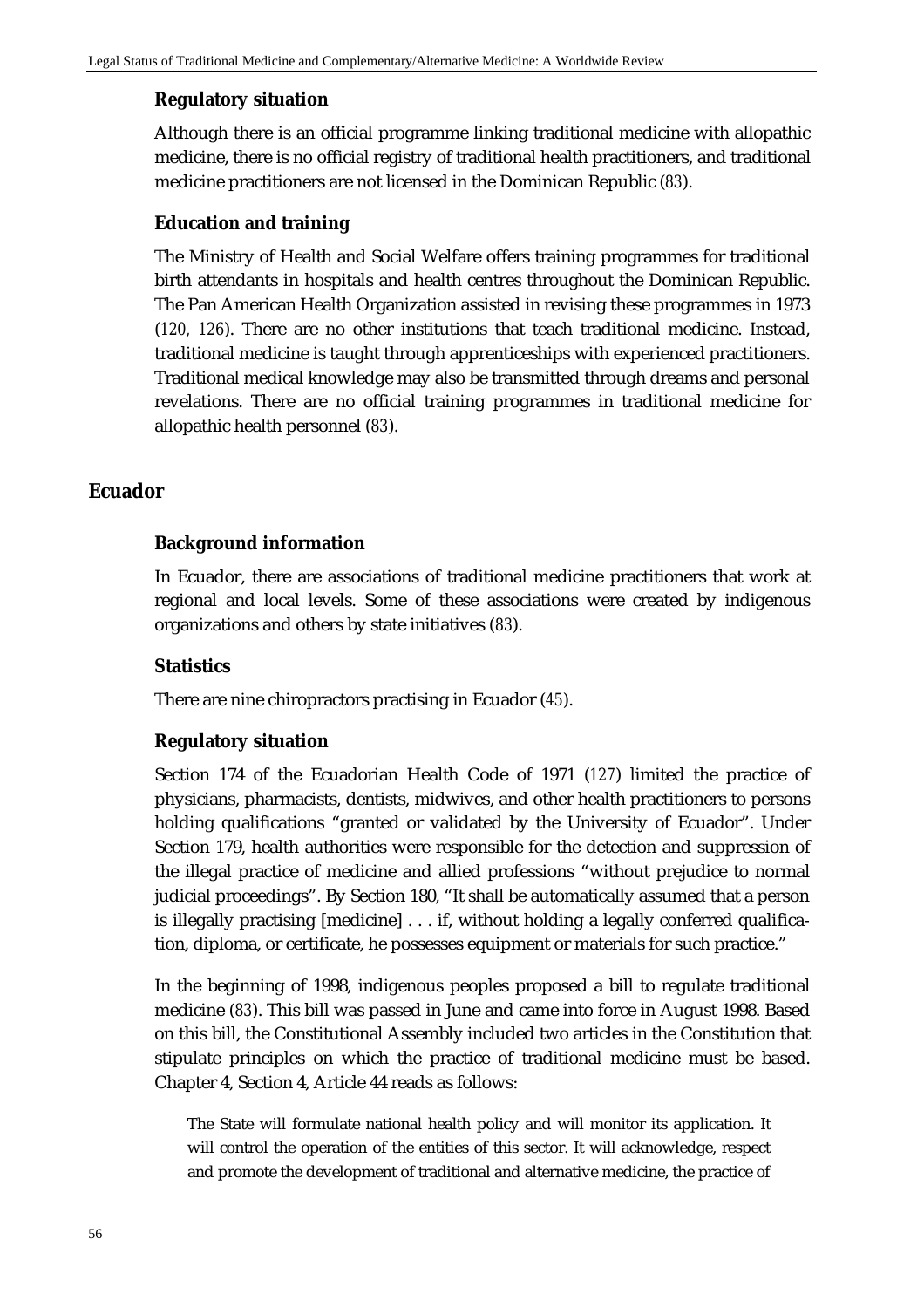which will be regulated by law and will promote scientific and technological advancement in the health area subject to bio-ethical principles.

The Constitution of the Republic, Chapter 5, Article 84, Numeral 12 establishes collective rights:

to the systems, knowledge and practice of Traditional Medicine, including the right to the protection of ritual and sacred places, plants, animals, minerals and ecosystems of interest to the State from the point of view of traditional medicine.

There is no registry of traditional medicine practitioners in Ecuador and no licensing procedure for practitioners of traditional medicine. There is no official institution in charge of regulating traditional medical practice (*83*). There is, however, the National Division of Indigenous Health, which was created by a ministerial resolution to promote the development of traditional medicine (*82*).

In Ecuador, there are no specific programmes linking traditional medicine with allopathic medicine. But, with increasing interest in traditional medicine, particularly Quichua medicine, the State is focusing more attention on official linkages. Some efforts have been made to coordinate with institutions and organizations affiliated with traditional medicine in Ecuador (*83*).

In 1983, the Government recognized homeopathy as a medical practice (*86*). The Ecuadorian Medical Federation began officially recognizing homeopathy as a medical speciality in 1988. It is also recognized in the Constitution of the National Assembly (*53*). There is no chiropractic law.

#### **Education and training**

Universidad Andina Simón Bolívar, a private Andean university in the city of Quito, is responsible for teaching traditional medicine in Ecuador. Offerings include certificate programmes, seminars, workshops, and meetings.

The Ministry of Public Health established training courses for traditional birth attendants in 1974 with the aim of incorporating them into the health services of rural areas (*120, 128*). There is no official training in traditional medicine offered to allopathic health personnel (*83*).

# **Guatemala**

### **Background information**

The principal traditional medicine specialists in Guatemala are traditional birth attendants, bonesetters, herbalists, spiritualists, *chupadores*, massage therapists, and practitioners who specialize in muscle tears (*83*). A 1977 order established the Guatemalan Association of Acupuncture (*130*). The Association promotes the knowledge and the study of acupuncture and facilitates professional contacts with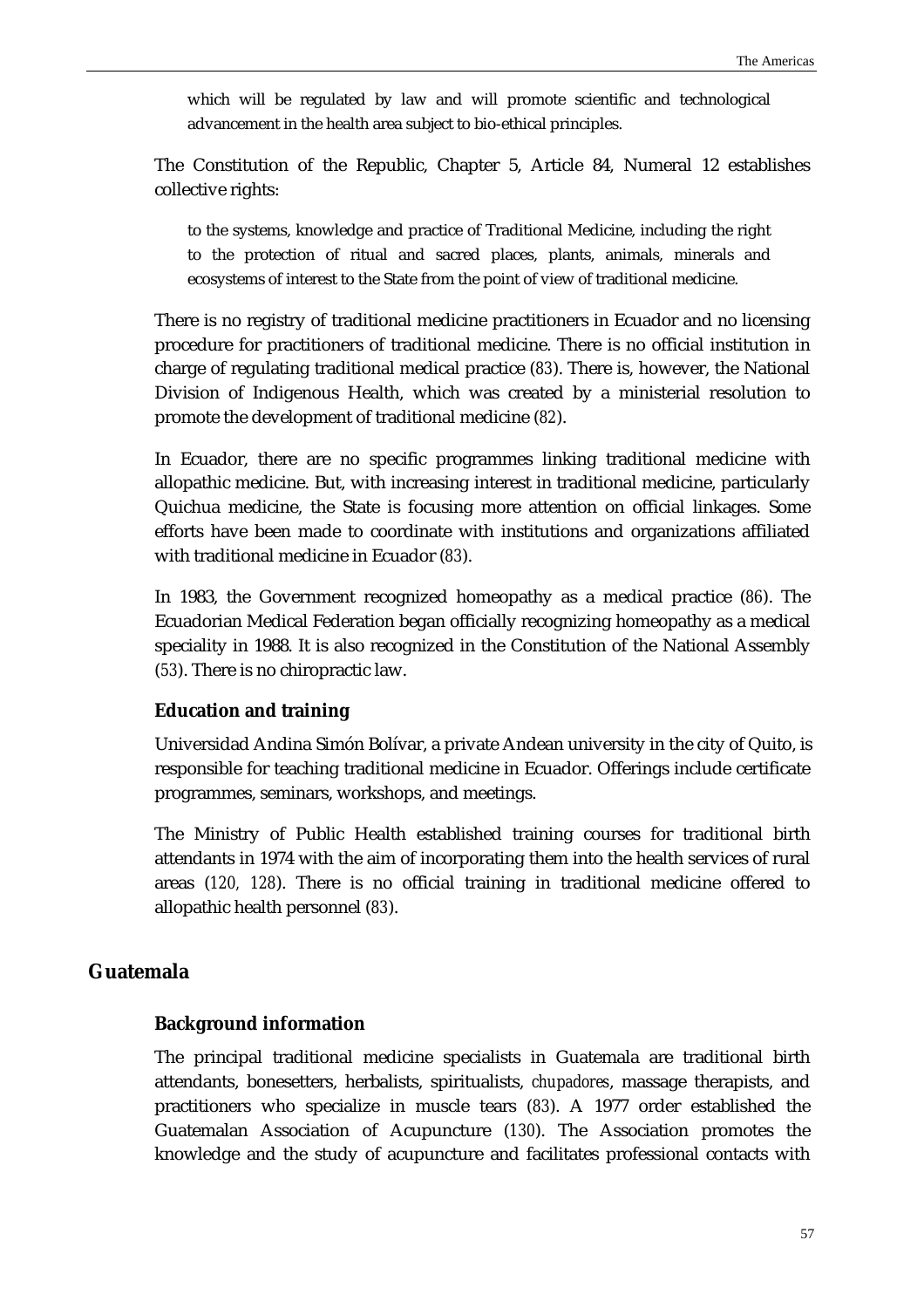acupuncturists in other countries. Membership in this association does not license individuals to practise acupuncture.

The University of San Carlos is undertaking research on medicinal plants (*129*).

### **Statistics**

There are approximately three traditional health practitioners per municipality. About 250 traditional health practitioners are registered with the TOTO-Integrado Association (*83*).

# **Regulatory situation**

The laws regulating traditional medicine in Guatemala include Acuerdos de Paz, the Political Constitution, the Health Code, and Regulations for the Quality Control of Herbal Products (*82, 129*). The Health Code defines, classifies, and outlines registration and licensing requirements for all medicines. The Regulations for the Quality Control of Herbal Products classifies herbal products and registration procedures for them (*129*).

Although there is no official licence to practise traditional medicine, 10% of traditional medicine practitioners have a permit to practise. These permits are issued upon completion of a training course organized by the Public Health Ministry and local health centres. The permits are not available throughout the country. Traditional medicine practitioners without permits may practise within their own communities, but they are rejected by institutions and risk being sued for malpractice (*83*). A registry of traditional health practitioners is currently being developed.

The programme of the Integral Healthcare System links traditional and allopathic medicine (*83*).

# **Education and training**

Courses in traditional medicine are available through the Public Health Ministry. Additionally, CDRO in Totonicapan, Barefoot Doctors in Chinique, and Quiche Guatemala offer technical studies, seminars, informal presentations, and workshops that include instruction in traditional medicine. Traditional medicine is also learned through apprenticeships, which may include practice, observation, readings, workshops, and videos. How to treat a particular illness is sometimes learned as a result of having suffered from it oneself.

Personnel in the official health services do not receive training in traditional medicine (*83*).

# **Honduras**

# **Regulatory situation**

Section 130 of the Honduran Health Code of 1966 (*131*) states the following: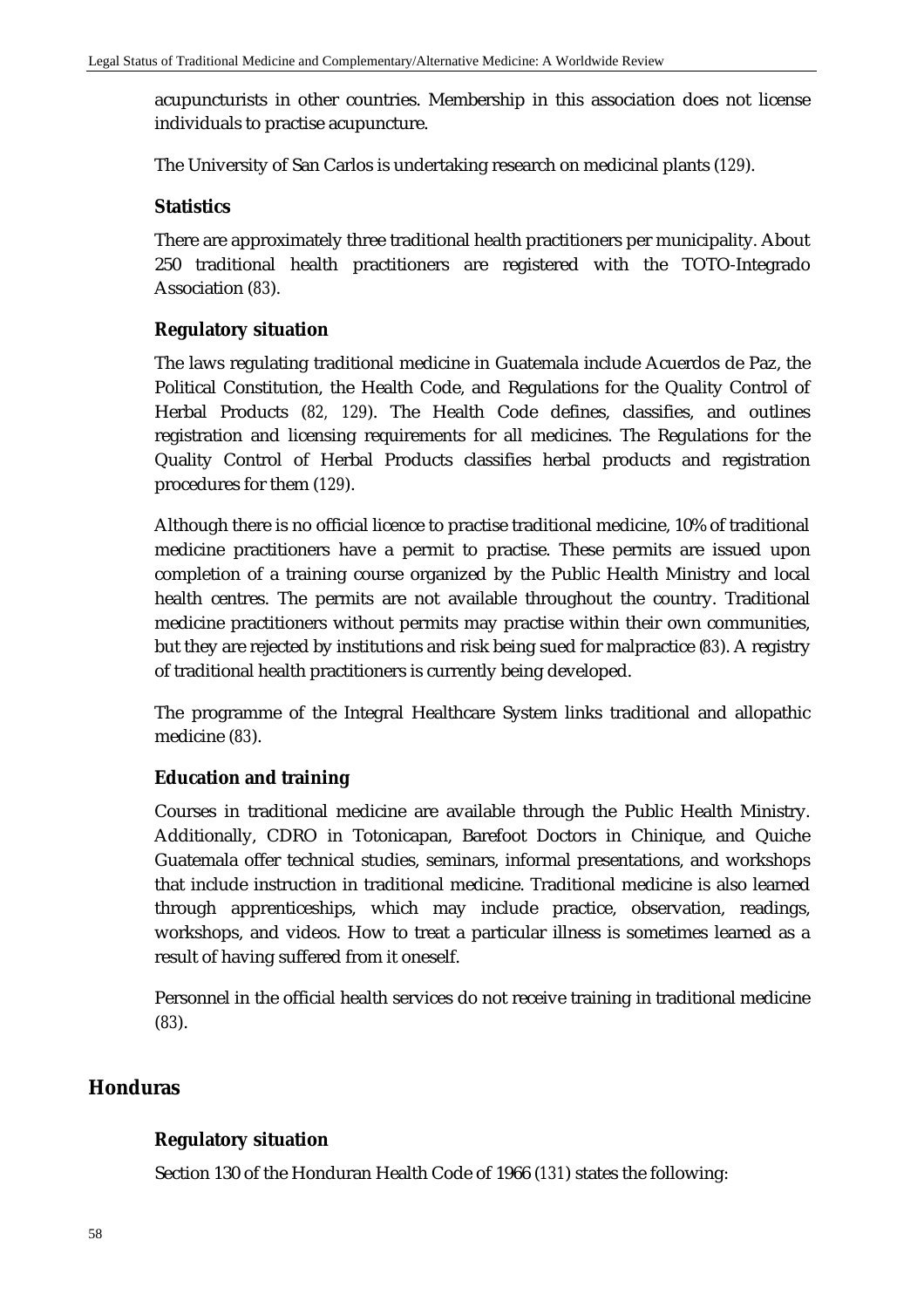The practice of naturopathy, homeopathy, empiricism, and other occupations considered to be harmful or useless by the Secretariat for Public Health and Social Welfare shall be prohibited in the country.

Practitioners of traditional medicine are not granted exemplary status. There is no chiropractic law.

### **Jamaica**

#### **Statistics**

More than 8000 medicinal products, including 610 vitamins, 90 minerals, and 60 herbal remedies, were registered and licensed in Jamaica between 1975 and 2000. Of the 403 medicinal products registered in 1999, 9.5% were of herbal origin (*132*). Herbal products are a multi-million dollar industry in Jamaica (*133*).

#### **Regulatory situation**

In 2000, the Parliament considered revisions to the Food and Drugs Act of 1964 and the Food and Drugs Regulations of 1974. The revisions (*134*) were aimed at ensuring the safety, efficacy, and quality control of herbal products. In 2001, the Parliament approved the revisions, under which the following applied:

- ♦ Products are subject to approval, requirements for which are similar to, but not as elaborate as, those for pharmaceuticals. The onus is on manufacturers to substantiate quality, efficacy, and safety.
- ♦ Products containing vitamins and minerals in less than three times the recommended daily amount are classified as foods and do not require formal registration.
- ♦ Vitamins containing more than three times the recommended daily amount are classified as drugs.
- ♦ Herbal products require registration if they contain substances used for conditions that normally need medical intervention.
- ♦ Herbal products containing substances used for self-limiting conditions that do not normally require medical intervention do not require registration.
- ♦ Registered products, like drugs, require a permit for importation.
- ♦ Products that are not registered do not require a permit for importation; however, proof of quality is required annually or such other time, as deemed necessary.

The revisions define an herbal medicine as "a medicinal product consisting of a substance produced by subjecting a plant or plants to drying, crushing, or any other process or of a mixture whose sole ingredients are two or more substances so produced or of a mixture whose sole ingredients are one or more substances so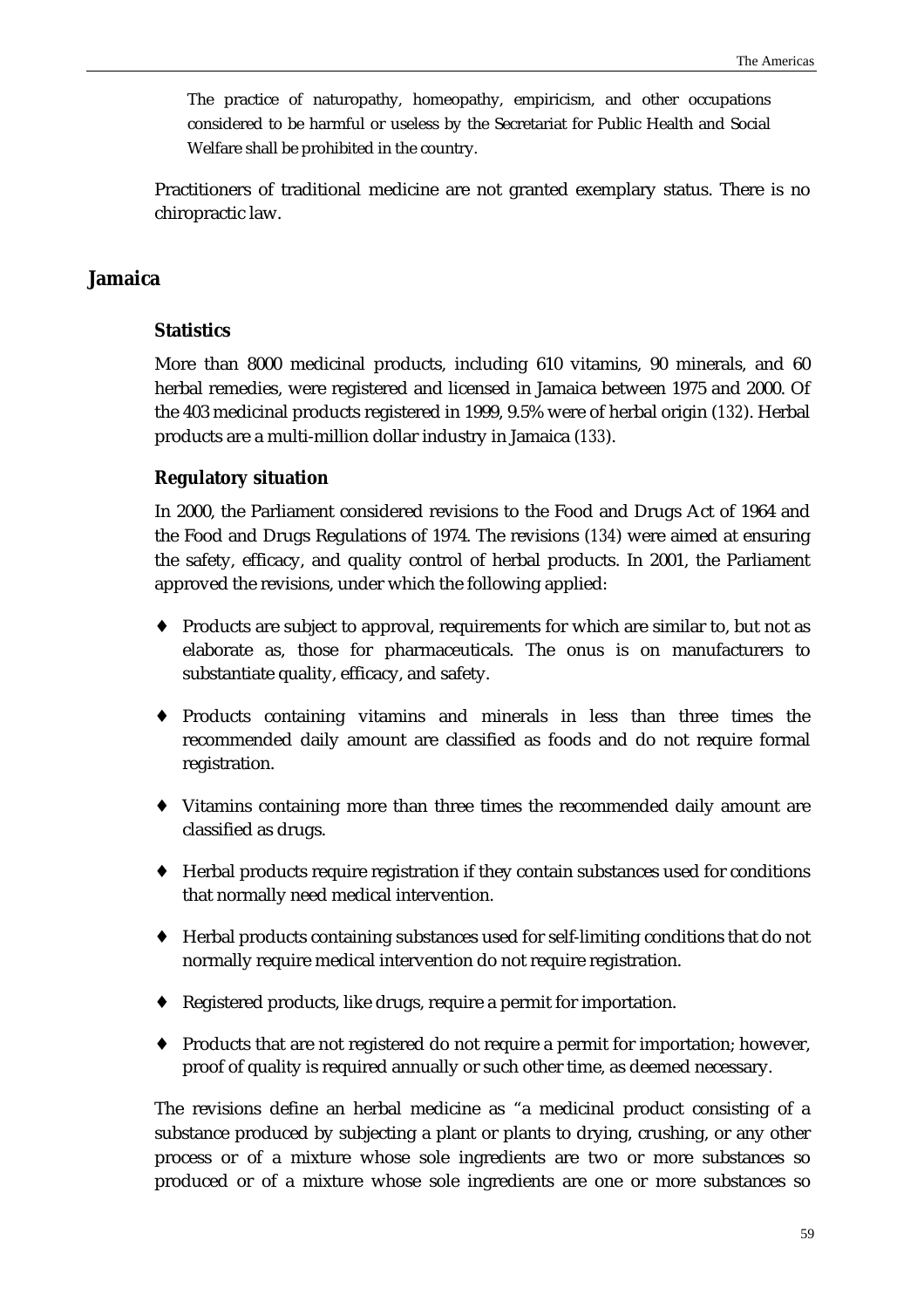produced and water or some other inert substance". This definition is adapted from Section 132 of the United Kingdom's Medicines Act of 1968.

There is no chiropractic law. Chiropractors are recognized as medical practitioners but prohibited from providing physical therapy services and from using the title of "Doctor".

# **Mexico**

# **Background information**

The principal traditional medical specialists are traditional birth attendants, herbalists, bonesetters, *curanderos*, snake *culebreros*, shamans, spiritualists, and *sobadores* (*83, 135*).

# **Statistics**

Traditional birth attendants preside over more than two-thirds of childbirths in Mexico. There are 55 to 60 chiropractors practising in Mexico (*45*). There are about 3000 homeopathic physicians (*53*).

### **Regulatory situation**

In 1980, the Mexican Institute of Social Security created a unit to study traditional medicine and medicinal plants. Later, a programme was introduced to foster the integration of traditional and allopathic systems of medicine. The programme was designed to involve traditional practitioners in the health activities of 3500 rural medical units within the Social Security System (*135*). The Mexican Institute of Social Security is also working with the national plan for depressed zones and marginalized groups (Coplamar) to integrate allopathic and traditional medicine (*83*).

Mexico's registry of traditional medicine practitioners is kept by the National Indigenous Institute and the Mexican Institute of Social Security.

Traditional medicine forms an integral part of the health care delivery system. Although there is no official licence for the practice of traditional medicine, other than for traditional birth attendants, the authorities are currently working on creating such a licence. Proposals for a bill to regulate traditional medical practice, aside from that of traditional birth attendants, have been made since 1989 (*83*).

The Regulations of 20 October 1976 (*136*) established a distinct sector of the health field for qualified traditional birth attendants. Section 2 of the Regulations define qualified traditional birth attendants as persons who have been attending deliveries without training and are licensed and qualified under the Regulations. Licences are issued by health centres following the completion of a training course. Section 9 states that entry to the course is restricted to persons who have attained majority, are literate, and are recognized by the communities in which they work as carrying out obstetric activities. Section 13 specifies that traditional birth attendants may attend women in their community during normal pregnancy, delivery, and the puerperium provided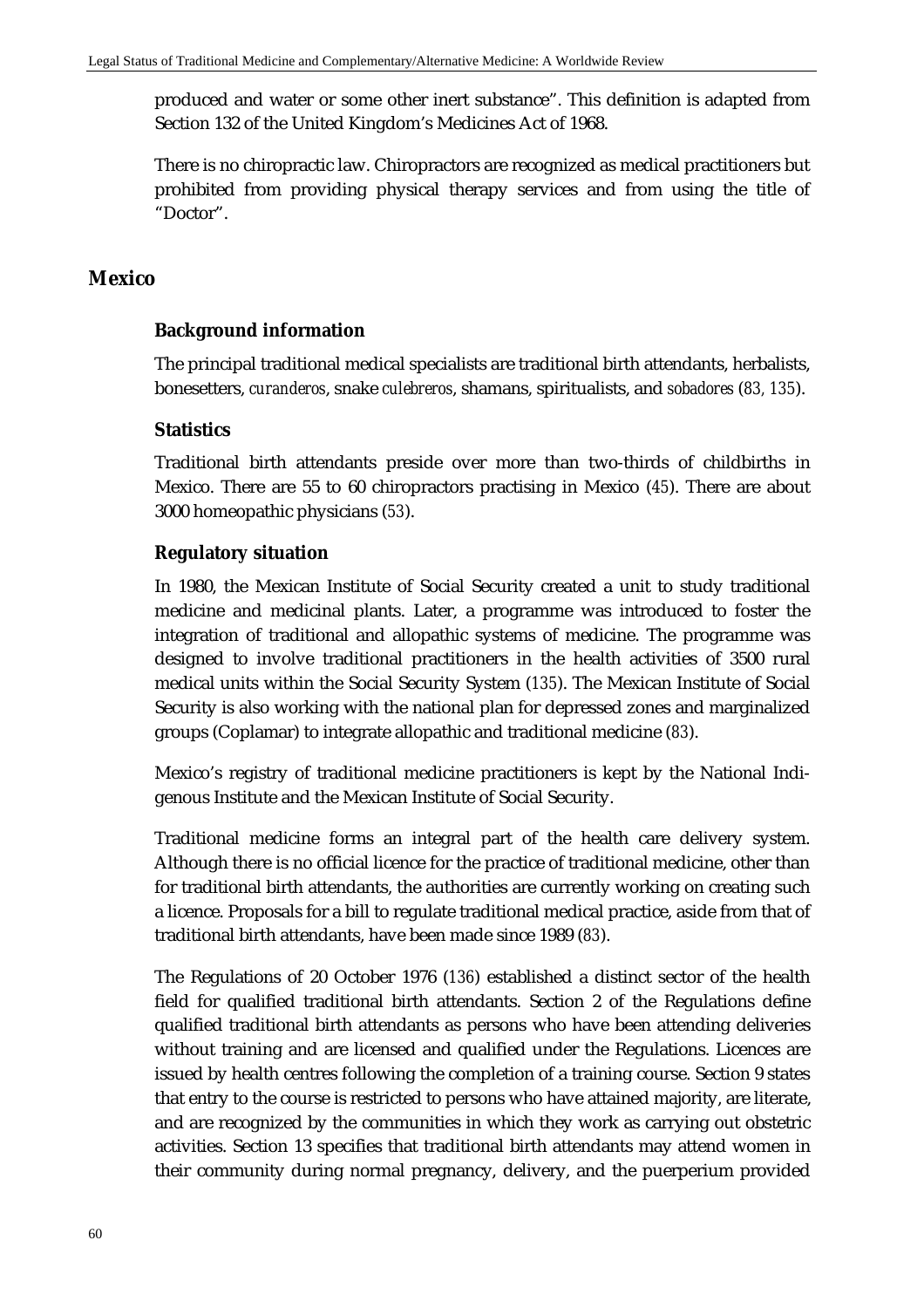that they notify a health centre. They may also prescribe appropriate medications in accordance with the instructions of the Secretariat for Health and Welfare.

There is a proposal to add provisions to the General Health Law that would regulate the quality control of medical activities, establishments, products, and services. Chapter 4 of these proposed changes covers herbal medicines.

Homeopathy has been accepted and integrated into the national health system in Mexico. In 1895, a presidential decree was issued to establish a national homeopathic school; to regulate training requirements for homeopathic doctors, including title protection; and to establish a national homeopathic hospital. In 1996, the Government recognized homeopathy as a medical speciality (*86*). Licensing legislation regulates chiropractic educational standards and practice (*81*). Chiropractors have been licensed since 1988. Credentials must be periodically revalidated (*65*).

# **Education and training**

The National Indigenous Institute has a unit dedicated to the organization, coordination, and instruction of traditional medicine. In some states, the Institute coordinates with associations of traditional medicine practitioners to provide workshops, courses, and other activities where practitioners can gather and share their knowledge. Traditional medicine is taught through apprentice programmes, including practice, observation, and workshops. In some cases, families are known for a particular speciality.

The Mexican Institute of Social Security offers informal presentations and workshops on traditional medicine, medical anthropology, and community work techniques to personnel working in the official health services (*83*).

There are several schools and hospitals teaching homeopathy. Homeopatia de Mexico, an association for homeopathic practitioners, obtained official recognition for its postgraduate school in 1996 (*53*). A chiropractic college is presently being established (*81*).

# **Nicaragua**

### **Statistics**

There are 2500 persons registered in the registry of traditional medical practitioners. The principal traditional medical specialities are traditional birth attendance, herbalism, spiritualism, and massage (*83*).

### **Regulatory situation**

The Department of Traditional and Popular Medicine of the Ministry of Health regulates traditional medicine in Nicaragua (*82*). No licence is required to practice traditional medicine. While there are no restrictions or legal barriers that limit its practice, the Nicaraguan Academy of Homeopathic Medicine is working towards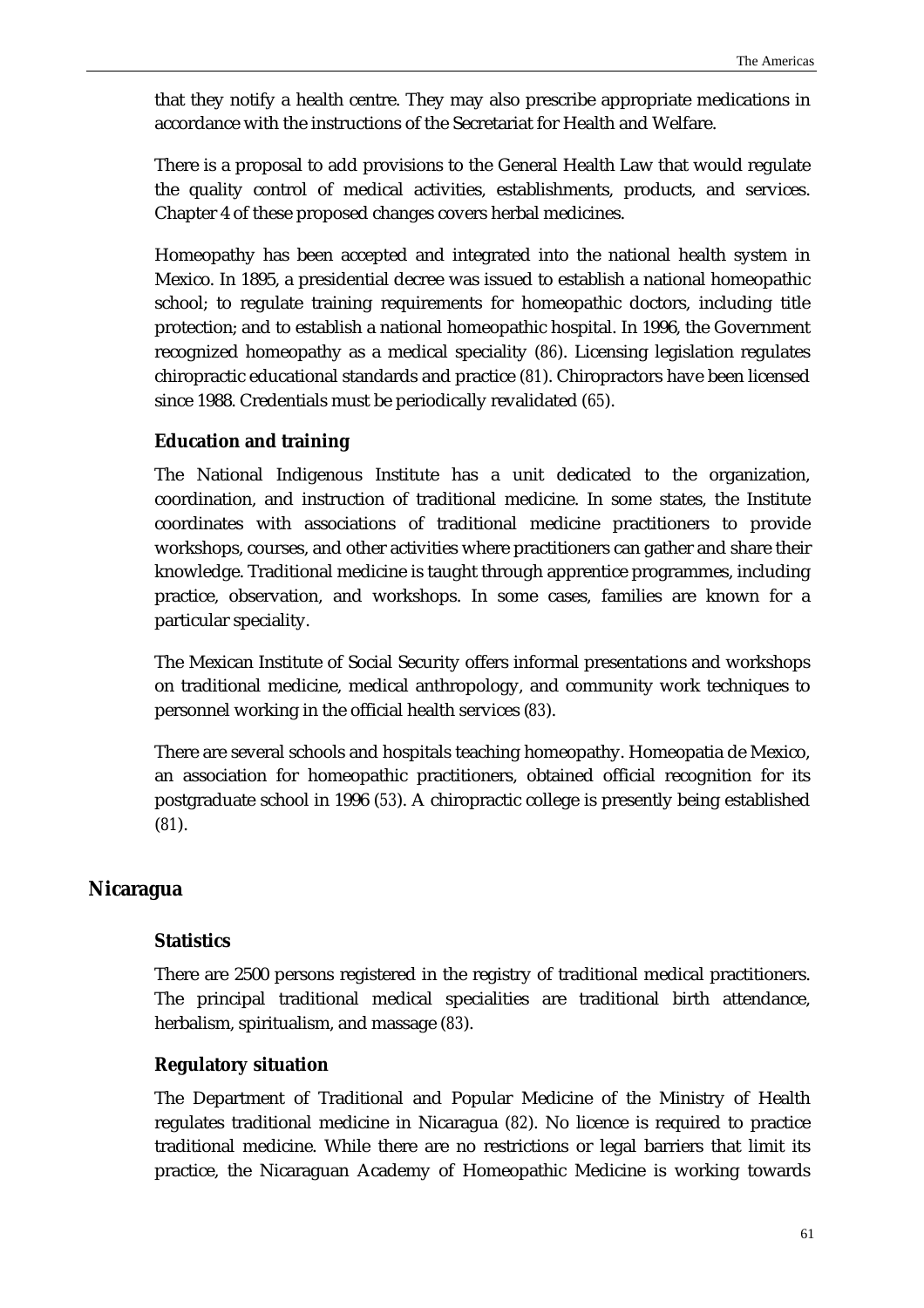gaining official status for homeopathy. The National Council of Universities supports homeopathy and accepts its practice by allopathic doctors (*53*).

A regulation on the use of plant medicines (*83*) is currently being developed and will eventually be under the responsibility of the Department of Drugstores of the Ministry of Health according to the General Law of Medication and Drugstores.

# **Education and training**

In 1989, the Ministry of Health established the National Centre of Popular and Traditional Medicine (*62*) with the objective of training health promoters and allopathic medical and paramedical persons in these fields. In 1991, courses in traditional medicine were introduced into allopathic nursing schools, and allopathic nurses began being trained in basic plant therapy and medical anthropology. After the change of government in the same year, the Centre became a non-profit foundation independent from the Ministry of Health. Along with the National Autonomous University of Nicaragua and several institutions under the leadership of the Ministry of Health, the Centre forms a part of the National Commission for Essential Investigation.

Cecalli, Soynica, the School of Agriculture, UNAN, Real Nicaraguense de Sistemas Traditionales, and MINSA also offer training in traditional medicine. Though allopathic health personnel may follow these courses, training in traditional medicine is not offered through the official health services (*83*).

# **Panama**

# **Background information**

The Government of Panama has made considerable efforts to register and train traditional birth attendants and to integrate them into the country's health care system (*137*).

### **Statistics**

Although there is only one chiropractor practising in Panama, both the United States and Canada have been sending chiropractic missions to Panama since 1997 (*65*).

# **Regulatory situation**

Law 4376 of August 1999 created the Area of Traditional Medicine under the National Directorate of Health Promotion. The Area is charged with developing a strategy of action for the incorporation of traditional medicine into primary health care, including research on medicinal plants.

The Carta Organica Administrativa de la Comarca (*138*), following Executive Decree 194 of 26 August 1999, governs traditional medicine in the Ngöbe-Buglé region. Article 258 of the Carta classifies traditional medical specialities, the services they offer, and their legal status regarding diagnosing ailments and dispensing medicines.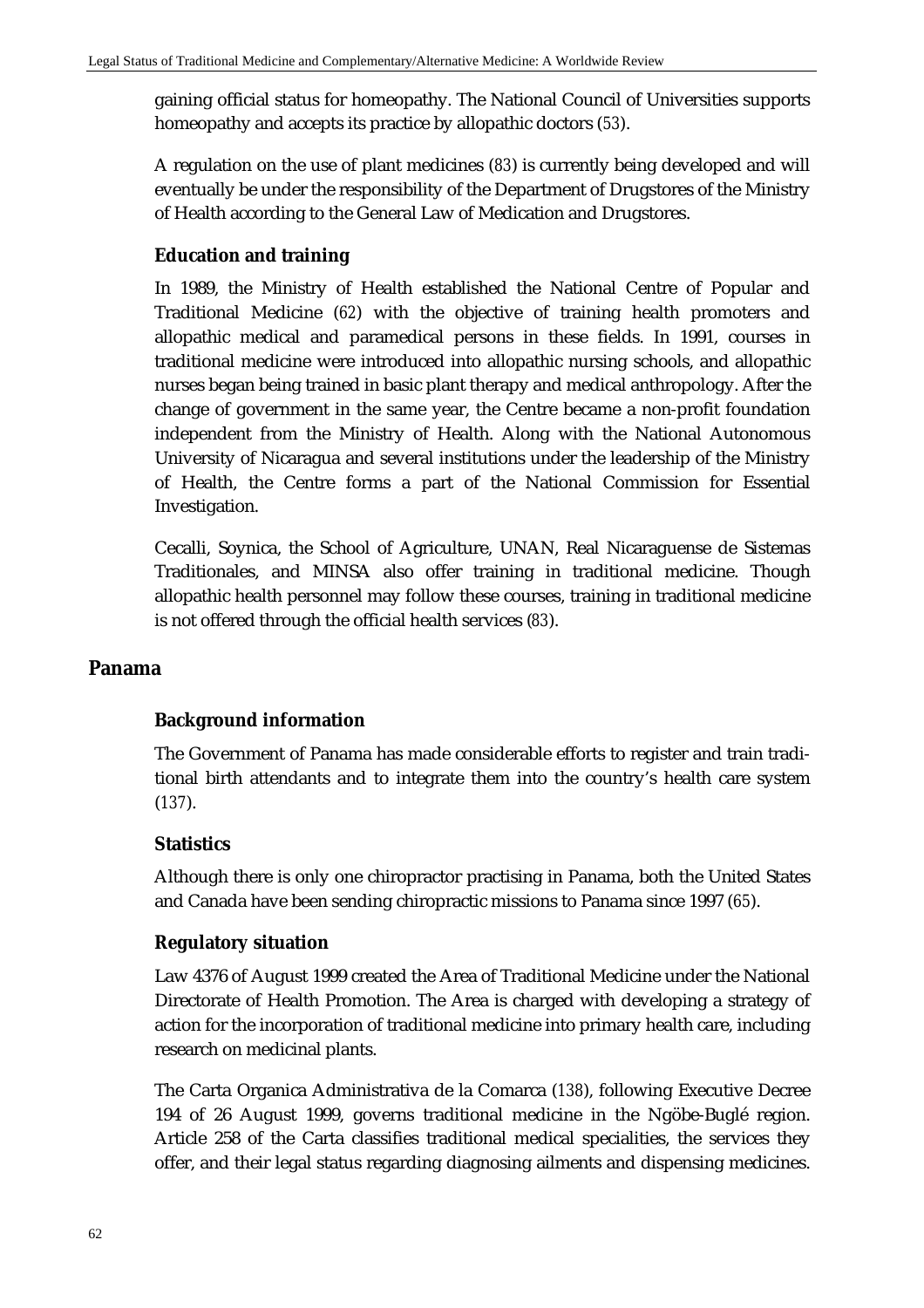This same article recommends that traditional and allopathic medical practitioners cooperate and collaborate together.

Article 257 creates the Special Medical and Technical Commission to bring together traditional medicine and allopathic medicine. Articles 261 and 262 refer to the organization of botanical gardens for the scientific study of medicinal plants and propose the publication of texts and health manuals.

Article 266 defines the functions of the Special Medical and Technical Commission, including the following:

- coordinating with the national health system;
- certifying traditional health practitioners;
- organizing the methodology for a study of traditional medical practice;
- $\bullet$  educating the public about scientific investigations into the methods, uses, and effects of traditional medicine;
- ♦ preparing a health infrastructure plan for the community;
- studying the medical history of the Ngöbe-Buglé.

In recognition of the existence, contribution, and importance of traditional medicine to the health of indigenous communities, Article 3 of Law 36 of 3 October 2000 (*138*), a nationally applicable law, created an autonomous institute of indigenous traditional medicine. The institute recognizes, protects, and promotes traditional knowledge related to the medicinal properties of plants, access to genetic resources in indigenous regions, and the return and distribution of benefits from the commercial application of this knowledge.

In Article 4 of Law 36, it is stated that at the institute there will be one representative of each indigenous community, one representative of traditional medicine practitioners, the Minister of Health or designate, and one representative of the Panamanian Medical Association.

Article 7 establishes traditional medicine as the patrimony of the communities from which it comes and advances the conservation and promotion of traditional medicine in indigenous areas. It also states that allopathic medicine should not be forced upon these communities. Article 8 recognizes traditional health systems in indigenous communities. Article 10 mandates indigenous authorities to mount a campaign of protection, promotion, and conservation of traditional medical practices.

Article 21 orders the establishment of a Faculty of Medicine and a Faculty of Pharmacy of indigenous *materia medica* and their use in the treatment of sickness. The rest of the articles of Law 36 refer to access to resources, benefit sharing, intellectual property, and the commercialization of medicinal plants.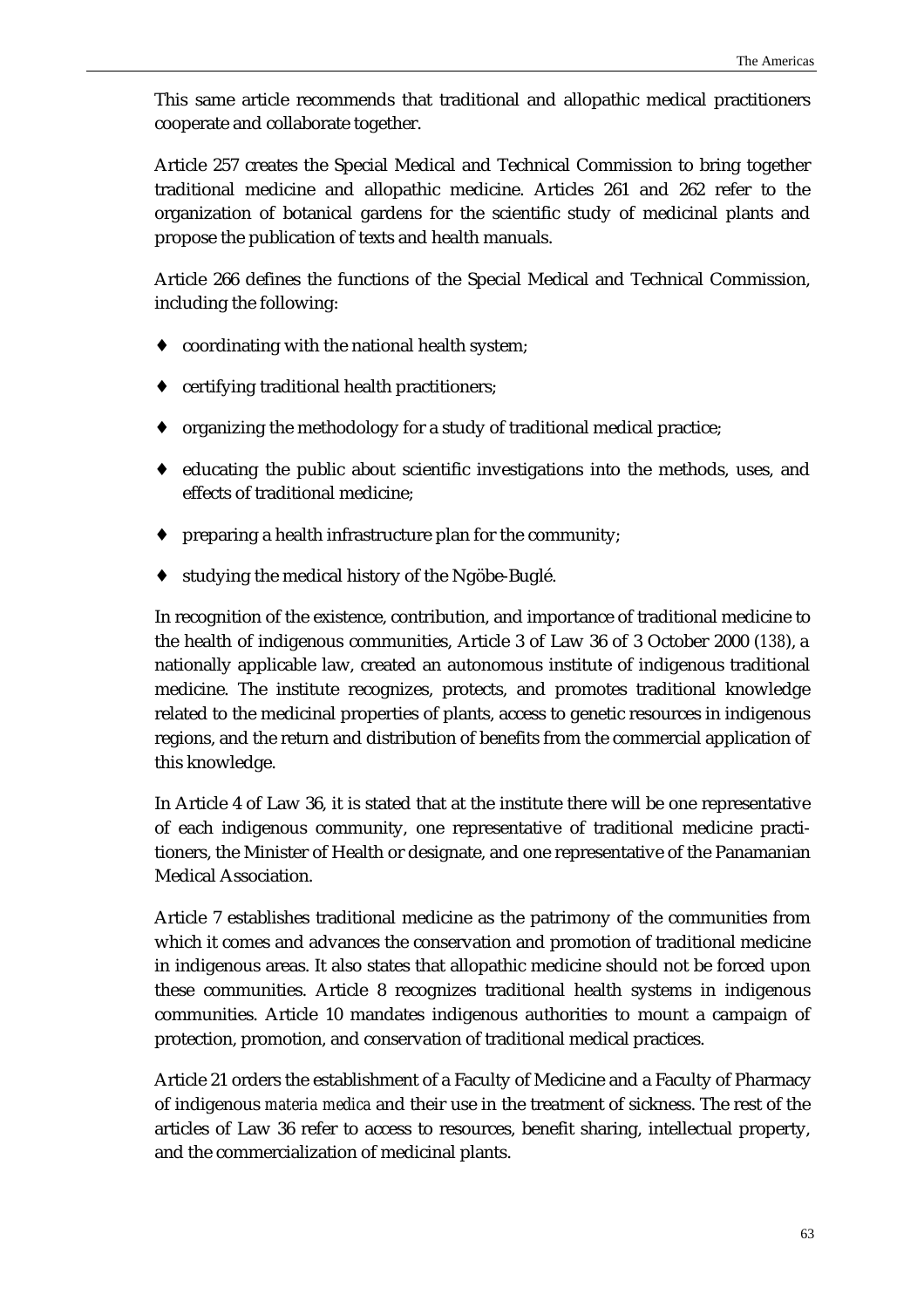Licensing legislation regulates chiropractic educational standards and practice (*81*). A chiropractic law was adopted in 1967, permitting chiropractors to "examine, analyse and diagnose the human body by way of any method physical, chemical, electrical, or the use of x-ray" and provides for "the adjusting, manipulation and treating of the human body" (*65*).

# **Peru**

# **Background information**

The principal traditional medical specialities are herbalism, traditional birth attendance, and bonesetting (*83*). The National Institute of Traditional Medicine has 17 branches throughout the country. It disseminates information and conducts research on traditional medicine. In particular, the Institute is responsible for a research programme in traditional medicine known as the General Direction of Research and Technology (*83*). This programme is responsible for carrying out clinical research, conducting medical anthropological research, gathering demographic statistics, and facilitating the integration of traditional and allopathic medicine. It is also charged with promoting the protection, control, and cultivation of medicinal plants.

# **Regulatory situation**

Traditional medicine was officially prohibited in Peru in 1969, but the prohibition was not enforced (*120*). The National Institute of Traditional Medicine is the official institution working on the regulation of traditional medicine (*83*). The Congress of the Republic is discussing potential laws and statutes for the regulation of traditional medicine (*83*). A bill on traditional medicine was proposed in 1999, but has not yet been passed.

Although there is no official licence in Peru for the practice of traditional medicine, the Ministry of Health issues practice permits. A registry of traditional medicine practitioners is currently being developed in Peru.

The Ministerial Decree for the Creation of Rural and Urban Peripheral Health Services places priority on the investigation and preservation of traditional medicine (*82*).

Section 4 of the Supreme Decree 010-97-SA of 1997 (*139*) regulates plant medicines and natural resources of medicinal value. It defines and classifies plant medicines and natural resources of medicinal value, outlines procedures and requirements for their registration, and details the requirements that must be met for the manufacture and sale of plant medicines.

# **Education and training**

Students of traditional medicine learn via apprenticeships involving practice, observation, and videos as well as from personal experiences, revelations, and dreams. In some cases, medical skills are passed down within families. The National Institute of Traditional Medicine provides official training programmes in traditional medicine.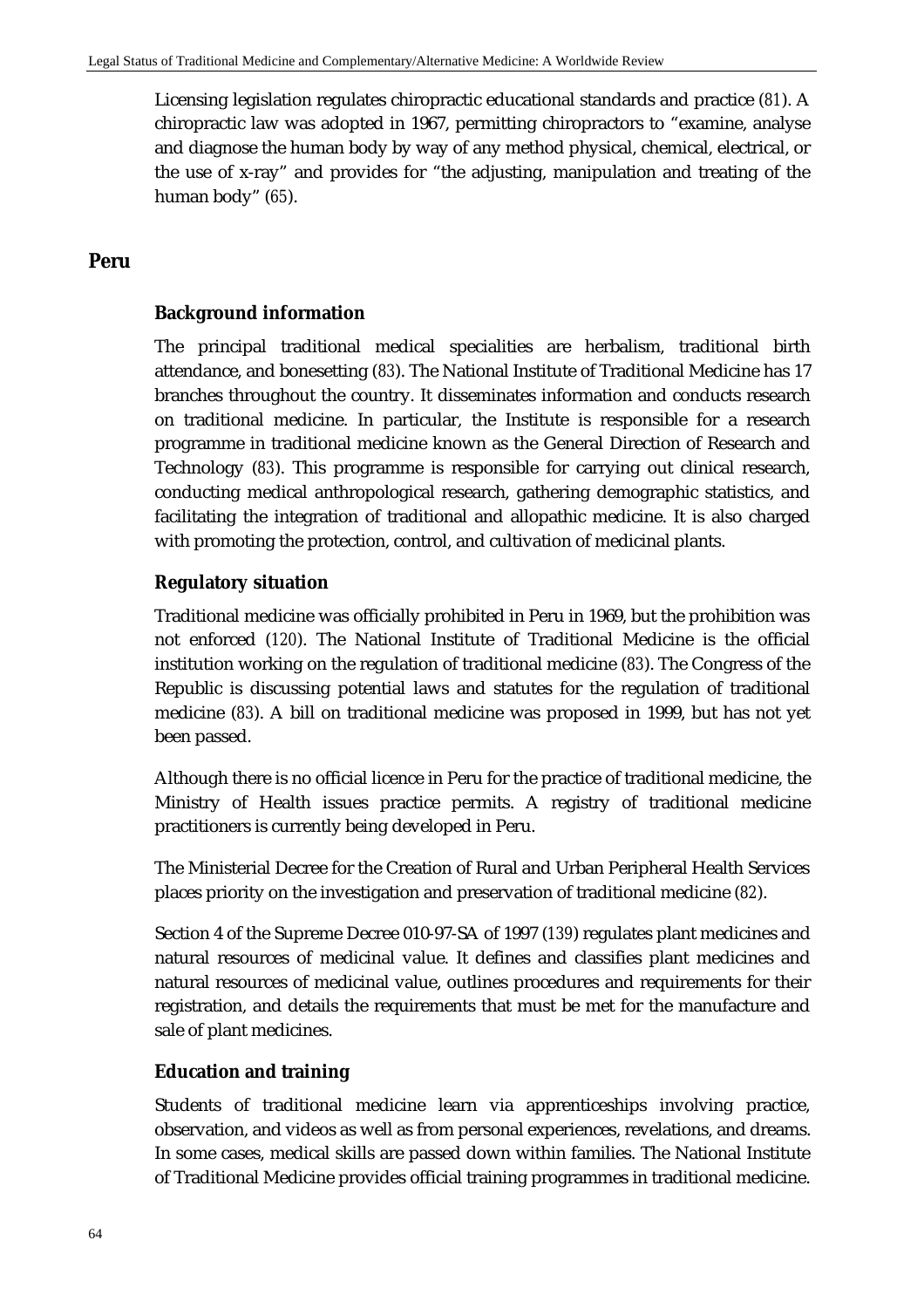In addition, some universities and non-governmental organizations registered with the Ministry of Health offer programmes in traditional medicine for traditional medicine practitioners. Some universities offer seminars, workshops, meetings, and conferences in traditional medicine for students studying allopathic medicine. Courses, workshops, and informal presentations are also offered to official health personnel (*83*).

# **United States of America**

# **Background information**

Complementary/alternative medicine has a substantial presence in the United States health care system. Both public and professional interest in these therapies is increasing. The College of Physicians and Surgeons at Columbia University and the Falk Institute of Pittsburgh University have research projects devoted to assigning an integrative role in the health care system to complementary/alternative therapies.

In 1991, Congress established the Office of Alternative Medicine within the National Institutes of Health to encourage scientific research in the field. The National Institutes of Health Revitalization Act of June 1993 (*140*) was a landmark. It expanded the Office of Alternative Medicine within the National Institutes of Health from a staff of six to a staff of 12. The Office's objectives include the facilitation and evaluation of "alternative medical treatment modalities, including acupuncture and Oriental medicine, homeopathic medicine, and physical manipulative therapies". The Office is mandated to set up an advisory council, establish an information clearinghouse to exchange information on traditional medicine, support research and training, and provide biennial reports on the Office's activities to the Director of the National Institutes of Health. These reports are then included in biennial reports to the President and Congress.

## **Statistics**

A 1997 national survey (*141*) estimated that in the previous year 42.1% of the adult population in the United States had used at least one of the complementary/alternative therapies included in the survey. This is an increase from 33.8% in 1990. The therapies included in the survey were relaxation techniques, herbal medicines, massage, chiropractic, spiritual healing by others, megavitamins, self-help groups, imagery, commercial diets, folk remedies, lifestyle diets, energy healing, homeopathy, hypnosis, biofeedback, and acupuncture. Rates of use of complementary/alternative therapies in 1997 ranged from 32% to 54% in the socio-demographic groups examined. The therapies with the greatest increases in use included herbal medicines, massage, megavitamins, self-help groups, folk remedies, energy healing, and homeopathy. Visits to chiropractors and massage therapists accounted for nearly half of all visits to complementary/alternative medical practitioners in 1997.

The probability of patients visiting a complementary/alternative medical practitioner increased from 36.3% to 46.3% between 1990 and 1997. The total number of visits to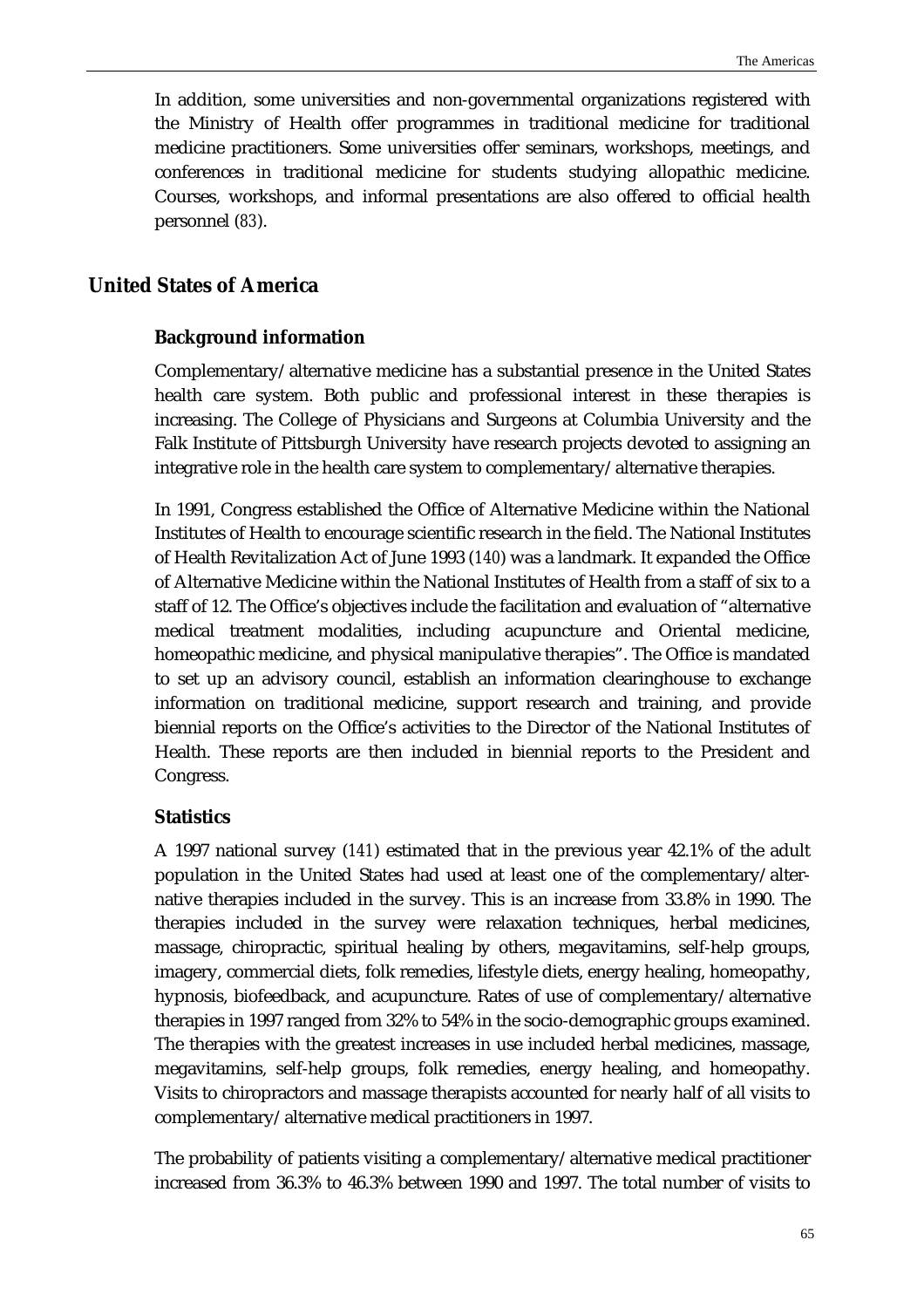complementary/alternative medicine practitioners increased from 427 million in 1990 to 629 million in 1997, thereby exceeding total visits to all primary care allopathic physicians.

Estimated expenditures for professional complementary/alternative medical services increased 45.2% between 1990 and 1997. For 1997, these expenditures are conservatively estimated at \$21.2 billion with at least \$12.2 billion of this paid out-ofpocket. Total 1997 out-of-pocket expenditures relating to complementary/alternative therapies are conservatively estimated at \$27 billion, which is comparable with the projected 1997 out-of-pocket expenditures for all physician services. Just over half of patients (64% in 1990 and 58.3% in 1997) of complementary/alternative medical practitioners pay entirely out-of-pocket for the services.

Approximately 3000 allopathic physicians and other health care practitioners currently use homeopathy (*142*).

In 1993, more than 45 000 licensed chiropractors and 32 000 Doctors of Osteopathy were practising in the United States. More than 60% of osteopathic physicians are involved in primary care. The profession is responsible for approximately 10% of the total health care delivered in the United States. Chiropractors currently see 10% to 15% of the population of the United States (*143*). There are about 6000 acupuncture practitioners in the United States. An estimated 3000 allopathic physicians have taken courses in acupuncture with the intention of incorporating it into their medical practices (*143*). There are over 1000 licensed naturopathic doctors in the United States. There are approximately 50 000 biofield practitioners providing 18 million sessions annually. There are approximately 50 000 qualified massage therapists in the United States, providing 45 million one-hour massage sessions per year. There are 10 ayurvedic clinics in North America, including one hospital-based clinic that served 25 000 patients between 1985 and 1994 (*143*).

# **Regulatory situation**

In the United States, regulatory controls surrounding complementary/alternative medicine involve six related areas of law: licensing, scope of practice, malpractice, professional discipline, third-party reimbursement, and access to treatments. State laws dominate the first five areas. Federal laws, particularly food and drug laws, largely control the sixth. In each of these areas, legal rules aim to safeguard consumers against fraud and to ensure patient protection against dangerous practices and practitioners. Because allopathic medicine has historically dominated licensing, accreditation, reimbursement, and other regulatory structures, however, existing legal rules governing complementary/alternative therapies and providers arguably favour allopathic medicine and paternalism at the expense of concerns for patient choice and autonomy.

Licensing laws in each state provide that the unlicensed practice of medicine is a crime, with medicine being broadly defined to include such matters as diagnosis and treatment of disease or any human condition. Both non-licensed providers of comple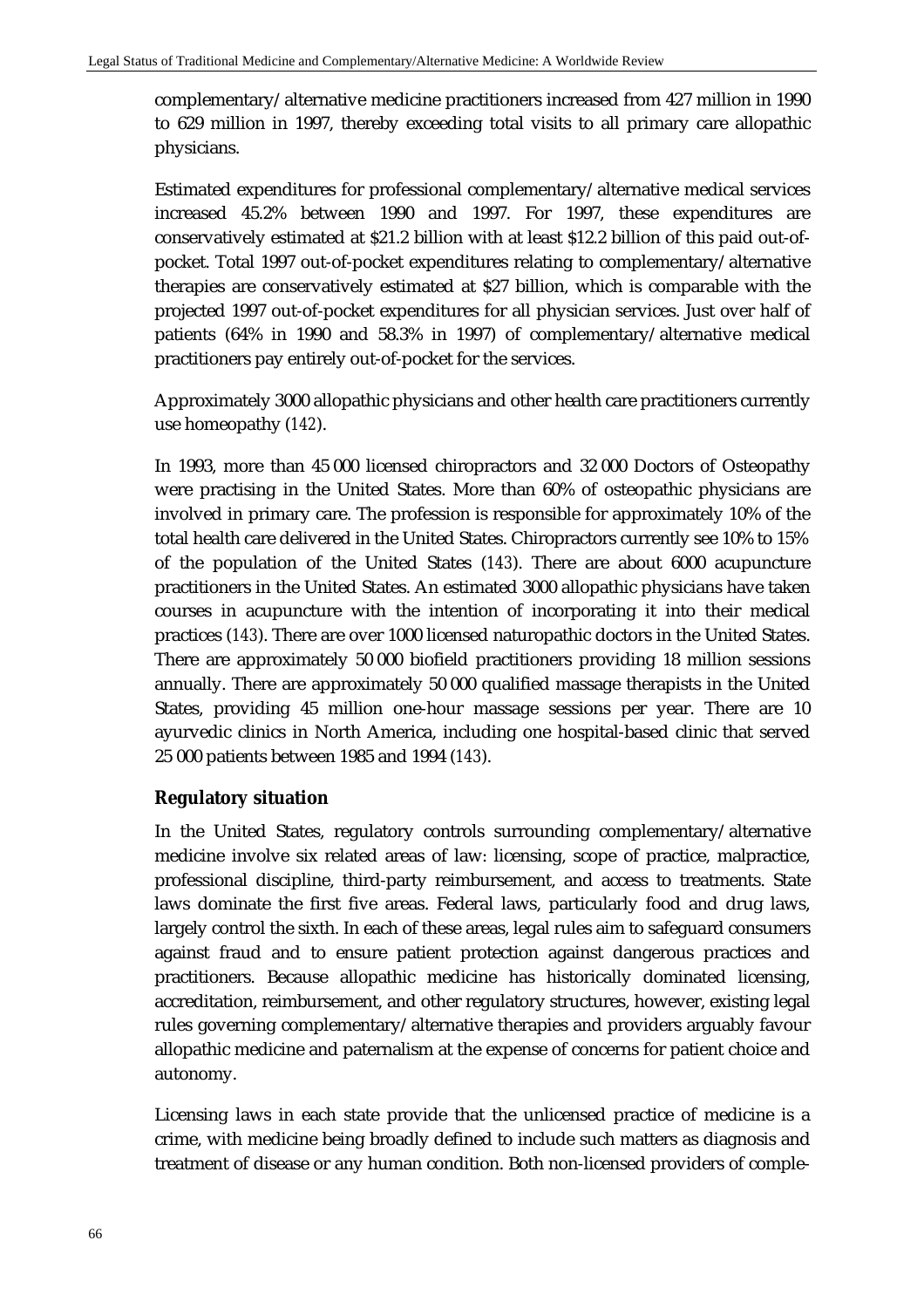mentary/alternative care (such as non-allopathic physician homeopaths, herbalists, iridologists, nutritionists, and spiritualists not practising within the tenets of a specific recognized religion) *and* licensed complementary/alternative care providers (such as chiropractors and, in many states, acupuncturists, massage therapists, and naturopaths) who exceed their legislatively authorized scope of practice risk prosecution for unlicensed medical practice.

Under malpractice rules, practitioners are liable when their professional practices deviate from standards of care applicable to their locale and speciality and when patient injury results. This is problematic since complementary/alternative care by definition deviates from allopathic standards of care. Professional disciplinary cases are frequently brought against allopathic providers integrating complementary/alternative practices, often in tandem with civil malpractice lawsuits. Third-party reimbursement is regularly denied to patients receiving such treatments because the third parties consider the treatments to be experimental and/or not medically necessary. Patients find access to complementary/alternative treatments restricted further on the grounds that the medicinal substances used to diagnose, cure, or mitigate disease are classified under federal law as new drugs and are thus subject to extensive premarketing approval to show safety and efficacy before they may be used.

Although more and more complementary/alternative medical providers are being licensed in the United States, legal rules must continue to evolve to accommodate widespread consumer and provider use of therapies that have historically fallen outside the scope of allopathic medicine (*144*).

## *Traditional Native North American medicine*

Traditional Native North American medicine in the United States is regulated under the Self-Determination Act (*82*).

## *Homeopathy*

Arizona, Connecticut, and Nevada have specific licensing boards for homeopathic physicians.

The market for homeopathic medicine in the United States is a multi-million dollar industry. Homeopathic remedies are recognized and regulated by the Food and Drug Administration and are manufactured by pharmaceutical companies under strict guidelines.

# *Manipulative therapy*

Statutes regulating the practice of manipulative therapy exist in every state of the United States (*145*). Practice is restricted to persons who fulfil certain requirements and have been registered and/or licensed. In many cases, practising without a licence is an offence.

Licensing legislation regulates chiropractic educational standards (*81*). An example of such legislation is found in Sections 6551–6556 of Book 16 of the Consolidated Laws of New York (*146, 147*). The New York statute states that chiropractors may not treat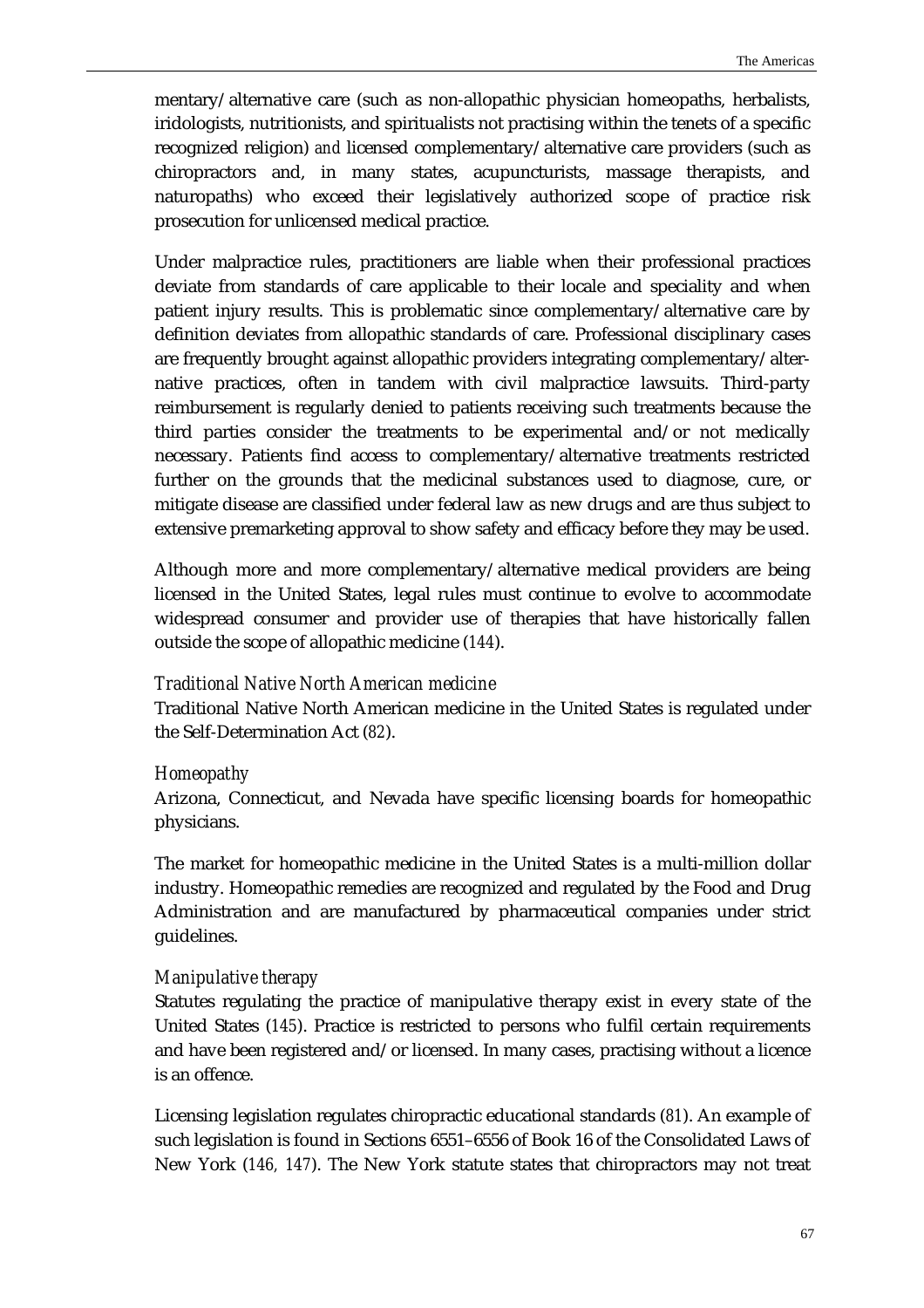specified diseases; perform operations; reduce fractures or dislocations; or prescribe, administer, dispense, or otherwise use medicines or medicaments in their practice. Only licensed persons may practice chiropractic and use the title of "Chiropractor". To be eligible for a professional licence, an applicant must have completed two years of pre-professional college study and a four-year chiropractic resident programme as well as obtaining satisfactory experience and passing the licensing examinations.

In the United States, practitioners of manipulative therapy are sometimes considered on the same professional level as allopathic physicians. Part 59 of Title 57 of the United States Code of Federal Regulations (*148*) includes osteopathic general practice in the definition of allopathic family medicine. However, with the exceptions of South Carolina and Arizona, all states require chiropractors to add an accompanying qualifying reference to chiropractic following the use of the title "Doctor" or "Physician" (*149*).

#### *Acupuncture*

Section 355 of the Federal Food, Drug, and Cosmetic Act (*150*) covers the labelling of medicines and devices, including acupuncture needles and equipment. In 1973, acupuncture was declared by the Food and Drug Administration to be a method of treatment for investigational use by licensed practitioners only until "substantial scientific evidence is obtained by valid research studies supporting the safety and therapeutic usefulness of acupuncture devices". The Food and Drug Administration at that time published a notice calling for labelling requirements for such devices, including the following warning: "Caution: experimental device limited to investigational use by or under the direct supervision of a medical or dental practitioner."

States have an array of provisions regarding the practice of acupuncture. In New York, legislation (*151*) was passed in 1974 on the recommendation of the State Commission on Acupuncture. The legislation allowed state boards responsible for medicine and dentistry to formulate rules and regulations governing the provision of acupuncture and to establish licensing procedures for its practice in New York. The main prerequisites for a licence were that the applicant had practised acupuncture for at least 10 years and had a licence as "a doctor of acupuncture, herb physician, or doctor of traditional Chinese medicine duly issued by the licensing board of any foreign country".

A 1991 statute (*146*) altered the above position by substituting licensing rules; creating a board of acupuncture made up of acupuncturists, licensed allopathic physicians, and members of the public; and obliging licensed acupuncturists to advise patients about the importance of consulting a licensed allopathic physician concerning their prognosis, and keep a record of the dispensation of this advice.

To qualify for a licence to practice acupuncture, applicants must satisfy a preprofessional education requirement of at least 60 hours in an approved university or college, including a minimum of nine hours in the biosciences. They must then complete a professional programme, lasting a minimum of 450 hours, which involves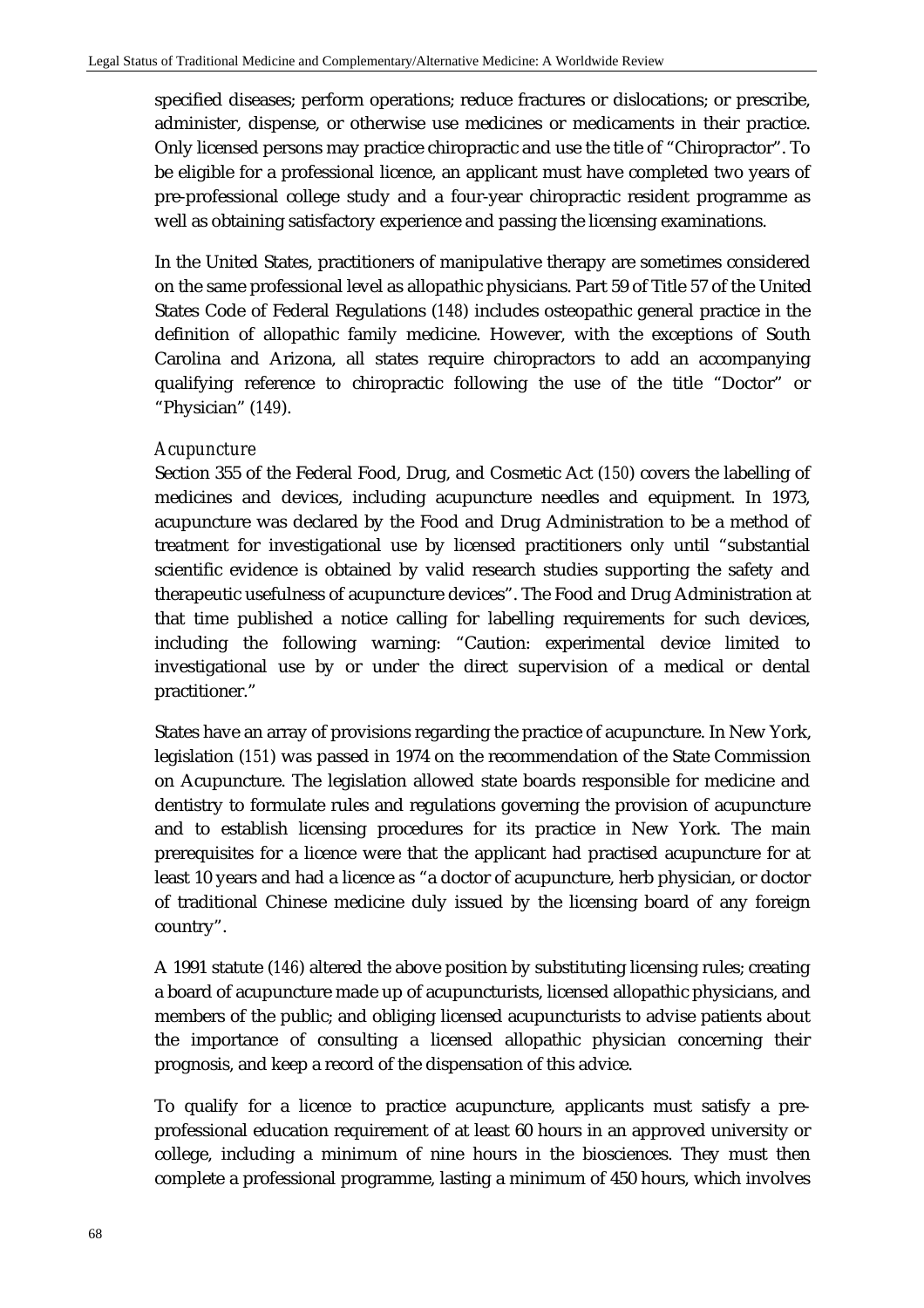classroom instruction in the biosciences and acupuncture and supervised clinical acupuncture experience. Applicants must pass a licensing exam set by the National Commission for the Certification of Acupuncturists or other approved body. Finally, applicants must be at least 21 years of age. Section 8216 permits the enactment of rules for the certification of allopathic physicians and dentists as acupuncturists. Limited permits for applicants who meet the requirements for admission to the licensing exam can be issued. However, practice under a limited permit must be under the supervision of a licensed acupuncturist.

During the 1970s, the legislatures of several other states established conditions for the licensing of acupuncturists who were not allopathic physicians. As of 1981, nonallopathic physicians have been permitted to practise acupuncture under various conditions in at least 15 states (*152*).

Under a 1978 act in Rhode Island (*153*):

[No treatment by acupuncture] shall be performed unless within a period of 12 months preceding the treatment the patient shall have undergone a diagnostic examination by a duly licensed and registered physician with regard to his illness or malady. The doctor of acupuncture [as defined in the act] or the licensed acupuncture assistant [likewise defined] shall first . . . be familiar with the results of the said diagnostic examination.

The act provides for the establishment of the State Board of Acupuncture and also defines the conditions under which the Board may issue licences to practise acupuncture or to perform as an acupuncture assistant. The conditions for the issue of a licence in Rhode Island are as follows: the applicant must have successfully completed a course of study of 36 months in acupuncture at a college in the Hong Kong Special Administrative Region of China or have qualifications considered equivalent by the State Board of Acupuncture, the applicant must have practised acupuncture for 10 years, and the applicant must have passed examinations set by the Board.

In Florida (*154*), only persons certified by the Department of Professional Regulation may practise acupuncture. Some of the conditions for certification are that the applicant must be at least 18 years of age, have undertaken two years of education in acupuncture at a school or college approved by the Department (experience may be substituted for a part of this training), and pass an examination. It is a misdemeanour to practise acupuncture without a valid certificate in Florida.

California's Business and Professions Code (*155*) lays down an extensive set of provisions regulating the acupuncture profession. California has appointed an Acupuncture Board, which consists of nine members. By law, four of these members must be acupuncturists with at least five years of experience who are not also allopathic surgeons or physicians, one must be an allopathic physician or surgeon with two years of experience in acupuncture, the remaining four must be members of the public who are neither acupuncturists nor allopathic physicians or surgeons.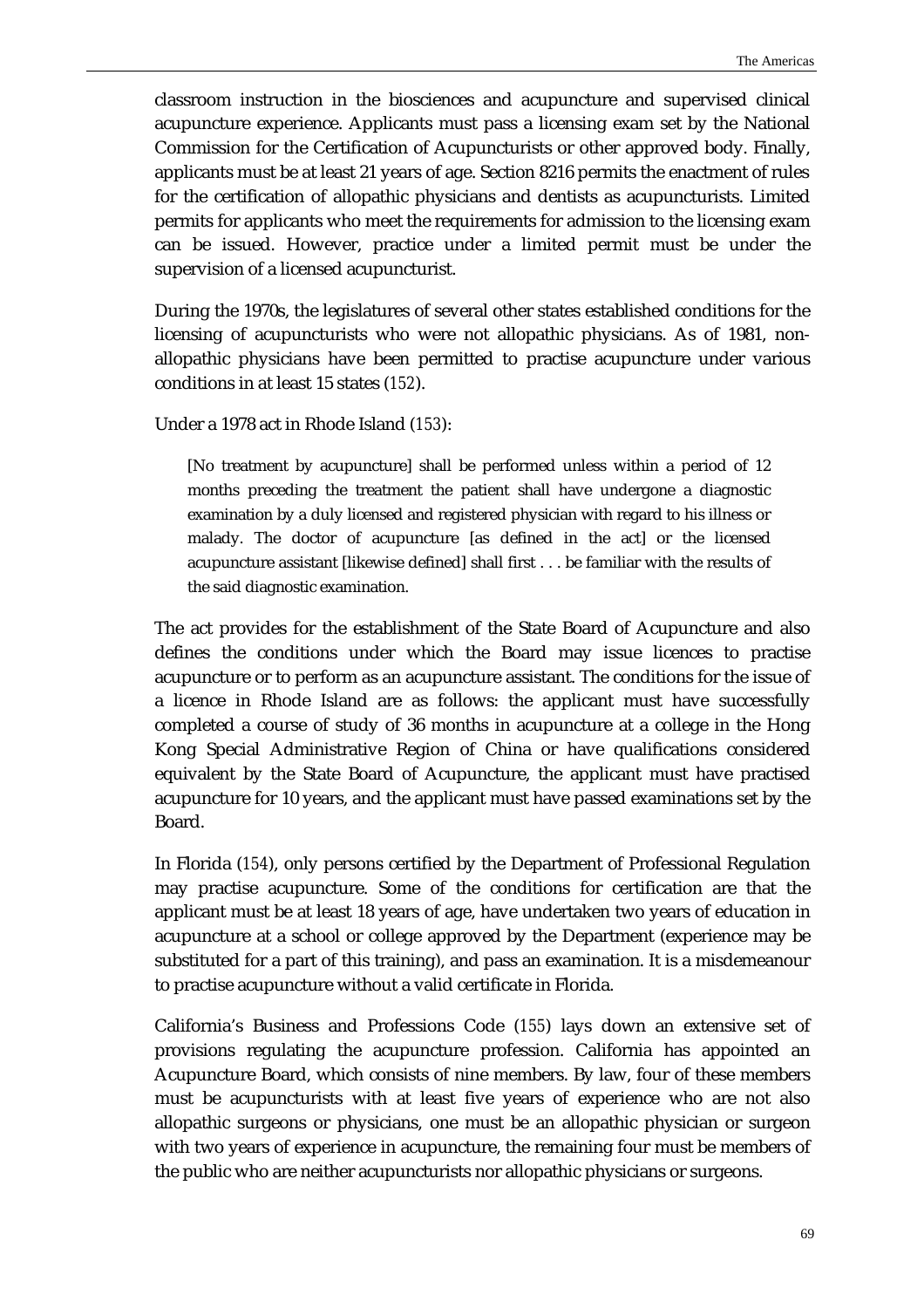In California, in order to receive a licence to practise, applicants must be at least 18 years of age, have completed an approved course in acupuncture or a tutorial programme in the practice of acupuncture, passed an examination administered by the appropriate Board, and completed a clinical internship programme of up to nine months. The length of the internship depends on the applicant's examination results and prior clinical training. Internship requirements are waived for applicants who have previously completed 800 hours of clinical training. Practising acupuncture without a licence is a misdemeanour. A previous requirement that acupuncture treatments cannot be performed on a patient without a prior diagnosis or referral from a licensed physician, surgeon, dentist, podiatrist, or chiropractor has been removed from the legislation. The completion of 30 hours of continuing education every two years is required for renewal of the annual practising licence.

# *Naturopathy*

Naturopathy remains relatively marginalized in the United States. Few states license naturopaths (*156*). Although legislation on naturopathy varies between states, a number of general regulations do exist. Under state licensing procedures, naturopaths have a limited range of treatment options. The use of electricity, heat, water, vibration, and muscular articulation are permitted as therapeutic modalities, but the general practice of medicine and surgery are prohibited. The administration of toxic drugs is similarly prohibited (*145*).

# *Hypnosis*

Treatment involving the use of hypnosis is characterized as the practice of medicine and surgery and is therefore subject to licensing requirements.

## *Biofield therapy*

No state has licensing requirements for biofield practitioners. Since legal constraints in many states restrict the use of the terms "patient" and "treatment", most biofield practitioners use the terms "receiver" and "session" in describing their work.

## **Education and training**

The majority of allopathic medical schools in the United States now offer courses on complementary/alternative medicine (*141*). Beginning in 1997, primary care allopathic physicians have been able to take courses designed to introduce them to homeopathy and to encourage them to incorporate homeopathy in their practices (*53*).

The United States has the largest number of chiropractic colleges of any country. Sixteen colleges are recognized by the World Federation of Chiropractic and accredited by the Council on Chiropractic Education, the United States accrediting agency for the chiropractic profession. The Council on Chiropractic Education establishes minimum standards and assesses institutional compliance with these standards as well as overall effectiveness (*81*).

With only a few states licensing naturopaths (*156*), all except two naturopathic colleges have closed. Entry to these colleges is conditional on two years of preprofessional coursework. The programmes are four years in length.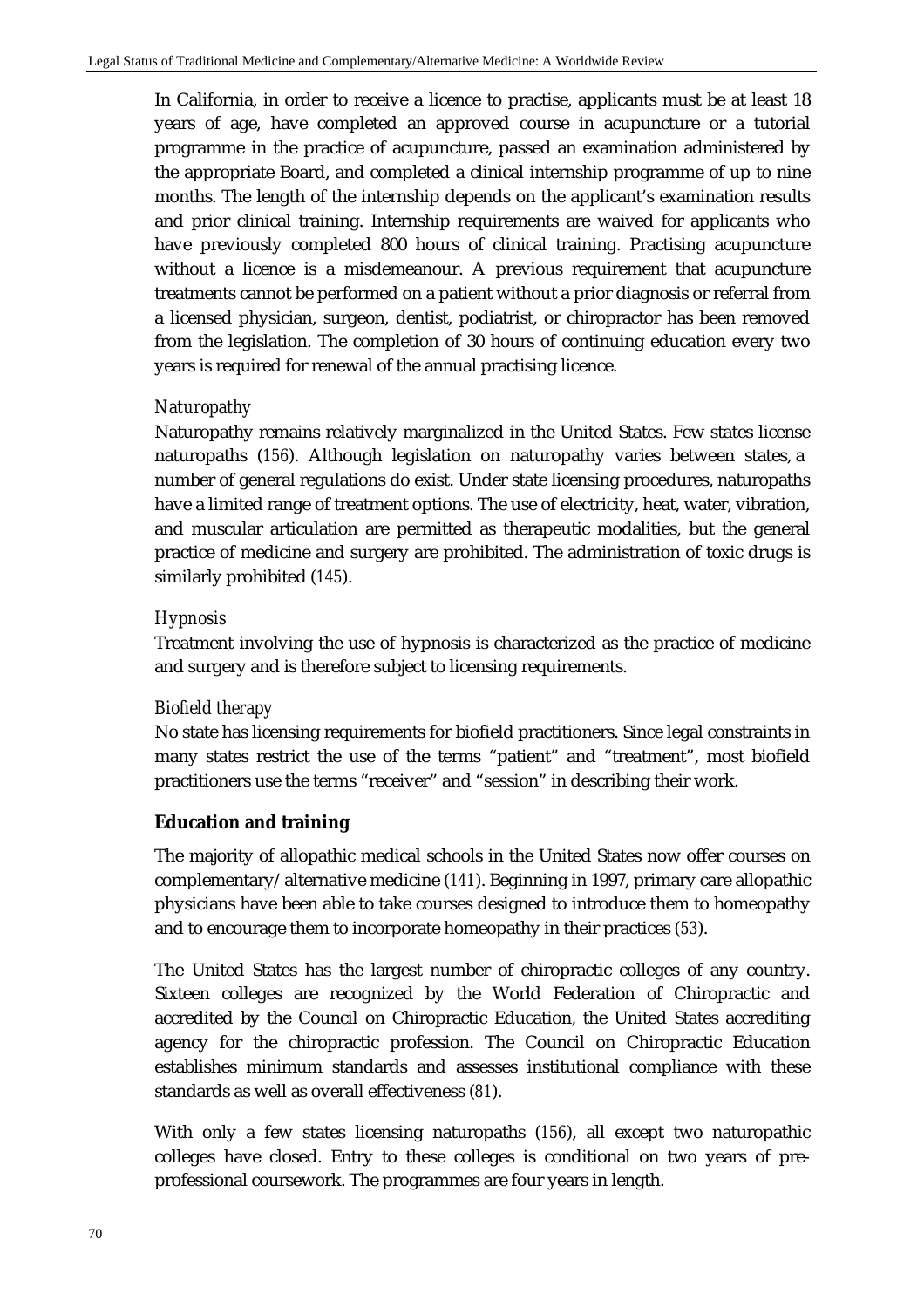#### **Insurance coverage**

Complementary/alternative therapies are infrequently included in benefit packages, although the number of insurers and managed care organizations offering coverage is increasing (*141*). When complementary/alternative therapies are covered, they tend to have high deductibles and co-payments that are subject to stringent limits on the number of visits or total dollar coverage.

Chiropractic care is the exception (*116*). In many states, chiropractic is covered in full or in part by Medicaid, Medicare, and other Social Security programmes as well as private health insurance. The cost of chiropractic treatment can also be reclaimed under workers' compensation legislation designed to reimburse, at least in part, medical expenses incurred by injured workers.

# **Venezuela**

#### **Statistics**

The Liga Medicorum Homeopathica Internationalis has 41 members in Venezuela (*86*). There are approximately 10 chiropractors practising in Venezuela (*116*).

#### **Regulatory situation**

In Venezuela, health care is restricted to formally educated medical professionals. Section 13 of the 1975 Venezuelan law on the practice of medicine (*157*) states that persons who perform any act that is restricted to medical practitioners, without having fulfilled the requirements of the law, are deemed to be practising medicine illegally. Only traditional birth attendants who have received a ministerial permit are exempted. Allopathic physicians may practise homeopathic medicine after completing specialized postgraduate studies. There is no chiropractic law, although the practice of chiropractic is permitted under common law by officially recognized health care providers.

#### **Education and training**

The School of Homeopathic Medicine of the Venezuelan Homeopathic Medical Association is responsible for training allopathic physicians specializing in homeopathy (*53*).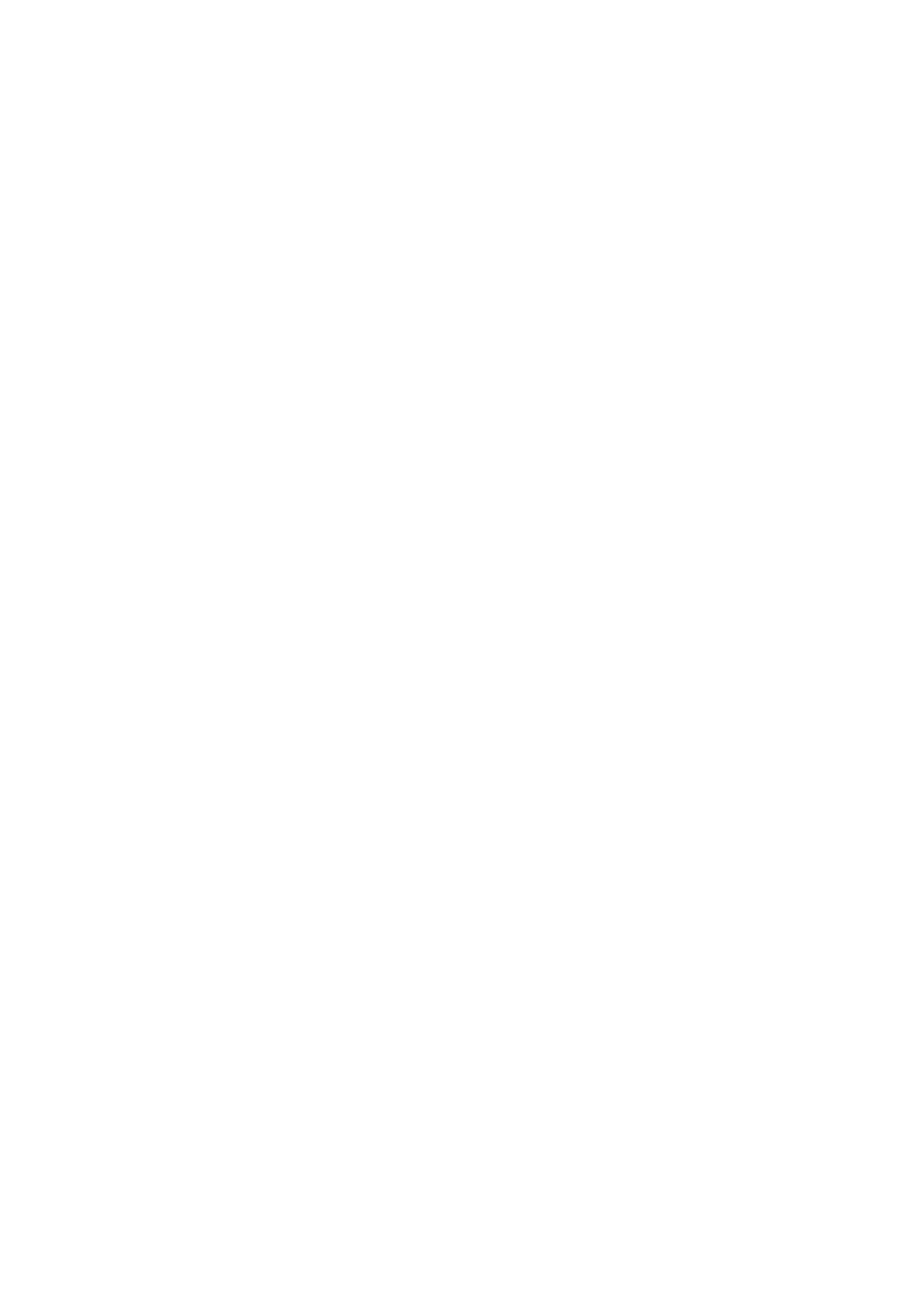# **Eastern Mediterranean**

# **Algeria**

# **Regulatory situation**

The Algerian Public Health Code of 23 October 1976 (*158*) rendered the practice of medicine without a licence an offence. Apart from Section 364 on the practice of herbalists, no exceptions were made for the practice of traditional medicine. Section 47 (*159*) explicitly prohibited medical auxiliaries from using "secret or occult procedures".

This monopoly on the practice of medicine was retained and fortified in Law 85-05 of 16 February 1985 (*160*) relating to health protection and promotion, which repealed the 1976 Code, among other things. Under Section 197, in order to practise as an allopathic physician or dentist, a person must be licensed and hold an Algerian diploma of Doctor of Medicine or Dentistry or a recognized foreign equivalent. The exclusion of traditional medicine is underscored by the broad language of provisions contained in Section 214 that define the activities constituting the illegal practice of medicine or dentistry. These include acting as a physician or dentist without a licence and further circumscribe the activities of

Persons who habitually take part, whether for consideration or not, even in the presence of a physician or dentist, in making a diagnosis or in treating diseases or surgical or dental conditions, congenital or acquired, real or supposed, by personal acts, oral or written advice, or by any other means whatsoever, without fulfilling the conditions prescribed in Sections 197 or 198 [governing the mandatory qualifications for medical and dental specialists].

Section 225 includes provisions prohibiting medical auxiliaries from "announcing or applying technical procedures other than those that are taught in national training programs". Despite these restrictions, traditional medicine practitioners seem to be tolerated.

# **Cyprus**

# **Background information**

Written records, especially from monasteries, record different types of traditional medicine and herbal preparations that were practised from the Middle Ages through the  $19<sup>th</sup>$  century in Cyprus. Most traditional forms of medicine involve mixing herbs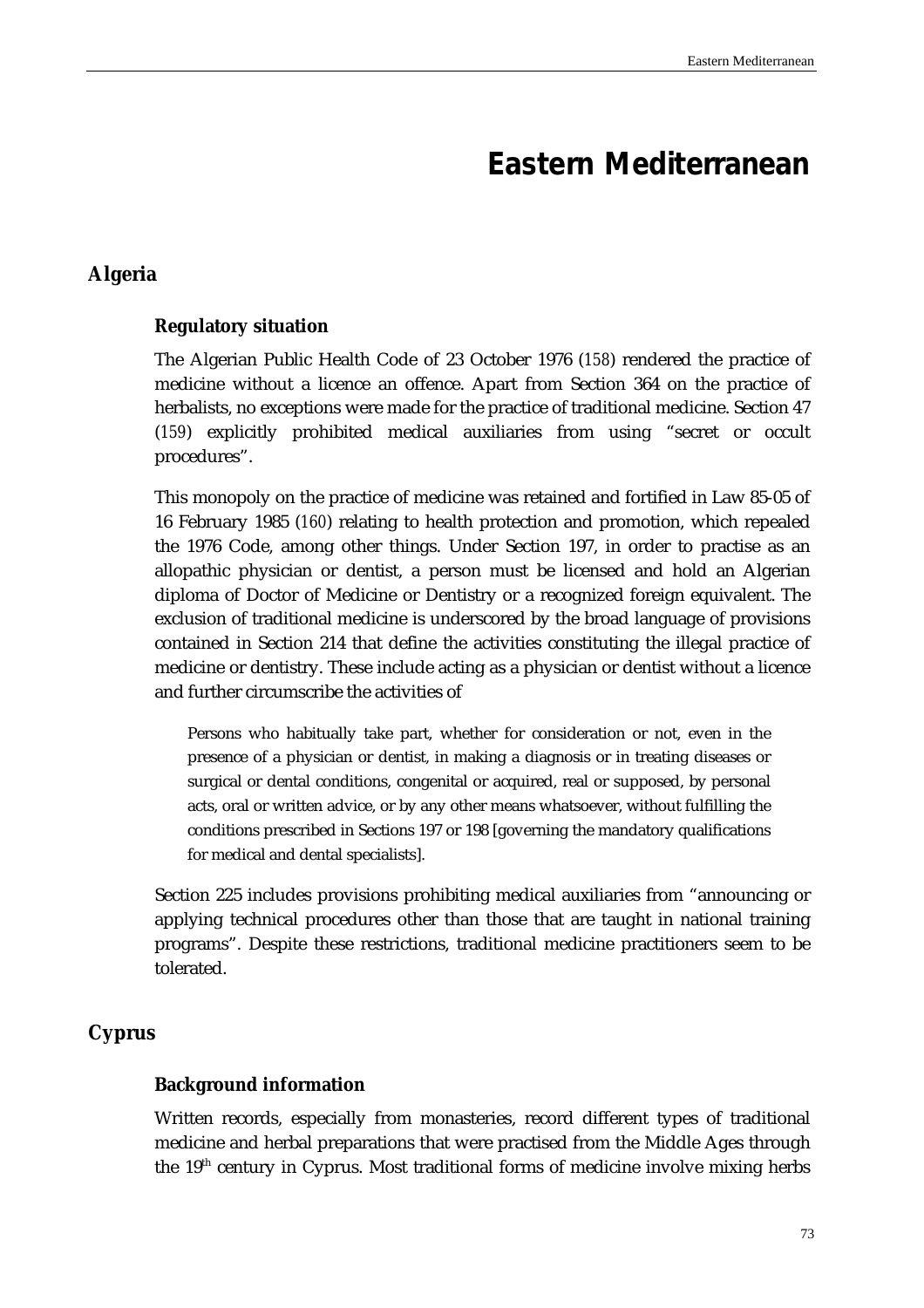and abiding by certain behavioural rules promoting healthy diets and habits. Since British colonization, allopathic doctors have provided health services.

## **Statistics**

Although most patients use allopathic medicine, some consult homeopaths and other complementary/alternative medical practitioners. Only a few allopathic doctors practice homeopathy, acupuncture, or other forms of complementary/alternative medicine. There are fewer than 10 complementary/alternative medical practitioners who are not also allopathic doctors. These practitioners offer curative courses focused on using relaxation techniques or herbs to alleviate stress or stop smoking.

# **Regulatory situation**

Only allopathic doctors can provide medical treatment in Cyprus. It is a criminal offence for others to practise medicine or give medications. There is no official recognition of any kind of traditional or complementary/alternative medicine other than chiropractic. Again except for chiropractic, there are no national policies regulating traditional or complementary/alternative medicine, nor have traditional or complementary/alternative medicine been integrated with allopathic medicine.

A compulsory registration scheme for chiropractors was introduced in Cyprus in 1991 (*161*). Registration is limited to persons holding a recognized degree, diploma, or certificate. It is a criminal offence to practise chiropractic without being registered.

# **Education and training**

There are no official training courses in traditional or complementary/alternative medicine.

## **Insurance coverage**

No national or private health care insurance covers traditional or complementary/alternative medicine. Traditional medicine is not included in the proposed National Health Insurance Scheme.

# **Djibouti**

## **Background information**

Traditional medicine practitioners include *cheik*s, medical providers who use the Koran or other Islamic scriptures to treat patients, and herbalists. Some practitioners combine both methods.

## **Regulatory situation**

With the exception of traditional birth attendants, the Government tolerates, but does not officially recognize, traditional medicine. Lacking legal status in Djibouti, no clear regulations control its practice. A 1999 law advocating the necessity to legislate traditional medicine may lead to changes in this regard.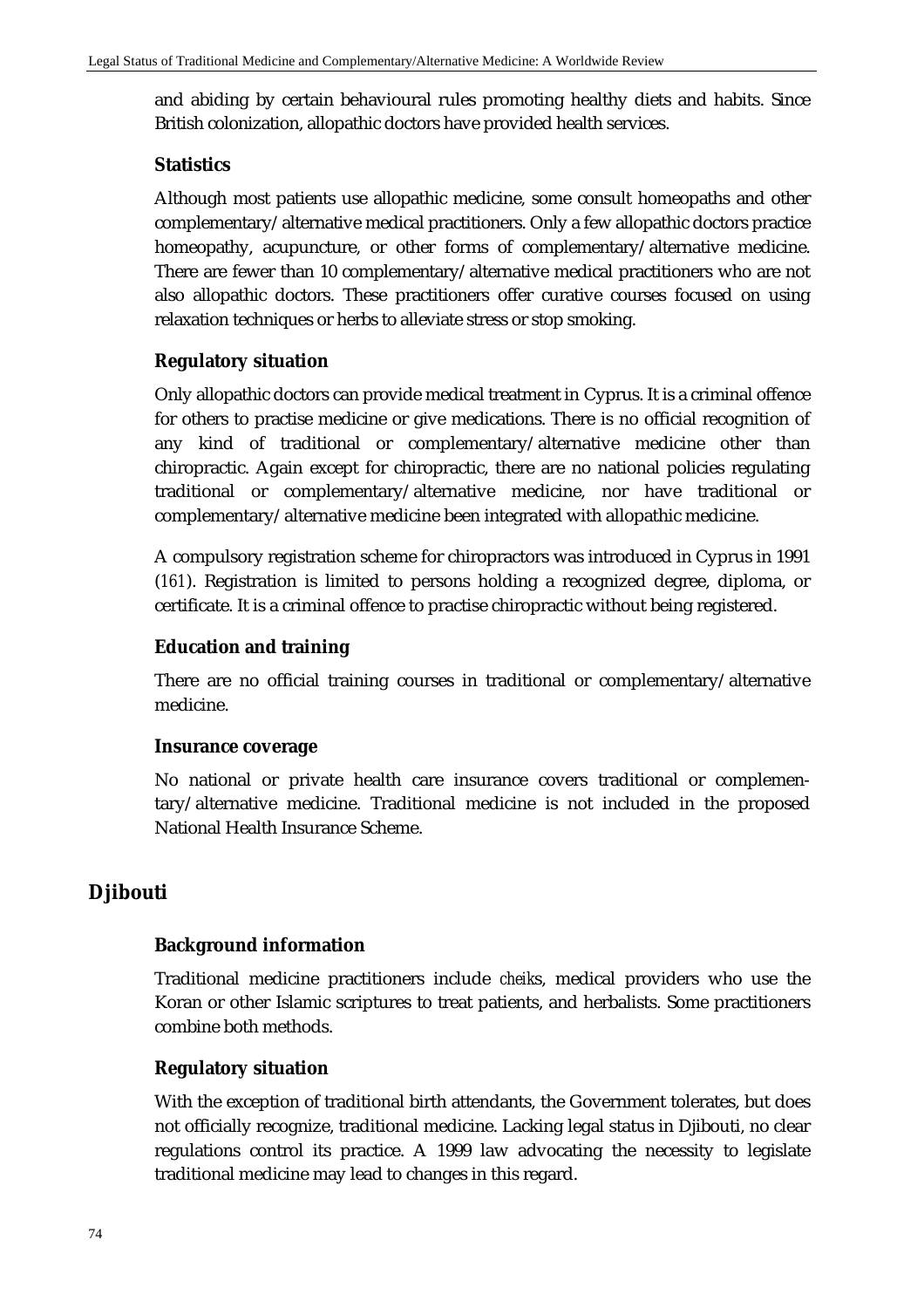Only one category of traditional health practitioner has been integrated into the public health system: traditional birth attendants. Traditional birth attendants work under the supervision of public health staff in the rural structure of the primary health care system.

# **Egypt**

# **Statistics**

The practice of traditional medicine in Egypt is limited to a very few traditional medical providers (*162*). There is one chiropractor practising in Egypt (*45*).

# **Regulatory situation**

The National Drug Policy was promulgated at the beginning of 1999 as an essential part of the National Health Policy. Within the framework of the National Drug Policy, reforms have been carried out in the following five areas: rational use of drugs, issues related to the drug industry, quality assurance and quality control, management of drug supplies, and human resource development.

In Egypt, all herbal preparations and herbal products must meet the same standards as manufactured chemical preparations, according to the law on practising pharmacy. Herbal preparations and herbal products must be manufactured in a licensed pharmaceutical plant according to local and international good manufacturing practices. They must also be registered with the Central Administration of Pharmaceutical Affairs. The National Organization for Drug Control and Research analyses medicinal plants and inspects herbal preparations and herbal products to ensure their safety. Herbal preparations and herbal products are priced according to the law and are distributed only to pharmacies.

There is no chiropractic law.

# **Islamic Republic of Iran**

## **Background information**

Traditional medicine and Islamic medicine are practised in Iran through *hokama* who have small shops where they not only recommend medicines, but also prepare and sell them. With the expansion of allopathic medicine and services, however, the number of *hokama* has diminished greatly.

The Shaheed Beheshti University of Medical Sciences (*163*) has done a lot of research on medicinal plants. It has also organized an international congress on traditional medicine and *materia medica*. Most of the research done on medicinal plants has been pre-clinical. In Iran, there is no specific hospital for conducting clinical trials of herbal medicines (*163*).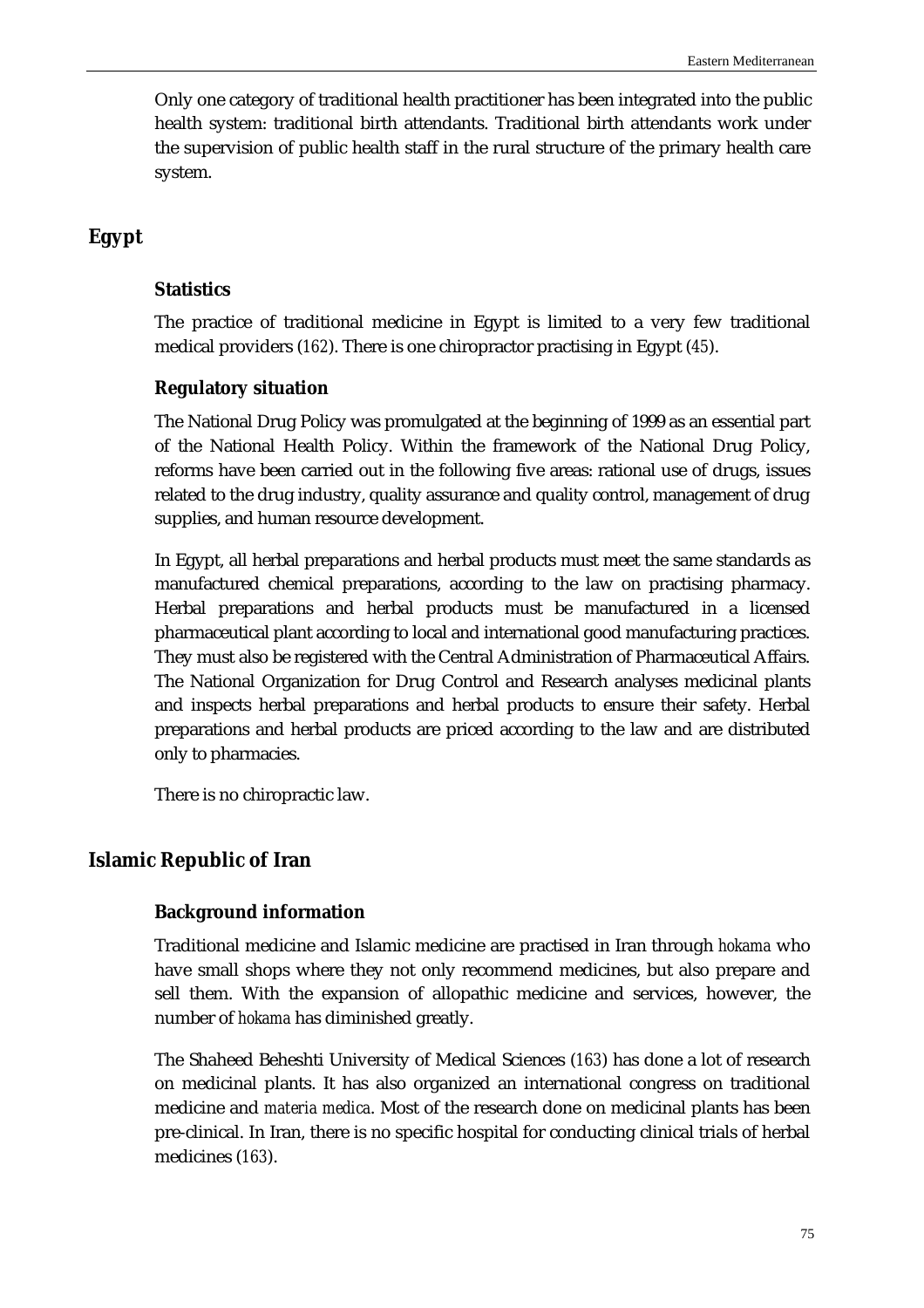# **Statistics**

Over the last 10 years, the Government has undertaken an inventory of medicinal plants (*163*). So far, 2500 flora of Iran's 8000 medicinal plants have been inventoried and recorded in 20 volumes of 125 herbs each. One hundred fifty certificates for herbal medicine have been issued. Eighty-four herbal products have undergone clinical trials and been licensed. These are included in Iran's list of essential drugs. By the end of 2004, the Government intends to have issued licences for 300 herbal products (*163*).

Seven faculties of pharmacy are conducting research on medicinal plants in seven provinces (*163*). There are 30 pharmaceutical companies producing herbal medicines, 20 of which produce herbal products and 10 produce herbal preparations (*163*). There are also many small herbal shops that supply herbal materials and spices for medicinal use (*163*).

There are 14 chiropractors practising in Iran (*45*).

# **Regulatory situation**

Traditional medicine practitioners are neither supported nor banned by the Government, provided patients are not harmed (*162*). A chiropractic law is pending. Currently, chiropractors may practice in conjunction with allopathic physicians.

The Government of Iran is very interested in traditional medicines and has initiated a number of programmes related to them. Since 1991, the Food and Drug Control Agency has been working in the field of herbal medicines.

In 1991, the National Academy of Traditional Medicine in Iran and Islam (*163*) was established. It is mandated to support research on herbal medicines; to study the history of Iranian traditional medicine; to preserve Iranian traditional medicine; to investigate education in traditional medicine and recommend an education plan to the Ministry of Health and Medical Education, including the incorporation of traditional medicine training and research into allopathic medical programmes; to educate the public on the rational use of traditional medicine; and to republish famous Iranian books on traditional medicine. In 2001, the Academy recommended that the Ministry of Health and Medical Education officially begin training allopathic medical students in Iranian traditional medicine.

In 1996, the Ministry of Health and Medical Education established the Council Committee of Medicinal Herbs and Products (*163*). The Committee consists of a panel of experts charged with evaluating the safety and efficacy of herbs and herbal products and issuing rules and regulations for the packaging of herbal medicines.

In order to make allopathic drugs affordable, the Government subsidizes the pharmaceutical industry's importation of raw materials. As the Government does not subsidize herbal products or locally produced herbal raw materials, herbal products are often more expensive than generic drugs.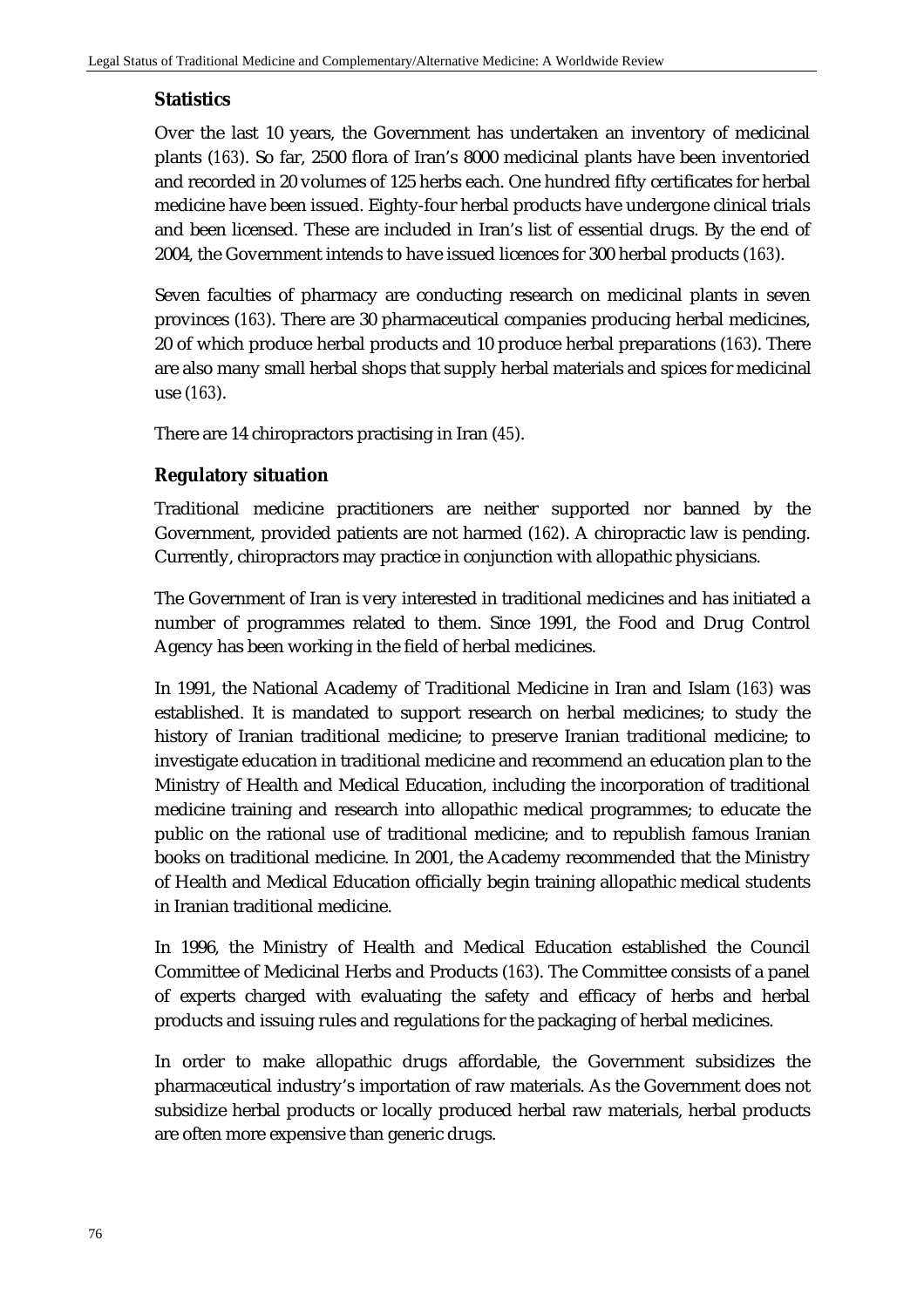There is no national patent office and no national patent law in Iran. In 2000, a draft patent law was submitted to the Parliament, but it has not yet been approved (*163*).

#### **Education and training**

All pharmacy students must study pharmacognosy. In the Universities of Tehran and Isfahan, pharmacy students are required to write a thesis on research related to a medicinal plant (*163*).

#### **Insurance coverage**

The Government health insurance covers 90% of the Iranian population, but only a few registered herbal products are covered by the insurance (*163*).

# **Jordan**

## **Background information**

Traditional medicine is deeply rooted in the history and culture of Jordan. Traditional medical practitioners and remedies ensure equitable access to primary health care, particularly where a large portion of the population relies on it. Over the last decade, there has been a growing interest in traditional and complementary/alternative medicine, including Chinese traditional medicine, acupuncture, phytotherapy, homeopathy, and chiropractic. Traditional medicine is practised by herbalists, practitioners of traditional medicine, and allopathic doctors and other health professionals.

## **Statistics**

There is one chiropractor practising in Jordan (*45*).

## **Regulatory situation**

There are no national policies recognizing traditional or complementary/alternative medicine. Traditional and complementary/alternative medicine are not integrated into allopathic medicine or into the national health system. However, some traditional and complementary/alternative medicine doctors and health professionals have been approved to practise in primary health care. A chiropractic law is pending.

# **Kuwait**

## **Regulatory situation**

Laws in Kuwait prohibit traditional medicine providers from practising medicine. However, herbal medicines are not banned. The use of medicinal plants in the official health sector began in 1978. Supplementing a ministerial resolution on the registration of all drugs, a document and guidelines were issued on the safety and quality assurance of herbal medicines. This document describes the main principles that should be observed when registering herbal medicines, particularly in regard to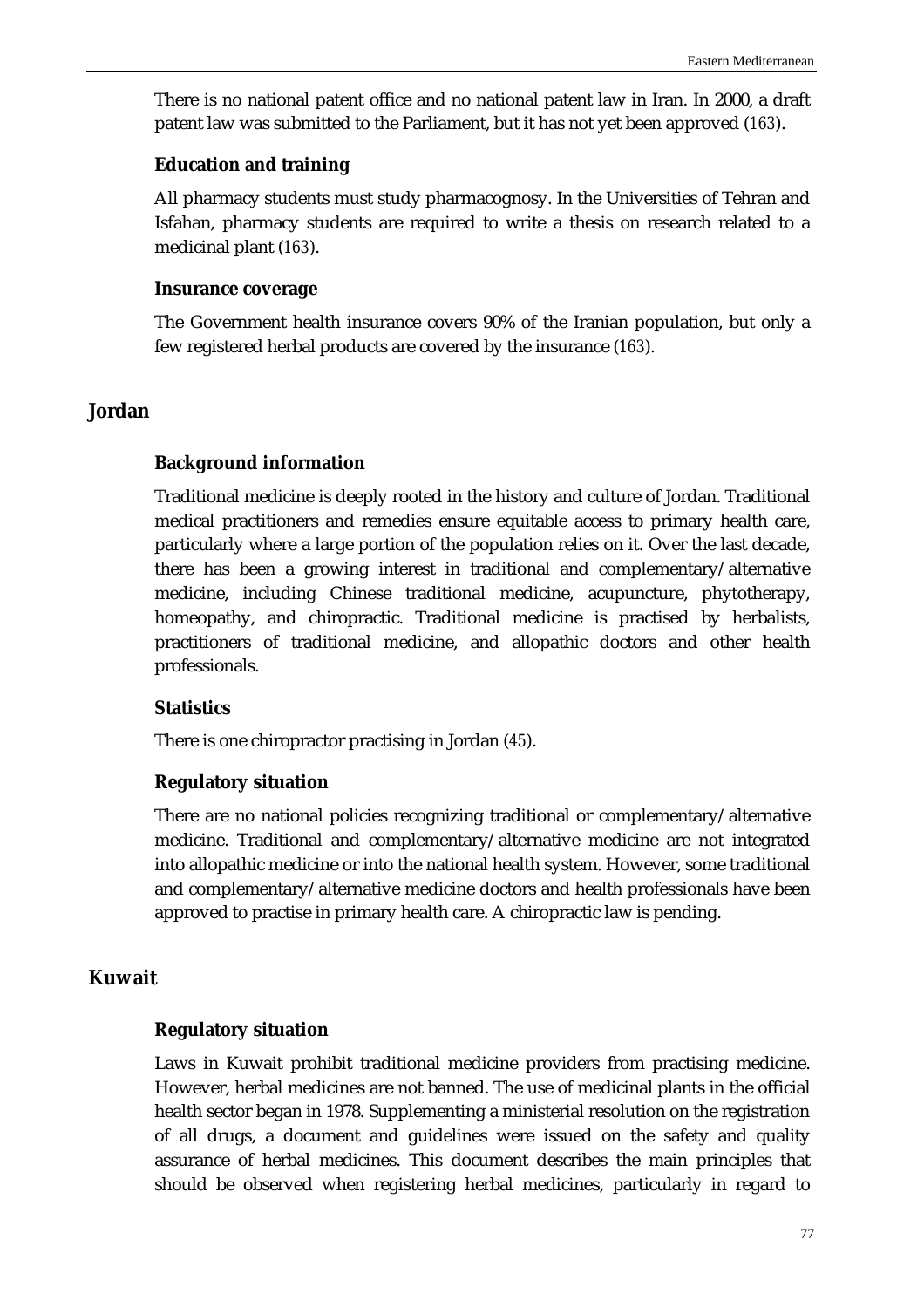safety, efficacy, and consistency. This document categorizes medicinal plants into three groups: plants used on a daily basis, plants subject to large-scale scientific studies and registered in pharmacopoeias, and new plants that need to be studied. For each of these plant types, there are specific registration requirements intended to encourage people to use plants that do not cause adverse reactions or require allopathic medical advice, as well as to protect people from plants with toxic elements and about which there are no published studies. Following the document and guidelines, the Minister of Health issued a ministerial resolution organizing the handling and registration of herbal medicines in Kuwait.

A ministerial decree, based on World Health Organization recommendations, established the Centre for Islamic Medicine to undertake the registration of herbal medicines and to introduce the use of medicinal plants in the treatment of some diseases. Among its various tasks, the Centre

- ♦ provides therapeutic services;
- ♦ undertakes the registration of herbal medicines imported into Kuwait, as decreed by the relevant ministerial decision;
- ♦ analyses and tests the efficacy and suitability of all medicinal plants that enter into the country for human consumption;
- ♦ undertakes the importation of medicinal plants necessary for the preparation of drugs used in the treatment of some diseases;
- ♦ studies and evaluates the best pharmaceutical rendering of each herbal preparation and herbal product;
- ♦ carries out various studies on each plant, preparation, and product so as to identify the stability, efficacy, and safety of the active substances therein.

In 1986, together with the Islamic Organization for Medical Sciences and the World Health Organization Eastern Mediterranean Regional Office, Kuwait worked to establish regional standards for herbal medicines (*164*). Kuwait's registration policy was reviewed and endorsed by the Ministers of Health of the World Health Organization Eastern Mediterranean Region Member States and has become a reference and basis for the registration of herbal medicines throughout the region. The Council of Arab Ministers of Health and the Council of Health Ministers of the Gulf also endorsed the registration policy.

# **Pakistan**

## **Background information**

Pakistan's traditional unani and ayurvedic systems of medicine came to the United India via Arab physicians. However, the unani medicine currently practised in Pakistan is vastly different from its Greek roots.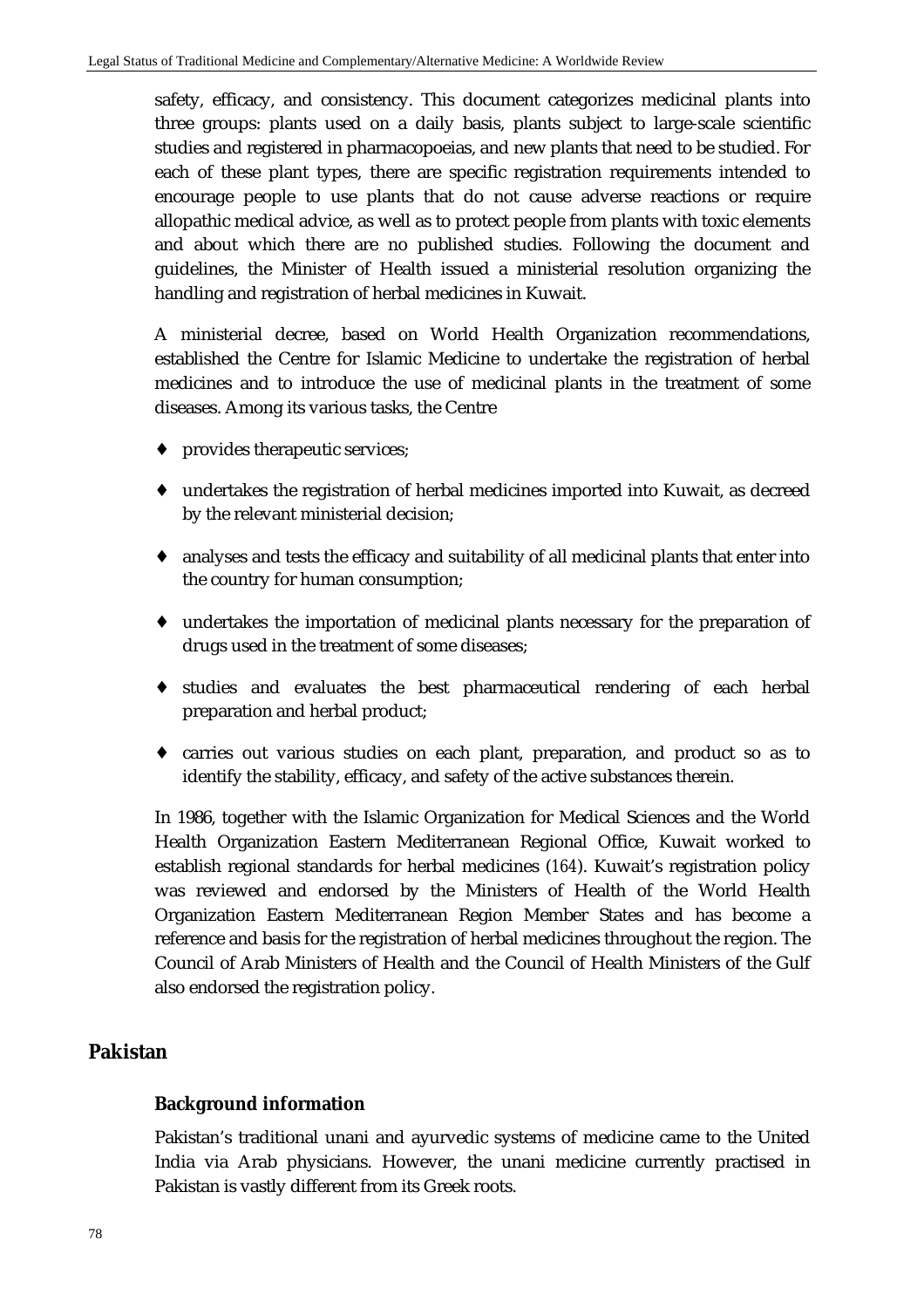Most Pakistanis rely on unani medicine, finding it efficacious, safe, and cost effective. The use of herbal medicines and homeopathy is also widespread. The National Institute for Health has established a section on traditional medicine (*tibb*).

# **Statistics**

Unani medicine is widely used throughout the country. About 70% of the population, particularly in rural areas, use traditional and complementary/alternative medicine. Approximately 52 600 registered unani medical practitioners serve the nation through both the public and private sectors in urban and rural areas.

About 360 *tibb* dispensaries and clinics provide free medication to the public under the control of the health departments of provincial governments. About 95 dispensaries have been established under provincial departments of Local Bodies and Rural Development, and one *tibb* clinic is working under the Provincial Department of Auqaf. A separate Directorate of Hakims has also been established under the Federal Ministry of Population Welfare Programme, and 16 000 diploma-holding unani physicians of traditional medicine have been involved in the National Population Welfare Programme. About 40 000 homeopathic physicians are registered with the National Council for Homeopathy (*53*).

# **Regulatory situation**

Unani, tibb, ayurveda, and homeopathy have been accepted and integrated into the national health system in Pakistan.

Ordinance 65 of 7 June 1962 (*165*) was issued "to prevent the misuse of the allopathic system". It provided that only registered medical practitioners were entitled to use the title "Doctor", to perform surgery, or to prescribe any specially listed antibiotics or dangerous drugs. These prohibitions were also applicable to practitioners of traditional medicine, it being prescribed that "no person practising the allopathic, homeopathic, ayurvedic, etc., system of medicine may use the title of 'doctor', unless he is a registered practitioner".

Subsequently, the Unani, Ayurvedic and Homeopathic Practitioners Act of 1965 (*166*) was passed to regulate qualifications and to provide for the registration of practitioners of the unani and ayurvedic systems of medicine. The Act applied to *tabib*s, practitioners of unani medicine, and to *void*s, practitioners of ayurvedic medicine, both being prohibited from using the title "Doctor". Under the Act, the Board of Unani and Ayurvedic Systems of Medicine was established in order to arrange for the registration of qualified persons, to maintain adequate standards at recognized institutions, to conduct research, and to perform other activities. Requirements for the registration of practitioners were laid down, and training at recognized institutions was fixed at four years.

The Act established that the following persons might apply for registration: persons passing the qualifying examinations for the award of a diploma in the unani and ayurvedic systems; any *tabib* or *void* with not less than seven years of practice; any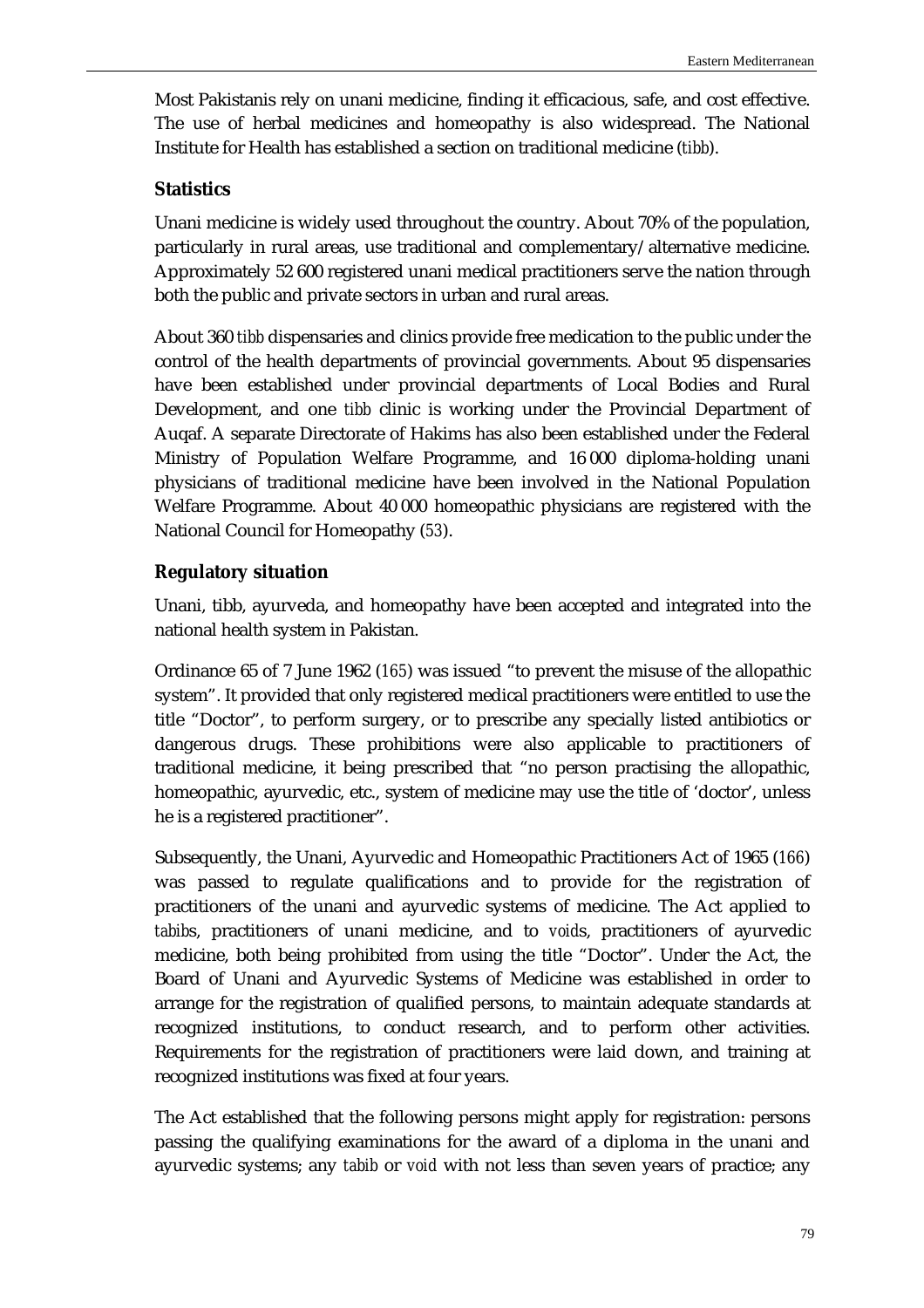*tabib* or *void* with five to seven years of practice, who either satisfied the Board as to his or her knowledge or skill or passed, within a specified period, an approved test in the theory and practice of the unani and ayurvedic systems; and any person who passed a written and practical examination in the subject of the "old system" of medicine.

The Government thereafter issued the Unani, Ayurvedic and Homeopathic Systems of Medicine Rules of 1965 (*167*), which included implementing provisions on the registration of practitioners, elections to the boards, and recognition of teaching institutions. The Act introduced the title of "Homeopathic Doctor" for registered homeopaths, although the use of analogous titles was forbidden to practitioners of ayurvedic and unani medicine. Under this Act, courses in homeopathy provided by recognized institutions must be four years in duration, culminating in a qualifying examination. Persons who have passed this examination, persons holding qualifications from an approved homeopathic institution, and certain practitioners of long standing, "possessing the requisite knowledge and skill", are eligible for registration as homeopathic doctors. The Board of Homeopathic Systems of Medicine was established in order, *inter alia*, to maintain adequate standards in recognized institutions and to make arrangements for the registration of duly qualified persons. The legislation referred to above was also applicable in what was then known as East Pakistan, now Bangladesh.

The Ministry of Health, through the National Council for Tibb oversees the qualifications of practitioners. After successful completion of *tibb* qualifications, candidates are registered with the National Council for Tibb, allowing them to practise traditional medicine lawfully.

# **Education and training**

Tibbia colleges, Pakistan's unani teaching institutions, are recognized by the Government and are under the direct control of the National Council for Tibb, Ministry of Health, which is responsible for maintaining standards of education in recognized teaching institutions, revising/modifying curricula and syllabuses, and holding annual examinations. Twenty-six colleges in the private sector and one college in the public sector offer four-year diploma courses in Pakistani traditional unani and ayurvedic systems of medicine that follow the prescribed curriculum and conditions laid down in the regulations.

Hamdard University has recently introduced a five-year programme to follow intermediate (FSc) training. About 5000 students are enrolled in its Faculty of Unani Medicine. Annually about 950 persons graduate from the programme. Seventy-six colleges of homeopathic medicine offer officially recognized programmes for the fouryear Diploma of Homeopathic Medical Science. Several hospitals, outpatient clinics, and dispensaries are attached to the homeopathic medical colleges (*53*).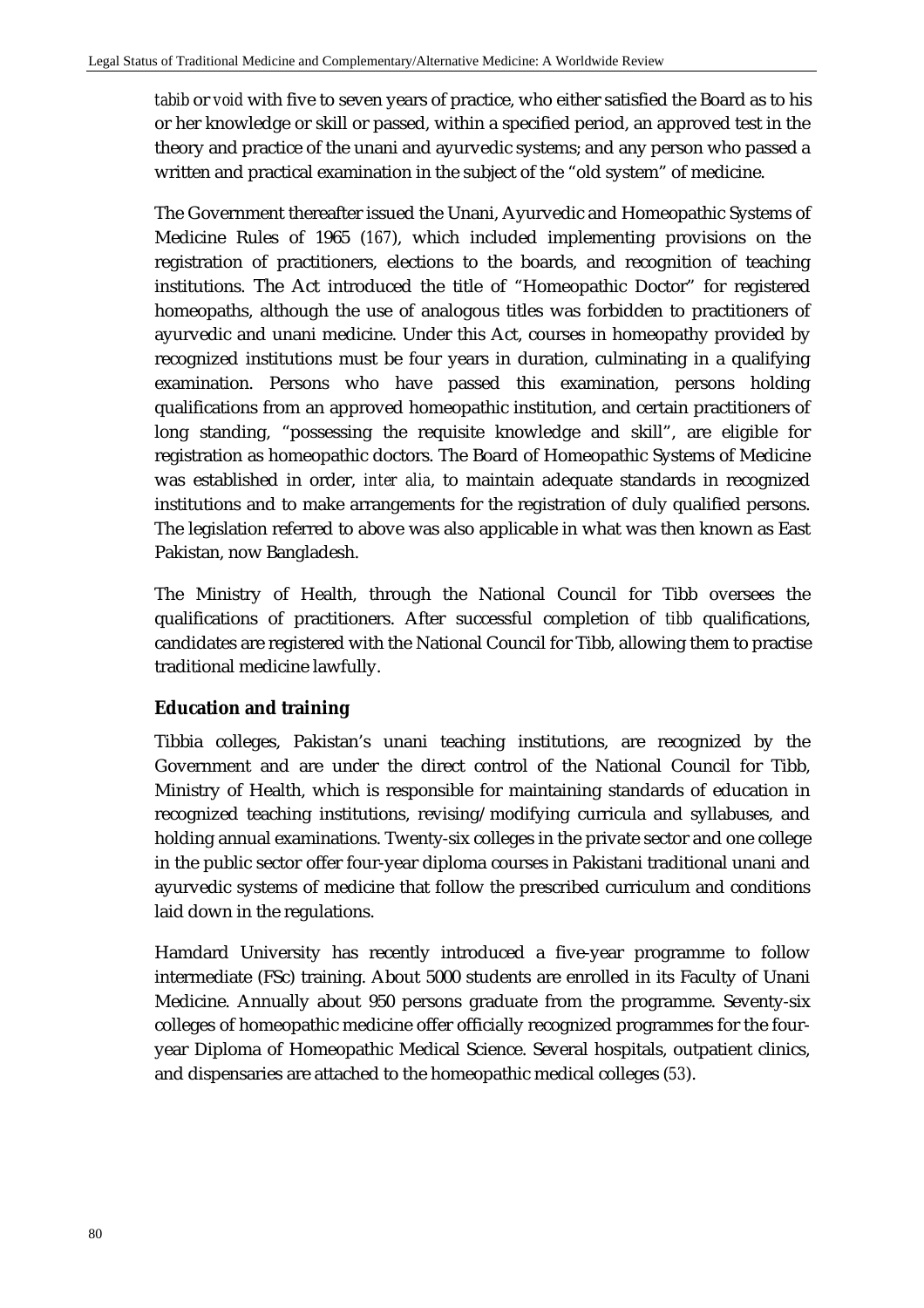# **Saudi Arabia**

# **Background information**

Traditional medicine in Saudi Arabia is based on herbal remedies and spiritual healing. There is hardly a city or village in the country where traditional medicines are not used or sold. They are also commonly used in home remedies for certain ailments.

In 1940, allopathic medicine began being used in large cities. Since then, the health authorities have taken all possible measures to develop highly sophisticated allopathic hospitals. The population of Saudi Arabia today enjoys very good health facilities. There was official resistance to complementary/alternative medicine until the 1990s when more Saudi Arabians demanded access to complementary/alternative medicine, and some professionals who had been trained abroad began to practise. The most popular therapies are acupuncture; herbal, nutritional, and health food products; and homeopathy.

# **Regulatory situation**

A scientific research project on the merits and demerits of Saudi Arabian traditional medicines was undertaken as a precursor to drafting a regulatory framework and statutory provisions for the practice of Saudi Arabian traditional medicine and the sale and manufacture of the medicines used in it.

An act governing the practice of pharmacy and trade in medicines and medical products was issued by Royal Decree M/18 dated 18/3/1398 H (equivalent to 26 February 1978). Articles 44 and 50 of this act prohibit the handling of locally produced or imported products prior to their registration with the Ministry of Health. Paragraph 13A of the special provisions on registration regulations for pharmaceutical companies and their products, which was amended through Ministerial Resolution 1214/20 dated 17/6/1409 H (equivalent to 25 January 1989) (*168*), requires the registration of medicines and all products having medical claims, including herbal preparations containing active ingredients that possess medicinal effects.

The License Committee established under the Ministry of Health is responsible for approving or disapproving, mainly on the basis of safety and efficacy, the marketing and use of herbal preparations and herbal products, health food products, and natural health products, including items for cosmetic use. The Ministry of Health has approved guidelines restricting licences to practice acupuncture to those persons who have at least 200 hours of training, are anaesthetists, rheumatologists, or orthopaedists, and who comply with hygienic standards. Licensing legislation also regulates chiropractic educational standards and practice (*81*).

# **Education and training**

No formal education exists in traditional or complementary/alternative medicine in Saudi Arabia; interested allopathic physicians go abroad to receive such training.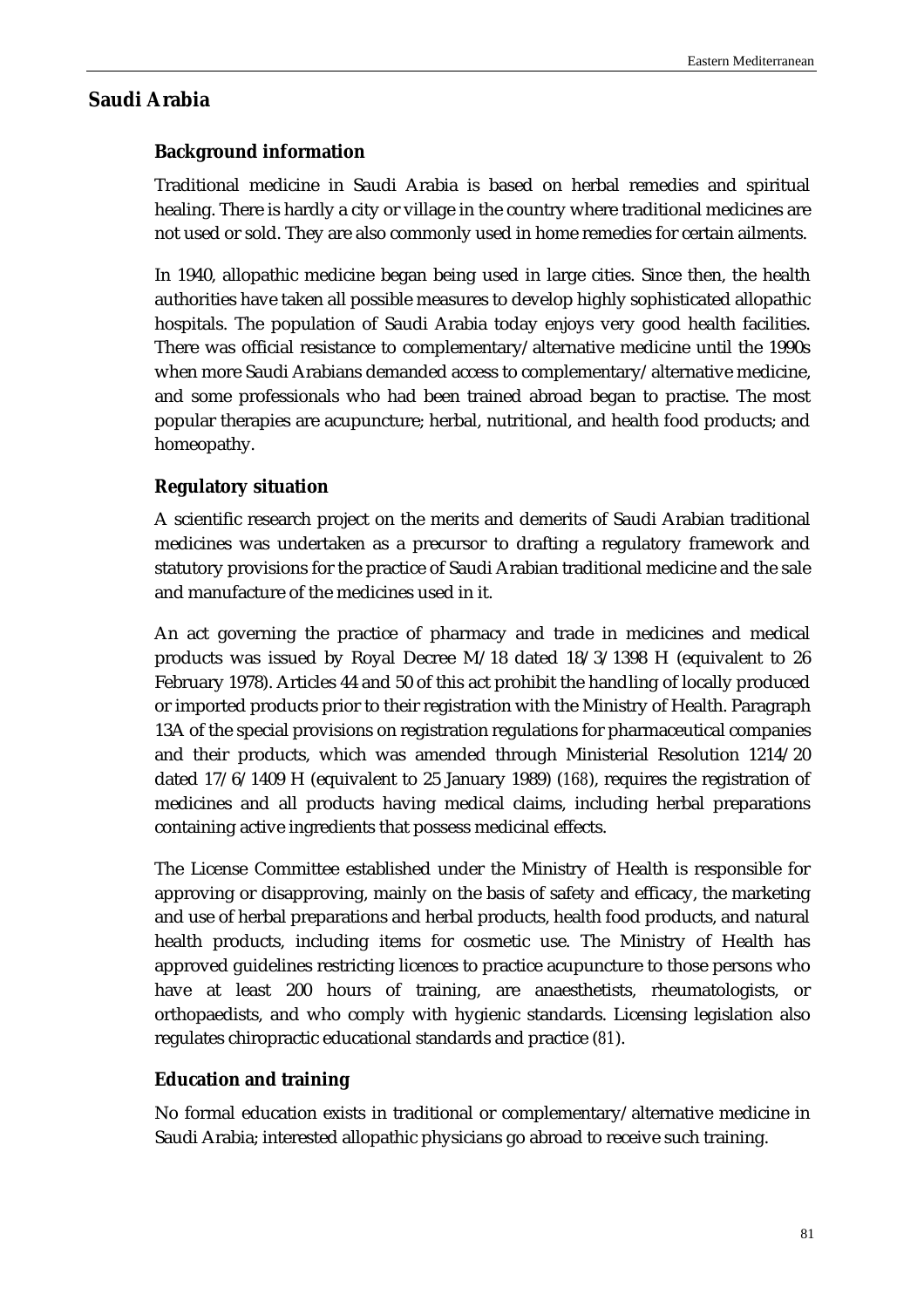#### **Insurance coverage**

Traditional medicine is not covered by the health insurance system; however, some traditional medicine practitioners, especially spiritualists, practise free of charge.

# **Sudan**

# **Background information**

Traditional medicine in Sudan has roots in Islamic and West African medicine. People in many areas of the country depend on herbal medicines, which are an integral part of the health care system. There is wide experience with the use of herbs in medical treatment. Many families specialize in herbal medicines and this knowledge is passed on from one generation to another. Patients travel from the capital to rural regions to consult herbalists, especially for difficult diseases.

The Medicinal and Aromatic Herbs Research Institute was created 25 years ago and has trained a considerable number of specialists in different fields required for research in medicinal plants.

# **Statistics**

The Sudan Atlas of Medicinal Plants records the scientific name of more than 2000 medicinal herbs collected from different parts of the country, many native to Sudan. All of these herbs are in current use in traditional medicine.

## **Regulatory situation**

There is legislation for the registration of herbal preparations and herbal products.

# **Syrian Arab Republic**

## **Regulatory situation**

No licences are issued to providers of herbal medicine; such practices are limited to specialists.

In 1997, the Ministry of Health issued decisions on the technical prerequisites necessary for the establishment of laboratories for herbal medicine. In 1998, the Ministry issued decisions on the manufacture and distribution of herbal medicines and on a system of controls. The manufacture of herbal medicines has been included in the national drug policy. Both public and private laboratories have been active in processing medicinal herbs, and the Ministry of Health has given preliminary approval for the establishment of laboratories that would manufacture herbal medicines. A file concerning the manufacturing of herbal medicines has been developed in preparation for their registration.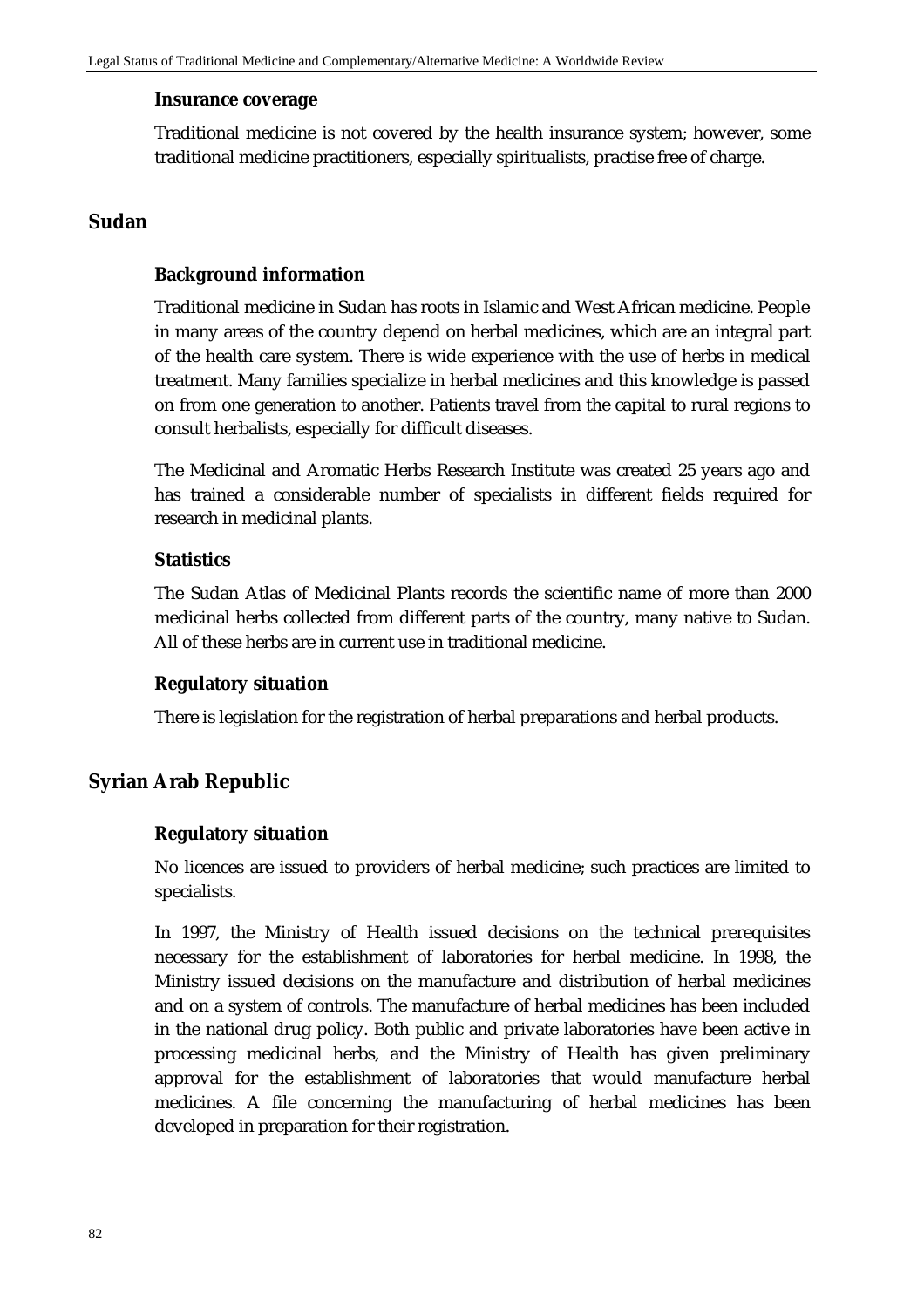Three draft laws covering herbal medicine have been prepared. One concerns herbal medicines that would be used in primary health care.

#### **Education and training**

A syllabus on treatment with herbal medicines has been recommended for inclusion in the curricula of faculties of medicine.

A syllabus on medicinal plants and herbal medicines has been introduced into the curricula of pharmacy faculties and at health institutes for technical assistant pharmacists.

# **United Arab Emirates**

#### **Background information**

In 1989, the Ministry of Health's Zayed Centre for Herbal Research and Traditional Medicine was established in Abu Dhabi to conduct research on medicinal plants and traditional medicine practitioners. Similar research is conducted by the Desert Section of the Desert Marine Environment Research Centre, the Department of Pharmacology at the Faculty of Medicine of the University of Al-Ain, the Society of National Culture, and the History and Culture Centre.

There is high consumer demand for herbal preparations and herbal products in the United Arab Emirates.

# **Regulatory situation**

Section 1 of Federal Law 7 of 1975 (*169*) put in place licensing and registration requirements for the practice of medicine. Only an allopathic physician who holds a medical degree may apply for a licence to practise medicine. Under Section 2, noncitizens who seek to practise as general practitioners must complete an additional two years of post-internship medical practice.

In the United Arab Emirates, birth attendants are designated as medical professionals by Federal Law 5/1984 (*170*), the practice of which is open to physicians, pharmacists, and other licensed individuals. By Section 3, the Minister of Health is to publish licensing qualifications and outline the powers and duties of licensees.

In order to provide a legal framework to ensure that their benefits could be enjoyed without unnecessary risks, registration criteria (*171*) for herbal medicines were published in January 1998. These criteria were established by a committee of allopathic physicians and personnel from the Zayed Centre and Emirates University. The registration criteria include the following:

- ♦ documentation, including detailed monographs, for the herb;
- ♦ reference sample of the active ingredient of the herb;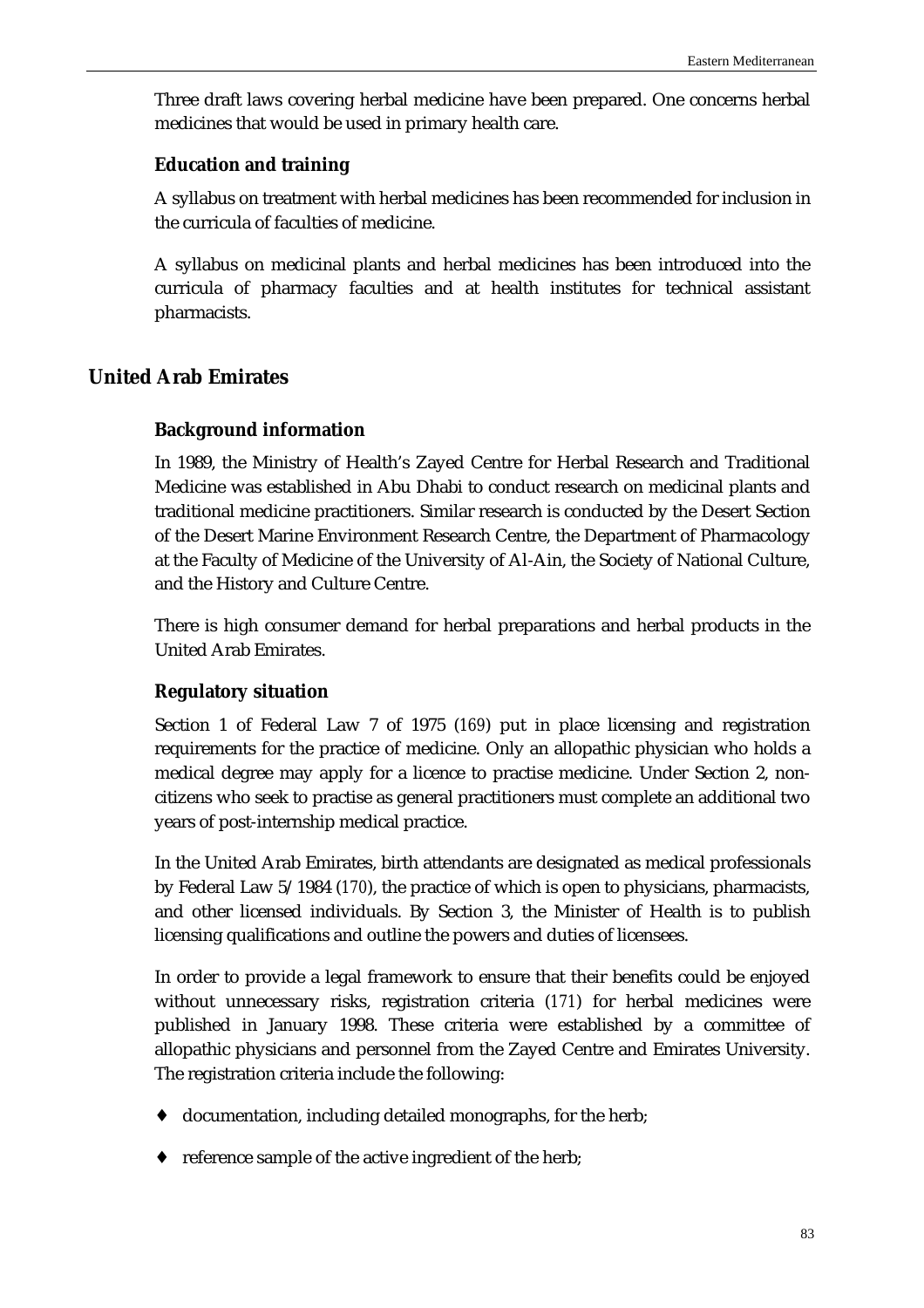♦ laboratory analysis for identity, purity, and quantity.

Priority in registration is given to single-ingredient products. Products containing more than one herb must have a logical justification for the combination based on the uses of the finished product. Therapeutic claims beyond traditional uses are not accepted unless scientifically justified.

As of April 1999 (*171*), 27 applications had been received. Seven of the applications were completed and approved, seven had completed the laboratory screening process, and 13 were waiting for laboratory analysis. These 27 applications had come from companies located in a number of countries, including Germany, Switzerland, Austria, India, Indonesia, and China.

A 1999 report (*171*) outlined several problems with the criteria. Companies had difficulty fulfilling the documentary requirements, especially relating to stability data, and many companies wanted to register traditional products with more than 10 active ingredients, such as ayurvedic medicines. Analysis of the active ingredients in the final products proved technically difficult because of both qualitative and quantitative interference in the assays. Enforcing the law has also posed challenges.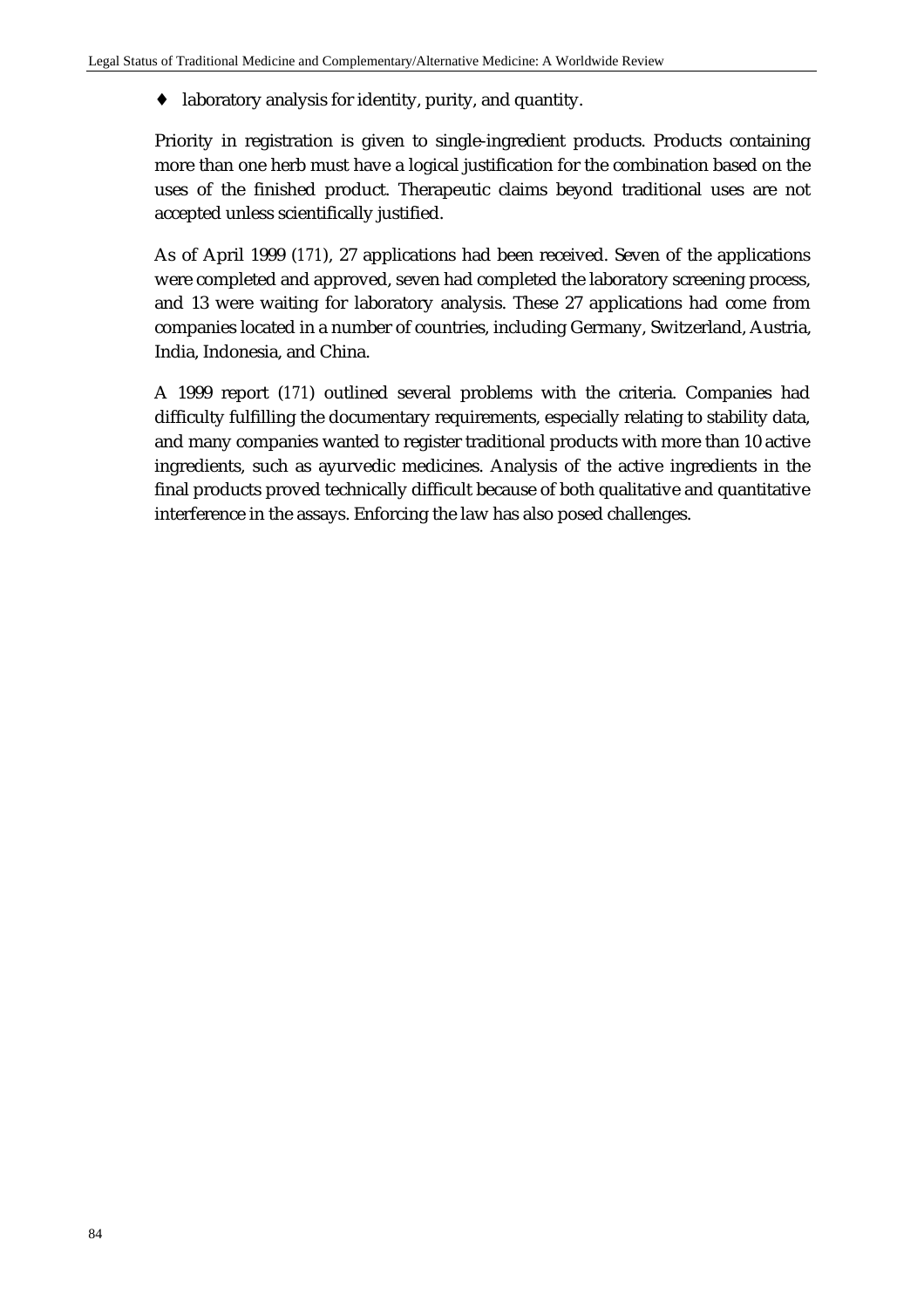# **Europe**

# **Austria**

# **Statistics**

The chart below lists the distribution of allopathic physicians practising complementary/alternative medicine in Vienna in 1997 (*172*).

| <b>Complementary/Alternative Medicine</b> | <b>Number of Practising</b><br><b>Allopathic Physicians</b> |
|-------------------------------------------|-------------------------------------------------------------|
| Acupuncture                               | 100                                                         |
| Homeopathy                                | 87                                                          |
| Neuraltherapy                             | 87                                                          |
| <b>Bioresonance</b>                       | 40                                                          |
| Other                                     | 200                                                         |

In 2000, the Liga Medicorum Homeopathica Internationalis had 670 members in Austria (*86*). While there are no homeopathic hospitals, homeopathic consultation takes place regularly in five allopathic hospitals in Vienna and in one allopathic hospital in Klagenfurt (*53*). Austria has one academy of holistic medicine.

# **Regulatory situation**

Only legally qualified and authorized medical professionals may practice medicine in Austria (*172*). Under Section 1.2 of the Federal Medical Law, medical acts are defined as "all activities based on medico-scientific knowledge carried out directly or indirectly on human beings" performed for the purposes of diagnosis, treatment, and prophylaxis. Under the Law on Physicians of 1984 (*173, 174*), medical acts that are not provided by authorized medical professionals, such as midwives, medical-technical assistants, and nurses, are reserved for allopathic physicians. Article 184 of the Penal Code states that unskilled persons who practise medical acts or activities reserved for allopathic physicians risk a fine or imprisonment of up to three months. However, the courts have been tolerant with regard to complementary/alternative medical practitioners and charges of charlatanism. In practice, Article 184 is enforced only when practitioners use methods that do not have any scientific support, such as mystic water treatment.

According to the Law on Health Services, only scientifically recognized medical care can be provided in hospitals. Acupuncture, neuraltherapy, and chiropractic are recognized, but not homeopathy. However, homeopathy is recognized by the National Committee of Medicals (*53*). Nonetheless, and despite the fact that there are neither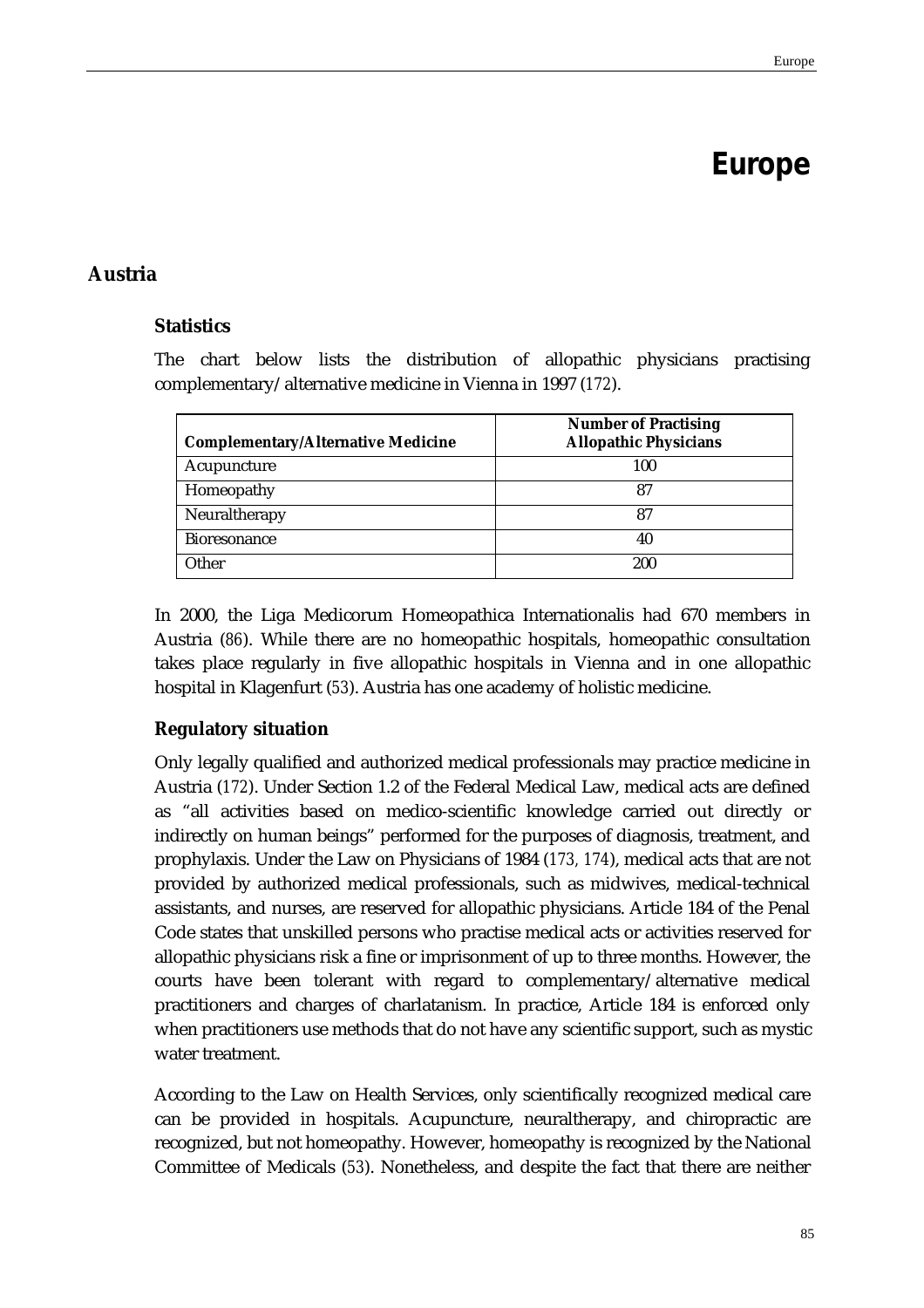specific legal or paralegal regulations nor draft regulations on the use of complementary/alternative medicine in the country, allopathic physicians are implicitly permitted to use any medical technique they deem appropriate, provided they obtain the consent of their patients. Under their own responsibility, therefore, allopathic physicians may use complementary/alternative medicine in their treatment regimes.

## **Education and training**

The Council of the Order of Physicians (*172*) issues diplomas officially recognized as medical qualifications in acupuncture, homeopathy, manual therapy, and neuraltherapy. Training courses for these diplomas last between two and three years (from 140 to 350 hours). Neuraltherapy and chiropractic are taught in universities.

The National Medical Association recognizes the examination and title of "Homeopathic Doctor" (*86*). A three-year postgraduate homeopathic curriculum is available and leads to a diploma awarded by the official Medical Society of Austria. Advanced training is offered through seminars, lectures, and conferences with Austrian and international scholars (*53*). There are activities and associations for students interested in homeopathy at universities in Vienna, Graz, and Innsbruck.

As of 1 August 1996, the creation of a new educational institution of complementary/alternative medicine is punishable by imprisonment (*174*).

#### **Insurance coverage**

Public insurance funds (*172*) have the following reimbursement criteria for medical treatments: scientific proof of effectiveness, cost-effectiveness, and appropriateness. Complementary/alternative medicine is generally not covered. Exceptions are made, however, for homeopathy and, for purposes of pain relief, massage, balneotherapy, and electrotherapy. Exceptions are also made when allopathic treatments are unsuccessful and relatively recognized complementary/alternative treatments are the last resort. The Oberösterreichische Gebietskrankenkasse partially reimburses acupuncture treatments.

Some private insurance companies cover complementary/alternative medicine (*172*).

# **Belgium**

## **Statistics**

According to a 1998 poll (*172*), almost 40% of the Belgian population — women more than men — have used complementary/alternative medicine at least once. Of these persons, 77% were satisfied with their treatment. While the general public is in favour of the Ministry of Health giving official recognition to homeopathy, acupuncture, osteopathy, and chiropractic, allopathic physicians are evenly divided: 43% are in favour and 43% are opposed to such recognition.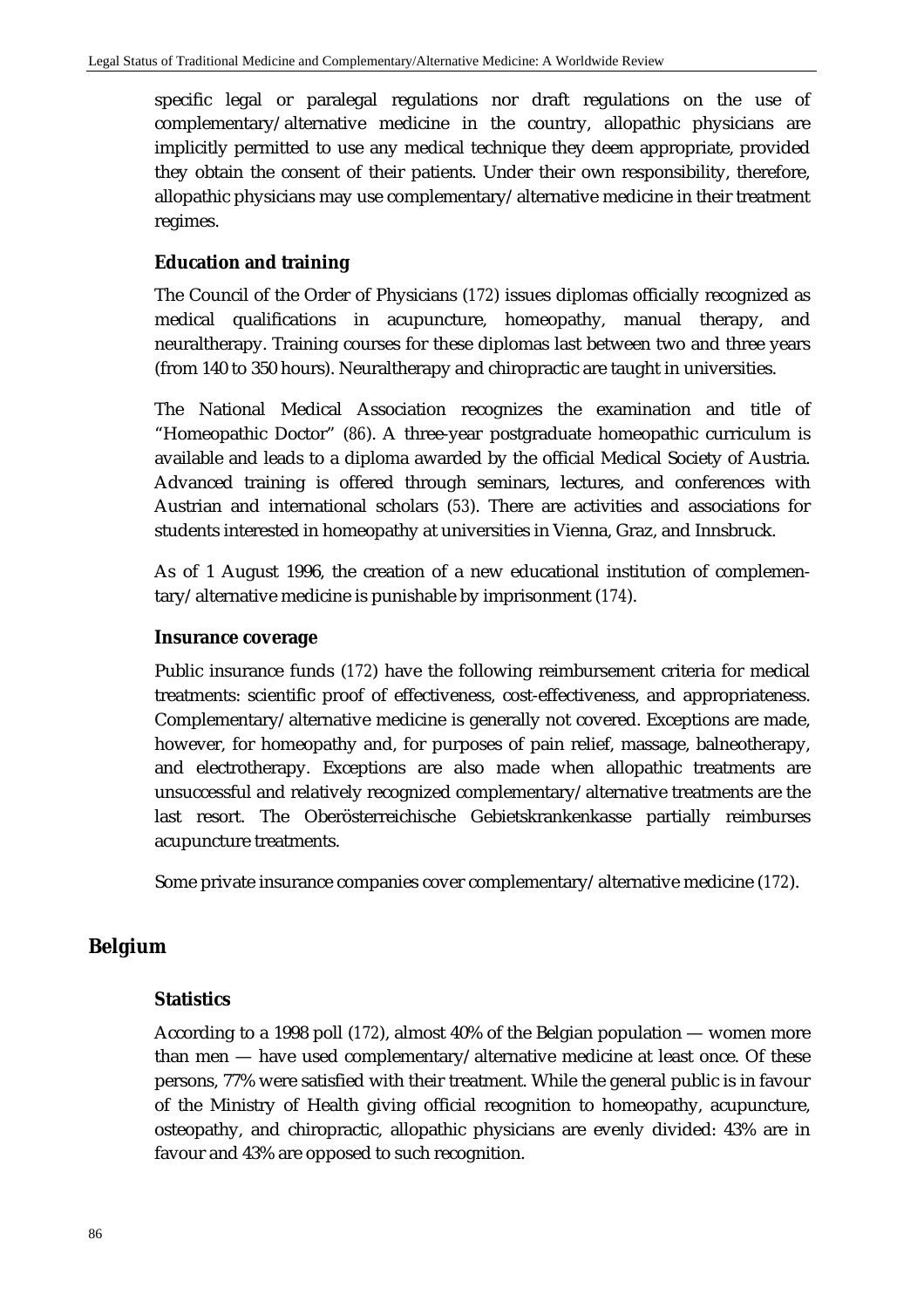The most widely consulted complementary/alternative therapies in Belgium (*172*) are homeopathy, accounting for 81% of complementary/alternative consultations; acupuncture, accounting for 38%; osteopathy, 27%; phytotherapy, 25%; and chiropractic, 21%. One allopathic physician out of four believes that these therapies should be reimbursed. Fifty-nine per cent of patients who use complementary/alternative medicine and 36% of patients who do not use complementary/alternative medicine are willing to pay higher premiums to cover this reimbursement.

Most providers of complementary/alternative treatments are allopathic doctors or physiotherapists (*172*). One allopathic physician out of four provides complementary/alternative treatments; these are mostly general practitioners. The most commonly practised forms of complementary/alternative medicine are homeopathy, practised by 59% of providers of complementary/alternative medicine; acupuncture, practised by 40%; and phytotherapy, 28%. Thirty-three per cent of manipulative treatments are provided by physiotherapists and 34% by non-allopathic practitioners.

There are three homeopathic organizations for allopathic physicians and pharmacists and two for patients. The Union of Acupuncturists Physicians was created in 1981.

# **Regulatory situation**

A monopoly on the practice of medicine was introduced by the Practice of Medicine Act of 1967 (*172*). Under this act, the practice of medicine, which includes diagnosis, treatment, prescriptions, surgery, and preventive medicine, was the exclusive domain of legally qualified allopathic physicians. After the intervention of the European Commission with regard to the (non)enforcement of European Directives on homeopathic products, the Government of Belgium asked the Federal Department of Public Health to draft legislation on complementary/alternative medicine. On 29 April 1999, the new law was adopted by the Belgian Parliament (*175*). In November 1999, the Government enacted bylaws to ensure enforcement of the law.

Article 2 of the new law introduces provisions for homeopathy, chiropractic, osteopathy, and acupuncture and provides for the recognition of other complementary/alternative techniques.

Article 3 establishes a commission to advise the Government on the practice of complementary/alternative medicine, particularly registration of practitioners, membership in recognized professional organizations, insurance for professionals, regulation of advertising, and restrictions on medical acts. In order to register, practitioners must demonstrate that they provide high-quality and accessible care that has a positive influence on their patients' health.

Article 6, Paragraph 1 requires the commission to be composed of five allopathic practitioners (with at least one being a general practitioner), nominated by faculties of medicine, and five complementary/alternative practitioners, nominated by recognized professional organizations. The commission, in Article 6, Paragraph 2, is also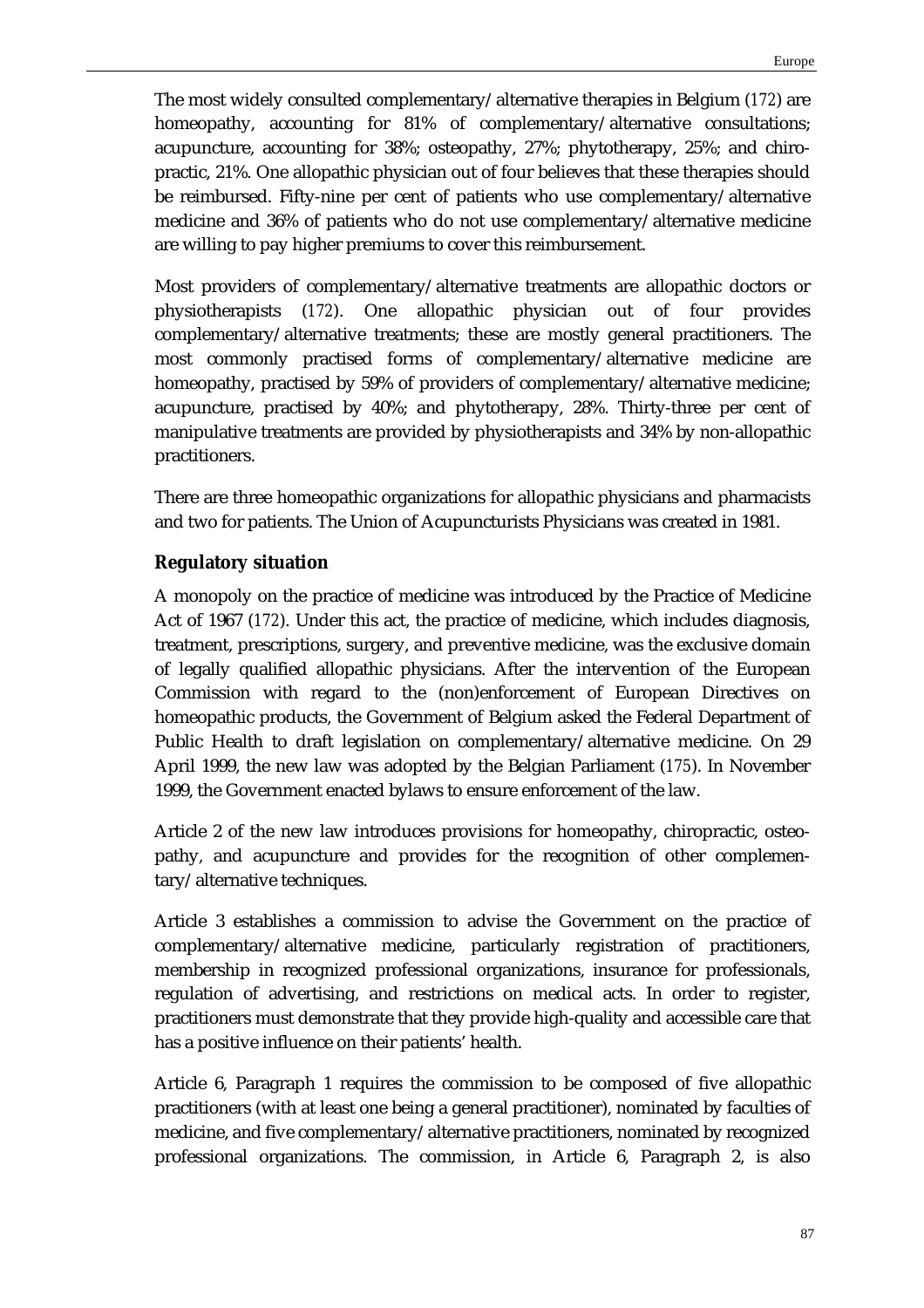designated to advise the Government on organizing a peer-review system and a code of professional ethics.

By Article 8, the practice of a registered complementary/alternative form of medicine is allowed only when the practitioner is licensed for that practice by the Ministry of Social Affairs, Public Health, and Environment.

In Article 9, complementary/alternative practitioners are required to maintain medical records for each patient. Complementary/alternative practitioners who are not also allopathic physicians must obtain a recent allopathic physician's diagnosis from their patient prior to commencing treatment. If patients choose not to consult an allopathic physician before seeing a complementary/alternative practitioner, they must put their wishes in writing. Registered complementary/alternative practitioners must take precautions to ensure that patients are not deprived of allopathic treatment. As a result, complementary/alternative practitioners who are not also allopathic physicians must keep allopathic physicians informed of the health of their patients. With patient consent, complementary/alternative practitioners are permitted to seek the advice of other complementary/alternative practitioners who are not allopathic physicians.

Infringement of the law  $-$  in particular, practising complementary/alternative medicine without a licence or treating a patient without having obtained an allopathic physician's diagnosis or without having the patient's desire to avoid such diagnosis in writing — risks a fine (under Article 11) or the suspension or withdrawal of the provider's licence to practice (under Article 8).

# **Education and training**

Complementary/alternative medicine is not taught in Belgian medical schools; however, the Belgian Medical Faculty of Homeopathy offers courses for allopathic physicians, surgeons, dentists, pharmacists, and veterinarians. These courses comply with standards set by the European Committee for Homeopathy (*172*).

The Belgian Acupuncture Federation is authorized by the Belgian Government to train acupuncturists to practise under the new licensing law (*172*). In order to be permitted to practise acupuncture, a provider must be certified as an allopathic medical doctor, dentist, physiotherapist, nurse, or midwife, as well as having completed at least 750 hours of acupuncture training — 250 hours of basic theoretical principles of traditional Chinese medicine, 250 hours of traditional Chinese medicine pathology, and 250 hours of clinical practice — and having written a thesis. There are two associations of acupuncturists offering three-year training programmes; however, most practitioners using acupuncture are trained in East Asia or France.

# **Insurance coverage**

The Belgian social security system (*172*) does not officially reimburse complementary/alternative treatments, regardless of whether they are provided by allopathic physicians or not. Practically speaking, however, allopathic physicians using complementary/alternative medicine may assure their patients that at least part of their fees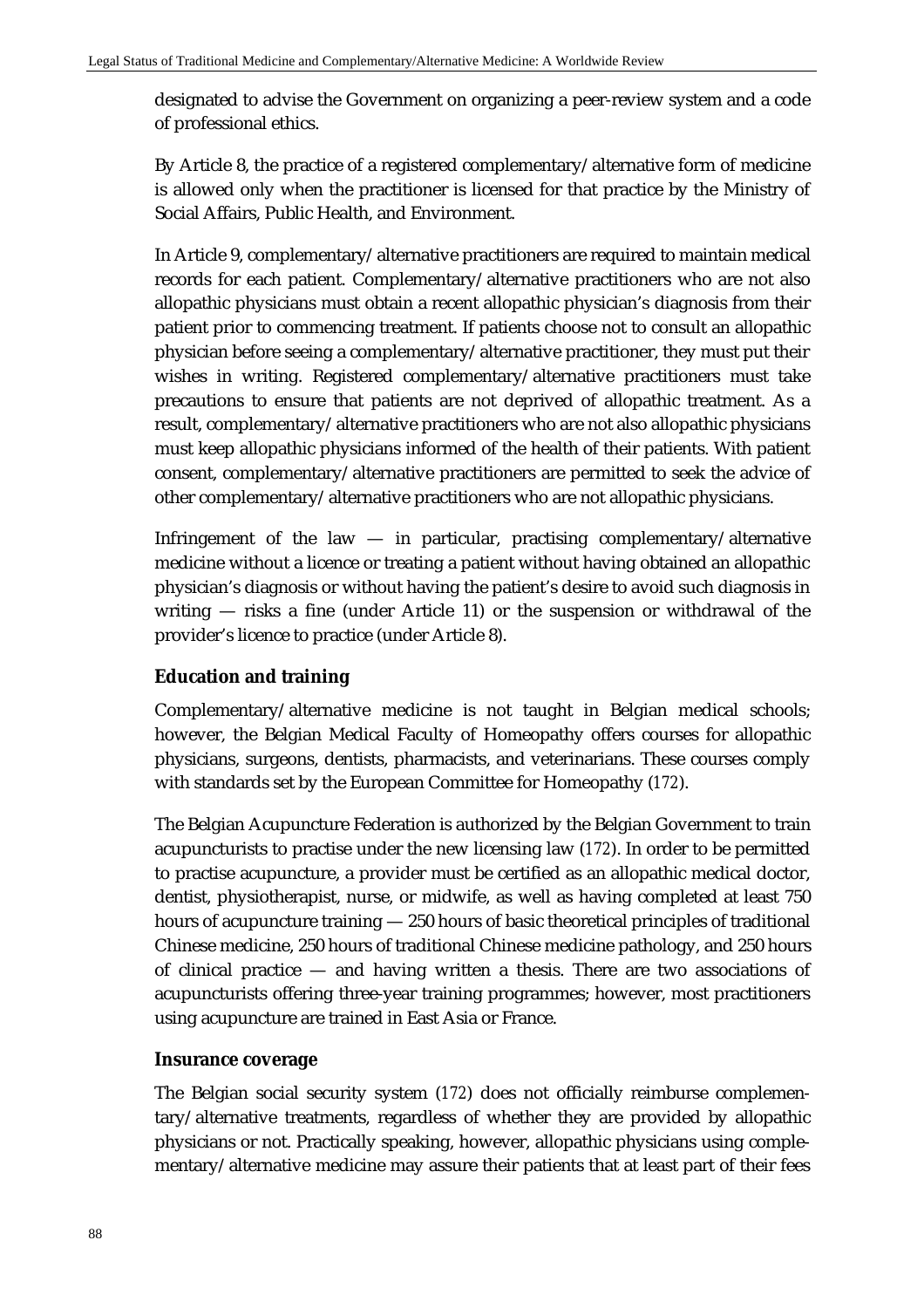will be reimbursed. Osteopathic treatments are reimbursed so long as physiotherapists use a classic designation to prescribe them.

In March 1997, the Socialist Mutual Insurance of Tournai-Ath (*172*) was the first company to partially reimburse specific complementary/alternative treatments. They reimburse 25% of homeopathic remedies up to a maximum cost of 6000 Belgian francs per year and per beneficiary. They also reimburse 400 Belgian francs for each osteopathic treatment with a maximum of six treatments, but only if they have been provided by an allopathic physician, nurse, or physiotherapist. The list of reimbursed homeopathic remedies is adapted from the European Union Directive on homeopathic products. Reimbursement may soon be extended to other techniques, such as acupuncture and phytotherapy.

Private insurance companies (*172*) reimburse chiropractic care and, partially, acupuncture treatments.

# **Denmark**

# **Statistics**

The complementary/alternative treatments most used by the Danish population are reflexology, acupuncture, massage, natural medicine, homeopathy, natural healing, kinesiology, and chiropractic (*172*).

A 1994 study (*172*) reported that 33% of the adult population of Denmark had used complementary/alternative medicine during the previous year, women used it more frequently than men, and the average age of patients of complementary/alternative medicine decreased in the period from 1970 to 1994. The study also found that of those who used complementary/alternative treatments, 77% considered themselves cured, 17% experienced no effect from the therapy, and 1% considered their health problems to have worsened as a result of their treatment. People most often sought complementary/alternative therapies for joint and muscular problems.

Approximately 700 physicians are members of the Danish Society for Medical Acupuncture; 116 of these are newly certified (*172*). There are 265 chiropractors practising in Denmark (*45*). The Danish Chiropractic Association has 300 members. There are 16 000 allopathic medical doctors in Denmark. There are also several associations of non-allopathic physician providers.

# **Regulatory situation**

In Denmark, allopathic physicians holding an academic degree in medicine, having taken the Hippocratic oath before a faculty of medicine, and authorized by the National Health Service are not restricted as to the medical techniques they may use. The title of "Physician" is protected and only licensed allopathic physicians may call themselves such. Public-sector medical positions are reserved for authorized doctors (*172*).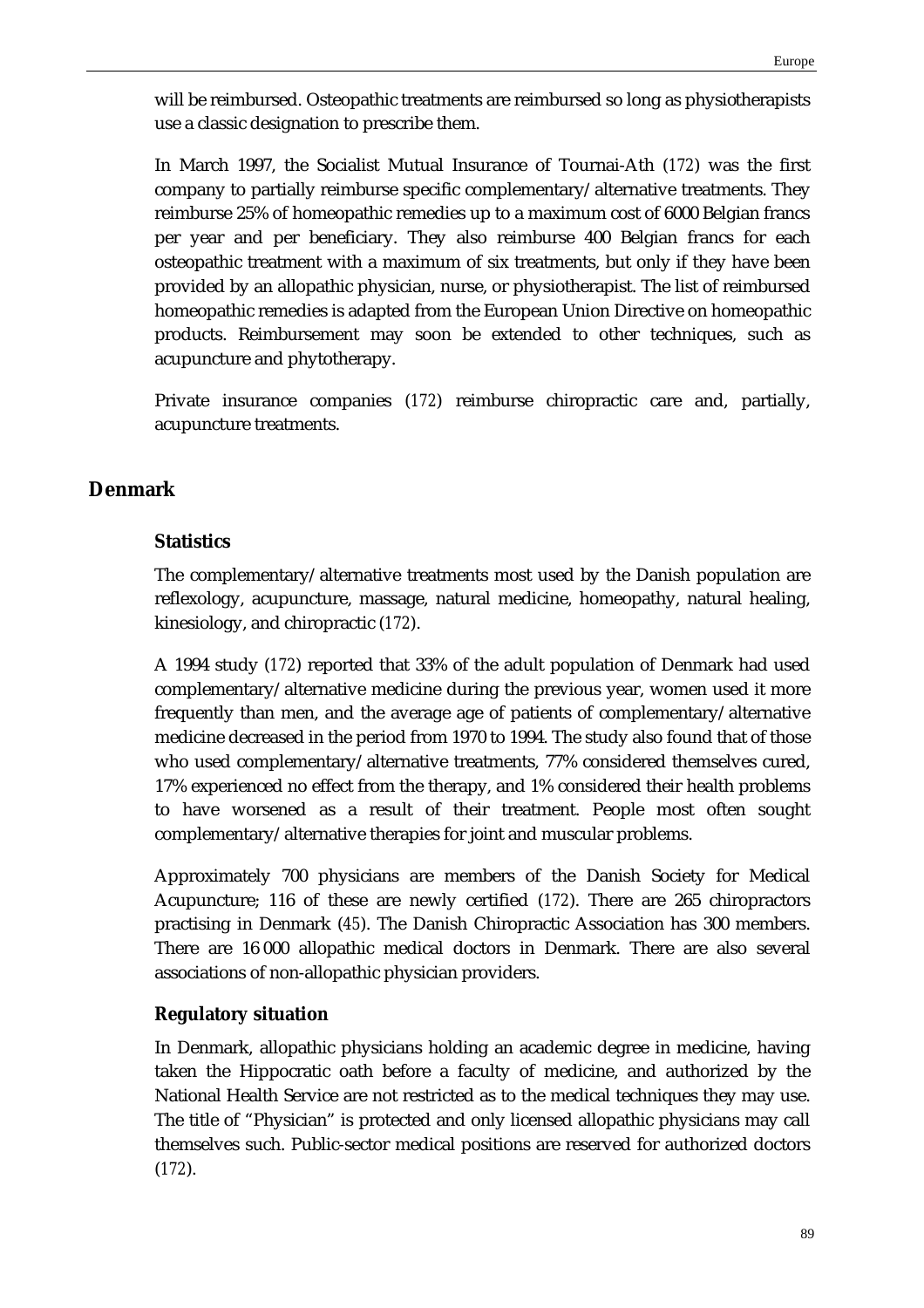Two laws (*172*) regulate the practice of complementary/alternative medicine. The Medicine Act legislates the making and marketing of natural remedies and includes criteria for packaging, providing information to patients, and advertising. The Practice of Medicine Act of 1970 permits non-allopathic physicians to practise medicine regardless of their training and without previous authorization. However, nonallopathic physicians are not recognized as official health care providers, their titles are not protected, and they are not integrated into the national health care system.

By Articles 23–26 of Order 426 of the Practice of Medicine Act of 1976, issued by the Minister of the Interior on 19 August 1976, non-physicians may not perform specific medical acts that are reserved for licensed allopathic physicians, nor are they permitted to use needles except under the supervision of an allopathic physician. The medical acts reserved for licensed physicians are the following: treating persons for venereal diseases, tuberculosis, or any other infectious disease; performing surgery; administering general or local anaesthetics; providing obstetric aid; applying medicines that may be dispensed only with a physician's prescription; using X-ray or radium treatments; or practising therapies using electric machines. Violation of this limited monopoly is punishable by up to 12 months in prison. However, nonallopathic practitioners are only prosecuted for selling harmful products, otherwise exposing patients to a provable danger, or causing the serious deterioration or death of their patients. Sentencing is particularly severe in cases where the patient is mentally ill or handicapped, under 18 years of age, or considered incapable of managing his/her own affairs. Ancillary staff, by contrast, may practice complementary/alternative medicine without restriction.

Chiropractors are the exception to this law. They are regulated by a 1992 law (*65*). Whenever patients consult a chiropractor without an allopathic physician's referral, the chiropractor must inform the patient's practitioner of the diagnosis and treatment, whether the practitioner is an allopathic physician or not.

A Danish study on complementary/alternative treatments concluded that current legislation in this field is sufficient and further regulations are not necessary.

# **Education and training**

The Danish Society for Medical Acupuncture offers a 120-hour diploma course in acupuncture for allopathic physicians (*172*). The Danish Chiropractic Association (*172*) provides training for non-allopathic physicians. Membership in the Danish Chiropractic Association is restricted to those persons trained at a college accredited by the American Council on Chiropractic Education who have completed a six-month apprenticeship with a member of the Association and have passed the Association exam.

# **Insurance coverage**

The Danish Chiropractic Association (*172*) is working to obtain official recognition and full social insurance reimbursement for chiropractic treatments. In the meantime, reimbursement is determined by a 1975 agreement between public insurance schemes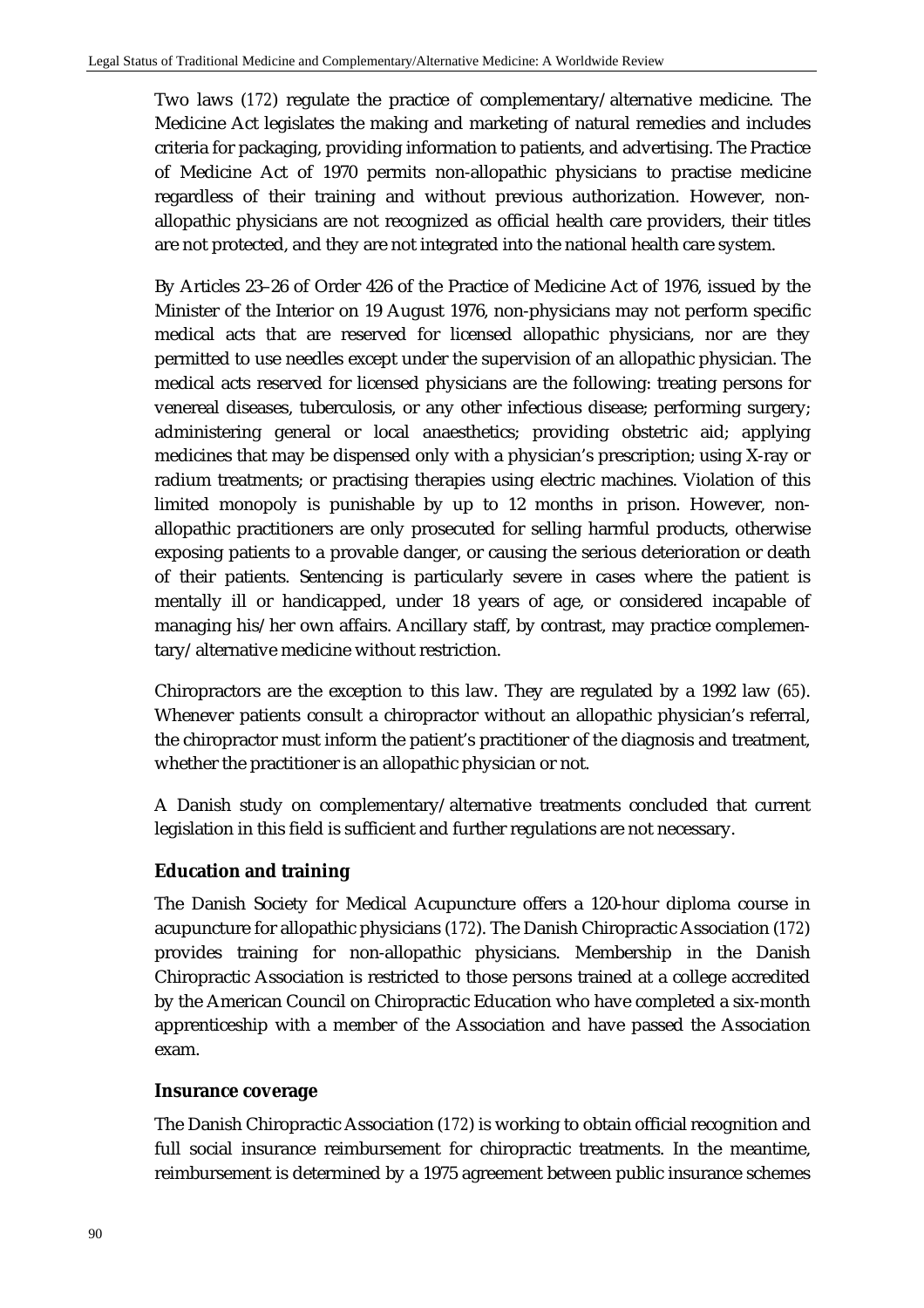and chiropractors. Under this agreement, public insurance covers one-third of the costs of up to five chiropractic consultations and one X-ray examination per year, on the condition that these are provided by chiropractors recognized by the Danish Chiropractic Council. When patients are referred by licensed allopathic physicians, some acupuncture and osteopathic treatments are also reimbursed (*172*).

# **Finland**

# **Background information**

The Ministry of Social Affairs and Health recognizes the increasing contribution of complementary/alternative therapies to the Finnish Health Care System (*172*). Among older rural Finns, massage, bonesetting, and cupping are popular; among younger urban Finns, natural medicine, manipulation, acupuncture, and hypnosis are popular (*172*).

# **Statistics**

About 50% of the adult Finnish population have used complementary/alternative medicine at least once (*172*). There are 30 chiropractors practising in Finland (*45*). In 1987, there were 200 local health centres providing acupuncture treatment (*172*).

# **Regulatory situation**

Act 559 of 28 June 1994 (*176*) regulates the licensing of medical practitioners. By Article 4, the right to practise as an independent allopathic medical doctor can be granted to practitioners who have completed basic medical training and who have additional training in primary health care or special training in an allopathic medical speciality. Professional allopathic medical providers who fulfil the required conditions have a number of rights, including the right to use a protected occupational title.

Only allopathic doctors and, by Decree 564/1994 (*172*), registered chiropractors, naprapaths, and osteopaths are recognized health practitioners and allowed to practise medicine — specifically, to diagnose patients and charge fees. However, according to Act 559, other medical practitioners may treat patients if they do not practise within public services and do not pretend to be health care professionals. As a result, only allopathic doctors and registered chiropractors, naprapaths, and osteopaths are supervised by the medical authorities in practising complementary/alternative medicine. Other medical practitioners are not supervised, nor is their licensing regulated.

While anyone can use an unqualified title, such as "Chiropractor", by Act 559 only registered chiropractors, naprapaths, and osteopaths may use the descriptor "Trained" in describing themselves. Act 559 also confers title protection to allopathic physicians. Articles 34 and 35 of Act 559 relate to the illegal practice of medicine, punishable by fine or up to six months in prison, although prosecution is rare. The objective of these articles is to protect patients and medical professionals working within public services.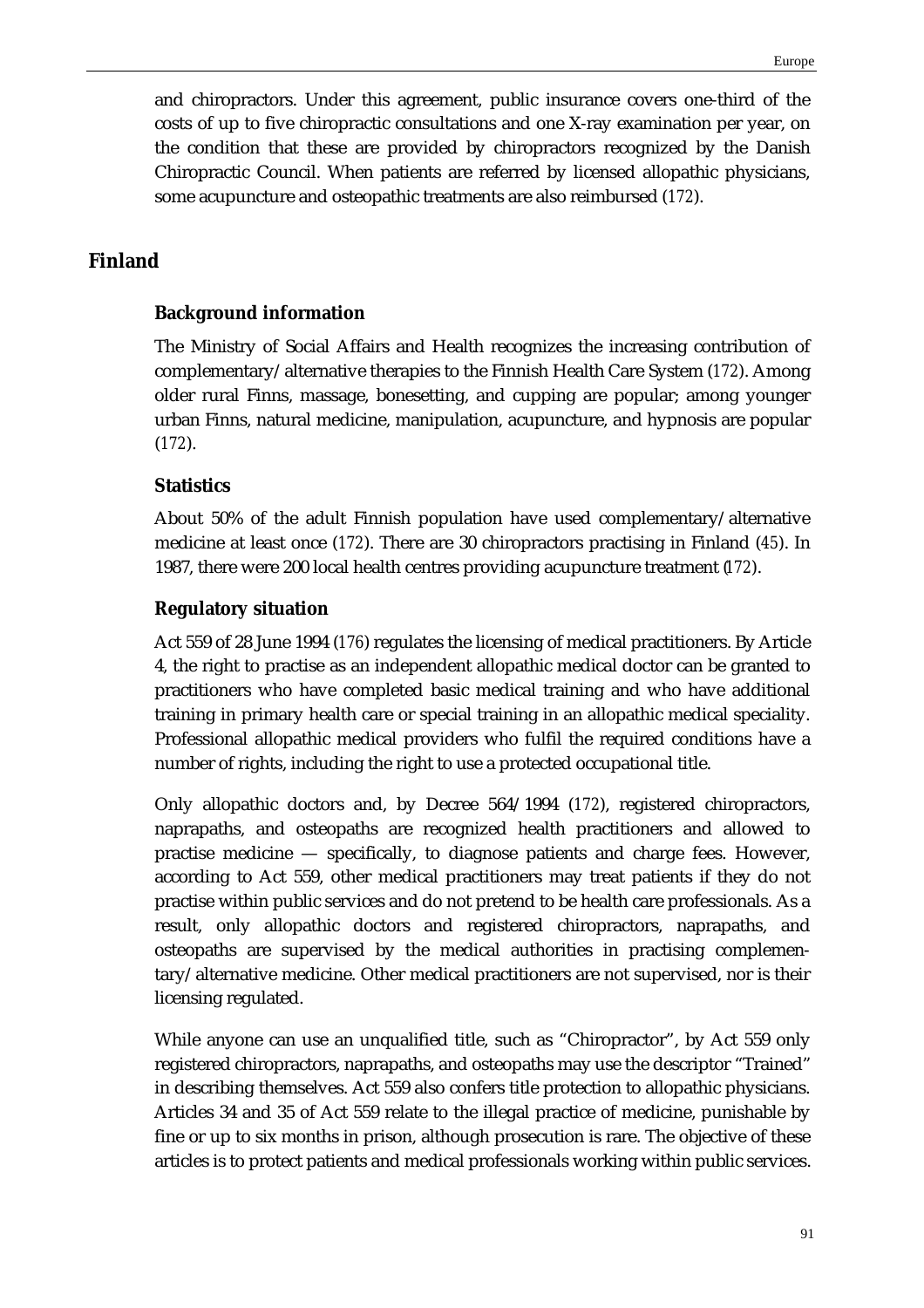A licence is necessary to market homeopathic products with a degree of dilution less than one million.

# **Education and training**

Since 1975, acupuncture has been an accepted part of allopathic medical practice, and training in acupuncture is a component of the medical curriculum of allopathic physicians (*172*).

Chiropractors, naprapaths, and osteopaths must complete at least four consecutive years of training approved by the National Board of Medico-Legal Affairs. Chiropractors generally train in the United States. Other complementary/alternative therapists often attend schools in Sweden (*172*).

## **Insurance coverage**

When provided by an allopathic physician, acupuncture is covered by the Social Insurance Institution (SII) (*172*). In general, other complementary/alternative therapies are also reimbursed by the SII, provided they are given by medically qualified allopathic doctors during their normal sessions and provided the doctors do not specify which treatment they used. The SII covers treatments given by recognized chiropractors, naprapaths, and osteopaths when the following conditions are met:

- ♦ Patients can show that they first obtained a diagnosis and statement of required treatment from a licensed allopathic physician.
- ♦ Patients are referred to the complementary/alternative therapist by a licensed allopathic physician.
- ♦ The complementary/alternative therapist works in an institution led by a physiotherapist or an allopathic physician.

Complementary/alternative medications, however, are not covered by the SII.

In Finland, no private insurance companies (*172*) reimburse complementary/alternative medicine except in some cases of chiropractic treatment, where reimbursement follows the same criteria used by the SII.

## **France**

## **Background information**

Homeopathic and herbal health care products are very popular in France. The most popular forms of complementary/alternative medicine are, in order of popularity, homeopathy, acupuncture, herbal medicines, water cures, chiropractic, thalassotherapy, osteopathy, and iridology (*172*).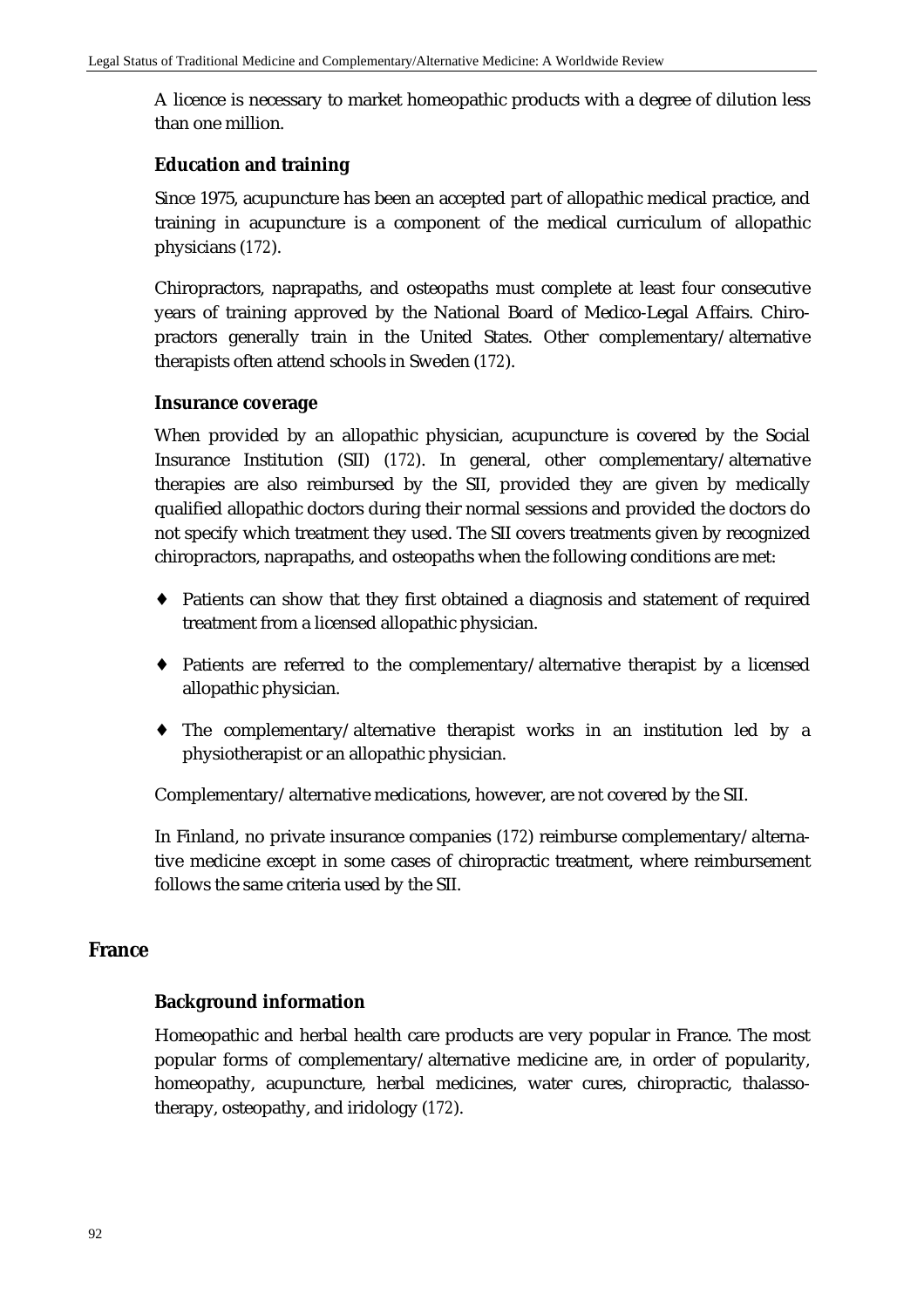# **Statistics**

A 1987 survey found that 36% of allopathic doctors, mostly general practitioners, used at least one complementary/alternative technique in their medical practices. Among allopathic physicians using complementary/alternative medicine, 5.4% used it exclusively; 20.7%, often; and 72.8%, occasionally. The social security system qualifies allopathic physicians using complementary/alternative medicines as "doctors with a particular type of practice (MEP)". Any doctor can be so designated. In 1993, physicians who were registered as MEPs represented 6.2% of the whole medical corpus. Thirty per cent of MEPs provide acupuncture treatments. Twenty per cent provide homeopathic therapies (*172*).

An additional 50 000 non-allopathic practitioners provide complementary/alternative therapy in France (*172*). There are approximately 390 chiropractors practising in France (*65*). There are between 2000 and 4000 kinesiotherapists (*172*).

One survey (*172*) found 49% of the people questioned — 53% of the women surveyed and 44% of the men — had used complementary/alternative medicine at least once, 16% during the previous year. Complementary/alternative medicine is most popular among people between the ages of 35 and 45, 59% of persons in this age group having reported using complementary/alternative medicine. Sixty-eight per cent of executives and academics had used complementary/alternative medicine, compared to 60% of middle managers and intermediate professionals and 40% of farmers, the least likely group to use complementary/alternative medicine. Those surveyed reported using a complementary/alternative medicine for minor diseases (49%), chronic symptoms (54%), serious illnesses (3%), and the prevention of disease and promotion of a healthy lifestyle (17%).

Seventy per cent of patients of complementary/alternative medicine considered it effective for minor diseases; 65%, for chronic diseases; and 9%, for serious illnesses. Only 11% of patients considered these therapies ineffective for minor diseases; 15%, for chronic diseases; and 38%, for serious illnesses (*172*).

France has many organizations for practitioners and patients of complementary/alternative medicine.

# **Regulatory situation**

Under Articles L 372 through L 376 of the Code of Public Health (*172*), persons other than licensed allopathic physicians who habitually or continuously diagnose or treat illnesses, real or supposed, or who perform activities constituting medical procedures are illegally practising medicine. Persons wishing to obtain a licence to practise medicine must possess a State certificate; hold French, Tunisian, Moroccan, or European Union citizenship; and be registered by the professional society of physicians.

Despite prosecution, non-allopathic practitioners — particularly physiotherapists using complementary/alternative methods such as chiropractic and osteopathy —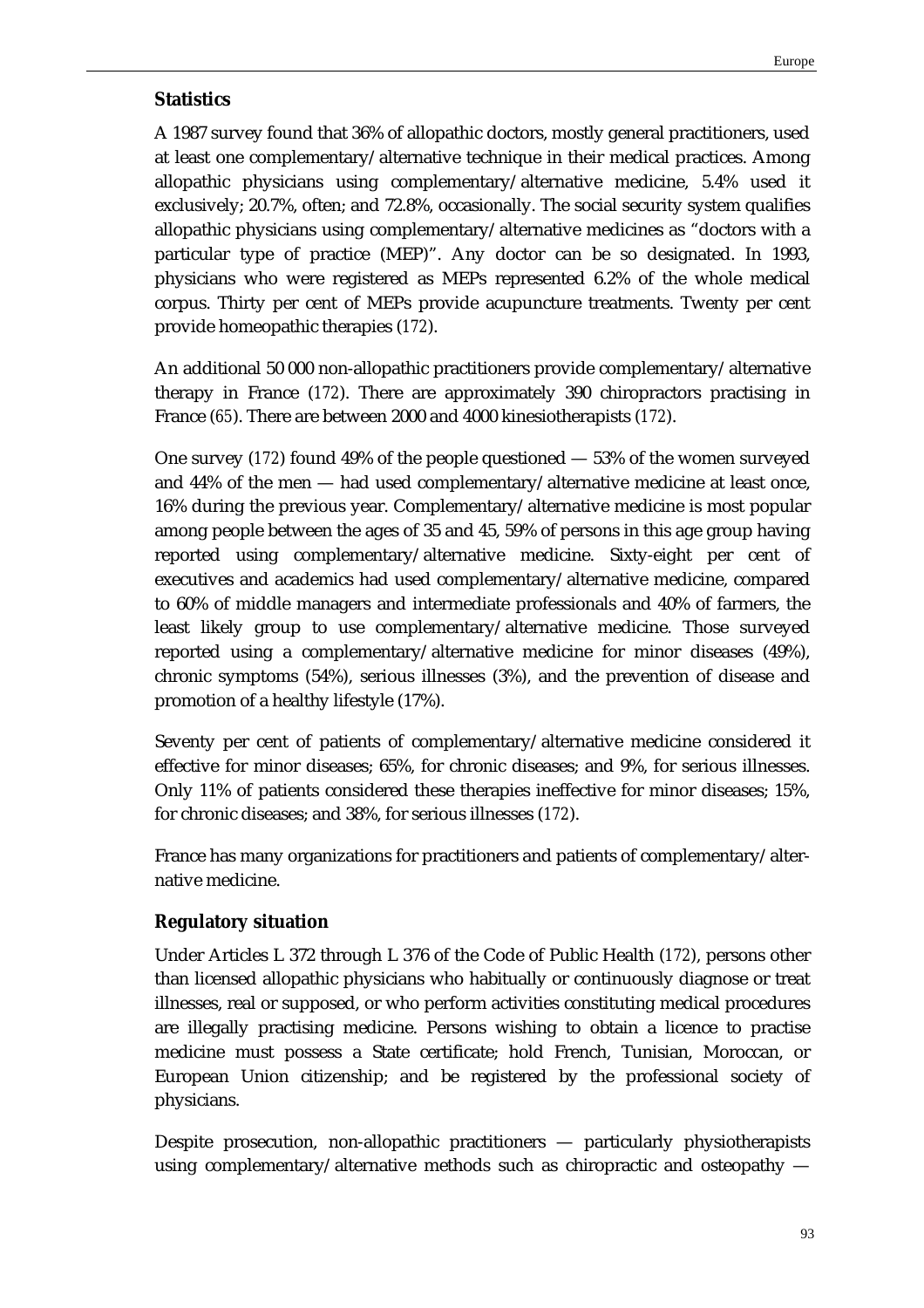continue to practise, and the number of allopathic physicians using complementary/alternative medicine is increasing. Allopathic physicians providing complementary/alternative treatments either assist persons practising medicine illegally or practice complementary/alternative medicine themselves. In both cases, they risk being tried for penal and disciplinary infractions. Recent decisions, however, suggest that the courts are becoming more tolerant towards the practice of complementary/alternative medicine.

# **Education and training**

Teaching complementary/alternative medicine (*172*) to non-allopathic physicians is permitted. The number of schools and courses in complementary/alternative medicine has recently increased, although they vary widely in quality. Private schools, however, may not issue diplomas to their graduates. According to Article 4 of the Act of 18 March 1880, only the State has this power.

Despite the allopathic medical establishment's opposition to the recognition of chiropractic, the Decree of 11 February 1953 provides for the incorporation of chiropractic into medical schools. However, the Decree has not been applied and chiropractic has never been taught in French medical schools. In fact, the practice of chiropractic is illegal in France. Nonetheless, there is a school of chiropractic (*65*).

The University of Bobigny (*172*) established the Department of Natural Medicines in 1982. Since then, diplomas have been awarded in acupuncture, homeopathy, phytotherapy, osteopathy, auriculotherapy, naturopathy, oligotherapy, and mesotherapy.

In 1990, the University Diploma in Natural Medicines (*172*) — training leading to an inter-university certification recognized by the French National Order of Physicians was created for acupuncture and osteopathy. Recognition of a certification in homeopathy is under consideration. Phytotherapy is already incorporated into training in pharmacy. However, these therapies are not considered medical specialities. In order to obtain recognition as a medical speciality, the discipline must be taught according to the criteria followed for an allopathic speciality, i.e., the training should be full-time and include periods of clinical practice.

Some non-allopathic practitioners receive their training at foreign schools. For example, kinesiotherapists/physiotherapists who also provide chiropractic treatments are usually trained in the United Kingdom or Germany (*172*).

# **Insurance coverage**

In France, social security and private insurance (*172*) reimburse some forms of complementary/alternative medicine so long as an allopathic medical practitioner provides them.

Social security reimburses homeopathic prescriptions written by authorized physicians and specific medical activities and products, including chiropractic, medical phytotherapy consultations, and complementary/alternative technical sessions with an approved kinesiotherapist. Acupuncture treatments given by MEP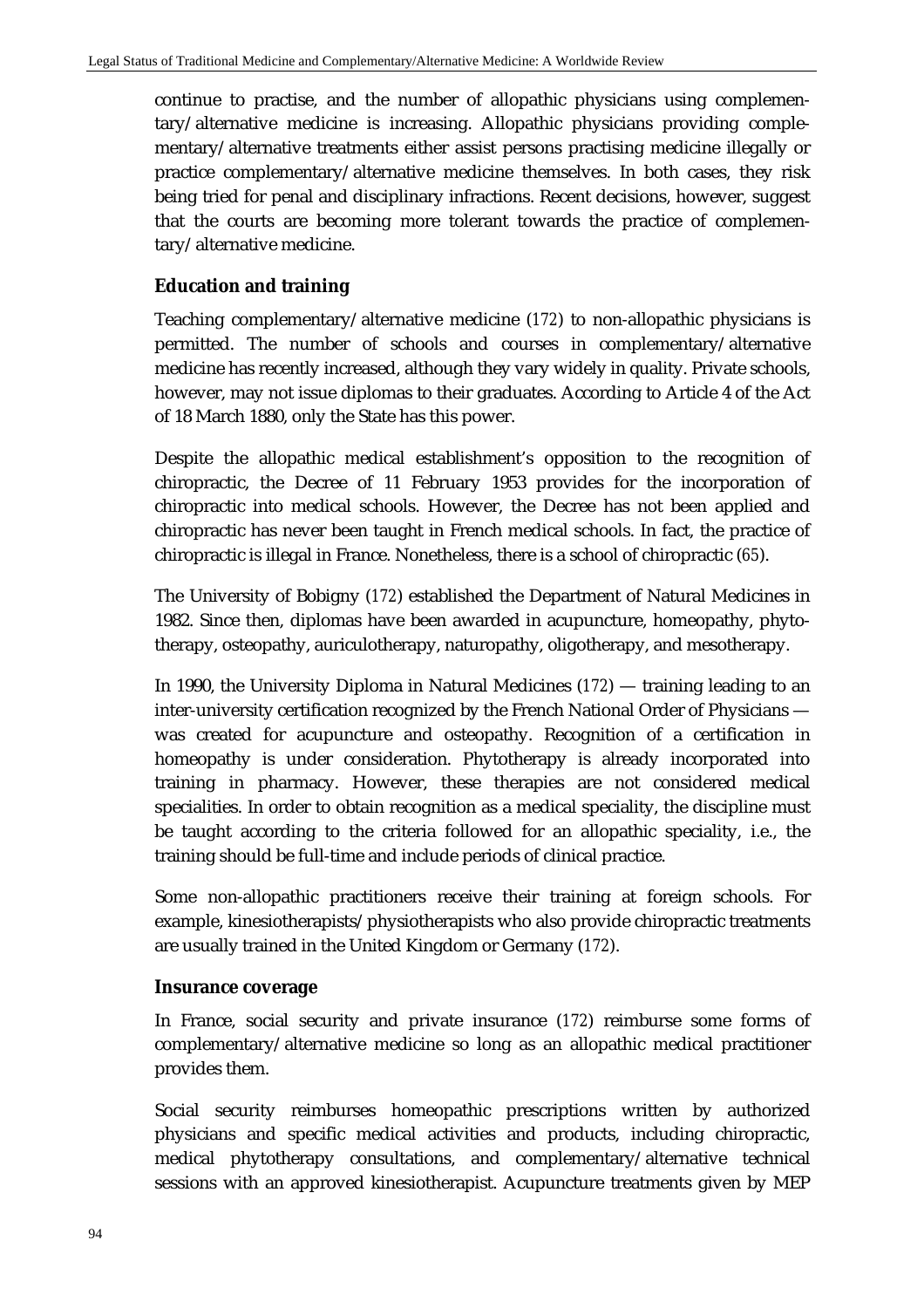physicians are also reimbursed, provided that the physicians observe regulations regarding allopathic consultations.

# **Germany**

# **Background information**

In 1992, the Federal German Ministry of Research and Technology initiated an extensive research programme on complementary/alternative medicine coordinated by the University of Written/Herdecke (*172*).

# **Statistics**

Three-fourths of allopathic physicians use complementary/alternative medicine and 77% of pain clinics provide acupuncture treatments (*172*).

In 1994, there were between 10 000 and 13 000 practitioners of complementary/alternative medicine, or *Heilpraktikers*, 8000 of whom were members of professional associations (*172*). There are approximately 40 chiropractors practising in Germany.

There were 20 million patient contacts with complementary/alternative medicine in 1992. The most frequently sought complementary/alternative therapies are, in order of popularity, homeopathy (accounting for 27.4% of patient contacts), acupuncture (15.4%), procaine injection therapy, chiropractic, ozone and oxygen therapy, herbal medicines, humoural pathology, massage, and cell therapy (*172*).

According to a 1992 poll (*172*), between 20% and 30% of the population had used complementary/alternative medicine, with 5% to 12% having used it during the previous year. Complementary/alternative therapies are more popular with women than men. Most complementary/alternative patients are between the ages of 18 and 65 and have a relatively high level of education. In most cases, patients have first sought treatment with allopathic medicine.

There are many organizations for practitioners and patients of complementary/alternative medicine.

# **Regulatory situation**

In Germany, there is no legal monopoly on the practice of medicine (*172*). Thus, licensed non-allopathic physicians may practice medicine, and all licensed medical practitioners are allowed to use complementary/alternative medicine.

There are, however, some restrictions on the performance of particular medical acts. Only allopathic physicians and dentists are allowed to practise dentistry. Only allopathic physicians are allowed to treat sexual diseases, treat communicable and epidemic diseases, deliver specific medications, give or provide anaesthetics and narcotics, practise obstetrics and gynaecology, take X-rays, perform autopsies, and deliver death certificates. Infringement may result in penal punishment. In order to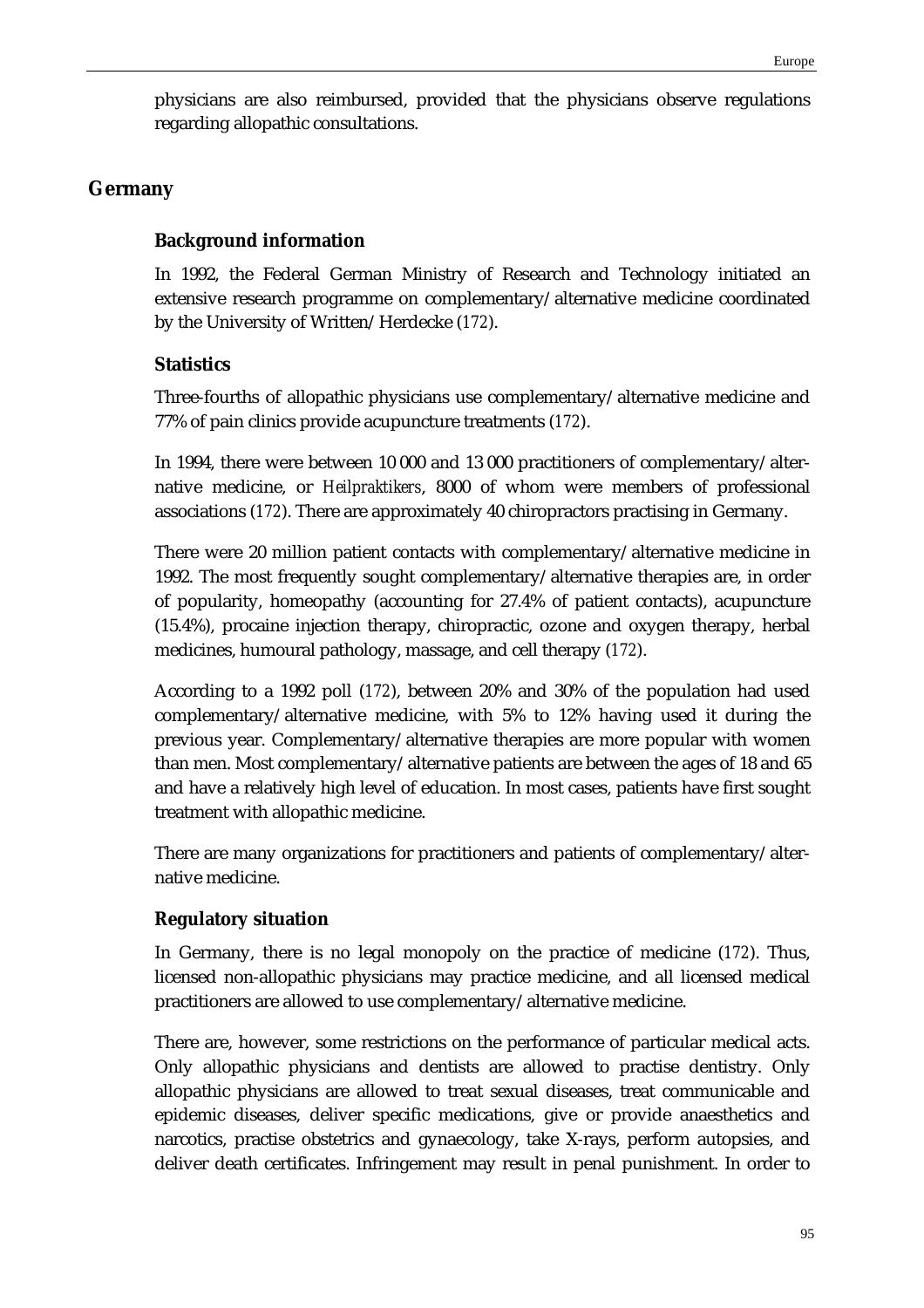obtain a title as an allopathic physician, a person must have an academic degree in medicine, practical experience, a licence from public authorities, and a medical certificate confirming that there are no indications of physical or mental disability or addiction to drugs.

Licensed *Heilpraktikers* (*172*) may practise medicine with the exclusion of these specific medical acts. To qualify for a *Heilpraktiker's* licence, a candidate must be at least 25 years old, have German or European Union citizenship, have completed primary school, have a good reputation in order to guarantee a normal professional practice, have a medical certificate confirming that there are no indications of physical or mental disability or addiction to drugs, and pass an examination before a health commission proving that the candidate has sufficient knowledge and ability to practise as a *Heilpraktiker* and that the candidate's treatments do not negatively affect public health. The exam verifies the candidate's basic knowledge of anatomy, physiology, hygiene, pathology, sterilization, disinfecting, diagnosis, and health regulations, particularly the epidemic law. However, the questions are required to be basic and understandable.

Chiropractors must obtain a *Heilpraktiker* licence regardless of whether or not they have a degree from an accredited institution (*65*).

# **Education and training**

As part of the standard curriculum, allopathic medical schools are required to test students on their knowledge of complementary/alternative medicine. Students may also select a postgraduate specialization in complementary/alternative medicine (*172*). *Heilpraktiker* candidates do not have to follow standardized training in order to pass the licensing exam, which has resulted in a wide variety of teaching methods as well as variations in the length and quality of training. According to a recent poll, only 10% of *Heilpraktikers* did not have any form of training, while 88% had from one to four years of training (*172*).

The German Federal Association of Heilpraktikers organizes training in 29 cities for persons who desire to obtain a *Heilpraktiker* licence. Some of this training lasts three years or 350 hours (*172*).

In Germany, the title "Homeopathic Physician" is legally protected. The Medical Chamber bestows this title after a three-year training programme (*86*). Advanced obligatory training courses for homeopathic professors are given on a regular basis. Official homeopathic teaching contracts exist with the medical faculties in Berlin, Dusseldorf, Hannover, Heidelberg, and Freiburg (*53*). Chiropractors holding a degree from a regionally accredited institution may use the title "Doctor of Chiropractic" (*65*).

## **Insurance coverage**

In Germany, public and private insurance (*172*) provides the same kind of coverage. Both currently reimburse some complementary/alternative treatments and are moving towards broadening this coverage. Even though there is no constitutional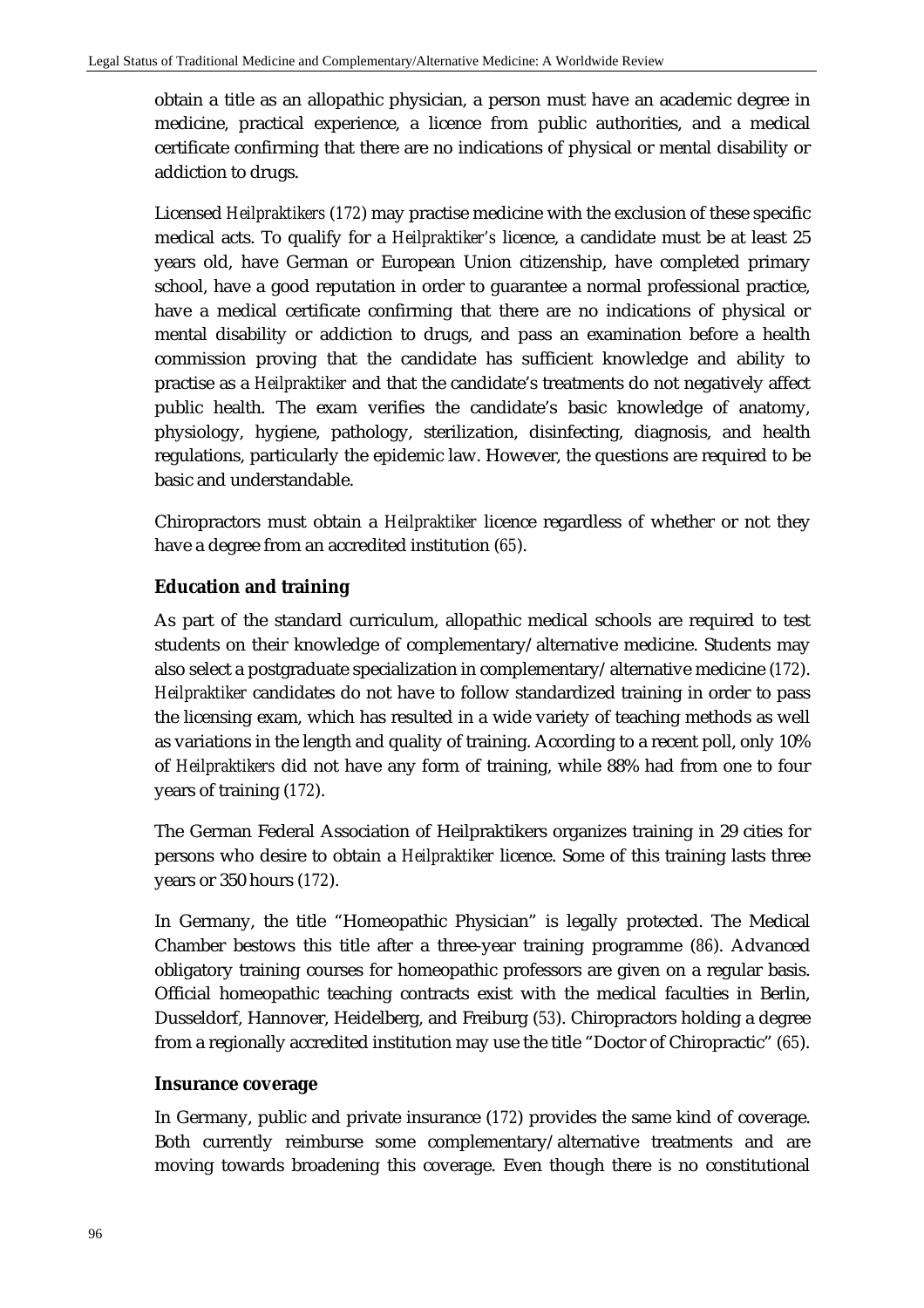right to obtain reimbursement, the following criteria have been established to determine the coverage of complementary/alternative medicine by both social insurance and private insurance:

- ♦ If no allopathic treatment is available to treat a specific illness or to reduce its pain or if the aetiology is unknown  $-$  for example, for multiple sclerosis or certain forms of cancer — the use of complementary/alternative medicine is reimbursed provided the treatment has a minimum chance of success whether or not the method of treatment is generally scientifically recognized.
- ♦ If the aetiology is known, but no allopathic treatment is available, the recourse to complementary/alternative medicine is allowed, provided there is a minimum chance of success according to the aetiology. The same allowance is given when a previous allopathic treatment has been unsuccessful.
- ♦ When an allopathic treatment and a complementary/alternative treatment are both available but the allopathic treatment has side effects or risks for the patient, in general or in particular, the use of complementary/alternative medicine is reimbursed. However, in this case, it is necessary to balance the risks and the costeffectiveness of the treatment.
- ♦ If there are safe allopathic and non-allopathic treatments at a patient's disposal, he/she may choose the less expensive treatment.

Anthroposophic, phytotherapeutic, and homeopathic products are reimbursed. By Articles 92 al. 1 and 135 al. 1 Sozialgestezbuch, in order to be reimbursed, experimental treatments have to be recognized, in broad terms, as useful and safe.

Some private insurance companies also reimburse treatments not scientifically recognized if they are provided by *Heilpraktikers* and if their effectiveness is not completely rejected.

# **Hungary**

# **Statistics**

The Hungarian Homeopathic Medical Association has 340 members (*172*). There are three practising chiropractors in Hungary (*65*).

# **Regulatory situation**

Although allopathic physicians are the most common providers of complementary/alternative medicine, non-allopathic physicians and non-allopathic practitioners may provide specific complementary/alternative treatments. In February 1997, the Hungarian legislature passed two pieces of comprehensive legislation on natural medicine: Government Decree 40/1997 (IV 5) Korm. r. on natural medicine and the Decree of the Minister of Welfare 11/1997 (V 28) on some aspects of the practice of natural medicine (*172*). These two decrees clearly and officially integrate allopathic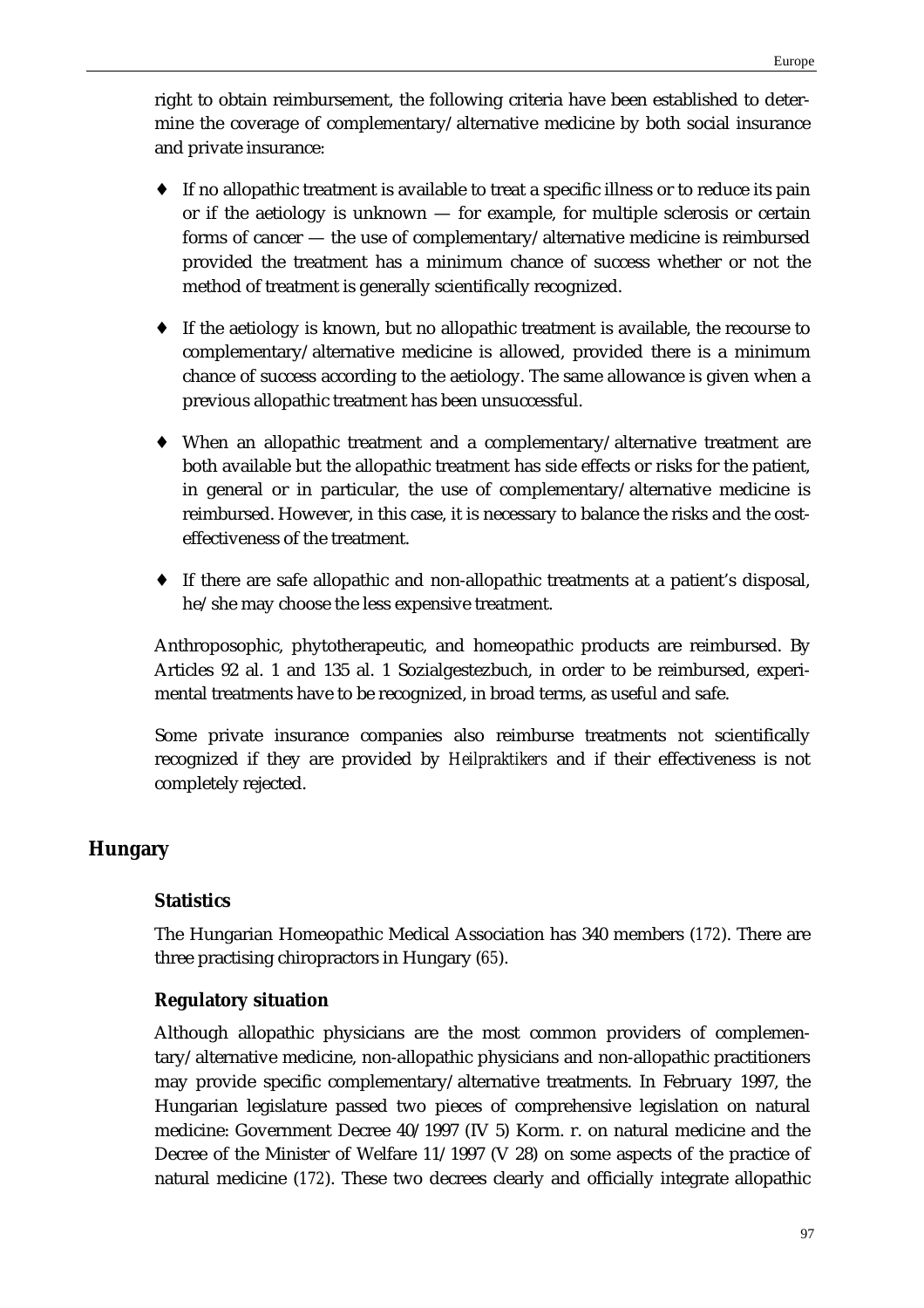and non-allopathic physicians who practise complementary/alternative medicine into the national health care system. The Decrees came into force on 1 July 1997.

The Decrees outline precise rules regarding the curriculum of complementary/alternative medical training as well as its practice. Each complementary/alternative discipline has its own training requirements and State exam. Within a legal framework, non-allopathic physicians are allowed to use complementary/alternative medicine once they have passed the exam.

Articles 1 through 7 of the Decrees regulate conditions for practising complementary/alternative medicine. Annexes 1 through 4 list the specific requirements for each form of complementary/alternative medicine.

Article 1 identifies three categories of authorized medical practitioners: allopathic physicians, practitioners with a non-academic higher medical qualification, and other non-allopathic practitioners. Natural doctors are authorized practitioners who have passed the required exams and are permitted to use complementary/alternative medicine.

Article 1 also contains restrictions on the use of complementary/alternative medicine. Only allopathic physicians may practise homeopathy, Chinese and Tibetan medicine (including acupuncture), biologic dentistry, therapies using oxygenation, neuraltherapy, anthroposophy, and magnetic bioresonance. Both allopathic physicians and medical practitioners with a non-academic higher health qualification may provide manual therapies. Practitioners who do not hold a higher health qualification may provide acupressure, massage therapy, lifestyle counselling, reflexotherapy, bioenergy, phytotherapy, and auriculotherapy.

Article 2 clarifies the legal framework in which natural doctors are allowed to practise. Paragraph 1 of Article 2 states that allopathic physicians are in charge of diagnosis, therapy planning, and patient follow-up. Other practitioners who have the necessary qualifications may participate in patient care at the request of the patient or through an allopathic physician's referral. Natural doctors who are non-allopathic physicians are allowed either to practise under the supervision of an allopathic physician or, more independently, to provide care after an allopathic physician has made a diagnosis. Consulting allopathic physicians may not oppose a patient's choice to seek treatment from a natural doctor.

Article 2 Paragraph 2 delineates medical acts that may not be performed by nonallopathic physicians. If a patient is under the treatment of an allopathic physician, natural doctors must consult the patient's allopathic physician.

Article 2 Paragraph 3 stipulates that only qualified psychologists or allopathic physicians with a qualification as psychotherapists are allowed to provide psychotherapeutic care based on natural medicine.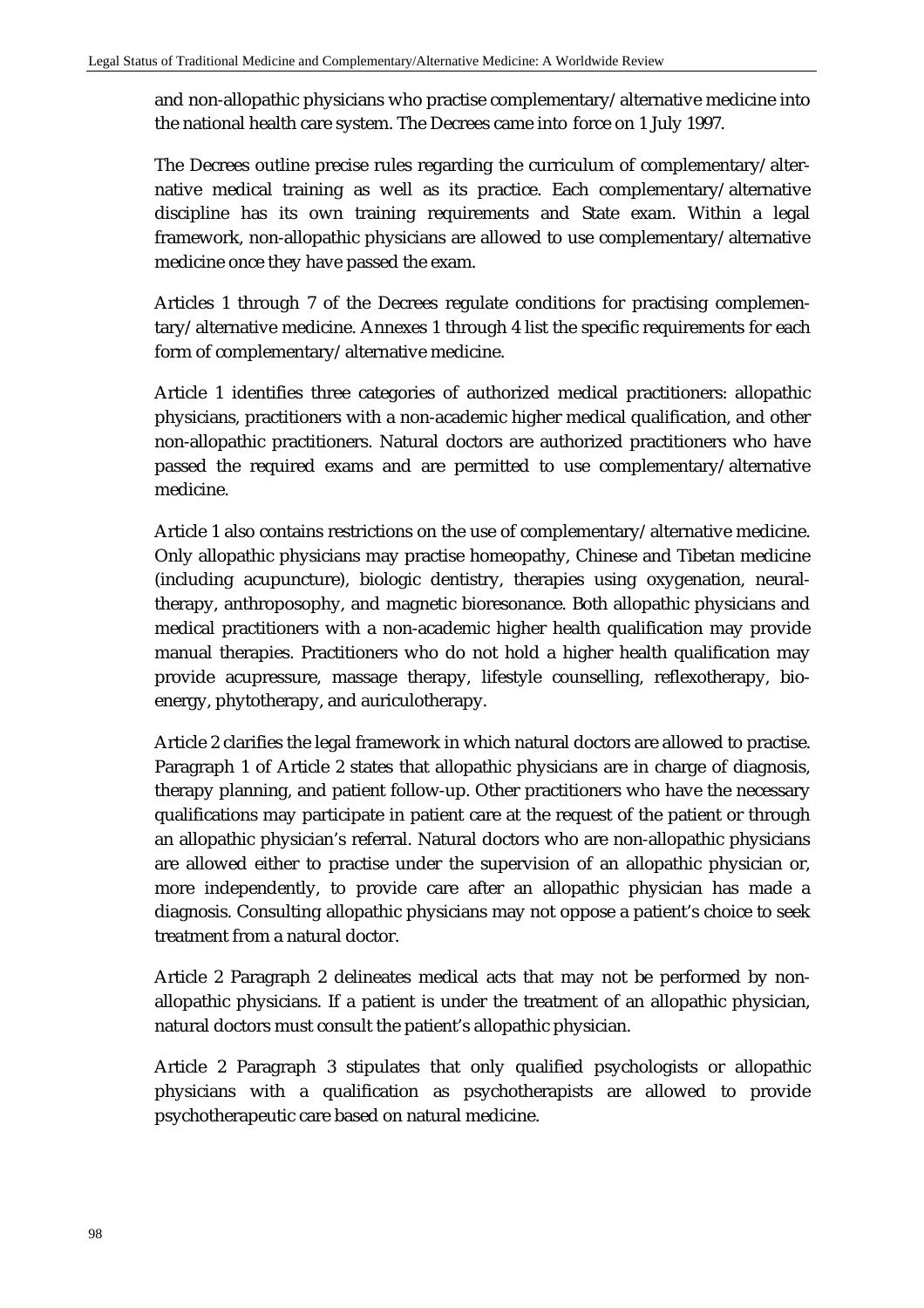By Article 3, natural doctors must submit to the same directives as other medical practitioners, such as respecting obligations, abiding by ethical rules, and keeping patient records.

Article 4 permits the use of all regular drugs under the provision of complementary/alternative medicine. Homeopathic products not registered in Hungary can be used if the registration procedure is in process.

Article 5 gives the Institute of Health, under the authority of the Ministry of Social Welfare, the responsibility of regulating the training and examination of natural doctors.

Under Article 7, allopathic physicians with an academic degree in medicine may ask for a licence to practise as natural doctors without being required to take another exam. They are also allowed to use the title of "Natural Doctor", but to use the title of specialists in particular therapies, they must take the exam. Allopathic physicians are the only practitioners who do not have to pass the exams to practice complementary/alternative medicine. Psychologists with higher health qualifications and other practitioners must take a specific examination in natural medicine before they may use the title of "Natural Doctor". Natural doctors are registered and supervised by a special commission.

Annex 1 contains a complete list of authorized complementary/alternative treatments and of the medical practitioners who are allowed to provide them.

Annex 2 outlines the information that natural doctors must record, such as patient histories and a description of the current treatment.

Annex 4 gives the theoretical and practical requirements for examinations in acupuncture, massage techniques, lifestyle counselling, reflexology, physiotherapy, bioenergy, and auriculotherapy. For each therapy, the Annex lists the definition of the technique, practical and theoretical requirements, rules on ethics, and specific topics for examination.

In 1977, the Government recognized homeopathy as a medical method, but there is no officially recognized training programme or examination (*86*). Chiropractic is regulated, but not defined, by law. The Ministry of Education recognizes the Doctor of Chiropractic degree (*65*).

# **Ireland**

## **Statistics**

There are 55 chiropractors practising in Ireland (*45*). There are numerous associations of professional complementary/alternative practitioners.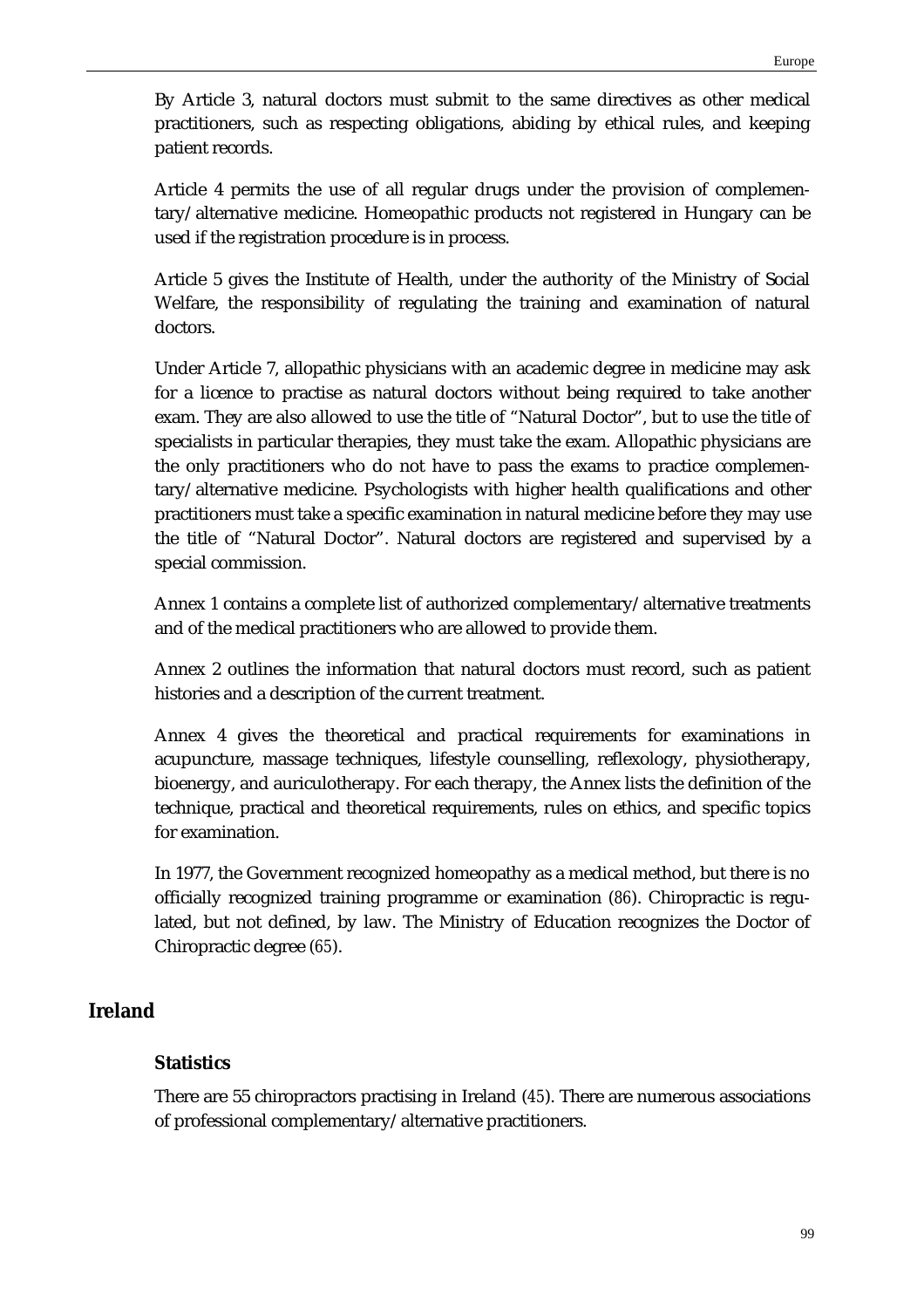#### **Regulatory situation**

As in the United Kingdom, the Medical Council (*172*) is the statutory body that regulates the medical profession. In order to practise medicine as an allopathic physician, a provider must possess a certificate of qualification from a medical school and be registered with the Medical Council. Although allopathic physicians do not have a legal monopoly on medical practice, registered allopathic practitioners have some exclusive rights. Only those who are registered as doctors are permitted to treat venereal diseases, practise obstetrics, certify death, issue medical certificates for official purposes, prescribe a wide range of controlled drugs, give advice in court on specific issues, supply services to police for alcohol-linked traffic offences, and administer anaesthetics. All medical positions in State services, the army, civil service, or private industry are restricted to registered allopathic medical practitioners.

Persons without an allopathic medical degree are tolerated by law to practice complementary/alternative medicine; however, only medical practitioners with a university degree in allopathic medicine are recognized. Under Section 61 of Part V, Fitness to Practise, of the Medical Practitioners Act of 1978 (*172*), it is an offence for non-registered practitioners to provide medical treatment under the pretence of being a registered practitioner. People who make false declarations for the purpose of obtaining registration are punishable by a fine and/or imprisonment.

There is no chiropractic law, although the practice of chiropractic is permitted under common law. Chiropractors may obtain a licence to operate X-ray equipment (*65*).

## **Education and training**

There is no postgraduate training for allopathic physicians in complementary/alternative medicine.

#### **Insurance coverage**

When a registered allopathic doctor provides complementary/alternative treatment, it is not distinguished from other medical care and is covered by the General Medical Services (*172*).

## **Italy**

#### **Background information**

The private sector ensures the availability of complementary/alternative medicine (*172*). The Societa Italiana di Omeopatia, founded in 1947, links the different societies and schools of homeopathy (*172*).

#### **Statistics**

Of Italy's 250 000 allopathic physicians, 5000 use complementary/alternative techniques. Of those using complementary/alternative techniques, around 1300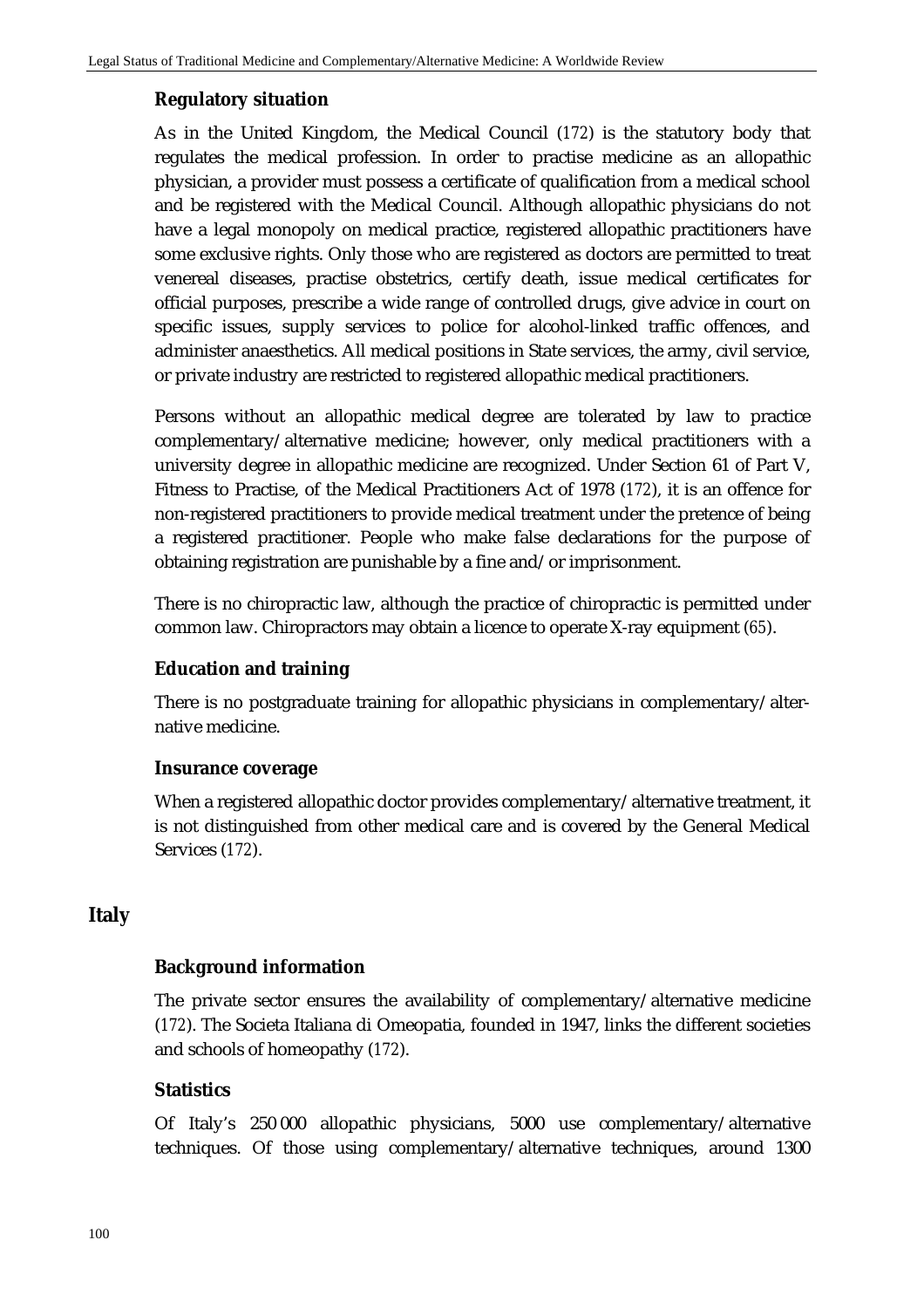practise acupuncture (*172*). There are approximately 200 chiropractors practising in Italy (*65*).

Twenty-four per cent of adults have used complementary/alternative medicine at least once. Women, particularly those between 25 and 50 years of age, are the most likely to use complementary/alternative medicine (*172*). In order of popularity, homeopathy, acupuncture, herbal remedies, prana therapy, anthroposophic medicine, and chiropractic are the most popular complementary/alternative therapies (*172*).

More than three million people, 5.25% of the population, use homeopathy. Ninety-two per cent of these patients are female, 79% are adults, and 69% are middle class. There are about 5000 homeopathic doctors, 7000 pharmacies selling homeopathic products, and 20 companies that produce or distribute homeopathic medicines. The market for homeopathic products in Italy grew from 10 billion lira in 1982 to 120 billion lira in 1994 (*177*). In September 1996, a petition enclosing 300 000 signatures of patients of homeopathic medicine asked the Italian Parliament to give official recognition to homeopathy (*172*).

## **Regulatory situation**

In order to practice as an allopathic physician (*172*), a person must have a degree in medicine or surgery, must have passed the corresponding State exam, and must be registered in a professional register. Paramedics are specifically excluded from practicing complementary/alternative medicine. According to a decision by the Criminal Supreme Court of Appeals in Perugia, only registered allopathic physicians may practice complementary/alternative medicine. Allopathic physicians using complementary/alternative, rather than allopathic, techniques are responsible for any consequences to their patients. Allopathic physicians are not permitted to aid or cooperate with non-allopathic practitioners to illegally provide medical care of any kind.

However, the courts have also ruled that chiropractic is a profession, even though it is not licensed (*65*). Chiropractors are considered medical auxiliaries rather than medical specialists and must work under the supervision of an allopathic doctor.

Complementary/alternative practitioners who are not also allopathic physicians can be prosecuted under Article 348 of the Italian Penal Code, although this rarely occurs (*172*). Indeed, the Criminal Supreme Court of Appeals in Perugia's decision noted that even if acupuncture is taught in Italian universities, only physicians and surgeons are allowed to practise it. The Court considers medical and/or surgical expertise necessary to establish an exact diagnosis and avoid prejudicial consequences to patients.

Law 175 of 5 February 1992 (*172*) expressly prohibits the use of titles that are not recognized by the State. No forms of complementary/alternative medicine are recognized as medical specialities under this law.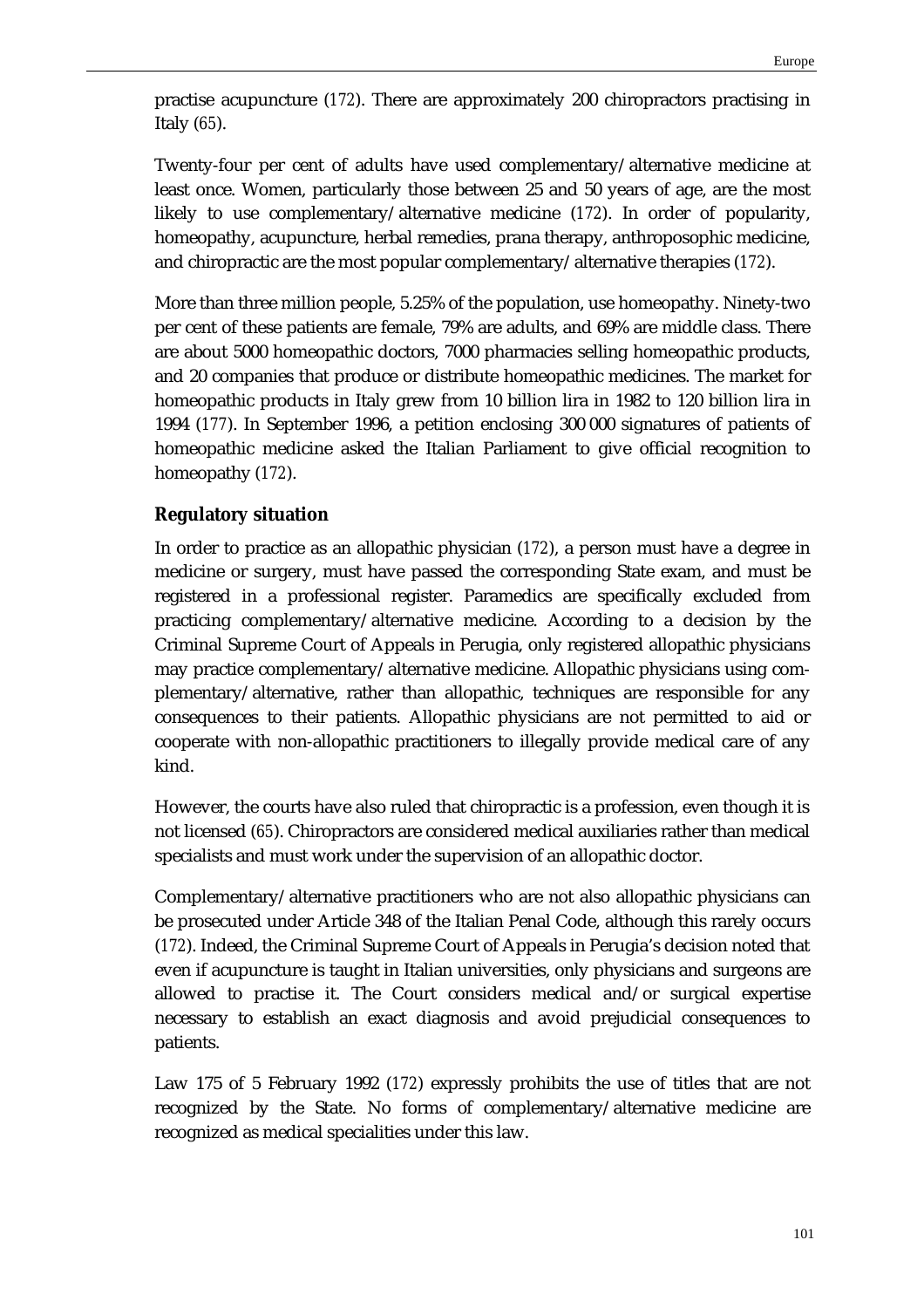Specific regulations on complementary/alternative medicine currently cover only homeopathy and anthroposophic medicine (*177*). Homeopathy has a long history in Italy; attempts to regulate it began in the middle of the nineteenth century. On 17 March 1995, legislative Decree 185 was adopted, executing Directive 92/73/CEE, which regulates the marketing and registration of homeopathic and anthroposophic products.

# **Education and training**

Acupuncture training (*172*) is available for both allopathic physicians and nonallopathic physicians. Some anaesthesiology programmes include specialities in acupuncture. The University of Catania, Sicily, offers a postgraduate programme in acupuncture. The Society of Italian Acupuncturists and the Paracelse Institute also offer training. The latter is a member of the World Federation of Acupuncturists and Moxibustion Society. However, training programmes in complementary/alternative medicine, even when offered at the university level, are not legally recognized.

## **Insurance coverage**

Each Italian region has its own regulations on the reimbursement of health care (*172*). In Lombardy, for example, there is a co-payment of 70 000 Italian lira for complementary/alternative medicine. The National Health Service pays the remainder. When provided by an allopathic doctor holding a university medical degree, acupuncture, hypnosis, antalgic lasertherapy, pressing massotherapy, lymphatic drainage, reflexive massotherapy, biofeedback, and vertebral manipulation and other articulation massage are reimbursed.

Since the Italian Government is working to reduce National Health Service expenses, this information is likely to change soon (*172*).

Not all private insurance programmes (*172*) reimburse complementary/alternative medicine services. Those that do vary in the amount they reimburse and they generally require treatments to be provided by allopathic physicians, except in the case of articulation manipulation. Insurance premiums vary according to the age, sex, and health status of the patient. They are approximately 500 000 Italian lira annually for a child and 1 500 000 Italian lira annually for an adult.

## **Latvia**

## **Background information**

Several methods of complementary/alternative medicine are integrated into the social welfare system of Latvia (*172*).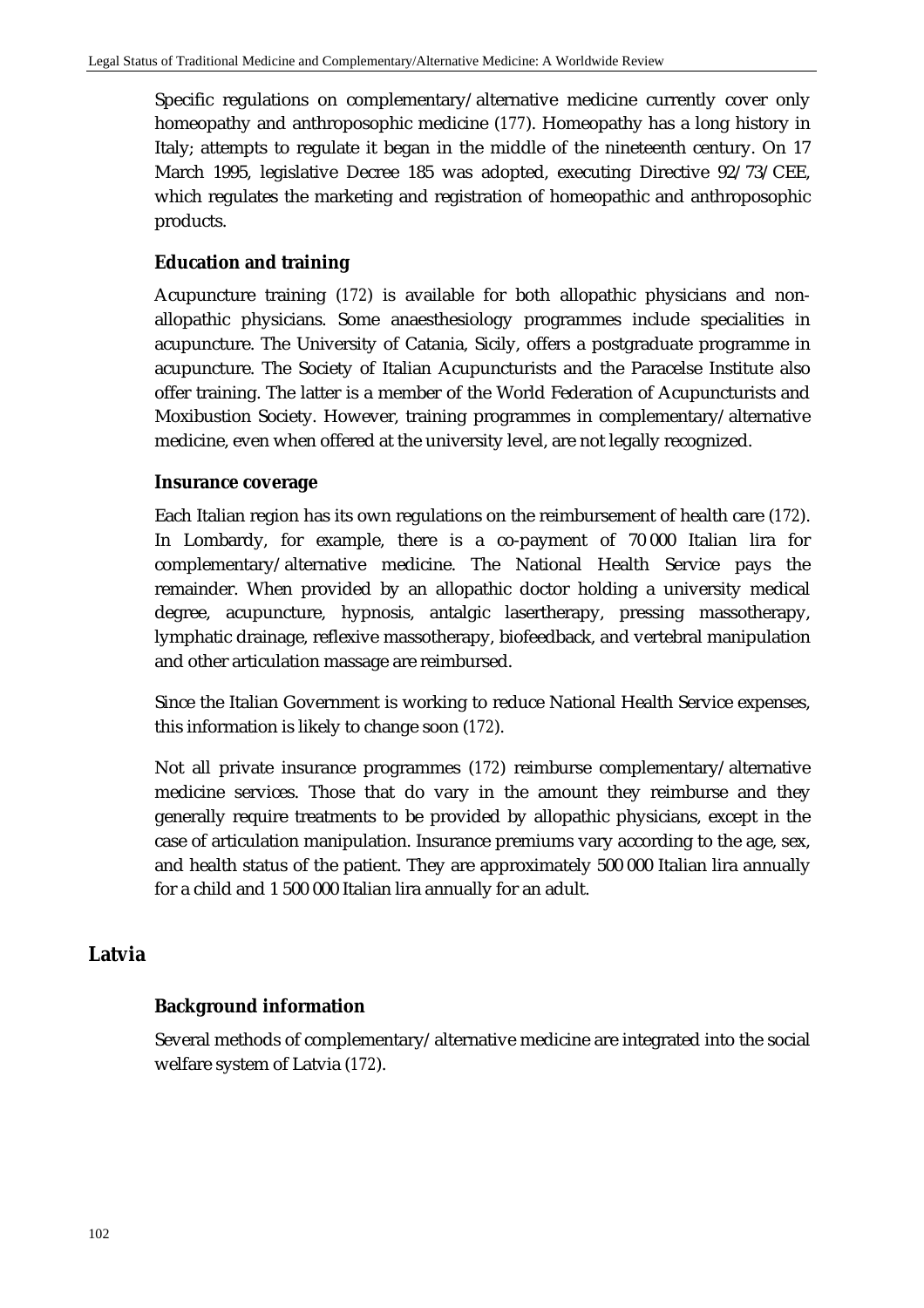#### **Statistics**

Homeopathy and acupuncture are the most popular types of complementary/alternative medicine. Most complementary/alternative practitioners are allopathic physicians (*172*). There are several complementary/alternative medical associations.

## **Regulatory situation**

The Council of Ministers of the Republic of Latvia has delegated the power to regulate and supervise all medical specialities to the Medical Society of the Republic of Latvia. The Cabinet of Ministers' Regulations on the Certification of Health Professionals of 1995 (*172*) provides procedures for licensing medical professionals.

In order to practise legally as a recognized physician, a candidate must have graduated from a local medical academy or from any other medical college delivering a recognized diploma. Candidates must also obtain authorization according to local legislation. Before allopathic physicians can legally practice complementary/alternative medicine, they must complete the requisite course and exam for the State licence, which is valid for five years. In order to renew a licence, a practitioner must complete a new course and examination. Allopathic physicians providing complementary/alternative treatments — such as acupuncture, homeopathy, auriculotherapy, iridology, magnetotherapy, osteoreflexotherapy, phytotherapy, naturopathy, lasertherapy, biofeedback, Ci-Gun, and Su-Jok — are supervised by a commission of experts that includes members of medical associations and the Medical Society of the Republic of Latvia.

Acupuncture and homeopathy have the same clinical speciality status as allopathic specialities (*172*).

Local laws regulate complementary/alternative medicine (*172*).

The Administrative Codex (*172*) prohibits non-allopathic practitioners from practising medicine of any kind. However, patient lawsuits are uncommon except in cases of serious harm to their health.

#### **Education and training**

Since 1990, over 300 physicians from the Scandinavian and Baltic States of Latvia, Estonia, and Lithuania have completed training in acupuncture and traditional Chinese medicine (*172*).

There are a few special programmes (*172*) for non-allopathic physicians intended to give them basic medical knowledge. These programmes consist of between one and two years of medical courses at a medical school. Qualification courses in the Reiki method and medical astrology are also offered.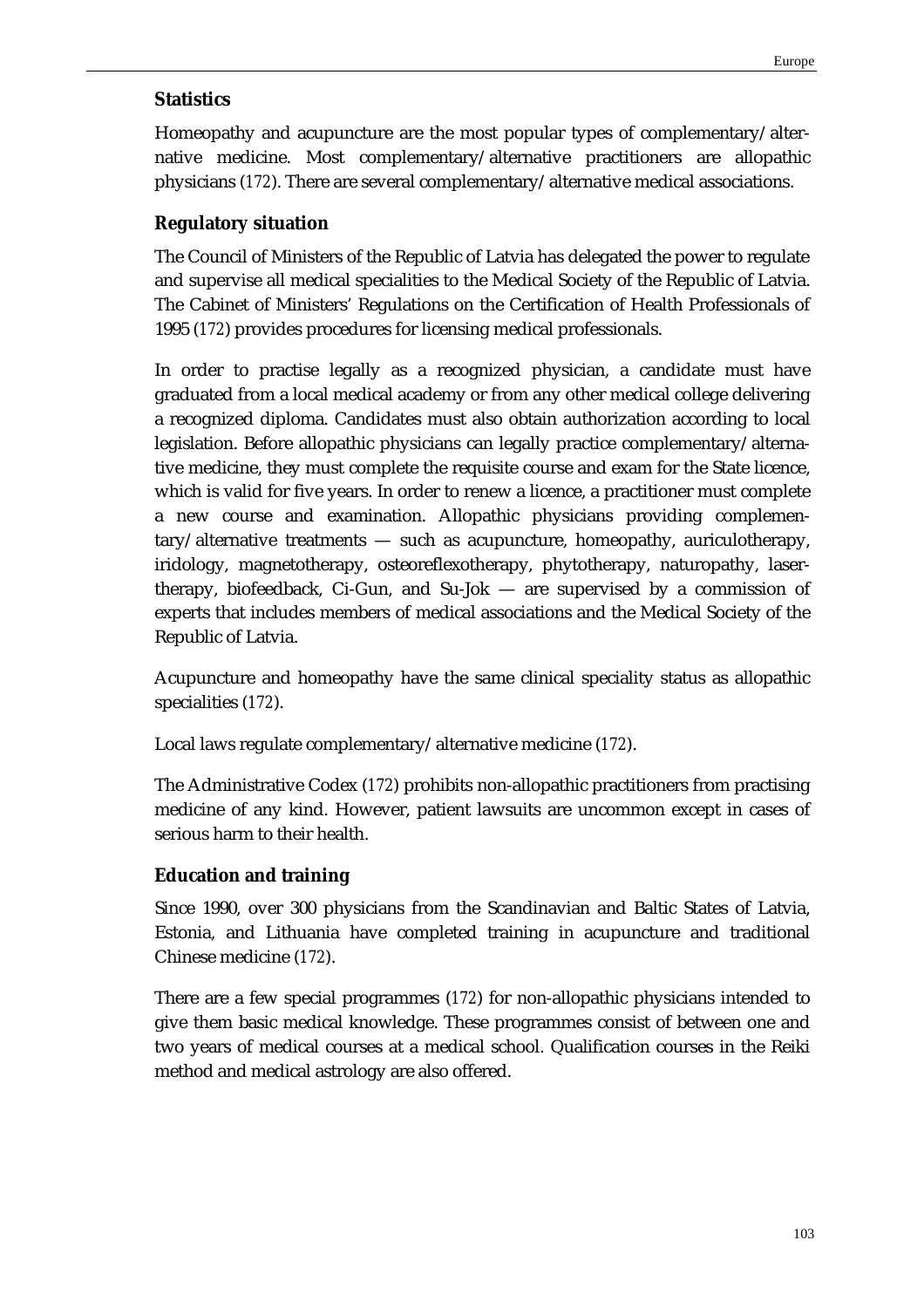#### **Insurance coverage**

Complementary/alternative treatments are generally not covered by the compulsory health insurance (*172*). Acupuncture and homeopathy are exceptions: in 1994 they were included in the list of medical specialities reimbursable by social insurance.

In September 1998, two insurance companies, Balta and Parex, began coverage of legally provided complementary/alternative medicine. They cover two-thirds of expenses for consultations and treatments by acupuncture, homeopathy, Dr R. Voll electropuncture, iridodiagnosis, and bioresonance when are provided by authorized allopathic physicians. Treatments given by non-physicians are not covered (*172*).

## **Liechtenstein**

## **Statistics**

There are three chiropractors practising in Liechtenstein (*45*).

## **Regulatory situation**

According to Order I and Article 49 of the Health Law (*172*), to practise medicine in Liechtenstein, a candidate must be a citizen of Liechtenstein; live in Liechtenstein; be a graduate of a Swiss, German, or Austrian school of medicine; have the necessary capacity, reputation, and hygienic knowledge; respect the duties of a general physician; and obtain a licence to practise. The right to work as an independent allopathic general practitioner and the right to use a specialist title require postgraduate studies followed by an internship.

According to Article 22 of the Health Law, chiropractors are considered medical professionals.

The practice of complementary/alternative medicine by allopathic physicians is not regulated. Allopathic physicians may use complementary/alternative therapies without having to pass a supplementary exam. However, Article 9 of Order I states that "physicians have to practise only in their speciality and according to their knowledge, with the exception of emergencies". Paramedics are also permitted to provide complementary/alternative medicine.

By Article 24 Paragraph A Lit. I of the Health Law of 18 December 1985 (*178, 179, 180*), complementary/alternative practitioners may provide health care so long as they refrain from those acts reserved for allopathic physicians. Although there are no court rulings on this point, none of the medical acts included in Article 24 Paragraph A Lit. I are considered to be reserved for allopathic physicians (in particular those related to natural medicine). Therefore complementary/alternative providers only need a business licence to provide treatment legally, even though they are not allowed to provide care in the national health care system. A new medical department is in charge of issuing licences and controlling conditions of practice.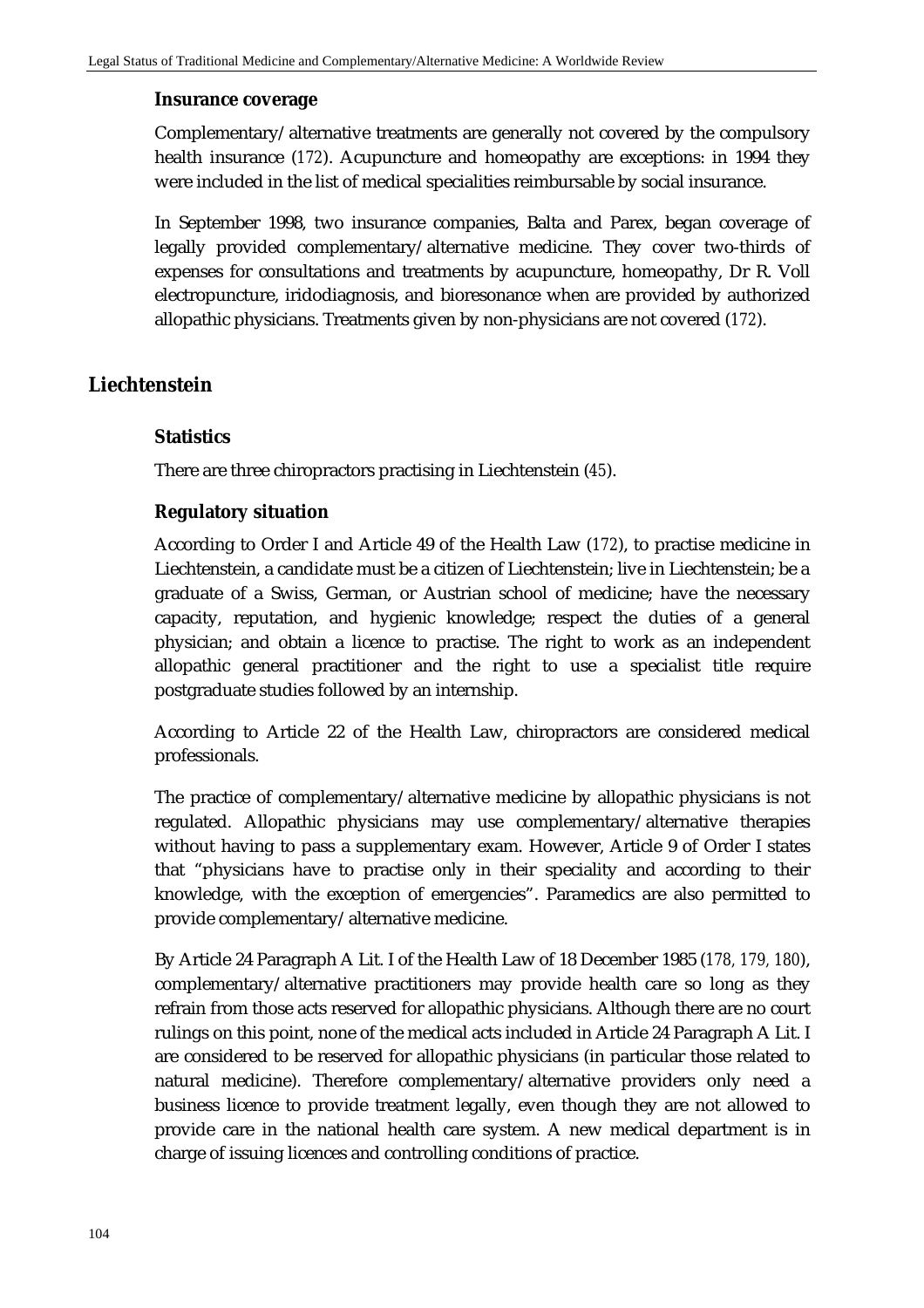Although complementary/alternative practitioners have yet to be subject to prosecution, Article 184 of the Penal Code (*172*) specifies that an unqualified person who performs medical acts that are legally reserved for allopathic physicians *—* such as surgery, treatment of infectious diseases, or prescription of controlled medications — can be punished with a fine or a prison sentence of up to three months.

The State health authorities perceive a contradiction between Article 24 Paragraph A Lit. I of the Health Law and Article 184 of the Penal Code. They are considering two ways of resolving it: either introducing a law to cover practitioners of natural medicine or abolishing Article 24 Lit. I of the Health Law. There is currently a controversial draft Law on Natural Medicine that, if passed, would resolve the contradiction by loosening the restrictions on the right to perform medical acts.

## **Education and training**

Complementary/alternative practitioners are generally trained in foreign countries.

## **Insurance coverage**

Complementary/alternative treatments are not covered by compulsory social insurance (*172*). To obtain reimbursement for such services, it is necessary to have complementary/alternative medical insurance. Coverage under this insurance is limited to 500–1500 Swiss francs per year.

# **Luxembourg**

## **Regulatory situation**

In order to practise medicine as a physician, a candidate must hold a university certificate, obtain authorization from the Minister of Health, and have the consent of the Medical College. Treatment, diagnosis, and prevention of disease are restricted to members of the allopathic medical corpus. Article 7 of the Law of 29 April 1983 (*172*) stipulates that persons without the required qualifications who practise or participate in the diagnosis or treatment of real or supposed pathological disorders through personal acts, verbal or written consultations, or other methods, can be prosecuted. Non-allopathic practitioners using complementary/alternative medicine are regularly prosecuted.

Though not legally binding, the Code of Professional Ethics (*172*) states that it is unethical for allopathic physicians to recommend, to either their patients or acquaintances, therapies that are based on illusory methods or which are not scientifically proven.

The Medical College (*172*) is unequivocally opposed to the practice of complementary/alternative medicine in Luxembourg. It considers practitioners of complementary/alternative medicine to be quacks and crooks. Nevertheless, members of Parliament are in favour of granting official recognition to complementary/alternative practitioners and techniques.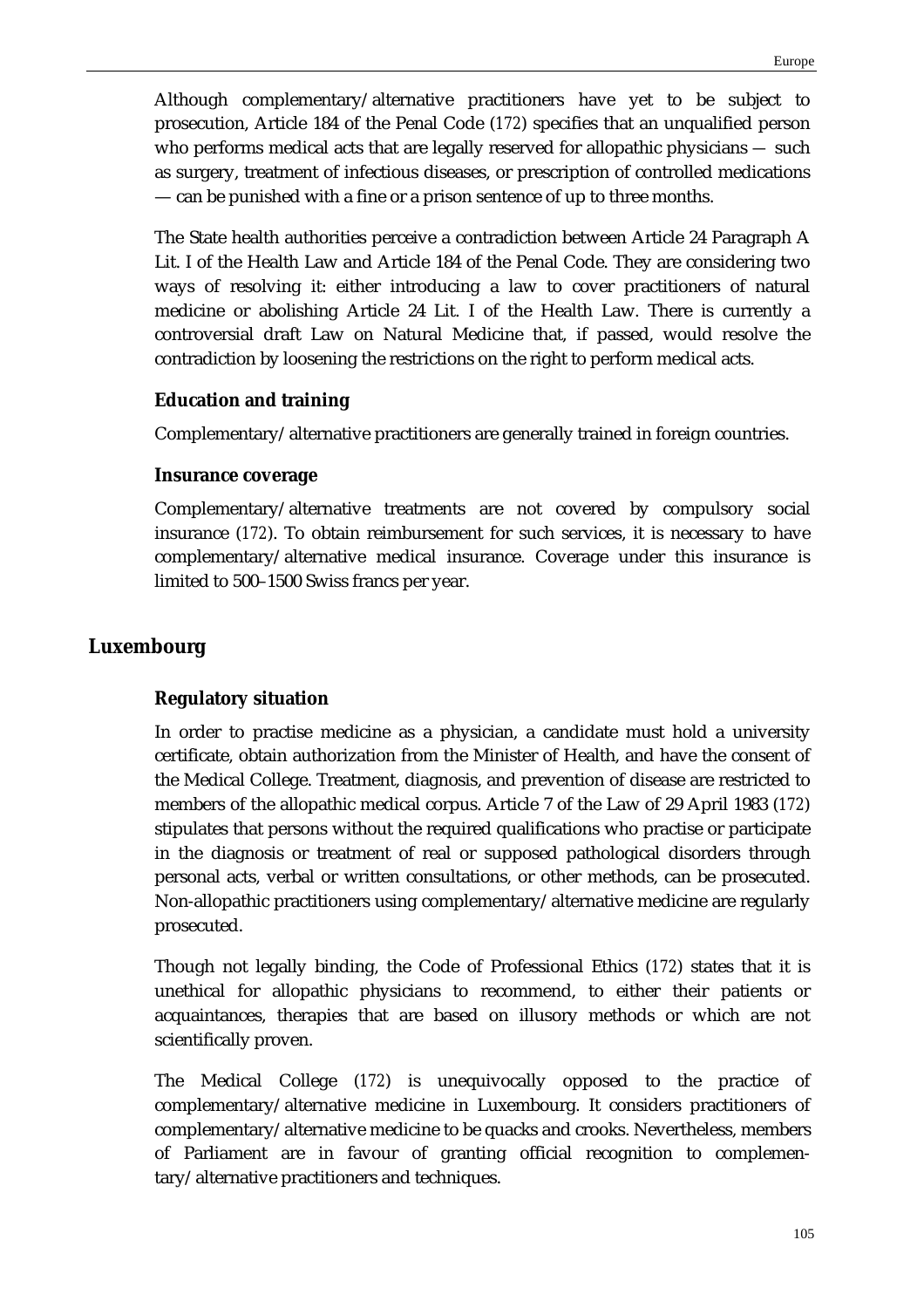## **Education and training**

There is no officially recognized complementary/alternative medical training in Luxembourg (*172*).

#### **Insurance coverage**

Reimbursed at 80% of fees, homeopathy is the only officially covered complementary/alternative practice. In the case of other complementary/alternative therapies, there is no specific reimbursement rate in the list of publicly covered medical acts and services, meaning that theoretically, they are not covered by public health insurance. However, when they are legally provided by a recognized allopathic health care professional, complementary/alternative treatments are unofficially reimbursed in the context of a normal consultation. Approved allopathic physicians are thereby free to choose the treatment they provide (*172*).

There are no private insurance companies offering coverage for complementary/alternative medicine (*172*).

## **Malta**

## **Background information**

Traditional Chinese medicine, chiropractic, and osteopathy are widely practised (*172*).

#### **Statistics**

There are no established professional organizations or self-regulating bodies for complementary/alternative practitioners in Malta (*172*).

#### **Regulatory situation**

The medical professions are regulated by Part II of the Medical and Kindred Professions Ordinance (Chapter 31 of the Laws of Malta) and Part IV of the Department of Health Ordinance (Chapter 94 of the Laws of Malta) (*172*). Only registered allopathic medical professionals are allowed to practise medicine. In order to practise, a candidate must have a licence issued by the President of Malta and be registered in the Medical Register. To obtain this licence, the candidate must have successfully completed a university programme leading to a degree as an allopathic medical doctor or the equivalent. Allopathic physicians may practice complementary/alternative medicine.

Non-allopathic practitioners are not legally recognized in Malta, and at present, there is no registration system for such practitioners. As stipulated in Chapter 31 of the Laws of Malta, non-allopathic practitioners are not allowed to perform procedures reserved for recognized allopathic medical professionals such as physiotherapists, physicians, and pharmacists. However, they are not prohibited from practising medicine.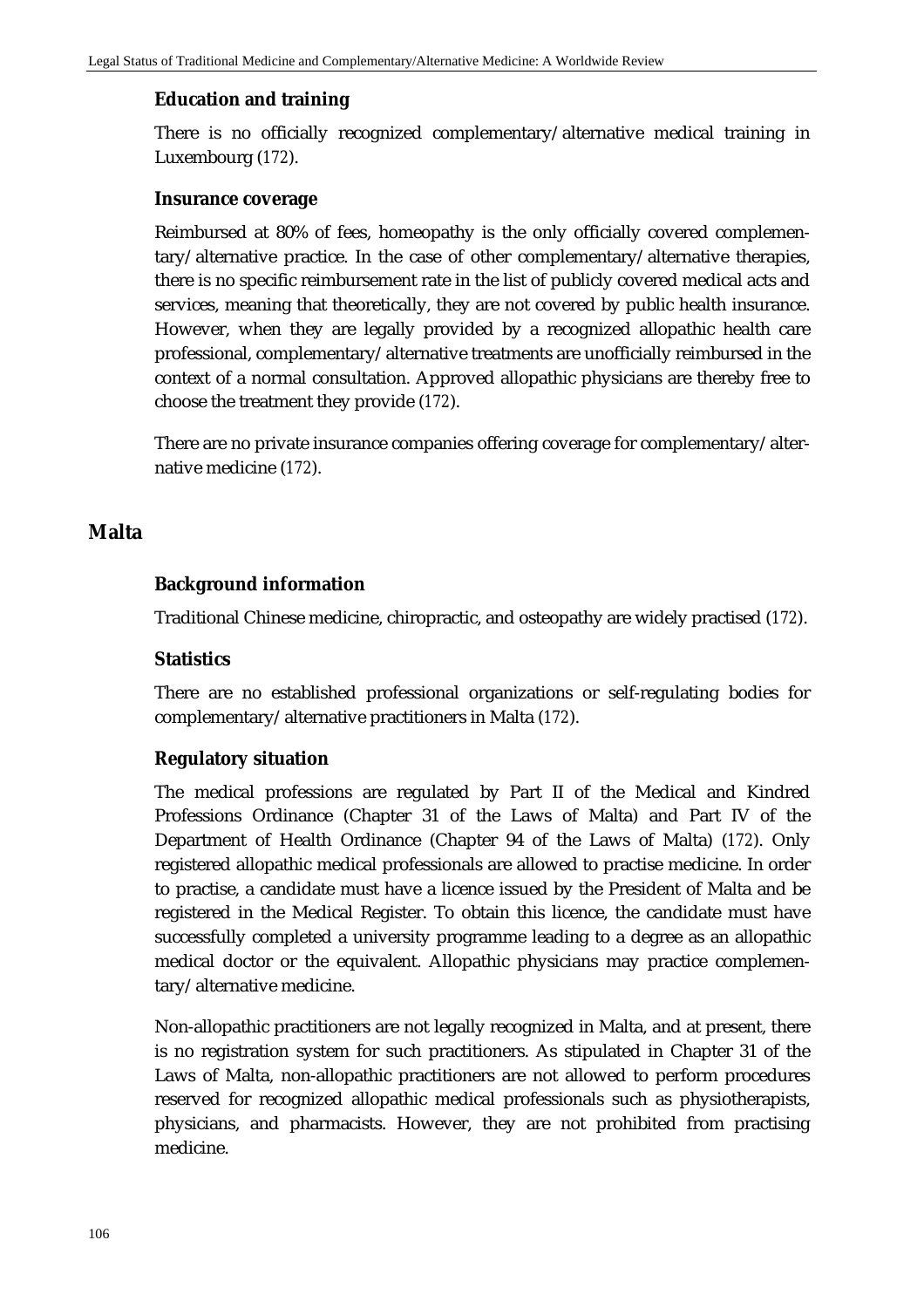Although there are no legal sanctions on complementary/alternative practitioners themselves, a breach of the regulations outlined in Chapter 31 usually constitutes a criminal offence and is punishable by a fine, imprisonment, or both, according to the specific article breached. There are also restrictions on advertising treatments and clinics. The court exercises its discretion when determining appropriate punishment.

By Section 98 of Chapter 31 of the Laws of Malta, the only forms of complementary/alternative medicine licensed by the Ministry of Health are acupuncture, moxibustion, and traditional Chinese medicine. Conditions of licensing are imposed by the Ministry of Health as deemed fit.

Article 3 of the provisions requires clinics for traditional Chinese medicine to provide only traditional Chinese medicine. It further stipulates that patients diagnosed with an infectious disease must be referred to a registered allopathic medical practitioner for treatment and that no treatment for infectious diseases can be given at the clinics.

Article 6 of the provisions outlines hygienic standards for the clinics, and Article 7 states that all persons treated by traditional Chinese medicine, including acupuncture, must be referred by an allopathic doctor registered to practise in Malta. The Public Health Department must be informed of the name and qualifications of every person employed under licence. The Department is also responsible for carrying out inspections.

Acupuncture is not registered as a profession in Malta (*172*). Acupuncture licences are conditional upon proof of adequate training and experience. The licensee must renew the licence annually via a written application. Acupuncturists employed by the Mediterranean Centre for Traditional Chinese Medicine are usually qualified allopathic doctors as well as acupuncturists.

Malta is considering allowing specific complementary/alternative providers, particularly chiropractors and osteopaths, to be registered by the local Board of Professions Supplementary to Medicine alongside allopathic professions (*172*).

## **Education and training**

Bonesetters are usually taught through family training. Some chiropractors and osteopaths are certified by overseas teaching institutions. As there is no local registration of these practitioners, there are no standardized qualifications to practice (*172*).

## **Insurance coverage**

The State runs acupuncture clinics within the public health services. Treatment at these clinics is provided free of charge. Private acupuncture clinics provide their treatment on a fee-for-service basis. The costs of acupuncture and other complementary/alternative medical services obtained privately are not reimbursed (*172*).

Private insurance does not cover complementary/alternative care (*172*).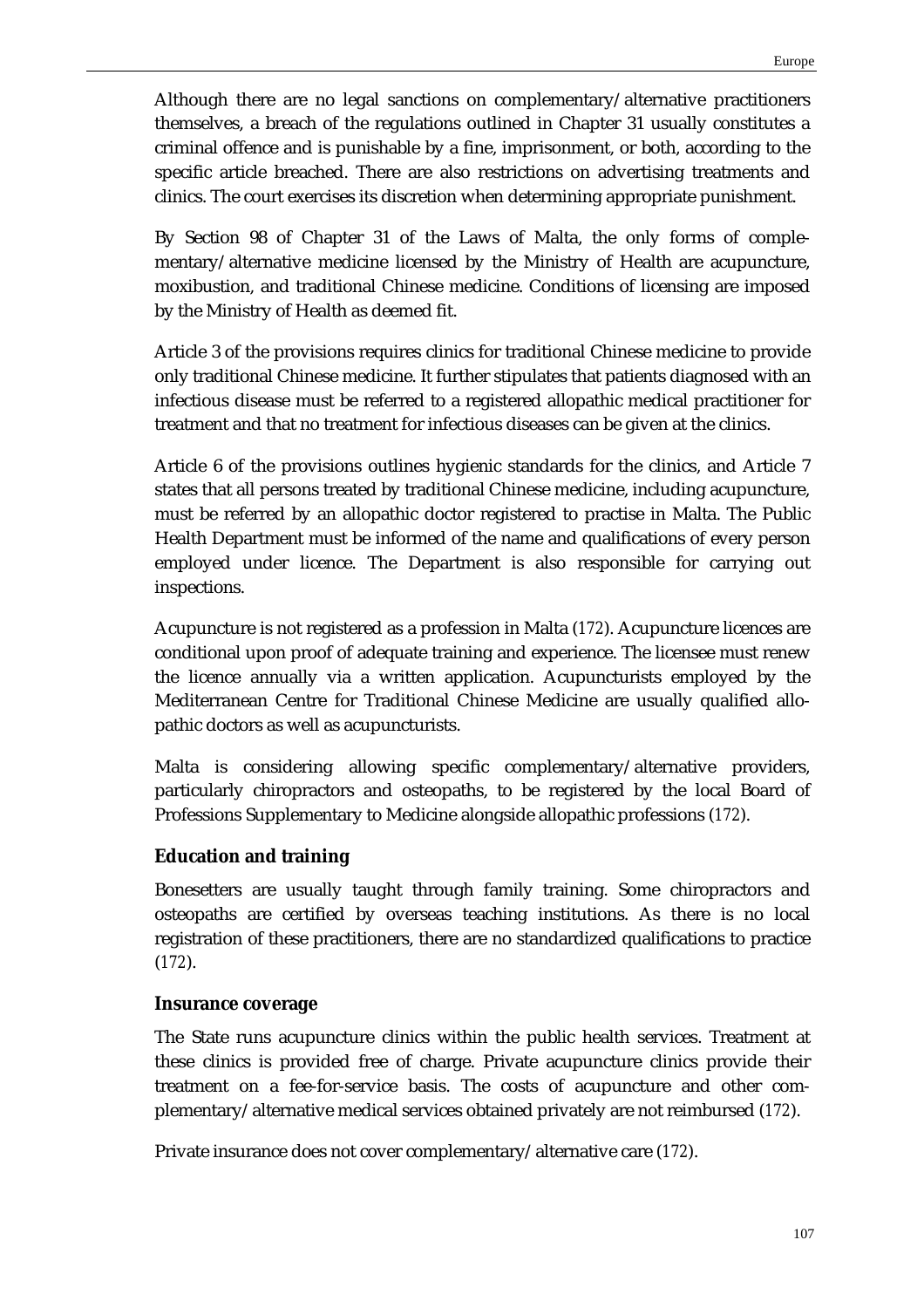# **Netherlands**

## **Background information**

The Dutch Association of Homeopathic Doctors was established in 1898 (*172*).

## **Statistics**

According to a 1985 study, 18% of the population has used complementary/alternative medicine at least once — 6% to 7% during the previous 12 months. In 1990, over 900 000 people consulted a complementary/alternative practitioner other than their own allopathic general practitioner (*172*). More women than men use complementary/alternative medicine, especially those between the ages of 35 to 50. Most patients treated with herbal medicines and by paranormal healing have little formal education; most patients of other forms of complementary/alternative medicine are executives and professionals (*172*).

The 1985 survey reported more than 4000 complementary/alternative practitioners in the Netherlands: 735 naturopaths, 300 paranormal healers, 220 homeopaths, 475 anthroposophical professionals (either allopathic doctors or other professionals, such as anthroposophical nurses), 945 acupuncturists, and 1450 manual therapists. There are 125 chiropractors practising in the Netherlands (*45*). In addition to these providers, according to a 1992 survey, almost half of Dutch general practitioners have provided complementary/alternative treatment at least once — 40% have used homeopathy, 9% manipulative medicine, 4% acupuncture, and 4% naturopathy (*172*).

The most popular forms of complementary/alternative medicine are, in order of popularity: homeopathy, herbal medicine, manual therapies, paranormal healing, acupuncture, diet therapy, naturopathy, and anthroposophical medicine (*172*). The most common conditions presented to complementary/alternative practitioners are musculoskeletal pain and complaints of nervous origin (*172*). Patients most often report that they use complementary/alternative therapy because allopathic methods are ineffective for their chronic disorders. Only 14% of patients seek complementary/alternative care without having first consulted an allopathic practitioner. In one survey of patients treated with complementary/alternative medicine, 56% said that their health condition improved quite a lot, 22% felt that some improvement had occurred, and 22% saw no improvement at all.

According to a consumer survey, about 80% of the Dutch population would like to have complete freedom of choice over their medical treatments; specifically, they would like health insurance schemes to recognize complementary/alternative medicine. Sixty per cent of the Dutch population is ready to pay higher insurance premiums in order to have this choice.

## **Regulatory situation**

Since 1993, when the Medical Practice Act of 1865 was replaced by the Individual Health Care Professionals Act (*172*), non-allopathic providers have been allowed to practice medicine in the Netherlands. The new act came into force on 1 December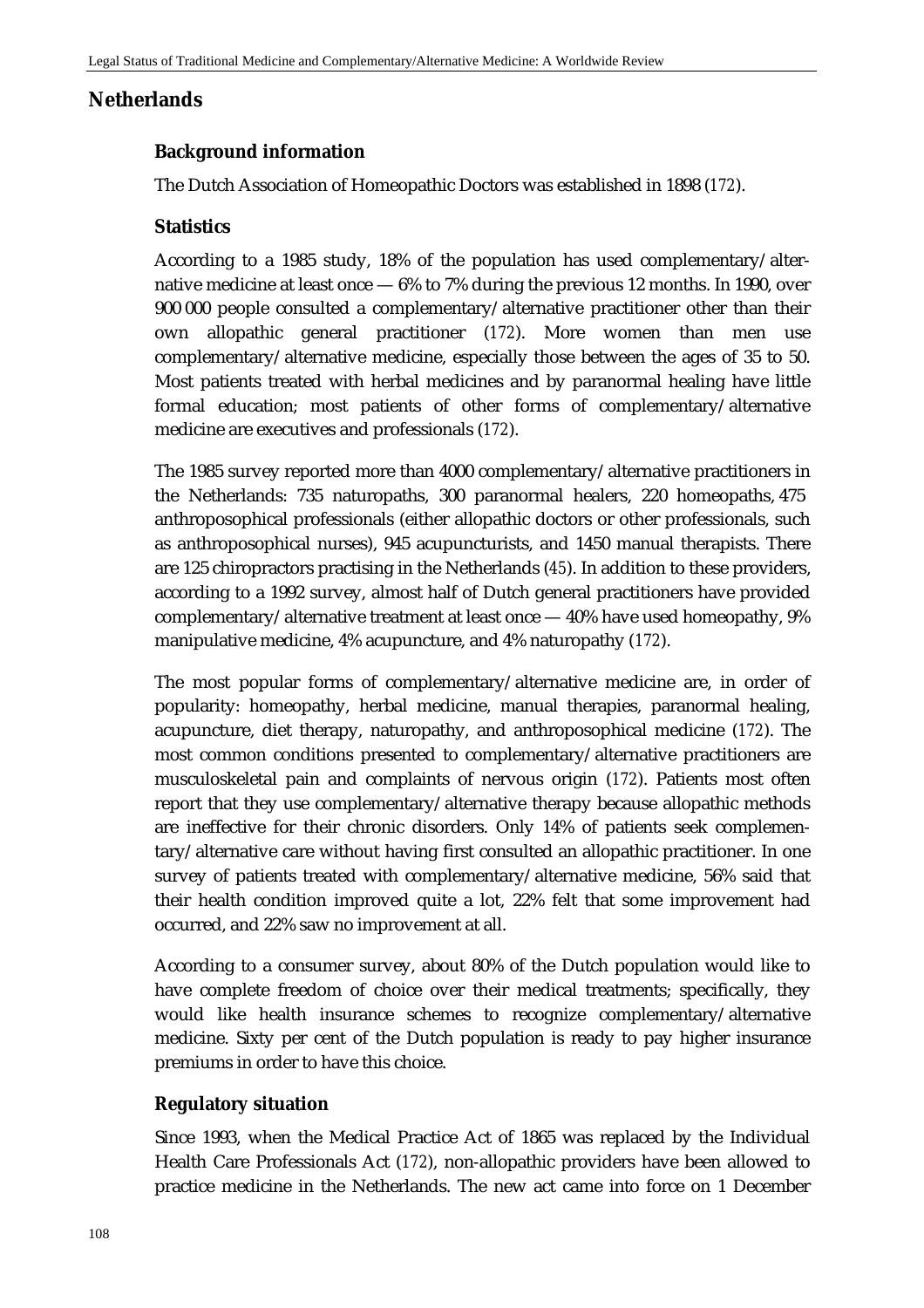1997, bringing the legal status of non-allopathic practitioners in line with that of allopathic paramedics: they may practise medicine provided they do not perform specific medical acts reserved for allopathic physicians, except under the orders of an allopathic physician. Violation of this limited monopoly can be prosecuted. The medical acts reserved for physicians are surgical procedures, obstetric procedures, catheterizations and endoscopies, punctures and injections, general anaesthesia, procedures involving the use of radioactive substances and ionizing radiation, cardioversion, defibrillation, electroconvulsive therapy, lithotripsy, and artificial insemination.

The Individual Health Care Professions Act also introduces a system to protect the titles of a limited number of professional groups, with the possibility of creating new medical specialities under specific conditions. It also defines the training requirements necessary for registration as one of these medical professionals. The eight professions regulated are allopathic medical doctor, dentist, pharmaceutical chemist, health care psychologist, psychotherapist, physiotherapist, midwife, and nurse. While nonallopathic practitioners are not allowed to use these titles or to work in the national health services, procedures are now in place for them to obtain recognition for their speciality, including a protected title.

There are also legal registers in which qualified medical practitioners of homeopathy, herbal medicine, manual therapies (such as chiropractic and osteopathy), paranormal healing, acupuncture, diet therapy, naturopathy, and anthroposophical medicine are entitled to be registered once they satisfy specific legal requirements. This registration gives them the right to practice under a protected title, with the aim of insuring they are qualified in a specific field of health care (*172*).

## **Education and training**

According to the Dutch Health Council, complementary/alternative medical institutions have organized a number of training courses, taken steps to develop standards of training and professionalism, and established national registration systems (*172*).

About 60% of the members of complementary/alternative professional organizations have undergone training in a field of allopathic medicine, often as a physician, physical therapist, or nurse (*172*). Introductory courses on complementary/alternative medicine are included in the curriculum of several Dutch medical schools (*172*). Allopathic doctors wishing to be trained in anthroposophical medicine, acupuncture, homeopathy, or manipulative therapy can attend part-time courses for one to four years. There are also postgraduate programmes for physical therapists, most of whom study acupuncture or manipulative therapy.

Without allopathic medical or paramedical training, individuals may register in one of the three academies for naturopathy offering full-time courses of three to four years (*172*). Students completing the three-year basic course in homeopathy earn the designation "Homeopathic Physician" (*53*). Registration must be renewed every five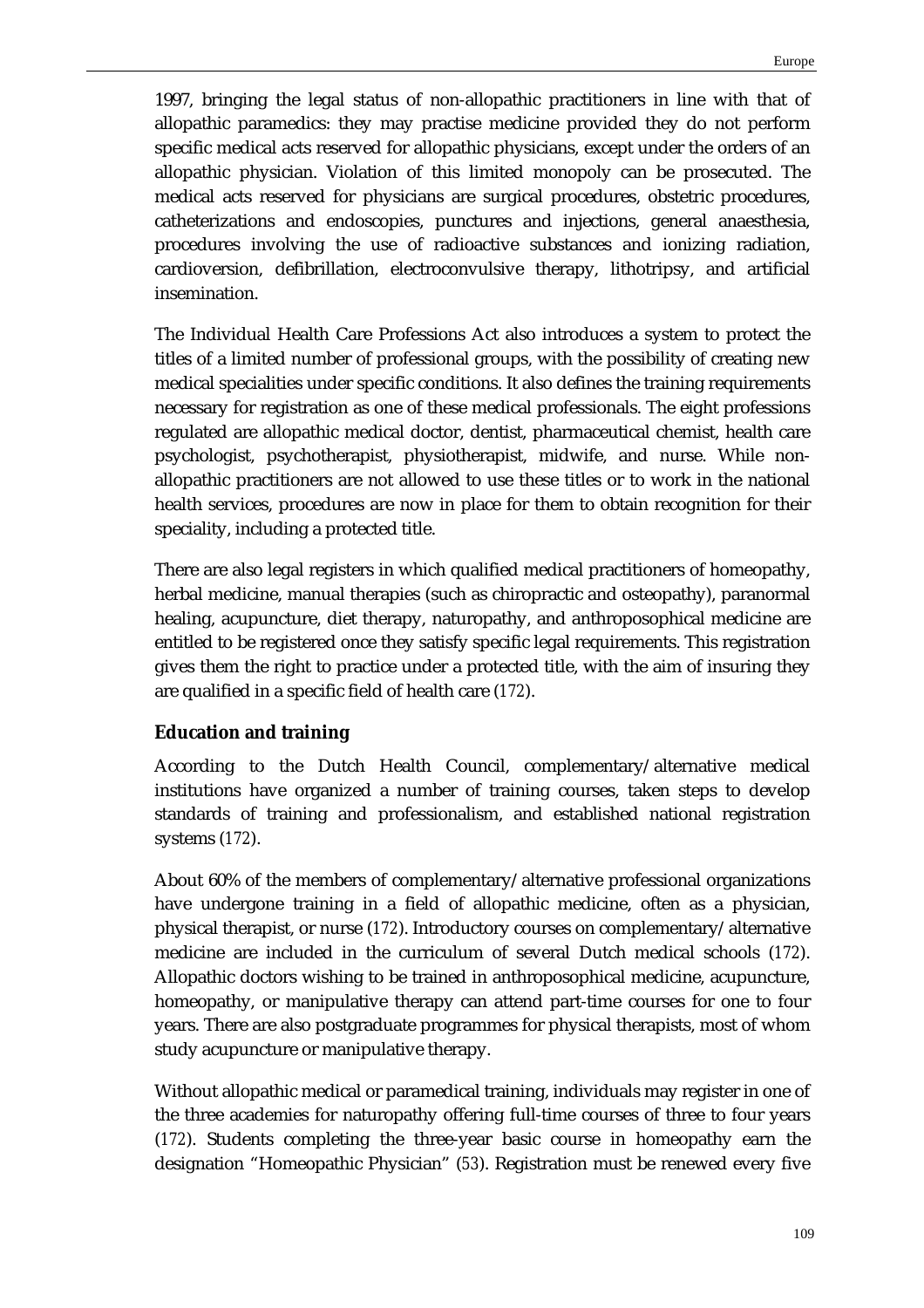years, based on proof of participation in compulsory continuing-education courses. A disciplinary committee monitors and penalizes homeopathic malpractice.

#### **Insurance coverage**

Officially, only homeopathic and anthroposophic medicines are reimbursed by social insurance (*172*). However, private health insurance reimburses all care given by allopathic general practitioners, whether allopathic or complementary/alternative. Two-thirds of the population have private health insurance.

In 1988, all large private insurance companies (*172*) began covering homeopathy, acupuncture, and manipulative therapy as part of their standard or supplementary packages. In addition to the legally defined standard package, which is the same for all 45 health insurance funds, the funds also offer a supplementary package to which their clients can voluntarily subscribe. Under the supplementary coverage, 26 of the 45 health insurance funds reimburse some kinds of complementary/alternative medicine if provided by an allopathic physician or a physiotherapist, usually homeopathy, acupuncture, and anthroposophical treatments. In many cases, reimbursement was given only when care was provided by allopathic physicians or physical therapists who were members of a professional organization.

In 1991, in response to consumer demand, many packages were expanded to cover more types of complementary/alternative medicine and to cover care provided by non-allopathic practitioners. As of 1998, 47 private insurance companies cover between 25% and 100% of complementary/alternative treatments provided by allopathic physicians or members of professional organizations — to a maximum of 300 to 2500 Dutch florins per year. This coverage generally includes homeopathy, anthroposophy, acupuncture, manual therapies, chiropractic, naturopathy, and neuraltherapy.

## **Norway**

## **Background information**

Although some authorised allopathic doctors and other health personnel in Norway have integrated acupuncture and/or homeopathy into their practice, most usually do not use complementary/alternative therapies. Some persons with authorization to practice as health personnel, such as nurses, have complementary/alternative medicine practices (*172*).

## **Statistics**

A 1994 poll (*172*) reported that 23% of men and 30% of women had used complementary/alternative medicine at least once. Most respondents in this group were middle-aged persons living in towns. The most popular therapies are acupuncture, accounting for 35% of consultations for complementary/alternative treatments; homeopathy, accounting for 33%; reflexology, 29%; natural medicine, 29%; chiropractic, 16%; kinesiology, 7%; natural healing, 3%; and iridology, 3% (*172*).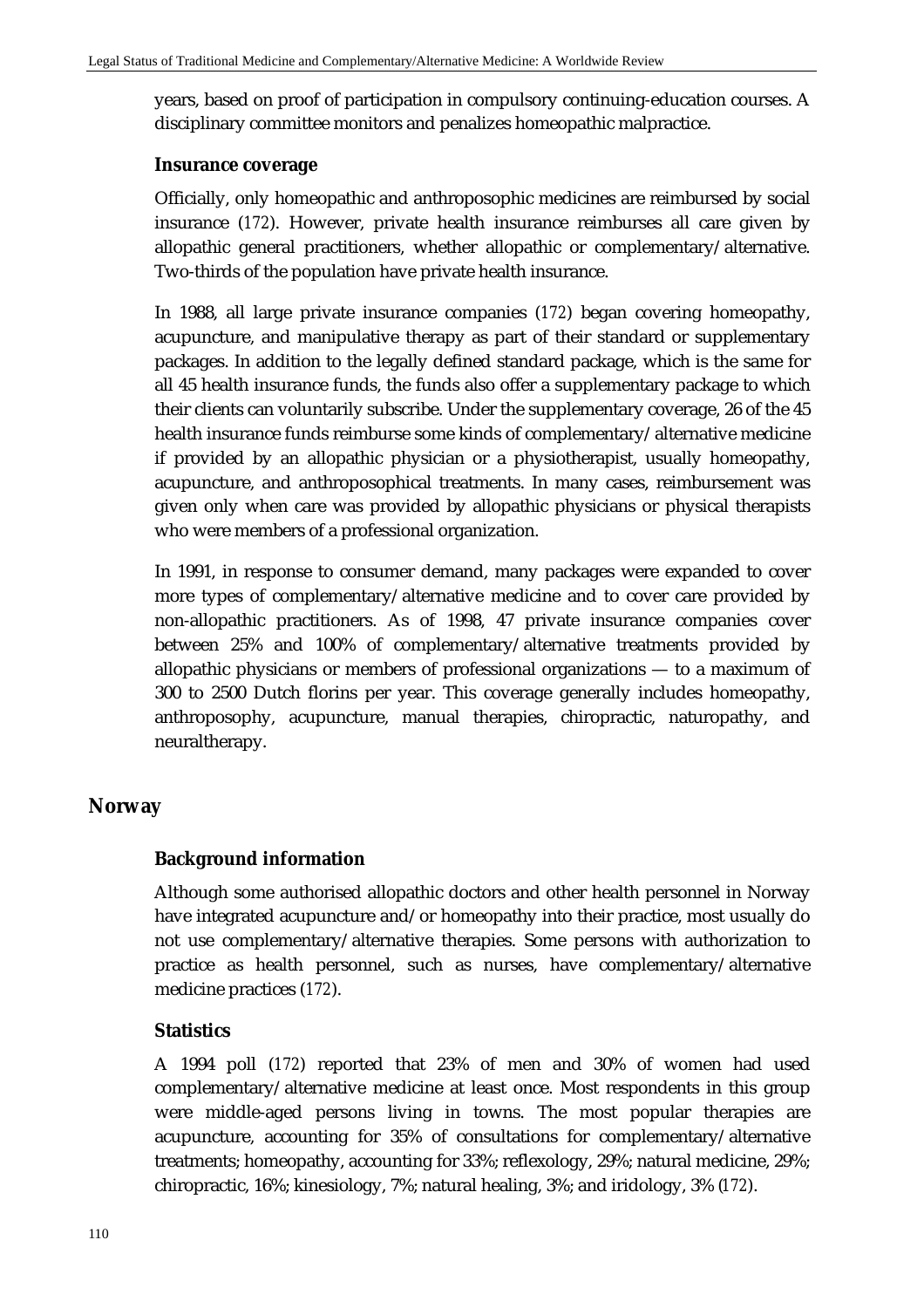The Norwegian Association of Chiropractors has about 100 members (*172*).

## **Regulatory situation**

In principle, everyone in Norway is allowed to treat patients, regardless of training or profession. However, only allopathic physicians, and to some extent dentists and persons assisting physicians and under the guidance of a physician, are allowed to use the title "Doctor of Medicine", use a title indicating a speciality in a specific illness, or advertise (*172*) — although anyone can place an announcement in the press that contains only a name, address, consultation hours, and general information on services provided. Specific medical acts are similarly restricted. These include the use of controlled medications in treatment, surgical procedures, injections, general or local anaesthesia, diagnostic or therapeutic methods restricted to physicians, treatment of cancer, diabetes, dangerous anaemia, struma/goitre with sticky forms, and some contagious/infectious diseases mentioned in Act 55 of 5 August 1994 on contagious/infectious diseases (such as venereal diseases, tuberculosis, infectious hepatitis, HIV, poliomyelitis, and infectious meningitis), as well as practising in an itinerant way. To receive authorization to practice as an allopathic medical doctor, a candidate must possess a medical degree from a Norwegian or other recognized university and have undergone an 18-month internship.

Norway has the oldest regulations in Europe on the practice of medicine by nonallopathic physicians (*172*). The first legislation of this kind in Norway dates back to 1619. A new law was adopted in 1871. The Act of 1871 was to some extent less restrictive than the current Act 9 of 19 June 1936 on the limitations of the right of persons who are not allopathic physicians or dentists to undertake treatment of ill persons. Act 9 was used as a model for legislation in Sweden and Denmark.

Aside from allopathic physicians or dentists, anyone who wants to practise complementary/alternative medicine is subject to Act 9 of 19 June 1936 (*172*). Under the law, non-physicians and non-dentists who treat patients are subject to a jail sentence of up to three months if the patient's life or health is exposed to serious danger either by the treatment or because the patient did not seek a health care provider who could have prevented the danger. Anyone sentenced to prison for such violations can no longer practise medicine. Except in the most serious cases, criminal sanctions are rarely used.

Allopathic practitioners are restricted from using complementary/alternative therapies unless the therapies are considered to be responsible practice within the practitioner's profession, the patient is informed about the method and its status, and the patient agrees to the treatment (*172*).

The insertion of acupuncture needles is considered a surgical intervention and can only be performed by allopathic physicians, dentists, or persons delegated by physicians (*172*).

Since 1990, chiropractors have been officially recognized as health care professionals (*172*). Only licensed chiropractors are permitted to use the title of "Chiropractor". To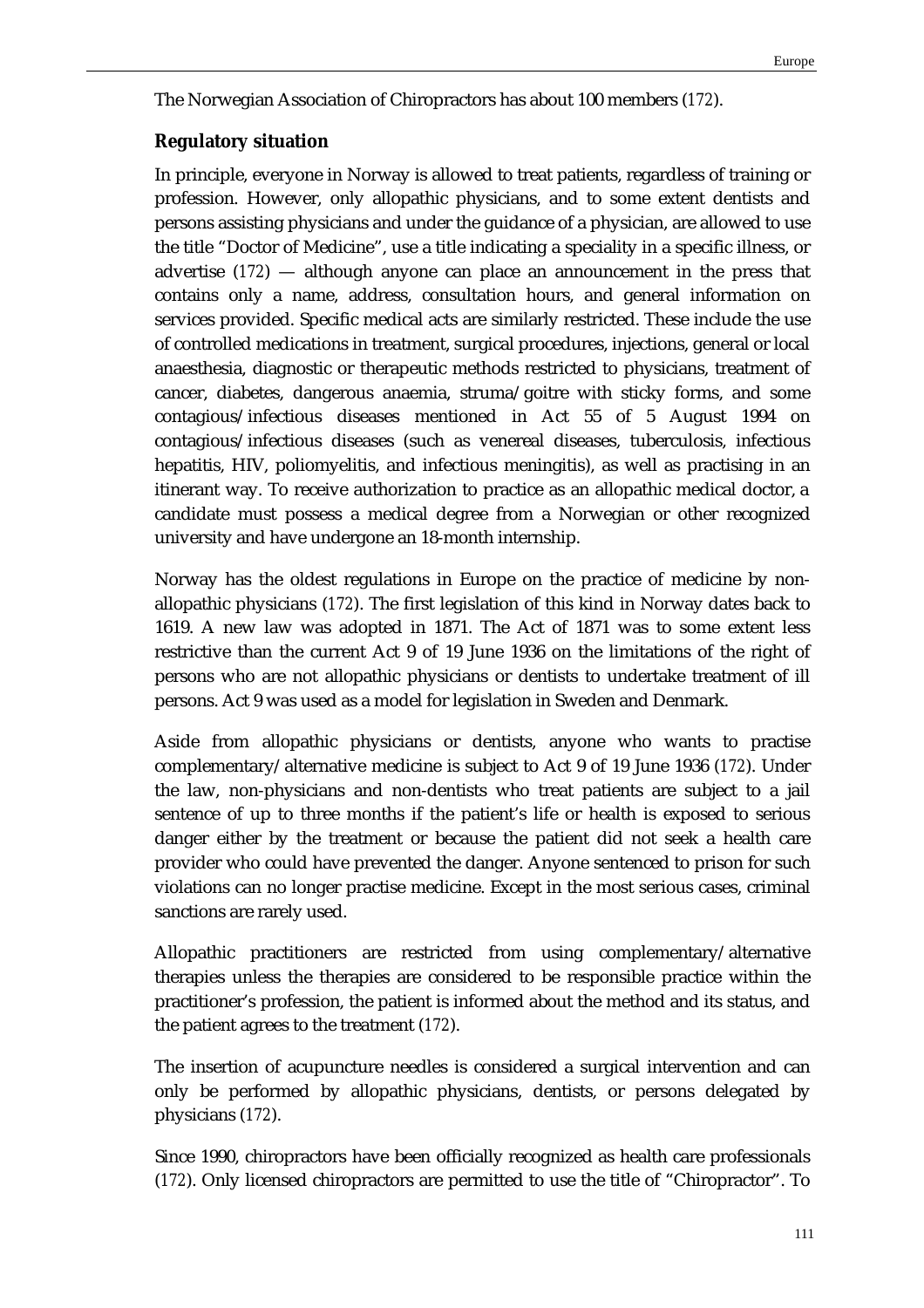be licensed, a candidate must have completed a training programme and passed examinations at an approved institution; undertaken additional training in Norwegian health law and chiropractic disciplines; completed one year of practical training; and not be in a position that would lead to withdrawal of the authorization — for instance, the candidate must not be found unsuitable for practising chiropractic due to old age, illness, alcohol/drug abuse, or other circumstances. To become a member of the Norwegian Association of Chiropractors, chiropractors must have completed a course approved by the American Council on Chiropractic Education and undergone three months of clinical training.

With some exceptions, homeopathic medicines may only be sold from pharmacies (*172*). A licence is necessary to market homeopathic products when the degree of dilution is less than one million.

In June 1995, the *Storting* (parliament) examined the place of complementary/alternative medicine in the Norwegian health service. Among other things, the *Storting* decided to consider introducing certification of the various types of training and education available for complementary/alternative medical professions. In 1997, with the intention of revising the 1936 law, the Ministry of Health appointed a committee to write a report on complementary/alternative medicine. The report was delivered to the Ministry in December 1998. It describes the situation of complementary/alternative medicine in Norway and includes a discussion of the clinical effects of treatments, possible legal measures, and means of communicating research results and other information to the public. The Government has not yet decided how to follow up on the report.

In Beijing on 6 April 1999, the Ministers of Health of Norway and China signed a memorandum of understanding on Chinese/Norwegian cooperation in the field of health to increase the knowledge and understanding of traditional Chinese medicine among Norwegian health personnel (*181*).

# **Education and training**

The 1990 chiropractic law regulates the training of chiropractors; however, there are no recognized schools of chiropractic in the country (*172*). There are two schools of homeopathy in Norway (*53*). One offers courses to all persons with some education in allopathic medicine. Beginning with the basics, it is a five-year programme with classes taught one weekend each month. The other school only offers courses to persons who have the minimum qualifications to practice allopathic nursing.

## **Insurance coverage**

Public reimbursement is not available for what is regarded in Norway as complementary/alternative medicine. Coverage for homeopathic treatments, for example, is not included under the official health care system (*53*). However, by the regulations governing the national insurance scheme, partial reimbursement is available for chiropractic treatment provided the chiropractor is authorized as a health care professional (although not necessarily a member of the Norwegian Association on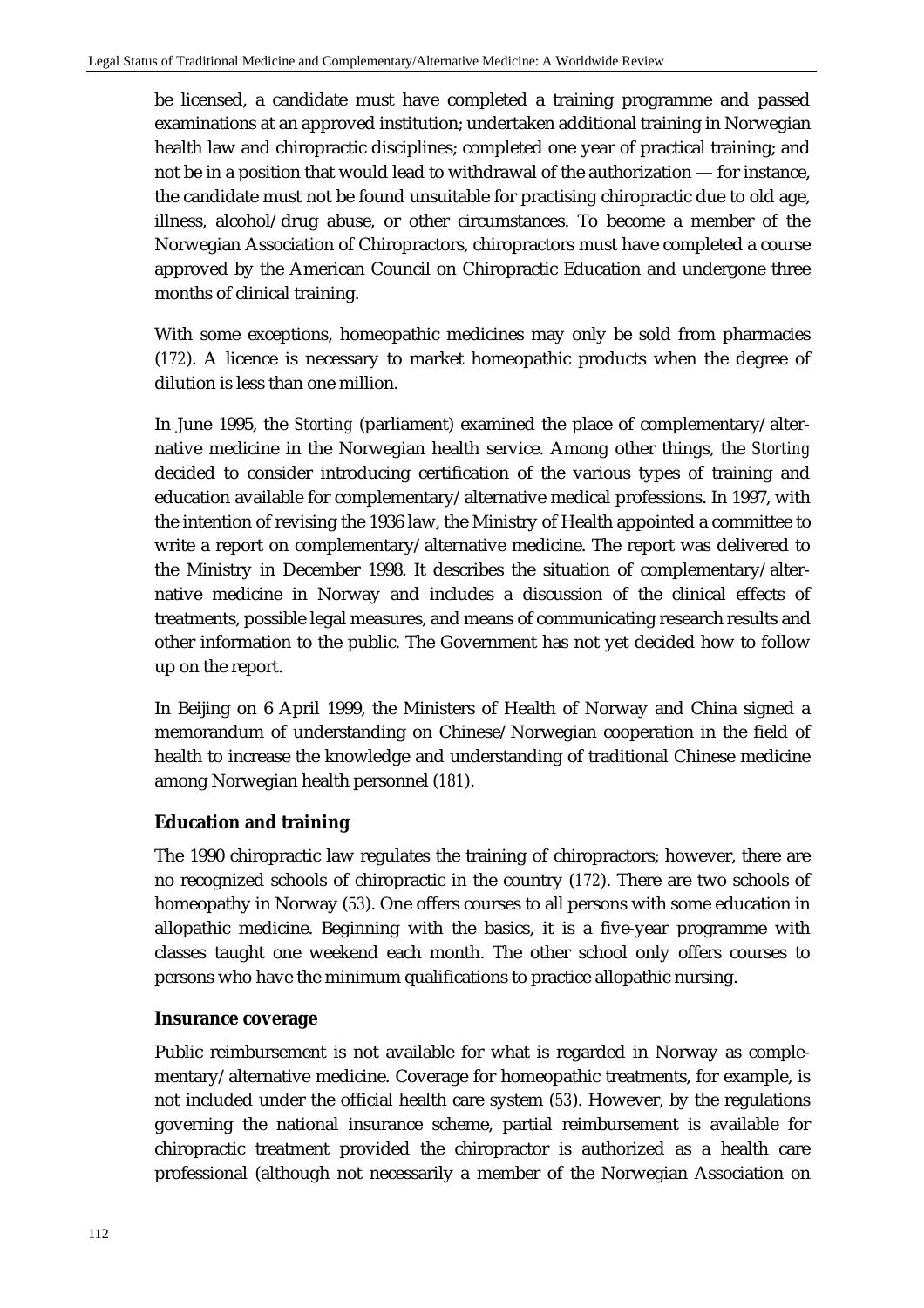Chiropractic) and the patient was referred to the chiropractor by an allopathic physician. This coverage is limited to a maximum of between 10 and 14 consultations per year (*172*).

In Norway, Norsk Helseforsikring (*172*), which is connected to International Health Insurance Denmark AS, is the only private insurance company offering partial reimbursement for complementary/alternative medicine. The insurance covers chiropractic and, when performed by a licensed allopathic physician as part of medical treatment, acupuncture.

## **Russian Federation**

## **Statistics**

There are one or two chiropractors practising in the Russian Federation (*65*).

## **Regulatory situation**

The Russian Federation provides a striking example of a change in policy towards complementary/alternative medicine that may be followed in other former socialist countries. Section 34 of the Fundamental Principles of the Health Legislation of the Union of the Soviet Socialist Republics and of the Union Republics required physicians to use only those diagnostic, prophylactic, and therapeutic methods and pharmaceutical products authorized by the Ministry of Health. Neither homeopathy nor homeopathic medicines were authorized.

By contrast, the right to practise the art of healing by "popular" medicine is protected by Section 57 of the Russian Federation legislation governing health care (*182*). It remains to be seen how this provision will be interpreted, but its general open-ended language suggests that it is likely that complementary/alternative practitioners will have wide powers to practise.

A 1995 decree refers to homeopathy in the Russian Federation. It permits the use of homeopathy in every clinic and hospital, giving it official recognition. There is no law specifically regulating chiropractic, although some chiropractors have been permitted to practise.

## **Education and training**

The State Scientific and Practical Centre of Traditional Medicine and Homeopathy of the Ministry of Public Health of the Russian Federation was created in 1999. The Centre's goals include organizing and conducting scientific research and coordinating and realizing educational activities in complementary/alternative medicine.

A standard Government education programme in homeopathy has been developed by the Committee for Homeopathy of Russia and approved by the Ministry of Health (*53*). Homeopathy has also been introduced at the Russian Medical Academy as a postgraduate speciality (*86*).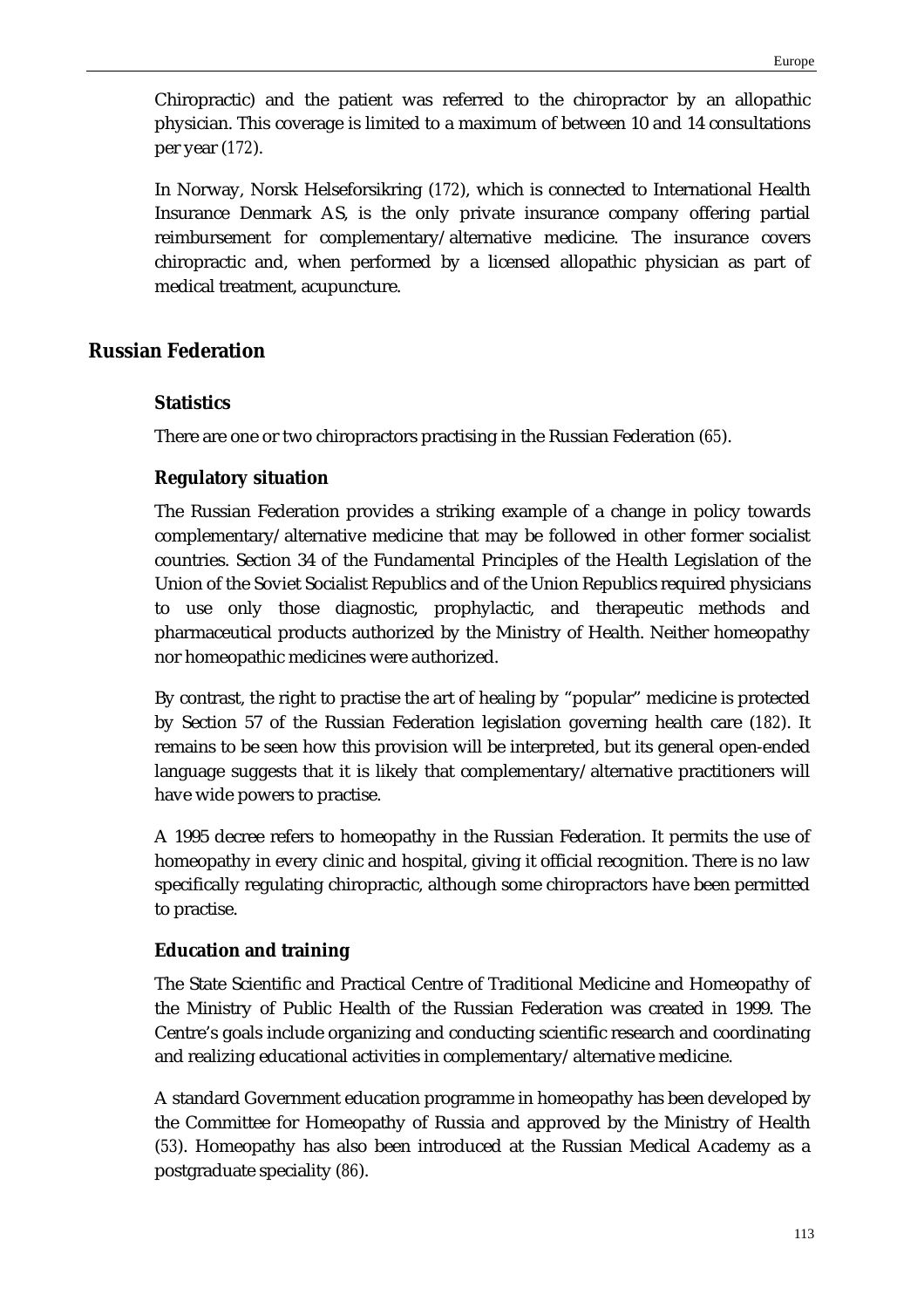# **Spain**

# **Background information**

Homeopathy was introduced into Spain in the beginning of the 19th century (*172*). The first Spanish homeopathic hospital, the Fundacion Instituto Homeopatico y Hospital de San Jose in Madrid, was founded in 1878. The Academia Medico Homeopatica de Barcelona was founded in 1890. There is an outpatient homeopathic clinic at the Hospital del Nen Deu of Barcelona (*53*). The Spanish Society of Homeopathic Medicine was founded in 1996. It represents all homeopathic associations (*172*).

In addition to homeopathy, popular complementary/alternative therapies include acupuncture, auriculotherapy, neuraltherapy, and biological medicine. However, until 1987, complementary/alternative medicine (with the exception of homeopathy) had only a minor role in the Spanish health care system (*172*).

There are several associations linked to complementary/alternative medicine in Spain. Since 1996, the Spanish Medical Council has supported complementary/alternative medicine, provided it is practised by licensed physicians (*172*).

## **Statistics**

There are 50 chiropractors practising in Spain (*45*).

## **Regulatory situation**

In Spain, the practice of medicine is the exclusive right of allopathic doctors (*172*). In order to obtain the right to practise medicine, a candidate must hold an academic degree in medicine, have authorization from a medical college, pledge professional secrecy, be current in his or her taxes, and as outlined in the Statutes of the Collegial Medical Organization, respect the Spanish Code of Professional Ethics of 1990. Natural medicine, by the Royal Decree of 27 March 1926, may only be practised by licensed allopathic physicians.

On 16 June 1997, the Code of Medical Professional Ethics (*172*) was adopted in Catalonia. Article 44 of this code stipulates that doctors using complementary/alternative medicine must inform their patients of the importance of continuing necessary allopathic treatments and of the non-conventional character of the complementary/alternative therapy. Furthermore, doctors must coordinate their supplementary therapy with the allopathic physician in charge of the patient's basic treatment. Article 44 forbids using methods that have not been scientifically validated to make a diagnosis or treat a patient.

Royal Decree 127/1984 does not include branches of complementary/alternative medicine as medical specialities (*172*). Opposing this, professional associations registered with the Ministry of the Interior are seeking recognition from the Spanish Government for graduate practitioners using complementary/alternative medical techniques. The Council of Medical Colleges of Catalonia wants to make homeopathy, acupuncture, and natural medicine official.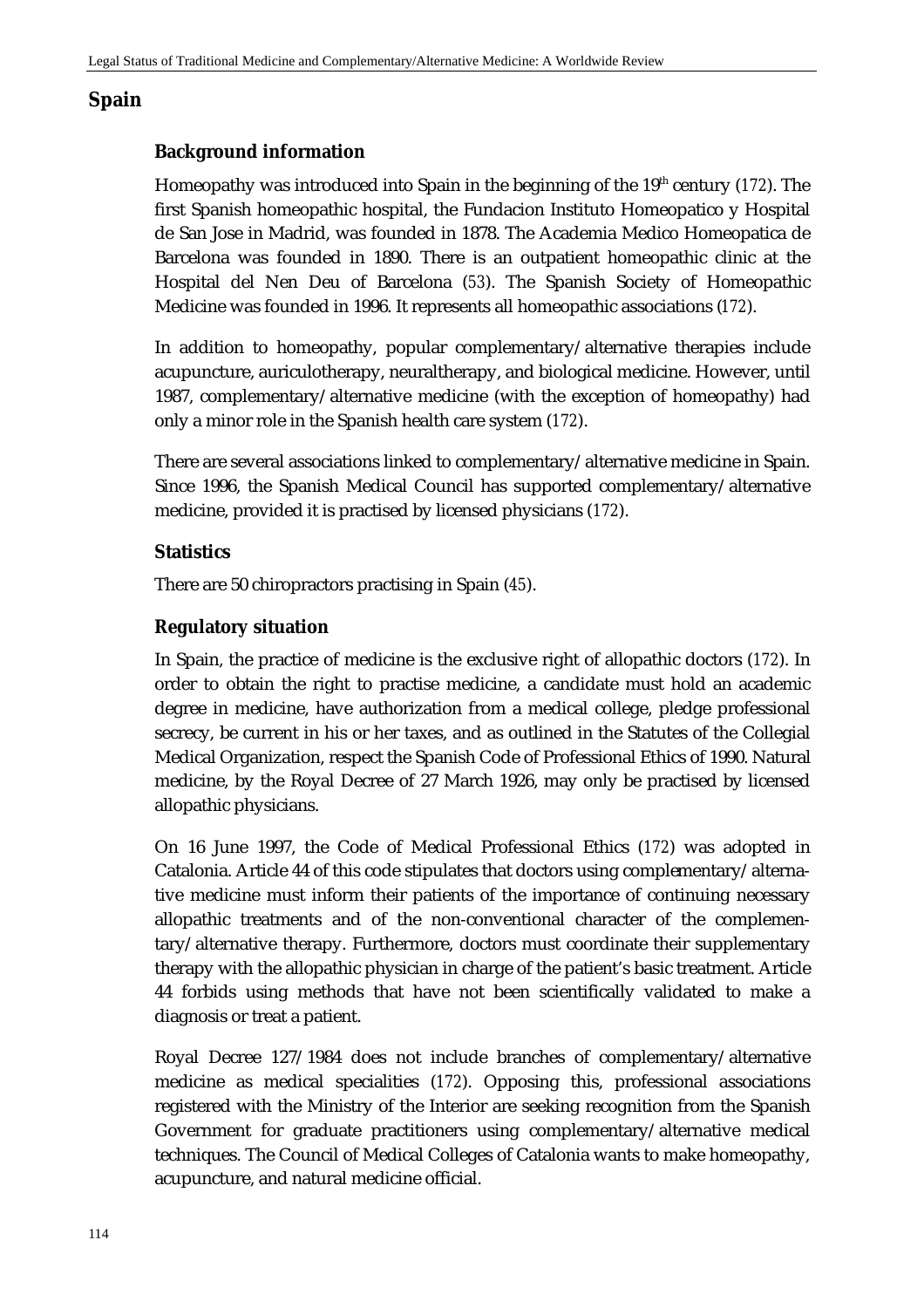Under Article 62 of Royal Decree 3166/1966 of 23 December 1966, licensed paramedics are allowed to perform medical acts only under the supervision of an allopathic physician (*172*). The three categories of paramedic professions are practitioners of odontology, psychologists, and university graduates in nursing, which include, for example, physiotherapists. Some paramedics illegally practice complementary/alternative medicine.

The illegal practice of medicine is regulated by Article 403 of the Penal Code, approved on 23 November 1995 (*172*). This article states that if persons without relevant academic certificates practise acts specific to a profession, they risk imprisonment for a period of up to 12 months. This includes all intrusions made by non-allopathic physicians in the field of medicine.

State authorities are relatively tolerant with private allopathic doctors and nonallopathic practitioners using complementary/alternative medicine. On 23 January 1984, in response to a case regarding acupuncture and reflexology, the Spanish Supreme Court declared that it is not necessary to have a degree in medicine in order to practise medicine (*172*). However, only approved medical professionals may make a diagnosis, give a clinical or medical examination, or decide to apply a specific therapy.

On 19 June 1989, in a Supreme Court decision, a non-allopathic practitioner of acupuncture-moxibustion was found not guilty of intrusion into the field of medicine on the basis of two points (*172*): first, the practitioner had several foreign certificates and was a member of the Latin American Association of Research on Acupuncture-Moxibustion; second, as complementary/alternative medicine is not taught within Spanish medical faculties and as there is no official certificate authorizing and legitimizing complementary/alternative medical practice, it does not legally exist. Consequently, it does not correspond to any legally determined profession and therefore its practice cannot be the object of intrusion.

In January 1993, the Supreme Court released a non-physician acupuncturist (*172*). The argument was the same: complementary/alternative medicine is not included within the official list of medical specialities and therefore practising complementary/alternative medicine is not an intrusion into the field of medicine.

Similarly, the Spanish Association of Physiotherapists denounced certain chiropractors for intrusion into the field of medicine. However, in an 18 March 1997 decision, the regional Court of Valencia stated that chiropractors and other practitioners using complementary/alternative medicine are not committing intrusion.

Article 54 of the Law on Medicaments 25/1990 of 20 December 1990 and Royal Decree 2208/1994 of 16 November 1994 regulate homeopathic remedies and the commercialization of homeopathic products (*53*).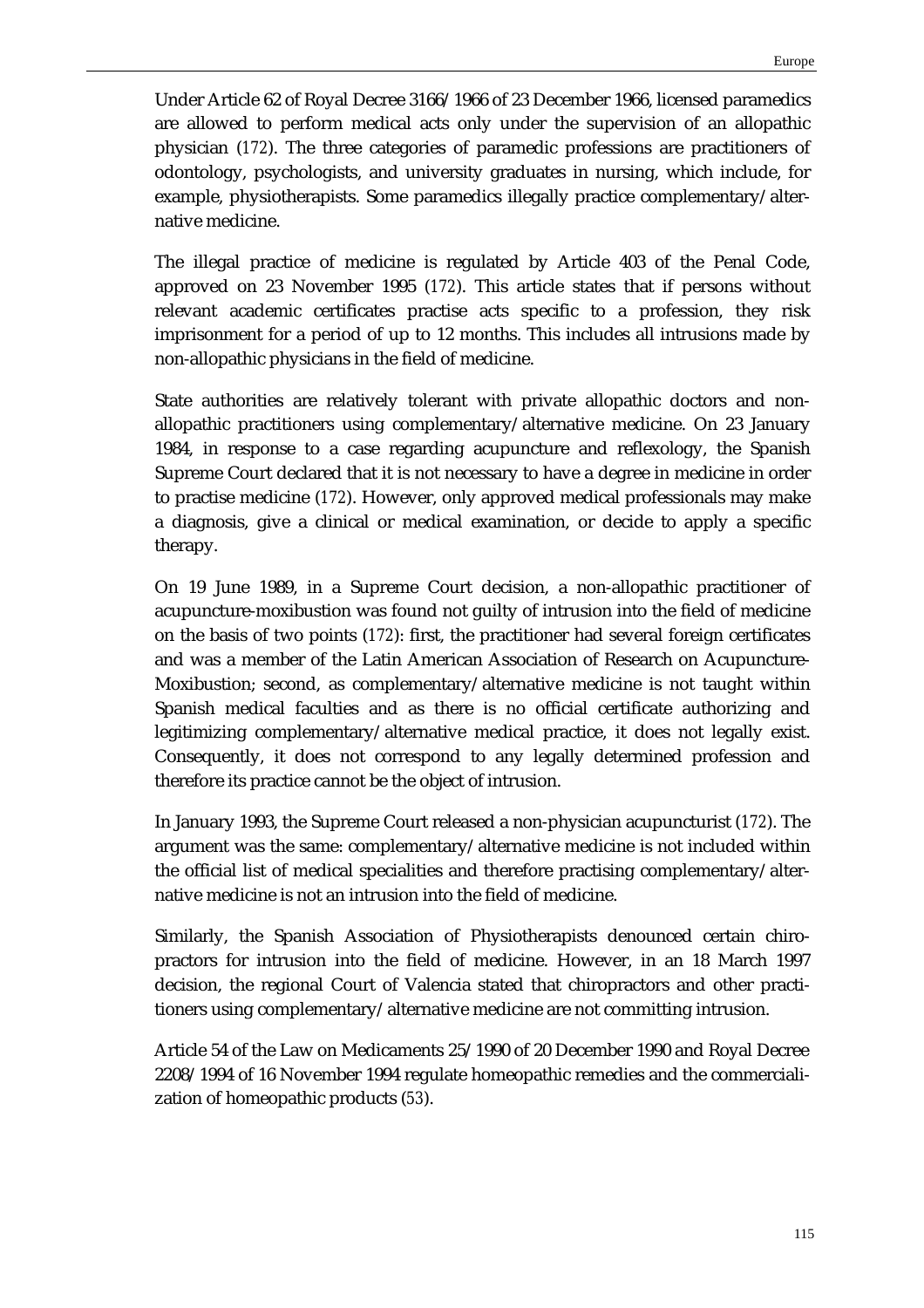## **Education and training**

The medical universities of Madrid, Sevilla, Murcia, Zaragoza, Valladolid, Barcelona, and Santiago offer certificate courses in homeopathy, naturist medicine, and acupuncture to allopathic physicians. The universities of Barcelona, Sevilla, Valladolid, and Murcia offer postgraduate training in homeopathy for physicians (*53*). For pharmacists and veterinarians, some universities offer basic and advanced homeopathic training programmes as well as other courses and certificates.

Sociedad Española Acupunctura and Sociedad Española de Medicos Acupunctores in Madrid offer two-week introductory courses, three 90-day training courses, and a complete three-year training programme. With the sponsorship of the Council of Europe and the World Health Organization, the Teaching Centre of Traditional Chinese Medicine in Spain provides comprehensive training for both physicians and non-physicians in acupuncture with the intention of gaining professional status for acupuncture. Other professional organizations also provide courses in complementary/alternative medicine (*172*).

#### **Insurance coverage**

Two public hospitals, Hospital del Nen Deu in Barcelona and Fundacion Instituto Homeopatico y Hospital de San Jose in Madrid, provide homeopathic care to outpatients on a fee-for-service basis. Under Article 94 of Law 26/1990 of 20 December 1990, there is no justification for homeopathic products to be financed through the State insurance system, INSALUD. Efforts by the Homeopathic Physicians Charter of the State of Spain to gain social security coverage for homeopathic medications have been unsuccessful (*172*).

In Spain, only a few private insurance companies provide coverage for any complementary/alternative medicines (*172*).

## **Sweden**

#### **Statistics**

In a 1989 survey (*172*), 20% of adults reported having received complementary/alternative medical treatment. Forty per cent of patients of complementary/alternative medicine stated they had chosen these treatments because they were not satisfied with the National Health Service. Seventy per cent stated that through their complementary/alternative treatment their health had improved or they had been cured of their illness; 1% stated their health had deteriorated.

Chiropractic is the most commonly consulted complementary/alternative medicine in Sweden. Thirteen per cent of the population has consulted one of the 130 practising chiropractors at least once (*45*). The next most popular form of complementary/alternative medicine is homeopathy, accounting for 4% of consultations, followed by acupuncture, naturopathy, and herbal medicine.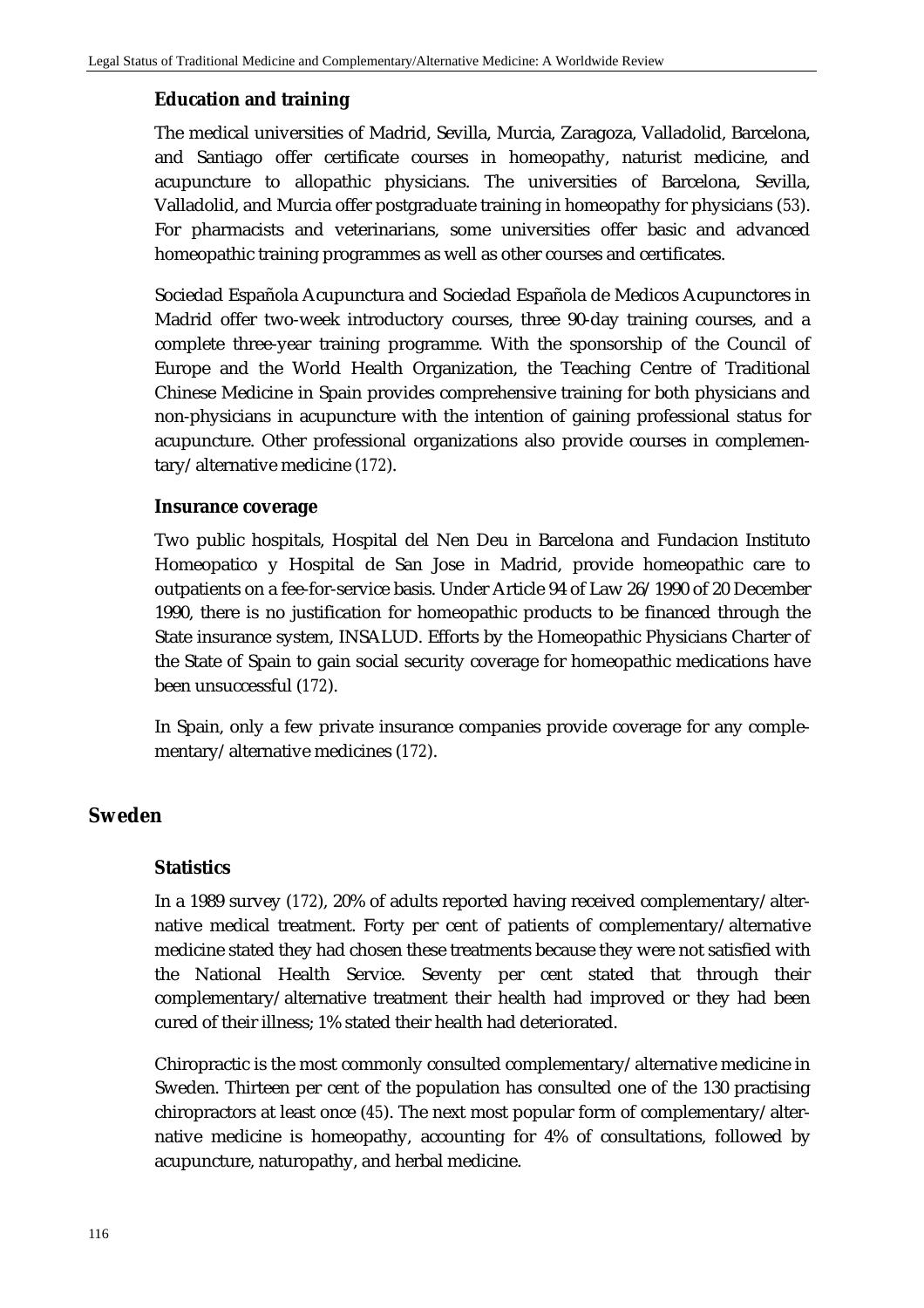## **Regulatory situation**

In Sweden, the National Board of Health and Welfare (*172*) maintains a registry of public health and medical personnel. Practitioners who are not included in the Supervision of Health and Medical Personnel list of medical practitioners (which includes only allopathic doctors, dentists, nurses, midwives, and physiotherapists) may not be registered. Thus, officially only recognized medical practitioners are under public scrutiny.

The requirements for practising medicine are included in the Act on Competence 542 of 1984 and the Medical Care Act 786 of 1996 (*172*). Although non-registered persons may treat patients, specific medical acts are restricted to allopathic physicians. The specific treatments reserved for physicians are outlined in the Quackery  $Act - Law$ 409 of 1960 (*172*), modified in 1982. Only a physician is allowed to act as a doctor in medicine; practise general or local anaesthesia; provide care with radiological methods; practise in an itinerant way; treat specific contagious diseases; treat cancer, diabetes, epilepsy, or pathological conditions associated with pregnancy or childbirth; treat a child who is younger than eight years old; issue written recommendations or instructions for the treatment of patients who are not personally examined by them; provide acupuncture; and test or supply contact lenses. The violation of these restrictions is an offence and may be prosecuted.

Non-allopathic practitioners who damage a person's health by using inappropriate therapies may be charged with charlatanism constituting a danger to health. Practitioners found guilty of this charge are punishable under the penal law and may be prohibited from working in the health care field.

In 1989, Sweden granted recognition to chiropractors satisfying the standards of the Council of Chiropractic Education. By Government Bill 1988/89:96 (*172*), those chiropractors completing studies as doctors of chiropractic have the right to obtain a licence and to be registered under the National Health Service. However, no Swedish training programme has so far been certified as meeting the appropriate standards. Currently, all registered practitioners have been trained abroad. Chiropractors trained at the Scandinavian College of Chiropractic in Stockholm are working to be included among the recognized practitioners.

Homeopathic remedies are legal and are manufactured according to good manufacturing practices (*53*).

In 1994, official recognition was extended to naturopaths. The Swedish Commission on Competence (*172*) does not intend to amend the rules of authorization for them. Osteopaths remain unrecognised and the Swedish Commission on Competence does not have any proposals regarding osteopathy.

The Swedish Commission on Competence was delegated to undertake a comprehensive review of the principles governing authorization and competence and, in the light of this review, to put forward proposals concerning, for example, rules of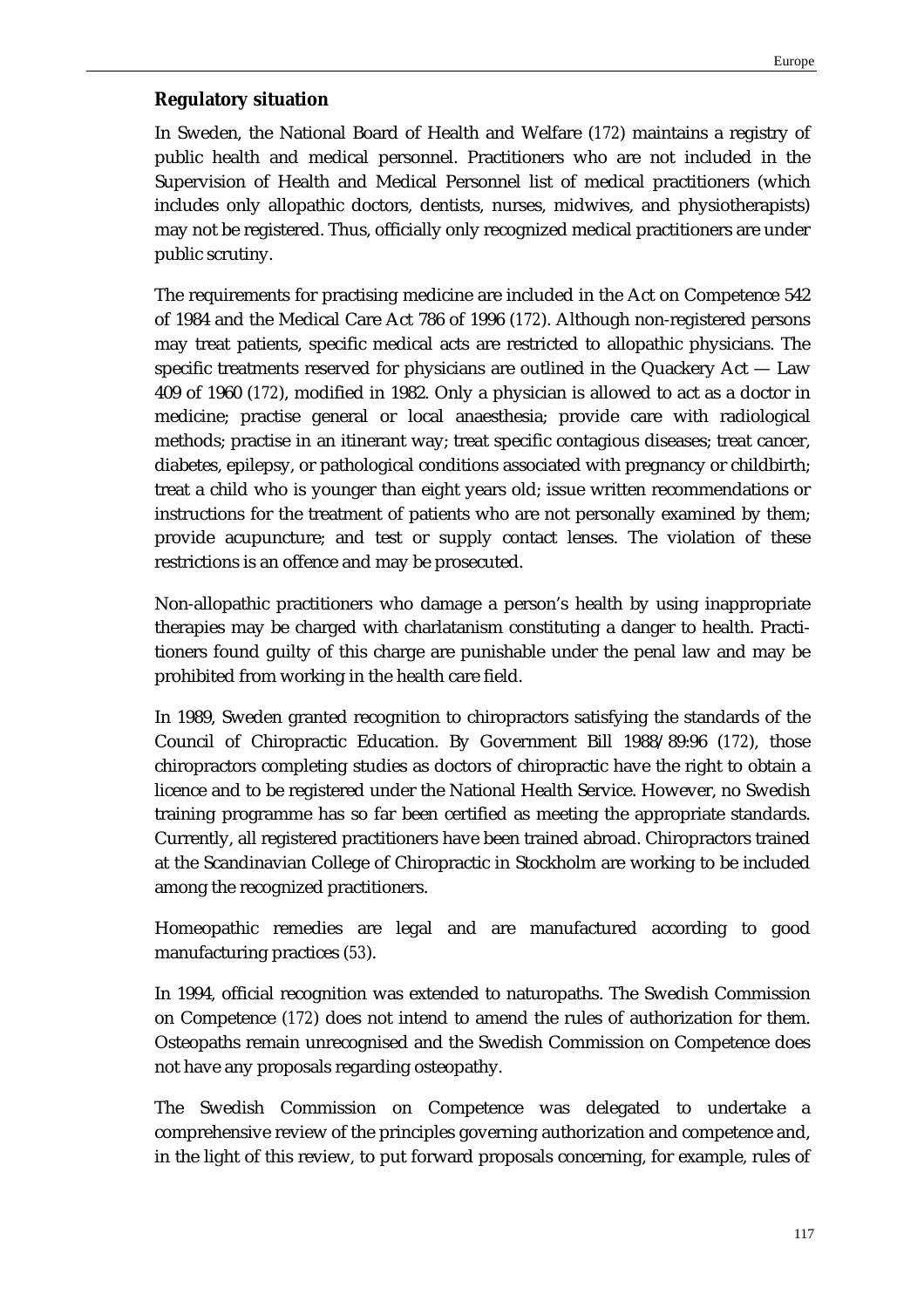authorization and competence for various categories of professional medical care, including the Quackery Act.

The Swedish Parliament mandated the Commission on Alternative Medicine (*172*) to examine issues concerning the position of complementary/alternative medicine in Swedish society. The recommendations of the Commission on Alternative Medicine (1989) and the proposals of the Swedish Commission on Competence (1996) can be summarized as follows:

- ♦ create an association of non-allopathic practitioners who have had at least one year of training and are registered by the National Board of Health and Welfare;
- ♦ create a State register of all non-allopathic practitioners who have passed their exams;
- ♦ create professional titles;
- ♦ uphold the law reserving specific medical acts for allopathic physicians;
- ♦ introduce some types of complementary/alternative medicine into the National Health Service and incorporate complementary/alternative practitioners into the National Health Service, provided specific conditions are fulfilled;
- ♦ strictly control the advertising of natural remedies;
- plan scientific studies on the effectiveness of complementary/alternative medicine.

# **Education and training**

Most of the increasing numbers of homeopaths working in Sweden today have been educated at private institutions. This education corresponds to that of allopathic physicians in many ways. There are three private schools providing homeopathic training. There is also a four-year basic medicine course taught by professors from the University of Upssala (*53*). No Swedish chiropractic training programme is officially recognized.

## **Insurance coverage**

While non-allopathic practitioners may treat patients in Sweden, their care is not reimbursed by the health care system (*172*). Only acupuncture provided by an allopathic physician is reimbursed by social insurance, and then only partially. The Commission on Complementary/Alternative Medicine did not propose the reimbursement of treatments obtained from practitioners of complementary/alternative medicine.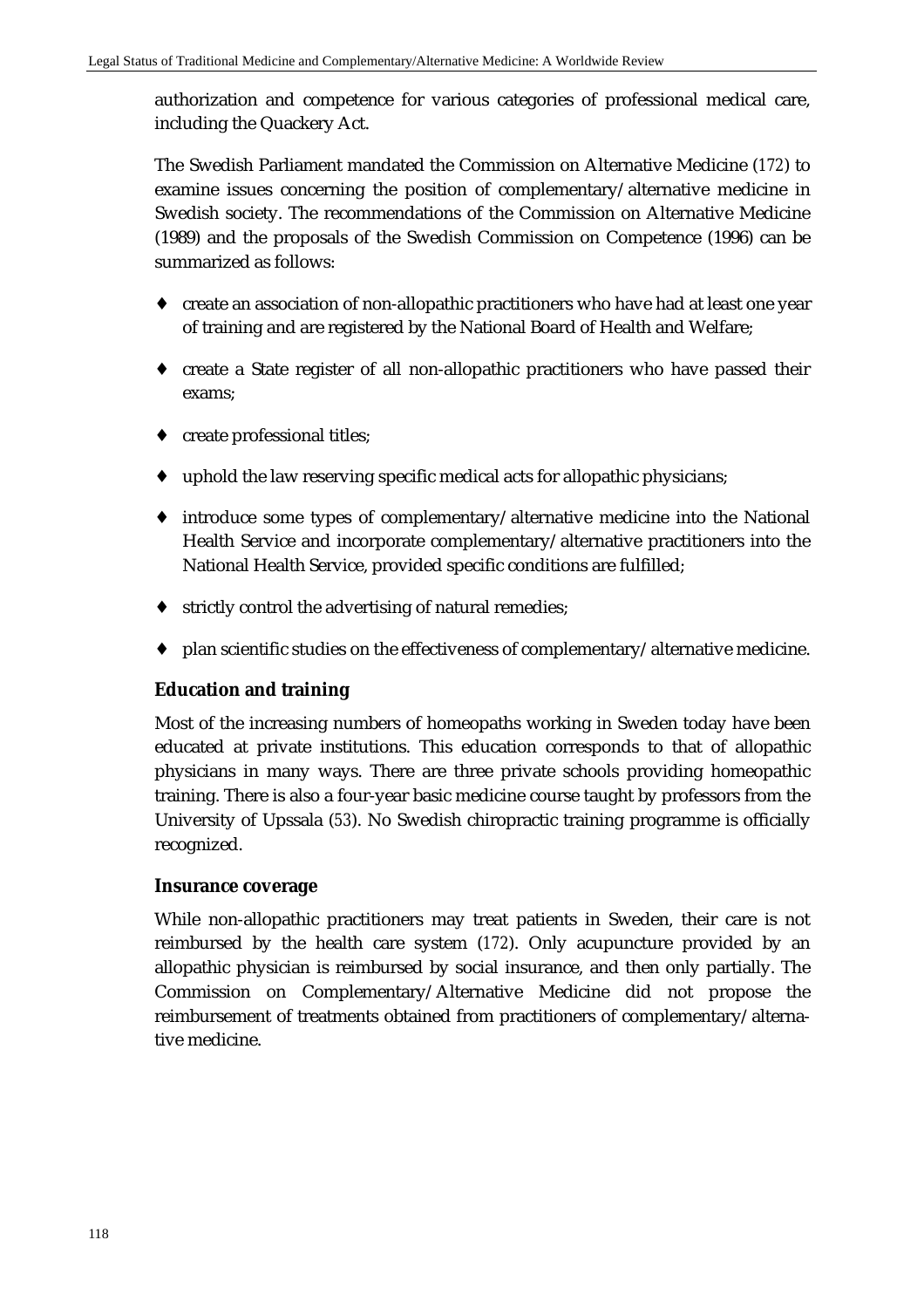# **Switzerland**

# **Background information**

Patients of complementary/alternative medicine who are ill report that they use complementary/alternative medicine because the therapies do not involve treatment with drugs or chemicals, there are no side effects, and allopathic medicine was unsuccessful in treating their illness. Patients of complementary/alternative medicine who are not ill report that they use complementary/alternative medicine to improve their well-being and to keep from falling ill (*172*).

# **Statistics**

A 1992–1993 study (*172*) showed that the use of complementary/alternative medicine within the previous 12 months was closely related to whether or not a patient had complementary/alternative health insurance:

- Of those surveyed who had insurance covering complementary/alternative medicine, 20.7% did not use complementary/alternative medicine; 18.9% used one form of complementary/alternative medicine; 21.5%, two forms; and 39.0%, three or more forms.
- ♦ Those without insurance covering complementary/alternative medicine reported the following: 56.4% did not use complementary/alternative medicine; 20.5% used one form of complementary/alternative medicine; 13.4%, two forms; and 9.7%, three or more forms.

Persons living in the German-speaking and French-speaking parts of the country used complementary/alternative medicine more extensively than those living in the Italianspeaking region. Women and persons with higher levels of formal education were more likely to consult a complementary/alternative medical practitioner than were men and persons with lower levels of formal education. The most commonly consulted forms of complementary/alternative medicine are shown in the chart below.

| <b>Type of Complementary/Alternative</b><br><b>Medicine Consulted</b> | <b>Patients with</b><br>insurance coverage <sup>a</sup> | <b>Patients without</b><br>insurance coverage <sup>a</sup> |
|-----------------------------------------------------------------------|---------------------------------------------------------|------------------------------------------------------------|
| Homeopathy                                                            | 63%                                                     | 26%                                                        |
| Alternative massage therapies                                         | 41\%                                                    | 19%                                                        |
| Phytotherapy                                                          | 27%                                                     | 14%                                                        |
| Nutrition therapy                                                     | 22%                                                     | 9%                                                         |
| Acupuncture                                                           | 18%                                                     | 4%                                                         |
| Anthroposophic medicine                                               | 13%                                                     | 3%                                                         |
| Magnetotherapy                                                        | 8%                                                      | 3%                                                         |

ª The percentages are the proportion of respondents who consulted a complementary/alternative practitioner, not the total number of people surveyed.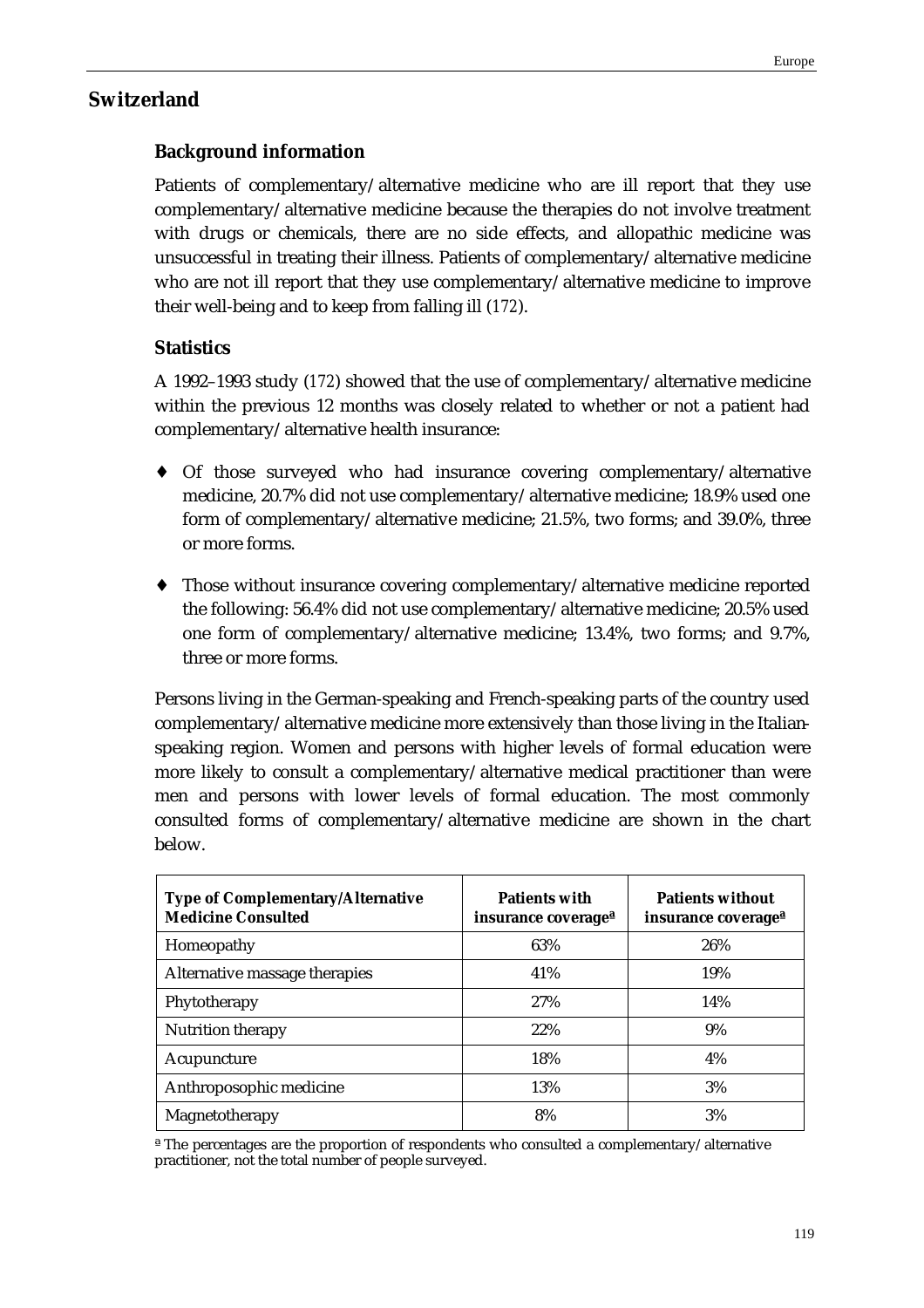There are approximately 180 chiropractors practising in Switzerland (*45*). Complementary/alternative therapies are provided by allopathic physicians, natural doctors, non-allopathic practitioners, pharmacists, and patients themselves (*172*). There are many organizations linked to complementary/alternative medicine in the country.

# **Regulatory situation**

In Switzerland, cantons (similar to states or provinces) make their own public health regulations, including the regulation of local medical practice (*172*). Nonetheless, some degree programmes and professions, such as allopathic physicians or chiropractors, are recognized throughout the country, and the titles of some professions, including "Medical Doctor" and "Chiropractor", are protected. The cantons allowing only allopathic physicians to practice medicine are Appenzell internal Rhodes, Jura, Nidwalden, Uri, and, with the provisions noted, the following:

- ♦ Aargau: a licence is not required to provide care to healthy persons (when treating nervousness, stress, sleeplessness, or phobias, for example).
- ♦ Basel Stadt: authorized physiotherapists and masseurs are permitted to use reflexology.
- ♦ Bern: the practice of acupuncture by non-allopathic practitioners is tolerated when provided under the orders of an allopathic physician.
- ♦ Fribourg: the Department of Health may issue licences to practise complementary/alternative medicine on condition that practitioners do not use methods and techniques restricted to authorized health care professionals.
- ♦ Geneva: recently, the authorities have been relatively tolerant of non-allopathic practitioners.
- ♦ Glarus: reflexology, acupressure, and other similar forms of massage may be freely provided.
- ♦ Schwyz: non-physicians may obtain a licence to practise acupuncture.
- ♦ Solthurn: a draft law would enable the practice of complementary/alternative medicine as a self-employed profession.
- ♦ Vaud: recently, the authorities have been relatively tolerant of non-allopathic practitioners.
- ♦ Zug: under the supervision of the health authority, reflexology, sport massage, acupressure, and health advising may be freely provided. Acupuncture may be provided by persons who have completed three years of training, including comprehensive theoretical and practical courses, and who have passed a cantonal exam.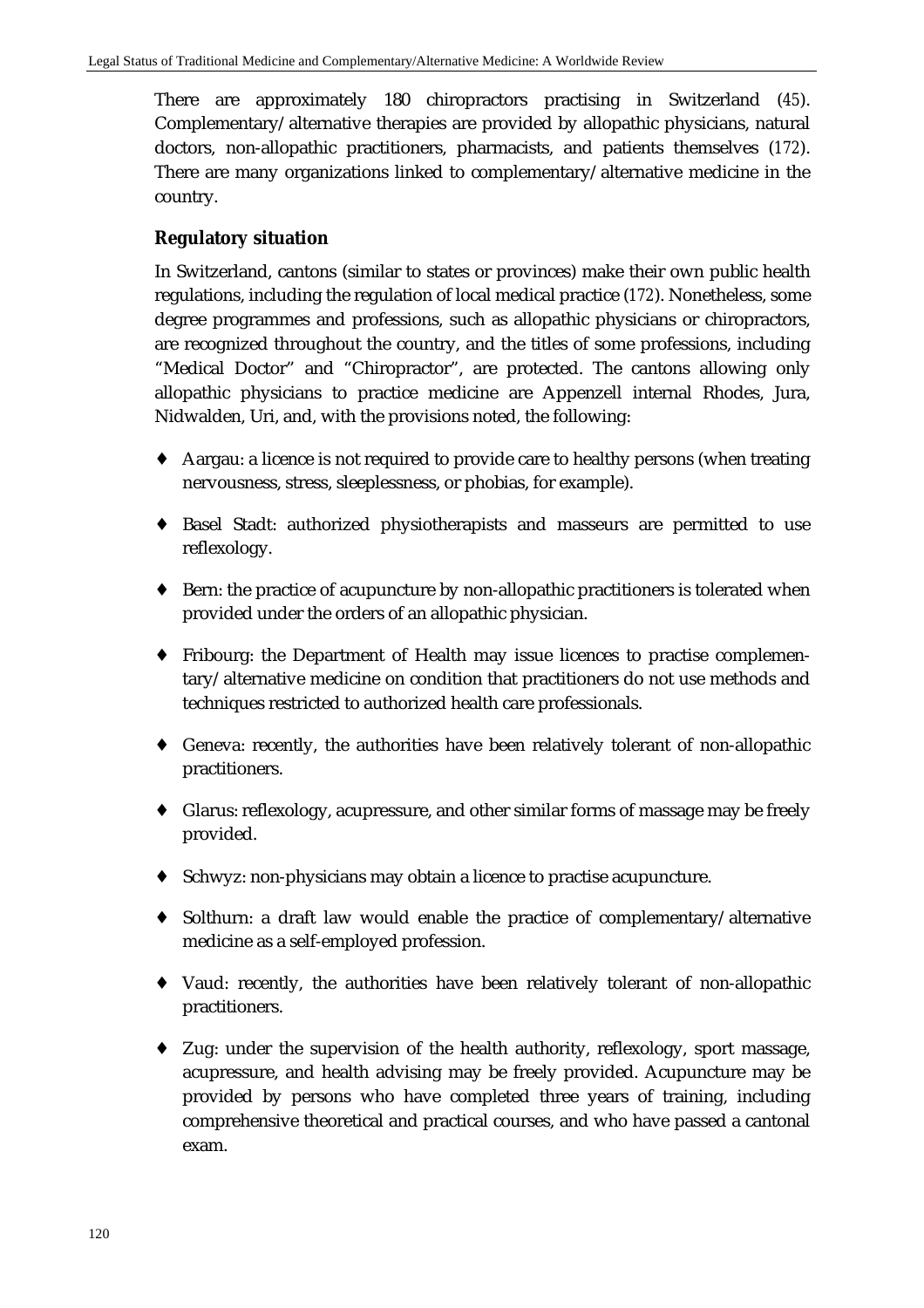♦ Zürich: magnetism is not considered a form of medicine and, therefore, its practice does not require official authorization.

Although the law in these cantons is typically monopolistic, the authorities are relatively tolerant with regard to non-allopathic practitioners.

In order to be allowed to practice in German-speaking cantons (Appenzell external Rhodes, Basel Landschaft, Graubünden, Luzern, Obwalden, St. Gallen, Shaffhausen, and Thurgau), non-allopathic providers must pass the State exam and obtain a licence from State authorities. In most German-speaking cantons, there are specific medical acts that are reserved for physicians.

In non-German-speaking cantons, the situation is slightly different. In the canton of Neuchâtel, since the introduction of a 1995 law, non-allopathic practitioners are permitted to provide non-dangerous complementary/alternative therapies. While a licence to practice is not required, complementary/alternative medical providers may not advertise their services. In Valais, the same restrictions apply, with two additional requirements: complementary/alternative providers must clearly inform their patients that they do not have any allopathic education and they must have a licence from the health department. In the canton of Ticino, non-allopathic practitioners may practise medicine without a licence; however, they must clearly inform their patients that they do not have an allopathic education. And, they are not permitted to advertise; use optical, mechanical, electrical, or ionizing equipment; or prescribe medications or drugs.

Homeopathy is among the most frequently practised complementary/alternative therapies in Switzerland. All persons legally providing health care may apply homeopathy according to the standards of good medical practice. In some cantons, those not medically qualified may practice homeopathy as well (*53*). In 1998, the National Medical Association recognized homeopathy as a medical sub-speciality (86).

Chiropractic is considered an independent medical profession that is federally regulated and recognized throughout the country (*172*). There are several requirements that must be met to be allowed to practise as a chiropractor, including limited competence in medical diagnosis and treatment. To practice chiropractic, a person must have Swiss citizenship, hold a diploma giving access to a university, have studied at least four years in a chiropractic college recognized by the American Council on Chiropractic Education, have passed the American commission exam, have passed the Swiss intercantonal exam, have passed the Swiss federal exam to be allowed to X-ray, and have completed at least a one-year internship with a Swissauthorized chiropractor.

## **Education and training**

The universities of Zürich and Bern include an introductory course on complementary/alternative medicine in the standard curriculum for allopathic physicians. In Bern there are also more extensive courses on homeopathy,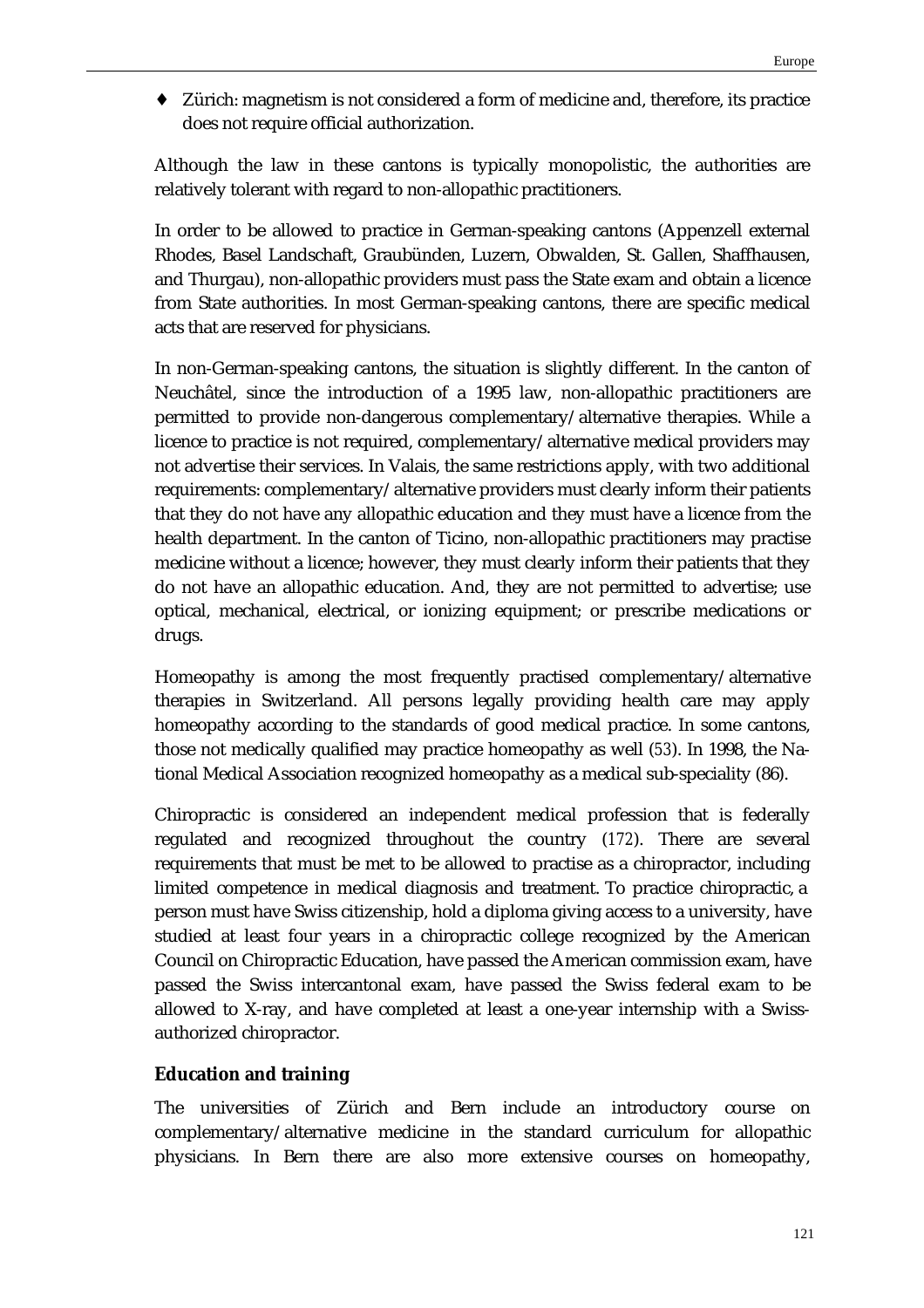neuraltherapy, traditional Chinese medicine, phytotherapy, anthroposophic medicine, hydrotherapy, and bio-resonance (*172*).

The Swiss Medical Association (*172*) has been aware of the need to establish complementary/alternative medical specialities. In 1999 and 2000, it set up a new training programme for allopathic physicians. Homeopathy, Chinese medicine, acupuncture, anthroposophic medicine, and neural therapy are now granted speciality titles for allopathic physicians. Training for these techniques, as with allopathic specialities such as cardiology or rheumatology, lasts between eight and 10 years.

Students who are not allopathic practitioners may study at any one of several private institutions offering training programmes in complementary/alternative medicine, including the following:

- ♦ Swiss Association of Natural Doctors: the programme, which lasts six semesters and is provided on weekends, includes introductions to anatomy, physiology, and biochemistry; seminars in physiology and pathology; and seminars on diagnostic and treatment techniques.
- ♦ School for Natural Medicine in Zürich: two training options are available, both include basic courses in anatomy, physiology, and pathology. Students then specialize either in homeopathy and traditional Chinese medicine or in several forms of complementary/alternative massage. The programme lasts four years.
- ♦ Academy for Natural Medicine in Basel: the school offers a basic common course in anatomy, physiology, pathology, psychiatry, neurology, and physical diagnosis. After completing this common course, students choose from among three specializations: homeopathy, phytotherapy and natural medicine; traditional Chinese medicine; or acupuncture. The programme lasts four years plus a required four-month internship.
- ♦ Swiss School for Osteopathy of Belmont/Lausanne: this school is working to obtain official recognition equivalent to a university faculty. It offers a five-year diploma and a six-year doctorate programme.

Although chiropractic is a recognized profession in Switzerland, there are no recognized chiropractic schools in the country. Practitioners must train abroad.

Some cantons — Appenzell external Rhodes, Basel Landschaft, Graubünden, Obwalden, St. Gallen, Shaffhausen, and Thurgau — have specific rules concerning the exam that candidates must pass to be allowed to practise complementary/alternative medicine (*172*).

#### **Insurance coverage**

There are several levels of health care protection in Switzerland (*172*). Insured persons are free to choose between minimum basic coverage and extensive coverage provided through policies that provide coverage for complementary/alternative health care and medications.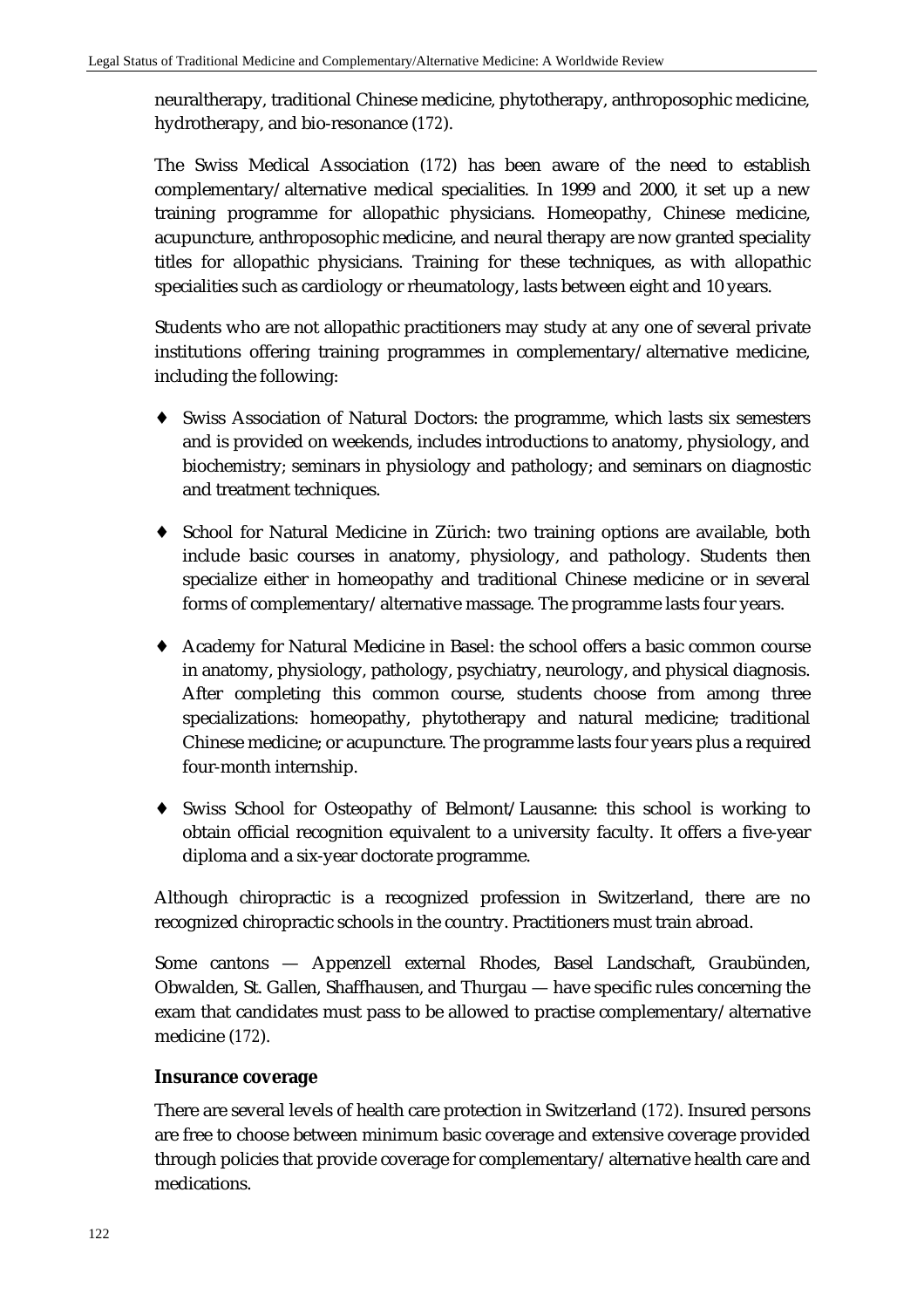Since July 1999, five commonly used complementary/alternative therapies homeopathy, Chinese medicine, anthroposophic medicine, neural therapy, and phytotherapy — have been reimbursed by compulsory social insurance when they are provided by an allopathic physician with a postgraduate education recognized by the Swiss Medical Association. Treatments provided by non-allopathic physicians are not reimbursed. Except for acupuncture, in order for these therapies to continue to be reimbursable after 2005, their efficacy and cost-effectiveness have to be proven by that year.

The complementary/alternative medicine policies of private insurance companies influenced the Swiss Government's decision to cover the most commonly used therapies (*172*). Private insurance companies, such as Caisse Vaudoise, generally offer complementary/alternative health care policies covering acupuncture, acupressure, Alexander technique, anthroposophy (when provided by a physician), audiopsychophonology, auriculotherapy, lymphatic drainage, etiopathy, curative eurythmy, eutony, homeopathy, postural integration, iridology, colonic irrigation, Kneipp therapy, kinesiology, anthroposophic medicine, mesotherapy, naturopathy, osteopathy, polarity, energetic balancing, reflexology, relaxation, breathing techniques, shiatsu, sophrology, and sympathicotherapy. The supplementary fee for complementary/alternative policies varies between 10 and 20 Swiss francs per month. Reimbursement varies between 30 and 100 Swiss francs per consultation; three to 10 consultations are covered per year.

## **Ukraine**

#### **Statistics**

There are no hospitals in Ukraine in which only complementary/alternative therapies are used (*172*).

#### **Regulatory situation**

Though allopathic physicians may use allopathic or complementary/alternative therapies, only allopathic physicians and registered non-allopathic practitioners working under physicians are allowed to provide medical treatments (*172*). The Ministry of Health authorizes licences for physicians. It requires an authenticated copy of documents attesting to the level of education and necessary qualifications for the practice of medicine, such as a medical diploma or a certificate of specialization, a letter of reference issued by a former employer, and approval from the designated local authority.

Complementary/alternative medicine is covered under general regulations (*172*). In order to be registered as a legal non-allopathic practitioner, it is necessary to complete a special programme given by the Academy of Physicians Postgraduate Education or by the Ukrainian National Medicine Association, which is under the supervision of the Ukrainian Ministry of Public Health. Some specific branches of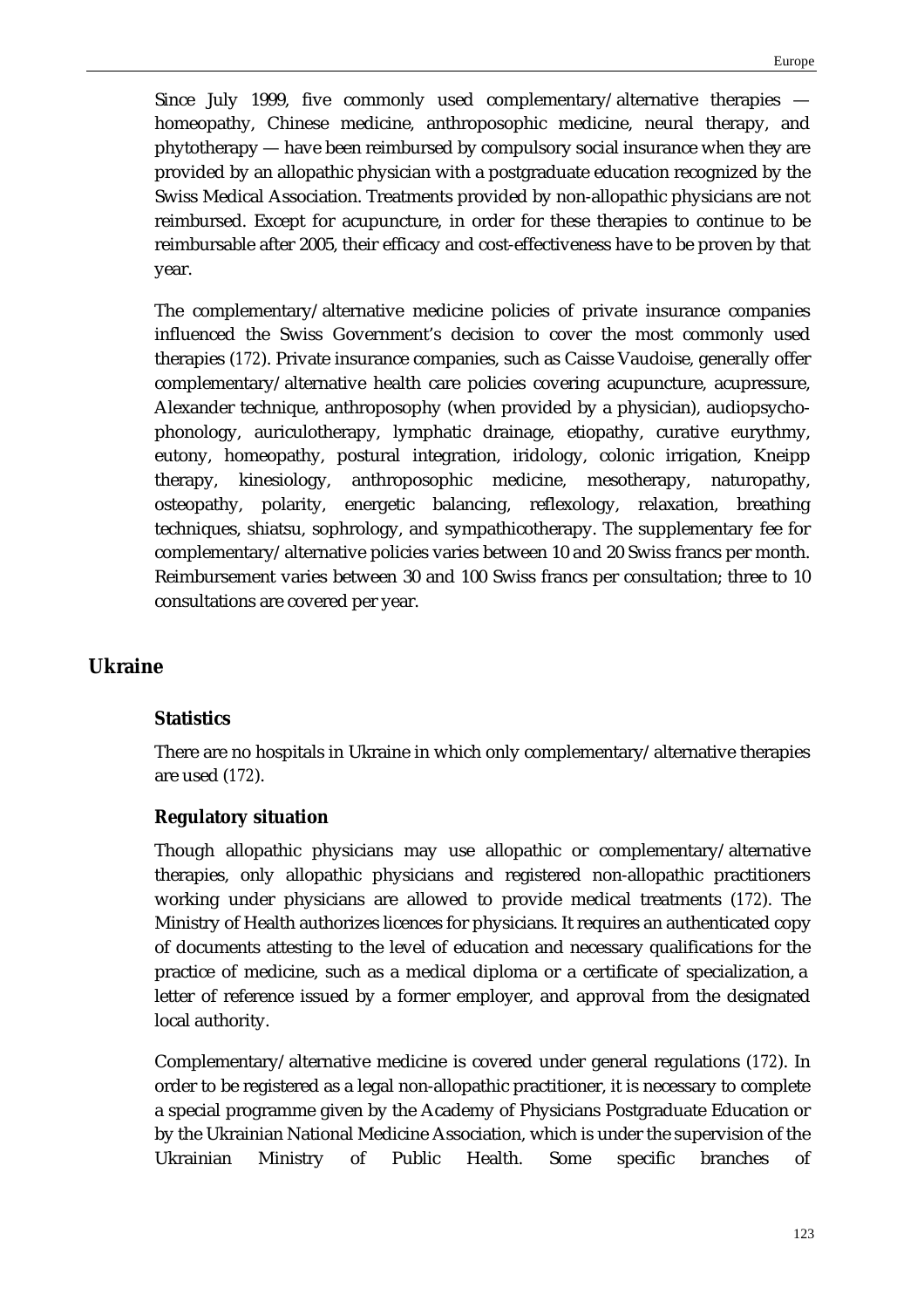complementary/alternative medicine, such as reflexotherapy, have their own code of speciality (*172*).

Steps are being taken to introduce an official specialization in homeopathy for allopathic physicians (*53*).

Homeopathic remedies are officially recognized by the Decree on Medicines of the Ministry of Health. Quality control of homeopathic remedies is based on the *German Pharmacopoeia* (*172*). The Ukrainian Ministry of Public Health regulates the production of homeopathic medicines, and the Comission of the Pharmacological Committee on Homeopatic Medicines under the supervision of the Ukrainian Office for Public Health is responsible for delivering licences for their sale. Specialised homeopathic chemist shops exist in Ukraine. People can also buy homeopathic medicines from Germany and Austria.

## **Education and training**

The Academy of Physicians Postgraduate Education and the Ukrainian National Medicine Association offer special courses for non-allopathic practitioners in homeopathy, iridology, reflexotherapy, aromatherapy, and phytotherapy (*172*).

## **Insurance coverage**

There is no public or private reimbursement of complementary/alternative medicine (*172*). Patients seeking complementary/alternative treatment must pay for the care themselves.

# **United Kingdom of Great Britain and Northern Ireland**

# **Background information**

Successive governments have ensured that as long as patients require complementary/alternative treatment, access to it will be guaranteed. As a result, the United Kingdom is the only country in the European Union with public-sector hospitals for complementary/alternative medicine. Indeed, there are National Health Service homeopathic hospitals in London, Glasgow, Liverpool, Bristol, and Tunbridge Wells (*53*). At Saint Mary's Hospital, where relaxation, dietetic, yoga, and meditation therapies are available, allopathic physicians work closely with non-physicians. Homeopathy provided by allopathic physicians is included in the National Health Service (*86*).

Complementary/alternative medications, homeopathic products, and other natural remedies are becoming increasingly popular and are now widely available in health food stores and pharmacies (*172*).

In response to the increased use of complementary/alternative medicine by the public and the Government's concern over its effectiveness, the British Research Council on Complementary Medicines was formed in 1982. Among other things, it noticed the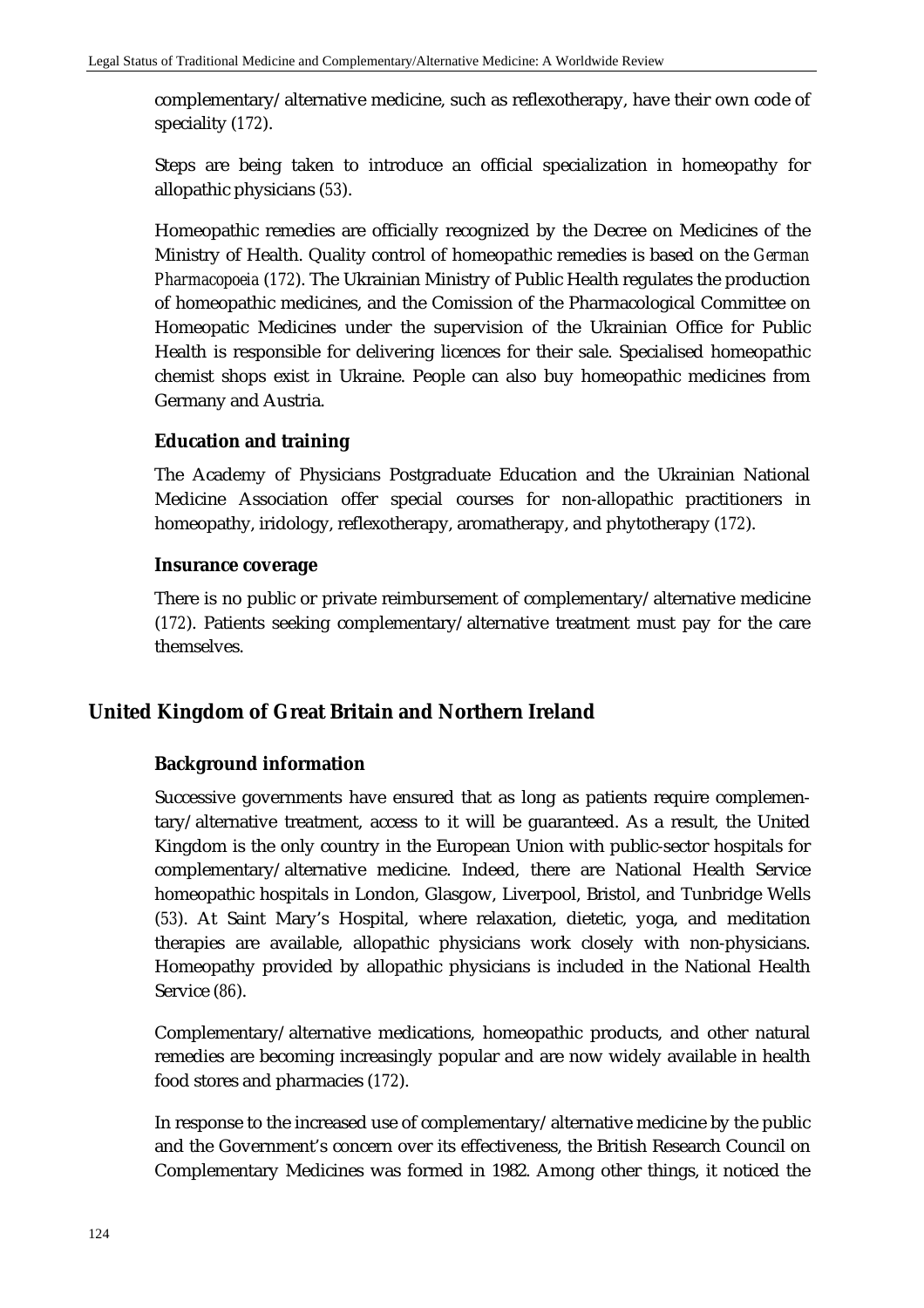major role of complementary/alternative medicine in reducing the costs of the health care system (*172*).

In general, in order to become a member of a professional organization, non-allopathic practitioners must be covered by insurance and adhere to the Code of Professional Ethics (*172*).

## **Statistics**

During the past 20 years, interest in complementary/alternative medicine has increased (*172*). Seventy per cent of the public is in favour of complementary/alternative medicine becoming widely available in the National Health Service — particularly osteopathy, acupuncture, chiropractic, and homeopathy.

One-eighth of the British population has tried complementary/alternative medicine, and 90% of these people are ready to use it again. Complementary/alternative medicine is most popular with middle-aged, middle-class women. The complementary/alternative therapies most used are herbal medicines, osteopathy, homeopathy, acupuncture, hypnotherapy, and spiritual healing. Much complementary/alternative medical practice centres on treating chronic diseases. Most patients of complementary/alternative medicine are also patients of allopathic medicine (*172*).

Complementary/alternative practitioners without an academic degree provide the largest proportion of complementary/alternative medicine. In 1987, there were about 2000 non-allopathic medical practitioners. In 1999, there were 50 000 complementary/alternative medical providers. Approximately 10 000 of these are officially registered health professionals. In 1998, up to five million patients consulted a complementary/alternative practitioner. Patients spend about 1.6 billion pounds sterling each year on complementary/alternative medicine (*183*).

There are approximately 1300 chiropractors practising in the United Kingdom (*45*). There are several professional associations of complementary/alternative practitioners.

## **Regulatory situation**

Although complementary/alternative medical practitioners without an allopathic medical degree are tolerated by law, only medical providers holding a university degree in allopathic medicine are officially recognized (*172*): to practise medicine as a physician, a person must posses a certificate or qualification from the faculty of medicine of a university and complete one year of general clinical training. During the clinical training period, a physician candidate has provisional registration. After satisfactorily completing the training, the candidate may obtain full registration. Being a registered medical practitioner confers privileges and responsibilities, including the right to use the title or describe oneself as a registered practitioner, to be recognized by law as a physician or surgeon, to recover fees for medical attendance or advice in a court of law, to hold specific posts, to provide general medical services in the National Health Service, and to give some statutory certificates. The General Medical Council, a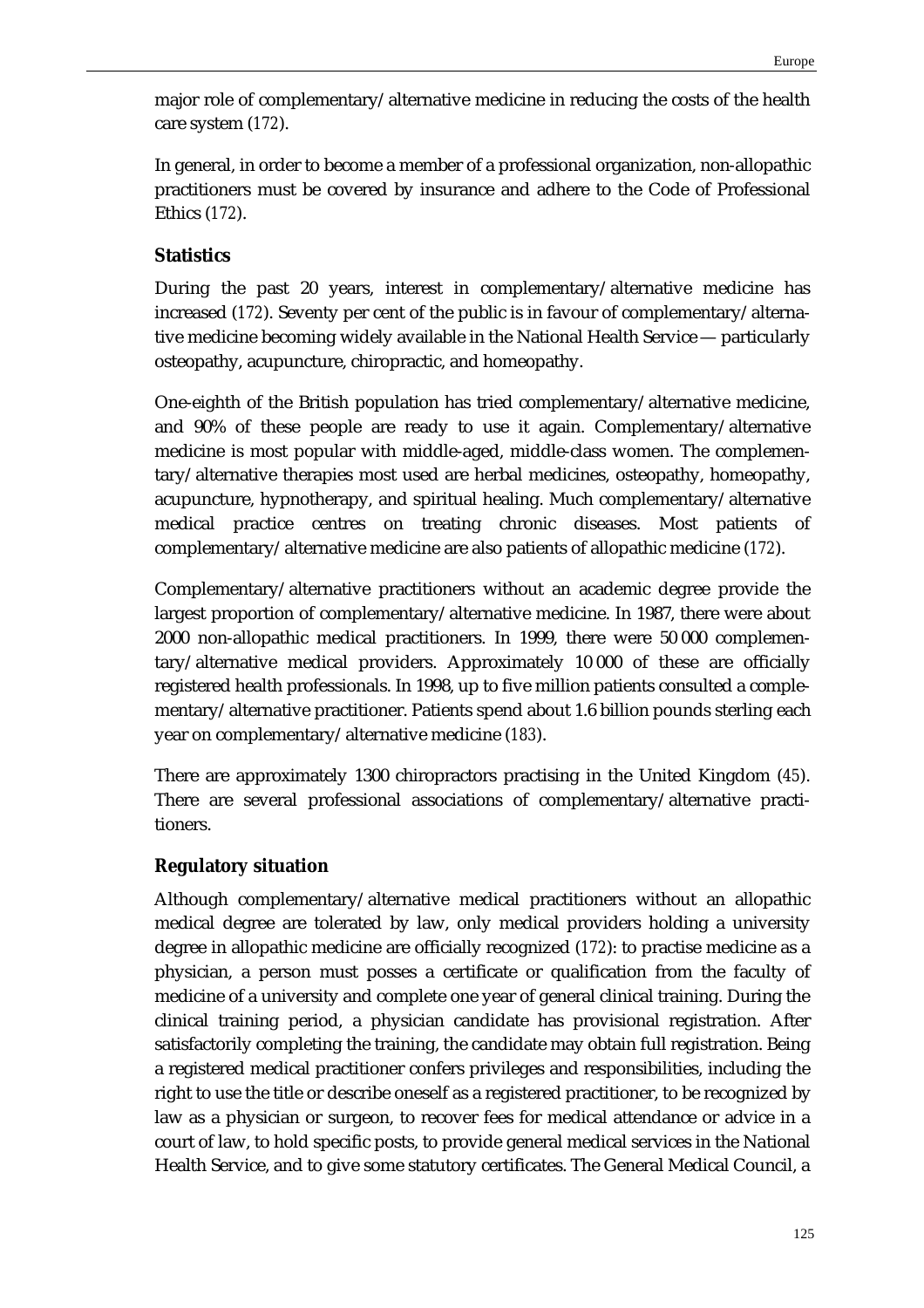statutory body that regulates the medical profession, maintains the register of qualified allopathic doctors.

Although registration, for which specific training is required, provides certain privileges to non-allopathic practitioners as well, the right to practise medicine without formal recognition is established in British Common Law (*172*). This right protects an individual's freedom to carry out medical activities not specifically prohibited by an act of Parliament. As a result, given some restrictions and provided they do not breach the Medical Act of 1983, non-allopathic providers can practise medicine regardless of their training. In principle, non-registered persons are even allowed to perform surgical acts with the consent of patients. If such acts result in maltreatment, however, non-allopathic practitioners may be prosecuted under the penal law and the tort-based common law of negligence. And if a patient dies, the practitioner may be prosecuted for involuntary homicide. Registered physicians cannot be so prosecuted.

Under the terms of the Venereal Disease Act of 1917 and Section 4 of the Cancer Act of 1939 (*172*), there are some limitations on the rights of non-allopathic practitioners. Non-allopathic practitioners may not perform certain medical acts, practice specific professions, or use particular titles. Only registered allopathic doctors may treat cancer, diabetes, epilepsy, glaucoma, and tuberculosis; prescribe controlled drugs; perform specific medical acts such as abortion; or treat venereal diseases. Unqualified practitioners may not claim to be or practise as pharmacists, midwives, or dentists, or imply that they are State-registered allopathic practitioners whose legal status is regulated by the Professions Supplementary to Medicine Act of 1960. This Act regulates dieticians, medical laboratory technicians, occupational therapists, physiotherapists, radiographers, and orthopaedists. Further, commercial use of the term "health care centre" in relation to any premises where no allopathic doctors and nurses are employed is prohibited.

Allopathic physicians referring patients to non-allopathic practitioners for treatment retain clinical responsibility for their patients. The Medical Act of 1983 (*172*) does not regulate which forms of therapy may be practised by registered physicians. Thus, there is no restriction on registered allopathic physicians using complementary/alternative medicine if they have the requisite skills and/or qualifications. Further, the agreement of 1 April 1990 between allopathic general practitioners and the Family Health Service Authorities does not define the staff that may work with an allopathic physician. Thus, a physician's staff may include physiotherapists, chiropractors, and dieticians.

In 1950, the Government gave official recognition to homeopathy in the Faculty of Homeopathy Act. The Government regulates osteopathy and chiropractic through the quite similar Osteopath and Chiropractor Acts of 1993 and 1994 (*172*). While registered practitioners of these two professions have special rights, including title protection, they, like other non-allopathic practitioners, are not recognized as official health care providers and may not work in National Health Service hospitals. Nonetheless, these two acts are considered to be important developments in complementary/alternative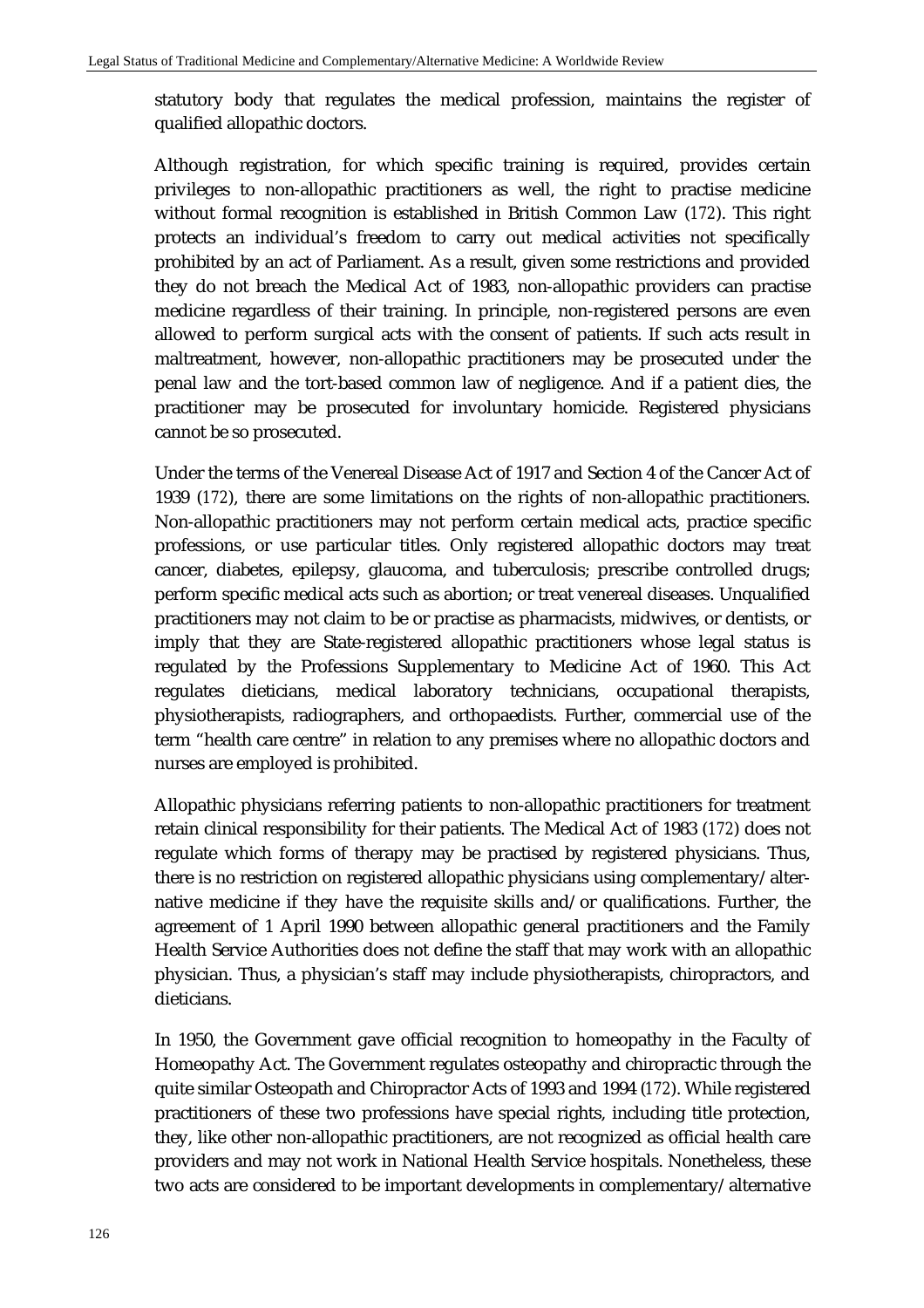medicine. Other practitioners, including acupuncturists, homeopaths, and herbalists, are now pursuing the same level of recognition.

The regulation of chiropractors and osteopaths, as with all health care professionals, is based upon a register. The right to use the title of "Chiropractor" or "Osteopath" is restricted to registered chiropractors and osteopaths, and registration depends on having recognized qualifications, although there are transitional provisions for experienced practitioners.

The General Chiropractic Council, which includes a significant number of nonchiropractors, is publishing its own Code of Professional Ethics. Under the Osteopath and Chiropractor Acts of 1993 and 1994, the principal criteria for disciplinary action are professional incompetence, conduct that falls short of the standards required of a registered osteopath or chiropractor, conviction of a criminal offence, and serious health impairment affecting the ability to work as an osteopath or chiropractor. Under this Code, practitioners facing disciplinary action from the Committee may be admonished, suspended, or dismissed. The right to practise is initially granted for a period of up to three years, then for periods of two to three years. However, this is not yet in effect.

Homeopathic and other natural remedies are sold by many independent pharmacies. The European Directive on Homeopathic Products regulates the making and marketing of homeopathic products in the United Kingdom (*172*). The licensing of other medicines is regulated by the Medicines Act of 1968 (*172*). Applications for drug registration must be accompanied by details of relevant research and clinical trials. Requirements are less stringent if the medicines do not contain a new chemical substance or if they are herbal preparations.

The Health Act of 1999 (*183*) provides two options for achieving statutory regulation for a profession or therapy. The first option allows associations representing a profession to apply for statutory regulation. The second option allows professions to join the Health Professions Council; membership in the Council confers title protection.

## **Education and training**

The British Medical Association recommends incorporating complementary/alternative medicine into the undergraduate curriculum of medical schools and making accredited postgraduate training available (*172*).

While most non-allopathic practitioners have good training, the quality of complementary/alternative medical programmes varies. The Institute of Complementary/Alternative Medicines is working with the Training Desk to establish national standards of training acceptable to both the public and the Government (*172*).

There are 54 professional associations representing complementary/alternative practitioners and offering comprehensive full-time courses in anthroposophy,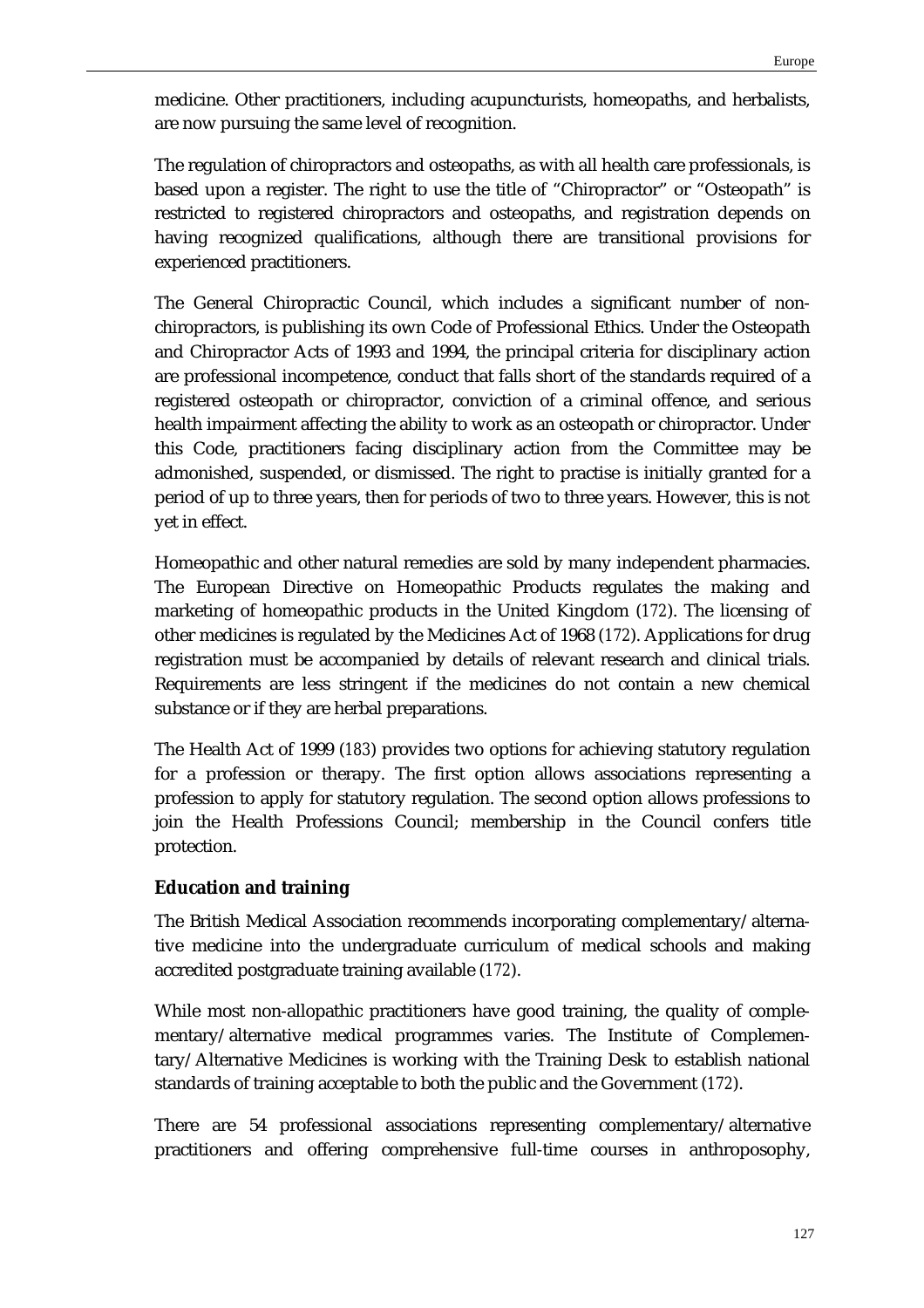chiropractic, homeopathy, phytotherapy, naturopathy, and osteopathy, lasting for a minimum of three years (*172*).

The Faculty of Homeopathy Act empowers the Faculty of Homeopathy to train, examine, and confer diplomas in homeopathy to allopathic physicians and other statutorily recognized health professionals (*172*). There are four schools of chiropractic in the United Kingdom (*65*).

## **Insurance coverage**

With some exceptions, fees for complementary/alternative therapies are not reimbursed by the social security system (*172*). Exceptions are made for treatments available within National Health Service hospitals, which are provided free of charge, and occasionally for acupuncture, osteopathy, and chiropractic treatments. An allopathic general practitioner may claim reimbursement for a wide range of staff, including physiotherapists, chiropractors, and dieticians; however, the authorities have the freedom to reimburse all, part, or none of these costs.

Some private insurance programmes (*172*) reimburse the five most popular forms of complementary/alternative therapy — homeopathy, osteopathy, herbalism, acupuncture, and naturopathy — when they are provided by allopathic physicians.

The services of chiropractors and osteopaths are reimbursed by trade bodies and by several associations, such as industrial and veterans' associations.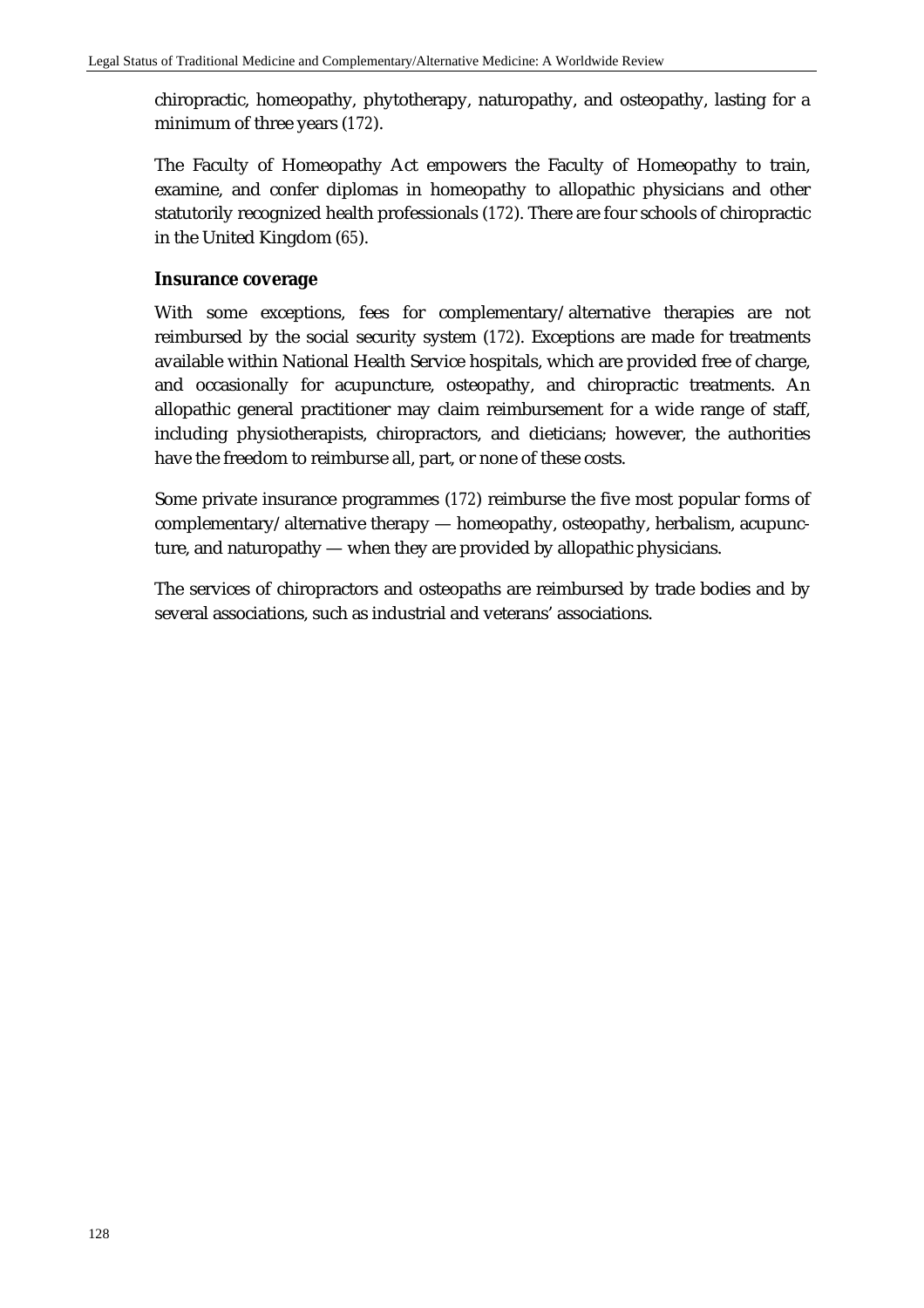# **South-East Asia**

# **Bangladesh**

## **Background information**

Ayurvedic medicine is widely practised in Bangladesh.

## **Regulatory situation**

When Bangladesh constituted the eastern part of Pakistan, the Pakistani Board of Unani and Ayurvedic Systems of Medicine was operative in the country. Following independence, the Bangladesh Unani and Ayurvedic Practitioners Ordinance of 1972 restructured this body as the Board of Unani and Ayurvedic Systems of Medicine, Bangladesh (*184*). The Board is responsible for maintaining educational standards at teaching institutions, arranging for the registration of duly qualified persons (including appointing a registrar), and arranging for the standardization of unani and ayurvedic systems of medicine. A research institute has been functioning under the Board since 1976.

The Bangladesh Unani and Ayurvedic Practitioners Ordinance of 1983 (*185*) prohibits the practice of unani and ayurvedic systems of medicine by unregistered persons. A significant feature of the Ordinance is the deliberate omission of a provision contained in preceding legislation that made it an offence for an ayurvedic or unani practitioner to sign birth, medical, and physical-fitness certificates.

## **Education and training**

Control over the teaching of unani and ayurvedic medicine rests with the Board of Unani and Ayurvedic Systems of Medicine (*186*). There are nine teaching institutions under the Board, five for unani medicine and four for ayurvedic medicine. They offer diplomas upon completion of a four-year programme. The Registrar of the Board also serves as the Controller of Examinations.

# **Bhutan**

## **Background information**

What is now classified as Bhutanese traditional medicine was introduced into Bhutan in the beginning of the 16<sup>th</sup> century by Lam Shabdrung Ngawang Namgyal (187). This medical system has roots in Buddhism and Tibetan traditional medicine. During its early practice in Bhutan, providers of traditional medicine were trained in Tibet.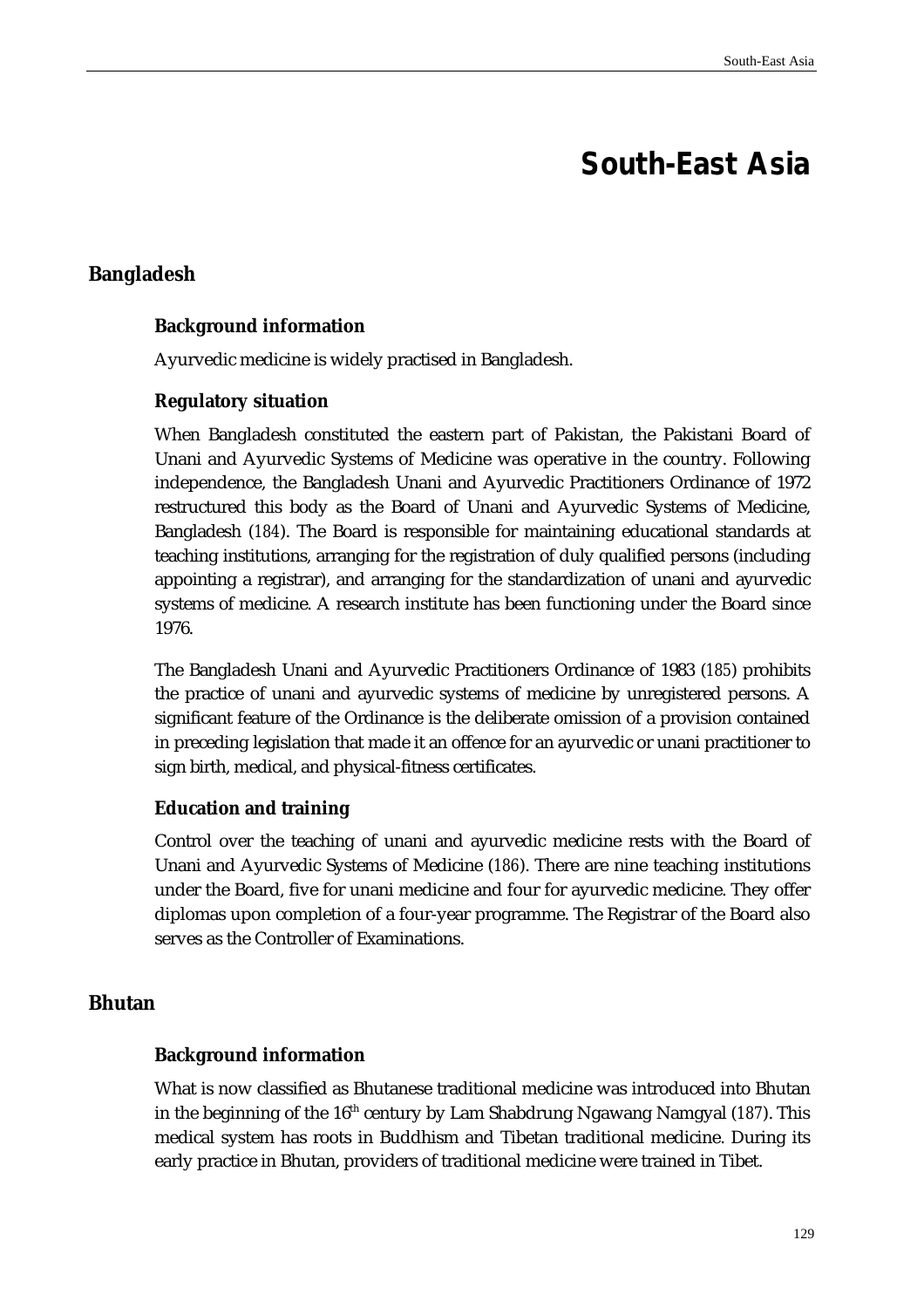In addition to medications, Bhutanese traditional medicine includes acupressure, acupuncture, moxibustion, cupping, cauterization, medicated oil massage, herbal and steam baths, and the application of cold and warm poultices to the body (*187*).

In 1988, a research unit was established in the Institute of Traditional Medicine Services (*187*). This unit conducts research for further quality control of raw materials and finished products for traditional medicines as well as developing new products. It also ensures the sustainability of traditional medicine services and looks for ways to increase the cost-effectiveness of traditional medicine.

## **Statistics**

There is a hospital for traditional medicine in Thimphy, the capital city of Bhutan. An additional 15 traditional medicine units across the country provide services to about 60% of the country's population. The Government plans to establish more units, to cover all 20 districts in the country (*187*).

There are more than 2990 different medicinal plants used in Bhutanese traditional medicines (*187*). About 130 traditionally used formularies are made from 110 different herbal preparations. About 70% of the raw materials used in these preparations are available in the country, both as wild and cultivated stocks. The remaining 30% are imported from India. There are more than 300 herbal products produced in Bhutan. Most are compound forms, with three to 90 ingredients (*187*).

## **Regulatory situation**

In 1967, in an effort to promote and preserve traditional medicine, it was formally recognized and institutionalized as an integral part of the national health system of Bhutan (*187*). In 1979, the Institute of Traditional Medicine Services (*187*) was founded. It is housed in an allopathic hospital in order to encourage the integration of traditional and allopathic medicine, particularly mutual consultation, treatment, and referrals, and to enable patients to have greater access to a range of health care choices.

Bhutan's Institute of Traditional Medicine Services is charged with establishing a traditional medicine system that is scientifically sound and technologically appropriate, and which meets the needs of the population. To fulfil this mandate, the Institute works to provide access to traditional medicine for the entire population; to attain self-reliance in raw materials for the production of traditional medicines, including the conservation, cultivation, rotational collection, and preservation of rare and endangered species of medicinal plants; to improve the quality of traditional medical services through training practitioners; and to increase the production of traditional medicines for export. Profits from exporting traditional medicines are to be used to strengthen traditional medicine within Bhutan.

Small-scale mechanised production of traditional medicines started in 1982 with the assistance of the World Health Organization; previously, all medicines had been prepared manually (*187*). All herbal products are now produced mechanically following good manufacturing practices, with an emphasis on quality control. Herbal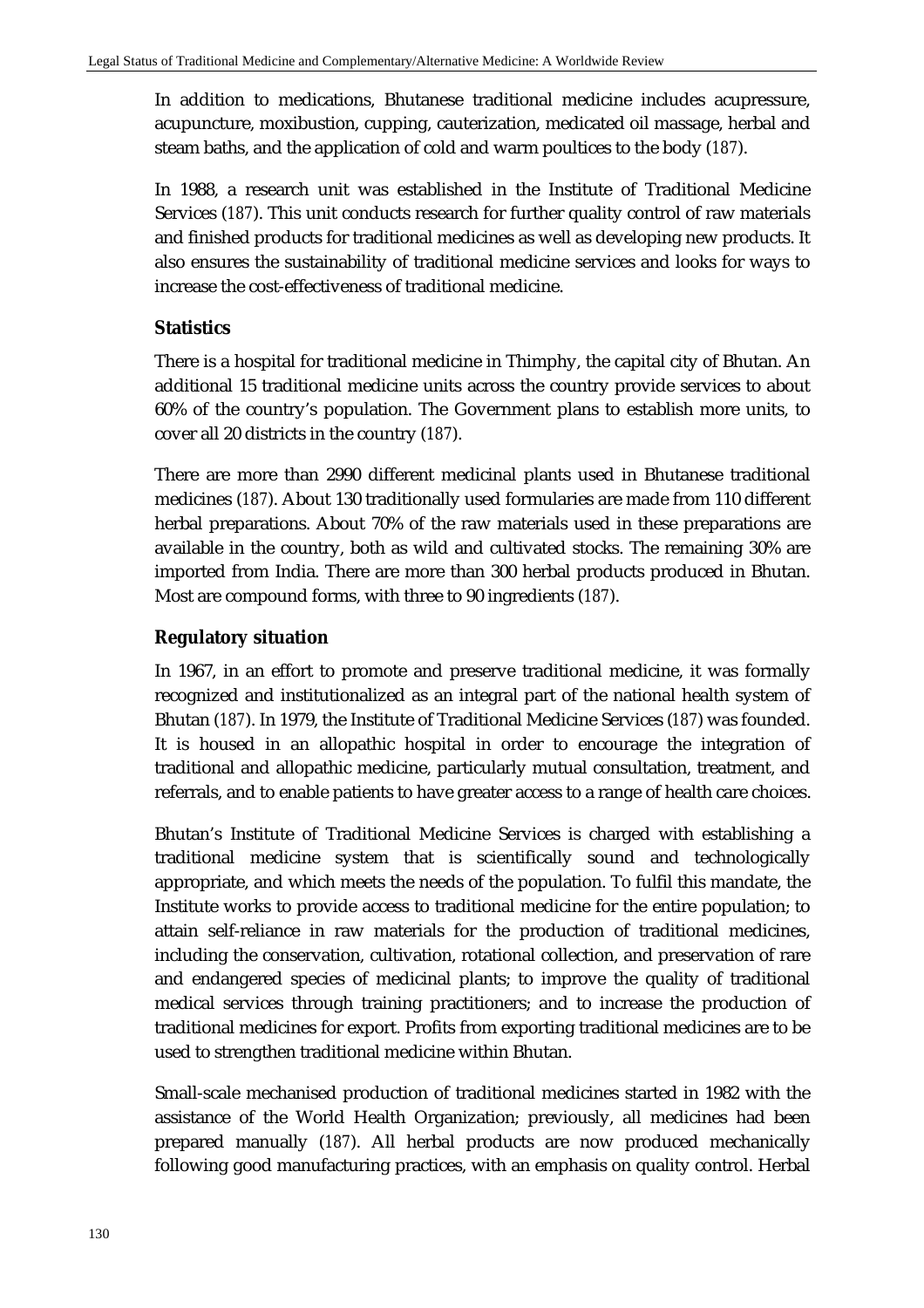products take the form of pills, tablets, medicated ointments, syrups, and capsules and are purely natural — no artificial chemicals are used.

#### **Education and training**

Officially recognized formal training of traditional medical doctors (*drungtsho*) began in 1971 with the establishment of a five-year *drungtsho* programme. In 1978, the training curriculum was standardized. In 1979, the programme became part of the National Institute of Traditional Medicine (*187*). The course now consists of five years of institutional training followed by a six-month internship: three months in an allopathic hospital and three months in the traditional medicine hospital and a traditional medicine unit. During the three-month internship in the allopathic hospital, interns are introduced to allopathic medicine and the health sciences (*187*).

## **Democratic People's Republic of Korea**

## **Regulatory situation**

In the Democratic People's Republic of Korea, traditional medicine is integrated into the official health care system. This policy of integration is reflected in a number of policy declarations since 1947. It was a prominent feature of the Government's 1967 political programme and was reiterated in a 1980 public health law (*188*). Under Article 15 of this law, with a view to preserving national therapeutic traditions, the State is required to combine traditional medical practices with allopathic diagnosis in medical establishments.

## **India**

#### **Background information**

For centuries, ayurveda, siddha, and unani systems of medicine have coexisted with yoga, naturopathy, and homeopathy (*2*). (See the *Introduction* for descriptions of ayurveda, unani, and homeopathy.)

Siddha (*2*) is one of the oldest systems of medicine in India. In Tamil, *siddha* means "perfection" and a *siddha* was a saintly figure who practised medicine. Siddha has close similarities to ayurveda, the difference between these two systems being more linguistic — Tamil versus Sanskrit — than doctrinal. In siddha, as in ayurveda, all objects in the universe, including the human body, are composed of the five basic elements: earth, water, fire, air, and sky.

Yoga (*2*) was propounded by Patanjali and is based upon observance of austerity, physical postures, breathing exercises, restraining of sense organs, contemplation, meditation, and *samadhi*.

Naturopathy (*2*) is a system of drugless treatment and a way of life. It is very close to ayurveda.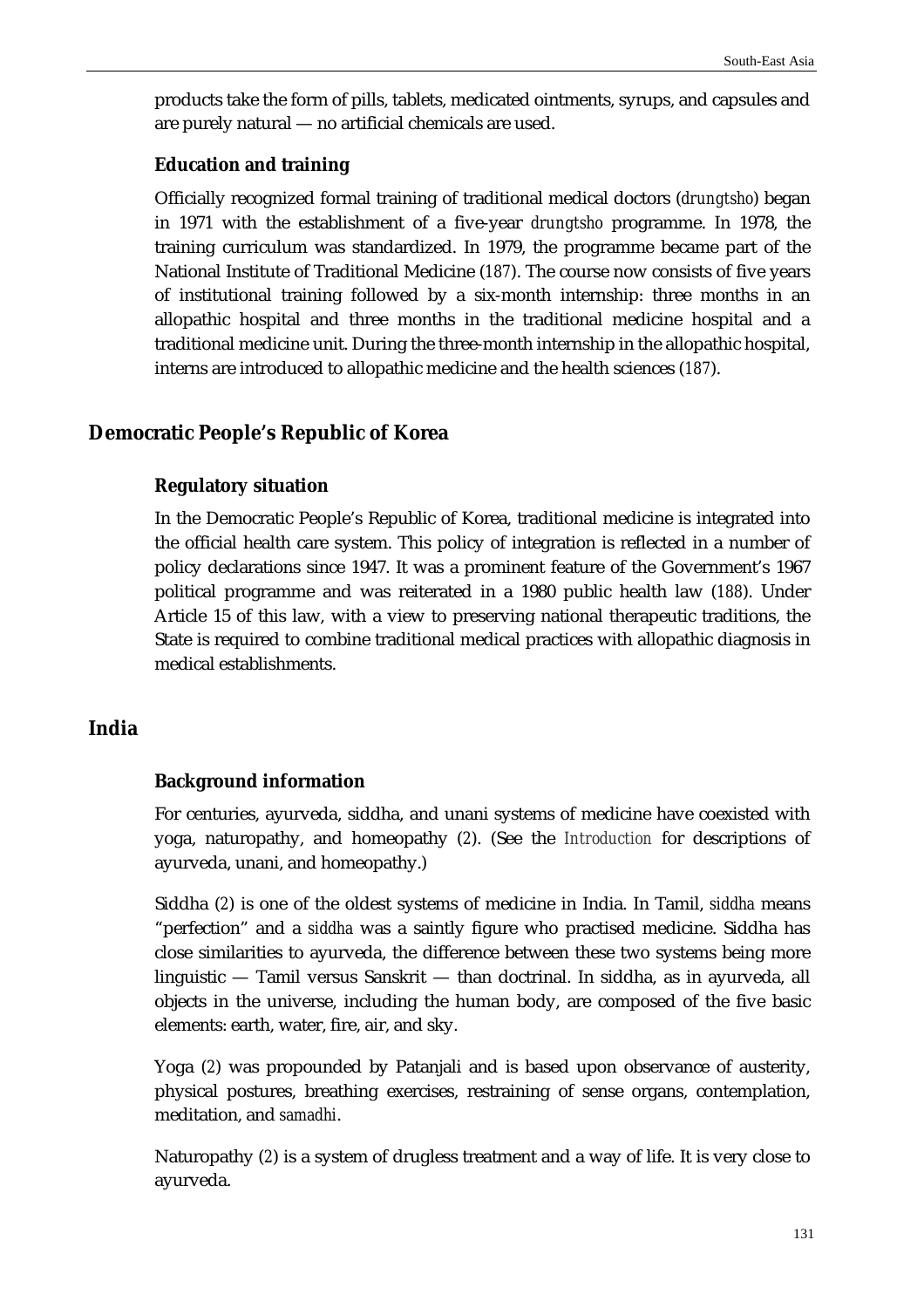The introduction of allopathic medicine during the colonial period led to the Government's neglect of traditional medical systems. Now, however, ayurveda, unani, siddha, naturopathy, homeopathy, and yoga are well integrated into the national health care system (*2*). There are State hospitals and dispensaries for both traditional medicine and homeopathy; however, traditional medicine and homeopathy are not always well integrated with allopathic medicine, particularly in allopathic hospitals.

# **Statistics**

Traditional medicine is widely used in India, especially in rural areas where 70% of the Indian population lives.

There are 2860 hospitals, with a total of 45 720 beds, providing traditional Indian systems of medicine and homeopathy in India. In 1998, more than 75% of these beds were occupied by patients receiving ayurvedic treatment, which is by far the most commonly practised form of traditional medicine in India. There are 22 100 dispensaries of traditional medicine (*2*). There are 587 536 registered traditional medicine practitioners and homeopaths, who are both institutionally and non-institutionally qualified (*2*).

# **Regulatory situation**

Ayurveda, unani, siddha, naturopathy, homeopathy, and yoga are all recognized by the Government of India. The first step in granting this recognition was the creation of the Central Council of Indian Medicine Act of 1970 (*2*). The main mandates of the Central Council are as follows:

- ♦ to standardize training by prescribing minimum standards of education in traditional medicine, although not all traditional medicine practitioners and homeopaths need be institutionally trained to practice;
- $\bullet$  to advise the central Government in matters relating to recognition/withdrawal of medical qualifications in traditional medicine in India;
- ♦ to maintain the central register of Indian medicine, revise the register from time to time, prescribe standards of professional conduct and etiquette, and develop a code of ethics to be observed by practitioners of traditional medicine in India. All traditional medicine practitioners and homeopaths must be registered to practice.

The Central Council of Homeopathy (*2*), constituted in 1973, has the same mandates. The Indian Government created the Department of Indian Systems of Medicine & Homeopathy in March 1995 (*2*). The primary areas of work for the Department are education, standardization of medicines, enhancement of availability of raw materials, research and development, information dissemination, communication, and the involvement of traditional medicine and homeopathy in national health care. More than 4000 personnel work in these areas.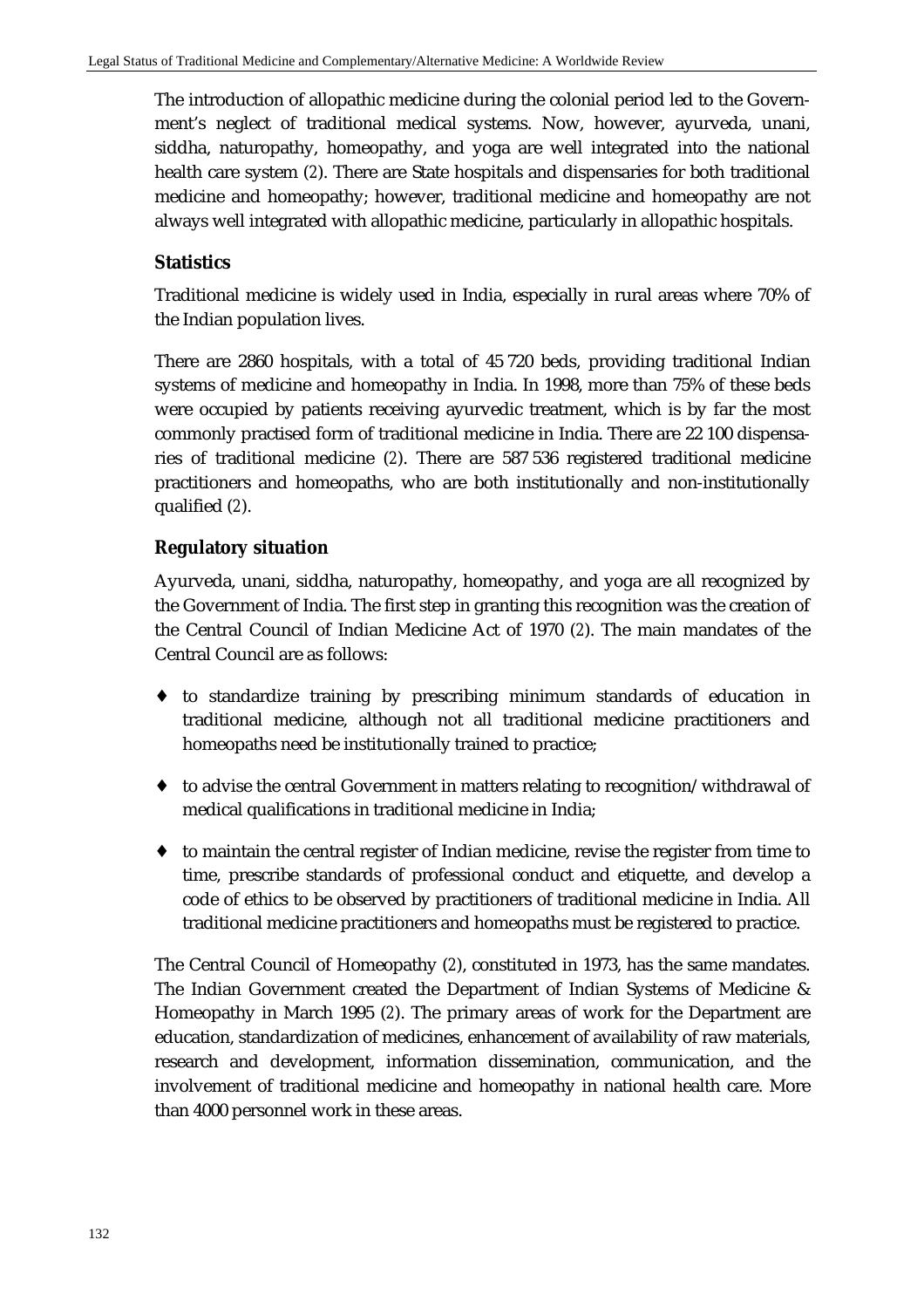The Indian Government seeks the active and positive use of traditional medicine and homeopathy in national health programmes, family welfare programmes, and primary health care (*2*).

## **Education and training**

Through the Central Council of Indian Medicine and the Central Council of Homeopathy, the Indian Government is working to standardize the training of traditional medicine practitioners and homeopaths (*2*). In support of this, seven national institutes are under the control of the Department of Indian Systems of Medicine & Homeopathy:

- ♦ National Institute of Ayurveda: established in 1976, located in Jaïpur, offers a PhD MD in ayurveda;
- ♦ National Institute of Homeopathy: established in 1975, located in Calcutta, offers Bachelor's and MD degrees in homeopathy;
- ♦ National Institute of Naturopathy: established in 1984, located in Pune, offers talks in Hindi and Marathi and programmes for teachers and doctors;
- ♦ National Institute of Unani Medicine: established in 1984, located in Bangalore, offers postgraduate research opportunities in unani;
- ♦ National Institute of Postgraduate Teaching and Research in Ayurveda: located in New Delhi, offers PhD and MD degrees in ayurveda;
- ♦ National Academy of Ayurveda: established in 1988, located in New Delhi, offers a Degree of Membership Certificate in ayurveda;
- ♦ National Institute of Yoga: established in 1976, located in New Delhi, offers a oneyear diploma in yoga.

An institution for siddha medicine is planned.

In addition to these national institutes, there are a number of facilities for medical education under the Department of Indian Systems of Medicine & Homeopathy (*2*):

| <b>Facilities</b>            | <b>Ayurveda</b> | Unani | Siddha | Homeopathy | <b>Total</b> |
|------------------------------|-----------------|-------|--------|------------|--------------|
| Undergraduate<br>Colleges    | 154             | 32    | 2      | 118        | 305          |
| <b>Admission</b><br>Capacity | 6117            | 1239  | 155    | 4318       | 11829        |
| Postgraduate<br>Colleges     | 33              | 3     |        | 10         | 47           |
| <b>Admission</b><br>Capacity | 462             | 55    | 35     | 69         | 621          |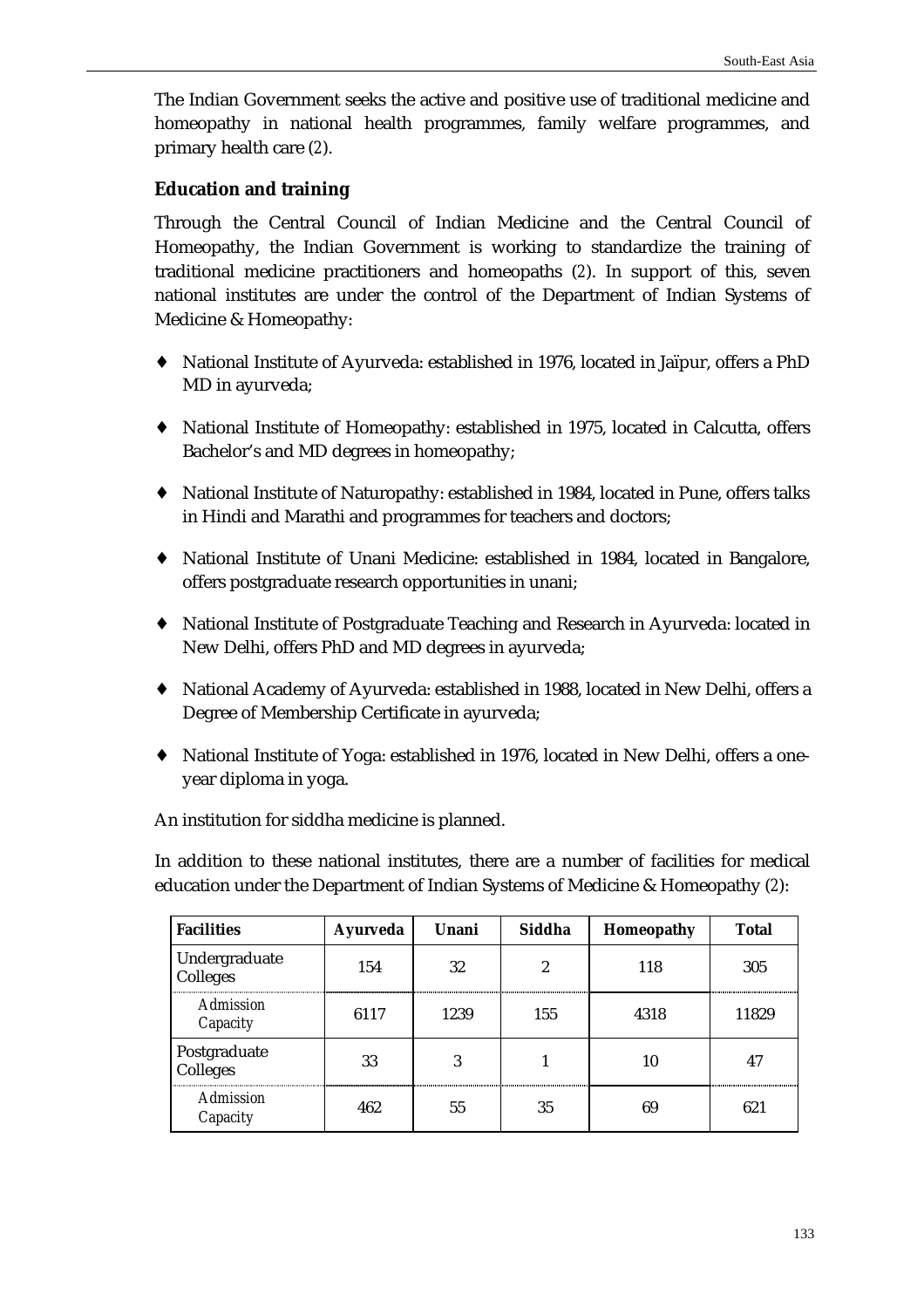The health authorities review the qualifications of practitioners through the Central Council of Indian Medicine and the Central Council of Homeopathy, which can both determine whether these colleges and universities may continue to admit students.

#### **Insurance coverage**

Few people besides State employees have medical insurance, although this insurance does cover traditional medicine.

## **Indonesia**

## **Background information**

Indonesian practitioners of traditional medicine may be divided into four groups: herbalists; skilled practitioners, including traditional birth attendants, circumcisers, bonesetters, masseuses, and traditional dentists; spiritualists; and supernaturalists (*189*).

#### **Statistics**

The use of traditional medicine is increasing each year. Traditional medicine provides an important resource for self-care within the health services and through traditional medicine practitioners (*189*). Forty per cent of Indonesia's population uses traditional medicine, 70% in rural areas.

A 1995 Ministry of Health survey reported 281 492 practitioners of traditional medicine practising in Indonesia, a significant increase over the 112 974 reported in 1990 (*189, 190*). Of these practitioners, 96.2% use traditional Indonesian methods of treatment. The rest use medical treatments, such as acupuncture, that belong to the traditions of other countries (*189*). Among the 281 492 traditional medicine practitioners in Indonesia, 122 944 are traditional birth attendants, 51 383 are general traditional medicine practitioners, 25 077 are masseuses, 18 456 are circumcisers, 18 237 are *tukang jamu gendong*, 14 000 are herbalists, 12 496 are spiritualists, 10 118 are supernaturalists, and 8781 are bonesetters (*189*).

Traditional birth attendants are an important feature of Indonesian health care. According to national figures for the period 1983 to 1987, allopathic providers attended only 43% of childbirths. The remainder were either unattended or attended by traditional birth attendants (*191*). At least 91 427 traditional birth attendants have completed a training programme offered by the Ministry of Health.

At the end of 1999, there were 723 manufacturers of traditional medicines in Indonesia, 92 of which were large-scale industries. These companies produce thousands of registered traditional medicines (*189*).

## **Regulatory situation**

Article 1 of Indonesia's Health Law Act 23-1992 (*189*) places traditional medicine as an integral part of curative and nursing care. Article 2 emphasizes the need for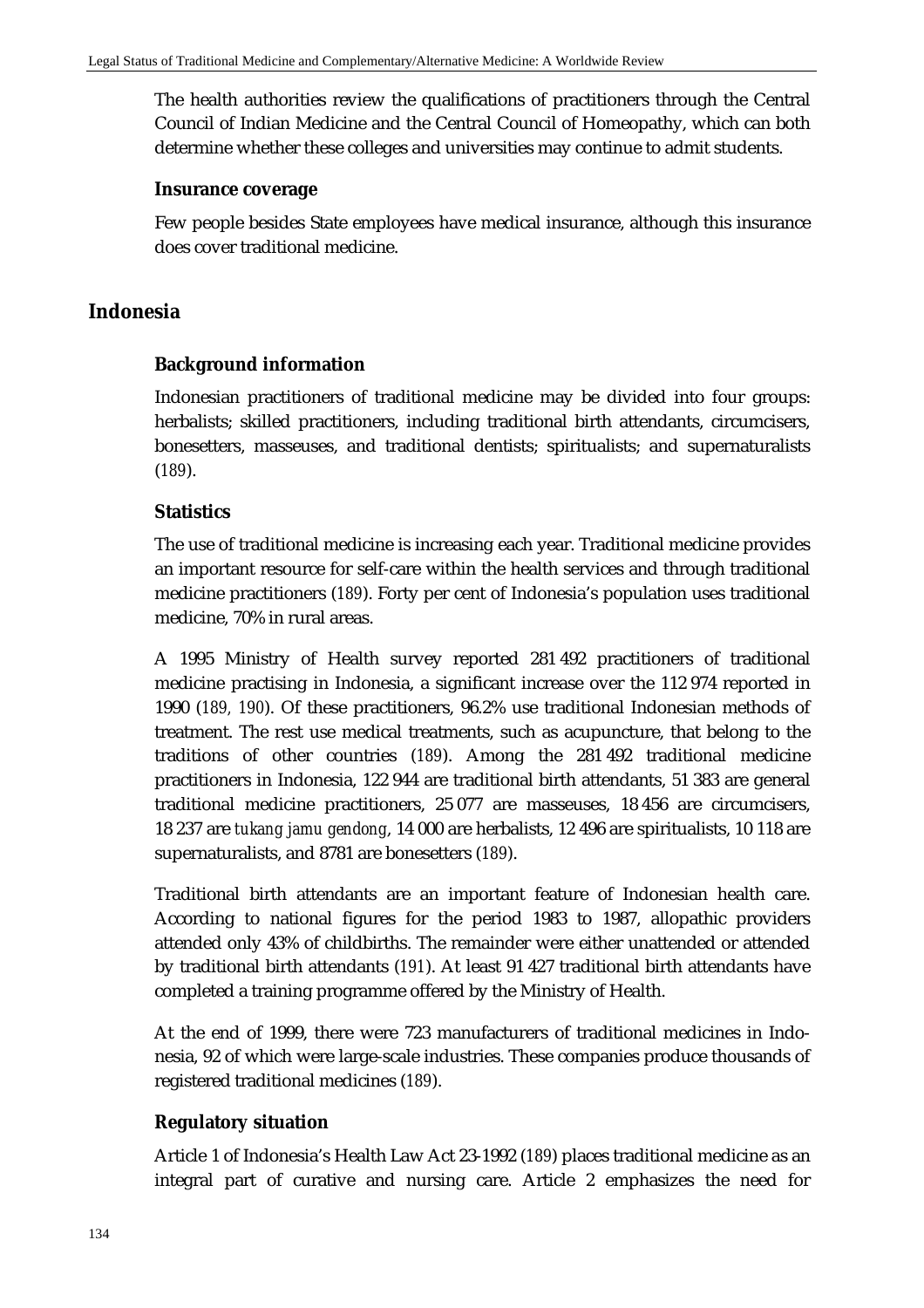supervision of traditional medicine to ensure its safety and efficacy. Article 3 supports further development and improvement of forms of traditional medicine deemed safe and efficacious in order to fulfil the goal of optimal health for the community. The Health Law Act classifies traditional medicines (*jamu*) into two groups:

- ♦ The first group consists of traditional medicines produced by individual persons or by home industries. These medicines need not be registered. They are made by traditional medicine practitioners for use by their own patients. They may not be labelled or marked except with the empirical name. The Minister of Health is responsible for helping the producers of these medicines ensure the quality of their products. To this end, the Ministry permits the use of only 54 species of plants in these medicines. The safety of all 54 species is known through traditional experience.
- ♦ The second group consists of traditional medicines produced and packed on a commercial scale, whether large or small. These medicines must be registered and licensed before they may be sold. In order to be registered, *jamu* (and traditional medicines not indigenous to Indonesia) must have undergone scientific study, including microbiological testing. These studies are to ensure the safety and efficacy, composition and rationality of the composition, dosage form, and claimed indications for the medicines. For use in formal health services, clinical trials must be carried out. The Ministry of Health of Indonesia has produced a publication, *Guidance for Clinical Trial of Traditional Drug,* to help manufacturers fulfil these requirements.

In accordance with the 1993 General Guidelines, health efforts, including those for traditional medicine, have been strengthened within the framework of the national health care legislation (*192*).

Traditional birth attendants are permitted to practise without registration or a licence (*193*). Allopathic physicians with appropriate training in acupuncture are able to practice acupuncture in public hospitals.

# **Education and training**

The Centre for Traditional Medicine Research, under the Ministry of Health and Social Welfare, provides training in traditional medicine. The Directorate of Selected Community Health Development, also under the Ministry of Health and Social Welfare, offers training programmes in primary health care for traditional practitioners of acupressure.

# **Myanmar**

### **Background information**

Traditional medicine in Myanmar is based on ayurvedic concepts and influenced by Buddhist philosophy. From 1885, the beginning of the colonial period in Myanmar,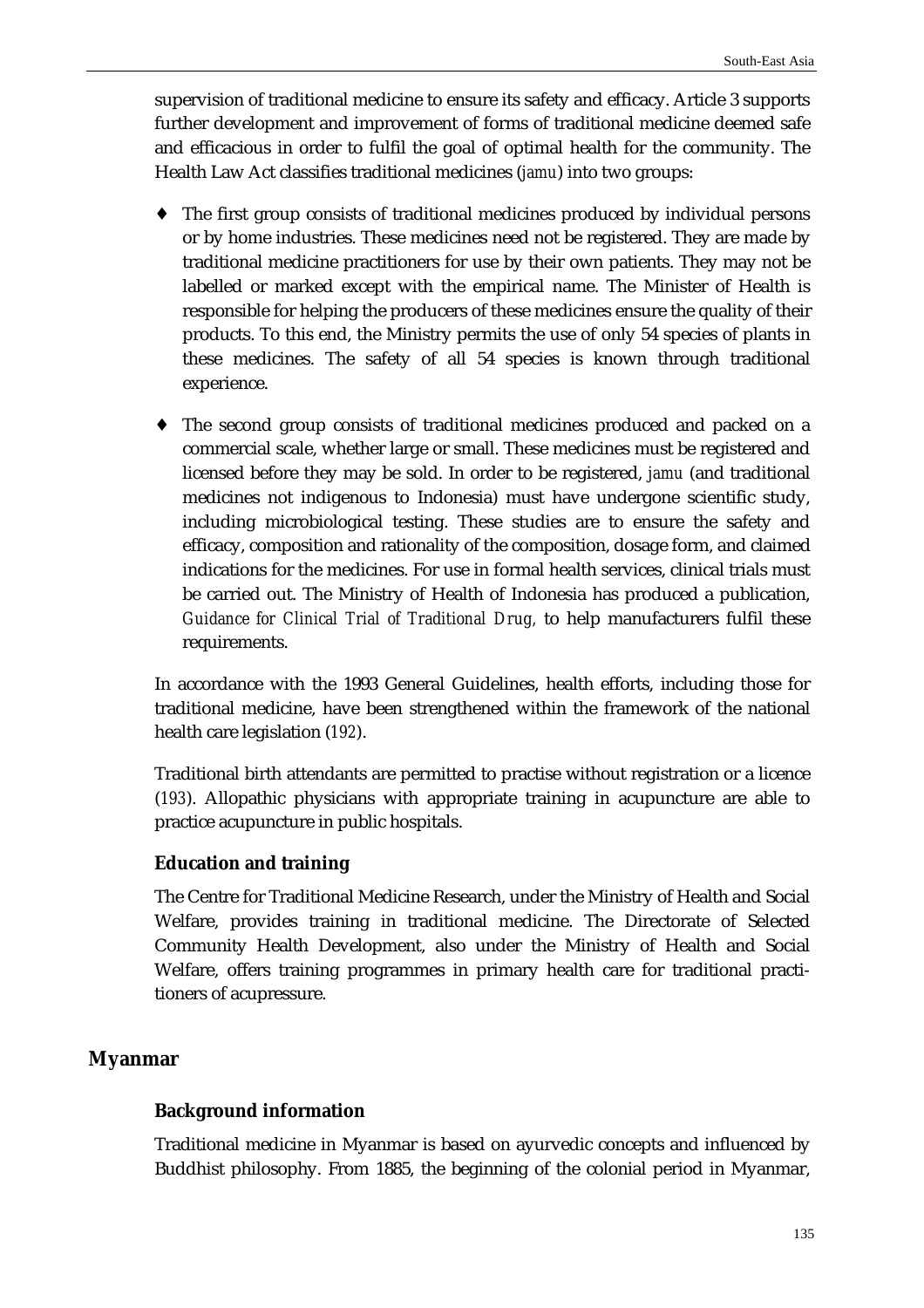until the Second World War, allopathic medicine was promoted over traditional medicine. During the Second World War, however, allopathic medicines were scarce and traditional medicine regained prominence.

### **Statistics**

The Department of Indigenous Medicine was established in August 1989. It houses more than 4000 ancient palm-leaf and parchment writings and books on traditional Myanmar medicine. Since the promulgation of the Traditional Medicine Law in 1996, a total of 3962 medicinal items have been registered and 632 manufacturers have been issued production licences.

Over 8000 practitioners of traditional medicine are registered in Myanmar.

There is one 50-bed hospital for traditional medicine in Mandalay, one 25-bed hospital in Yangon, and three 16-bed hospitals in other parts of the country. There are 194 township-level traditional medicine departments, each with its own outpatient clinic.

### **Regulatory situation**

Prior to the Second World War, several national committees recommended that the Government recognize traditional medicine, but no action resulted.

Four years after Myanmar's independence in 1948, the Myanmar Indigenous Medical Committee was formed. The Committee drafted the Indigenous Myanmar Medical Practitioners Board Act 74, which was passed in 1953 and amended in 1955, 1962, and 1987. The Act established the Indigenous Myanmar Medical Practitioners Board, which advises the Government on the revival and development of traditional Myanmar medicine, related research, and the promotion of public health, among other things. Section 11 specifies "suppression of charlatans or quacks who are earning their living by means of indigenous Myanmar medicine" as a particular function of the Board. Subject to the sanction of the Head of State, the Board is also empowered to prescribe topics for examination in traditional Myanmar medicine, register practitioners, and remove practitioners from the register if a defect in character or undesirable conduct is established. Section 24 of the Act prescribes that subject to the provisions of Section 23 of the Myanmar Medical Act, practitioners of traditional medicine must be registered in order to sign medical certificates, which by law must be signed by a medical practitioner. Similarly, unless he or she has obtained the prior sanction of the Head of State, an indigenous medical practitioner who is not registered may not hold certain specified appointments in publicly supported hospitals or other health facilities.

Section 7 of the Indigenous Myanmar Medical Practitioners Board Rules of 1955 (*194*) provides for the registration of traditional medicine practitioners under six categories. The system of classification is essentially based on the division of Myanmar medicine into four branches: dhatu, ayurveda, astrology, and witchcraft. In Section 9 of the Rules, details are given of the knowledge required for registration in each specific category. Provision is made, in Section 10, for authors of works on indigenous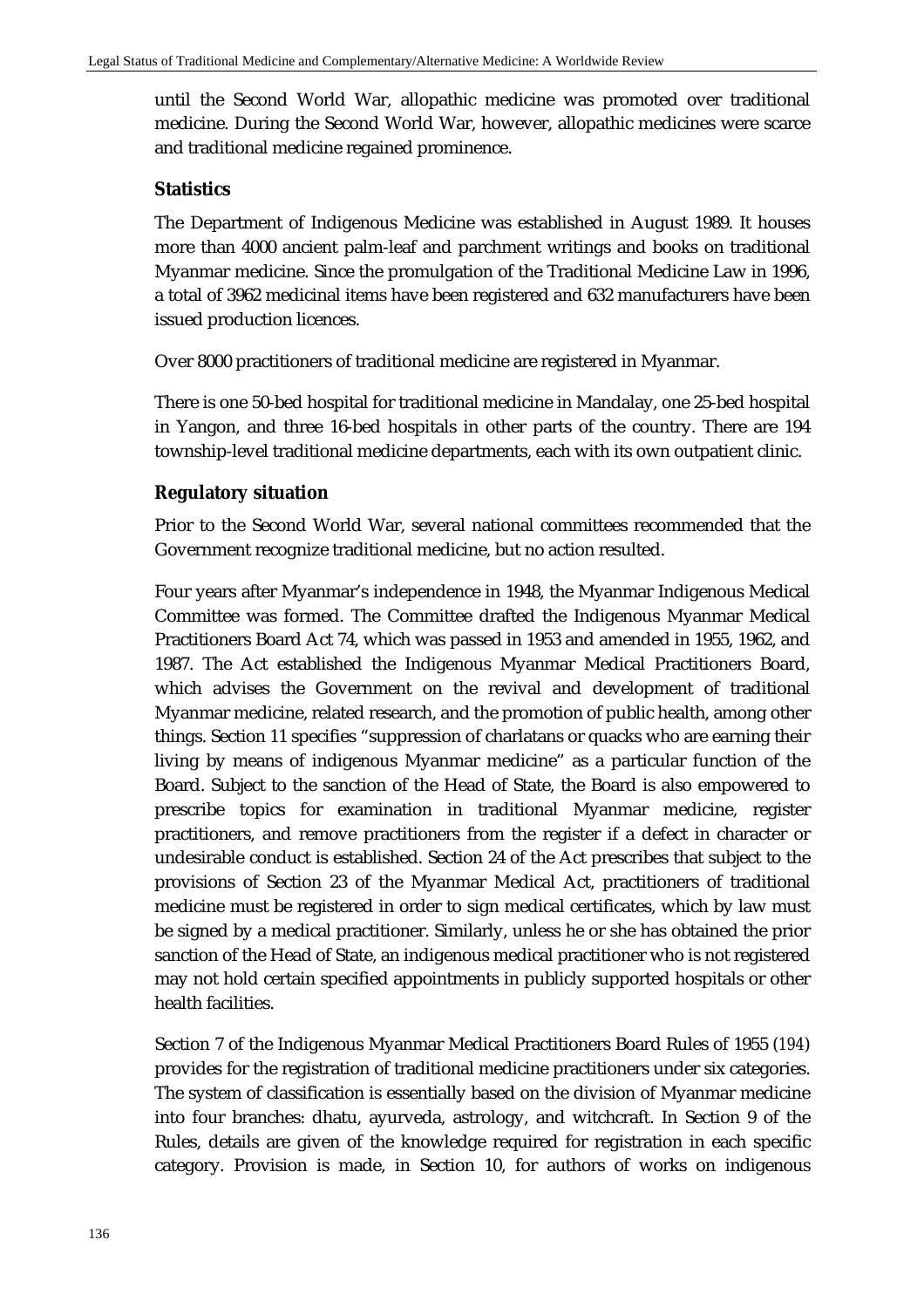medicine to be registered in one of three groups. Section 10 also prohibits the registration of monks as medical practitioners.

Under Section 12 of the Rules, the Board is mandated to find ways to consolidate the four branches of medicine currently practised into a single system. The Board is also mandated to conduct research and advise the authorities on standardizing methods of treatment provided in Government-operated dispensaries.

The Indigenous Myanmar Medical Practitioners Board Amendment Act 48 of 1962 introduced Sections 22-A and 28-A empowering the Chairman of the Revolutionary Council of Myanmar to cancel the registration of indigenous medical practitioners, prescribe qualifications for registration, and terminate the services of any or all of the members of the Board and appoint new members in their place. Under these powers, a new Board was appointed to initiate the re-registration of practitioners.

In 1996, the Government promulgated the Traditional Medicine Law in order to control the production and sale of traditional medicines. The Ministry of Health has updated and revised the Indigenous Myanmar Medical Practitioners Board Amendment Act and renamed it the Traditional Medical Council Law. It is now in the process of receiving State approval.

### **Education and training**

The Ministry of Health established an educational institution known as the Institute of Indigenous Medicine in 1976 (*195*). It offers a three-year training programme followed by a one-year internship. The Institute also conducts a one-year course in primary health care for traditional medicine practitioners who have no certificate or licence to treat patients. Those who are successful in the course receive a licence to practise traditional medicine.

### **Nepal**

#### **Background information**

The use of medicinal herbs in Nepal's traditional medical system dates back to at least 500 AD. In Nepal, traditional medicine, although low profile, has been an integral part of the national health system. Parallel to the allopathic system, traditional medicine is encouraged in all spheres because of its efficacy, availability, safety, and affordability when compared to allopathic drugs (*196*).

### **Statistics**

Ayurvedic medicine is widely practised in Nepal. It is the national medical system. More than 75% of the population use traditional medicine, mainly that based on the ayurvedic system. There are 141 ayurvedic dispensaries, 14 zonal dispensaries, 15 district ayurvedic health centres, and two ayurvedic hospitals. One of these hospitals is centrally located in Naradevi, Kathmandu, and the other is regionally located in Dang. They have 50 and 15 beds, respectively.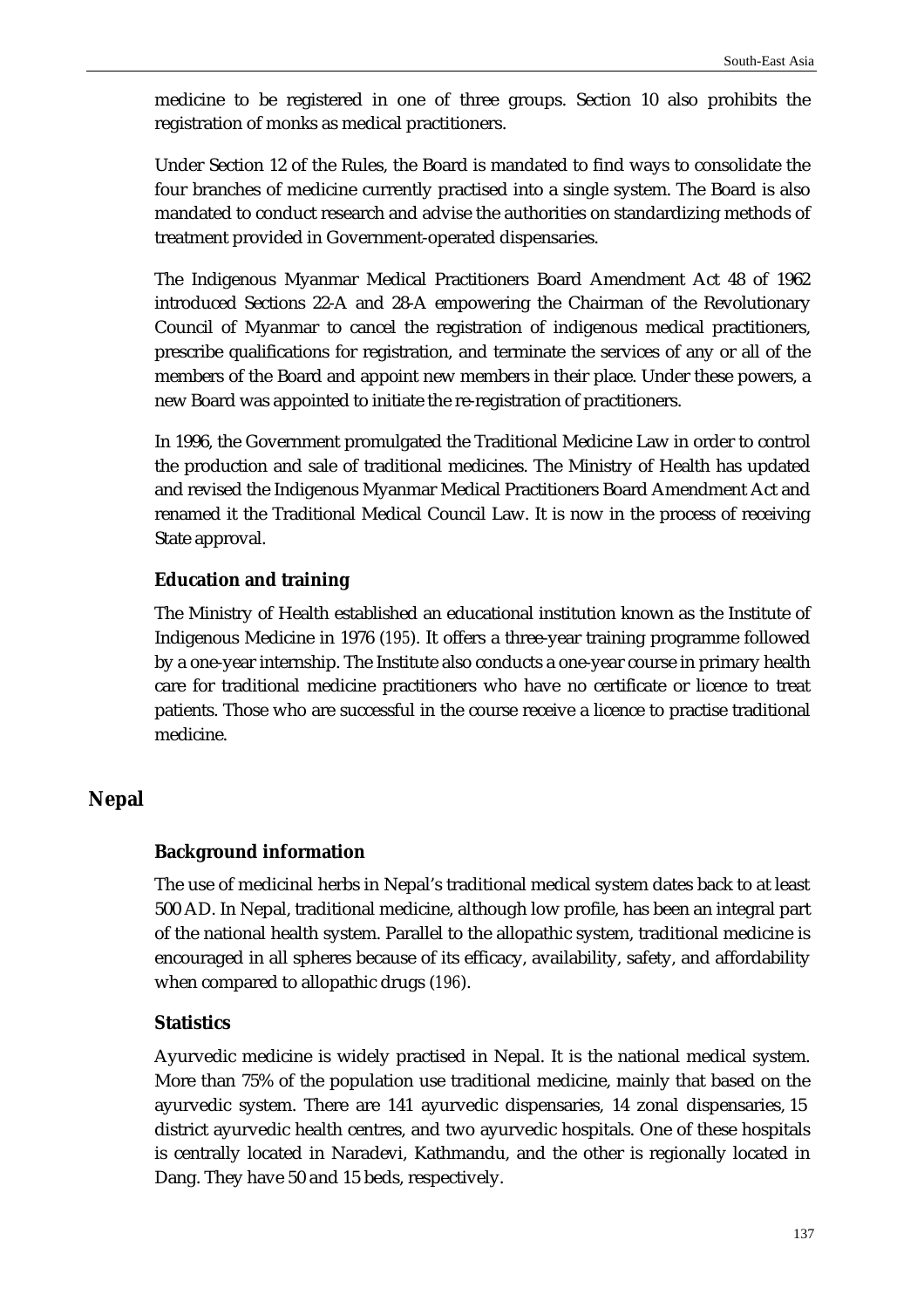There are 623 institutionally qualified practitioners of traditional medicine and about 4000 traditionally trained practitioners. Homeopathy has been recently introduced into Nepal (*53*).

### **Regulatory situation**

The policy of the Government (*197*), based on five-year plans, involves a system of integrated health services in which both allopathic and ayurvedic medicine are practised. Ayurvedic clinics are considered to be part of the basic health services, and there is a section responsible for ayurvedic medicine in the Office of the Director General of Health Services. The programmes for health services included in the Fifth Five-Year Plan make provision for four ayurvedic hospitals, one in each of the four development regions. The Ayurvedic Governmental Pharmaceutical Unit works to provide inexpensive medicaments.

The Ayurvedic Medical Council was created through legislation passed in 1988 (*198*). Section 2.1 of this Act gives the Council's mandate as, among other things, steering the ayurvedic medical system efficiently and registering suitably qualified physicians to practise ayurvedic medicine. In Section 4, the legislation sets out highly detailed provisions for registration that classify applicant practitioners into four groups according to their qualifications and experience in ayurvedic science. By Section 5.2.2, membership in a particular group fixes the range of ayurvedic medicines that a practitioner is permitted to prescribe. Registered practitioners enjoy a monopoly over the practice of ayurvedic medicine: direct or indirect practice of ayurvedic medicine by other medical practitioners is forbidden by Section 5.1.1. Section 5 of the Act enables registered ayurvedic practitioners to issue birth and death certificates as well as certificates concerning the ayurvedic medical system and patients' physical and mental fitness.

# **Education and training**

Formal education in the ayurvedic system is under the supervision of the Institute of Medicine of Tribhuvon University (*197*). The Auxiliary Ayurveda Worker training programme is run from the Department of Ayurveda under the Council for Technical Training and Vocational Education (*199*).

# **Sri Lanka**

# **Background information**

Traditional medicine forms an integral part of the health care delivery system in Sri Lanka. Traditional and natural medicine founded on the concept of three humours has a long anecdotal history of effective diagnosis and treatment. Unfortunately, there is a lack of scientific research to support this history.

Ayurvedic medicine is widely practised in Sri Lanka.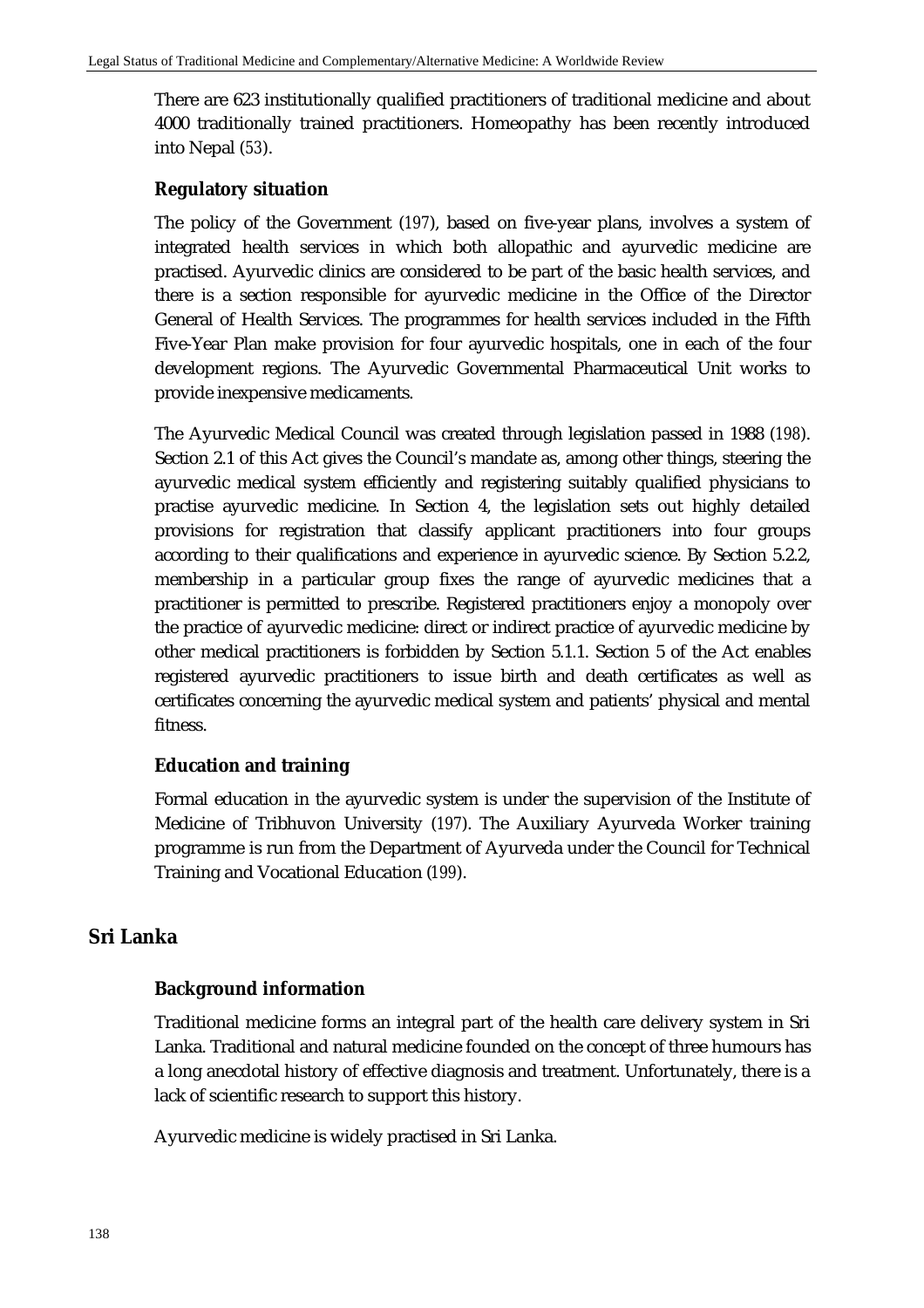### **Statistics**

In Sri Lanka, 60% to 70% of the rural population relies on traditional and natural medicine for their primary health care.

#### **Regulatory situation**

The popularity of traditional medicine led to the promulgation of the Indigenous Medicine Ordinance in 1941. This Ordinance provided for the establishment of the Board of Indigenous Medicine, whose duties include the registration of traditional medicine practitioners, and oversight of the College of Indigenous Medicine and the Hospital of Indigenous Medicine.

The establishment of the Department of Ayurveda within the Ministry of Health by Ayurveda Act 31 of 1961 (*200*) constituted a landmark in the modern history of ayurveda. Ayurveda, as defined in the Act, encompasses all medical systems indigenous to Asia, including siddha and unani.

The Act defined the Department's objectives as provision of establishments and services necessary for the treatment of disease and the preservation and promotion of the health of the people through ayurveda; encouraging the study of, and research into, ayurveda via scholarships and other facilities to persons employed, or proposed to be employed, in the Department and by the grant of financial aid and other assistance to institutions providing courses of study or engaging in research into ayurveda; and taking, developing, or encouraging measures for the investigation of disease and the improvement of public health through ayurveda.

The Ayurveda Act 31 of 1961 also specified the duties of the Ayurvedic Medical Council, which include registration of ayurvedic practitioners, pharmacists, and nurses and regulation of their professional conduct as well as authority over the Ayurvedic College and Hospital Board and the Ayurvedic Research Committee.

The Ayurvedic Physicians Professional Conduct Rules of 1971 (*201*) were made by the Ayurvedic Medical Council under Section 18 of the 1961 Act and approved by the Ministry of Health. They establish a code of ethics for ayurvedic physicians. Professional misconduct includes procuring or attempting to procure an abortion or miscarriage; issuing any certificate regarding the efficacy of any ayurvedic medicine or any ayurvedic pharmaceutical product containing statements that the practitioner knows to be untrue or misleading; conviction of an offence under the Poisons, Opium and Dangerous Drugs Ordinance that was committed in the practitioner's professional capacity; selling to the public, either directly or indirectly, any ayurvedic pharmaceutical product for which the prior sanction of the Ayurvedic Formulary Committee has not been obtained; and exhibiting or displaying any medical degree or medical diploma that has not been approved by the Ayurvedic Medical Council.

In early 1980, the Ministry of Indigenous Medicine was established as a separate department to be led by a senior parliamentarian — who is an ayurvedic practitioner by profession (*202*). Responsibility for the Department of Ayurveda was transferred to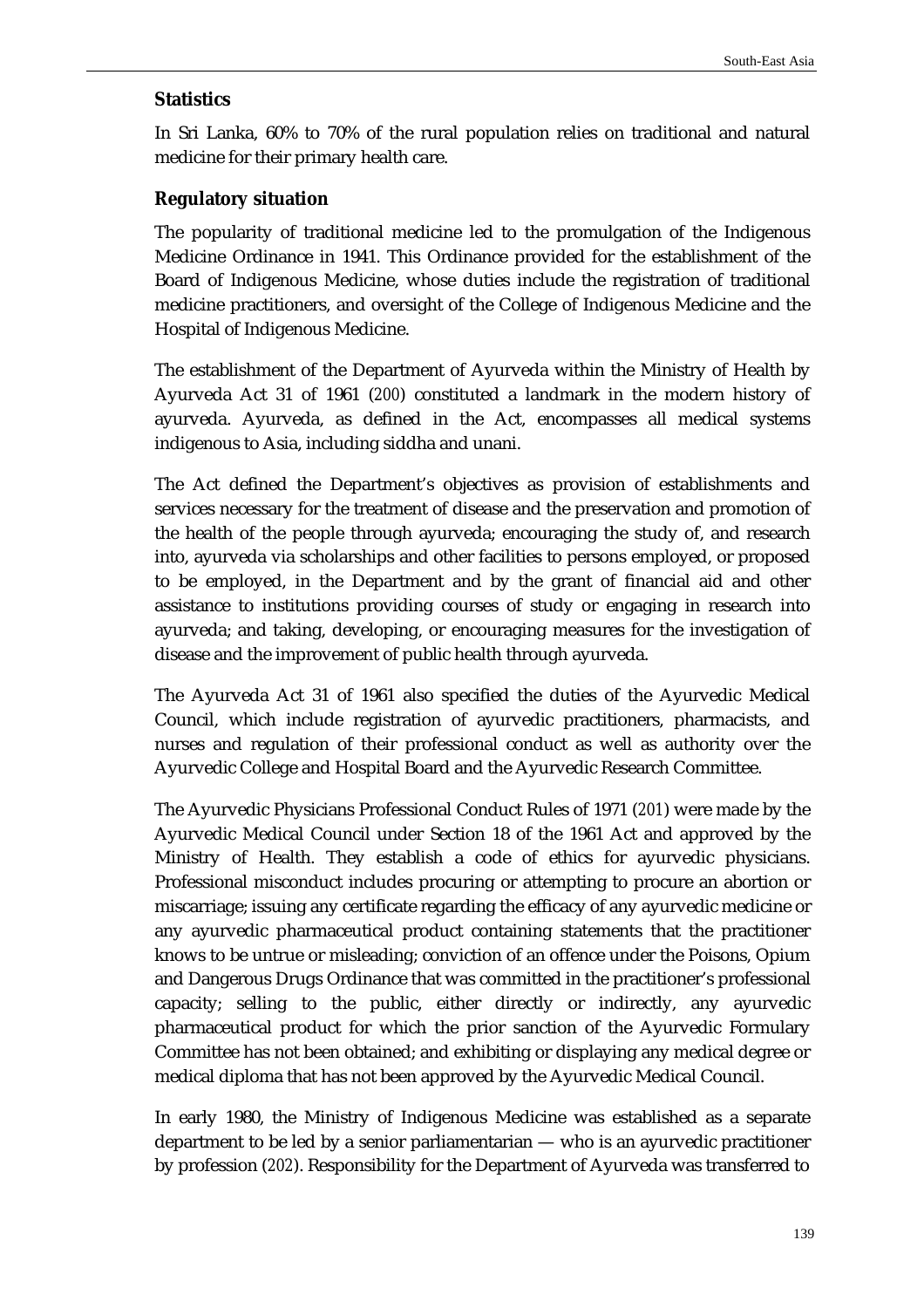the Ministry. A central feature of the Ministry's operation has been the establishment of traditional medical dispensaries and hospitals that provide medical care at no cost.

The Cabinet Ministry for Indigenous Medicine was established in 1994; there was previously a State Minister for Indigenous Medicine. Research and development activities are undertaken on behalf of these ministerial offices by the Department of Ayurveda and the Bandaranaike Memorial Ayurvedic Research Institute, founded June 1962.

The Homeopathy Act of 1970 (*203*) recognized homeopathy as a system of medicine and established the Homeopathic Council appointed by the Minister of Health in 1979 (*53*). The Homeopathic Council is responsible for regulating and controlling the practice of homeopathic medicine and maintaining the Homeopathic Medical College. The 1970 Act exempted persons practising homeopathic medicine, pharmacy, or nursing from the provisions of the Medical Ordinance and empowered the relevant Minister to make regulations for the control of professional conduct and other matters. In particular, the Council is empowered to register and recognize homeopathic medical practitioners; recognize homeopathic teaching institutes, dispensaries, and hospitals; hold examinations and award degrees in homeopathic medicine; and arrange for postgraduate study in homeopathy (*86*). The Council also maintains a register of homeopathic practitioners. With some exceptions, qualification following a course of study of not less than four years is a prerequisite for registration. Only registered practitioners may practise homeopathy for gain and use the title "Registered Homeopathic Practitioner". Such practitioners are also entitled to issue certificates or other documents required to be issued by medical practitioners; hold posts as medical officers in public medical institutions; and sign birth or death certificates, medical certificates, and certificates of physical fitness.

# **Education and training**

A World Health Organization/United Nations Development Programme project for the development of traditional medicine in Sri Lanka (SRL/84/020) was implemented in the 1980s. Phase I began in October 1985 and ended in May 1988. Phase II (SRL/87/029) began in 1989. The importance of human resource development in the traditional and natural medicine sector was highlighted in this project. The project enhanced the teaching capability of eight instructors of traditional medical practice and the professional capability of 1217 general practitioners of traditional medicine to provide advice at the community level on the preventive and promotive aspects of primary health care and treating common ailments.

The same project provided incentives to establish the National Institute of Traditional Medicine, which carries out educational and training programmes for traditional and ayurvedic practitioners, school children, and the general public. The Institute does not offer opportunities for advanced training or postgraduate education, so in 1993 the Department of Ayurveda began to provide alternative resources for Ayurvedic Medical Officers to obtain postgraduate qualifications through the Institute of Indigenous Medicine at the University of Colombo, Rajagiriya.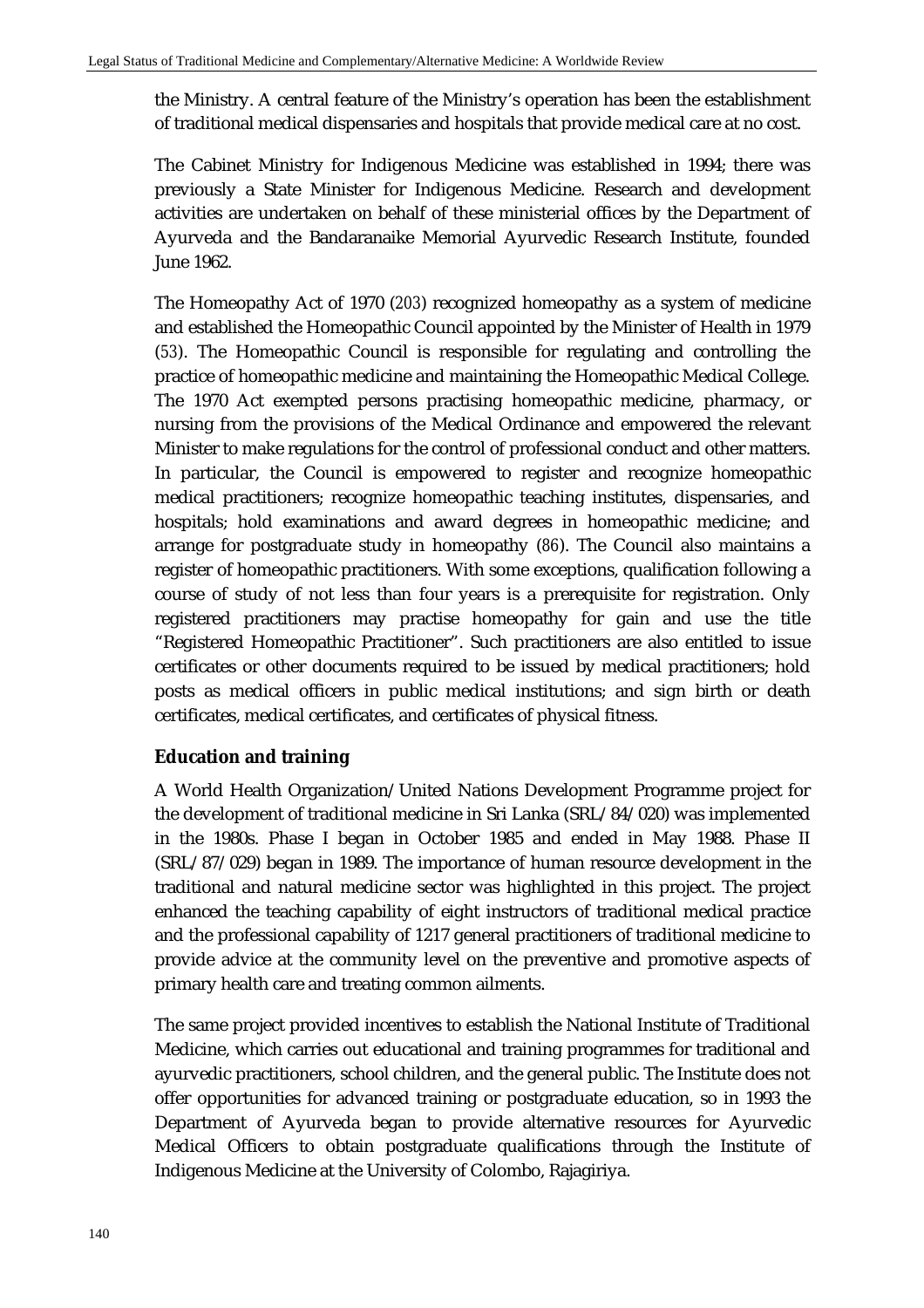# **Thailand**

# **Background information**

Thai traditional medicine draws from Indian and Chinese systems of traditional medicine (*204*). It encompasses a holistic philosophy and is based principally on plants, including the use of herbal saunas, herbal medicines, herbal steam baths, and hot compresses; traditional massage; acupressure; and reflexology. Practitioners of traditional medicine represent an important resource for the Thai health care system. Traditional Thai medicine is also practised in Cambodia, Lao, and Myanmar.

# **Statistics**

In 1998, Thailand imported more than 35% of its allopathic medicines and about 30% of its traditional medicines (*204*).

# **Regulatory situation**

Official policy towards traditional medicine in Thailand has a well-recorded history:

- ♦ 1182–1186: 102 hospitals were established, and at least 30 kinds of herbs were used in treatments.
- 1504: traditional medicine formularies received official endorsement.
- ♦ 1767: Thai traditional medicine and allopathic medicine were separated for the first time since the introduction of allopathic medicine.
- ♦ 1782–1809: herbal medicine formularies were inscribed on the wall of the temple Wat Potharam.
- ♦ 1824–1851: protocols for diagnosis and treatment were inscribed on the wall of the temple (*205*).
- ♦ Allopathic medicine was reintroduced by missionaries who used quinine to treat malaria.
- ♦ 1888: the Siriraj Hospital, which combined both allopathic and traditional medicine, was established.
- ♦ 1913: Thai traditional medicine and allopathic medicine were separated for the second time by the discontinuation of formal education in traditional medicine.
- ♦ 1929: a law classifying medical practitioners increased the separation between traditional and allopathic medicine: "Traditional medicine practitioners were defined as those who practice medicine based on their observations and experiences that were passed on by word and in traditional textbooks but were not based on scientific grounds" (*204*).
- ♦ 1941: the production and sale of 10 traditional medicine formulas by the Government dispensary were stopped.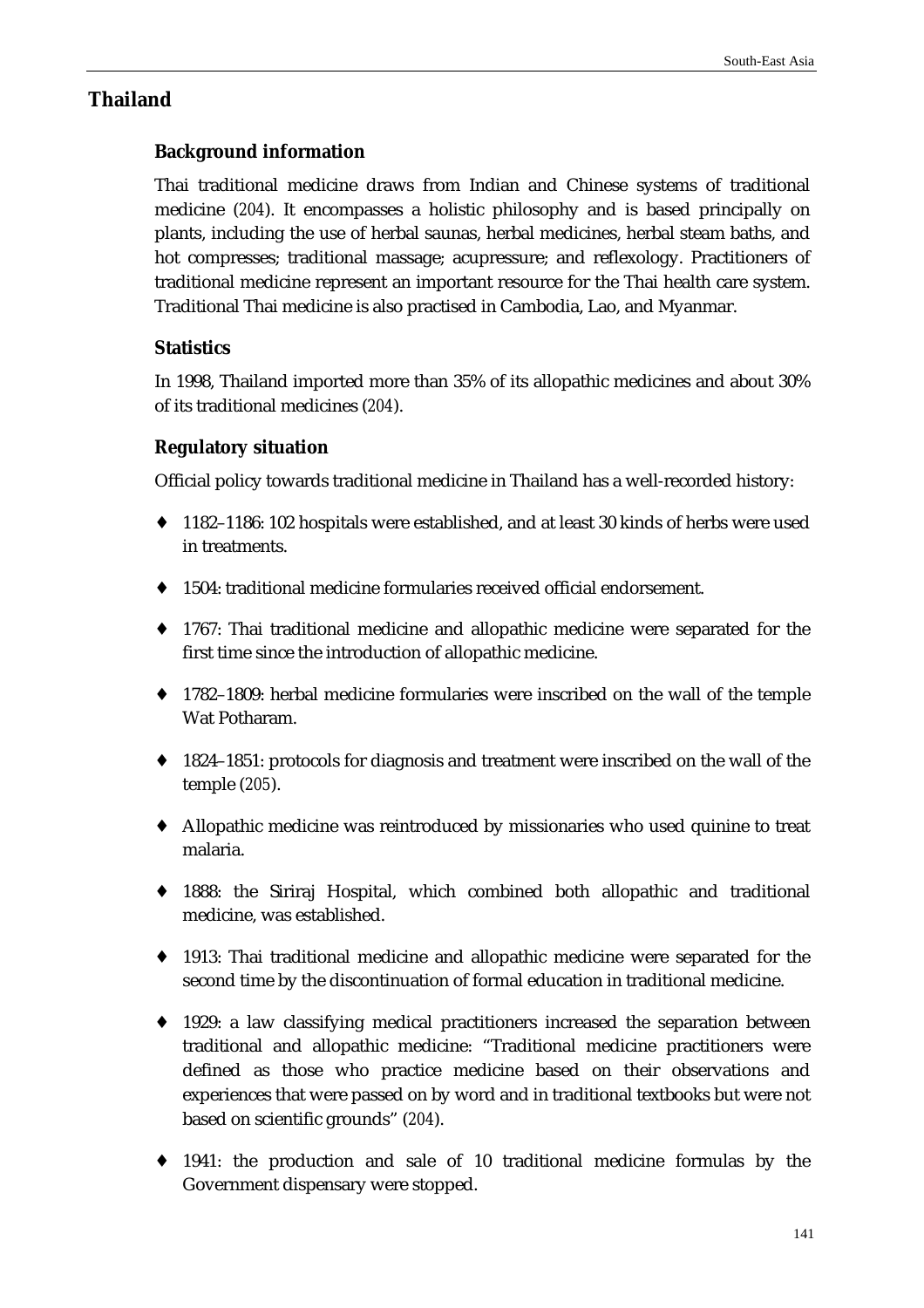In the last few decades, particularly following the Alma-Ata Declaration and a World Health Organization conference on traditional medicine, Thai traditional medicine has received renewed interest. The National Institute of Thai Traditional Medicine was established on 24 March 1993 as a division of the Department of Medical Services. The Institute is charged with facilitating the integration of Thai traditional medicine into the public health services.

In 1987, an amendment to a royal decree enabled the Ministry of Public Health to integrate ayurvedic doctors into the medical work force of both State-run hospitals and private clinics. Ayurvedic doctors and Thai traditional practitioners are allowed to use some basic allopathic medical tools in their practice, such as the thermometer and sphygmomanometer, but are not allowed to prescribe allopathic medicines.

The Government is currently working on developing the use of herbal medicines. The goals of the Eighth Public Health Development Plan 1997–2001 (*204*) are to increase the use of allopathic medicine, increase the use of traditional medicine, curb the use of extravagant medical and pharmaceutical technology, and promote traditional treatments within the national public health care system. Included in this policy is the development of research into medicinal herbs, training of traditional medicine practitioners, and use of medicinal herbs and traditional medicine practitioners in an official capacity. Specific objectives are as follows:

- ♦ support and promote Thai traditional medicine in the national health care system as a means to improve health through self-reliance at the personal, family, community, and national levels;
- ♦ upgrade the standard of Thai traditional medicine for acceptance and integration into the national health system;
- ♦ support the basis of Thai traditional medicine by developing a comprehensive system and strategy for its official use, including academic development, integration of administrative services into the national health care system, production of medicinal herbs and Thai traditional medicines, dissemination of information, and promotion of the use of Thai traditional medicine;
- ♦ support organizations and agencies that deal with Thai traditional medicine in both the Government and private sectors;
- ♦ increase the use of medicinal herbs by supporting the production of plants, developing the pharmacopoeia, and collaborating with traditional medicine practitioners.

By 1999, Thai traditional medicine was integrated into the facilities of 1120 health centres. Most of these health centres are health stations at the sub-district level, which represent more than 75% of health facilities (*204*).

All types of traditional medicine practitioners are registered with the Medical Registration of the Ministry of Public Health.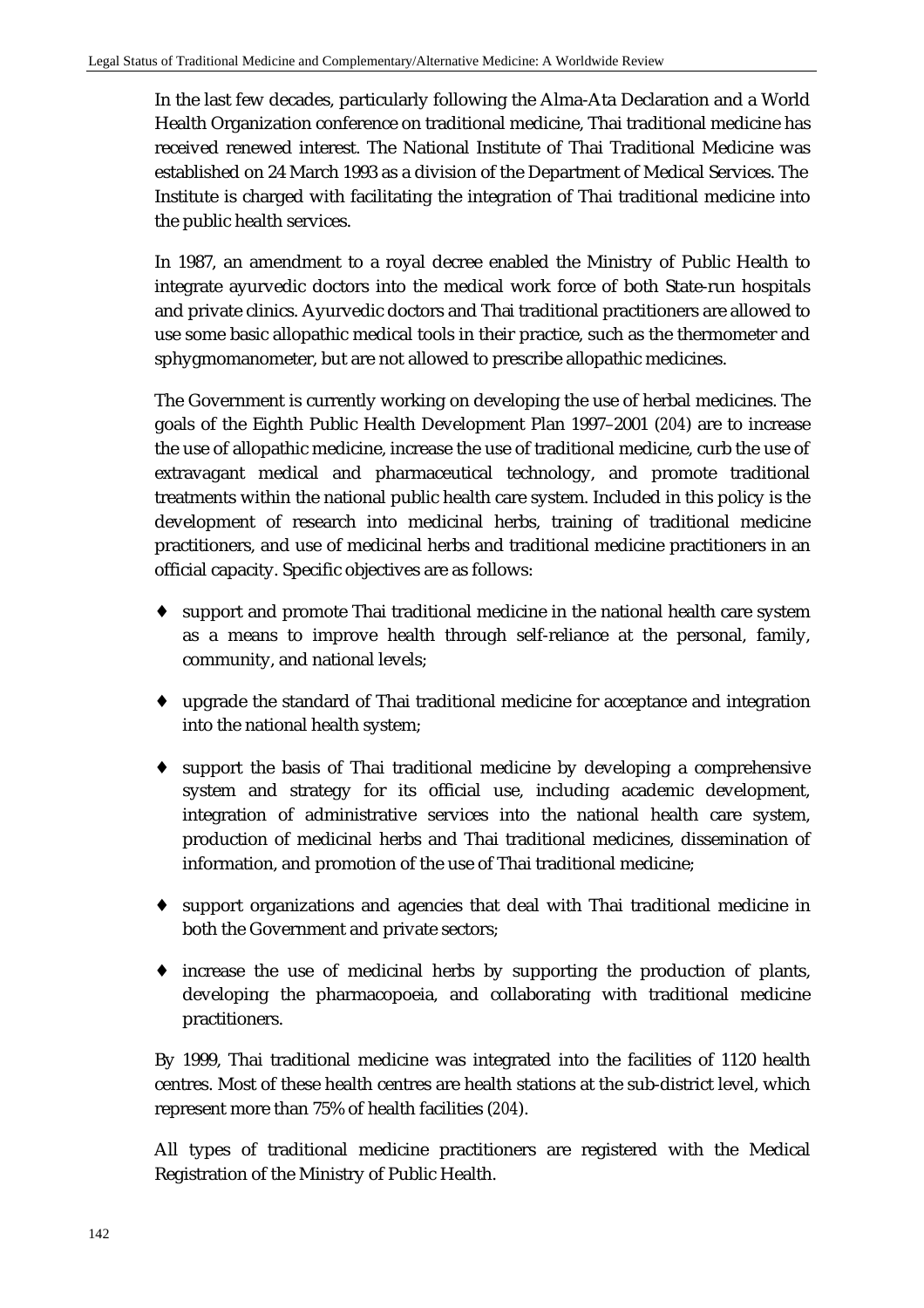### **Education and training**

The first school for Thai traditional medicine was established in 1957 at Wat Po. Since 1962, graduates from such schools have been licensed to practice general traditional medicine. In December 1997, the Ministry of Health's National Institute of Thai Traditional Medicine established the Thai Traditional Medicine Training Centre, where programmes in pharmacy, Thai traditional healing, Thai traditional massage, and reflexology are offered. For people who do not have the opportunity to attend a university, the National Institute of Thai Traditional Medicine, in collaboration with the Department of Non-Formal Education, offers courses in Thai traditional medicine at non-formal education centres at the primary and secondary school levels.

An ayurved-vidyalaya college was established in 1982 by the Foundation for the Promotion of Thai Traditional Medicine, a private organization supported by the Government. During its three-year programme, students study not only aspects of Thai traditional medicine, but also basic science and allopathic diagnostics. This later training is intended to facilitate their ability to communicate with other health care professionals.

Students of allopathic medicine receive no training in traditional medicine. Act 7 of 30 December 1966, however, enables allopathic physicians, pharmacists, nurses, and midwives who want to practice Thai traditional medicine to do so. To be eligible to practice traditional medicine, allopathic practitioners are required to follow a threeyear course of training and instruction with a registered and licensed traditional medicine practitioner and to pass an examination set by the Commission for the Control of the Practice of the Art of Healing.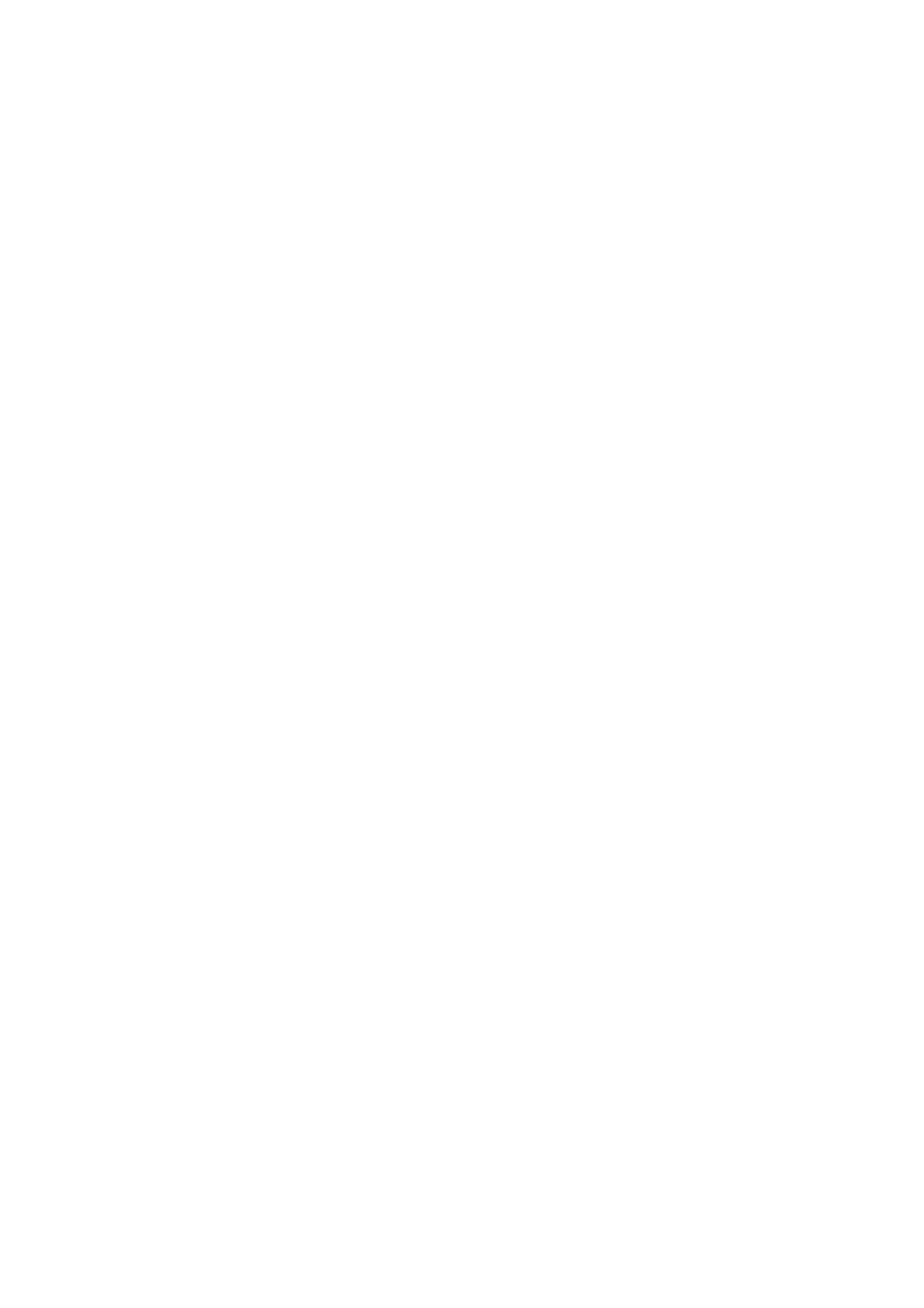# **Western Pacific**

# **Australia**

### **Background information**

Traditional Chinese medicine has been practised in Australia since the influx of Chinese migrants to the Australian gold fields in the  $19<sup>th</sup>$  century. Its popularity is growing, as reflected by the proliferation of traditional Chinese medicine practitioners, training courses, and professional associations during the last decade.

### **Statistics**

Approximately one billion Australian dollars are spent on complementary/alternative medicine each year (*206*). A 1996 study reported that 48% of the population has used complementary/alternative medicine at least once. There are approximately 2500 chiropractors practising in Australia (*45*).

In December 1995, the Victorian Department of Human Services commissioned a study on the practice of traditional Chinese medicine. The study found that traditional Chinese medicine accounts for an increasing percentage of total health care services. There are at least 2.8 million consultations each year, representing an annual turnover of over 84 million Australian dollars. In 1995, over 1500 primary practitioners reported their principal health occupation as traditional Chinese medicine. This number was expected to almost double by the year 2000, with the graduation of over 1100 students from qualifying programmes for traditional Chinese medicine. There are 23 professional associations representing different segments of traditional Chinese medicine.

Traditional Chinese medicine is provided to patients of all ages, including infants. Two out of three patients are female, 50% have a tertiary education, and over 80% have English as their first language. Although 44% of cases are rheumatological or neurological in origin, traditional Chinese medicine treats a broad range of complaints. Over 75% of patients are treated for a recurrent problem of at least three months' duration.

#### **Regulatory situation**

Seven Australian territories — Capital Territory, Northern Territory, Territory of Christmas Island, Territory of the Cogos (Keeling) Islands, Norfolk Island, South Australia, and Western Australia — grant allopathic physicians an exclusive monopoly on medical care by prohibiting the practice of medicine by unregistered or unqualified persons (*207*). No provisions directly govern the practice of traditional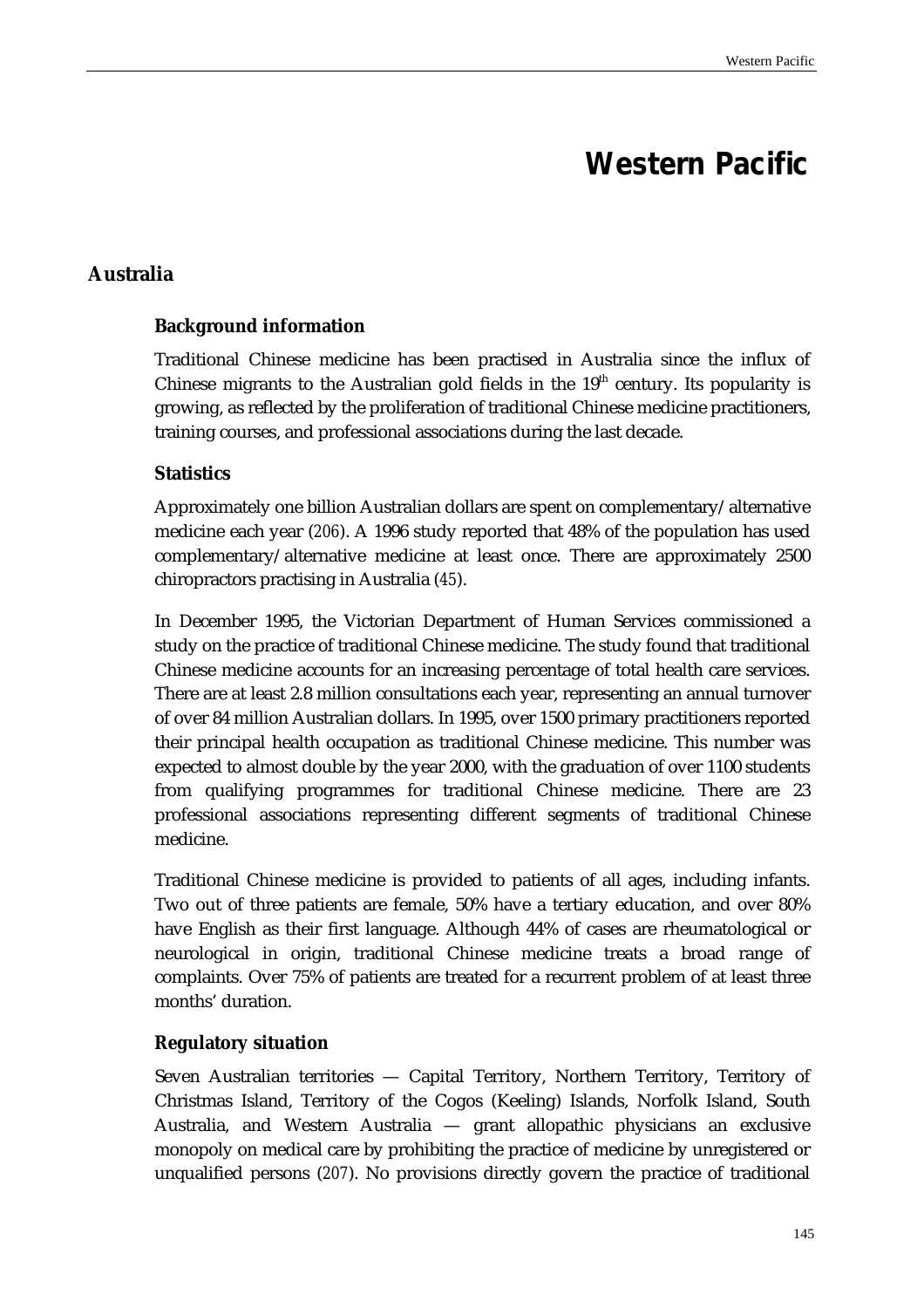Chinese medicine, although practitioners are regulated in part by various state and/or federal regulations and guidelines.

In New South Wales, Queensland, Tasmania, and Victoria, there is general freedom to practise medicine or surgery, but it is tempered by a number of restrictions. For instance, unqualified persons may not recover fees or treat venereal diseases. In addition, New South Wales makes it an offence to treat cancer (a similar prohibition exists in Victoria), tuberculosis, poliomyelitis, epilepsy, diabetes, and other specific diseases.

In Australia, there is a long history of efforts by associations of chiropractors and osteopaths to obtain statutory recognition for their professions. This is reflected in the laws regulating chiropractic and osteopathy. In certain Australian states, chiropractors are specifically exempted from the allopathic physicians' monopoly to practice medicine. For instance, the Medical Act 1894–1968 of Western Australia prohibits persons other than allopathic medical practitioners from practising medicine or surgery, "provided that this paragraph shall not apply to a person practising as a... chiropractor who gives . . . chiropractic advice or service" (*208*). Chiropractic and osteopathy are the subject of specific legislation in South Australia, Capital Territory, Victoria, and New South Wales (*208*). In Victoria, chiropractors and osteopaths must hold an approved degree or diploma in order to be registered by the territorial board. Although registration is not compulsory, only registered persons and allopathic medical practitioners are permitted to recover fees or charge for their professional services.

In 1974, the Australian Parliament set up the Committee of Inquiry into Chiropractic, Osteopathy, Homeopathy, and Naturopathy. The Committee published an extensive report in 1977 (*209*).

In New South Wales, the re-enactment of the Medical Practitioners Act 1938 as the Medical Practice Act 1992 (*210*) resulted in several amendments to the 1938 text. The growing acceptance of traditional medicine was at the root of changes to a number of prohibitions on the cures and treatments offered of by non-allopathic practitioners.

In 1998, the Therapeutic Goods Act was established with the objective of providing a national framework for the regulation of therapeutic goods in Australia, particularly to ensure their quality, safety, efficacy, and timely availability. Most products claiming therapeutic benefit must be registered with the Australian Register of Therapeutic Goods before being sold in Australia. The Therapeutic Goods Administration is responsible for administering the Act (*211*).

In 2000, the Therapeutic Goods Administration developed the Guidelines for Levels and Kinds of Evidence to Support Claims for Therapeutic Goods (*1*). The Complementary Medicines Evaluation Committee recognizes two types of evidence to support claims on therapeutic goods: scientific evidence and traditional use. The extent of required evidence depends on the claims made for the product. For the Committee, traditional use refers to written or orally recorded evidence that a substance has been used for three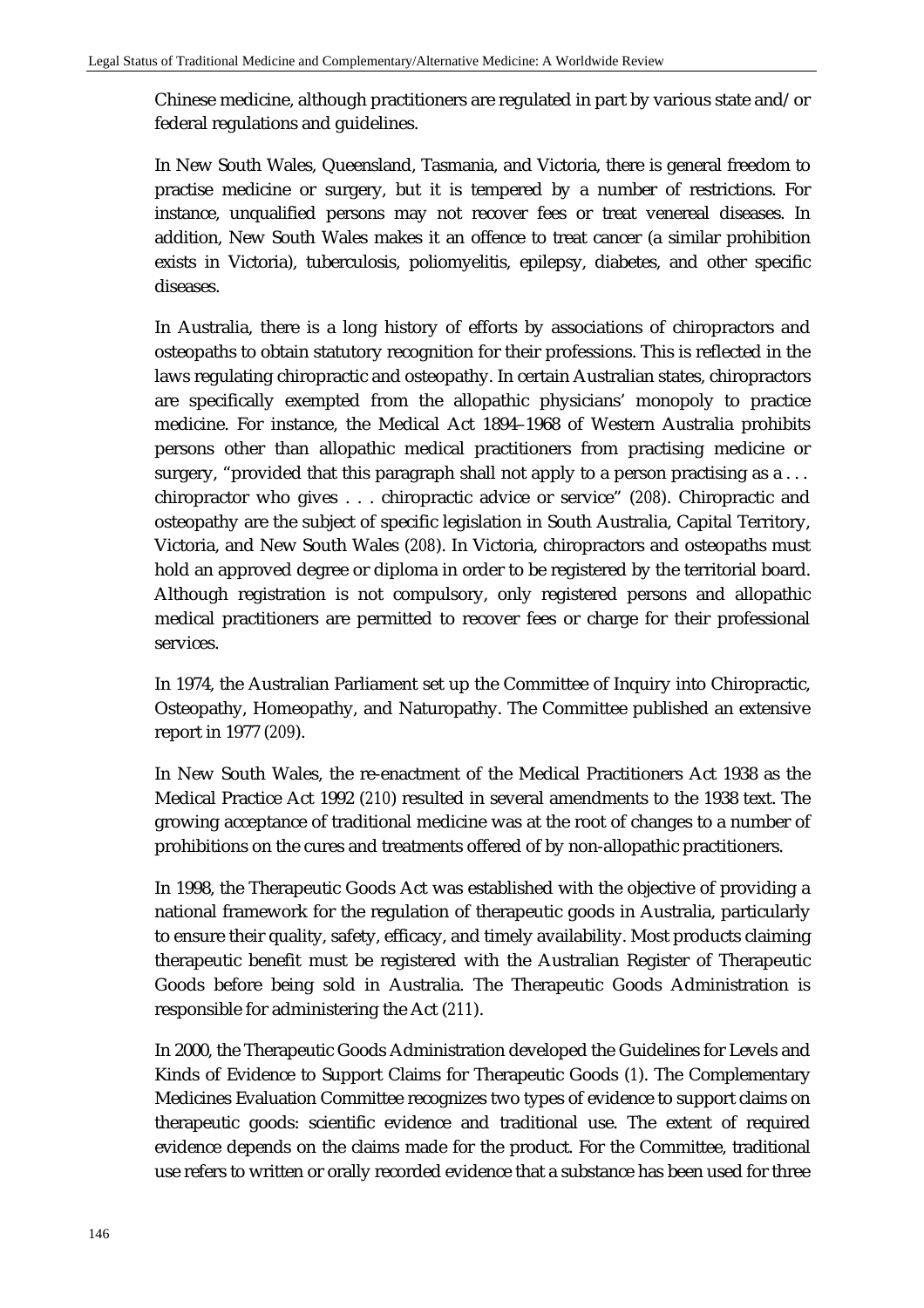or more generations for specific health-related or medicinal purposes. Some exceptions to this requirement are made for homeopathy. The regulations include clauses for the use of medicines as one component of a multifaceted treatment, the use of treatments that combine a number of traditions, and the use of treatments that are recent modifications of traditional therapies. Traditional therapies are considered to include traditional Chinese medicine, traditional ayurvedic medicine, traditional European herbal medicine, traditional homeopathic medicine, aromatherapy, and other traditional medicines.

### **Education and training**

The number of traditional Chinese medicine programmes offered by universities and private colleges is growing. Programmes, some of which lead to diplomas, range from 50 hours to over 300 hours. There are also traditional Chinese medicine programmes available for qualified allopathic practitioners. These range from 50 to 250 hours. The Royal Melbourne Institute of Technology, the University of Technology at Sydney, and the Victoria University of Technology have degree programmes in traditional Chinese medicine. These programmes are offered within the schools of Applied Science or Health Science.

Acupuncture was first offered as a formal education programme in Sydney in 1969 with the founding of the privately owned school, Acupuncture Colleges, Australia (*212*). This programme subsequently formed the basis of the Diploma of Applied Science (Acupuncture) accredited by the New South Wales Higher Education Board in 1987 and the four-year Bachelor of Applied Science (Acupuncture) accredited by the New South Wales Higher Education Unit in 1992. Following the same programme, the Victoria University of Technology began offering a Bachelor of Health Science (Acupuncture) in 1992. The Royal Melbourne Institute of Technology, the University of Technology at Sydney, and the Victoria University of Technology also offer Master's degrees and graduate diplomas in acupuncture (*213*).

With growing acceptance of acupuncture by the public and by allopathic practitioners, graduates are able to play a larger part in the public-health sector of the community, working in allopathic hospitals, community health centres, and in areas of specialized health services. The Bachelor of Health Sciences in Acupuncture prepares graduates for this role in general health care (*213*).

Training in homeopathy has been from the level of the FHom of London (*53*). There are two chiropractic colleges recognized by the World Federation of Chiropractic (*81*). Naturopathy, European herbalism, homeopathy, and nutrition are taught at the Southern Cross University in New South Wales (*213*).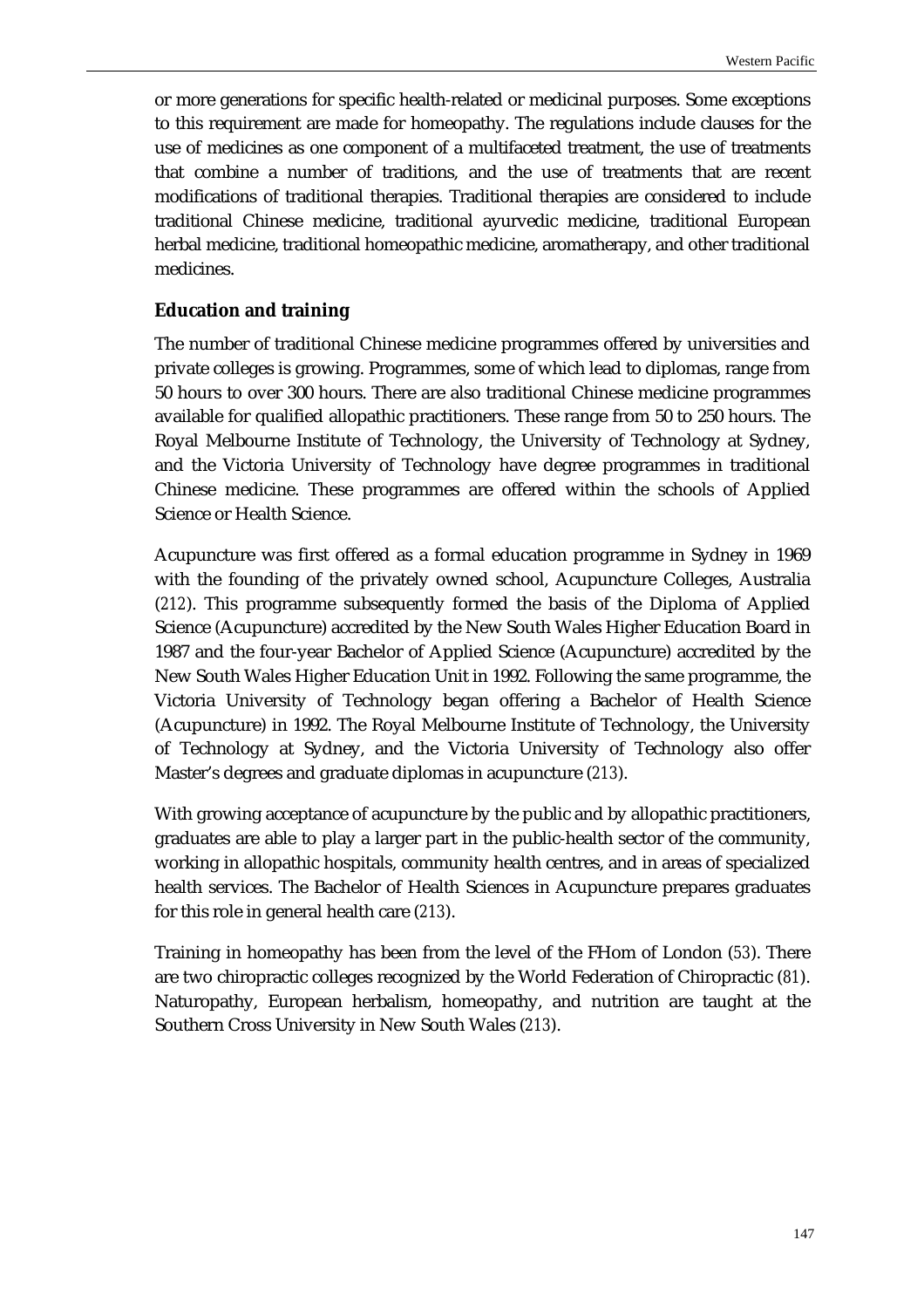# **Cambodia**

# **Background information**

The Ministry of Health has established the Centre for Traditional Medicine, which is limited to basic work in a few botanical medicines and has little input into pharmaceutical issues. Much of the knowledge available on botanical specimens is based on their use in neighbouring countries. Shops throughout the country sell traditional medicines from around the world.

# **Regulatory situation**

A law on the organization of traditional therapeutics and traditional pharmacopoeia was enacted in 1964 (*214*). This law defines traditional therapeutics as treatment and care using traditional methods, excluding surgical and obstetrical procedures, dental surgery, and electrical, chemical, or bacteriological methods of therapy and analysis. To practice, traditional medicine practitioners must be at least 25 years old, have completed a three-year apprenticeship, and possess a licence issued by the Minister of Health. Traditional medicine may not be practised on the premises of allopathic health care establishments (*215*).

The National Drug Policy (*216*), developed with technical collaboration from the World Health Organization, is intended to increase the importance of traditional medicine and encourage traditional medical practice as a complement to allopathic medicine. The Policy states that fundamental and applied research on traditional remedies will be pursued and diseases that can be treated effectively with traditional medicines will be identified. The Law on the Management of Pharmaceuticals was adopted on 9 May 1996 (*216*), replacing relevant existing legislation. Following the adoption of this law by the National Assembly, a draft decree pertaining to the manufacture, importation, exportation, and supply of traditional medicines was submitted by the Ministry of Health to the Council of Ministers.

# **Education and training**

There is no officially recognized curriculum incorporating the use of traditional medicines.

# **China**

# **Background information**

Over the last century, traditional Chinese medicine has co-existed with allopathic medicine (*217*). (See the Introduction for a description of traditional Chinese medicine.)

### **Statistics**

There are 350 000 staff working at more than 2500 hospitals of traditional medicine in China. In addition, 95% of general hospitals have units for traditional medicine and 50%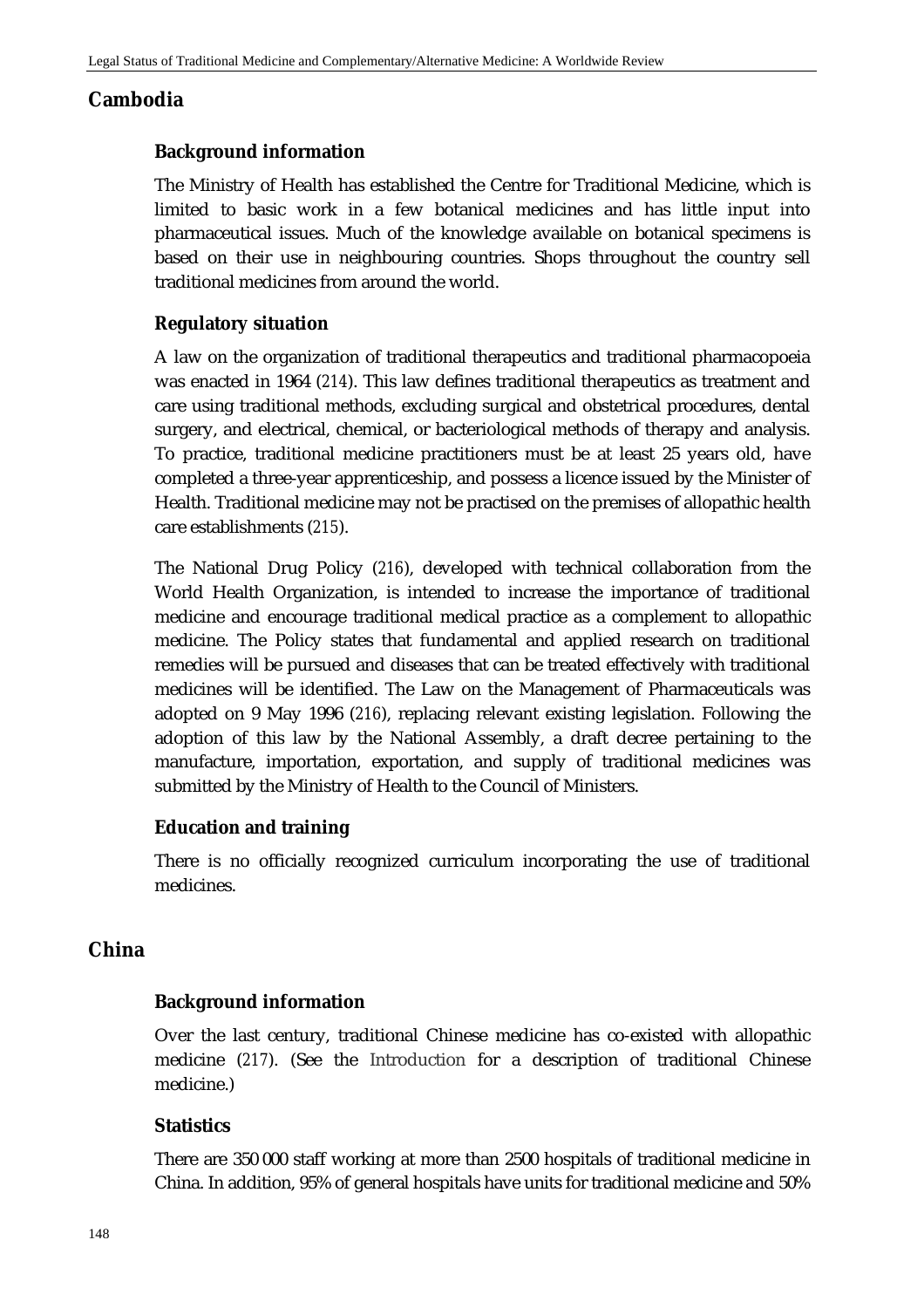of rural doctors are able to provide both traditional and allopathic medicine (*213*). In 1949, there were 276 000 practitioners of traditional medicine in China. The figure increased to 393 000 in 1965 and 525 000 in 1995. Among these traditional medicine practitioners are 257 000 traditional medical doctors who graduated from traditional medical universities with a knowledge of both traditional and allopathic medicine, 10 000 allopathic medical doctors retrained in traditional medicine, 83 000 pharmacists who are specialists in herbal medicines and who have graduated from traditional medicine universities, 72 000 assistant traditional medicine doctors, and 55 000 assistant herbal pharmacists trained in traditional medicine secondary schools (*219*).

In China, traditional medicines account for 30% to 50% of total consumption (*218*). There are 800 manufacturers of herbal products, with a total annual output worth US\$ 1800 million. There are over 600 manufacturing bases and 13 000 central farms specialized in the production of materials for traditional medicines. There are 340 000 farmers who cultivate medicinal plants. The total planting area for medicinal herbs is 348 000 acres (*219*).

There are 170 research institutions across the country with perhaps the most prestigious being the Academy of Traditional Medicine in Beijing.

### **Regulatory situation**

In China, the integration of traditional medicine into the national health care system and the integrated training of health practitioners are both officially promoted (*219*). The Government of China has reinforced its commitment to the integration of traditional and allopathic medicine on a number of occasions. Adopted in 1982, Article 21 of the Constitution of the People's Republic of China promotes both allopathic and traditional Chinese medicine. The Bureau of Traditional Medicine was set up as part of the Central Health Administration in 1984. In 1986, the State Administration of Traditional Chinese Medicine was established (*4*). In 1988, the Central Secretariat of the Chinese Communist Party stated the following (*220*):

Traditional Chinese medicine and Western medicine should be given equal importance. On the one hand, our unique successes in public health and hygiene can be attributed to traditional Chinese medicine. Hence, traditional medicine should not be abandoned. Instead, it is to be well preserved and developed further. On the other hand, traditional Chinese medicine must make full active use of advanced science and technology to ensure its further development. The policy of integration of traditional Chinese medicine and Western medicine should persist. Both systems should cooperate with each other, learning from each other's merit to make up their own shortcomings. Both should strive for the full play of their own predominance.

Again in 1997, the Government reiterated that one of its guiding principles in the field of health care is equality in policies related to traditional and allopathic medicine. The integrated nature of the Chinese medical system is underscored by the fact that traditional and allopathic medicine are practised alongside each other at every level of the health care system (*221*):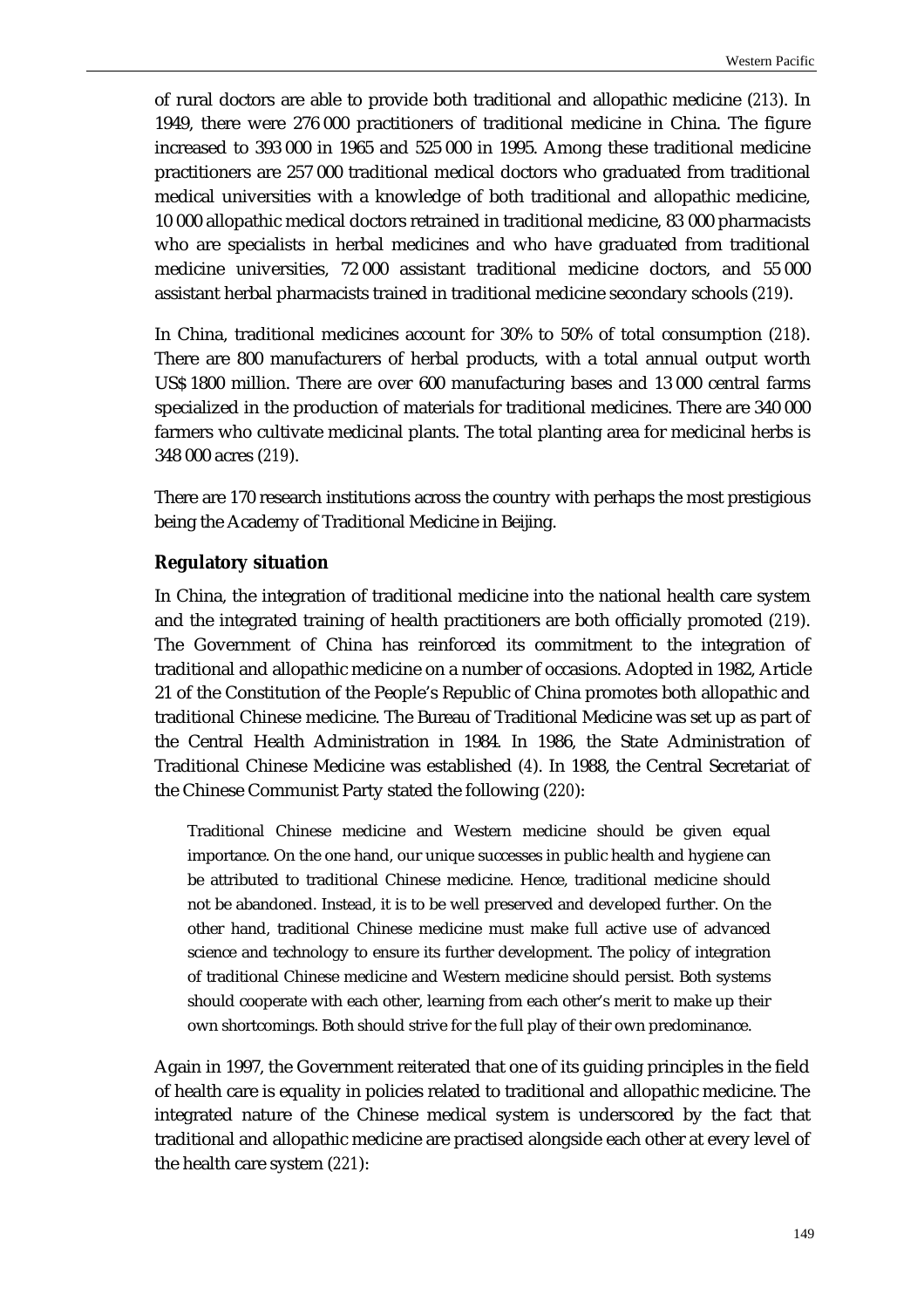Western-style and traditional Chinese doctors work together at the [township] centre according to the policy of integrating the two systems of medicine. Patients may see either type of doctor.

The 1985 Management Stipulations for Physicians and Assistants of Traditional Chinese Medicine requires traditional medicine practitioners to learn and make use of innovations in allopathic medical technology (*213*).

The criteria for qualification as a traditional Chinese medical physician or assistant are also set out in the Management Stipulations (*222*). Qualification as a traditional medical physician can be achieved through a number of routes, typically combining post-secondary academic studies and one to two years of practising, teaching, or researching traditional medicine. By Article 5 of the Stipulations, the academic component can be undertaken at a university or college devoted to traditional medicine, within a department of traditional medicine at a school of allopathic medicine, or by completion of a State-approved diploma or certificate. Under Article 7, a similar, but less demanding, combination of academic studies and one year of practical involvement in traditional medicine is typically needed for qualification as a traditional medicine assistant.

Under a 1985 circular (*223*) issued by the Chinese Ministry of Public Health's Department of Traditional Chinese Medicine, persons who studied under the former apprenticeship system — in place before the 1960s when formal examinations were not required — may take the formal examinations leading to qualification as a traditional medical physician or assistant. The examinations follow the completion of courses administered by private institutions with Government recognition. The courses may be taken as correspondence courses, night classes, or at workers' universities. Candidates who fail these tests, or persons who decide not to take them, must pass a unified examination offered by the Health Department before their qualifications to practise as traditional Chinese medicine assistants or physicians will be recognized. For assistants, the examination is based on information taught at the secondary school level. There is a more demanding unified exam based on a three-year post-secondary education for those in the apprenticeship system who wish to convert their existing status to the level of pharmacist or physician of traditional medicine.

In addition to physicians and assistants, a third tier of health professional exists in traditional Chinese medicine: individuals examined and officially recognized as proficient in a particular branch of traditional medicine. However, the absence of a uniform method of assessment for these practitioners has led to some unqualified individuals being able to obtain official recognition, according to a 1989 circular issued by the State Administration of Traditional Chinese Medicine (*224*). Motivated by a desire to protect the integrity of traditional medicine and to safeguard patients' interests, the response of the State Administration has been to introduce annual testing of practitioners in this third tier. Tests are administered by a group of senior traditional medicine practitioners. The annual testing involves both a theoretical component and a clinical examination. Successful completion of the annual testing leads to a certificate, which details the candidate's specific skills and the range of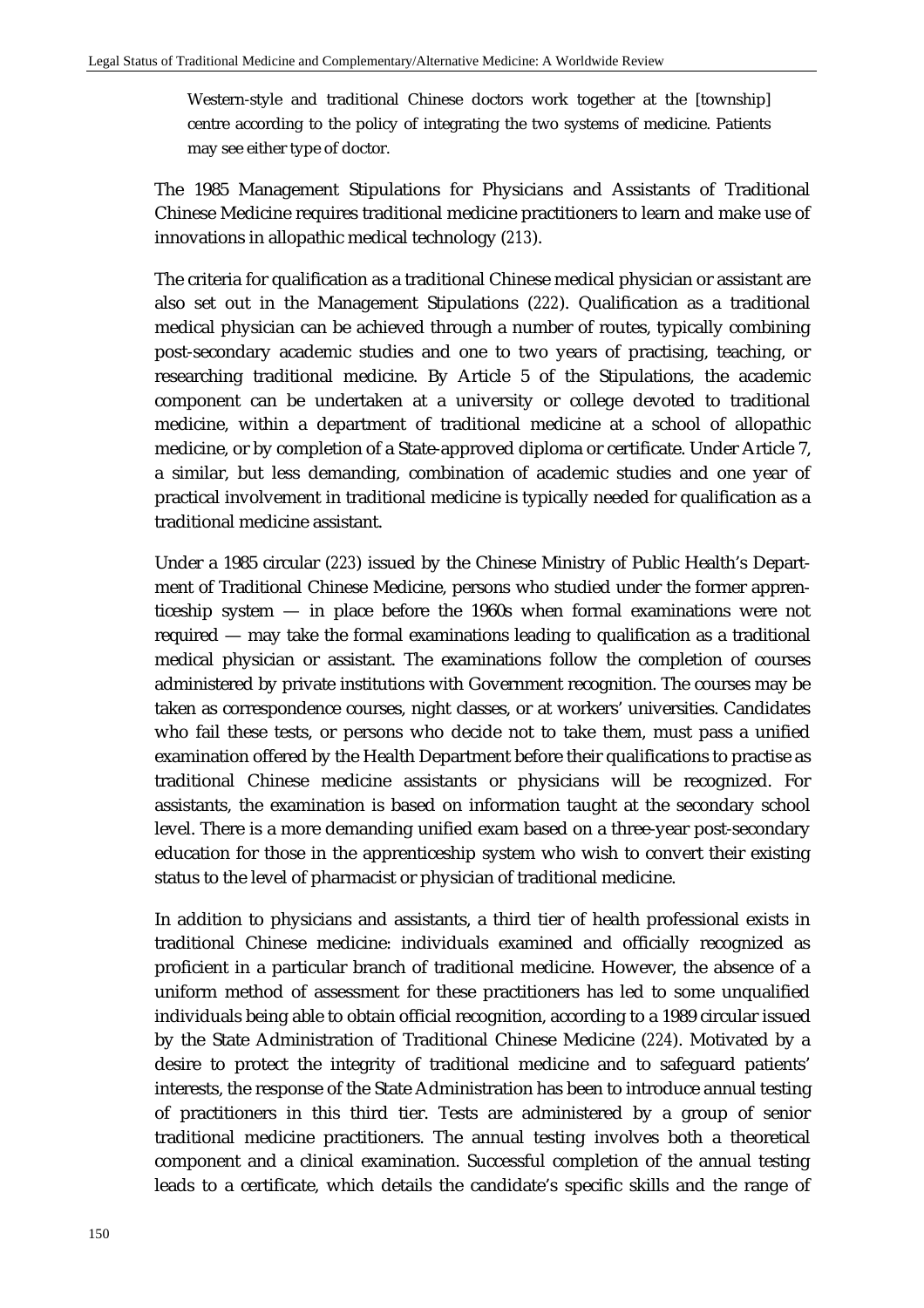diseases that can be treated. Failing the annual test results in cancellation of the candidate's certificate and right to practise, pending re-examination.

Released in 1988, a series of Provisional Management Stipulations (*225*) regulates private health care offered by traditional Chinese medical physicians within the Statesponsored socialist health-care system. Article 4 of the Stipulations endorses an official policy favouring preventive care and instructs private-sector physicians to undertake primary health care as designated by the local health authority. The right to practise traditional Chinese medicine privately is restricted to those who have passed the unified examination and technical assessment or who have met the Ministry of Public Health's requirements for regulation as a health professional and have practised medicine in State-owned or collective medical institutions for three years. A licence must be obtained to open a private practice and the licence holder "shall strictly observe the approved practice, place, range of service and business limits to the practice".

Under 1989 regulations (*226*), traditional Chinese medical assistants are only permitted to open their own practice in rural towns, which include county-level townships and villages. In small towns and cities, they may only serve in private physicians' clinics. Under Article 2, persons with a certified proficiency in a particular branch of traditional Chinese medicine, subject to annual retesting, are only permitted to open a practice at the local county or district level.

Prompted by a desire to protect patients from abuse and deception, regulations concerning medical qigong were enacted in China in 1989 (*227*). Qigong is described in the preamble to the regulations as "a self-cultivation approach to keep fit through dredging meridians, adjusting the mind, and balancing yin, yang, *qi*, and blood to get rid of diseases". The regulations provide that practitioners of qigong must obtain approval from the local health authority to teach qigong in public places. By Article 1, teaching must be based on scientific approaches. Under Article 2, qigong practitioners working in medical institutions must possess medical qigong skills and be qualified as traditional Chinese medical physicians or assistants under the Management Stipulations described above. According to Article 4, those who intend to treat patients with emitted *qi* (energy) must have their methodology and the claimed curative effect approved by the city health authority. If the curative effect is shown to be tenable, based on a study of 30 cases of the same type of illness by a designated medical institution, a licence will be issued. Article 6 prohibits non-medical institutions, including the army, from rendering medical treatment.

### **Education and training**

Traditional Chinese medicine used to be taught through apprenticeships (*217*). Now, there are 57 secondary schools teaching traditional Chinese medicine, with an enrolment of 29 000 students. These schools train medical personnel for rural and basic units. There are also 28 universities and colleges of Chinese traditional medicine and pharmacology, with a total enrolment of 46 000 students, including 2800 undergraduates. Together, these universities and colleges provide 14 professional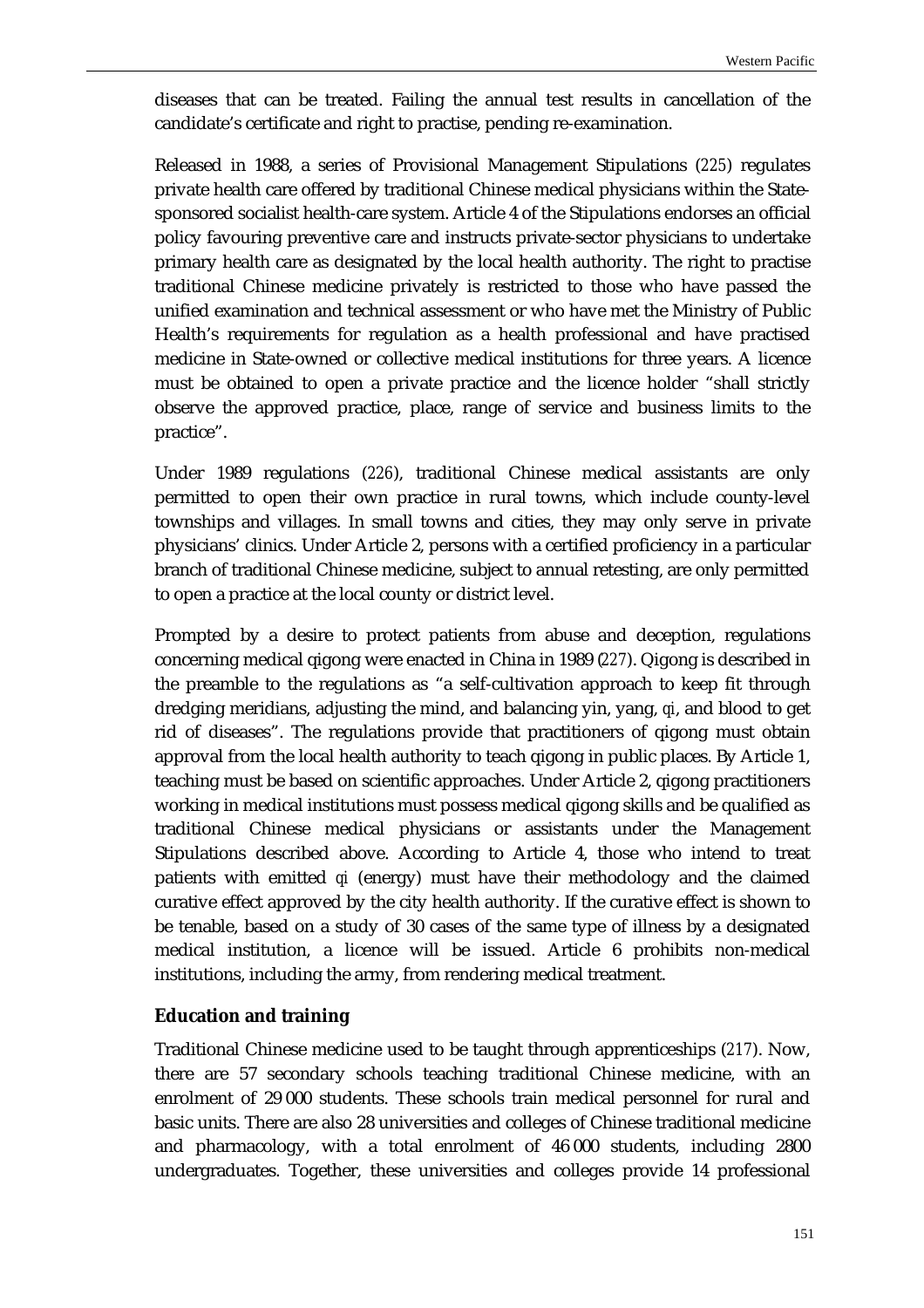undergraduate programmes along with programmes for Master's and Doctorate degrees (*4*). A chiropractic college is presently being established (*81*).

To qualify as a physician of traditional Chinese medicine, a candidate must typically complete five years of study. Admissions standards to colleges or universities generally require completion of middle school (seven grades), but there is some flexibility: in some colleges, a primary school education (four grades) is sufficient (*191*).

As mentioned above, medical education is integrated in China (*228*). Although there are more allopathic medical schools in China than traditional medical schools, every allopathic medical school contains a department of traditional medicine and every traditional medical school contains a department of allopathic medicine. Between 10% and 20% of the teaching in allopathic medical schools is allocated to traditional medicine (*229*). A somewhat greater emphasis is placed on allopathic medicine in colleges of traditional medicine. The Division of Traditional Medicine in the Ministry of Public Health suggests orienting 30% of teaching in these schools to allopathic medicine.

### **Insurance coverage**

Health insurance covers both allopathic and traditional medicine (*218*).

# **Hong Kong Special Administrative Region of China**

# **Background information**

Although traditional Chinese medicine is widely used, allopathic medicine has been the focus of the health care system in the Hong Kong Special Administrative Region of China (Hong Kong SAR) (*230*).

# **Statistics**

In a general household survey conducted by the Census and Statistics Department of the Government of Hong Kong SAR in 1996, it was reported that traditional Chinese medicine practitioners provide 10.5% of medical consultations. An earlier survey showed that up to 60% of Hong Kong SAR's population had used traditional Chinese medicine either for treatment of disease or maintenance of health. According to the 1996 survey, there are 6890 traditional Chinese medicine practitioners in Hong Kong SAR, of whom 66% are full-time practitioners. There are 37 chiropractors practising in Hong Kong SAR (*45*).

There are approximately 2000 types of Chinese medicinal herbs for sale in Hong Kong SAR. About 3300 brands of proprietary traditional Chinese medicines are available, of which 500 brands are manufactured locally. Information provided by the Government's Census and Statistics Department showed that in 1998, 500 trading organizations were involved in the import/export, wholesale distribution, and retail sales of traditional Chinese medicines.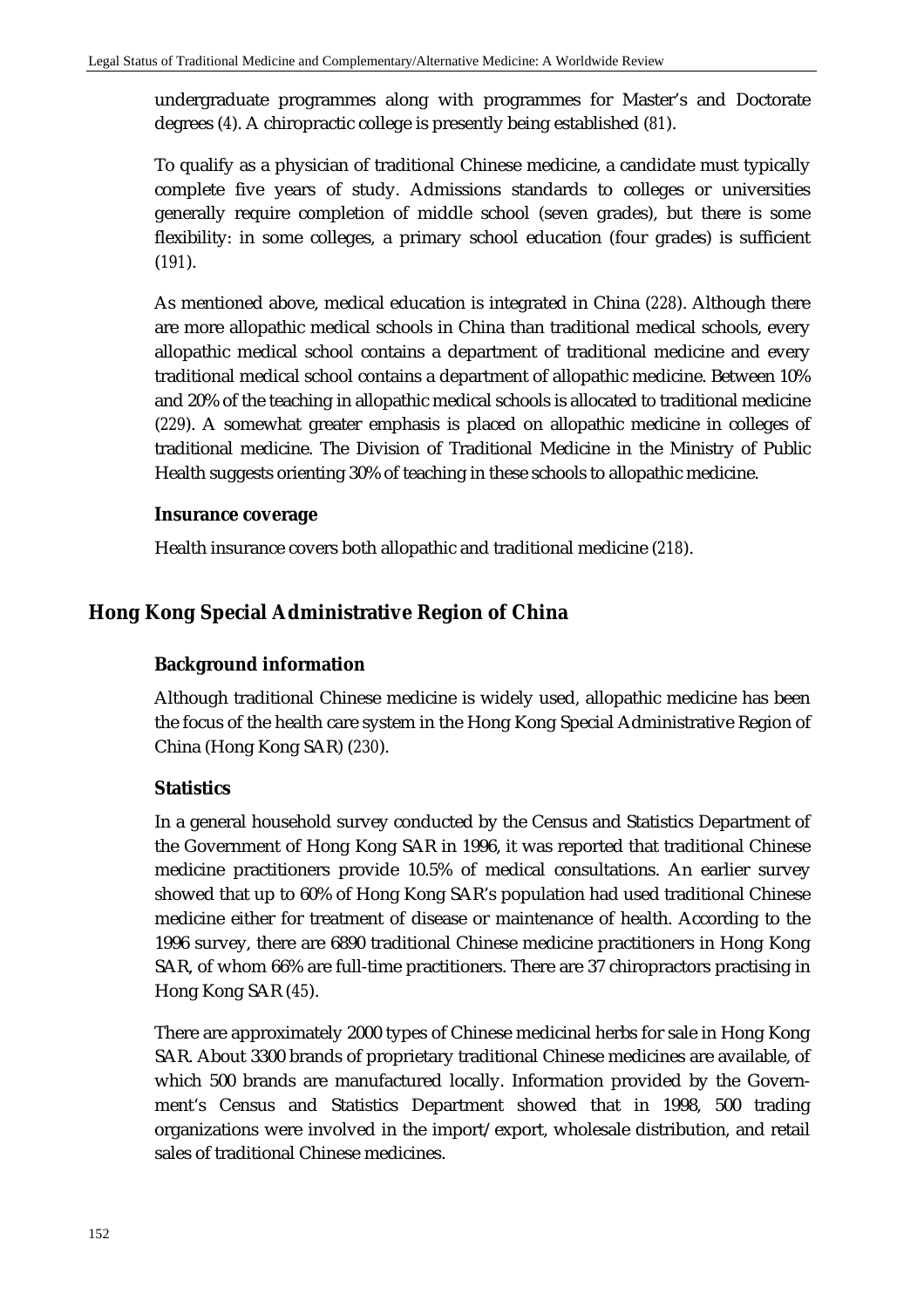### **Regulatory situation**

Until recently, there was no specific legal control or recognition of traditional Chinese medicine in Hong Kong SAR. Regulations fell under the Public Health and Municipal Services Ordinance, which controls the sale of drugs unfit for human consumption, and the Pharmacy and Poisons Ordinance, which prohibits the adulteration of traditional Chinese medicines with allopathic drugs.

The Basic Law of Hong Kong SAR provides that the Government shall formulate policies to develop allopathic and traditional Chinese medicine and to improve medical and health services. In 1989, to promote the proper use and good practice of traditional Chinese medicine, the Secretary for Health and Welfare set up the Working Party on Chinese Medicine. The Party was mandated to review the use and practice of traditional Chinese medicine in Hong Kong SAR. In 1995, the Secretary for Health and Welfare appointed the Preparatory Committee on Chinese Medicine. In March 1997 and March 1999, the Committee submitted reports on the regulation and development of traditional Chinese medicine in Hong Kong SAR.

In his 1997 policy address, the Chief Executive of Hong Kong SAR announced that for the protection of public health, a statutory framework providing legal recognition to traditional Chinese medicine and appropriate regulation of its practice, use, and trade would be established. The Chinese Medicine Bill was drawn up in 1998 and was introduced in the Legislative Council in February 1999.

The Legislative Council passed the Chinese Medicine Ordinance, which is based on self-regulation, in July 1999. The Chinese Medicine Council — a regulatory body comprised of traditional Chinese medicine providers, trade professionals, academics, lay persons, and Government officials — is responsible for implementing the regulatory measures. The Department of Health will provide administrative support and enforce the regulations.

A registration system for practitioners of traditional Chinese medicine will be created in 2000. Likewise, a registration and licensing system to regulate the manufacture and trade of traditional Chinese medicines will be set up in phases in 2000. The safety, efficacy, and quality of proprietary traditional Chinese medicines will be assessed before they are registered. The dispensation, storage, and labelling of traditional Chinese medicines will also be regulated.

### **Education and training**

Educational institutions offer refresher courses for providers and dispensers of traditional Chinese medicine to upgrade their knowledge and skills. Undergraduate courses in traditional Chinese medicine practice and pharmacy have recently been introduced at local universities.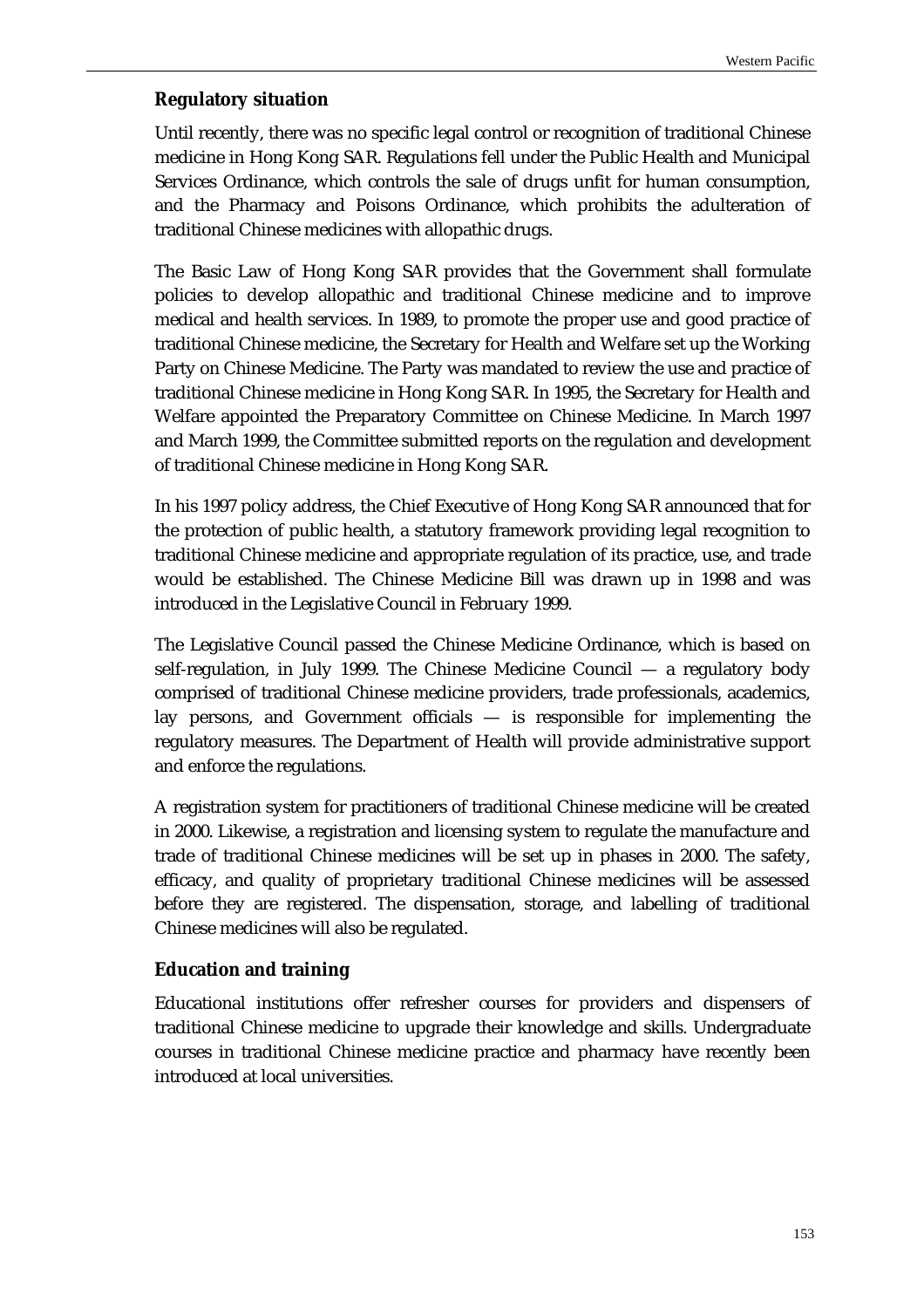# **Fiji**

# **Background information**

In Fiji, both the traditional medicine of the indigenous population and that of Indo-Fijians who brought with them their own medicinal plants and medicinal plant knowledge are practised. Rural Fijians are the primary users of traditional medicine, though its popularity in urban areas is increasing. Traditional medicine practitioners are often consulted before allopathic medical providers. Many allopathic providers also practice traditional medicine (*231*).

# **Statistics**

Founded in 1993, the Women's Association for Natural Medicinal Therapy, a nongovernmental organization promoting traditional medicine, has begun a survey of over 2000 practising providers of traditional medicine in 13 of the 14 provinces in Fiji. In two of these provinces, the surveys have been completed. These surveys and conversations with local people indicate great faith in allopathic medicine even though villagers may find traditional medicine to be more effective and cost efficient. The surveys further suggest that many people, including practitioners of allopathic medicine, use traditional medicine but hesitate to call it such because traditional medicine is associated with witchcraft.

Between 60% and 80% of the population use traditional medicine (*231*). According to Fiji's Biodiversity Strategy and Action Plan, the average Fijian household uses US\$ 200 worth of medicinal plants annually. If these traditional medicines were replaced by allopathic medicines, this would amount to a total of US\$ 75 million annually.

# **Regulatory situation**

The Medical and Dental Practitioners Act of 1971 (*232*) empowers the Minister of Health to issue regulations governing chiropractic, acupuncture, and chiropody. Such regulations were issued in 1976 (*233*).

In 2000, the Cabinet of the Government of Fiji instructed the Minister of Health to develop a national policy on traditional medicine (*231*).

In Fiji, the lawful practice of acupuncture is subject to registration by the Permanent Secretary for Health (*233*). Applicants for registration must prove either that they are licensed as acupuncturists in the United Kingdom, Canada, New Zealand, or any of the states of the United States or that they possess a certificate from the health authorities of China, the Province of Taiwan, Hong Kong Special Administrative Region of China, Singapore, or the Philippines to the effect that they have practised acupuncture in any of those locations for a period of not less than three years.

# **Education and training**

Most students of traditional medicine receive their training through oral instruction from established practitioners (*231*). No great importance is attached to formal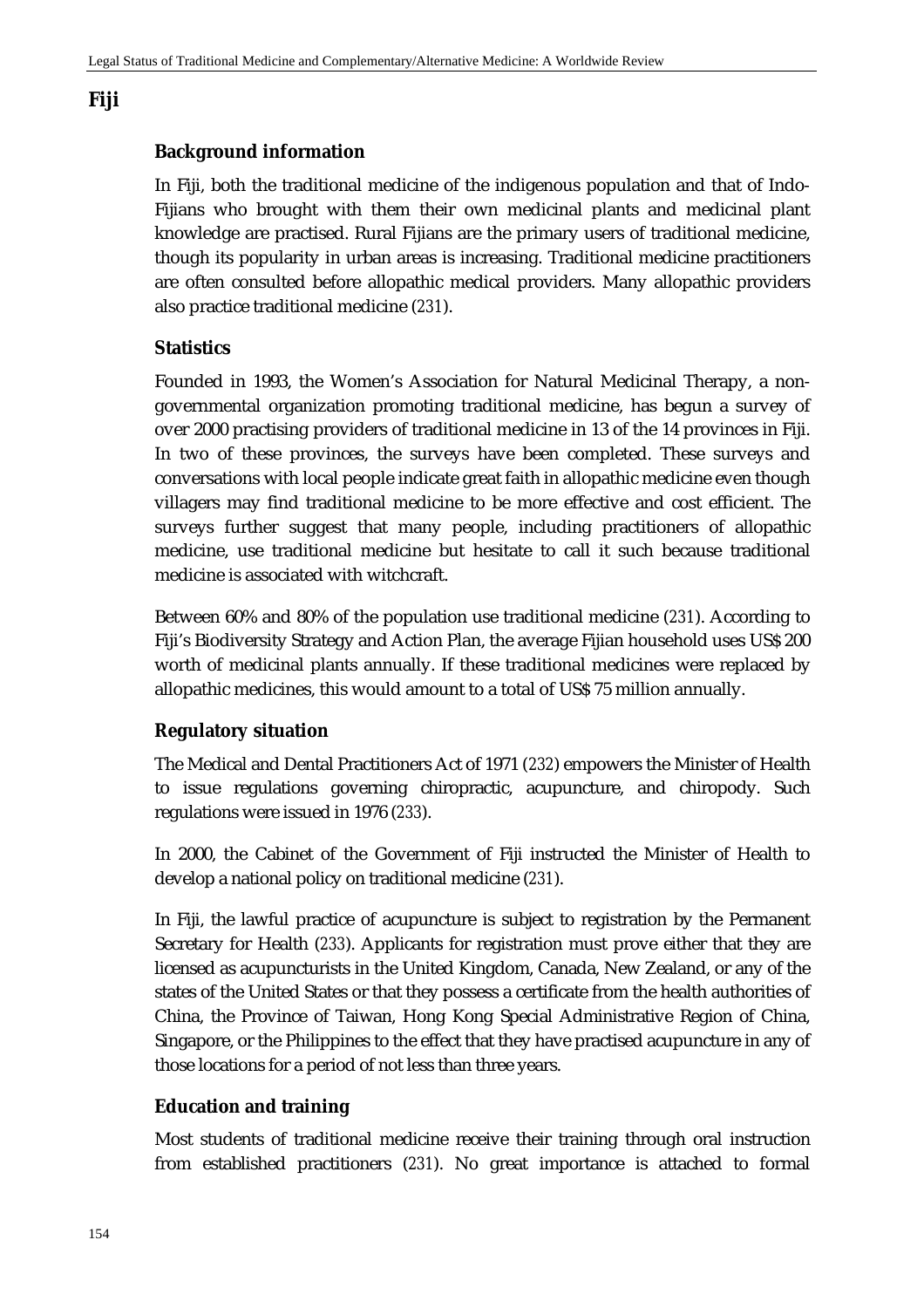education in either traditional medicine or complementary/alternative medicine at universities or medical schools, although some training is done through primary health care.

The Government and medical associations review the qualifications of practitioners, but there is no regulatory measure for recognizing the qualifications. Licensing legislation regulates educational standards for chiropractic (*81*).

#### **Insurance coverage**

Practised outside of the national health care system, traditional medicine is not covered by insurance.

### **Japan**

### **Background information**

In Japan, traditional medicines are classified into two broad groups: kampo medicine and traditional medicine indigenous to Japan (*234*). Traditional Chinese medicine, introduced to Japan between the  $3<sup>rd</sup>$  and  $8<sup>th</sup>$  centuries, was modified to meet local needs and became known as kampo medicine. For about 10 centuries, from the time of its introduction until it was superseded by allopathic medicine in 1875, kampo medicine was the mainstream Japanese medicine.

Following the Meiji Restoration in 1886, the newly established Japanese Government endorsed German allopathic medicine over kampo medicine. After 1885, new doctors were trained only in allopathic medicine, with the result that kampo medicine almost disappeared. By 1920, fewer than 100 doctors were practising kampo medicine (*235*), but after the Second World War, there was a resurgence of public interest in kampo medicine and today it is practised extensively.

Acupuncture, moxibustion, Japanese traditional massage/finger pressure, and judotherapy are also widely practised in Japan.

### **Statistics**

The 1998 production value of kampo medicines in Japan was 97 708 million yen, or 1.7% of total medicine production. Of this, prescription kampo medicines accounted for 83.2%; proprietary medicines, for 15.9%; and household distribution, 0.9% (*236*). A nationwide survey conducted in October 2000 found that 72% of registered allopathic doctors currently use kampo medicines in their clinical services (*237*).

In addition to the 268 611 registered allopathic medical doctors, the number of registered medical practitioners at the end of 1998 included 69 236 acupuncturists, 67 746 moxacauterists, 94 655 massage practitioners, and 29 087 judotherapists (*238*). There were also 125 953 registered pharmacists at the end of 1998 (*239*).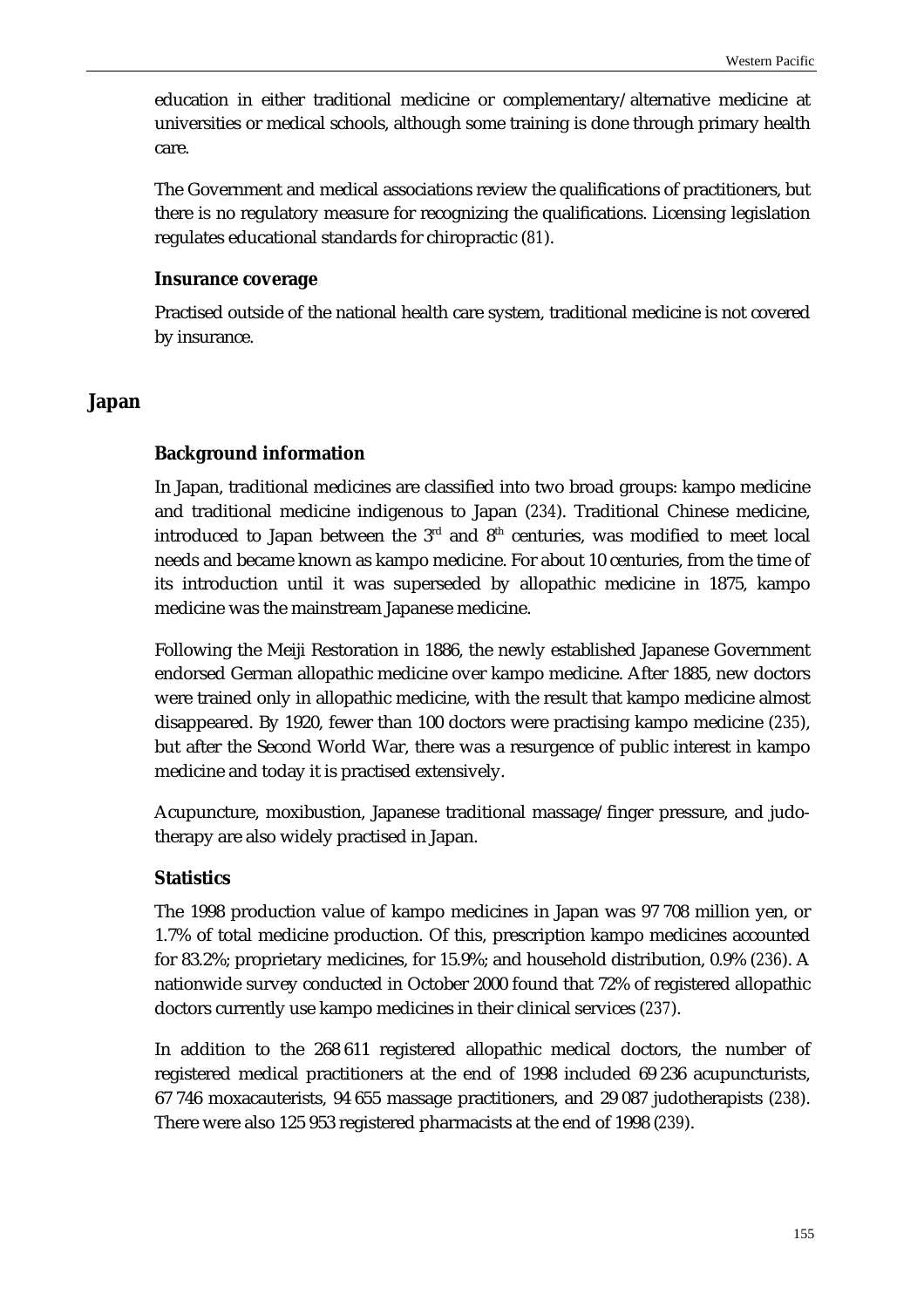### **Regulatory situation**

Under the Medical Practitioners Law 201 of 1948 (*235*), only allopathic physicians may practice medicine, including kampo medicine. However, there are no restrictions on the types of medical procedures allopathic physicians may use in their practice. According to the Pharmacists Law 146 of 1960, a person must be qualified as a pharmacist in order to engage in services related to traditional medicines.

The Subcommittee on Kampo Medicines and Products of Animal and Plant Origin of the Central Pharmaceutical Affairs Council has developed regulations governing kampo medicines as proprietary medicines (*240*). These regulations also apply, with necessary modifications, to prescription medicines. The Pharmaceutical Affairs Law in Japan does not distinguish between traditional and allopathic medicines; both types of preparations are subject to the same regulations.

Kampo medicines are products prepared for use in accordance with kampo medicine formulae (*239*), which, according to the principles set out by the Central Pharmaceutical Affairs Council, are formulae described in established books on kampo medicine currently and frequently used in Japan. The formulae include standard formulae, added or subtracted formulae, and combined formulae. They include formulae containing vitamins B1, B2, and/or C for nutritional supplementation. The extracts prepared from kampo medicine formulae should be limited to those that have previously been used as decoctions. Any ingredient, efficacy, or indication that is not appropriate for proprietary medicines is not accepted.

Standards for medicinal plant materials are included in *Japanese Pharmacopoeia* (*241*), the *Japanese Herbal Medicine Codex* (*242*)*,* and *Japanese Standards for Herbal Medicines*  (*242*)*.*

### *Japanese Pharmacopoeia*

First established in 1886 by the Minister of Health and Welfare, and in accordance with Article 41 of the Pharmaceutical Affairs Law 145 of 1960, the *Japanese Pharmacopoeia* is an official standard regulating the properties and qualities of medicines. Some herbal medicines are included in the *Japanese Pharmacopoeia*. The 14th edition is expected in 2001 (*239, 241*).

### *Japanese Herbal Medicine Codex*

Standards have been established separately for herbal medicines not included in the *Japanese Pharmacopoeia*. Herbal medicines in frequent use, which are not in the *Japanese Pharmacopoeia,* are examined according to specific criteria and made official by inclusion in the *Japanese Herbal Medicine Codex* (*242*).

### *Japanese Standards for Herbal Medicines*

Published in 1993, *Japanese Standards for Herbal Medicines* contains 248 articles: 165 from the *Japanese Pharmacopoeia* (XII) and 83 from the *Japanese Herbal Medicine Codex*. When using substances listed in *Japanese Standards for Herbal Medicines* as materials or ingredients of pharmaceutical products to be manufactured in, or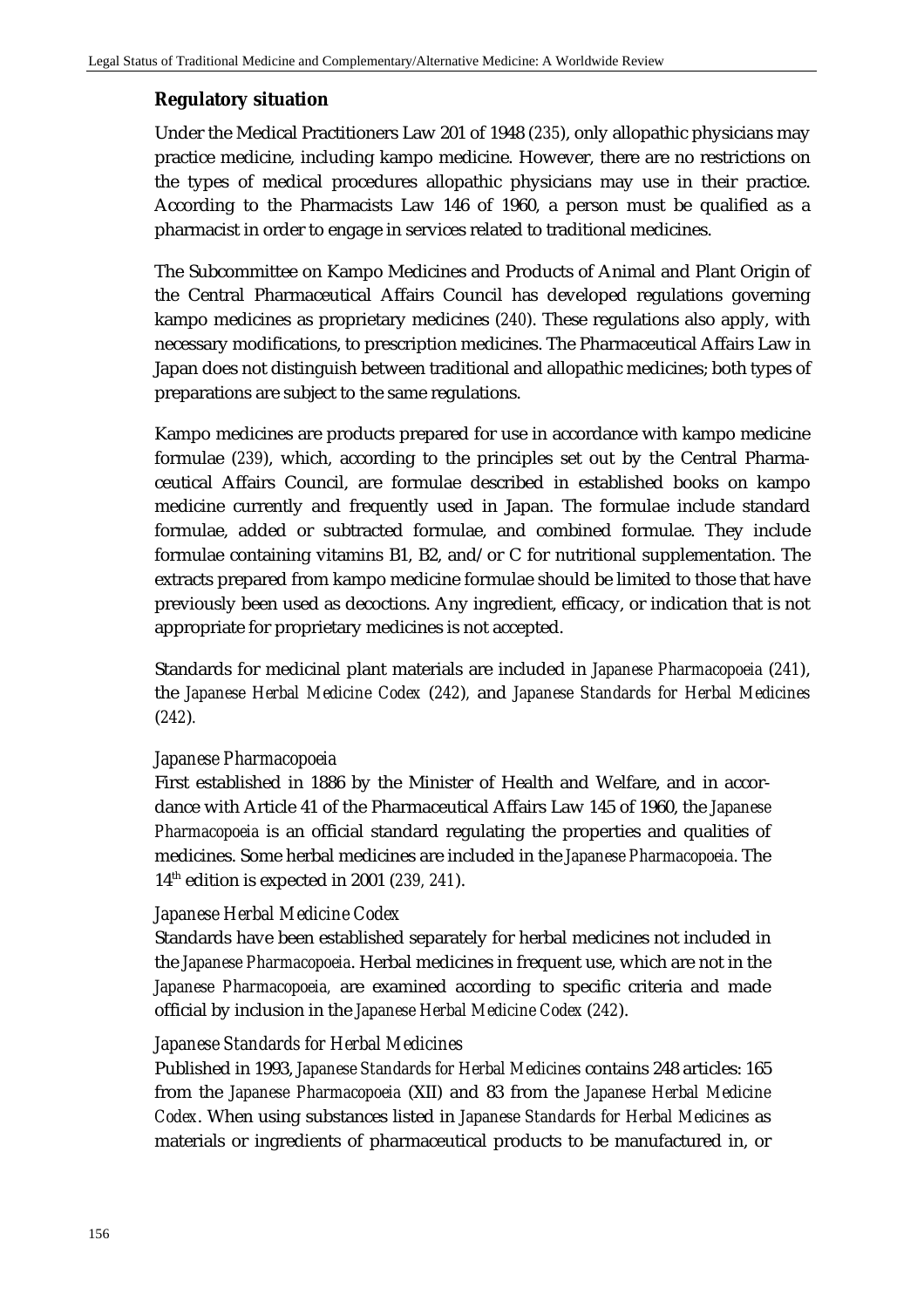imported into, Japan, manufacturers and importers should comply with the provisions in this book (*242*).

When the Pharmaceutical Affairs Law was amended in April 1993, the Regulations for Manufacturing Control and Quality Control of Drugs were changed from manufacturing requirements for drug companies to a prerequisite for licences to manufacture drugs. The Regulations, including new validation requirements, came into effect in April 1996. Moreover, good manufacturing practices for investigational products were adopted via a notice issued by the Director-General of the Pharmaceutical Affairs Bureau of the Ministry of Health and Welfare in April 1997.

The Japan Pharmacists Education Centre (*243*) issues a certificate for pharmacists specializing in kampo medicines and herbal materials in accordance with its own qualification criteria. Renewal of this certification is required every three years.

In 1990, the Society of Japanese Oriental Medicine (*235*) started a registration system of allopathic physicians specializing in kampo medicine. This system requires all registered specialists to attend authorized meetings of the Society and to present relevant scientific papers and medical journals at the meetings. This registration system requires registration as a specialist in kampo medicine to be renewed every five years, in accordance with the rules set out by the Society.

The Practitioners of Massage, Finger Pressure, Acupuncture and Moxibustion, etc. Law 217 of 1947 stipulates in Article 1 that anyone other than an allopathic physician who wishes to practise acupuncture, moxibustion, or massage/finger pressure must pass the relevant national examination and obtain either a licence in massage/finger pressure alone or a combination licence in acupuncture, moxibustion, and massage/finger pressure from the Minister of Health and Welfare.

Article 2 outlines the requirements that must be met in order to take the national exams: candidates must be eligible to enter a university according to Article 56 of the School Education Law 26 of 1947; have studied more than three years at a school recognized by the Minister of Education, Science, and Culture or at a training institution recognized by the Minister of Health and Welfare; and have obtained the knowledge and technical skill necessary to be an acupuncturist, moxacauterist, or massage practitioner, including knowledge of anatomy, physiology, pathology, and hygiene.

In Article 18.2, an exception to these criteria is made for persons with visual impairment: persons with visual impairment, as defined by a Ministry of Health and Welfare ordinance, may take the exams if they are eligible to enter a high school according to Article 47 of the School Education Law 26 of 1947; have studied at a school recognized by the Minister of Education, Science, and Culture or at a training institution recognized by the Minister of Health and Welfare; and have obtained the knowledge and technical skill necessary to be an acupuncturist, moxacauterist, or massage practitioner, including at least three years of study in anatomy, physiology, pathology, and hygiene for certification as a massage practitioner only or five years of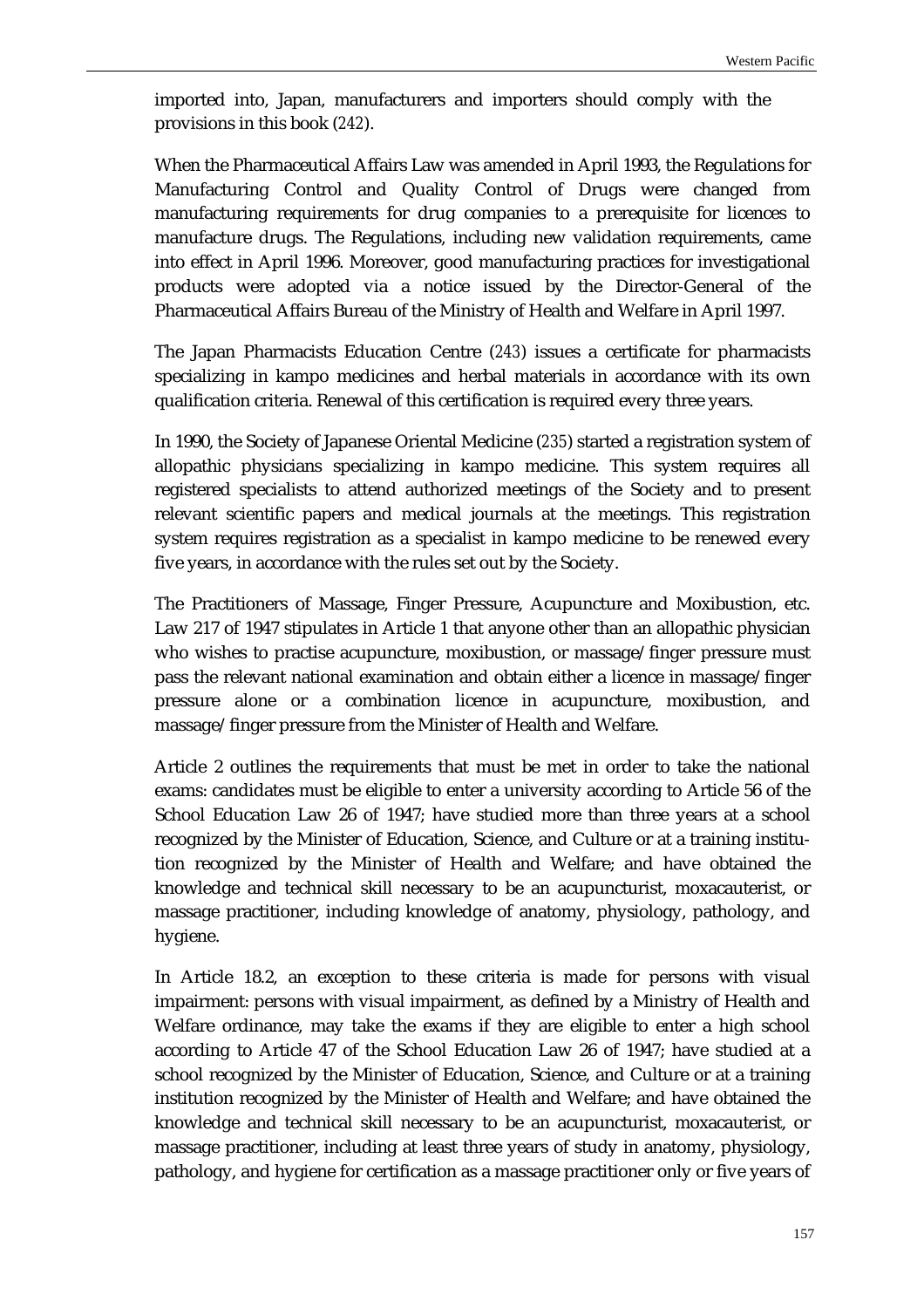study in anatomy, physiology, pathology, and hygiene for joint certification as an acupuncturist, moxacauterist, and massage practitioner.

In 1999, the Japan Society for Acupuncture and Moxibustion (*244*) began a registration system for allopathic medical doctors specializing in acupuncture and moxibustion. The rules for qualification set out by the Society require registration to be renewed every five years.

Judotherapists are regulated under the Judo Therapists Law 19 of 1970. By Article 3, in order to become qualified as a judotherapist, a candidate must pass the national judotherapist examination and obtain a licence from the Minister of Health and Welfare. Under Article 12, candidates must be eligible to enter a university according to Article 56 of the School Education Law 26 of 1947; have studied more than three years at a school recognized by the Minister of Education, Science, and Culture or at a training institution recognized by the Minister of Health and Welfare; and have obtained the knowledge and technical skill necessary to be a judotherapist, including knowledge of anatomy, physiology, pathology, and hygiene.

# **Education and training**

As of 2000, there are 80 medical schools offering six-year allopathic medical programmes in Japan. Though there is no systematic programme exclusively teaching kampo medicine, the Toyama Medical and Pharmaceutical University offers a fouryear postgraduate Doctorate programme in kampo medicine as well as the only officially recognized undergraduate medical curriculum where kampo medicine is taught alongside allopathic medicine (*235*).

A 1998 national survey reported that 18 medical schools have either an elective or required class on complementary/alternative medicine, mainly kampo medicine and/or acupuncture (*245*). Beginning in 1998, each year the Japan Society for Oriental Medicine offers a summer programme in kampo medicine for 60 undergraduate students of allopathic medical schools (*246*).

Forty-six colleges and universities across Japan provide four-year undergraduate programmes in pharmaceutical sciences with traditional medicines as part of the curriculum, with a new enrolment of 7720 students in these programmes each year (*239*). The Research Institute for Natural Medicines (*247*), established in 1963 as part of the national Toyama Medical and Pharmaceutical University, is a unique national research institute in the fields of kampo medicine and pharmaceutical sciences. It provides undergraduate, two-year Master's, and four-year Doctorate programmes. In April 2000, the Japan Pharmacists Education Centre launched a special training course on kampo medicine and herbal materials in collaboration with the Japanese Society of Pharmacognosy (*243*).

Both acupuncturists and moxacauterists must complete a minimum three-year training programme. Twenty-two schools and training institutions offer three-year programmes in acupuncture and moxibustion. One university offers a four-year programme. Eighty-seven schools and training institutions offer joint programmes in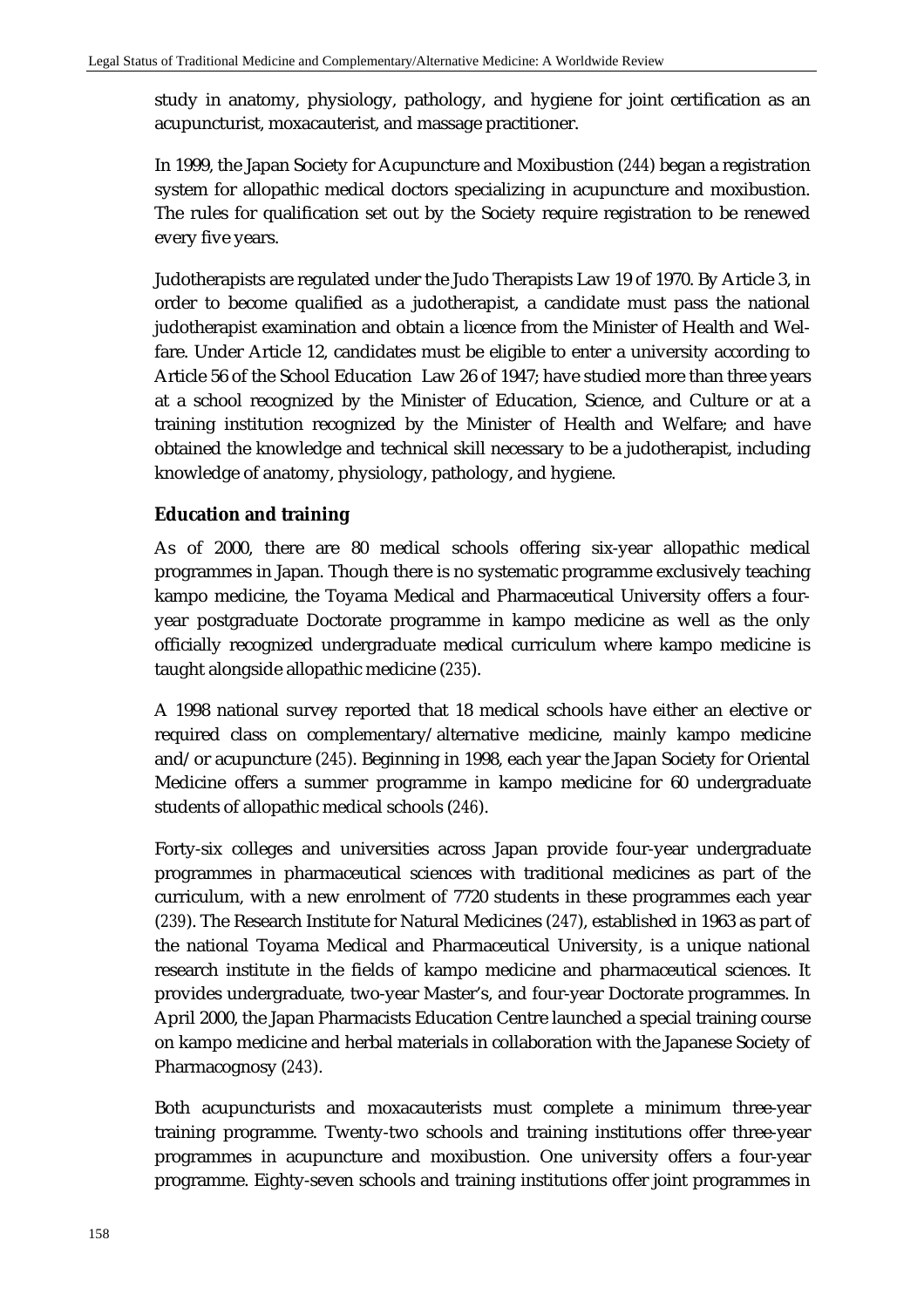acupuncture, moxibustion, and Japanese traditional massage/finger pressure. Seven of these are five-year programmes and 22 are three-year programmes. There are 91 schools and training institutions offering a three-year programme in only Japanese traditional massage/finger pressure (*238*). Twenty-five schools and training institutions offer three-year programmes in judotherapy (*238*).

For visually impaired persons, 31 schools and training institutions offer three-year programmes in Japanese traditional massage/finger pressure alone and seven schools and training institutions offer five-year joint programmes in acupuncture, moxibustion, and Japanese traditional massage/finger pressure (*238*).

#### **Insurance coverage**

As of April 2000, the National Health Insurance Reimbursement List included 147 prescription kampo formulae and 192 herbal materials used in prescription kampo formulae. Acupuncture, moxibustion, Japanese traditional massage, and judotherapy are also covered by national health insurance (*238*).

# **Kiribati**

#### **Background information**

Kiribati traditional medicine includes bonesetting, herbal medicine, massage, traditional birth attendance, and word and wind medicine (*248*). Allopathic medicine was introduced to Kiribati during the colonial period in the early 1890s. In the 1940s, traditional medicine was outlawed on the grounds that there was no scientific evidence as to its efficacy. Despite the prohibition, traditional medicine continued to be practised (*249*).

### **Regulatory situation**

The Medical and Dental Practitioners (Amended) Act of 1981 (*250*) authorizes some aspects of traditional medicine in Section 37, which states, "Nothing in the Medical and Dental Practitioners Ordinance shall affect the right of anyone of Kiribati to practise in a responsible manner Kiribati traditional healing by means of herbal therapy, bonesetting and massage, and to demand and recover reasonable charges in respect of such practice."

#### **Lao People's Democratic Republic**

#### **Background information**

The Lao phrase for traditional medicine is *ya phurn meung*, which translated literally means "medicine from the foundation of the country". Lao traditional medicine dates back to at least the  $12<sup>th</sup>$  century, when the country was united. With unification, traditional Buddhist and Indian medical systems were integrated into the society, quickly influencing traditional Laotian medicine. Allopathic medicine came to the Lao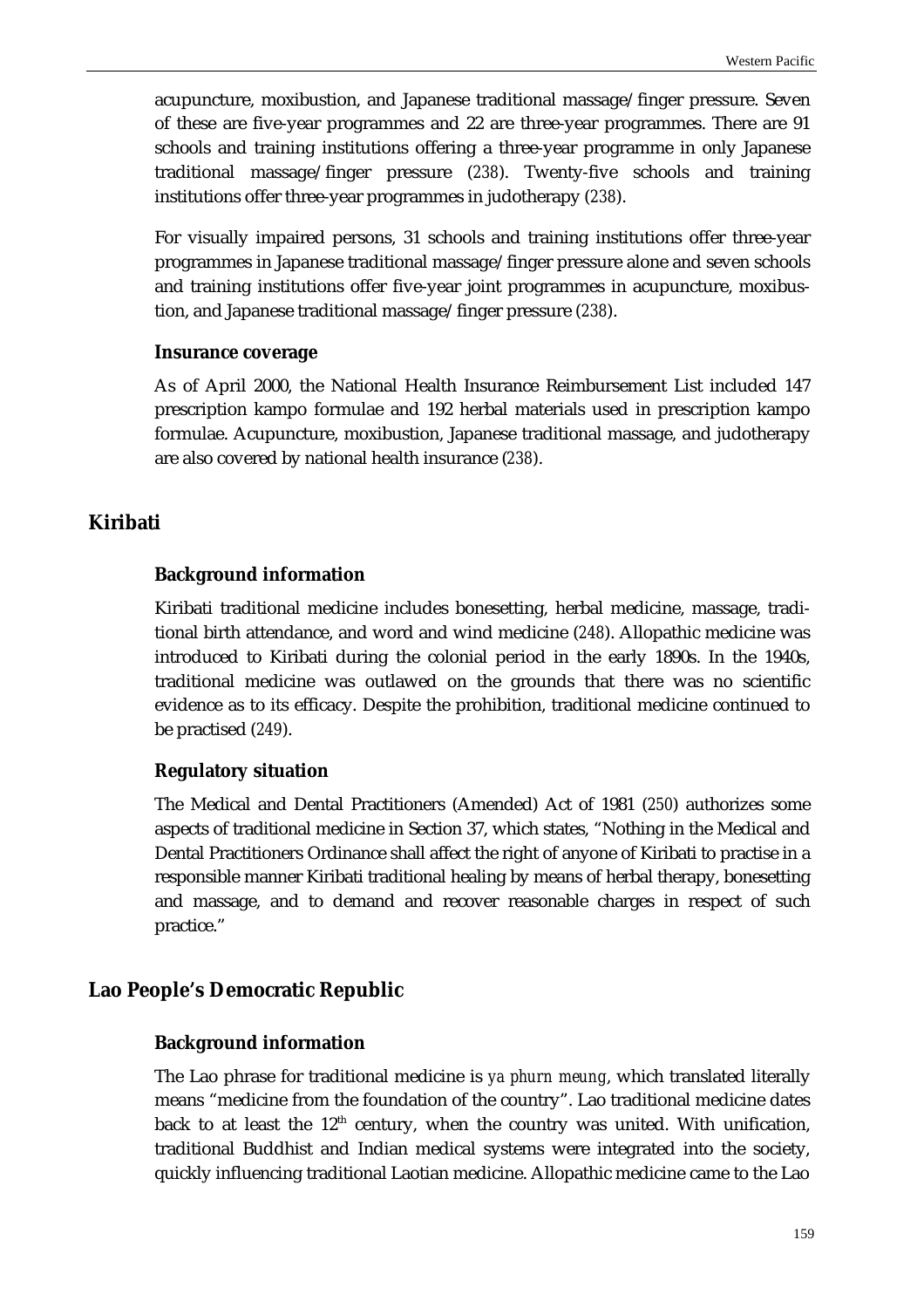People's Democratic Republic in 1893 when the French invaded the country. Lao traditional medicine remains an important element in the prevention and treatment of disease (*251*).

### **Statistics**

Thirty to forty per cent of both allopathic and traditional medicines are produced domestically. There are seven factories producing allopathic medicines in Laos. Three factories in the Vientiane municipality produce traditional medicines. There are traditional medicine hospitals at all levels (*251*).

### **Regulatory situation**

The Lao People's Democratic Republic has a national programme on traditional medicine with a five-year work plan.

The third in a series of national seminars on traditional medicine was held in February 1993 to review the use of traditional medicine in primary health care at the provincial and district levels. A draft national policy on traditional medicine was discussed at a national workshop on traditional medicine held in December 1995 and thereafter submitted to the Ministry of Health (*252*).

### **Education and training**

In 1996, training courses were held in Sayaboury and Champasack provinces on the use of traditional medicine in communities (*206*). The courses were intended to promote the rational use of traditional medicine.

# **Malaysia**

### **Background information**

Traditional medical practices brought by Indian and Chinese traders and migrants complemented, but did not replace, the indigenous medical system in Malaysia. The introduction of Islam by Indians and Arabs, on the other hand, led to major changes in the traditional medical system. Among them was treatment by recitation of verses from the Koran.

The diversity in medical systems in Malaysia reflects the diverse population of Malay, Chinese, Indian, and indigenous heritage. In addition to allopathic medicine, the major systems of medicine practised in Malaysia include ayurveda, siddha, unani, traditional Chinese medicine, and traditional systems of medicine, such as that provided by traditional medicine practitioners, spiritualists, bonesetters, traditional birth attendants, and others who use home remedies. Medical options also include homeopathy, naturopathy, reflexology, aromatherapy, and chiropractic.

Traditional Malay medical practices can be traced mainly to Indonesia. These medical practices are especially popular among Malay in rural areas and rely on practical experience and observation handed down orally and in writing from generation to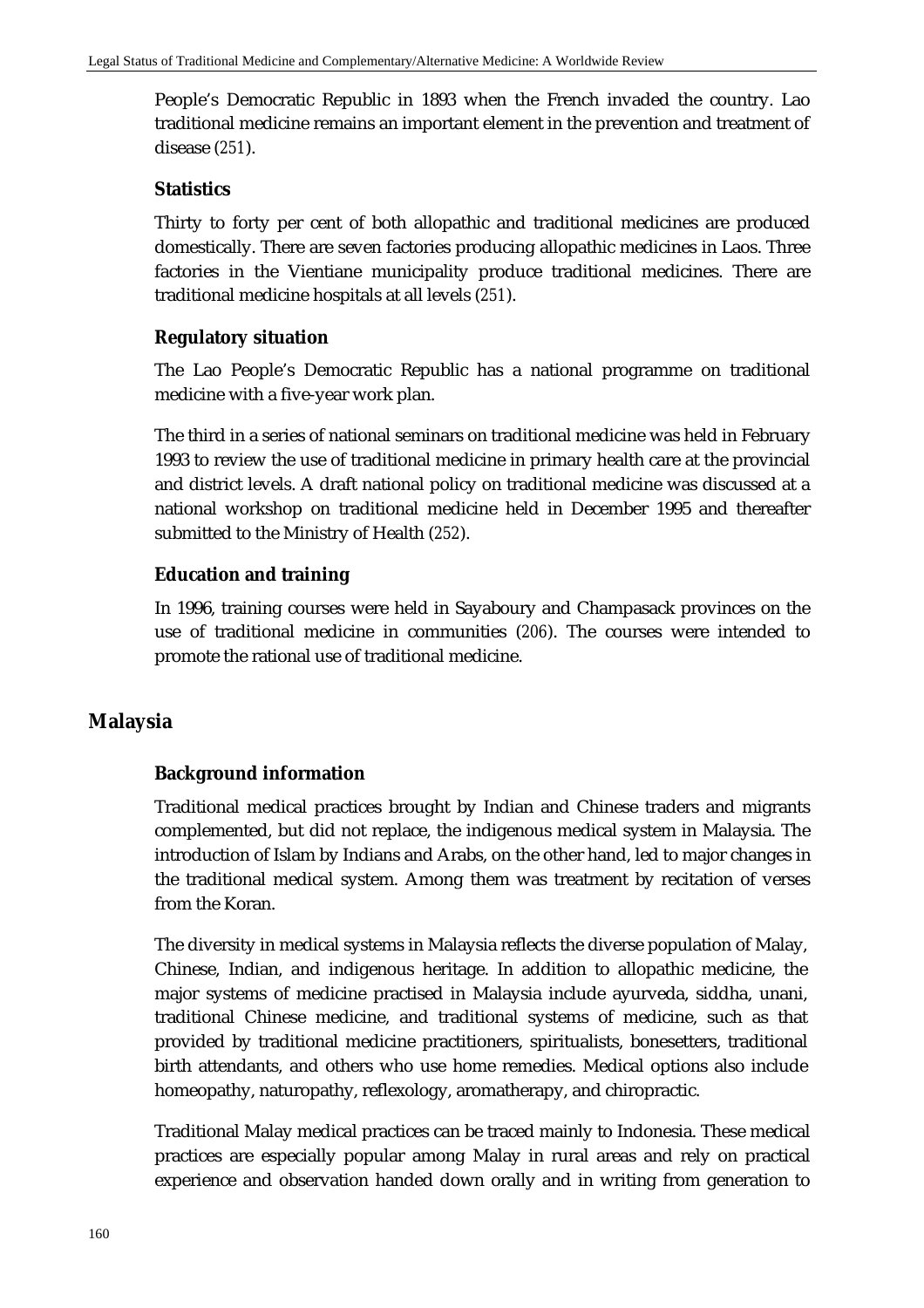generation. Medical treatment may include reciting incantations over water and giving it to the patient to drink, administering herbs internally or externally, giving amulets, and prescribing special baths, with lime flowers or holy water, for example. More than one of these options may be used and more than one traditional medicine practitioner may be called upon.

Chinese traditional medicine is believed to have been introduced into Malaysia by Chinese migrants working in the tin mines. These migrants brought herbal medicines as well as other forms of treatment, including acupuncture. Chinese medical practitioners hold high status and are known as *sinseh*. Today, traditional Chinese medicine is also used in urban centres.

Siddha, ayurveda, and unani — all traditional Indian medical systems — are practised in Malaysia. The majority of medicines used in these systems are of vegetable, mineral, and animal origin. Herbal preparations and herbal products are imported from India as medical tablets, oils, ointments, metals, mineral concoctions, and herbal powders.

### **Statistics**

The 1996 National Health & Morbidity Survey II found that 2.3% of the people sampled consulted a traditional or complementary/alternative medical practitioner and 3.8% used both allopathic medicine and traditional Chinese medicine. Although no statistics are available, traditional medicine is mainly practised by providers of traditional medicine, whereas allopathic medical providers practise complementary/alternative medicine as well as allopathic medicine.

In Malaysia, sales of traditional and complementary/alternative medicines are estimated to be 1000 million Malaysian ringgit annually, compared with a market of 900 million Malaysian ringgit for allopathic pharmaceuticals.

There are 12 chiropractors practising in Malaysia (*45*).

### **Regulatory situation**

The official health care system adopted and implemented by the Malaysian Government is an allopathic one. Subsection 1 of Section 34 of the Medical Act of 1971 contains the following broad general exemption (*253*):

Subject to the provisions of subsection 2 and regulations made under this Act, nothing in this Act shall be deemed to affect the right of any person, not being a person taking or using any name, title, addition or description calculated to induce any person to believe that he is qualified to practise medicine or surgery according to modern scientific methods, to practise systems of therapeutics or surgery according to purely Malay, Chinese, Indian or other native methods, and to demand and recover reasonable charges in respect of such practice.

Subsection 2 limits the treatment of eye diseases to practitioners of allopathic medicine. Likewise, the Poisons Ordinance of 1952 restricts the use of certain substances to practitioners of allopathic medicine.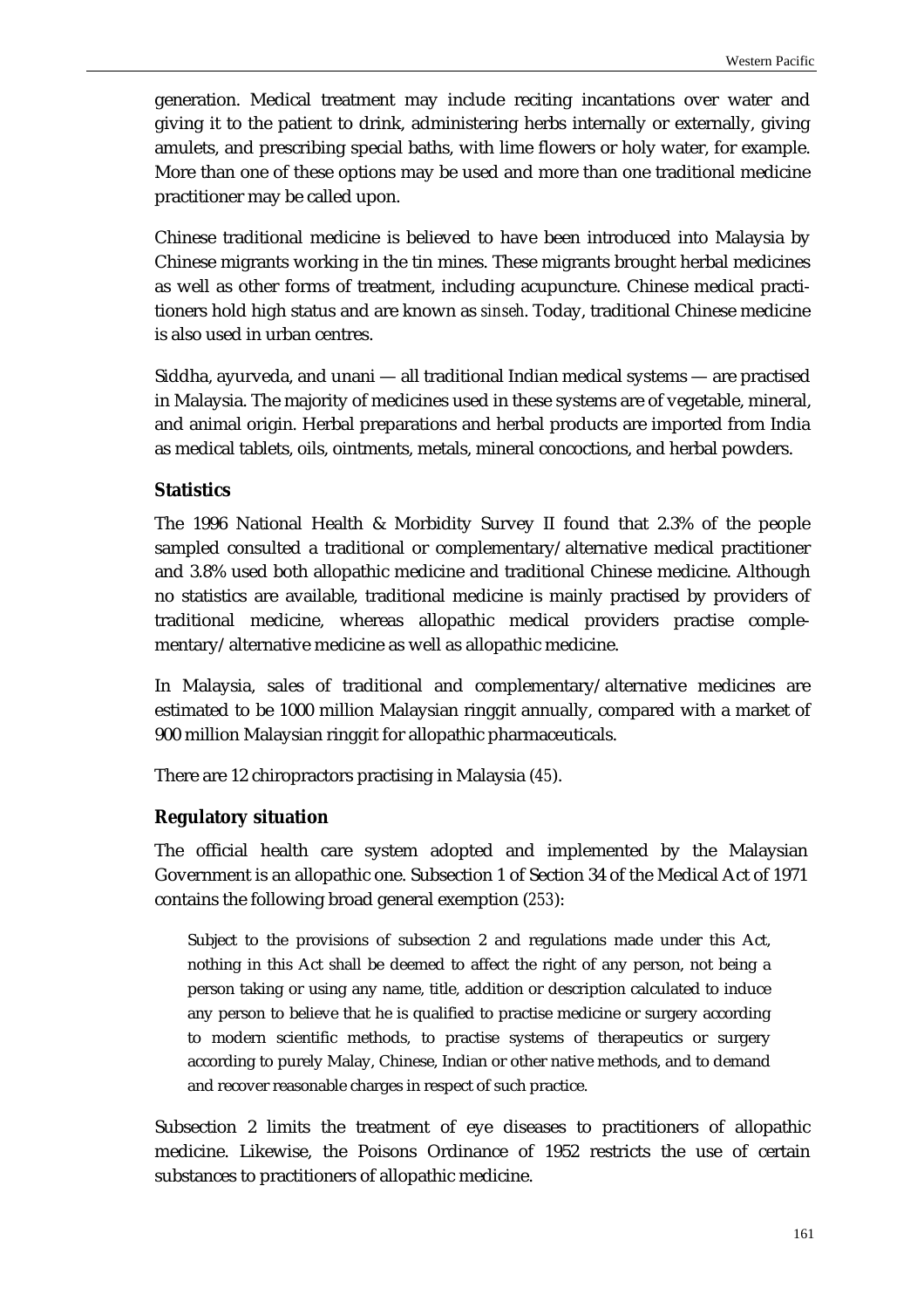The Midwives (Registration) Regulations of 1971 (*254*) legalize the practice of eligible traditional birth attendants. Subsection 2 of Section 11 of the Regulations permits midwifery to be practised by the following:

Any person untrained in the practice of midwifery, who within four years of the commencement of [the Midwives Act of 1966] satisfies the Registrar that such person has during a period of two years immediately preceding application for registration . . . attended to women during childbirth.

There are no other laws affecting traditional medical practice in Malaysia; however, there are a number of laws that regulate the production and sale of traditional medicines. These are the Poison Act of 1952, Sale of Drug Act of 1952, Advertisement and Sale Act of 1956, and the Control of Drugs and Cosmetics Regulations of 1984. Since 1992, traditional medicine products have been registered (*255*).

The Drug Control Authority is responsible for product registration, including quality and safety. Every manufacturer of traditional medicine is required to comply with good manufacturing practices, and importers are required to comply with good storage practices. All homeopathic medicines have to be registered with the National Pharmaceutical and Drug Control Board (*53*).

In the past, the Government has taken a neutral stand on the practice of traditional Chinese medicine. However, in recognition of the current and potential contribution of traditional and complementary/alternative medicine to health care, the Government is now considering bringing traditional Chinese medicine into the official health care system (*255*). The Ministry of Health has set up the Steering Committee on Complementary Medicine with a multisectoral membership to advise and assist the Minister in formulating policies and strategies for monitoring the practice of traditional Chinese medicine in the country.

A national policy is being drafted on traditional Chinese medicine to encourage established practitioners to form their own self-regulatory bodies. These bodies will enable a system of official recognition of member-practitioners. To ensure that the qualifications of practitioners are recognized and can be accredited for formal registration, the bodies are required to set formal standards, including training, for their own practices. They are also encouraged to update the skills and knowledge of their members. The Unit of Traditional Chinese Medicine has been established at the Primary Health Care Section, Family Health Development Division, Ministry of Health. It will be responsible for monitoring and facilitating the implementation of the Ministry's policies as well as strengthening national and international collaboration.

There is no chiropractic law.

# **Education and training**

Recently, the umbrella body for traditional Chinese medicine has issued a Practice Approval Certificate for practitioners who have taken its courses or courses from a recognized university. This certificate is needed for a Business License Certificate.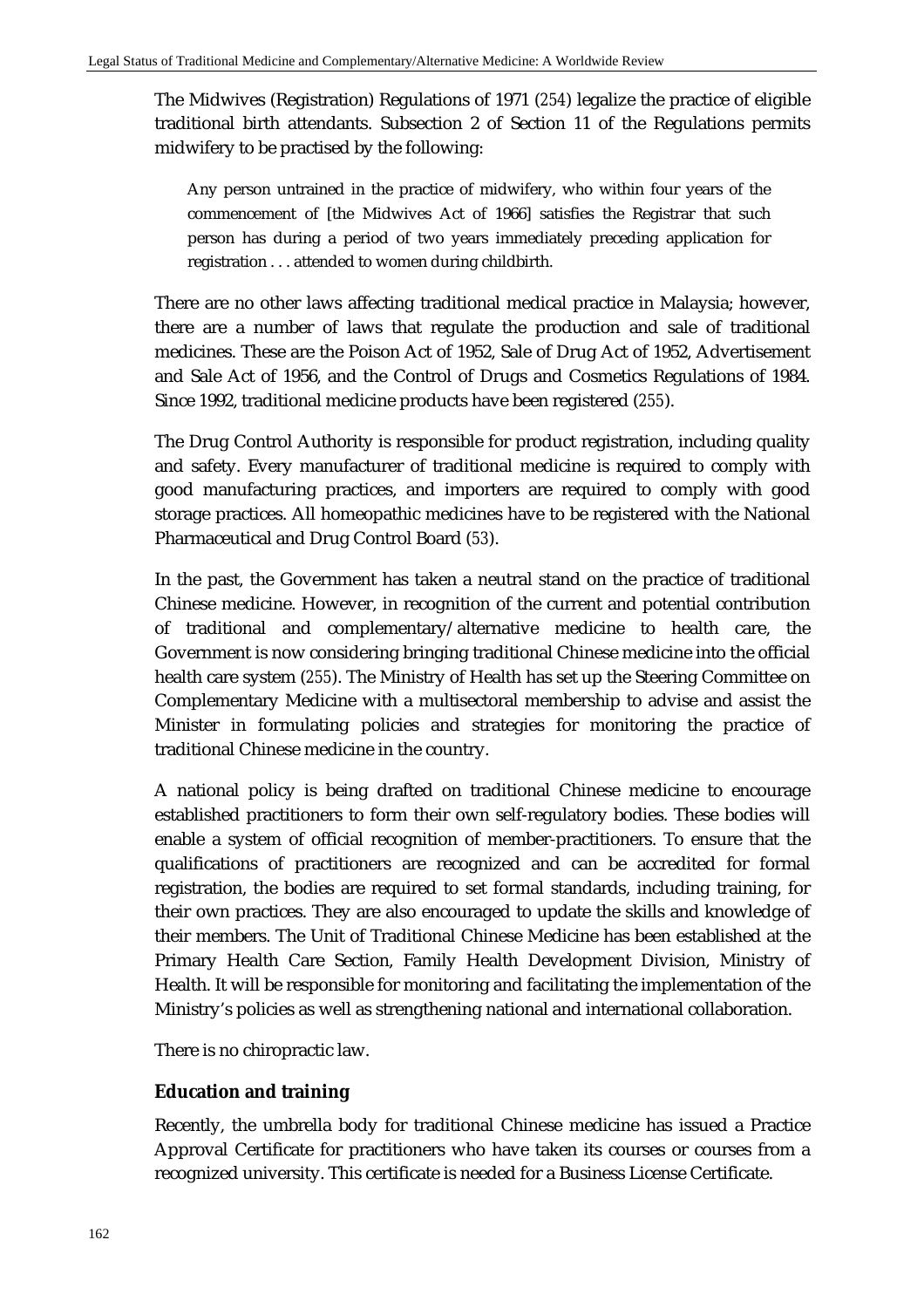Homeopathy will be introduced as a discipline at the newly established Faculty of Biomedicine (*53*).

#### **Insurance coverage**

Neither national healthcare insurance nor private insurance covers traditional Chinese medicine in Malaysia.

# **Mongolia**

### **Background information**

Traditional Mongolian medicine has a known history of more than 2500 years. Rooted in Tibetan and Indian medicine, traditional Mongolian medicine is part of the broader cultural heritage of the people and reflects their lifestyle as well as geographic and climatic conditions.

From the 1930s until the end of the 1980s, traditional medicine was officially ignored. Socio-economic changes in Mongolia during the 1990s led to the development of the national culture, including revival of the traditional medical heritage. Traditional medicine is now more popular and accessible to communities.

Acupuncture and moxibustion have gradually been recognized as clinically effective in the treatment of disease and in the promotion of health. In 1991, two non-governmental organizations, the Association of Acupuncture and the Association of Traditional Medicine, were established (*256*).

### **Statistics**

There is one 100-bed hospital for traditional medicine, 15 small traditional medicine hospitals with 10 to 20 beds, 19 outpatient clinics for traditional medicine near Government health centres, and 81 private clinics and units of traditional medicine. There are also five manufacturing units for traditional medicines (*257*). Including those who have taken short-term courses in traditional medicine, there are about 600 — from a total of 5875 — allopathic physicians providing traditional medicine, acupuncture, and glass-cupping therapy.

### **Regulatory situation**

The Government of Mongolia considers traditional medicine to be an important health care resource for the population and is therefore working to incorporate traditional medical remedies into the official health service (*258*).

In 1991, the Health Minister issued an order to begin developing traditional medicine from 1991 to 1995. This led to the establishment of an official structure for traditional medical care within the overall health system. In 1996, the Ministry of Health and Social Welfare worked out a development plan for traditional medicine for 1997–2000, focusing on training new personnel, standardizing training curricula, improving research, and expanding the manufacture of herbal medicines. A draft policy on the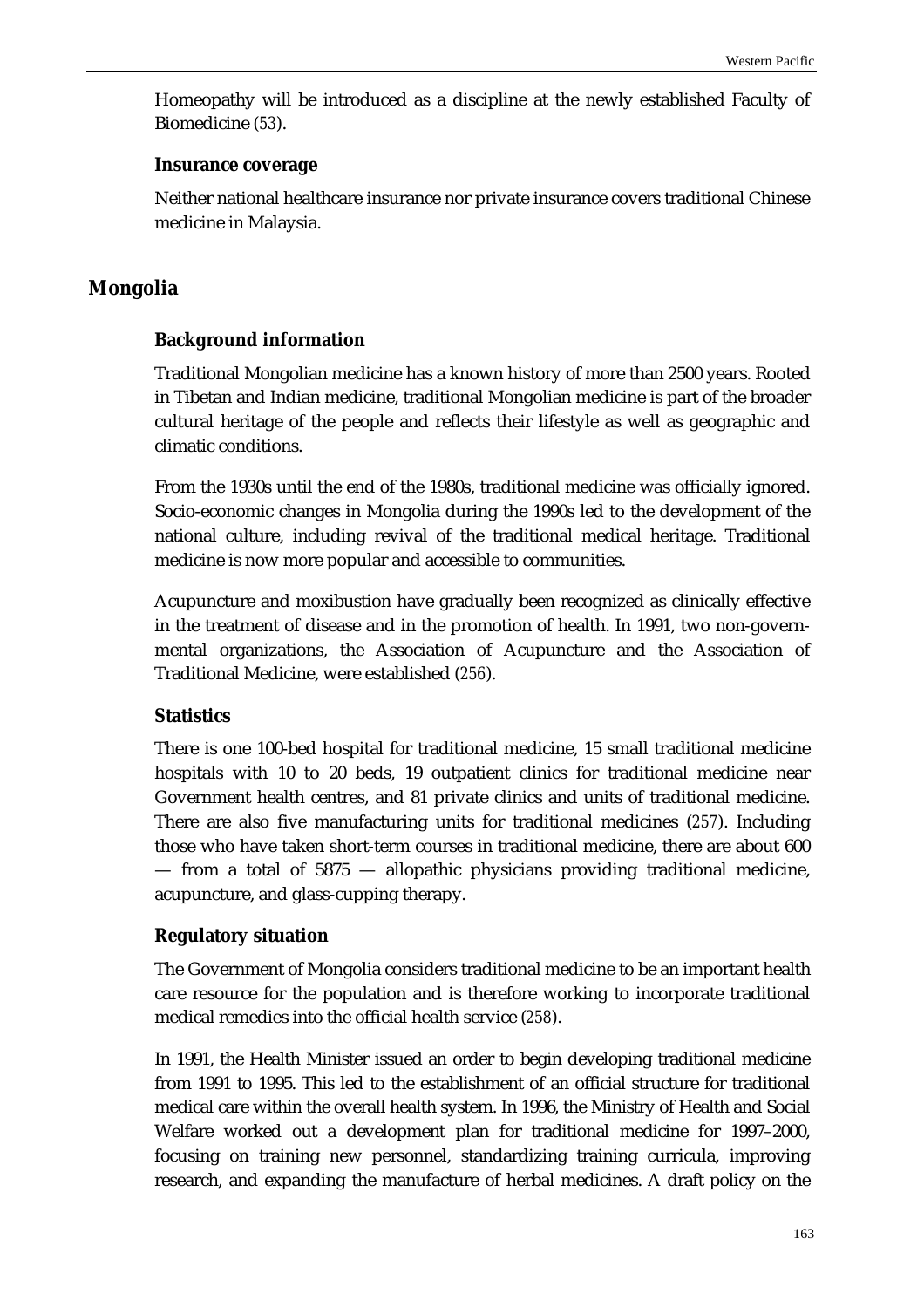development of Mongolian traditional medicine was discussed at the Conference on National Policy on Traditional Medicine in 1998 and was adopted by the State Great Khural Parliament on 2 July 1999 (*258*). This document contains plans for developing Mongolian traditional medicine over the next 10 to 15 years and covers 19 areas of work, including the following:

- ♦ developing the structure and organization of hospitals of traditional medicine further;
- ♦ interrelating the activities of training and re-training of traditional medicine personnel;
- ♦ producing safe herbal medicines with naturally extracted herbs, in line with good manufacturing practices;
- ♦ providing support to doctors of traditional medicine and to private health institutions;
- ♦ exploring possibilities of curing critical diseases with traditional methods;
- ♦ applying some methods of traditional medicine to ambulance services as well as primary health care.

### **Education and training**

Before 1989, there were no formally qualified doctors of traditional medicine. Since then, 24 to 26 students have been admitted and enrolled each year in the Department of Traditional Medicine at the national medical university. Many of the teaching materials, including acupuncture textbooks and facilities, are from neighbouring countries. In both the three-year programme and the six-year programme, many hours are allotted to traditional medicine but only a minimal amount of time is set aside for acupuncture (*256*).

# **New Zealand**

### **Statistics**

There are 170 chiropractors practising in New Zealand (*45*).

### **Regulatory situation**

The Government of New Zealand recognizes homeopathy, osteopathy, and chiropractic (*218*). Chiropractic has been regulated by law since 1962, and chiropractors are permitted to use X-ray equipment (*65*).

#### **Education and training**

There is one school of chiropractic in New Zealand (*45*).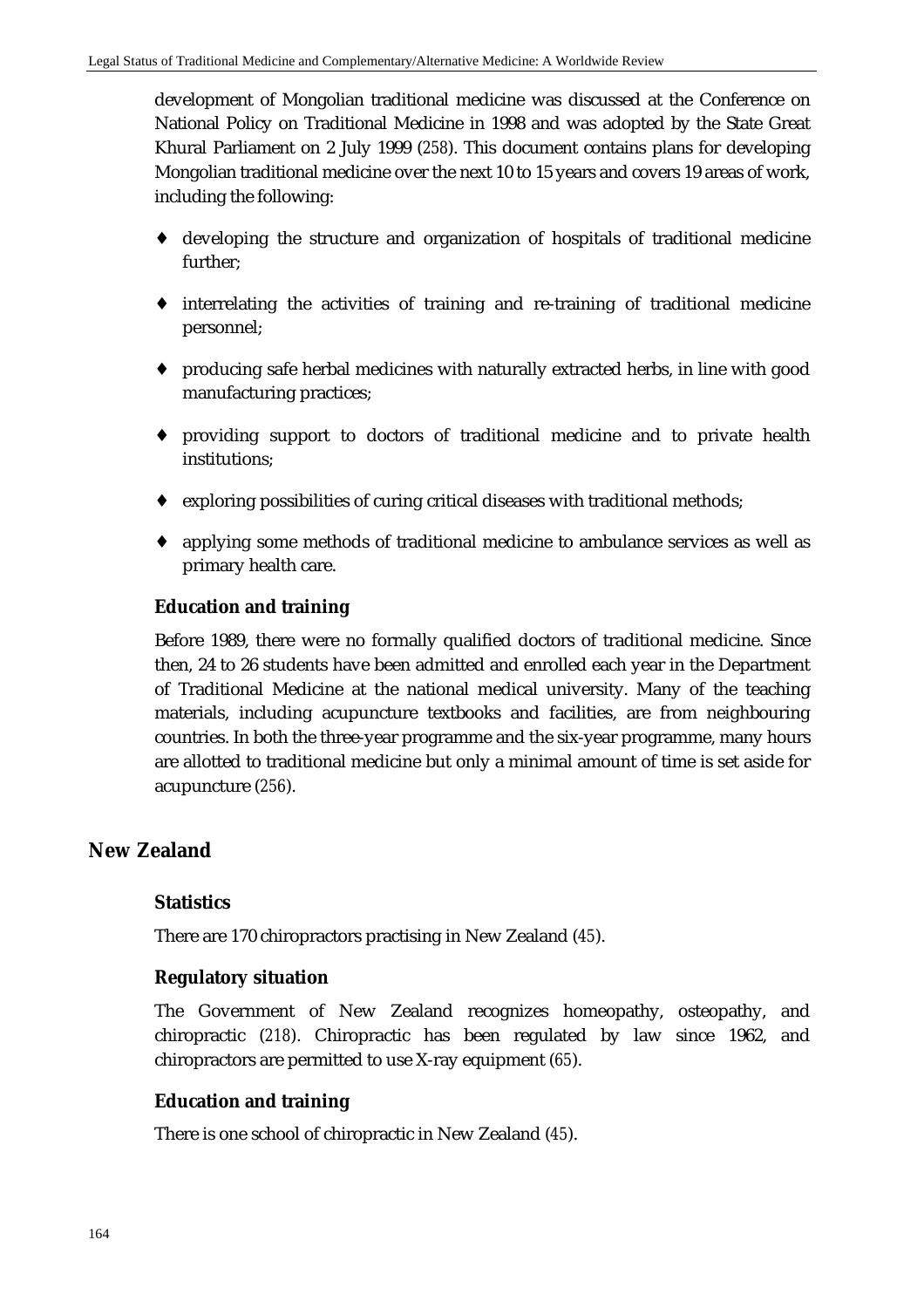# **Papua New Guinea**

# **Background information**

Traditional medicine is widely accepted and practised in rural areas where the majority of the population lives. The use of traditional plants for curing common ailments and afflictions in village communities is encouraged by private and nongovernmental organizations on the grounds that it is a sensible option in the face of the rising costs of allopathic medicine, transport difficulties, and the poor facilities at aid posts and rural health centres.

# **Regulatory situation**

Although important for individuals and communities, traditional medicine remains outside the formal health system. It is expected that a policy in support of the rational use of traditional medicine will be developed soon and that a role for traditional medicine will be embodied in the new National Health Plan 2001–2010. Provisions for the introduction of proven traditional medicines have already been made in the recently approved National Drug Policy (*259*).

# **Philippines**

# **Background information**

The National Health Care Delivery System in the Philippines is predominantly allopathic.

# **Statistics**

There are about 250 000 practitioners of traditional medicine in the country. Approximately five to eight chiropractors are practising in the Philippines (*45*). There are no privately owned hospitals providing formal traditional or complementary/alternative medical services. As of 1999, only a handful of Government hospitals offered acupuncture services to the general public.

Natural medicines are marketed over the counter in dozens of health food stores and in a limited number of pharmacies (*260*).

# **Regulatory situation**

The Department of Health has developed a national programme on traditional medicine together with a six-year plan of work. In 1993, a traditional medicine division was established within the Department of Health to support the integration of traditional medicine into the national health care system as appropriate, with technical support from the World Health Organization (*261*).

The Traditional and Alternative Medicine Act was signed by the President in December 1997. It states that it is the policy of the Government to improve the quality and delivery of health care services to the Filipino people through the development of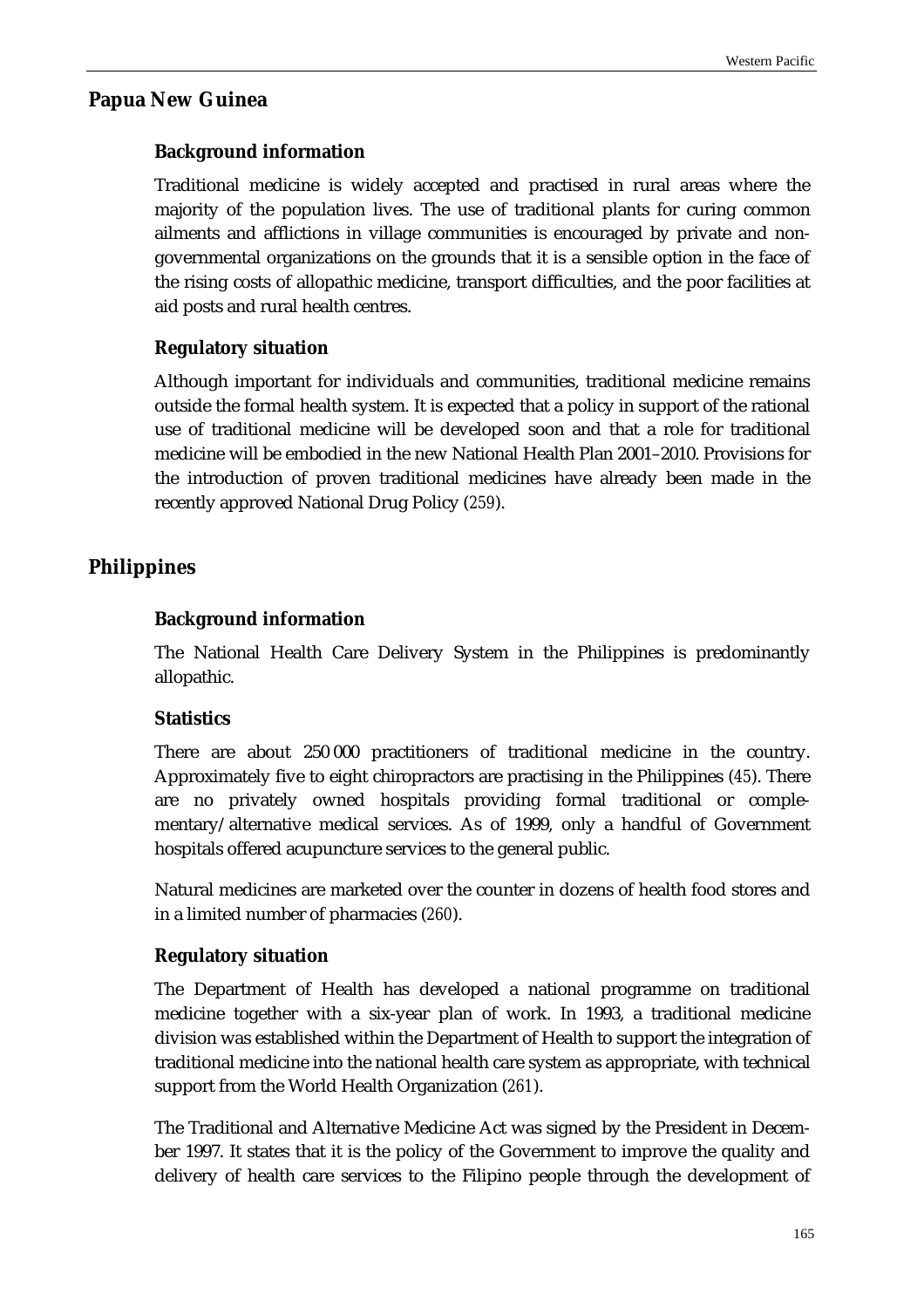traditional and complementary/alternative medicine and its integration into the national health care delivery system. The Act created the Philippine Institute of Traditional and Complementary/Alternative Health Care (*213*), which will be established as an autonomous agency of the Department of Health. The Institute's mission is to accelerate the development of traditional and complementary/alternative health care in the Philippines, provide for a development fund for traditional and complementary/alternative health care, and support traditional and complementary/alternative medicine in other ways.

Training in traditional medicine for allopathic practitioners is a priority in the country. Collaboration on education and research between institutions in the Philippines and other countries has also been established (*213*).

In the Philippines, traditional birth attendants may legally work only in areas where physicians or registered midwives are not available.

The Board of Medicine Resolution 31 of 2 March 1983 (*262*) recognizes acupuncture as "a modality of treatment for certain ailments to be practised only by registered physicians in the Philippines". The Board is mandated to promulgate rules and regulations to govern the practice of acupuncture and to evaluate and assess the annual reports submitted by practitioners "on their experiences and the results of their clinical treatment of cases" to determine if they may continue to practice legally.

There is no chiropractic law.

# **Education and training**

More than 200 Government allopathic physicians have been trained in acupuncture.

# **Republic of Korea**

# **Background information**

In the Republic of Korea, the oldest record of traditional medicine, known as oriental medicine, dates to the Gochosun period, about 4332 years ago. Oriental medicine flourished until 1894 when the Gab-O Reform abolished the law of oriental medicine, leading to its decline in favour of allopathic medicine. In 1945, oriental medicine was revitalised and is very popular today.

Intended to represent oriental medical doctors and foster legal order, the Korean Oriental Medical Association (KOMA) (*263*) was organized on 16 December 1952 to promote health through the development of oriental medical science and by facilitating cooperation among its members. KOMA has 16 branch offices established under the National Medical Treatment Law in 1952. These are located in both cities and provinces.

The establishment of the Korea Institute of Oriental Medicine (*264*) was initiated on 24 March 1994 by National Act 4758. The Institute opened on 10 October 1994. It employs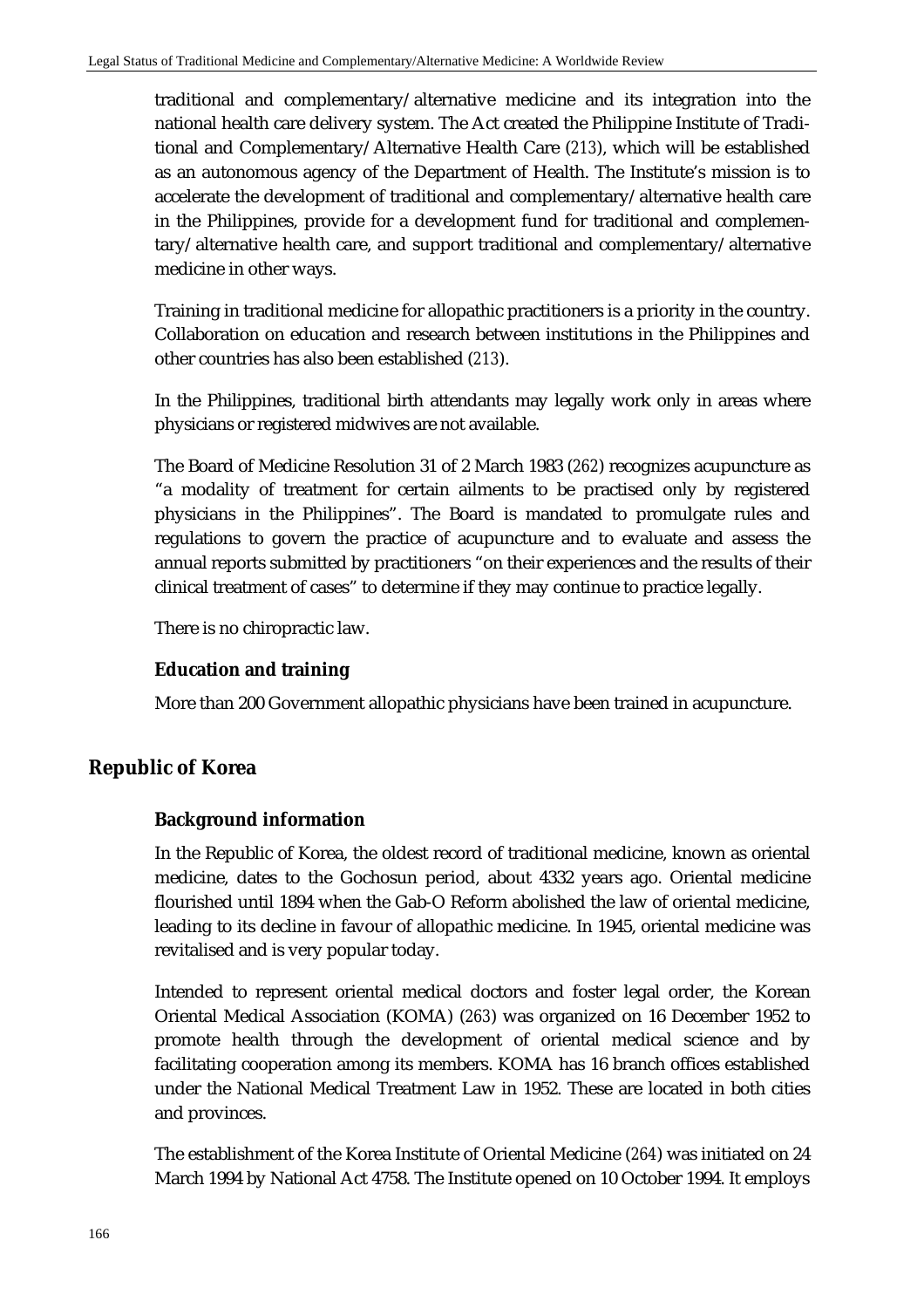over 30 persons, and in 2000, it had a budget of 5047 million won. Among other things, the Institute focuses on clinical trials of oriental medicine, research on the standardization and development of oriental medicines, investigation and analysis of acupuncture, and research to assist in the development of the oriental medicine industry. Plans for expanding the Institute are expected to make it a major research institute for oriental medicine and a worldwide centre for research and study of traditional and complementary/alternative medicine.

#### **Statistics**

There are 107 oriental medical hospitals and 6590 oriental medical clinics. There are 9914 oriental medical doctors (*264*). Public health doctors of oriental medicine work at 69 provincial Government health centres. Oriental medicine doctors have worked for the Surgeon General in the army since 1989. There are about 133 acupuncturists, 41 moxibustion practitioners, and 76 acupuncture/moxibustion clinics. Approximately 30 chiropractors are practising in the Republic of Korea (*45*). The Korean Oriental Medical Association has about 10 000 members.

According to national medical insurance records, 13 907 000 persons received oriental medical treatment in 1998. This represents 4.8% of the total number of people receiving medical treatment.

#### **Regulatory situation**

The Civil Medical Treatment Law, brought into force in 1951, established a dual system of medical treatment comprised of oriental and allopathic medicine. In 1969, the Ministry of Public Health and Welfare published a notification permitting pharmaceutical companies to produce herbal preparations whose formula is described in the 11 classic books on traditional Korean and Chinese medicine, without first having to submit clinical or toxicological data (*219*).

The Medical Affairs Division under the Medical Bureau of the Ministry of Health and Welfare was in charge of the administrative management of oriental medical treatment until 1993, when the Oriental Medicine Division was established. In November 1996, this Division was expanded into the Oriental Medicine Bureau (*264*), a major bureau of the Ministry of Health and Welfare, with two of its own divisions. The Oriental Medicine Bureau works on short-term and long-term policy planning, research on oriental medical systems, and the administration of oriental medicine. One project is a programme of cooperation with China involving collaborative scientific research and the exchange of researchers and research information. Another project, intended to promote oriental medicine abroad, offers free medical examinations and treatment by oriental medicine in the World Health Organization Western Pacific Region Member States. Future plans for the Bureau emphasize the importance of quality control in manufacturing and distributing oriental medicines, particularly through licensing. Research will also be carried out to index materials and develop methods of chemical analysis of oriental medicines.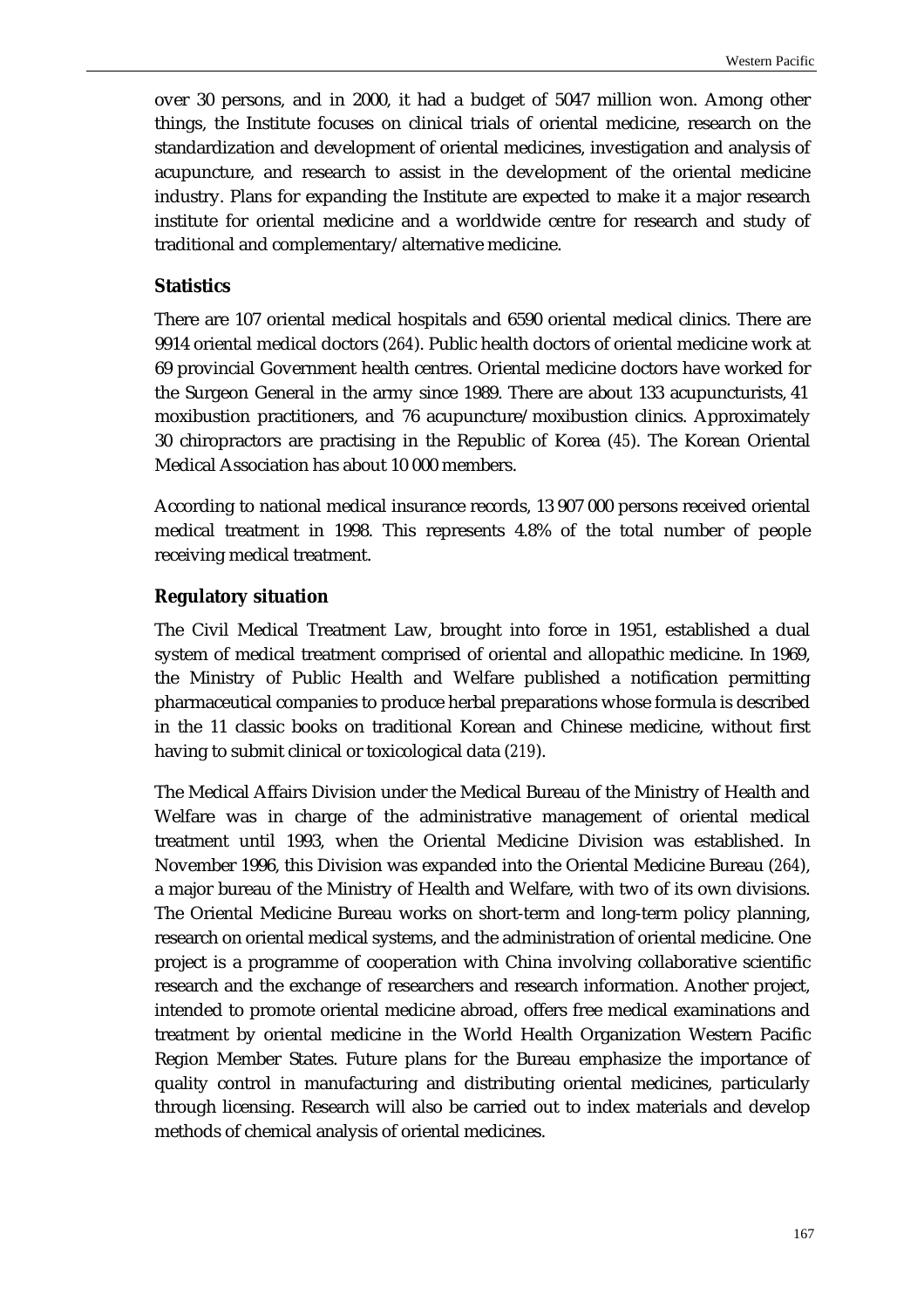In 1993, an advisory council on oriental medical policy was established in the Ministry of Health and Welfare (264). Oriental medical doctors are allowed to perform medical acts, including acupuncture and moxibustion. However, they do not have the right to order X-rays and pathological tests. To get an oriental medical doctor's licence, one must graduate from an oriental medical college and pass the national examination for oriental medical doctors. Under the Medical Treatment Act (*265*), acupuncture can only be practised by persons holding a certificate of qualification. The policy of cultivating acupuncturists was abolished in 1962 and since then only oriental medicine doctors can practise acupuncture.

Under the Pharmacist Law, which became effective on 1 July 1994, pharmacists must pass the national oriental medicine exam in order to practise oriental medicine (*264*).

There is no chiropractic law.

# **Education and training**

The education system for oriental medicine in Korea was established in 1964. Oriental medical studies (*263*) consist of a preparatory two-year programme and a regular fouryear programme covering the basic subjects of oriental and allopathic medicine. In 1994, there were 3922 students majoring in oriental medical sciences enrolled in sixyear programmes at 11 colleges throughout the country. Every graduate school has a Master's and Doctorate programme in oriental medical sciences. In each case there is an affiliated oriental medicine hospital providing clinical education. In 1996, the Government approved the establishment of oriental pharmacy departments at several universities (*213*).

### **Insurance coverage**

A national medical insurance programme covering oriental medical services has been in effect since 1 February 1987. Included in the coverage are oriental medical diagnosis, acupuncture, moxibustion, and 56 kinds of medicines based on herbal extracts (*263*). Total medical insurance payments for oriental medicine treatments in 1998 were 315.55 billion won, or 3% of the total medical insurance payments for medical treatment. Patients treated with unauthorised complementary/alternative medicine are not covered by the medical insurance scheme.

### **Samoa**

# **Background information**

Traditional medical practitioners in Samoa have used medicinal plants and other forms of non-drug treatment for centuries. This knowledge is typically passed down within families (*266*).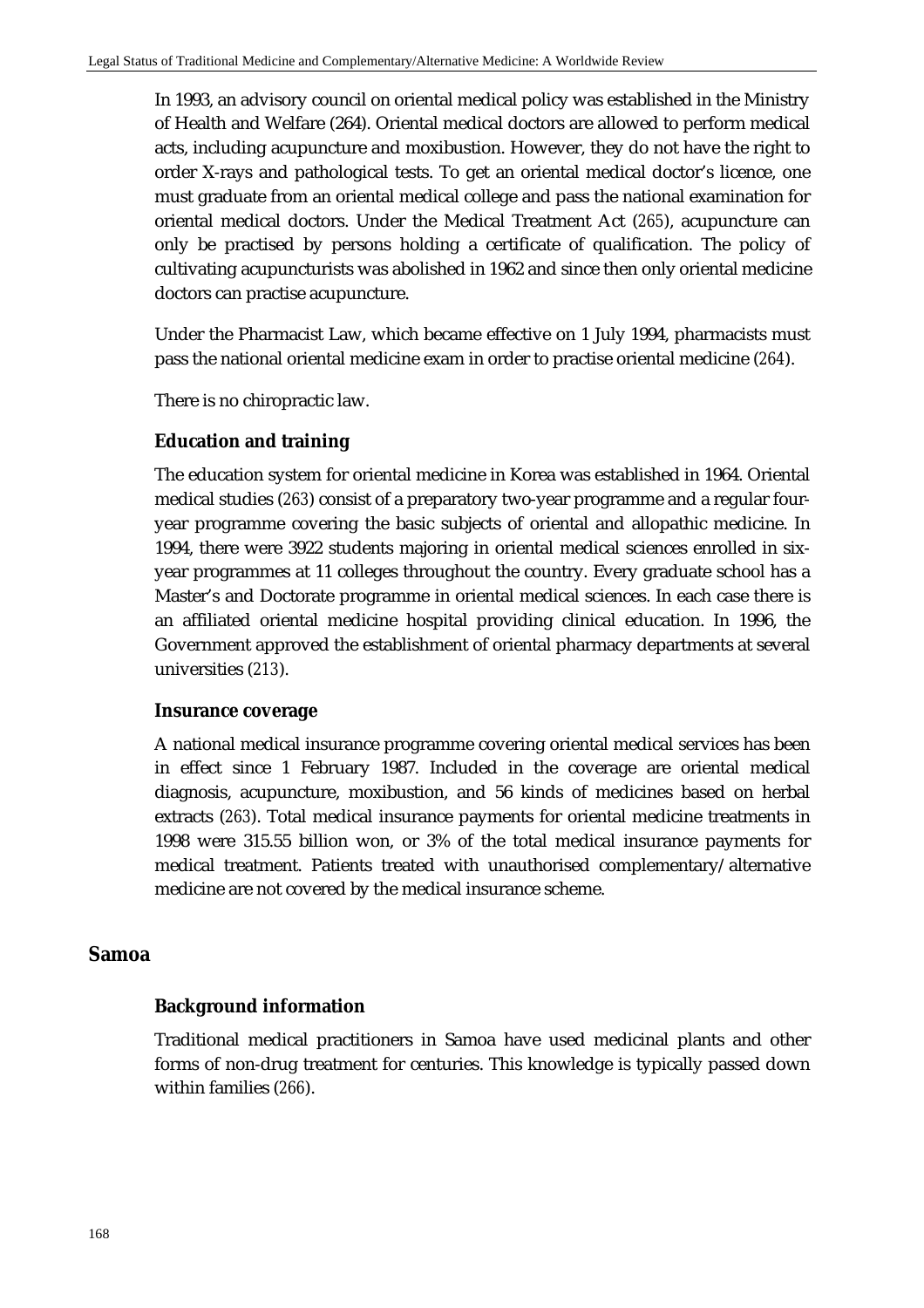#### **Statistics**

The exact number of traditional medicine practitioners in Samoa is unknown, but a recent survey concerning primary health care workers estimated that there are about 150 full-time practitioners of traditional medicine. Visiting acupuncturists from the People's Republic of China have been providing acupuncture treatments in the country for about 10 years. Approximately 55 000 patients have been treated.

#### **Regulatory situation**

There is no legislation on traditional medicine in Samoa. Although the Medical Practitioner's Act states that only registered persons can practise medicine, practitioners of traditional medicine are not considered to be breaking the law. The Health Sector Reform has included traditional medicine as a sub-component for institutional strengthening/reform.

#### **Singapore**

### **Background information**

Singapore's health services are based on allopathic medicine. However, it is common practice among the various ethnic groups to consult traditional practitioners for general ailments. Chinese, Indian, and Malay traditional therapies all have a part in complementary/alternative health care in Singapore.

#### **Statistics**

About 45% of the population have consulted traditional medicine providers. Traditional Chinese medicine is the most prominent traditional therapy, both in terms of the number of its practitioners and patients and in its far-reaching appeal (*213*). A list published by the local traditional Chinese medicine community in 1997 reported 1807 practitioners of traditional Chinese medicine in Singapore, most of whom were more than 40 years old. Half of them practised traditional Chinese medicine on a fulltime basis, one-third practised part-time, and the remainder were not practising at the time of the listing (*267*). Approximately 10 chiropractors practise in Singapore (*45*).

Traditional Chinese medical practice is restricted to outpatient services in Singapore. About 10 000 persons visit traditional Chinese medicine clinics each day, compared to 74 000 persons who visit allopathic clinics.

### **Regulatory situation**

The health authorities recognize the importance of traditional medicine in the provision of health care and have initiated efforts to promote and ensure the safe practice of traditional medicine. A traditional medicine unit was set up in the Ministry of Health in November 1995 (*268*).

Act 34, the Traditional Chinese Medicine Practitioners Act of 2000, was passed by Parliament on 14 November 2000 and assented to by the President on 2 December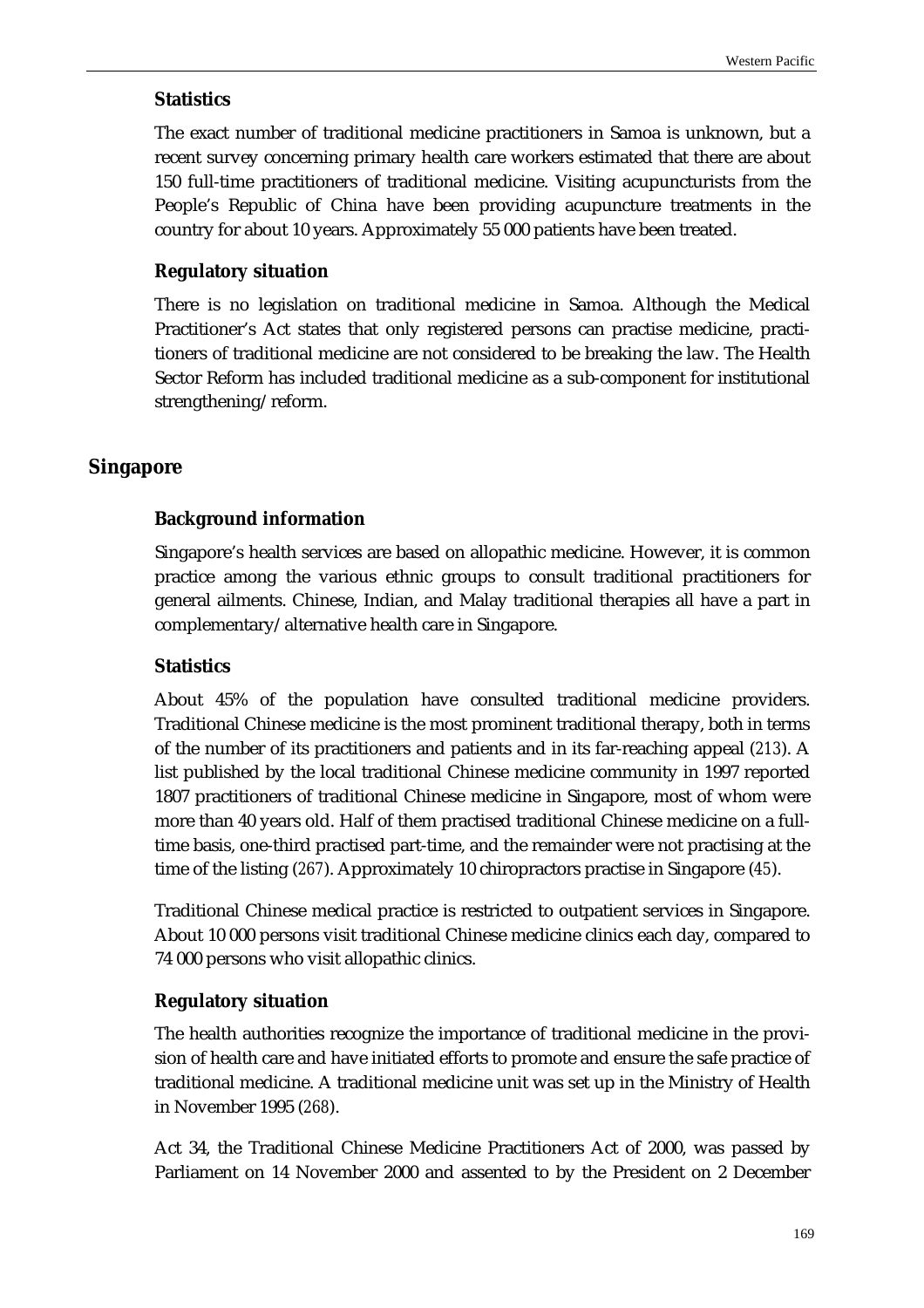2000. The Act provides for the establishment of the Traditional Chinese Medicine Practitioner Board to approve or reject applications for registration and to accredit courses in the practice of traditional Chinese medicine, among other things. This accreditation is intended to facilitate registration. The Register of Traditional Chinese Medicine Practitioners shall be kept by the Registrar appointed by the Board. A registered practitioner who desires to obtain a certificate to practice must make an application to the Board. Unlawful engagement in prescribed practices of traditional Chinese medicine is punishable by a fine, imprisonment, or both.

Under the power conferred by the Traditional Chinese Medicine Practitioners Act of 2000, the Minister for Health issued the Traditional Chinese Medicine Practitioners (Registration of Acupuncturists) Regulations of 2001, which came into effect 23 February 2001. The Traditional Chinese Medicine Practitioners Board, with the approval of the Minister for Health, issued the Traditional Chinese Medicine Practitioners (Register and Practising Certificates) Regulations of 2001, which came into effect on 18 April 2001.

There is no chiropractic law.

# **Education and training**

Schools of traditional Chinese medicine have made valuable contributions to the training of traditional Chinese medicine practitioners in the past. Singapore has adopted a standardized six-year part-time training programme in traditional Chinese medicine. National examinations for both acupuncture and traditional Chinese medicine will soon be required for practitioners (*268*).

# **Solomon Islands**

# **Background information**

There is very little documentation on traditional medicine in the Solomon Islands. Traditional medicine practitioners regard the medicines they use as their personal property and conduct their practices under very strict confidence. Many of the natural materials used to make the traditional medicines can only be collected at specific times (*269*).

# **Regulatory situation**

In 1979, the Government officially recognized and accepted the use of traditional medicine as a supplement to allopathic medicine in rural communities where the availability of allopathic drugs is limited. The policy states that traditional medical practice is not to be institutionalized but, rather, is to remain largely in the hands of individual practitioners.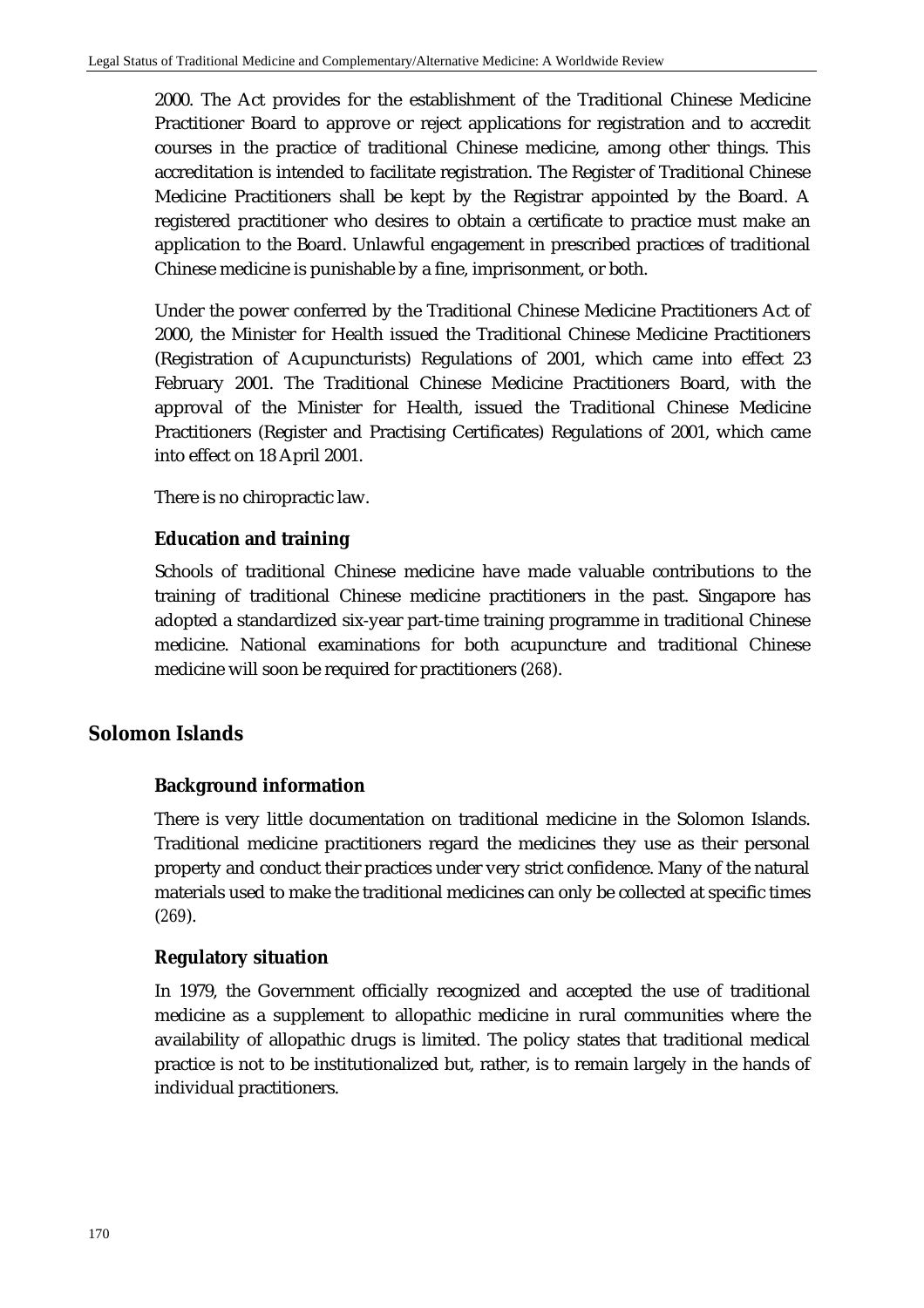#### **Vanuatu**

# **Regulatory situation**

In Vanuatu, under the Health Practitioners Act of 1984 (*270*), amended in 1985 (*271*), osteopathy and chiropractic are designated as ancillary allopathic medical professions subject to registration. By Section 5 of the Act, a person is eligible to be registered if, in the opinion of the Health Practitioners Board, he or she has sufficient training, skill, and practical experience. At its discretion, the Board can require applicants who do not meet these criteria to complete a recognized training course. Section 18 makes it an offence for a non-registered person to practise medicine or claim to be registered to practise medicine.

# **Viet Nam**

# **Background information**

In Viet Nam, traditional medicine can be divided into two categories: Vietnamese traditional medicine, which is influenced by Chinese traditional medicine, and oriental medicine. In the countryside and in remote and mountainous areas, Vietnamese traditional medicine is more commonly used. In the delta, lowlands, and cities, patients more commonly use a combination of Vietnamese traditional medicine and oriental medicine.

Both Vietnamese traditional medicine and oriental medicine form an integral part of the national health care system in Viet Nam and have an important role in promoting the health of the Vietnamese people, particularly in difficult cases, geriatric diseases, and primary health care at the commune level. Allopathic doctors who have graduated from medical universities and who have been trained in traditional medicine have become some of the most outspoken supporters of traditional medicine. They are actively engaged in promoting the rational use of traditional medicine in their institutes and hospitals (*272*).

# **Statistics**

According to Ministry of Health statistics, about 30% of patients receive treatment with traditional medicine. Treatment is provided by traditional medicine practitioners (who have not received any formal education) and by traditional medical doctors (who have graduated from a department of traditional medicine at one of the medical universities in Hanoi, Ho Chi Minh City, or Haiphong). There are about 1000 traditional medicine practitioners, 5000 traditional medical doctors, 2000 assistant traditional medical doctors, and 209 traditional medicine pharmacists (*272*). Additionally, there are approximately 8000 private practitioners of traditional medicine. Of this number, about 1400 are acupuncturists.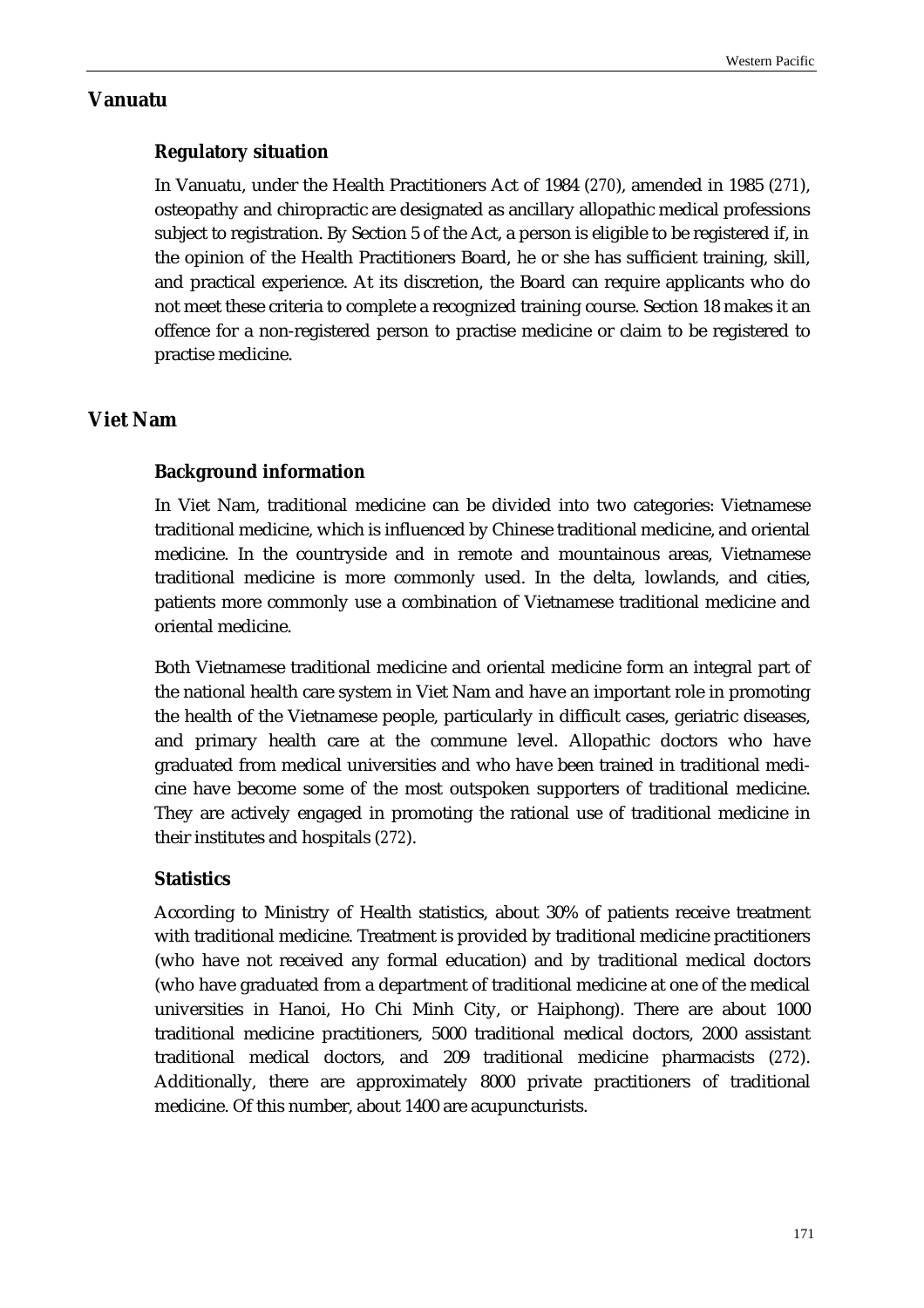The Viet Nam Association of Traditional Medicine Practitioners has 24 000 members. Of this number, 461 work in public hospitals. The Viet Nam National Association of Acupuncture has 18 000 members, 4500 of whom work in public hospitals (*272*).

A Traditional Medicine Hospital of the Ministry of Interior Affairs was inaugurated at the end of 1996 (*273*). Additionally, there are 286 departments of traditional medicine in general hospitals, 45 provincial hospitals of traditional medicine, and four institutes of traditional medicine in Viet Nam (*274*). There are three medical colleges that have a faculty of traditional medicine, two pharmaceutical colleges, two secondary schools of traditional medicine, two State pharmaceutical companies, two State pharmaceutical manufacturers of herbal medicine, and three national research institutes for traditional medicine (*219*).

An Army Institute of Traditional Medicine was established in 1978, with a staff of 100 doctors and pharmacists. The tasks of the Institute include clinical work, research, training, and the manufacture of herbal products. It serves about 20 000 outpatients and 2500 inpatients each year.

The Viet Nam Acupuncture Institute operates under the authority of the Ministry of Health. The Institute is responsible for giving nationwide guidance on acupuncture and other medical therapies that reduce or avoid the use of drugs in treatment. It has 350 beds and serves approximately 2500 inpatients and 8500 outpatients each year.

#### **Regulatory situation**

The Government supports public-sector facilities for traditional medicine and encourages people to mobilize resources for the development of traditional medicine, especially for primary health care. Government programmes include training health workers at the community level in using traditional medical methods to treat common and recently defined diseases and encouraging people to plant medicinal vegetables, ornamental plants, and fruit trees. These three groups of plants are intended for use in treating common diseases in the community as well as improving family incomes. This model has become a countrywide programme.

A number of official documents indicate clear support for traditional medicine. There is official recognition for a number of traditional therapies, including medications made from plants and animals, massage, acupuncture, acupressure, moxibustion, vital preservation, cupping, and thread embedding.

Article 39 of the Constitution of the Socialist Republic of Viet Nam outlines State undertakings to develop and integrate allopathic and traditional medical and pharmaceutical practices as well as to develop and integrate official health care, traditional medicine, and private medical care. More detailed provisions on traditional medicine can be found in a 1989 public health law (*275*) and 1991 regulations made under it (*276*).

Among the objectives of health care, Section 2 of the 1989 law lists the development of official Vietnamese medicine on the basis of traditional medicine and pharmacy and the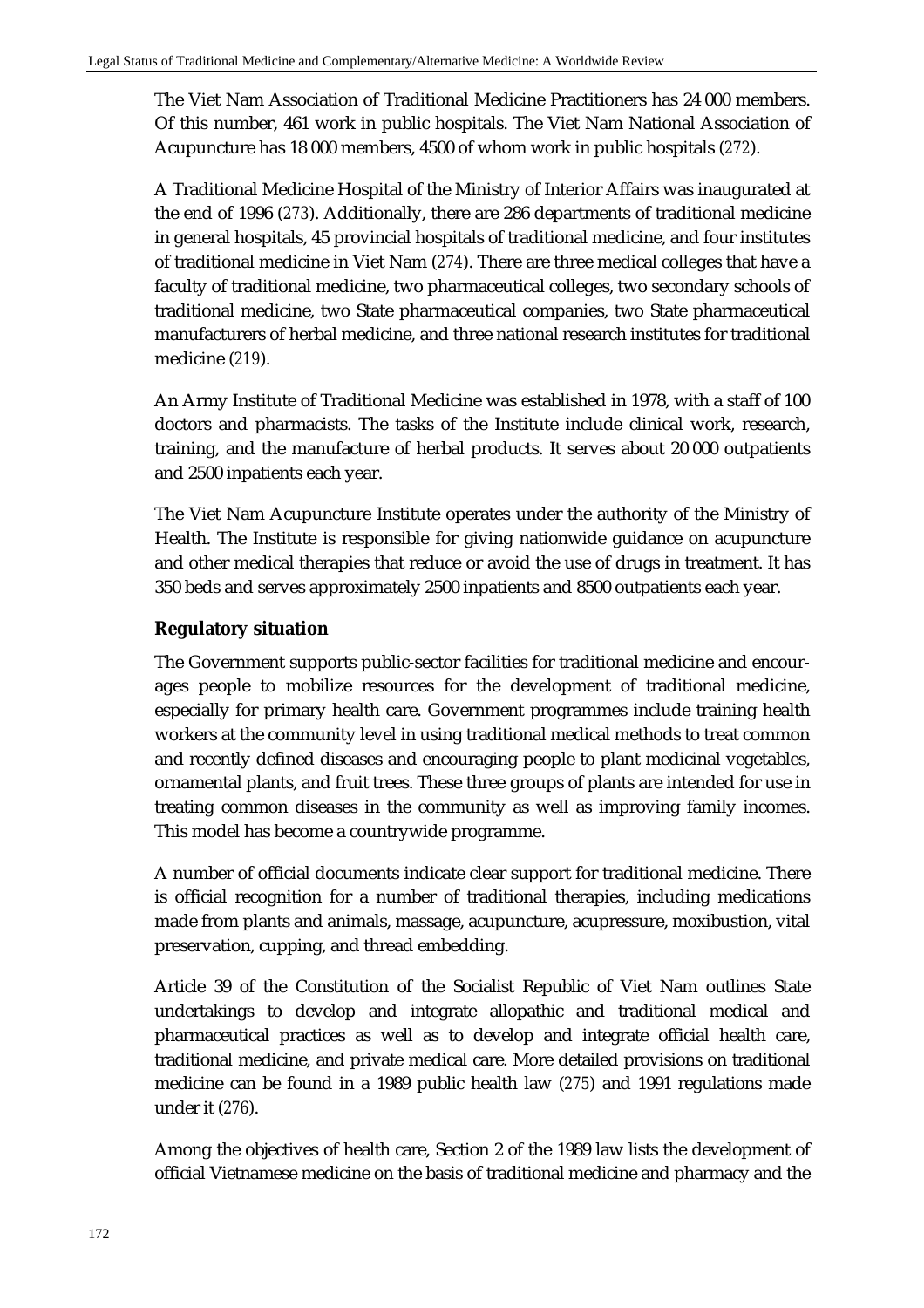integration of allopathic and traditional medicine. The promotion of these objectives is the shared responsibility of the Ministry of Health, the Vietnamese Traditional Medicine Association, and the Viet Nam General Union of Medicine and Pharmacy. Under Section 34.1, these organizations are additionally charged with ensuring conditions for the operation of all major hospitals and institutes of traditional medicine. Section 34.2 provides that the medical services and the people's committees at all levels are to consolidate and broaden the health-care network using traditional medicine. Section 35 permits licensed traditional medicine practitioners to practise in any State, collective, or private health care institution. This includes acupuncturists who have been trained, who have attended courses in traditional medicine, or whose knowledge of traditional medicine was passed down to them through their family. Traditional medicine practitioners may examine and treat patients as well as offer preventive advice. However, before new treatment methods can be used, they must be approved by the Ministry of Health or provincial health office and the Traditional Medicine Association. Superstitious practice is forbidden by Section 36. Private practice of traditional medicine is subject to management by the Government and the Ministry of Health.

The 1991 regulations specify required qualifications for traditional medicine practitioners as well as the permitted range of procedures practitioners may use. A breach of any of these rules that results in serious harm to life or health of another person is punishable under the Criminal Code by imprisonment (*277*).

The 1993 Vietnamese Ordinance on Private Medical and Pharmaceutical Practice (*278*) includes detailed provisions on the private practice of traditional medicine. The Ordinance permits certified practitioners of traditional medicine to privately practise the range of activities for which they are certified, provided they have a permit to do so and subject to State overview. Article 5 lists permitted activities as including practice in a traditional medical hospital or clinic and providing traditional forms of treatment such as acupuncture, massage, acupressure, and herbal saunas. Article 7 requires traditional practitioners to hold a diploma of Doctor of Medicine or Assistant Doctor Specialising in Traditional Medicine and to have practised traditional medicine for a minimum period that varies between two and five years.

A number of measures are included in the Ordinance to further safeguard patients' interests. Under Article 17, practitioners must put up a name board that sets out the activities they are permitted to practice. Private practitioners must obtain the permission of the Ministry of Health to use novel treatment techniques or drugs. Superstitious practices are not permitted according to Article 19. Private practice without a certificate or practice that exceeds the range of permitted activities is subject to administrative, disciplinary, or criminal sanctions under Article 34.

The Government entrusts the health service system with issuing licences to traditional practitioners through an assessing committee. Anyone who has 13 certificates issued by an assessing committee and the Ministry of Health can privately practise traditional medicine. In the area of acupuncture, the regulatory qualifications of practitioners include Professor, Associate Professor, PhD, Acupuncture Speciality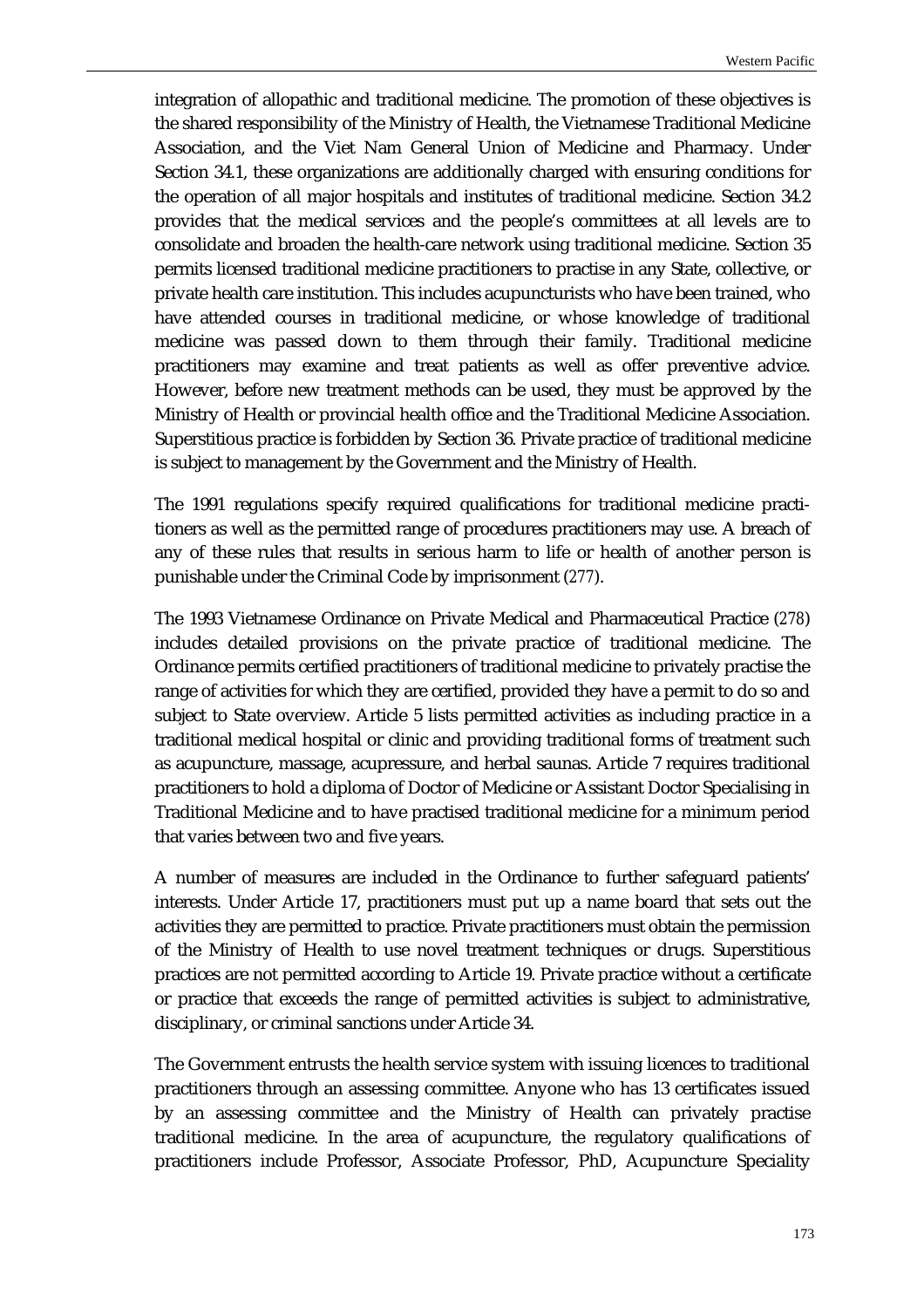Doctor Level I, Acupuncture Speciality Doctor Level II, and Acupuncture-Oriented Doctor.

The Ministry of Health advocates socialization and diversification of traditional medicine.

# **Education and training**

There is no college or university of traditional medicine in Viet Nam. Although Hanoi Medical University has a department of traditional medicine, it does not meet the needs of developing traditional medicine in Viet Nam. Two secondary schools are the main seats of learning in traditional medicine. There is strong support for a facility of higher education in traditional medicine, and the Government is planning to create a university of traditional medicine to provide programmes for secondary, undergraduate, and postgraduate study (*278, 279*).

#### **Insurance coverage**

Health insurance covers costs for both allopathic and traditional medicine (*218*); however, this is not on an equal basis in all areas because of differential access to care.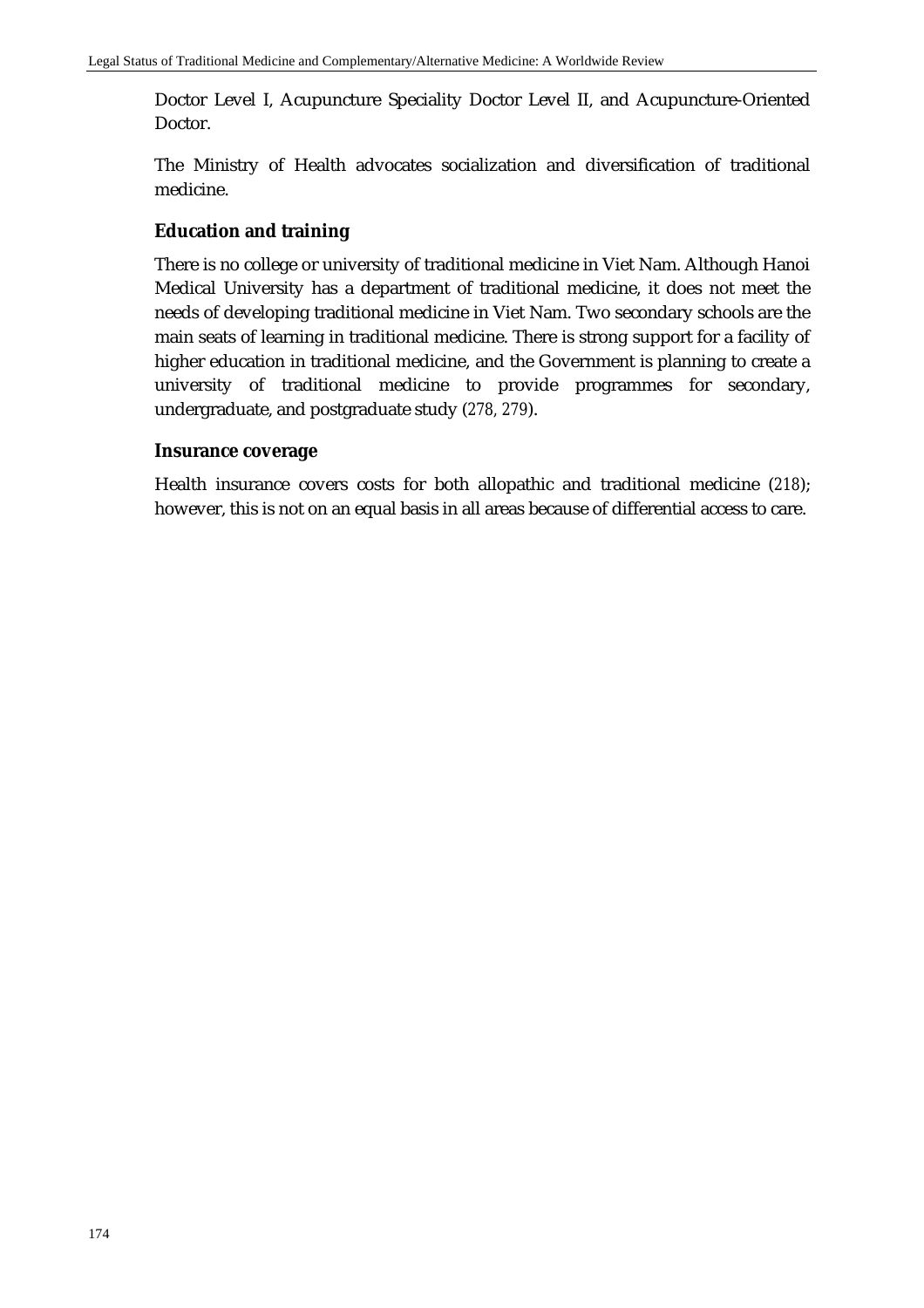# **References**

- 1. *General guidelines for methodologies on research and evaluation of traditional medicine*. Geneva, World Health Organization, 2000 (unpublished document WHO/EDM/TRM/2000.1; available on request from Traditional Medicine, Department of Essential Drugs and Medicines Policy, World Health Organization, 1211 Geneva 27, Switzerland).
- 2. *Annual report 1998–1999*. Ministry of Health and Family Welfare, Government of India.
- 3. *La médecine Chinoise*. Paris, Encyclopédie Hachette, 2001.
- 4. Liu B. The national government policy and efforts on promoting traditional medicine in China. In: *Traditional medicine, its contribution to human health development in the new century: report of an international symposium, Kobe, Japan, 6 November 1999*. Kobe, Japan, World Health Organization Centre for Health Development, 2000 (unpublished document; available on request from the WHO Centre for Health Development, I.H.D. Centre Building, 9<sup>th</sup> Floor, 1-5-1 Wakinohama-Kaigandori, Chuo-ku Kobe 651-0073, Japan).
- 5. *Unani medicine in India*. New Delhi, Central Council for Research in Unani Medicine, Ministry of Health and Family Welfare, Government of India, 1997.
- 6. *Analysis of questionnaire on traditional medicine*. Geneva, World Health Organization, 1992 (unpublished document WHO DOC. 5183A/REV. DOC. 6136A).
- 7. Massougbodji MA, Tevoedjre A. Communication with WHO. Cotonou, Ministère de la Santé, de la Protection Sociale, et de la Condition Féminine and Ministère du Plan, de la Restructuration Economique, et de la Promotion de l'Emploi, République du Bénin, 27 October 1997.
- 8. Epa K. Communication with WHO. WHO Representative, Benin, 10 November 1997.
- 9. *Plan d'action 1998–1999*. Cotonou, République du Bénin, 1997.
- 10. Staugard F. Traditional medicine in a transitional society: Botswana moving towards the year 2000. Gaborone, Ipelegeng Publishers, 1989.
- 11. Haram L. Tswana medicine in interaction with biomedicine. *Social science and medicine*, 1991,  $33.167 - 175$
- 12. The Medical, Dental, and Pharmacy (Amendment) Act, 1987. *International digest of health legislation*, 1989, 40:819.
- 13. Upper Volta, Public Health Code, Part II, Tilte IV: Traditional medicine. *International digest of health legislation*, 1973, 24:649.
- 14. Burkina Faso. Law No. 23/94/ADP of 19 May 1994 promulgating the Public Health Code. *International digest of health legislation*, 1995, 46:449–454.
- 15. Decree-Law no. 1/16 of 17 May 1982. *International digest of health legislation*, 1984, 35:1.
- 16. *Fifth five-year social, economic, and political development plan (1981–1986)*. Yaounde, Department of Planning, Ministry of Economic Affairs and Planning, Republic of Cameroon, 1981.
- 17. Lantum DN. *Traditional medicine-men of Cameroon, the case of Bui division: a socio-demographic and epidemiological profile*. Yaounde, Yaounde Public Health Unit, University Centre for Health Sciences (UCHS/CUSS), University of Yaounde, 1985.
- 18. Decree of 19 March 1952. *Bulletin officiel du Congo Belge*, 15 May 1952, Part L: 882–890.
- 19. Codes et lois du Congo Belge, 1952, 3:616.
- 20. *Traditional medicine in Zaire: present and potential contribution to the health services*. Ottawa, International Development Research Centre, 1980.
- 21. Bishaw M. Promoting traditional medicine in Ethiopia: a brief historical review of government policy. *Social science and medicine*, 1991, 33:193–200.
- 22. *Serto Ader*, Yekatit 13:1978 EC (20 February 1986). Ethiopia.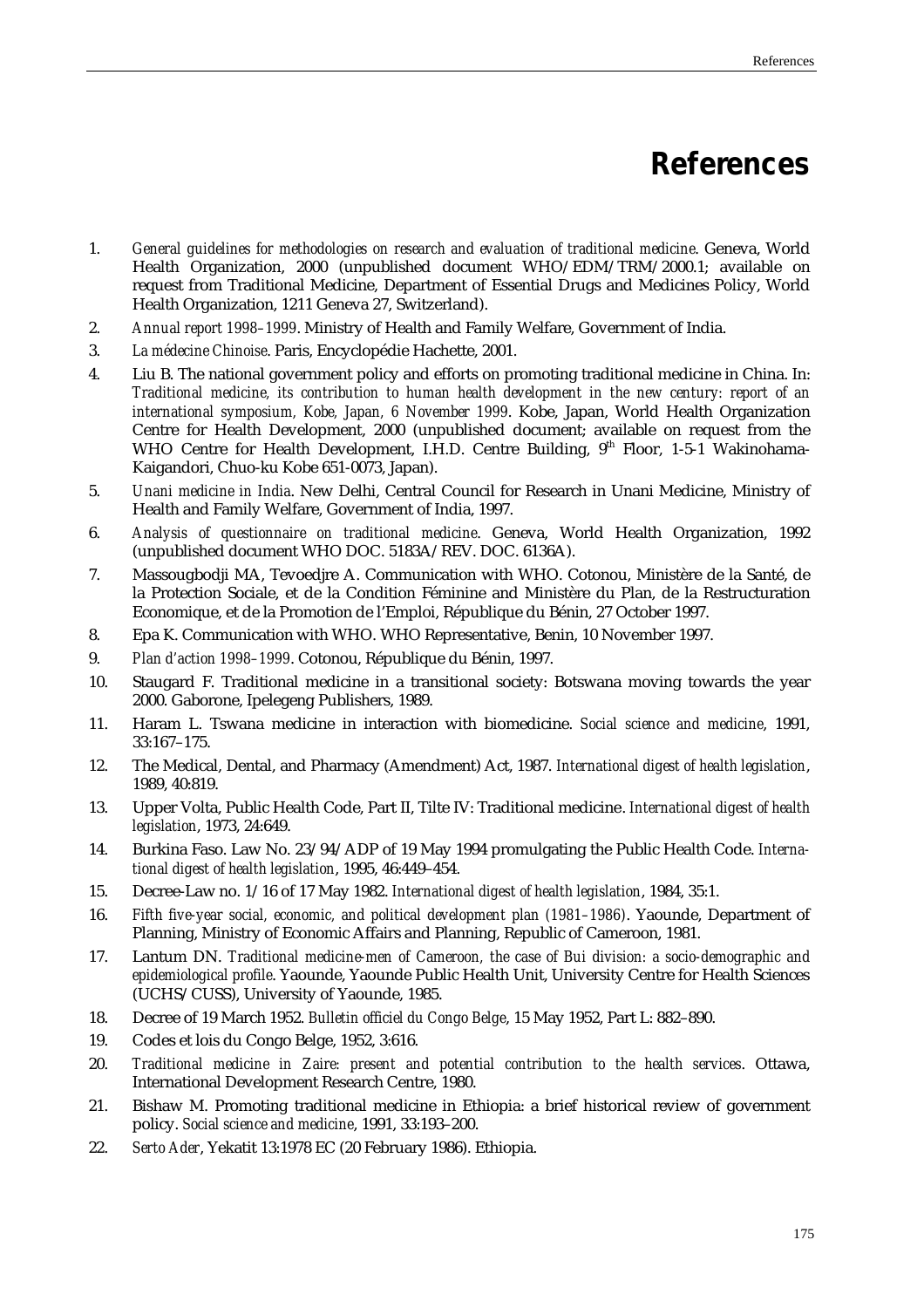- 23. *A study regarding the future development of traditional medicine*. Addis Ababa, Ministry of Health, Ethiopia, 1984/1985.
- 24. *Ten-year perspective plan*. Addis Ababa, Provisional Military Government of Socialist Ethiopia, 1983/1984.
- 25. Mensah EN. Traditional medicine in Ghana: situation, policies, development and challenges of the 21st century. Presented at the International Congress on Traditional Medicine, Beijing, China, 22–24 April 2000.
- 26. Oppong-Boachie K. Strategy for traditional medicine for the African region: the experience of Ghana. Presented at the WHO consultative meeting on strategy for traditional medicine for the African region 2001–2010, Harare, Zimbabwe, 13–15 December 1999.
- 27. Commodore SGO. Welcome address. Presented at Traditional medicine and modern health care: partnership for the future, a two-day national consensus-building symposium on the policies on traditional medicine in Ghana, 15–16 March 1995.
- 28. Mensah MLK, Sarpong K. Training of the traditional medicine practitioners and the preservation of our medical heritage: options and challenges. Presented at Traditional medicine and modern health care: partnership for the future, a two-day national consensus-building symposium on the policies on traditional medicine in Ghana, 15–16 March 1995.
- 29. Sanders AJGM. Towards the legalisation of African folk therapy. *Medicine and the law*, 1989, 7:523– 528.
- 30. Le Grand A, Wondergem P. Herbal medicine and health promotion: a comparative study of herbal drugs in primary health care. Amsterdam, Royal Tropical Institute, 1990.
- 31. Bodeker G. Planning for cost-effective traditional health services. In: *Traditional medicine, better science, policy and services for health development: proceedings of a WHO international symposium, Awaji Island, Hyogo Prefecture, Japan, 11–13 September 2000.* WHO Centre for Health Development, Kobe, 2001 (unpublished document; available on request from the WHO Centre for Health Development, I.H.D. Centre Building, 9<sup>th</sup> Floor, 1-5-1 Wakinohama-Kaigandori, Chuo-ku Kobe 651-0073, Japan).
- 32. Ordinance no. 189 PRG of 18 September 1984 on the practice of the medical profession, Sections 1 and 2. *International digest of health legislation*, 1985, 36:21.
- 33. Nyamwaya D. *African indigenous medicine: an anthropological perspective for policy makers and primary care managers*. Nairobi, African Medical and Research Foundation, 1992.
- 34. *Development plan, 1989–1993*. Kenya.
- 35. Lesotho. Practice of traditional medicine. *International digest of health legislation*, 1978, 29:160–161.
- 36. Lesotho. An Act (No. 17 of 1978) to provide for the establishment of a Medicinemen and Herbalists Council to promote and control the activities of medicinemen and herbalists association. *International digest of health legislation*, 1981, 32:402.
- 37. Malawi. An act (No. 17 of 1987) to provide for the establishment of the Medical Council of Malawi, the registration and disciplining of medical practitioners and dentists, the licensing of private practice of medical practitioners and dentists, the regulation of training within Malawi of medical personnel and generally for the control and regulation of the medical profession and practice in Malawi and for matters incidental to or connected therewith. *International digest of health legislation*, 1988, 39:613–616.
- 38. Koumare M. *La médecine traditionnelle au Mali*. Bamako, Institut National de Recherches sur la Pharmacopée et La Médecine Traditionelle, 1980.
- 39. Sall B. La médecine traditionelle en République du Mali. *Revue juridique et politique, indépendance et coopération*, 1981, 35:117.
- 40. Decision no. 1831 of 9 December 1981. *International digest of health legislation*, 1983, 34:122.
- 41. Ordinance no. 83–136 of 6 June 1983. *International digest of health legislation*, 1983, 34:369.
- 42. Mauritius. An Act to provide for the practice and control of Ayurvedic and other traditional systems of therapeutics in Mauritius. *International digest of health legislation*, 1991, 42:424–426.
- 43. Clarke E. Traditional medicine in Mozambique. *Health systems trust update*, October 1998, 37:11.
- 44. Information provided to WHO by the Ministry of Health and Social Services, Namibia, February 2000.
- 45. Communication with WHO. Chandler, Arizona, World Chiropractic Alliance, January 2001.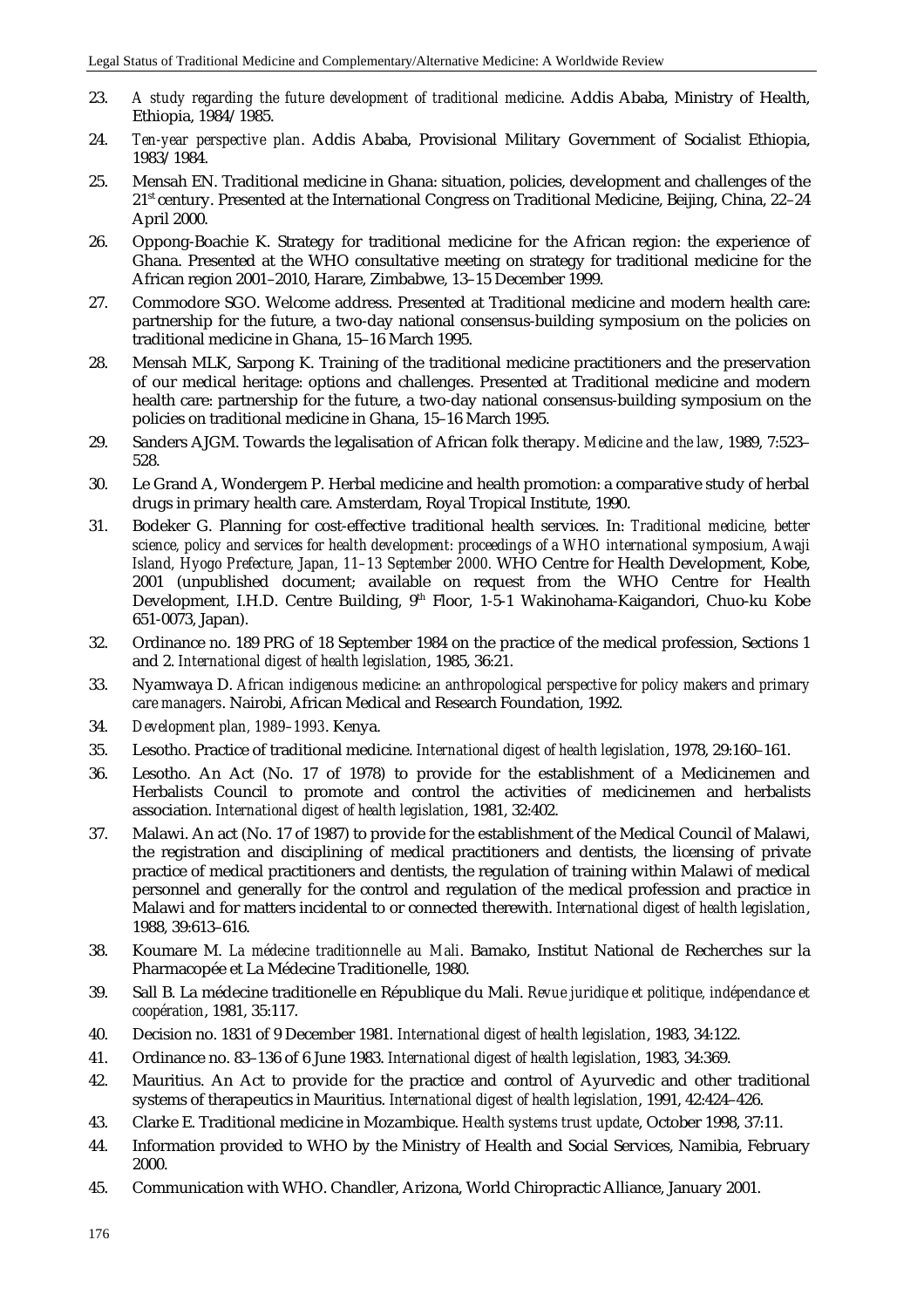- 46. Allied Health Service Professions Act, 1993. Act no. 20, 1993. *Government Gazette*, 2 September 1993, 2:710. Namibia.
- 47. Ousseini H. Communication with WHO. Chief Physician of the Niamey Hospital, Republic of Niger, 25 August 1982.
- 48. Order no. 32/MSP/AS/CF of 31 March 1989 establishing the Committee for Studies on Traditional Medicine and Traditional Pharmacopoeia. *International digest of health legislation*, 1990, 41:308.
- 49. Sule S. Communication with WHO. National Traditional Medicine Development Programme, Federal Ministry of Health, Nigeria, 11 May 2000.
- 50. Ajai O. The integration of traditional medicine into the Nigerian health care delivery system: legal implications and complications. *Medicine and the law*, 1990, 8:308.
- 51. The Medical Rehabilitation Therapists (Registration, etc.) Decree 1988. *International digest of health legislation*, 1990, 41:598.
- 52. The National Primary Health Care Development Agency Decree 1992. *International digest of health legislation*, 1993, 44:576.
- 53. Liga Medicorum Homeopathica Internationalis, ed. *World homeopathy 1998.* Selva, Spain, Liga medicorum homeopathica internationalis, 1998.
- 54. Baldé S, Sterck C. Traditional healers in Casamance, Senegal. *World health forum*, 1994, 15:390–392.
- 55. Floyd VD. Communication with WHO. PROMETRA (Promotion des Médecines Traditionnelles), Dakar, Republic of Senegal, 21 July 1997.
- 56. Sierra Leone. Registration of physicians and dentists. *International digest of health legislation*, 1969, 20:133.
- 57. Sierra Leone. A Decree (N. P. R. C. Decree No. 12 of 1994) to establish the Medical and Dental Council, to provide for the registration of medical practitioners and dental surgeons and for other related matters. *International digest of health legislation*, 1994, 45:462–463.
- 58. Mayeng I. Integrating traditional medicine into national health care systems, is it an attainable objective? Presented at the WHO consultative meeting on strategy for traditional medicine for the African region 2001–2010, Harare, Zimbabwe, 13–15 December 1999.
- 59. Clarke E. The collaboration between traditional healers and the department of health. *Health systems trust update,* October 1998, 37:5.
- 60. Hess S. Traditional healers in SA. *Health systems trust update,* October 1998, 37:6–7.
- 61. *Associated Health Service Professions Act, no. 63 of 1982*, as amended by the Associated Health Service Professions Amendment Act, no. 108 of 1985 and the Associated Health Service Professions Amendment Act, no. 10 of 1990. South Africa.
- 62. *Regulatory situation of herbal medicines: a worldwide review*. Geneva, World Health Organization, 1998 (unpublished document WHO/TRM/98.1; available on request from Traditional Medicine, Department of Essential Drugs and Medicines Policy, World Health Organization, 1211 Geneva 27, Switzerland).
- 63. Felhaber T, Gericke N. *TRAMED final narrative report: 1 June 1994–30 April 1996*. Traditional Medicine Programme, University of Capetown, South Africa, 1996 (unpublished document).
- 64. Gray A. The registration of traditional medicines: a new medicines bill. *Health systems trust update*, October 1998, 37:9–10.
- 65. Communication with WHO. Chandler, Arizona, World Chiropractic Alliance, July 2000.
- 66. Swaziland. Practice of medicine, dentistry, allied health professions, and traditional medicine. *International digest of health legislation*, 1978, 29:818.
- 67. Law no. 80–1 of 13 August 1980 embodying the criminal code. *J*o*urnal officiel de la République Togolaise*, 13 August 1980, Special Issue:1. Togo.
- 68. Clarke E. Traditional medicine in Uganda. *Health systems trust update*, October 1998, 37:12.
- 69. Amooti-Kyomya S. Traditional health systems and the conventional system in Uganda. In: Islam A, Wiltshire R, eds. *Traditional health systems and public policy*. Ottawa, International Development Research Centre, 1994.
- 70. Mhame P. Development of national policy on traditional medicine and strategies for integrating traditional medicine into health systems. Presented at the WHO consultative meeting on strategy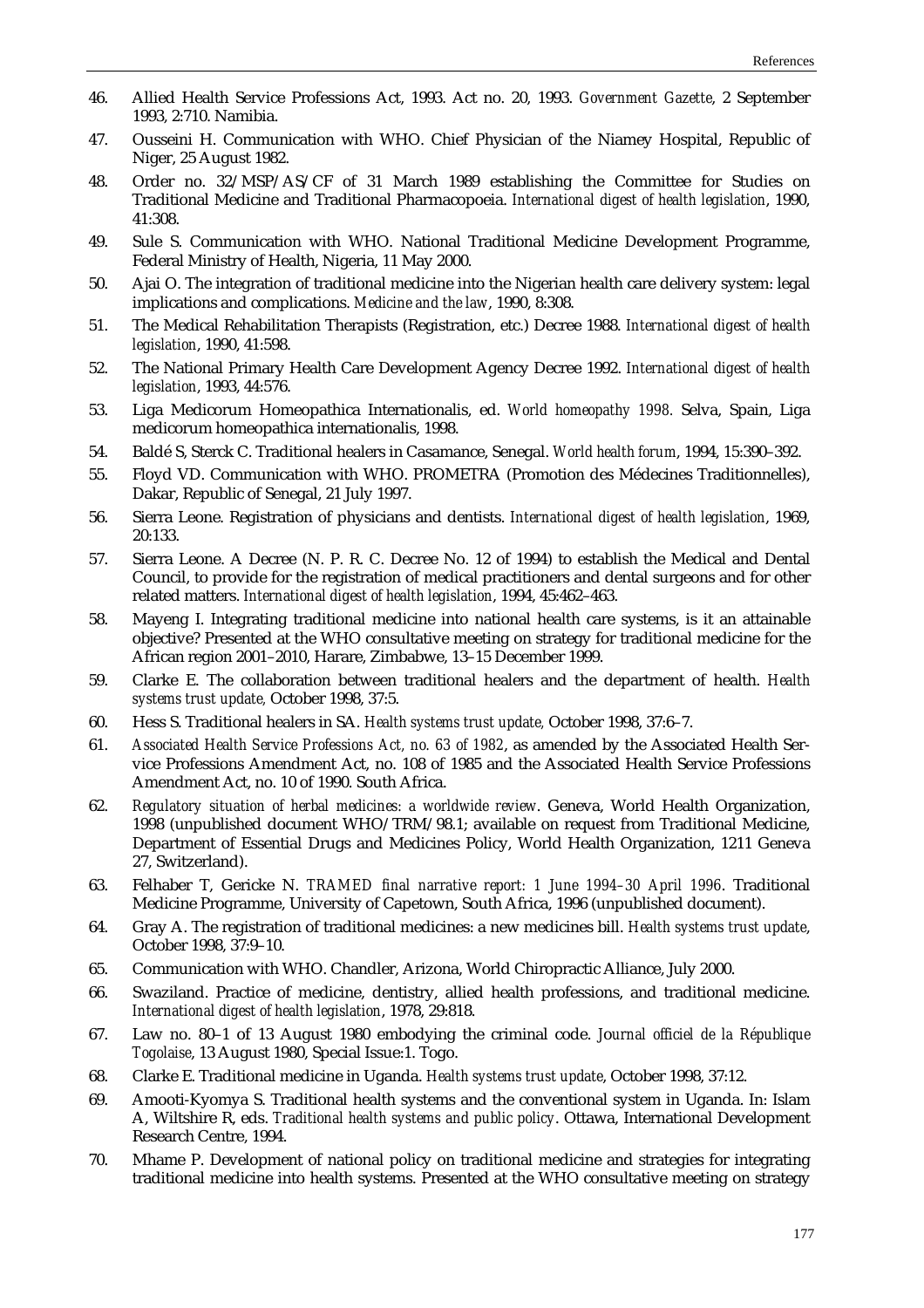for traditional medicine for the African region 2001–2010, Harare, Zimbabwe, 13–15 December 1999.

- 71. *Tanzania laws.* Chapter 409, Section 37 and Chapter 416, Section 53. Tanzania.
- 72. Swantz L. *The medicine man among the Zamaro of Dar es Salaam*. Uppsala, The Scandinavian Institute of African Studies in cooperation with Dar es Salaam University Press, 1990.
- 73. *The national traditional and birth attendants implementation policy*. Dar es Salaam, Ministry of Health, United Republic of Tanzania, 1999.
- 74. Mudondo CM. The role of traditional medicine in the health system: Zambian situation. Presented at the African forum on the role of traditional medicine in health systems, Harare, Zimbabwe, 16– 18 February 2000.
- 75. Matondo IN. Traditional medicine in Zimbabwe. Presented at the International congress on traditional medicine, Beijing, China, 22–24 April 2000.
- 76. Cavender T. The professionalisation of traditional medicine in Zimbabwe. *Human organization*, 1988, 47:251–254.
- 77. Ushewokunze H. *An agenda for Zimbabwe*. Harare, Zimbabwe, College Press, 1984.
- 78. Zimbabwe. An Act (No. 31 of 1981) to establish a Natural Therapists Council of Zimbabwe; to provide for the registration and regulation of the practice of homoeopaths, naturopaths and osteopaths in Zimbabwe, and to provide for matters incidental to or connected with the foregoing. *International digest of health legislation*, 1982, 33:10–12.
- 79. Zimbabwe. An Act (No. 38 of 1981) to establish a Traditional Medical Practitioners Council; to provide for the registration and regulation of the practice of traditional medical practitioners; and to provide for matters incidental to or connected with the foregoing. *International digest of health legislation*, 1982, 33:12–14.
- 80. Chavundka G. ZINATHA: the organization of traditional medicine in Zimbabwe. In: Last M, Chavundka G, eds. *The professionalisation of African medicine*. Manchester, Manchester University Press, 1986.
- 81. The chiropractic profession: first draft of technical information on the chiropractic profession. Prepared for the World Health Organization by the World Federation of Chiropractic, 15 January 1999 (unpublished document).
- 82. *Report of the working group of OPS/OMS on traditional, complementary and alternative medicines and therapies, Washington DC, 15–16 November 1999.* Washington DC, Pan American Health Organization/World Health Organization, 1999.
- 83. *Traditional health systems in Latin America and the Caribbean: baseline information*. Washington DC, Pan American Health Organization/World Health Organization, July 2000 (Technical report of a project funded by the National Institutes of Health, USA).
- 84. Alvarez W. Country presentation. Presented at the WHO workshop on traditional and indigenous medicine in the Americas, Guatemala City, Guatemala, 18–23 March 2001.
- 85. VI. Family health. Bolivia. Regulation on the conduct of family health activities in Bolivia. *International digest of health legislation*, 1983, 34:510–512.
- 86. Liga Medicorum Homeopathica Internationalis, ed. *World homeopathy, 2000.* Selva, Spain, Liga Medicorum Homeopathica Internationalis, 2000.
- 87. History of the Chinese Medicine and Acupuncture Association of Canada. In: *Progress report 1983– 1998*. London, Canada, The Chinese Medicine and Acupuncture Association of Canada, 1998.
- 88. Gray C. Growing popularity of complementary medicine leads to national organization for MDs. *Canadian medical association journal*, 1997, 157:186–188.
- 89. Millar WJ. Use of alternative health care practitioners by Canadians. *Canadian journal of public health*, 1997, 88:154–158.
- 90. Popularity of alternative medicine still growing in the US, Canada, poll finds. *Alternative therapies*, 1998, 4:29.
- 91. *Natural health products: a new vision*. Ottawa, Library of Parliament, 1998.
- 92. *Perspectives on complementary and alternative health care: a collection of papers prepared for Health Canada*. Ottawa, Health Canada, 2001.
- 93. *Natural health products: recent chronology*. Ottawa, Health Canada, March 1999.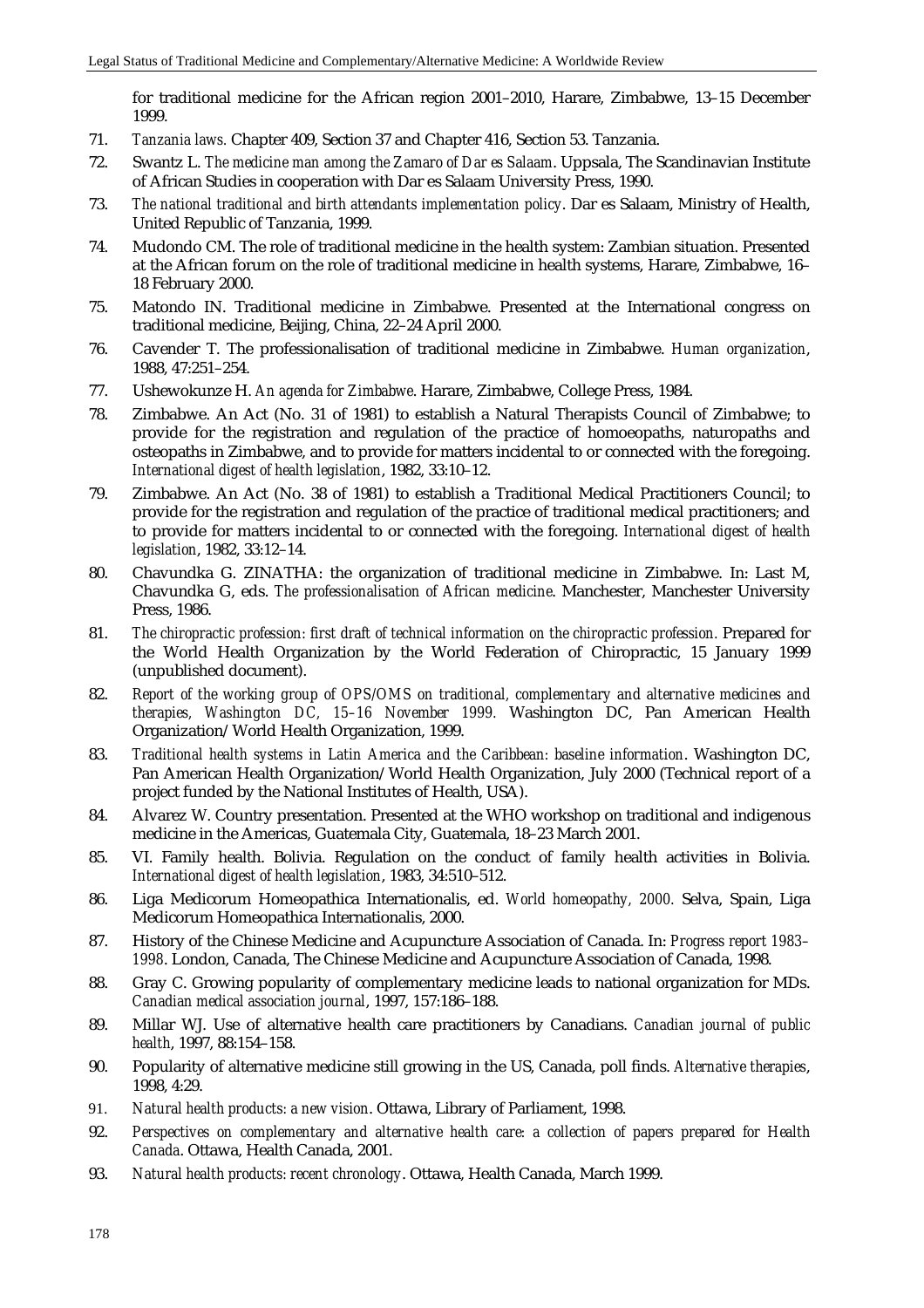- 94. Blais RB, Maiga A, Aboubacar A. How different are users and non-users of alternative medicine? *Canadian journal of public health*, 1997, 88:159–162.
- 95. *Workbook, ONHP consultation 2000*. Available online at http://www.hc-sc.gc.ca/hpb/onhp
- 96. *Proposed regulatory framework for natural health products*. Ottawa, Health Canada, March 2001.
- 97. Rock A. Presentation by the Health Minister of Canada to the House of Commons Standing Committee on Health. Reproduced in *The Chinese Medicine and Acupuncture Association of Canada*, 1998, 6:21.
- 98. Canada (Yukon Territory). The Health Act. *International digest of health legislation*, 1993, 44:1–5.
- 99. Regulated Health Professions Act, 1991, Sections 27 and 35. *International digest of health legislation*, 1993, 44:204.
- 100. For the relevant laws of the Canadian provinces, see Alberta: *International digest of health legislation*, 1967, 18:275–276 and 1969, 20:195. British Columbia: *International digest of health legislation*, 1961, 12:718 and 1969, 20:198. New Brunswick: *International digest of health legislation*, 1960, 11:88. Newfoundland and Labrador: *The Chiropractors Act, 1992.* Nova Scotia: *International digest of health legislation*, 1973, 24:67. Ontario: *Regulated Health Professions Act, 1991*, *Statutes of Ontario, c.18* and *The Chiropractic Act, 1991, c.*21. Prince Edward Island: *International digest of health legislation*, 1969, 20:422–423. Quebec: *International digest of health legislation*, 1975, 26:327–328. Saskatchewan: *Osteopathic Practice Act, c.0-7*.
- 101. *Statutes of Ontario*, 1991. Ontario, Canada.
- 102. *Chiropractic Profession Act, RSA 1980, c-9.1.* Ottawa, Canada.
- 103. Chiropractic Profession Amendment Regulation (Alberta), Alta. Reg. 82/94, at Section 10.1. *The Alberta gazette*, 1994, 90:264.
- 104. Canada (Saskatchewan). An Act (Chapter C-10.1) respecting chiropractors. *International digest of health legislation*, 1997, 48:3–4.
- 105. Wigod R. Legalize, regulate acupuncture, Health Professions Council says. *The Vancouver sun*, 26 November 1993:B7.
- 106. Cheung CK. President's address. The Chinese Medicine and Acupuncture Association of Canada, 1998, 6:12.
- 107. *Health Disciplines Act (Alberta), Chap. H-3.5, R.S.A.*, as amended, 1980. Alberta, Canada.
- 108. *Medical Act, 1973, Chapter M-9*, as amended. Quebec, Canada.
- 109. Regulations respecting the practice of acupuncture by persons other than physicians. *International digest of health legislation*, 1993, 44:208.
- 110. *Guidelines for the practice of acupuncture in the Province of Saskatchewan*. (Undated). Regina, Canada.
- 111. *Directive issuing acupuncture guidelines*. Whitehorse, Yukon Territory, Yukon Medical Council, 6 May 1986.
- 112. For the relevant laws of the Canadian provinces, see the following: Alberta: Naturopathy Act (Alberta), R.S.A. 1980 c.N-6. Manitoba: Naturopathic Act (Manitoba), L.R.M. 1987, c.N-80. Saskatchewan: Naturopathy Act (Saskatchewan), c. N-4.
- 113. *Chiropractic Profession Act (Alberta) c. 91*, 1984. Alberta, Canada.
- 114. Ruedy J. Paper on medical schools' approach to the demand for AM/CM at the alternative and complementary medicine conference. Toronto, Institute for International Research, March 1998.
- 115. The Alberta Health Care Insurance Act. *International digest of health legislation*, 1993, 44:581.
- 116. Chapman-Smith D. The chiropractic profession. *The chiropractic report*, 1993, 7:2.
- 117. *Alberta health bulletin*, 26 January 1994, 4:1.
- 118. Ibacache J, Quidel J, Saez M. Country presentation. Presented at the WHO workshop on traditional and indigenous medicine in the Americas, Guatemala City, Guatemala, 18–23 March 2001.
- 119. Medina CE. *Medicina tradicional en los sistemas locales de salud, informe de Chile.* Santiago, Unidad de Medicina Tradicional y Otras Prácticas Médicas Alternativas, Ministerio de Salud de Chile, 1994.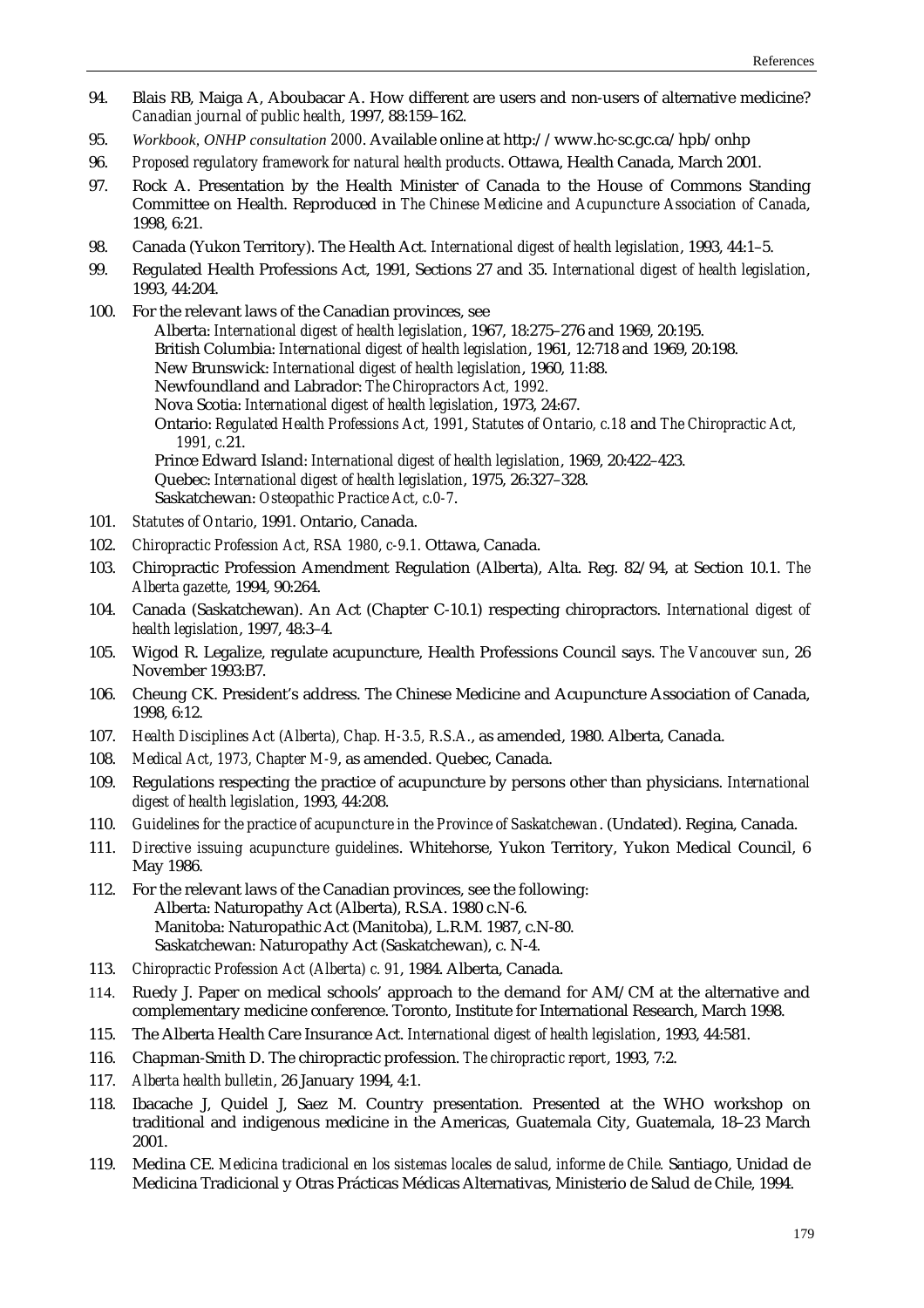- 120. Velimirovic B, Velimirovic H. The utilization of traditional medicine and its practitioners in health services: a global overview. In: Velimirovic B, ed. *Modern medicine and medical anthropology in the United States/Mexico border population*. Washington DC, Pan American Health Organization, 1978 (Scientific Publication, No. 359).
- 121. Martinez S. Encuentro regional sobre aspectos regulatorios de productos a base de hierbas. Presented at the Regional meeting on regulatory aspects of herbal products, Kingston, Jamaica, 13–16 November 2000.
- 122. Padron L. Country presentation. Presented at the WHO workshop on traditional and indigenous medicine in the Americas, Guatemala City, Guatemala, 18–23 March 2001.
- 123. Cuba's health care system. In: Djukanovic V, Mach EP, eds. *Alternative approaches to meeting basic health needs in developing countries, a joint UNICEF/WHO study*. Geneva, World Health Organization, 1975.
- 124. Law no. 41 of 13 July 1983 on public health. *International digest of health legislation*, 1985, 36:13.
- 125. Decree no. 139 of 4 February 1988 promulgating regulations for the implementation of the law on public health. *International digest of health legislation*, 1989, 40:800.
- 126. *Manual para el adiestramiento de parteras empiricas*, revised ed. Santo Domingo, Ministry of Health and Social Welfare of the Dominican Republic, 1973.
- 127. Supreme Decree no. 188 of 4 February 1971 embodying the health code. *International digest of health legislation*, 1973, 24:130.
- 128. *Manual de capacitación de parteras empiricas*. Quito, Ministry of Health, Ecuador, 1976 (unpublished document).
- 129. *Regulación y Control de Productos Farmaceuticos y Afines*. Direccion General de Regulación, Vigilancia y Control de la Salud, November 1999. Guatemala.
- 130. Guatemala. Acupuncture: Guatemalan Acupuncture Association. *International digest of health legislation*, 1980, 31:310.
- 131. Decree no. 75 of 14 November 1966 promulgating the health code of the Republic of Honduras. *International digest of health legislation*, 1967, 18:733.
- 132. Changes to Food and Drugs Act proposed. *Jamaica gleaner*, 28 January 2000.
- 133. Roxborough P. 'Natural' medicines a hit: distributors raking in big money. *Jamaica gleaner*, 23 January 2000.
- 134. Amendments to the Food and Drugs Act and food and drugs regulations to include herbal products: draft cabinet submission. Kingston, Jamaica, Ministry of Health, 2 March 1999.
- 135. Report of the consultation on approaches for policy development for traditional health practitioners, including traditional birth attendants. Geneva, World Health Organization, 1985 (unpublished document NUR/TRM/85.1; available on request from Traditional Medicine, Department of Essential Drugs and Medicines Policy, World Health Organization, 1211 Geneva 27, Switzerland).
- 136. Regulations of 20 October 1976. *International digest of health legislation*, 1978, 29:606.
- 137. Stepan J. Traditional and alternative systems of medicine: a comparative review of legislation. *International digest of health legislation*, 1985, 36:283–333.
- 138. Villalba ED. Salud de los pueblos indigenas. El caso de los Ngöbe-Buglé de Panama: informe de consultoria Organización Panamericana de la Salud. Panama, December 2000 (unpublished document).
- 139. *Decreto Supremo no. 010-97-SA*. Reglamento para el Registro, Control y Vigilancia Sanitaria de Productos Farmaceuticos y Afines. Ministry of Health, 1997. Peru.
- 140. *Public Law 103-43,* 10 June 1993. United States of America.
- 141. Eisenberg D et al. Trends in alternative medicine use in the US, 1990–1997. *Journal of the American Medical Association*, 11 November 1998, 280:1569–1575.
- 142. Eisenberg D et al. Unconventional medicine in the US: prevalence, costs, and patterns of use. *English journal of medicine*, 1993, 323:673.
- 143. *Alternative medicine: expanding medical horizons*. A report to the National Institutes of Health on alternative medical systems and practices in the United States. Washington DC, US Government Printing Office, 1994.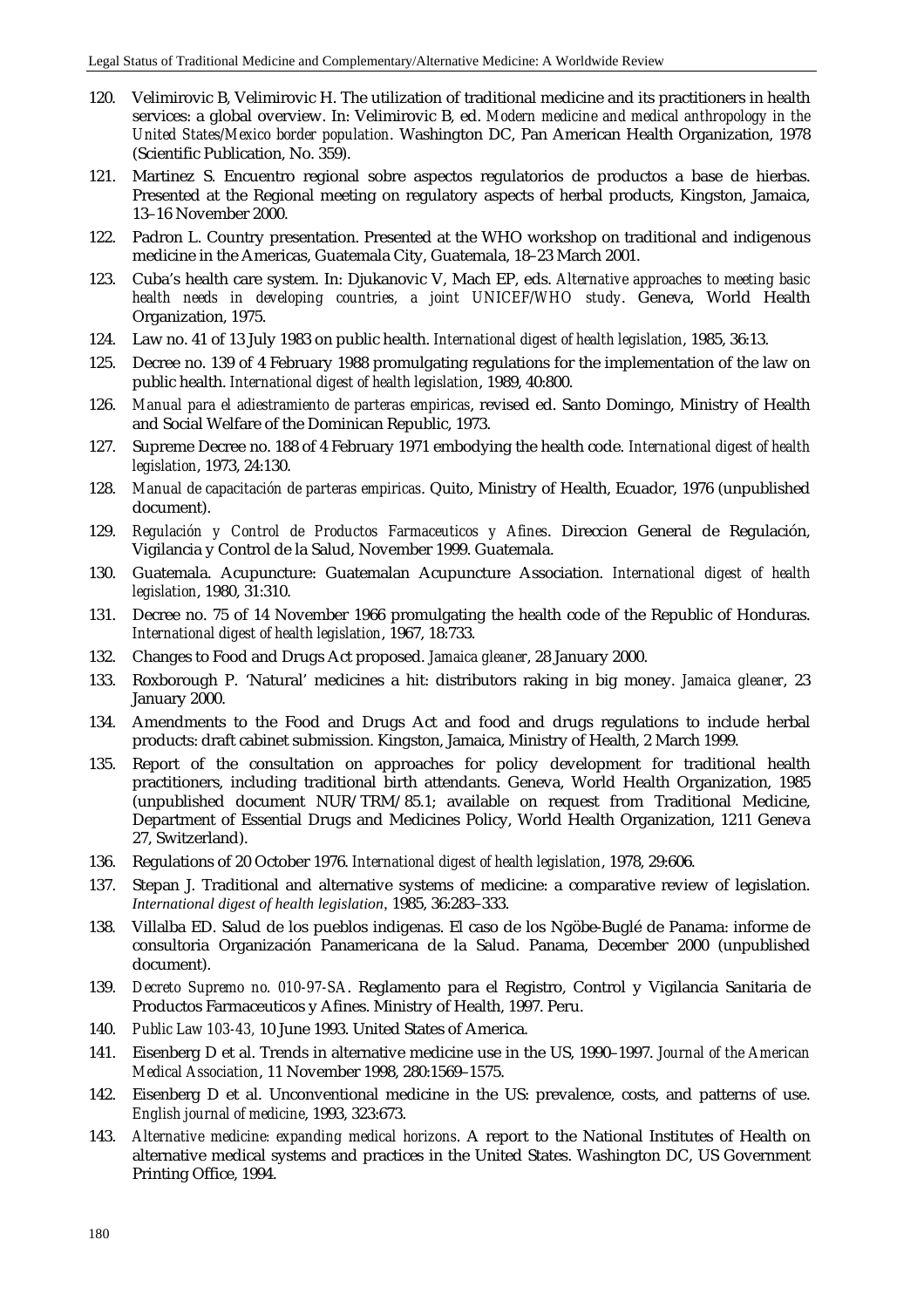- 144. Cohen MH. *Legal boundaries and regulatory perspectives*. Baltimore, The Johns Hopkins University Press, 1998.
- 145. *Corpus juris secundum.* St. Paul, Minnesota, West Publishing Co., 1987, 70:396.
- 146. *McKinney's consolidated laws of New York annotated. Book 16.* St. Paul, Minn., West Publishing Co.
- 147. United States of America. Practice of certain health professions: miscellaneous provisions. *International digest of health legislation*, 1974, 25:461–464.
- 148. United States of America. Grants for establishment of departments of family medicine. *International digest of health legislation*, 1983, 34:498–499.
- 149. *1993–1994 Official directory: chiropractic licensure and practice statistics*. Greeley, Colorado, Federation of Chiropractic Licensing Boards.
- 150. Riddle JW. Report of the New York State Commission on Acupuncture (legal considerations). In: Kao FF, Kao JJ, eds. *Recent advances in acupuncture research.* Garden City, New York, Institute for Advanced Research in Asian Science and Medicine, 1979.
- 151. Unites States of America. Acupuncture. *International digest of health legislation*, 1975, 26:899–900.
- 152. Schwartz R. Acupuncture and expertise: a challenge to physician control. *The Hastings Centre report*, 1981, 11:5.
- 153. United States of America. Rhode Island. Acupuncture. *International digest of health legislation*, 1979, 30:665–666.
- 154. An act (Chapter 168 of the Laws of 1980) relating to acupuncture clinics. *International digest of health legislation*, 1982, 33:252–264.
- 155. *Laws and regulations relating to the practice of acupuncture, 2000*. Sacramento, California, Acupuncture Board, 2000.
- 156. Wardwell WI. Alternative medicine in the United States. *Social science and medicine*, 1994, 38:1061.
- 157. Law of 9 August 1975. *International digest of health legislation*, 1979, 30:905.
- 158. Algeria. Protection of public health: Public Health Code. *International digest of health legislation*, 1978, 29:261–317.
- 159. *Journal officiel de la République Algérienne Démocratique et Populaire*, 17 February 1985, 8:122.
- 160. Law no. 85-05 of 16 February 1985 on health protection and promotion. *International digest of health legislation*, 1985, 36:909 (as amended by Law no. 90-17 of 31 July 1990. *International digest of health legislation*, 1991, 42:229).
- 161. *The Chiropractors' Registration Law of 1991 (No. 62 of 1991)*. Cyprus.
- 162. *Report on the intercountry expert meeting on traditional medicine and primary health care, Cairo, Egypt, 30 November–3 December 1992*. Alexandria, WHO Regional Office for the Eastern Mediterranean, December 1992.
- 163. Zhang X. *Duty travel report*. Geneva, World Health Organization, 15 May 2001 (unpublished document).
- 164. *An act and notes for guidance aiming at ensuring the safety and quality of herbal remedies (The Herbal Remedies Act)*. Sulaibekhat, Kuwait, The Islamic Organization for Medical Sciences and the World Health Organization, 21–23 April 1986.
- 165. Ordinance no. 65 of 7 June 1962. *International digest of health legislation*, 1965, 16:168.
- 166. Pakistan. Practice of traditional medicine. *International digest of health legislation*, 1967, 18:428.
- 167. *Statutory rules and orders, 1970, V:78–89*. Pakistan.
- 168. *Regulations for registration of herbal preparations, health and supplementary food, cosmetics and antiseptics that have medical claims*. Directorate of Pharmaceutical Licences, General Directorate of Medical and Pharmaceutical Licences, Ministry of Health, Kingdom of Saudi Arabia (undated). Saudi Arabia.
- 169. Federal Law no. 7 of 1975 on the practice of human medicine. *International digest of health legislation*, 1976, 27:893.
- 170. Federal Law no. 5/1984 on the practice of certain medical professions by persons other than physicians and pharmacists, Sections 1 and 2. *International digest of health legislation*, 1984, 35:745.
- 171. Galadari M. Herbal drug registration in the UAE. Presented at the Ninth international conference of drug regulatory authorities, Berlin, Germany, 28 April 1999.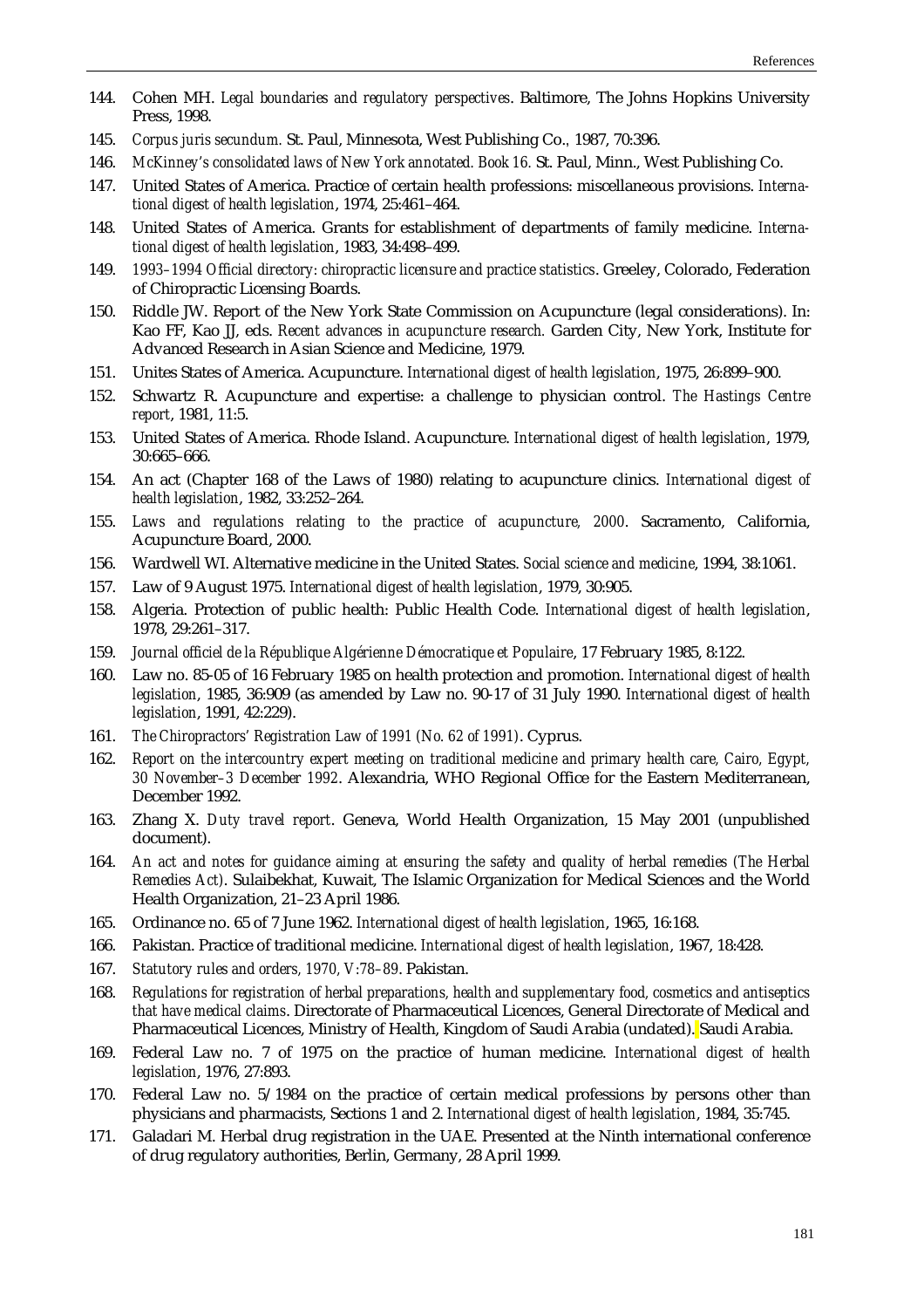- 172. Maddalena S. *The legal status of complementary medicines in Europe a comparative analysis*. Bern, Stämpfli, 1999.
- 173. Ärztegezetzes 1984. BGBl (Bundesgesetzblätter) no. 373. Austria.
- 174. BGBl (Bundesgesetzblätter) no. 378/1996. Austria.
- 175. Loi du 29 avril 1999 relative aux pratiques non conventionnelles dans les domaines de l'art médical, de l'art pharmaceutique, de la kinésithérapie, de l'art infirmier et des professions médicales*. Moniteur Belge*, 24 June 1999, 169. Belgium.
- 176. *The Act Concerning Health Care Professionals 559/1994 of 28 June 1994*. Finland.
- 177. Solimene U. Communication with WHO. Direttore Professor Centro di Ricerche in Bioclimatologia Medica Biotechnologie – Medicine Naturali, Universita Degli Studi di Milano, Italie (Professor and Director, Centre of Research in Bioclimatology, Biotechnologies and Natural Medicine, State University of Milan, Milan, Italy), 1999.
- 178. Gesetz über das Gesundheitswesen vom 18. Dezember 1985. *Liechtensteinisches Landesgestzblatt*, 1986, 12.
- 179. Verordnung über die medizinischen Berufe vom 8. November 1988 (Order I). *Liechtensteinisches Landesgestzblatt*, 1988, 51.
- 180. Verordnung über die andere Berufe der Gesundheitspflege vom 16. März 1989 (Order II). *Liechtensteinisches Landesgestzblatt*, 1989, 30.
- 181. *Report of the Chinese-Norwegian health seminar, Oslo, Norway, 20–23 November 2000*. Oslo, Norwegian Ministry of Health and Social Affairs, January 2001.
- 182. Russian Federation. Principles of the legislation of the Russian Federation on the protection of the health of citizens. *International digest of health legislation*, 1994, 45:3–6.
- 183. *Complementary and alternative medicine*, 6<sup>th</sup> report. London, House of Lords Select Committee on Science and Technology, 21 November 2000.
- 184. Rahman L, Azizul Islam HH. Development of indigenous systems of medicine in Bangladesh. Presented at the WHO regional seminar on the Traditional Medicine Programme, Colombo, Sri Lanka, 1–5 April 1977 (unpublished document SEA/Trad Med/1).
- 185. II. Health Manpower. Bangladesh. An Ordinance (No. XXXII of 1983) to provide for the regulation of the qualifications and registration of practitioners of Unani and Ayurvedic systems of medicine. *International digest of health legislation*, 1984, 35:565-568.
- 186. Islam HA. Legislation in the development of traditional medicine in Bangladesh. *International digest of health legislation*, 1985, 36:525, 527.
- 187. Dorji P. Traditional medicine system in Bhutan. In: *Traditional medicine, better science, policy and services for health development: proceedings of a WHO International Symposium, Awaji Island, Hyogo Prefecture, Japan, 11–13 September 2000*. Kobe, Japan, World Health Organization Centre for Health Development, 2001 (unpublished document; available on request from the WHO Centre for Health Development, I.H.D. Centre Building, 9<sup>th</sup> Floor, 1-5-1 Wakinohama-Kaigandori, Chuo-ku Kobe 651-0073, Japan).
- 188. Democratic People's Republic of Korea. Health protection and promotion: general provisions. *International digest of health legislation*, 1980, 31:490–493.
- 189. Ritiasa K. Jamu and traditional medicine practices in Indonesia. In: *Traditional medicine, better science, policy and services for health development: proceedings of a WHO International Symposium, Awaji Island, Hyogo Prefecture, Japan, 11–13 September 2000*. Kobe, Japan, World Health Organization Centre for Health Development, 2001 (unpublished document; available on request from the WHO Centre for Health Development, I.H.D. Centre Building,  $9<sup>th</sup>$  Floor, 1-5-1 Wakinohama-Kaigandori, Chuo-ku Kobe 651-0073, Japan).
- 190. Untoro R. Database inventory and registry of biological resources and traditional knowledge. Presented at the ASEAN workshop on the TRIPS agreement and traditional medicine, Jakarta, Indonesia, 12–15 February 2001.
- 191. Roemer MI. *National health systems of the world*. Vol. 1. New York, Oxford University Press, 1991.
- 192. Kim-Farley RJ. Communication with WHO. WHO Representative, Indonesia, 22 February 1994.
- 193. Country review of traditional medicine programme in Indonesia. Presented at the WHO regional seminar on the Traditional Medicine Programme, Colombo, Sri Lanka, 1–5 April 1977 (unpublished document SEA/Trad Med/1).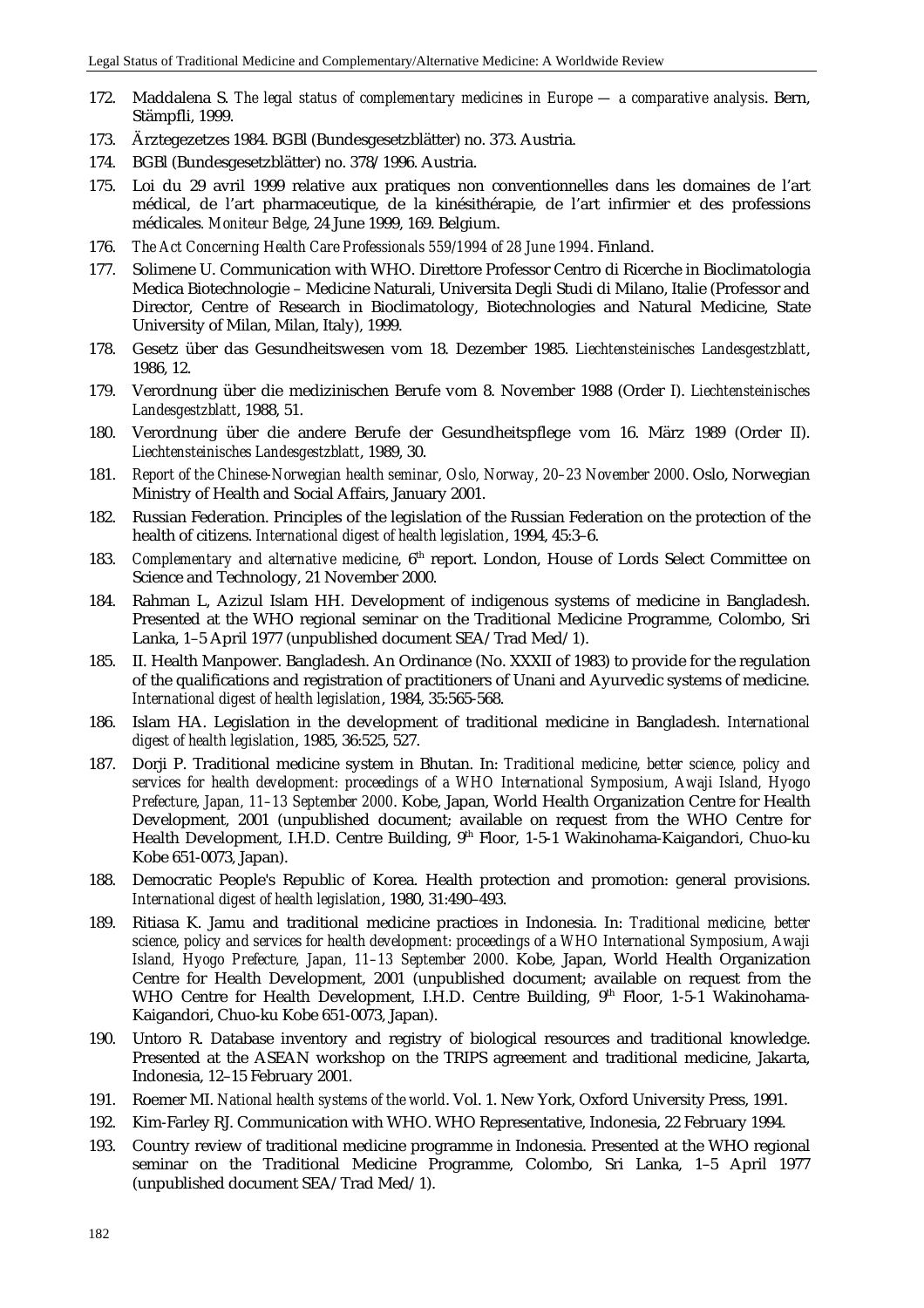- 194. *Rules of 25 August 1955 of the Ministry of Health*. Myanmar.
- 195. Tin U. Traditional medicine of Burma. Presented at the WHO regional seminar on the Traditional Medicine Programme, Colombo, Sri Lanka, 1–5 April 1977 (unpublished document SEA/Trad Med/1).
- 196. Khakurel BK. The regulation of herbal medicines in Nepal. Presented at the Eighth international conference of drug regulatory authorities, Manama, Bahrain, 11 November 1996.
- 197. A short account of the ayurvedic activities in Nepal. Presented at the WHO regional seminar on the Traditional Medicine Programme, Colombo, Sri Lanka, 1–5 April 1977 (unpublished document SEA/Trad Med/1).
- 198. The Ayurvedic Medical Council Act, no. 21 of 2045 (1988). *International digest of health legislation*, 1992, 43:24.
- 199. Pigott W. *Research and development of traditional and natural medicine*. WHO representative, Nepal, 13 February 1996 (unpublished document).
- 200. Country review from Sri Lanka. Presented at the WHO regional seminar on the Traditional Medicine Programme, Colombo, Sri Lanka, 1–5 April 1977 (unpublished document SEA/Trad  $Med/1$ ).
- 201. The ayurvedic physicians professional conduct rules, 1971. *International digest of health legislation*, 1974, 25:435.
- 202. *Development, 1931–1981*. Colombo, Sri Lanka, Ministry of Plan Implementation, 1981.
- 203. Ceylon. Homeopathy. *International digest of health legislation*, 1971, 22:209–210.
- 204. Herbal medicine practice in Thailand. In: *Traditional medicine, its contribution to human health development in the new century, report of an international symposium, Kobe, Japan, 6 November 1999*. Kobe, Japan, World Health Organization Centre for Health Development, 2000 (unpublished document; available on request from the WHO Centre for Health Development, I.H.D. Centre Building, 9th Floor, 1-5-1 Wakinohama-Kaigandori, Chuo-ku Kobe 651-0073, Japan).
- 205. Thaïlande. In: *Grand Larousse Encyclopédique*. Paris, Larousse.
- 206. Memorandum on the draft process report by the Director-General to the Fifty-first world health assembly on TRM. Manila, Traditional Medicine, WHO Western Pacific Regional Office, 20 March 1997.
- 207. Australian commentary on Halsbury's laws of England, 4<sup>th</sup> ed. Sydney, Butterworths, 1990.
- 208. For the relevant laws of the Australian states, see the following: South Australia: The Chiropractors Act 1991 (no. 6 of 1991). *International digest of health legislation*, 1992, 43:22. Capital Territory: The Chiropractors Registration Ordinance 1983 (no. 28 of 1983). *International digest of health legislation*, 1987, 38:456. Victoria: *The Chiropractors and Osteopaths Act 1978, no. 9161.*  New South Wales: *Chiropractic Act, 1978, no. 132*.
- 209. *Chiropractic, osteopathy, homeopathy and naturopathy: report of committee of inquiry*. Canberra, The Acting Commonwealth Government Printer, 1977 (Parliamentary Paper, No. 102/1977).
- 210. *Commonwealth Law bulletin*, October 1993, 1362.
- 211. Overview of the regulatory requirements for the manufacture and supply of medicine in Australia and for export. Woden, Australia, Therapeutic Goods Administration, November 1999.
- 212. *Acupuncture college handbook 1994*. Sydney, Australia, University of Technology, 1994.
- 213. Technical briefing on traditional medicine. Presented at the Forty-ninth regional committee meeting, Manila, Philippines, WHO Regional Office for the Western Pacific, 18 September 1998.
- 214. Cambodia. Practice of unofficial medicine and pharmacy. *International digest of health legislation*, 1965, 16:40–41.
- 215. Hiegel JP. The ICRC and traditional Khmer medicine. *International review of the Red Cross*, 1981, 21:251.
- 216. Drug registration: mission report in Cambodia 17 January–13 February 1997. Manila, WHO Regional Office for the Western Pacific, 24 April 1997.
- 217. Xiaopin W. Review of traditional Chinese medicine practice in China. In: *Traditional medicine, better science, policy and services for health development: proceedings of a WHO International Symposium, Awaji*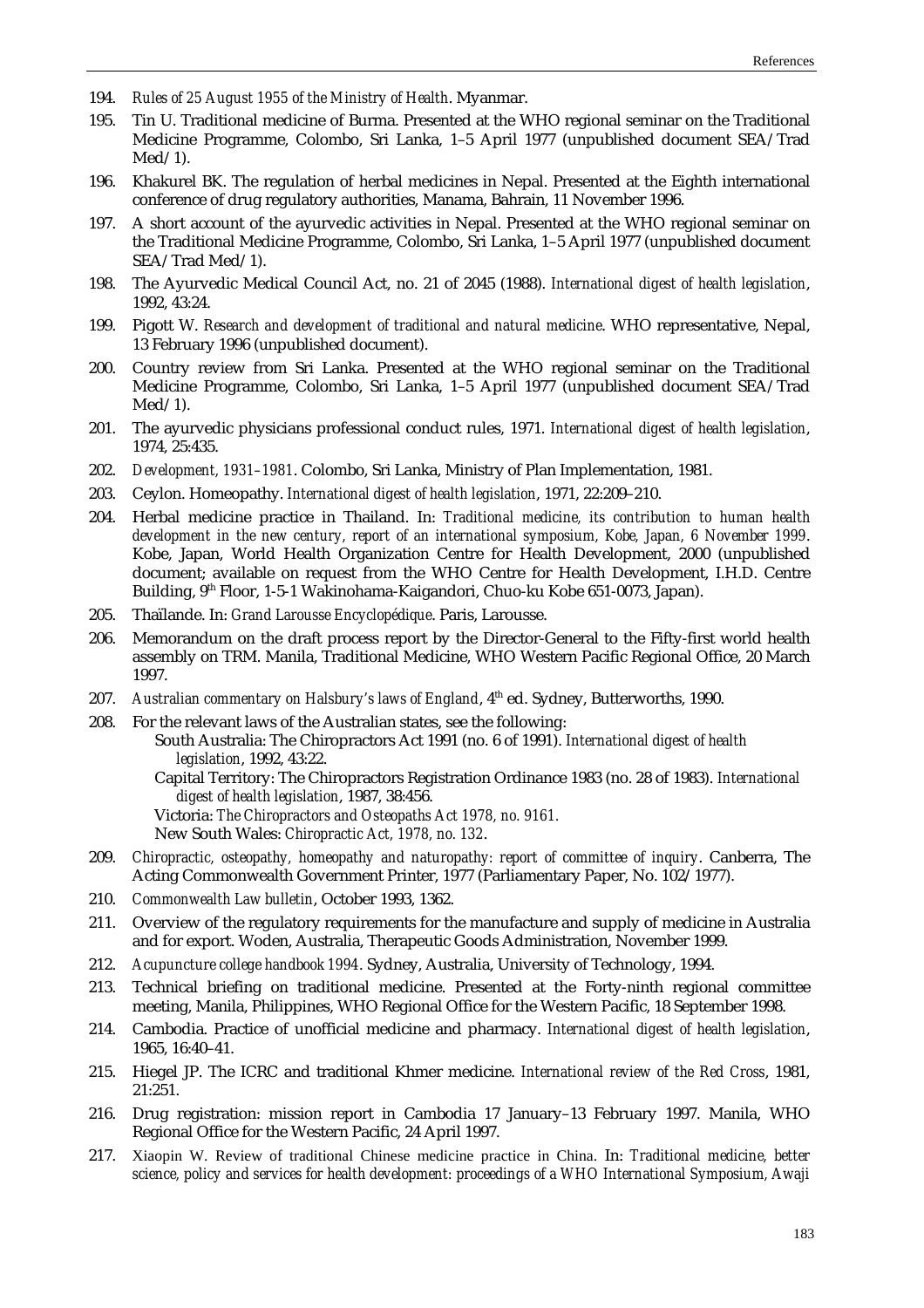*Island, Hyogo Prefecture, Japan, 11–13 September 2000*. Kobe, Japan, World Health Organization Centre for Health Development, 2001 (unpublished document; available on request from the WHO Centre for Health Development, I.H.D. Centre Building,  $9<sup>th</sup>$  Floor, 1-5-1 Wakinohama-Kaigandori, Chuo-ku Kobe 651-0073, Japan).

- 218. Zhang X. Traditional medicine world-wide review. In: *Traditional medicine, better science, policy and services for health development: proceedings of a WHO International Symposium, Awaji Island, Hyogo Prefecture, Japan, 11–13 September 2000*. Kobe, Japan, World Health Organization Centre for Health Development, 2001 (unpublished document; available on request from the WHO Centre for Health Development, I.H.D. Centre Building, 9<sup>th</sup> Floor, 1-5-1 Wakinohama-Kaigandori, Chuo-ku Kobe 651-0073, Japan).
- 219. Zhang X. Integration of traditional medicine into national health care systems. Presented at the Medicus Mundi Switzerland workshop on the integration of traditional medicine into public health, Lausanne, Switzerland, 4 April 1998.
- 220. Jingfeng C. Integration of traditional Chinese medicine with Western medicine right or wrong? *Social science and medicine*, 1988, 27:521–528.
- 221. Chen PC. *Population and health policy in the People's Republic of China*. Washington DC, Interdisciplinary Communications Programme, Smithsonian Institution, 1976 (Occasional Monograph Series, No. 9).
- 222. State administration of traditional Chinese medicine, 14 January 1989. Beijing.
- 223. Department of Traditional Chinese Medicine, Ministry of Public Health and Personnel Department for the Unified Examination Given to Personnel without Official Education Employed as Physicians (Assistants) of Traditional Chinese Medicine (Herbs), 31 December 1985. Beijing.
- 224. Circular of re-check of persons who are proficient in a particular branch of traditional Chinese medicine. Beijing, State Administration of Traditional Chinese Medicine, 12 August 1989.
- 225. *Provisional management stipulations for privately practising doctors of Western medicine and physicians of traditional Chinese medicine*. Beijing, Ministry of Public Health and State Administration of Traditional Chinese Medicine, 21 November 1988.
- 226. Additional regulations to the management stipulations for privately practising personnel of traditional Chinese medicine. Beijing, State Administration of Traditional Chinese Medicine, 3 May 1989.
- 227. Some regulations for strengthening the management of medical qigong treatment (trial implementation). Beijing, State Administration of Traditional Chinese Medicine, 19 October 1989.
- 228. Roemer MI. *Comparative national policies on health care*. New York, M Dekker, 1977.
- 229. Rosenthal MM. Modernization and health care in the People's Republic of China: the period of transition. In: Rosenthal MM, ed. *Health care systems and their patients: an international perspective*. Boulder, Westview Press, 1992.
- 230. Leung TH. Traditional medicine in Hong Kong, China. Presented at the Workshop on development of national policy on traditional medicine, Beijing, China, 11–15 October 1999.
- 231. Chen K. *Fiji national workshop on traditional medicine: mission report 25–31 March 2001*. Manila, WHO Regional Office for the Western Pacific, 10 July 2001.
- 232. Fiji. Practice of medicine, dentistry, chiropractic, and acupuncture. *International digest of health legislation*, 1979, 30:531–533.
- 233. The Acupuncturists, Chiropractors and Chiropodists (Qualification) Regulations, 1976, and the Acupuncturists, Chiropractors and Chiropodists Regulations, 1976. *International digest of health legislation*, 1979, 30:532.
- 234. Yamamura Y. The history of kampo medicine and its development in modern Japan. In: Hosoya E, Yamamura Y, eds. *Recent advances in the pharmacology of kampo (Japanese herbal) medicines*. Tokyo, Excerpta Medica Ltd., 1988 (International Congress Series 854).
- 235. Terasawa K. The problems that should be resolved in Japanese oriental (kampo) medicine. In: *International forum on Japanese oriental (kampo) medicine in Toyama, Japan, 29–29 July 1990*. Toyama, Japan, Department of Japanese Oriental (Kampo) Medicine, Toyama Medical and Pharmaceutical University, 1990.
- 236. Ministry of Health and Welfare. *The year book of statistics of production by the pharmaceutical industry, 1998*. (original in Japanese). Tokyo, Ministry of Health and Welfare, 1999.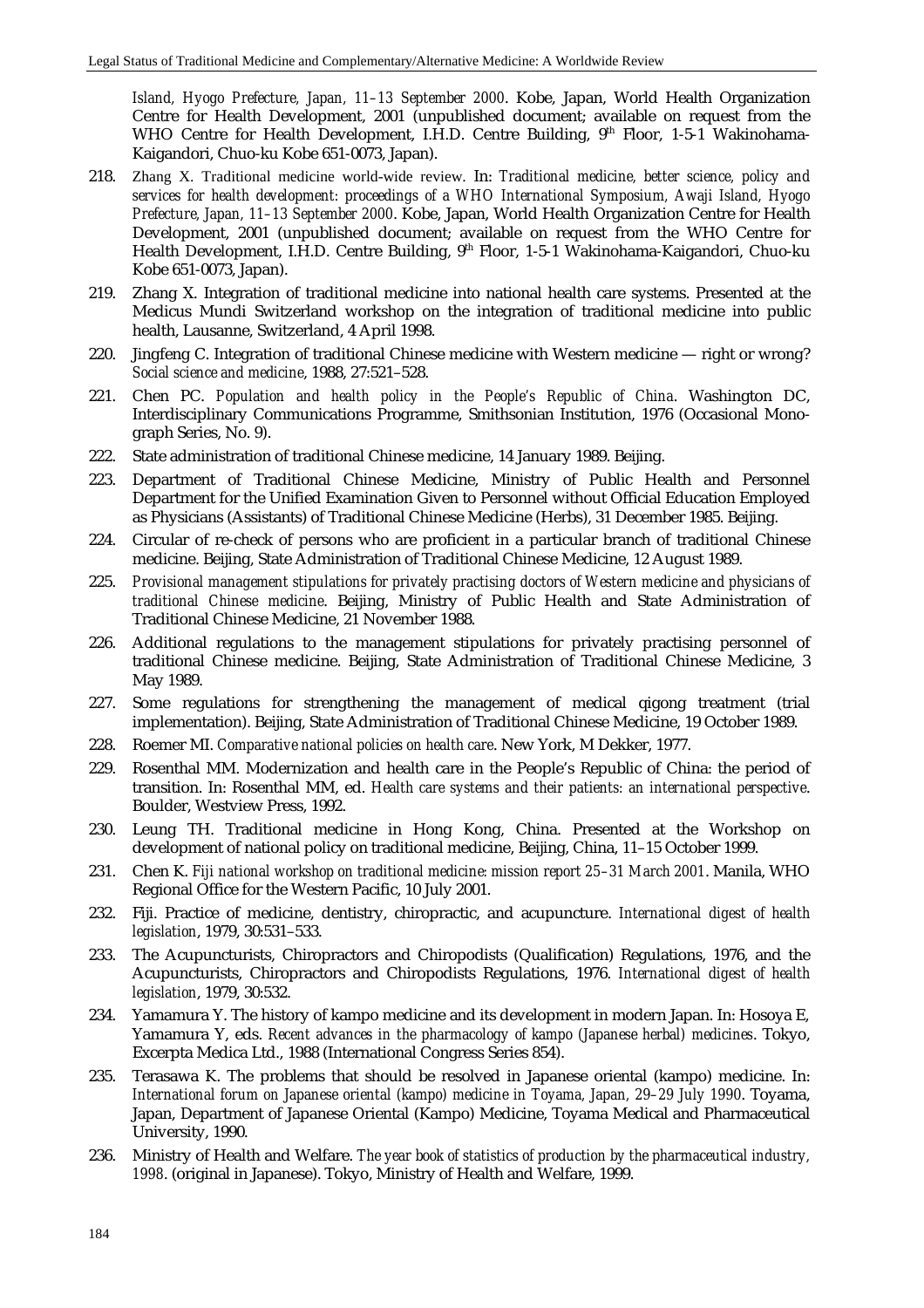- 237. *Nikkei Medical*, October 2000 (Supplement) (original in Japanese).
- 238. Communication with WHO. The Ministry of Health and Welfare, Government of Japan, August 2000 (original in Japanese).
- 239. *Japanese/English pharmaceutical administration in Japan*, 9<sup>th</sup> ed. Tokyo, Yakuji Nippo, Ltd., 2000.
- 240. Ministry of Health and Welfare. Traditional medicines in Japan. In: *Proceedings of the fourth international conference of drug regulatory authorities, Tokyo, 6–11 July 1986.* Tokyo, Ministry of Health and Welfare, 1986.
- 241. *Japanese pharmacopoeia*, 13th ed. Tokyo, Ministry of Health and Welfare, 1996.
- 242. *The Japanese standards for herbal medicines*. Tokyo, Yakuji Nippo, Ltd., 1993.
- 243. Communication with WHO. Japan Pharmacists Education Centre, August 2000 (original in Japanese).
- 244. Communication with WHO. The Japan Society of Acupuncture and Moxibustion, August 2000 (original in Japanese).
- 245. Tsuruoka K, Tsuruoka Y, Kajii E. Complementary medicine education in Japanese medical schools: a survey. *Complementary therapies in medicine*, 2001, 9:28–33.
- 246. Communication with WHO. The Japan Society for Oriental Medicine, August 2000 (original in Japanese).
- 247. *General information on the research institute for WAKAN-YAKU*. Toyama, Japan, Toyama Medical and Pharmaceutical University, March 1990 (original in Japanese).
- 248. Metai A. Traditional medicine practices in Kiribati. Presented at the International congress on traditional medicine, Beijing, China, 22–24 April 2000.
- 249. Ekeieta B. Traditional medicine in Kiribati. Presented at the Workshop on development of national policy on traditional medicine, Beijing, China, 11–15 October 1999.
- 250. Kiribati. An Act (No. 9 of 1981) to amend the Medical and Dental Practitioners Ordinance (Cap. 55) so as to legalise the practice of traditional healing methods and permit practitioners to charge for their services. *International digest of health legislation*, 1982, 33:243.
- 251. Keola K. Traditional medicine in the Lao People's Democratic Republic. Presented at the Workshop on development of national policy on traditional medicine, Beijing, China, 11–15 October 1999.
- 252. The work of WHO in the Western Pacific Region: proposed programme budget 1991–1993. In: *Diagnostic, therapeutic and rehabilitative technology*. Manila, WHO Western Pacific Regional Office, 1993.
- 253. Malaysia. Registration of physicians and practice of medicine. *International digest of health legislation*, 1975, 26:170–172.
- 254. Malaysia. Registration of midwives. *International digest of health legislation*, 1975, 26:165–166.
- 255. *National seminar on uses of traditional/alternative medicine in contemporary health care: mission report in Kuala Lumpur, Malaysia, 21–25 December 1997.* Manila, WHO Regional Office for the Western Pacific, 12 May 1998.
- 256. *Acupuncture and moxibustion for primary medical care: mission report in Ulaanbaatar, Mongolia, 14 June– 14 July 1998.* Manila, WHO Regional Office for the Western Pacific, 23 October 1998.
- 257. Bold S. Country report: Mongolia. Presented at the Workshop on development of national policy on traditional medicine, Beijing, China, 11–15 October 1999.
- 258. *Research methods on medicinal plants and their role as immunostimulants: mission report in Ulaanbaatar, Mongolia, 10 September–3 October 1998.* Manila, WHO Regional Office for the Western Pacific, 27 November 1998.
- 259. Ambihaipahar U. Country report: Papua New Guinea. Presented at the Workshop on development of national policy on traditional medicine, Beijing, China, 11–15 October 1999.
- 260. Banaynal ET. Country report: Philippines. Presented at the Workshop on development of national policy on traditional medicine, Beijing, China, 11–15 October 1999.
- 261. The work of WHO in the Western Pacific Region: proposed programme budget 1993–1995. In: *Diagnostic, therapeutic and rehabilitative technology*. Manila, WHO Western Pacific Regional Office, 1995.
- 262. *Official gazette*, 28 March 1983, 79:1852. Philippines.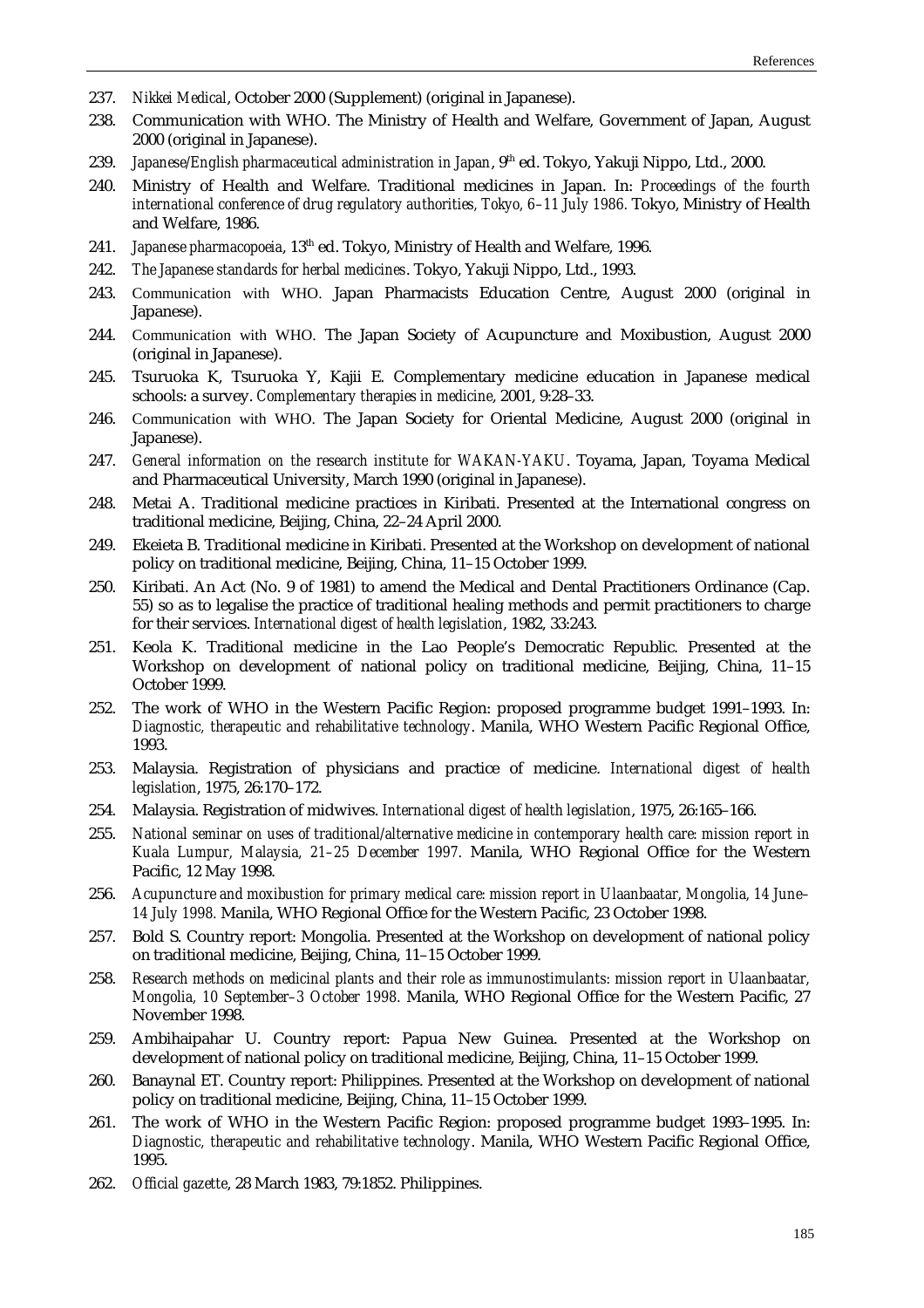- 263. *Oriental medicine in Korea*. Republic of Korea, Ministry of Health and Social Affairs, 1994.
- 264. *2000 Health and Welfare Services*. Republic of Korea, Ministry of Health and Welfare, 2000.
- 265. Republic of Korea. The Medical Treatment Act. *International digest of health legislation*, 1992, 43:14– 15.
- 266. Ainuu LSP. Traditional medicine in Samoa. Presented at the Workshop on development of national policy on traditional medicine, Beijing, China, 11–15 October 1999.
- 267. Chea CHA. The development of national policy on traditional medicine in Singapore. Presented at the Workshop on development of national policy on traditional medicine, Beijing, China, 11–15 October 1999.
- 268. The work of WHO in the Western Pacific Region: proposed programme budget 1995–1996. In: *Diagnostic, therapeutic and rehabilitative technology*. Manila, WHO Western Pacific Regional Office, 1996.
- 269. Maenu'u LP. Traditional medicine in Solomon Islands. Presented at the Workshop on development of national policy on traditional medicine, Beijing, China, 11–15 October 1999.
- 270. *The Health Practitioners Act no. 5 of 1984*. Date of assent: April 20, 1983. Vanuatu.
- 271. The Health Practitioners (Ancillary Medical Profession) Order no. 32 of 1985. *International digest of health legislation*, 1987, 38:31.
- 272. *Developing a national policy and strategic plan for traditional medicine: mission report in Hanoi, Viet Nam, 11–31 October 1997*. Manila, WHO Regional Office for the Western Pacific, 29 May 1998.
- 273. *Workshop on the modernisation of traditional medicine: mission report in Hanoi, Viet Nam, 7–11 April 1997*. Manila, WHO Regional Office for the Western Pacific, 16 May 1997.
- 274. *Integration of acupuncture with modern rehabilitation medicine: mission report in Hanoi, Viet Nam, 11–28 October 1997*. Manila, WHO Regional Office for the Western Pacific, 25 May 1998.
- 275. Law of 30 June 1989 on the protection of public health. *International digest of health legislation*, 1990, 41:15.
- 276. Regulations of 1991 on medical examinations and treatment within the framework of the national system of traditional medicine. *International digest of health legislation*, 1993, 44:18.
- 277. The Criminal Code of the Socialist Republic of Viet Nam, Section 196. *International digest of health legislation*, 1988, 39:2.
- 278. *Ordinance on Private Medical and Pharmaceutical Practice*. Hanoi, Vietnam, Permanent Committee of the Ninth National Assembly of the Socialist Republic of Viet Nam, 13 October 1993.
- 279. *Second national workshop on national policy on traditional medicine: mission report in Hanoi and Ho Chi Minh City, Viet Nam, 28 June–5 July 1998*. Manila, WHO Regional Office for the Western Pacific, 28 September 1998.
- 280. Baeyens A. Free movement of goods and services in health care: a comment on the court cases Decker and Kohll from a Belgian point of view. *European journal of health law*, 1999, 6:373–383.
- 281. Keller K. Homeopathic medicinal products in Germany and Europe: legal requirements for registration and marketing authorization. *Drug information journal*, 1998, 32:803–811.
- 282. *Official Journal EC*, 13 October 1992, L 297:8–11, 12–15.
- 283. *Official Journal EC*, 22 April 1992, L 102:23–24, 102–155.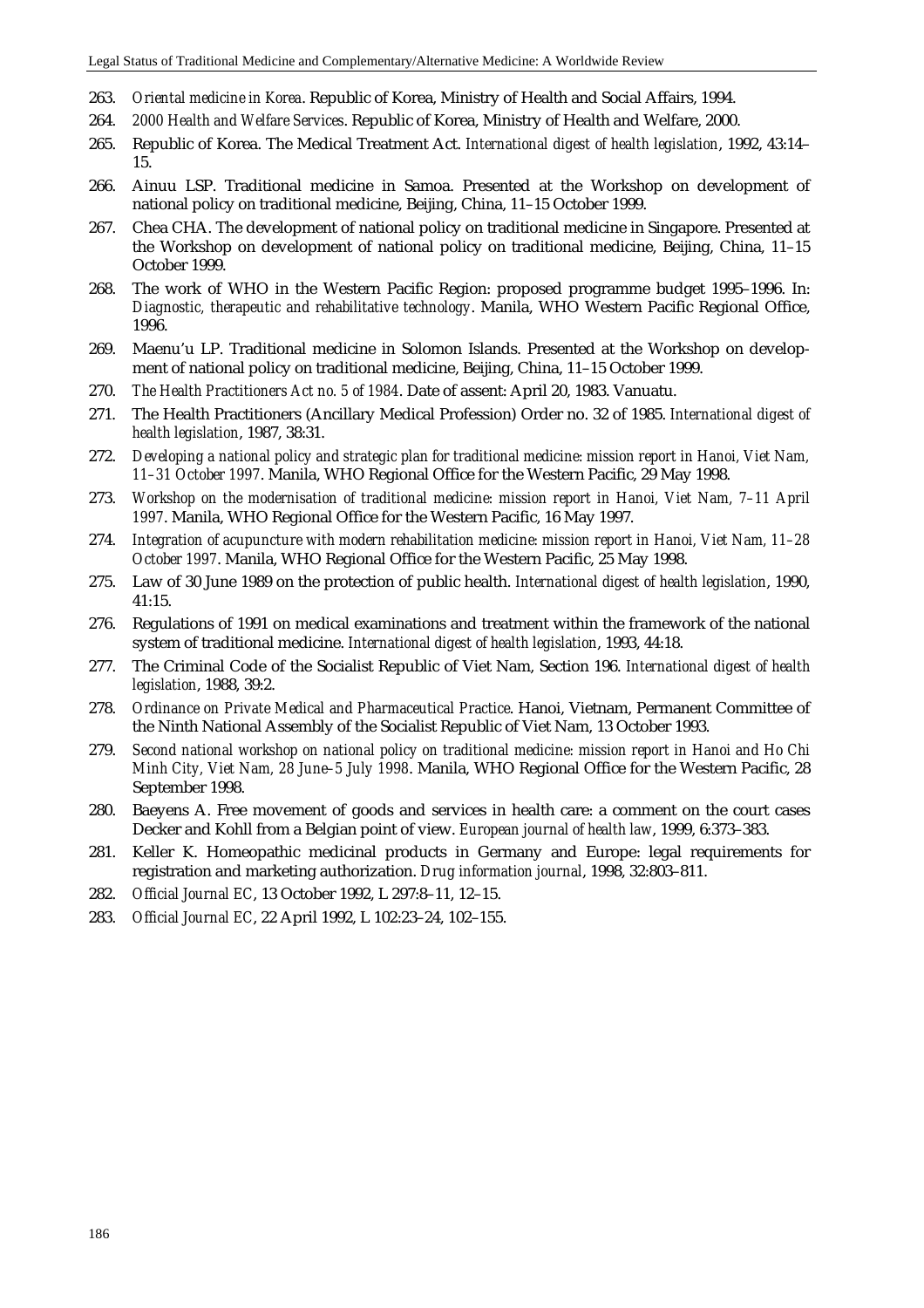# **Annex I. The European Union**

# **General principles**

The Treaty on the European Union (EU) came into force 1 November 1993. The Treaty instituting the European Economic Community (EEC) was intended to open a large market zone without borders, enabling the free movement of persons, goods, services, and capital. It is Treaty regulations on the movement of persons and goods, in particular, which affect health services and medications (*172, 280, 281*).

For the purpose of employment or for activities as a self-employed person, citizens of the European Union, under Articles 39 to 55 of the Treaty, have the right to move and take residence freely within the European Union. Some limitations and conditions on this freedom are outlined in Articles 12 and 39 of the Treaty. Moreover, by Directive 65/221/EEC, individual countries can limit the right of free movement on justified grounds of public health.

Specific directives ensure the mutual recognition of diplomas of allopathic doctors, dentists, pharmacists, midwives, and nurses. Similarly, directives based on Article 95 of the Treaty regarding Union-wide harmonization of legislation regulate, among other things, pharmaceuticals, blood products, medical devices, foodstuffs, dangerous substances and preparations, cosmetics, safety of products, precursors, tobacco products, personal protective equipment, and the protection of personal medical data.

#### **Directives on homeopathic products**

The first phase of European Union legislative harmonization in homeopathy was the adoption of two European Directives that came into force on 1 January 1994 (*282*) one on homeopathic products for humans and one on homeopathic veterinary products. These Directives ensure a single European Market for homeopathic products and outline provisions regulating their manufacture, inspection, marketing, and labelling. They also establish a simplified registration procedure for medications containing less than one part per 10 000 of undiluted tincture or less than 1/100th of the smallest dose used in allopathic medicine (*281*). According to the 1995 European Commission report to the Parliament and the Council on the application of Directives 92/73 and 92/74, however, the existing level of legislative harmonization is insufficient.

The EEC Directive regulates the marketing of proprietary medicinal products (*283*). However, individual countries are free to restrict the licensing of herbal medicines.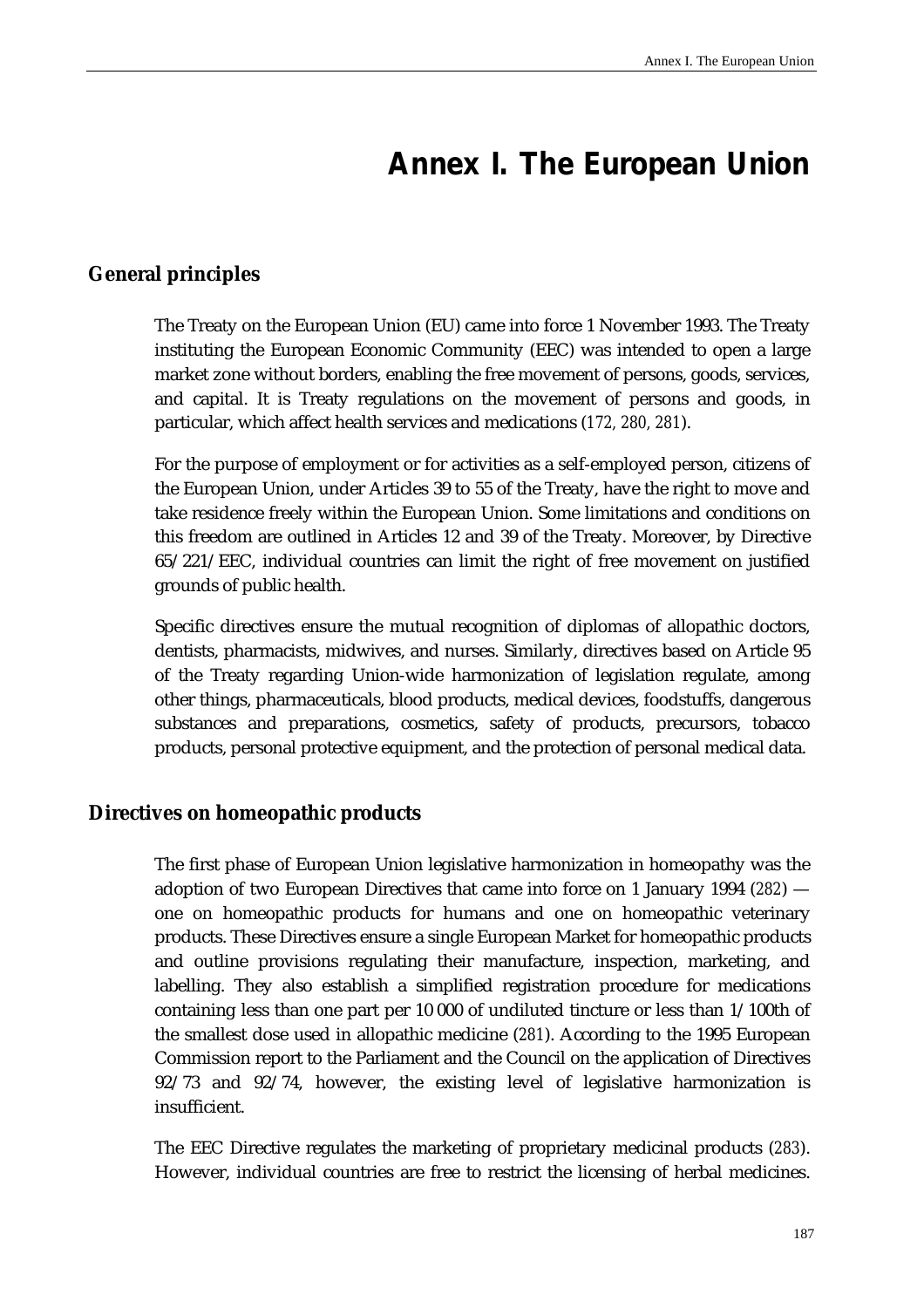Germany and the United Kingdom have chosen to restrict such licences in order to protect their populations from the possible carcinogenic effects of pyrolizidine alkaloids, which occur in a number of medicinal herbs.

# **Free movement of patients and practitioners and insurance coverage of complementary/alternative medicine products and treatments**

Directives on the free movement of patients and practitioners and on insurance coverage of complementary/alternative medicine are more difficult to implement.

Although the free movement of persons within the European Union is a cornerstone of the Treaty of Rome, the diversity of national policies severely limits its applicability to practitioners of complementary/alternative medicine. Case 61/89 of the European Court of Justice involved an acupuncturist without allopathic medical qualifications practising in France. The Court's decision confirmed the right of individual countries to make their own legislation on whether or not to reserve the practice of medicine to allopathic doctors.

As social insurance remains the province of national governments rather than an issue for European Union consideration, insurance coverage of complementary/alternative products and treatments is unlikely to become the subject of a European Directive (*280*).

Nonetheless, in April 1994, European Deputy Paul Lannoye presented a proposal on the status of complementary/alternative medicine to the European Parliament Committee on the Environment, Public Health, and Consumer Protection. He asked for provisions for complementary/alternative medicine within social security systems, the incorporation of complementary/alternative medical systems into the *European Pharmacopoeia*, an end to prosecutions of non-allopathic practitioners in countries where the practice of medicine is the exclusive domain of allopathic providers, and a pan-European system of recognition and regulation of complementary/alternative medical practitioners along the lines of the British Osteopath and Chiropractor Acts. He also requested a research budget of 10 million Euros per year for five years. At the last moment, the European Parliament cancelled the vote on the proposal.

At the end of 1995, the Conference of Presidents of the European Parliament put forward a report intended to engage the European Commission in the process of recognizing complementary/alternative medicine (*172*).

On 27 February 1997 the Committee on the Environment, Public Health, and Consumer Protection began a study of complementary/alternative medicine. On 29 May 1997 the European Parliament passed a resolution,

4. Call[ing] on the Commission, if the results of the study allow, to start the process for the recognition of non-conventional medicines and, for this purpose, to take the necessary steps to encourage the establishment of appropriate committees;